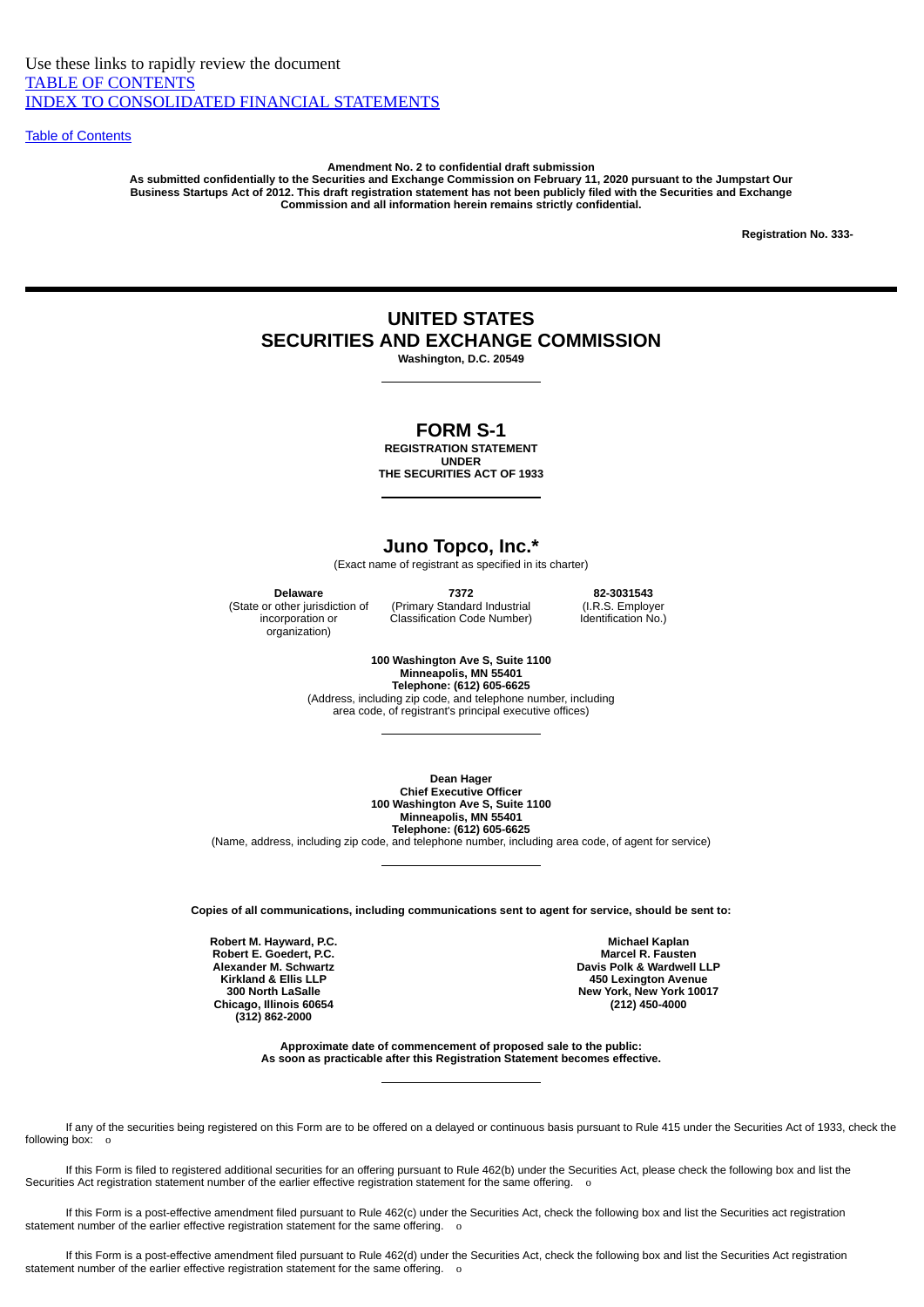Indicate by check mark whether the registrant is a large accelerated filer, an accelerated filer, a non-accelerated filer, smaller reporting company, or an emerging growth company. See the definitions of "large accelerated filer", "accelerated filer", "smaller reporting company", and "emerging growth company" in Rule 12b-2 of the Exchange Act.

Large accelerated filer o Accelerated Filer o Non-accelerated filer X Smaller Reporting Company o Emerging Growth Company  $\boxtimes$ 

If an emerging growth company, indicate by check mark if the registrant has elected not to use the extended transition period for complying with any new or revised financial accounting standards provided pursuant to Section 7(a)(2)(B) of the Securities Act. o

| <b>Title of Each Class of Securities</b><br>to be Registered | <b>Proposed Maximum</b><br><b>Aggregate Offering</b><br>Price(1)(2) | Amount of<br><b>Registration Fee</b> |
|--------------------------------------------------------------|---------------------------------------------------------------------|--------------------------------------|
| Common Stock, par value \$0.001 per share                    |                                                                     |                                      |

(1) Includes the aggregate offering price of shares of common stock subject to the underwriters' option to purchase additional shares.

(2) Estimated solely for purposes of computing the amount of the registration fee pursuant to Rule 457(o) under the Securities Act of 1933, as amended.

The registrant hereby amends this Registration Statement on such date or dates as may be necessary to delay its effective date until the registrant shall file a further amendment which specifically states that this Registration Statement shall thereafter become effective in accordance with Section 8(a) of the Securities Act of 1933 or until this Registration Statement shall become effective on such date as the Securities and Exchange Commission, acting pursuant to said **Section 8(a), may determine.**

The registrant will change its name to "Jamf Holding Corp." prior to the completion of this offering. The term "Jamf Holding Corp." in this prospectus refers to Juno Topco, Inc.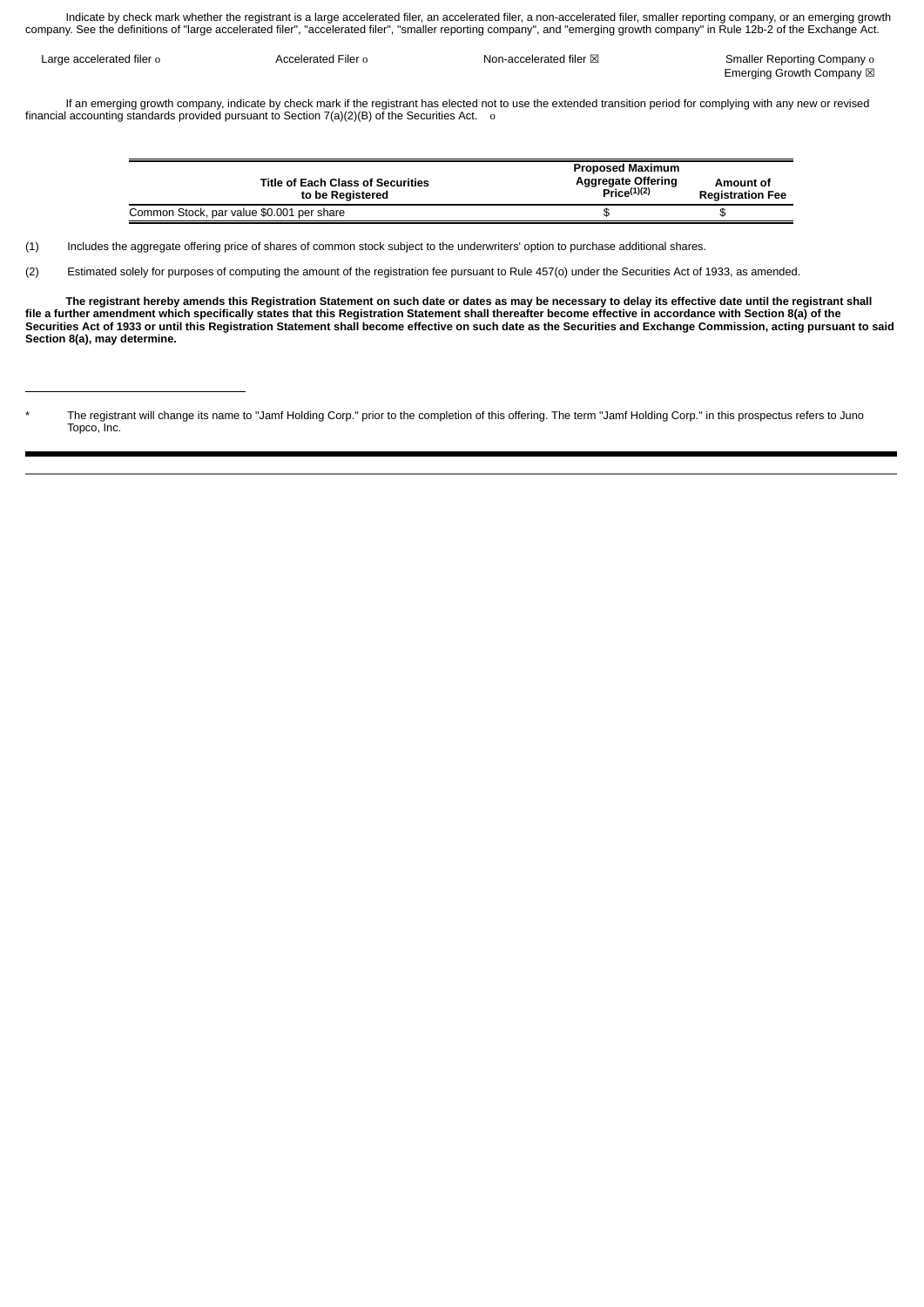#### [Table of Contents](#page-3-0)

**The information in this preliminary prospectus is not complete and may be changed. These securities may not be sold until the registration statement filed with the Securities and Exchange Commission is effective. This preliminary prospectus is not an offer to sell nor does it seek an offer to buy these securities in any jurisdiction where the offer or sale is not permitted.**



**Shares** 



This is an initial public offering of shares of common stock of Jamf Holding Corp.

 Prior to this offering, there has been no public market for the common stock. It is currently estimated that the initial public offering price per share will be between \$ and \$ . We have applied to list our common stock on the under the symbol "

 We are an "emerging growth company" as defined under the federal securities laws, and as such, we have elected to comply with certain reduced reporting requirements for this prospectus and may elect to do so in future filings.

*See "Risk Factors" beginning on page 17 to read about factors you should consider before buying shares of our common stock.*

 Immediately after this offering, assuming an offering size as set forth above, funds controlled by our equity sponsor, Vista Equity Partners, will own approximately % of our outstanding common stock (or % of our outstanding common stock if the underwriters' option to purchase additional shares is exercised in full). As a result, we expect to be a "controlled company" within the meaning of the corporate governance standards of the . See "Management — Corporate Governance — Controlled Company Status".

 **Neither the Securities and Exchange Commission nor any other regulatory body has approved or disapproved of these securities or passed upon the accuracy or adequacy of this prospectus. Any representation to the contrary is a criminal offense.**

|                                                  | <b>Per Share</b> | Total |
|--------------------------------------------------|------------------|-------|
| Initial public offering price                    |                  |       |
| Underwriting discount <sup>(1)</sup>             |                  |       |
| Proceeds, before expenses, to Jamf Holding Corp. |                  |       |

(1) See "Underwriting" for a description of compensation payable to the underwriters.

To the extent that the underwriters sell more than shares of common stock, the underwriters have the option to purchase up to an additional shares of our common stock at the initial public offering price less the underwriting discount.

The underwriters expect to deliver the shares of common stock against payment in New York, New York on , 2020.

**Goldman Sachs & Co. LLC J.P. Morgan BofA Securities Barclays**

Prospectus dated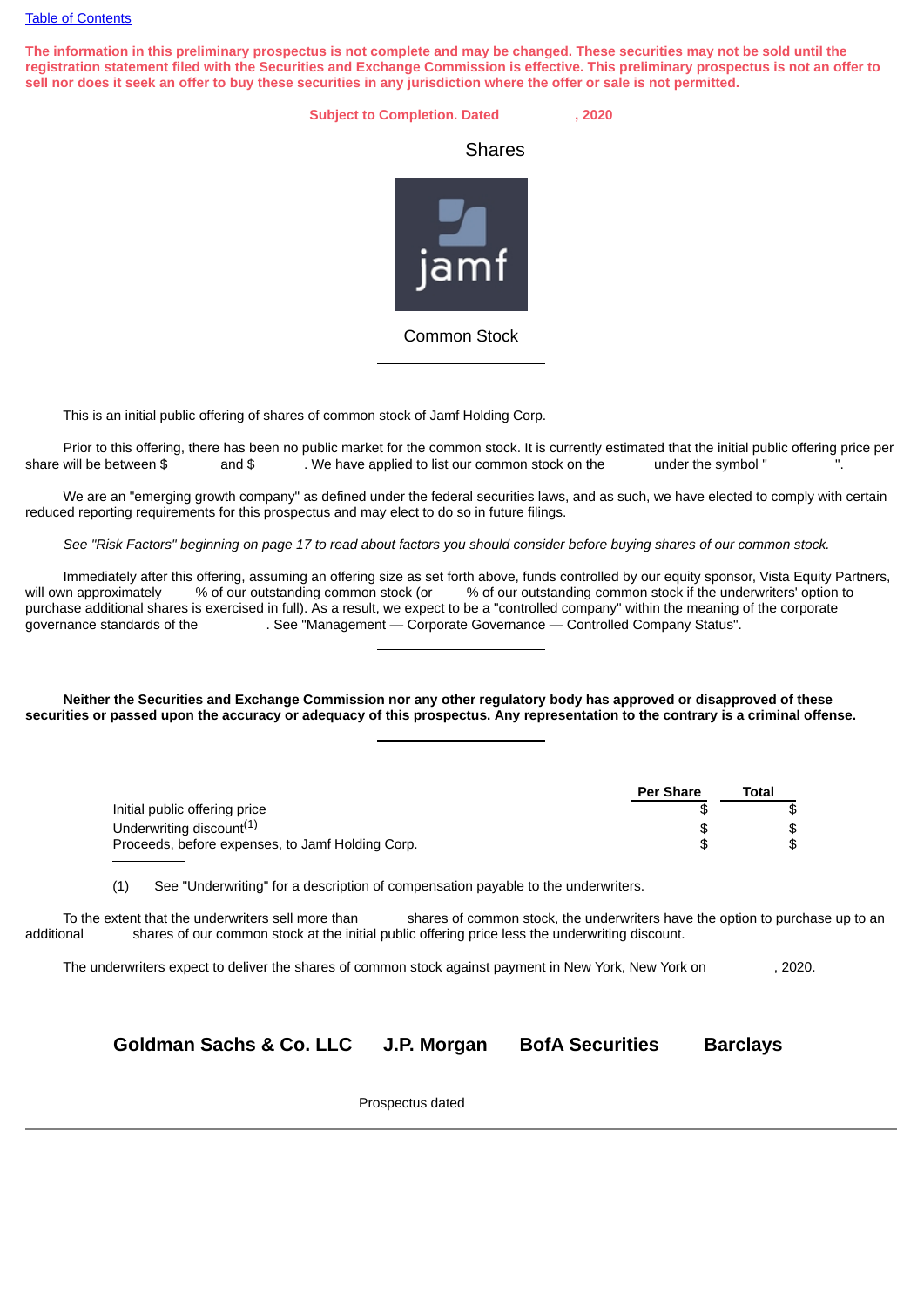## **TABLE OF CONTENTS**

<span id="page-3-0"></span>

| <b>Prospectus Summary</b>                                                                    |                                                                                                     |
|----------------------------------------------------------------------------------------------|-----------------------------------------------------------------------------------------------------|
| <b>Risk Factors</b>                                                                          |                                                                                                     |
| <b>Forward-Looking Statements</b>                                                            |                                                                                                     |
| <b>Market and Industry Data</b>                                                              |                                                                                                     |
| <b>Use of Proceeds</b>                                                                       |                                                                                                     |
| <b>Dividend Policy</b>                                                                       |                                                                                                     |
| <b>Capitalization</b>                                                                        |                                                                                                     |
| <b>Dilution</b>                                                                              | $\frac{17}{17} \frac{63}{65} \frac{66}{65} \frac{67}{72} \frac{68}{72} \frac{72}{72} \frac{64}{94}$ |
| <b>Selected Consolidated Financial Data</b>                                                  |                                                                                                     |
| <b>Management's Discussion and Analysis of Financial Condition and Results of Operations</b> |                                                                                                     |
| <b>Business</b>                                                                              |                                                                                                     |
| <b>Management</b>                                                                            | 117                                                                                                 |
| <b>Executive Compensation</b>                                                                | <u>124</u>                                                                                          |
| <b>Principal Shareholders</b>                                                                | 130                                                                                                 |
| <b>Certain Relationships and Related Party Transactions</b>                                  | 132                                                                                                 |
| <b>Description of Certain Indebtedness</b>                                                   | 135                                                                                                 |
| <b>Description of Capital Stock</b>                                                          | <b>138</b>                                                                                          |
| <b>Shares Eligible for Future Sale</b>                                                       | <u>145</u>                                                                                          |
| <b>Material U.S. Federal Income and Estate Tax Consequences to Non-U.S. Holders</b>          | <u>148</u>                                                                                          |
| <b>Underwriting</b>                                                                          | <b>153</b>                                                                                          |
| <b>Legal Matters</b>                                                                         | 161                                                                                                 |
| <b>Experts</b>                                                                               | <b>161</b>                                                                                          |
| <b>Where You Can Find More Information</b>                                                   | <u>161</u>                                                                                          |
| <b>Index to Consolidated Financial Statements</b>                                            | $F-1$                                                                                               |

 Neither we nor any of the underwriters have authorized anyone to provide any information or make any representations other than those contained in this prospectus or in any free writing prospectus filed with the Securities and Exchange Commission, or the SEC. We take no responsibility for, and can provide no assurance as to the reliability of, any other information that others may give you. We are offering to sell, and seeking offers to buy, shares of common stock only in jurisdictions where offers and sales are permitted. The information contained in this prospectus is accurate only as of the date of this prospectus, regardless of the time of delivery of this prospectus or of any sale of the common stock. Our business, financial condition, results of operations, and prospects may have changed since such date.

 For investors outside of the United States, neither we nor any of the underwriters have done anything that would permit this offering or possession or distribution of this prospectus in any jurisdiction where action for that purpose is required, other than in the United States. You are required to inform yourselves about, and to observe any restrictions relating to, this offering and the distribution of this prospectus outside of the United States.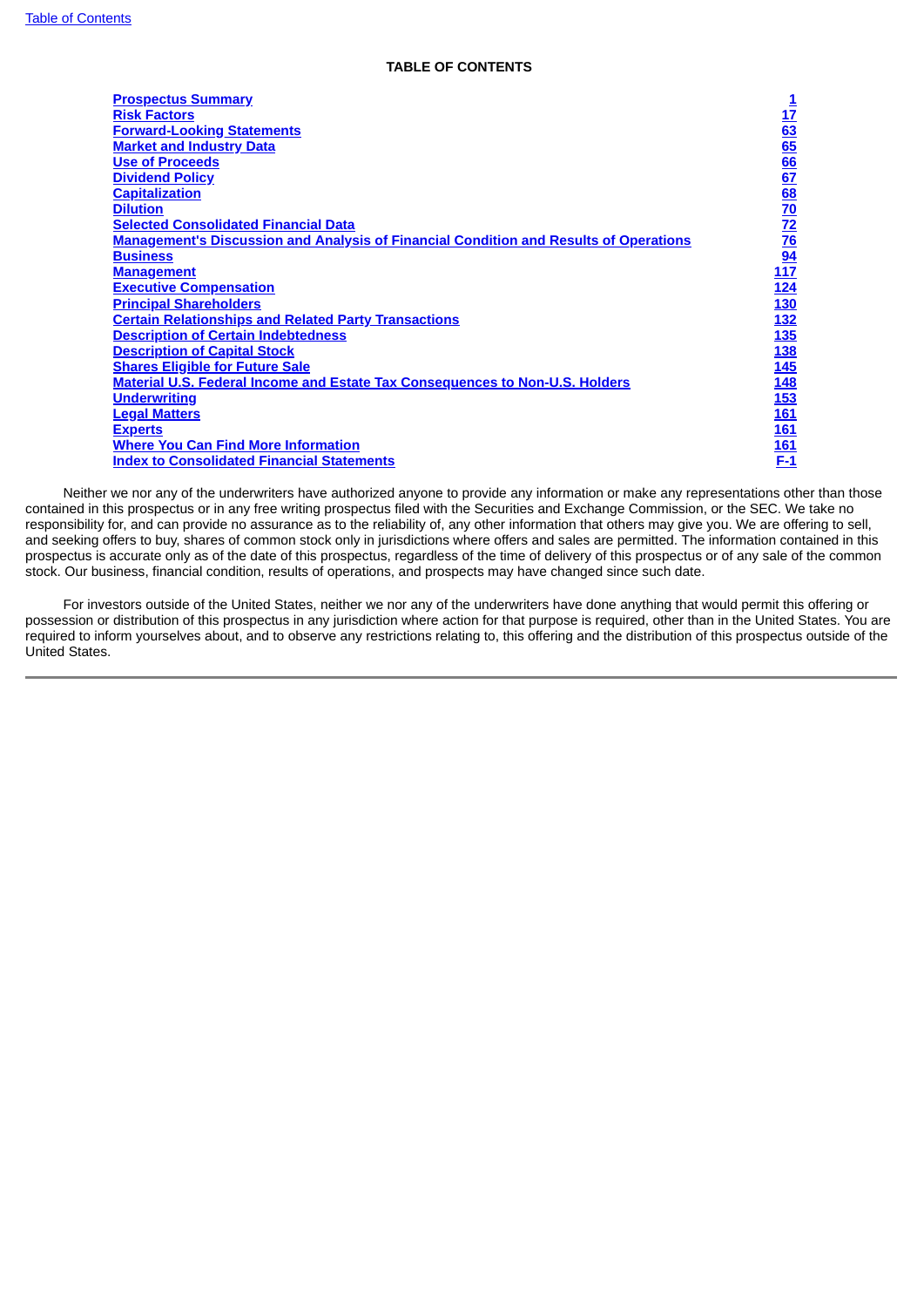#### **PROSPECTUS SUMMARY**

<span id="page-4-0"></span> *This summary highlights selected information contained elsewhere in this prospectus. This summary does not contain all of the information that you should consider before investing in our common stock. For a more complete understanding of us and this offering, you should read and carefully consider the entire prospectus, including the more detailed information set forth under "Risk Factors" and "Management's Discussion and Analysis of Financial Condition and Results of Operations" and our consolidated financial statements and the related notes. Some of the statements in this prospectus are forward-looking statements. See "Forward-Looking Statements".*

 *Unless the context otherwise requires, the terms "Jamf", the "Company", "our company", "we", "us" and "our" in this prospectus refer to Jamf Holding Corp. and, where appropriate, its consolidated subsidiaries. The term "Vista" or "our Sponsor" refers to Vista Equity Partners, our equity sponsor, and the term "Vista Funds" refers to Vista Equity Partners Fund VI, L.P., Vista Equity Partners Fund VI-A, L.P., VEPF VI FAF, L.P., Vista Co-Invest Fund 2017-1 L.P. and VEPF VI Co-Invest 1, L.P.*

#### **Our Mission**

Our mission is to help organizations succeed with Apple.

#### **Overview**

 We are the standard in Apple Enterprise Management, and our cloud software platform is the only vertically-focused Apple infrastructure and security platform of scale in the world. We help organizations, including businesses, hospitals, schools and government agencies, connect, manage and protect Apple products, apps and corporate resources in the cloud without ever having to touch the devices. With Jamf's software, Apple devices can be deployed to employees brand new in the shrink-wrapped box, set up automatically and personalized at first power-on and administered continuously throughout the life of the device.

 Jamf was founded in 2002, around the same time that Apple was leading an industry transformation. Apple transformed the way people access and utilize technology through its focus on creating a superior consumer experience. With the release of revolutionary products like the Mac, iPod, iPhone, and iPad, Apple built the world's most valuable brand and became ubiquitous in everyday life.

 We believe employees have come to expect the same high-quality Apple user experience at work as they enjoy in their personal lives. This is often not possible as many organizations rely on legacy solutions to administer Apple devices or do not give employees a choice of device. Jamf's software solutions preserve and extend the native Apple experience, allowing employees to use their Apple devices as they do in their personal lives, while retaining their privacy and fulfilling IT's enterprise requirements around deployment, access and security.

We have built our company through a singular focus on being the primary solution for Apple in the enterprise. Through our longstanding relationship with Apple, we have accumulated significant Apple technical experience and expertise that give us the ability to fully and quickly leverage and extend the capabilities of Apple products, operating systems, or OSs, and services. This expertise enables us to fully support new innovations and OS releases the moment they are made available by Apple. This focus has allowed us to create a bestin-class user experience for Apple in the enterprise and grow to approximately 34,000 customers in over 100 countries and territories as of September 30, 2019.

 We sell our Software-as-a-Service, or SaaS, solutions via a subscription model, through a direct sales force, online and indirectly via our channel partners, including Apple. Our multi-

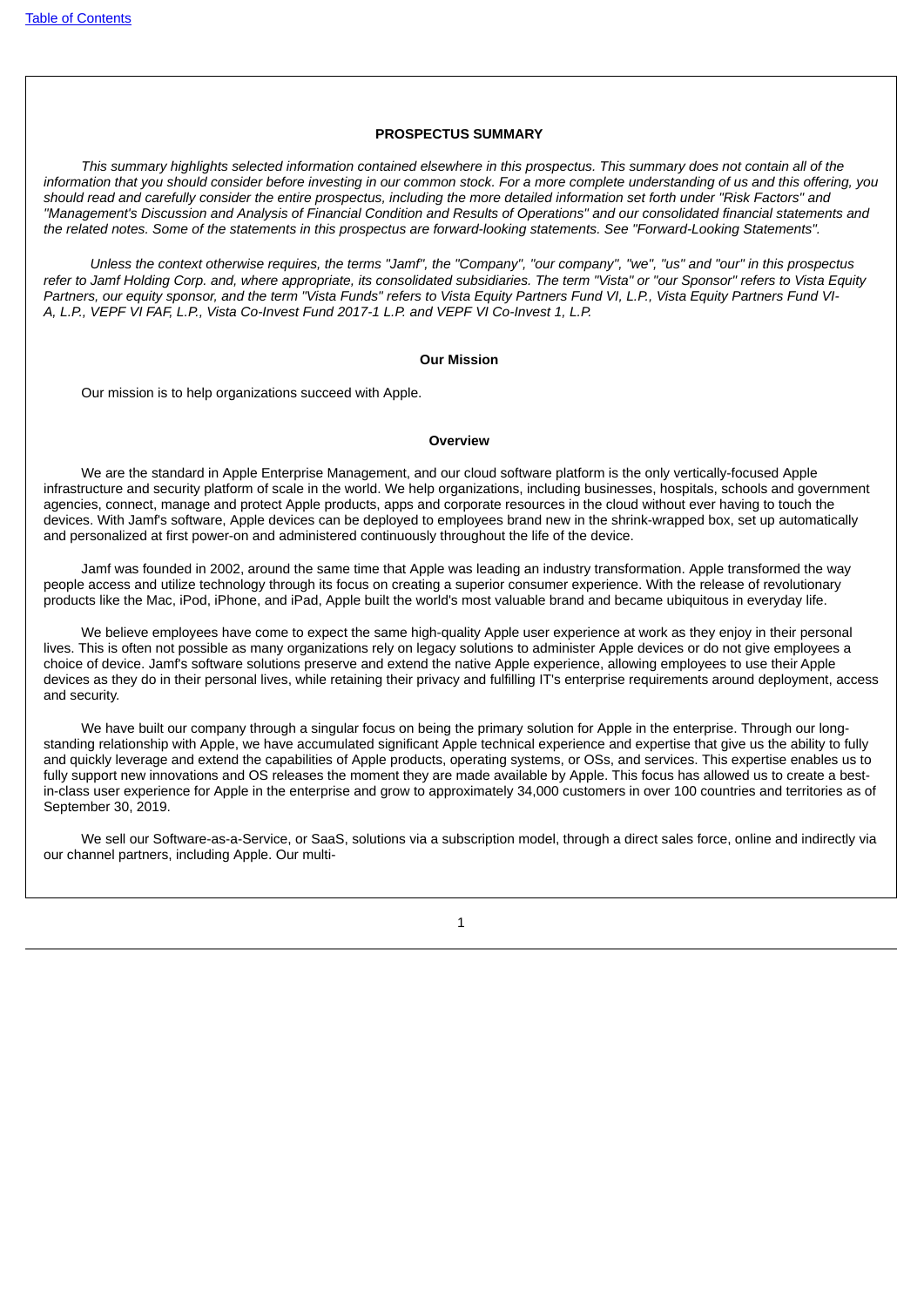dimensional go-to-market model and cloud-deployed offering enable us to reach all organizations around the world, large and small, with our software solutions. As a result, we continue to see rapid growth and expansion of our customer base as Apple continues to gain momentum in the enterprise. Our customers include many highly recognizable brands and organizations including Apple itself, 8 of the 10 largest companies worldwide (according to Fortune), 7 of the 10 top global technology companies (according to Fortune), 23 of the 25 most valuable brands (according to the Forbes Most Valuable Brands rankings), and 9 of the 10 largest U.S. banks (based on total assets). Our focus on customer success and innovation has resulted in a Net Promoter Score that significantly exceeds industry averages. For further discussion on our Net Promoter Score, see "Market and Industry Data".

 Complementing our software platform is Jamf Nation, the world's largest online community of IT professionals focused exclusively on Apple in the enterprise. This active, grassroots community of over 90,000 members serves as a highly-qualified and efficient crowdsourced Q&A engine for anyone with questions about Apple and Jamf deployments.

 As of December 31, 2018, our annual recurring revenue, or ARR, was \$142 million and for the year ended December 31, 2018, our total revenue was \$146.6 million. For the year ended December 31, 2018, our net loss was \$(36.3) million, our net cash provided by operating activities was \$9.4 million and our Adjusted EBITDA was \$6.6 million. Adjusted EBITDA is a supplemental measure that is not calculated and presented in accordance with generally accepted accounting principles in the United States, or GAAP. See "Selected Consolidated Financial Data — Non-GAAP Financial Measures" for a definition of Adjusted EBITDA and a reconciliation to its most directly comparable GAAP financial measure.

#### **Industry Background**

Key trends impacting how enterprises use and manage technology to engage employees and drive productivity include:

### *Apple's democratization of technology*

 Apple is ubiquitous. It is the most valuable brand in the world according to Forbes, and in 2018, it became the first company to cross a market capitalization of US\$1 trillion. Apple's success has been driven by delivering the best user experience to its customers through its innovative combination of hardware, software and cloud services. It has transformed the technology landscape by placing the user first and designing everything around maximizing the Apple user experience.

 In the 1990s and early 2000s, endpoint technology was dominated by Microsoft Windows, particularly in the workplace. Many enterprises prioritized standardization over user experience in order to facilitate the deployment, security and management of massive numbers of Windows PCs. Employees were not typically given a choice in their devices. In the 2000s, Apple introduced a series of revolutionary products that transformed how the world interacts with technology. Apple released the iPod in 2001, followed by the iPhone in 2007 and the iPad in 2010. These products, which utilized Apple iOS (Apple's proprietary mobile OS), or iOS, shared a design element that placed the user first. The rapid rise in popularity of iOS devices, combined with the proliferation of web-based applications, created a 'halo effect', leading to a resurgence of Apple's Mac computer. Apple's consumer-focused technology provided a significantly more capable, intuitive and faster experience than the technology many employees previously had in the workplace.

 Apple's focus on the user experience has transformed employees' expectations for technology overall. Employees expect a simple, intuitive, seamless experience that fosters creativity, productivity and collaboration. Apple currently offers an entire ecosystem of desktops, laptops, tablets, phones and wearable devices designed to interoperate seamlessly at home, at work and everywhere in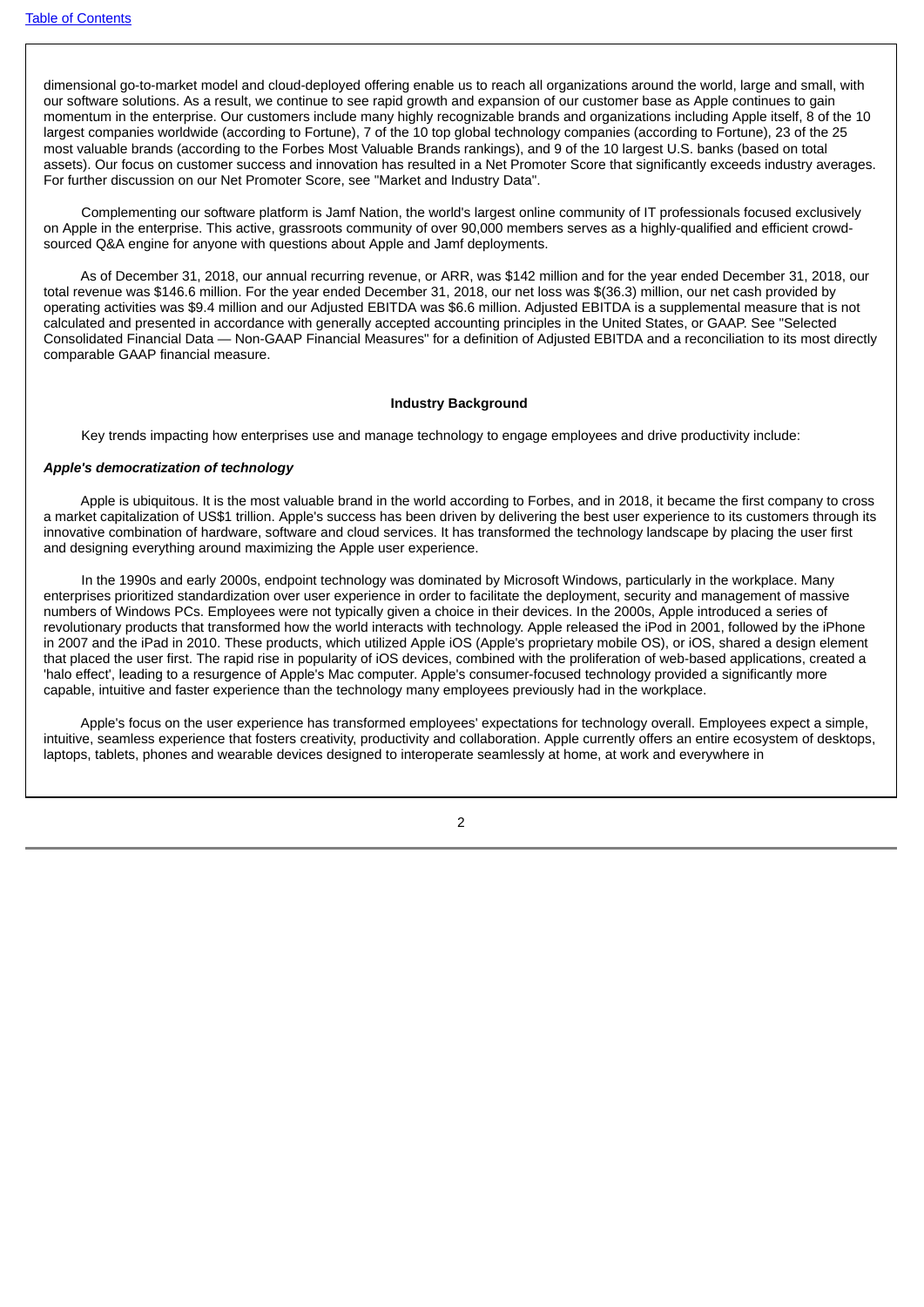between. This has made Apple the leading technology brand overall and for millennials according to a 2019 brand intimacy study by MBLM.

## *The consumerization of IT*

 The consumerization of IT refers to the migration of software and hardware products originally designed for personal use into the enterprise. Today, employees are often less inclined to draw a line between work and personal technology and commonly prefer not to settle for enterprise solutions that are harder to use than what they have at home. As the competition for talent escalates, we believe technology will play a central role in either improving or degrading the employee experience.

 Rapidly evolving workplace demographics are also accelerating the consumerization of IT. Millennials currently represent the largest segment of the U.S. workforce, according to a 2018 study by the Pew Research Center. In addition, a 2014 study by the Brookings Institute predicted that millennials will make up 75% of the U.S. workforce by 2025. Millennials are the first digitally-native generation that has grown up with broadband, smartphones, tablets, laptops and a massive library of apps through which they interact with the world and each other. Millennials demand more from their enterprise IT organizations. They *expect* to work from anywhere at any time. They *expect* to be able to collaborate instantly. They *expect* to have a choice in the technology they use.

 This trend is expected to continue as younger generations enter the workforce and workplace technology continues to directly impact employment decision-making. In a 2019 survey conducted by Vanson Bourne and commissioned by us, approximately 70% of surveyed college students in five countries said they would be more likely to choose or stay at an organization that offers a choice in work computer, and if upfront cost was not a consideration, 71% said they would either use or would like to use a Mac computer.

 Consumerization of IT has been one of the most significant trends impacting enterprise IT over the past decade. This trend is exemplified by Apple's iPhone, which has pushed organizations to develop corporate policies that support the use of personal devices for work. As a result, Apple — the ultimate consumer technology company — has become critically important to enterprise IT organizations.

## *Apple's momentum in enterprise IT*

 Fueled by Apple's popularity and the consumerization of IT, Apple devices have gained widespread acceptance across the enterprise, from the executive suite to new hires. As a result, Apple market share in the enterprise has grown significantly. According to Apple CEO Tim Cook, Apple is now in every Fortune 500 company, and "eight in ten companies are writing custom apps for their enterprise". Apple's enterprise revenue, disclosed as \$25 billion in 2015, is estimated to have grown to over \$40 billion in 2019 according to Atherton Research. Apple's commitment to the enterprise has expanded through partnerships with enterprise giants such as Accenture, Cisco, Deloitte, General Electric, IBM, Salesforce and SAP.

 Evidence of this momentum is further supported by Statcounter, an organization that aggregates data based on web traffic. According to Statcounter, Apple OSs comprised 21% of global web traffic (both business and consumer) in September 2019, up from 4% in January 2009. Apple's gains in the US have been even more significant, with Apple OSs now representing over 40% of web traffic in September 2019, compared to 33% for Microsoft and 24% for Google. Over that same period, the market share of Microsoft has declined from 92% to 33%.

 The increased use of mobile devices to access the internet is largely responsible for the decline in market share of Windows over the past decade. Over this same decade, however, the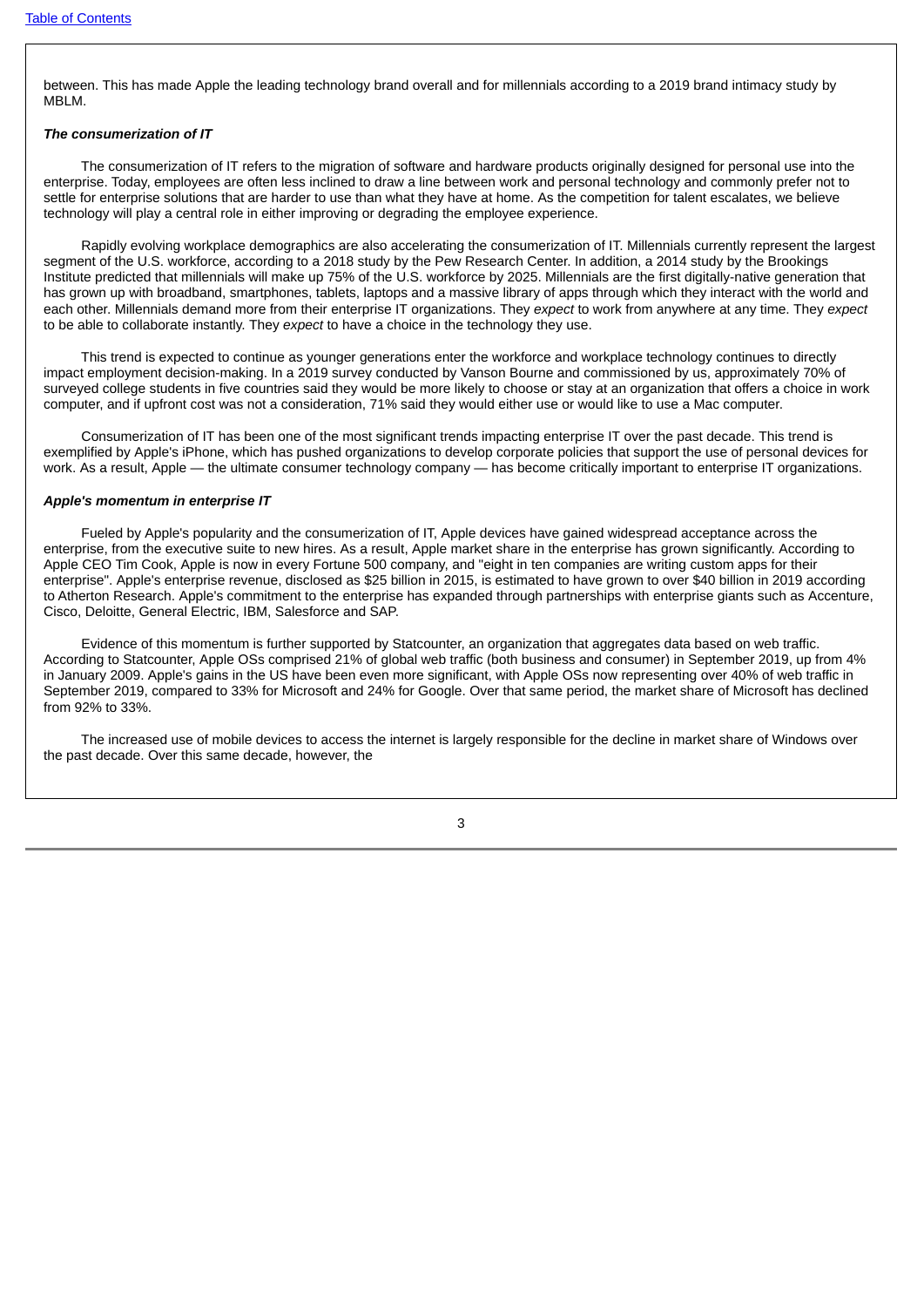Mac computer has grown in popularity and market share, further demonstrating that Apple's increased use is not limited to iOS devices. While the Mac computer was once primarily associated with creative or artistic activities, it now represents a growing share of computers within the enterprise. As evidence of this, a recent IDC survey of U.S.-based commercial IT decision makers indicates that Mac represents 11% of their installed notebooks today and is expected to grow to 14% within two years. In Windows-based enterprise environments, Apple devices are typically deployed alongside an array of Windows and other devices and operate with Microsoft enterprise solutions. Finally, an additional driver of Mac growth is the end-of-life of Windows 7 in January 2020. Enterprise IT decision makers who participated in the IDC survey expect 13% of their current Windows 7 fleet to be replaced with Mac.

 Given the expectations of both current and future employees, offering employees a choice in technology is becoming imperative for many enterprises. When given a choice, more than 70% of employees surveyed worldwide would choose Mac over PC and iOS over Android, according to a 2018 survey conducted by us. Considering IDC's estimate of current Mac enterprise penetration, we believe there is significant opportunity to fill the gap between how many employees want a Mac and how many currently use one.

## *The limitations of legacy enterprise solutions*

 Legacy solutions do not deliver the full Apple user experience because they are either outdated, overly Windows-centric or treat all devices the same across operating systems. In particular, cross-platform solutions that treat devices the same tend to rely on the lowest common denominator technology that is shared across the relevant ecosystems. Apple, Microsoft and Google have each introduced device-specific cloud services to automate enterprise IT processes. Fully embracing these cloud services demands specific focus on the respective ecosystem. Legacy solutions do not leverage the native capabilities of Apple and do not deliver the full Apple experience across several key areas, including the following:

- **Provisioning and deployment.** Legacy solutions commonly rely on processes, such as disk imaging, that are manual or time-intensive for IT departments and diminish the Apple experience for the user.
- *Operating system updates.* Cross-platform legacy solutions are unable to allocate sufficient resources to always support the latest operating systems from all manufacturers. This often results in such solutions not supporting the latest Apple OS features and can cause security vulnerabilities that put an organization at risk.
- *Application licensing and lifecycle.* Cross-platform solutions offer limited options for application distribution and installation, which often require hands-on IT oversight and the need to wrap applications with middleware such as containers, degrading Apple's intended user experience. License tracking in the cross-platform solution environment can also be manual. All of this effort creates extra and error-prone work for IT departments and dilutes the Apple user experience.
- *Endpoint protection.* Legacy solutions do not leverage Apple's native security tools and Endpoint Security framework, thereby providing limited visibility into an organization's fleet of Apple devices and limited identification of potential security threats.
- *Identity-based access to resources.* The concept of a workplace perimeter is quickly fading as employees demand flexibility to work from anywhere with seamless access to enterprise applications and resources. Enterprises need to make it simple for users to authenticate and access enterprise resources from anywhere with a single identity.

To provide users access to corporate resources, many organizations bind their devices with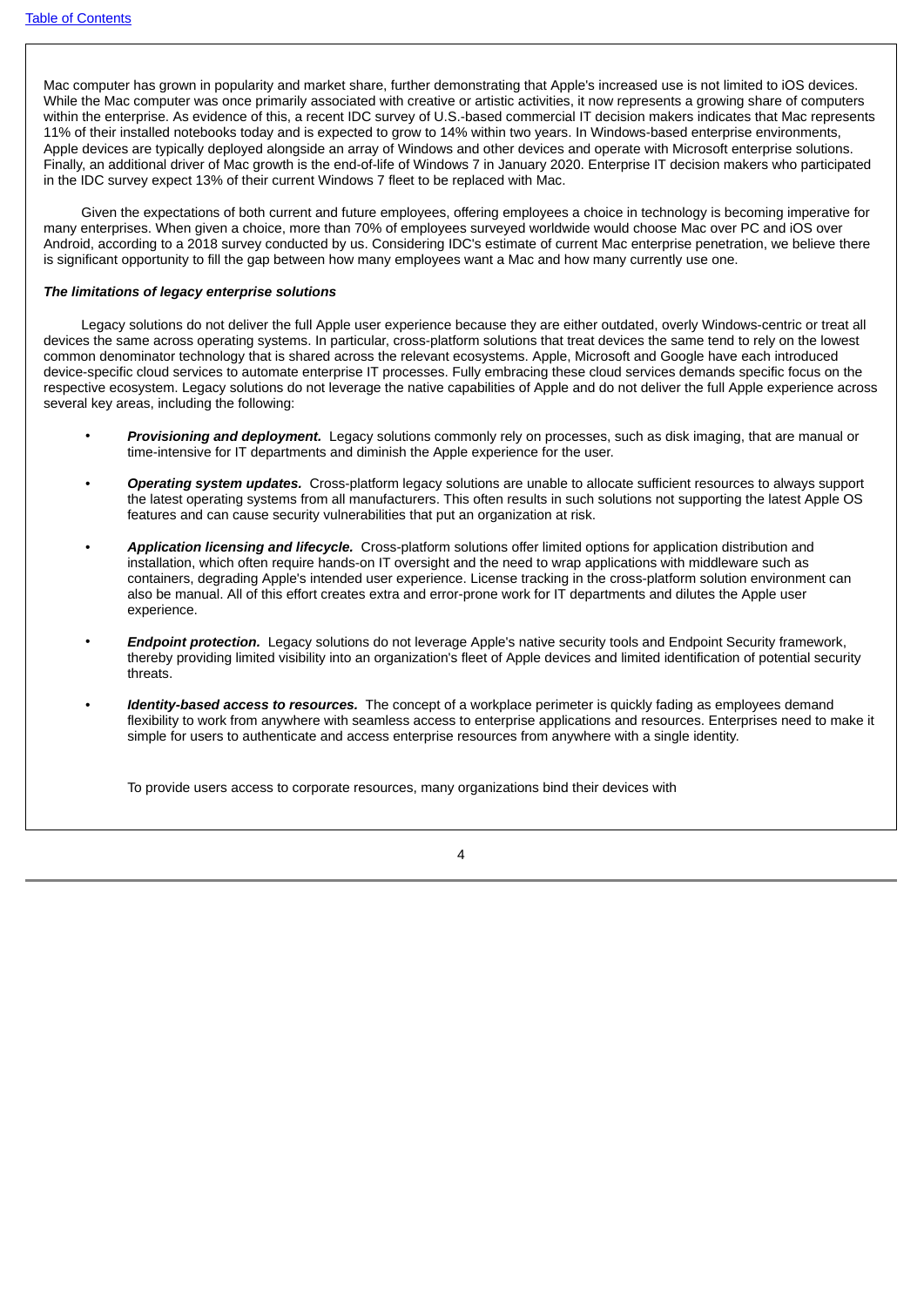Microsoft's Azure Active Directory, or AAD. While binding devices to AAD works well with Windows-based devices, it does not create an efficient experience for other ecosystems, including Apple. Additionally, to be able to service Apple devices in the enterprise, IT often creates a secondary administrator account on each device that tends to become a management headache, user experience burden and security risk.

 For enterprise Apple deployments, the limitations of legacy solutions all add up to higher operational and support costs, greater security vulnerability, lower productivity and a degraded user experience. While Apple devices may have higher upfront costs, implementing the full Apple experience results in higher productivity and lower total cost of ownership. Realizing these potential benefits requires an enterprise software solution specifically built for the Apple ecosystem.

## **Our Solution**

 We are the standard in Apple Enterprise Management, and our cloud software platform is the only vertically-focused Apple infrastructure and security platform of scale in the world. Our SaaS solutions provide a cloud-based platform for full lifecycle enterprise IT management of Apple devices. We help organizations, including businesses, hospitals, schools and government agencies, connect, manage and protect Apple products, apps and corporate resources in the cloud without ever having to touch the devices. Our solutions are purpose-built to provide both technical and non-technical IT personnel with a single software platform to administer their end-users' Apple devices, while preserving the legendary Apple experience end-users have come to expect. We believe that our success is born out of a singular focus on Apple and our commitment to optimizing the end-to-end user experience. As of September 30, 2019, we had approximately 34,000 customers in more than 100 countries and territories.

We believe employees have come to expect the same high-quality Apple user experience at work as they enjoy in their personal lives. This is often not possible as many organizations rely on legacy solutions to administer Apple devices or do not give employees a choice of device. Our software solutions preserve and extend the native Apple experience, allowing employees to use their Apple devices as they do in their personal lives, while retaining their privacy and fulfilling IT's enterprise requirements around deployment, access and security. Our software platform provides the following key benefits:

- *Provisioning and deployment.* We provide a scalable, zero-IT-touch deployment right out of the shrink-wrapped box, personalized for each end-user. Our offering makes it possible for IT professionals to easily manage the traditionally challenging tasks of deployment, information encryption and loading and updating software, without ever touching the device.
- *Operating system updates.* Many Apple users expect immediate access to new features by upgrading the moment Apple releases a new OS. Given our singular focus on Apple, we are able to offer robust, immediate support for OS feature updates so they can be effortlessly deployed on the same day they are released by Apple. IT teams have the flexibility to automate updates or let users initiate the updates, ensuring employees stay up-to-date with all of the latest security and privacy features.
- *Application lifecycle and licensing.* We give IT teams the ability to automate key workflows related to the installation and management of applications ensuring a more efficient IT management process. We also facilitate the deployment of both Apple App Store and third-party applications. These capabilities include automated targeted distribution of apps to employees based on their work needs, user-initiated app installation via a customized enterprise app store, automated volume purchasing and license management and automated tracking and deployment of third-party software updates.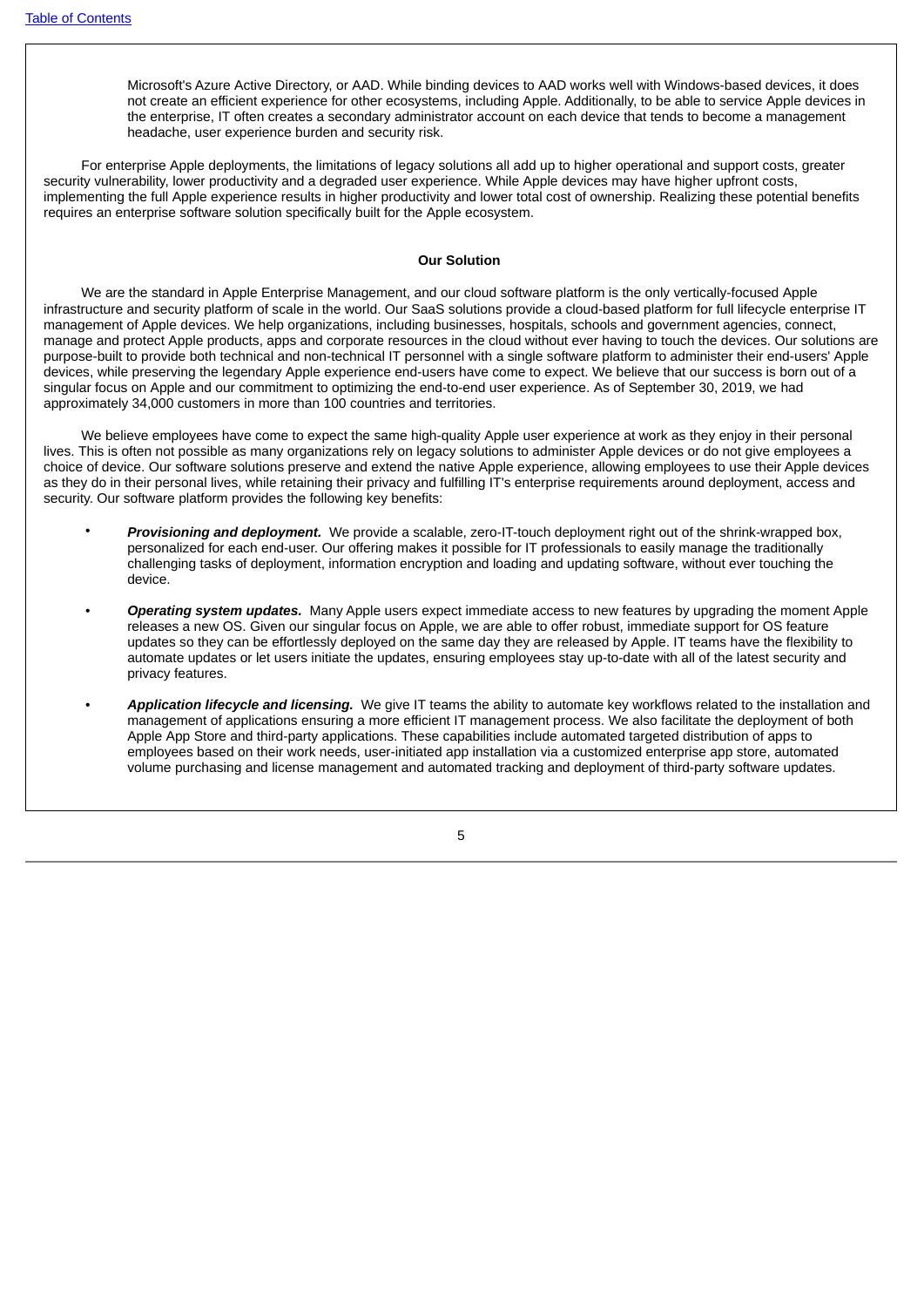- *Endpoint protection.* We safeguard and amplify Mac security through an enterprise endpoint protection solution purposebuilt for the Mac. Jamf endpoint protection is specifically designed to identify Mac-specific threats while preserving user experience and performance. Our software solution is built around the unique challenges that Apple devices face in enterprise security, with behavior-based detection of Apple specific threats and enterprise visibility into native Apple security tools.
- *Identity-based access to resources.* We enable users to easily and securely connect to enterprise resources with a single cloud-based identity credential. Users can then immediately access all of their corporate applications and shared resources. Additionally, Jamf is able to dynamically block or grant administrative rights on the Apple device itself based on a user's cloud-based identity, thus removing the need for additional administrator accounts on the device.
- *Self-service.* We extend the Apple experience with an enterprise self-service app that empowers end-users to satisfy their own IT needs. With a single click, users can install apps pre-approved by IT, automatically resolve common technical issues and easily connect and configure enterprise resources, like the nearest printer, without waiting for IT. Our self-service app empowers users to be productive and self-sufficient while simultaneously reducing the labor burden on IT.

 Our software platform provides value to both end-users and IT departments. Users receive the legendary Apple experience they have come to expect, and IT departments are able to empower employees, enhance productivity and lower total cost of ownership. According to an October 2019 Apple-commissioned study conducted by Forrester Consulting, The Total Economic Impact Of Mac In The Enterprise, a Mac in the enterprise results in \$678 cost savings per device versus a comparable PC (when considering three-year hardware, software, support and operational costs), a 20% improvement in employee retention and a 5% increase in sales performance for sales employees. A Mac also results in 48 hours of increased productivity per employee over three years. These metrics result in a payback period of less than 6 months for a Mac.

 Furthermore, research by Hobson & Company commissioned by us consisting of 15 interviews with Jamf customers found benefits from simplifying IT management, reducing the time spent provisioning devices and the time spent managing apps by 80% and 90%, respectively. Additionally, that research found Jamf improved end-user experience, reducing end-user productivity loss due to technical problems by 60% and volume of helpdesk tickets by 15%. Jamf also helped mitigate risk by reducing the time IT spent creating inventory reports and time spent managing policy and settings changes by 90% and 65%, respectively. Overall, Hobson & Company found that a typical organization could expect a 217% five year return on investment and a 5.8 month payback period when using Jamf.

## **Our Relationship with Apple**

 Jamf was founded in 2002 with the sole mission of helping organizations succeed with Apple, making it the first Apple-focused device management solution. Today, we have become the largest infrastructure and software platform built specifically for enterprise deployments of the Apple ecosystem. Our relationship with Apple has endured and grown to be multi-faceted over the past 17 years.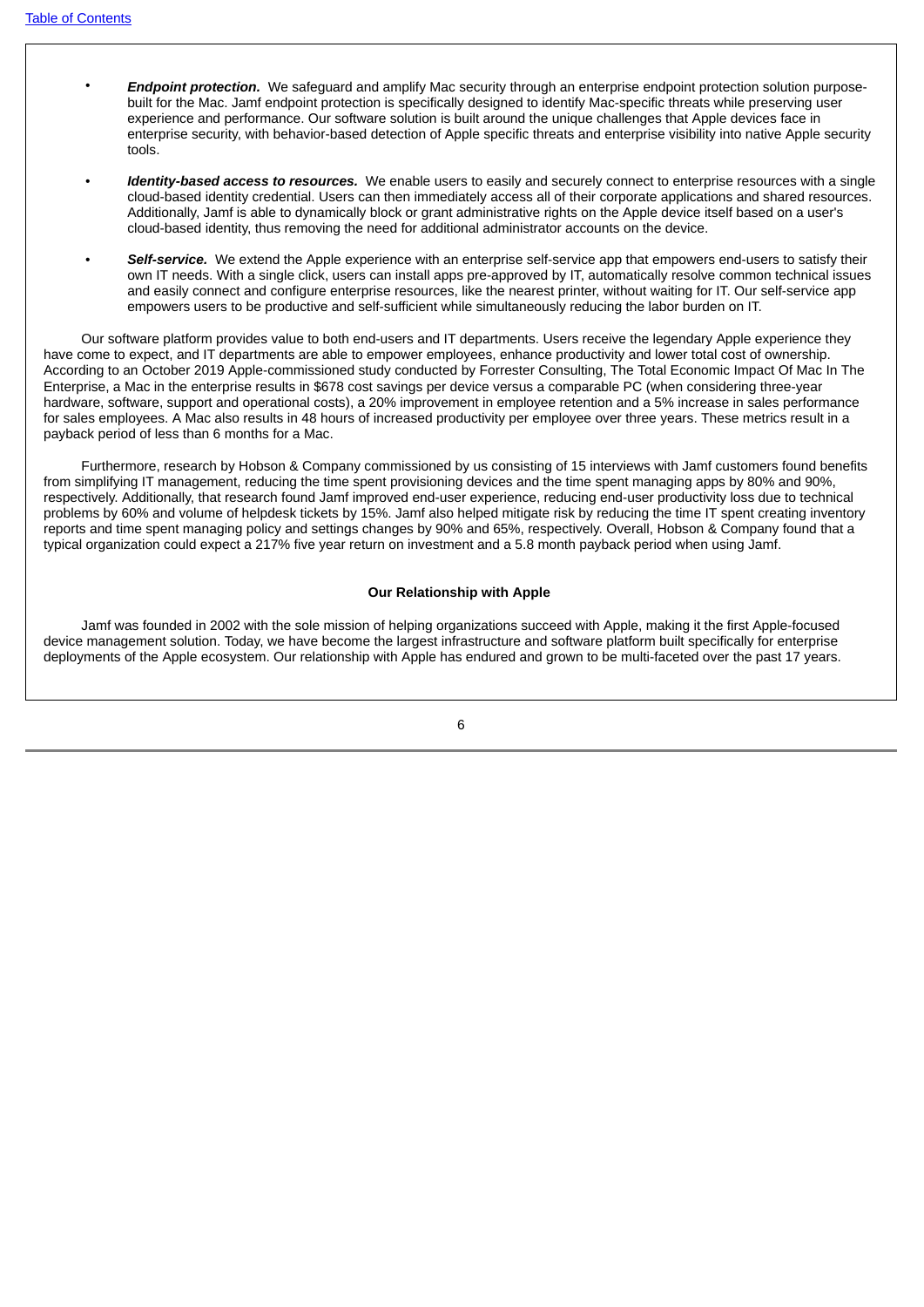To continuously offer a software solution built specifically for Apple, we have always worked closely with Apple's worldwide developer relations organization in an effort to support all new Apple innovations the moment their hardware and software is released. Additionally, throughout the course of our relationship, Jamf and Apple have formalized several contractual agreements:

- *Apple as a customer.* In 2010, Apple became a Jamf customer, using our software solution to deploy and secure its fleet of Apple devices internally. For the year ended December 31, 2018, Apple as a customer represented less than 1% of our total revenue.
- *Apple as a channel partner in education and in retail.* In 2011, Apple became a Jamf channel partner in the education market, reselling our software solution to K-12 and higher education organizations within the United States. In 2012, Apple expanded their channel relationship by offering our software solution to businesses through Apple retail stores in the United States. For the year ended December 31, 2018, Apple as a channel partner facilitated approximately 9% of our bookings.
- *Mobility Partner Program.* In 2014, we became a member of Apple's Mobility Partner Program, which focuses on solution development and effective go-to-market activities.

 Each of these contractual relationships continue to this day and span all enterprise technology across the Apple ecosystem, including Mac, iPad, iPhone and Apple TV. In addition to these contractual relationships, Apple and Jamf personnel frequently join forces to influence and collaborate as we work with customers, helping them succeed with Apple.

## **Market Opportunity**

 We believe our solution addresses a large and growing market covering the use of Apple technology in the enterprise. According to Frost & Sullivan, the global total addressable market for Apple Enterprise Management is estimated to be \$10.3 billion in 2019 and is expected to grow at a compound annual growth rate, or CAGR, of 17.8% to \$23.4 billion by the end of 2024. For a more detailed description regarding the calculation of our market opportunity, see Business — Market Opportunity".

 We believe our potential market opportunity could expand further as Apple may make additional devices available for enterprise management, such as the Apple Watch. Our opportunity may also expand further as we develop future solutions which provide value to enterprises managing their Apple ecosystem.

## **Our Strengths**

 The following are key strengths which contribute directly to our ability to create value for customers, employees, partners and stockholders:

- *Long-standing relationship with and singular focus on Apple.* We are the only vertically-focused Apple infrastructure and security platform of scale in the world, and we have built our company through a singular focus on being the primary solution for Apple in the enterprise. We have a collaborative relationship with Apple which, combined with our accumulated technical experience and expertise, enables us to fully support new Apple innovations and OS releases the moment they are made available by Apple.
- *Strong support from Jamf Nation.* Jamf Nation is the world's largest online community of IT professionals exclusively focused on Apple in the enterprise. This active, grassroots community serves as a highly-qualified and efficient crowdsourced Q&A engine for anyone with questions about Apple and Jamf deployments, acting as a resource for existing and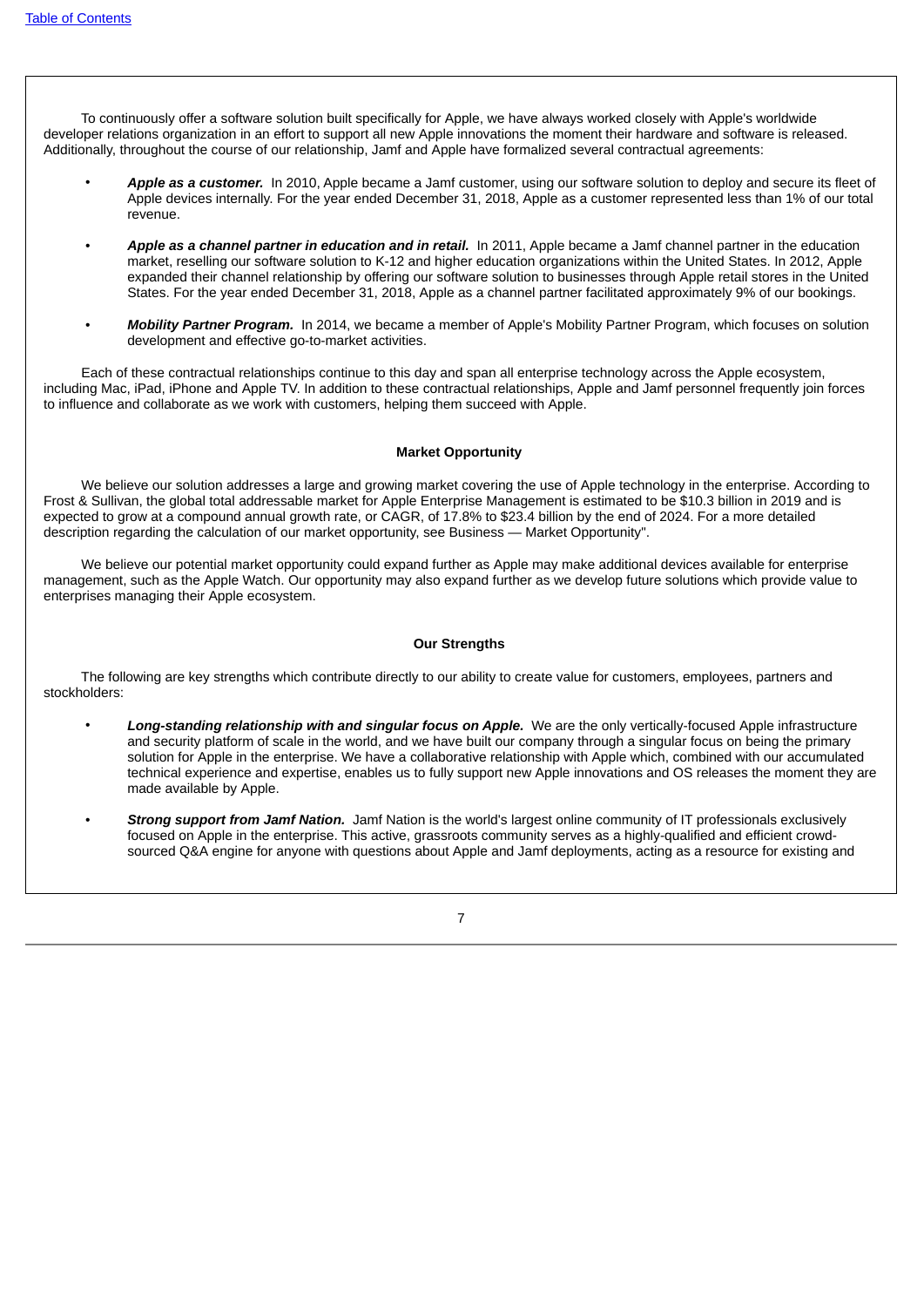potential customers. Jamf Nation also serves as an efficient way to introduce potential customers to the Jamf brand and solutions.

- *Standard for Apple in the enterprise.* As the only vertically-focused software platform of scale entirely dedicated to the Apple ecosystem, we are the standard for Apple in the enterprise. This is evidenced by our growing number of approximately 34,000 customers as of September 30, 2019, including 23 of the 25 most valuable brands in the world (according to Forbes Most Valuable Brands rankings). In addition, hundreds of independent customer ratings on popular software review websites, including Gartner Peer Insights, G2Crowd and Capterra, have earned Jamf recognition as the "Customers' Choice".
- *Strong partner ecosystem.* Our meaningful expertise managing the Apple ecosystem and our unique understanding of enterprise customers have motivated us to publish a large catalog of open APIs so our customers can integrate and extend their existing software solutions. It is upon this robust API catalog that we have built a strong partner ecosystem that includes hundreds of integrations and solutions made available in our Jamf Marketplace.

In addition to our developer partners, we have relationships with solution partners, such as Microsoft. Development activities with Microsoft have resulted in solutions that optimize the Apple ecosystem within a Microsoft-centric enterprise. For more detail on how we integrate with Microsoft, see "Business — Our Strengths".

- *Effective go-to-market capabilities.* The combination of our strong partner ecosystem (including Apple and Microsoft), our e-commerce capability, and our extensive enterprise and inside sales organizations, have created a differentiated and powerful go-to-market approach. We believe this robust go-to-market structure can allow us to effectively and efficiently reach our entire addressable market, including both large and small organizations in all geographic regions throughout the world. This also allows us to "land and expand" within our customer base by beginning with a limited engagement at each customer and increasing that customer relationship over time.
- *Differentiated technology.* While Jamf technology has many powerful capabilities built to satisfy the challenging requirements of connecting, managing and protecting Apple in the enterprise, specific innovations that set us apart from others in the market include:
	- powerful architected-for-Apple agent;
	- enterprise attributes and smart grouping;
	- industry-specific workflows;
	- high performance native Apple APIs; and
	- enterprise self-service.

## **Our Growth Strategy**

 We help organizations succeed with Apple by connecting the Apple experience with the needs of the enterprise. By preserving and enhancing the Apple experience in an enterprise context, we believe we can drive our growth within the current Apple ecosystem as well as fuel further Apple penetration in enterprises, which will extend our opportunity. The key elements of our growth strategy include:

• *Extend technology leadership through R&D investment and new products.* We intend to continue investing in research and development and pursuing select technology acquisitions in order to enhance our existing solutions, add new capabilities and deployment options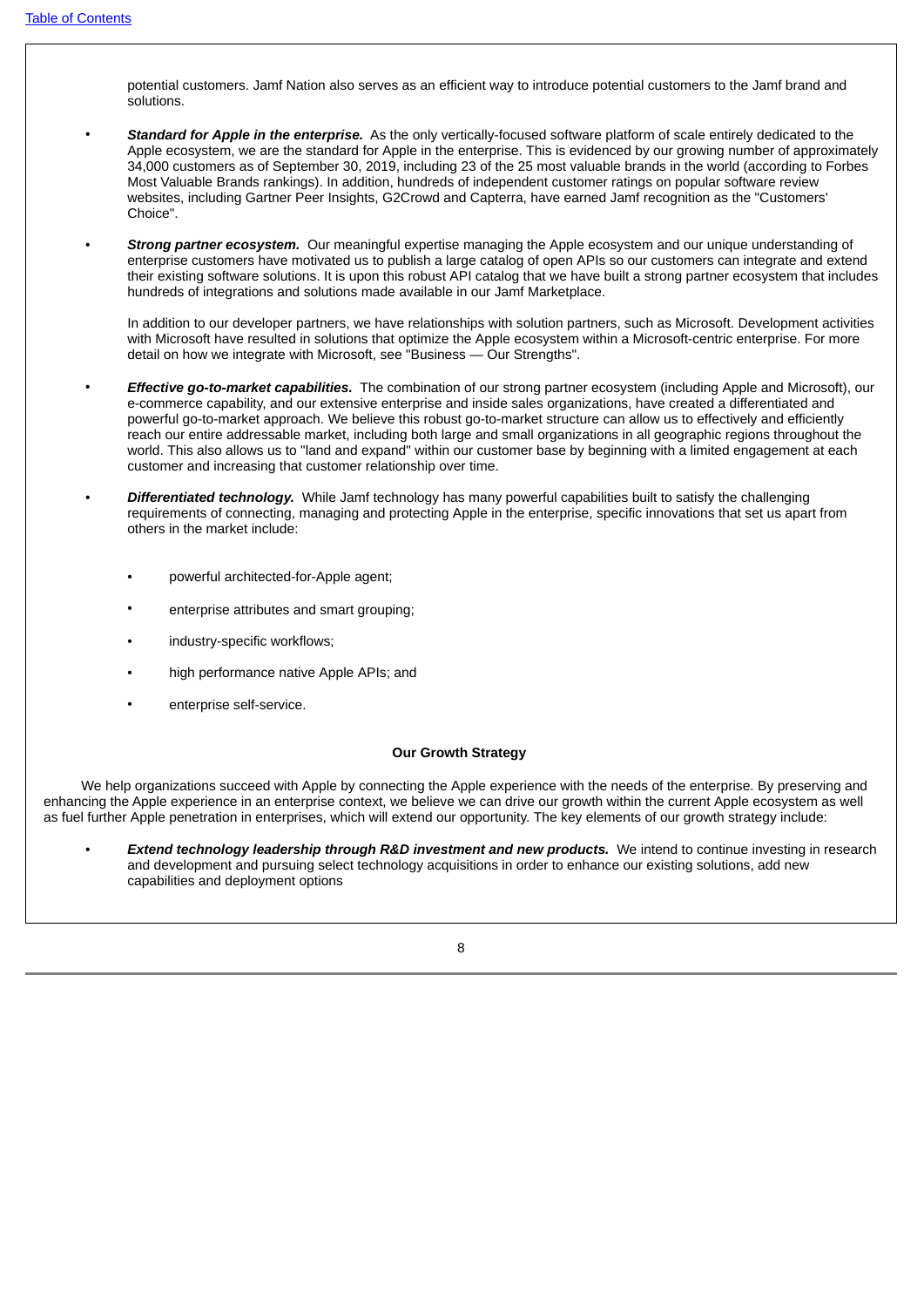and expand use cases. We believe this strategy of continued innovation will allow us to reach new customers, cross-sell to existing customers and maintain our position as the standard for Apple in the enterprise.

- *Deliver unique industry-specific innovation.* We intend to continue developing and enhancing Apple-specific functionality for certain verticals such as education, healthcare, and hospitality. We believe targeted, vertical-specific functionality can help us further penetrate industries which already use Apple devices, or provide a differentiated solution to enter a new industry or solve a new use case.
- *Grow customer base with targeted sales and marketing investment.* We aim to expand our customer base by continuing to make significant and targeted investments in our direct sales and marketing in an effort to attract new customers and drive broader awareness of our software solutions. In addition, with our expanded platform, we can reach beyond our historical sales efforts focused on IT executives and administrators, and sell to Chief Information Officers, or CIOs, Chief Information Security Officers, or CISOs, and line-of-business leaders. We also plan to increase our channel sales and marketing organization to deepen and expand our joint go-to-market efforts with channel partners in order to reach new territories and opportunities.
- *Increase sales to existing customers.* We believe our base of approximately 34,000 customers as of September 30, 2019 represents a significant opportunity for sales expansion. Our opportunities to deliver further value to existing customers include (1) growing the customers' number of Apple devices currently in use; (2) selling additional Jamf products; (3) expanding customers' use of Jamf from one Apple product, like Mac, to additional Apple products used within the organization, like iPad, iPhone, and Apple TV; and (4) expanding the way customers use Apple products by showcasing capabilities available once customers fully embrace Jamf for deployment. The strength of Jamf's "land and expand" strategy is evidenced by our dollar-based net retention rate, which has exceeded 115% as of the end of each of the last seven fiscal quarters for the trailing twelve months.
- *Expand global presence.* We have a large international presence which we intend to continue growing. For the year ended December 31, 2018, approximately 20% of our revenue originated outside of North America. We intend to continue making investments in our international sales and marketing channels to take advantage of this market opportunity, while refining our go-to-market approach based on local market dynamics.
- *Grow and nurture Jamf Nation.* Jamf Nation is the world's largest online community of IT professionals focused exclusively on Apple in the enterprise. It consists of a knowledgeable and active community of over 90,000 Apple-focused administrators and Jamf users who come together to gain insight, share best practices, vet ideas with fellow administrators and submit product feature requests.
- *Cultivate relationships with developer partners.* We believe one of the most powerful elements of our software platform is the ability to use published APIs to extend its value with other third-party or custom solutions. As of September 30, 2019, more than 100 integrations and value-added solutions were published on the Jamf Marketplace. These solutions extend the value of Jamf, protect customers' existing IT investments and encourage greater use and expansion of Jamf within the enterprise.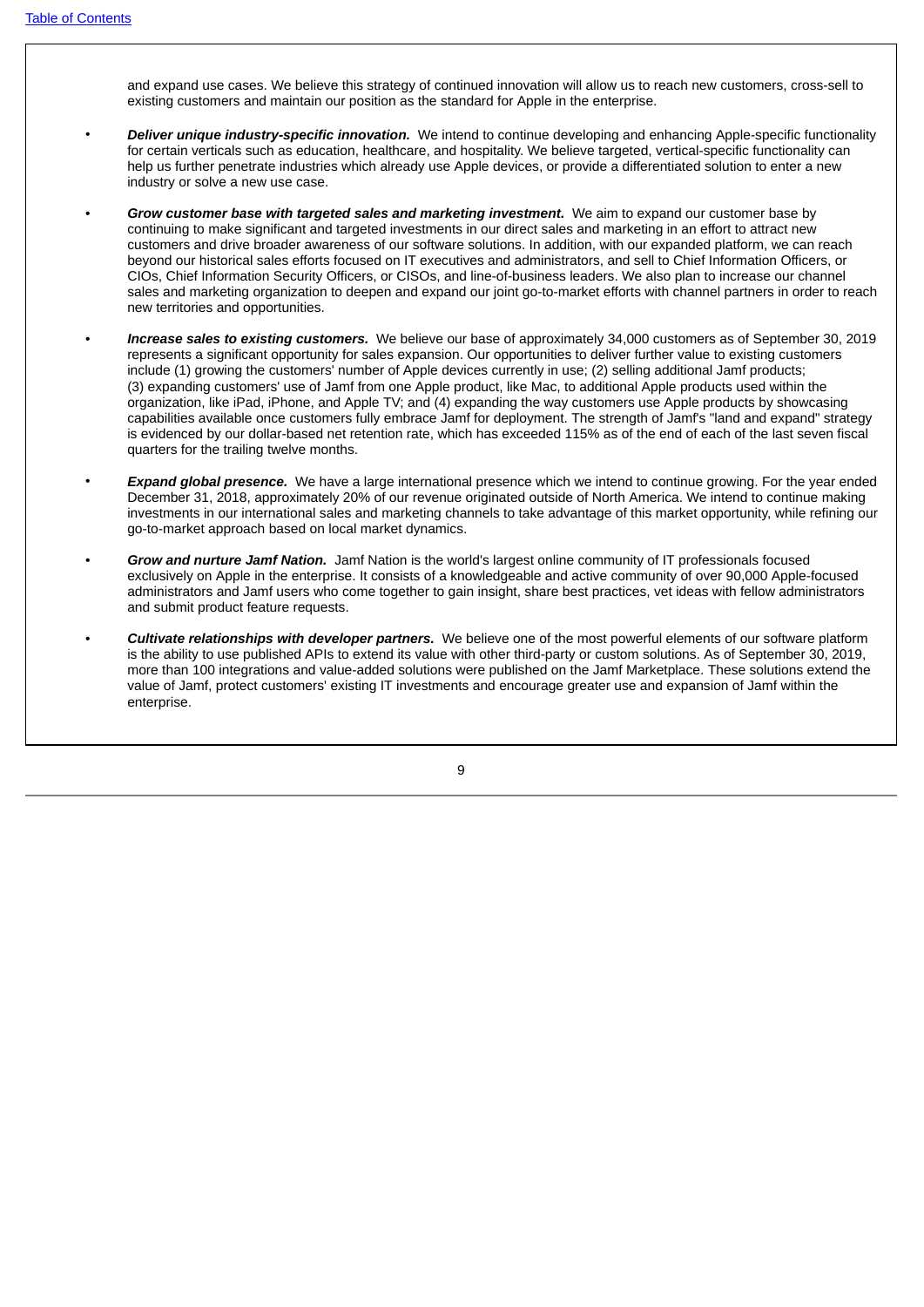## **Risks Associated with Our Business**

 There are a number of risks related to our business, this offering and our common stock that you should consider before you decide to participate in this offering. You should carefully consider all the information presented in the section entitled "Risk Factors" in this prospectus. Some of the principal risks related to our business include the following:

- the potential impact of customer dissatisfaction with Apple or other negative events affecting Apple services and devices and failure of enterprises to adopt Apple products;
- the potentially adverse impact of changes in features and functionality by Apple on our engineering focus or product development efforts;
- changes in our continued relationship with Apple;
- the fact that we are not party to any exclusive agreements or arrangements with Apple;
- our reliance, in part, on channel partners for the sale and distribution of our products;
- risks associated with cyber-security events;
- the impact of reputational harm if users perceive our products as the cause of device failure;
- our ability to successfully develop new products or materially enhance current products through our research and development efforts; and
- the other factors set forth under "Risk Factors".

 These and other risks are more fully described in the section entitled "Risk Factors" in this prospectus. If any of these risks actually occurs, our business, financial condition, results of operations, cash flows and prospects could be materially and adversely affected. As a result, you could lose all or part of your investment in our common stock.

#### **Our Sponsor**

 We have a valuable relationship with our equity sponsor, Vista Equity Partners. In 2017, Vista formed our company for the purpose of acquiring all of the capital stock of JAMF Holdings, Inc. We refer to this transaction as the "Vista Acquisition". In connection with this offering, we will enter into a Director Nomination Agreement with Vista that provides Vista the right to designate nominees to our board of directors, or our Board, subject to certain conditions. See "Certain Relationships and Related Party Transactions — Related Party Transactions — Director Nomination Agreement" for more details with respect to the Director Nomination Agreement.

 Vista is a U.S.-based investment firm with offices in Austin, San Francisco, Chicago, New York and Oakland with more than \$52 billion in cumulative capital commitments. Vista exclusively invests in software, data and technology-enabled organizations led by world-class management teams. As a value-added investor with a long-term perspective, Vista contributes professional expertise and multi-level support towards companies to realize their potential. Vista's investment approach is anchored by a sizable long-term capital base, experience in structuring technology-oriented transactions and proven management techniques that yield flexibility and opportunity.

#### **General Corporate Information**

 Jamf was founded in 2002. The issuer in this offering was incorporated in 2017 as Juno Topco, Inc., a Delaware corporation, in connection with the Vista Acquisition. In connection with this offering, we will change the name of our company to Jamf Holding Corp. Our principal executive offices are located at 100 Washington Ave S, Suite 1100, Minneapolis, MN. Our telephone number is (612) 605-6625. Our website address is www.jamf.com. The information contained on, or that can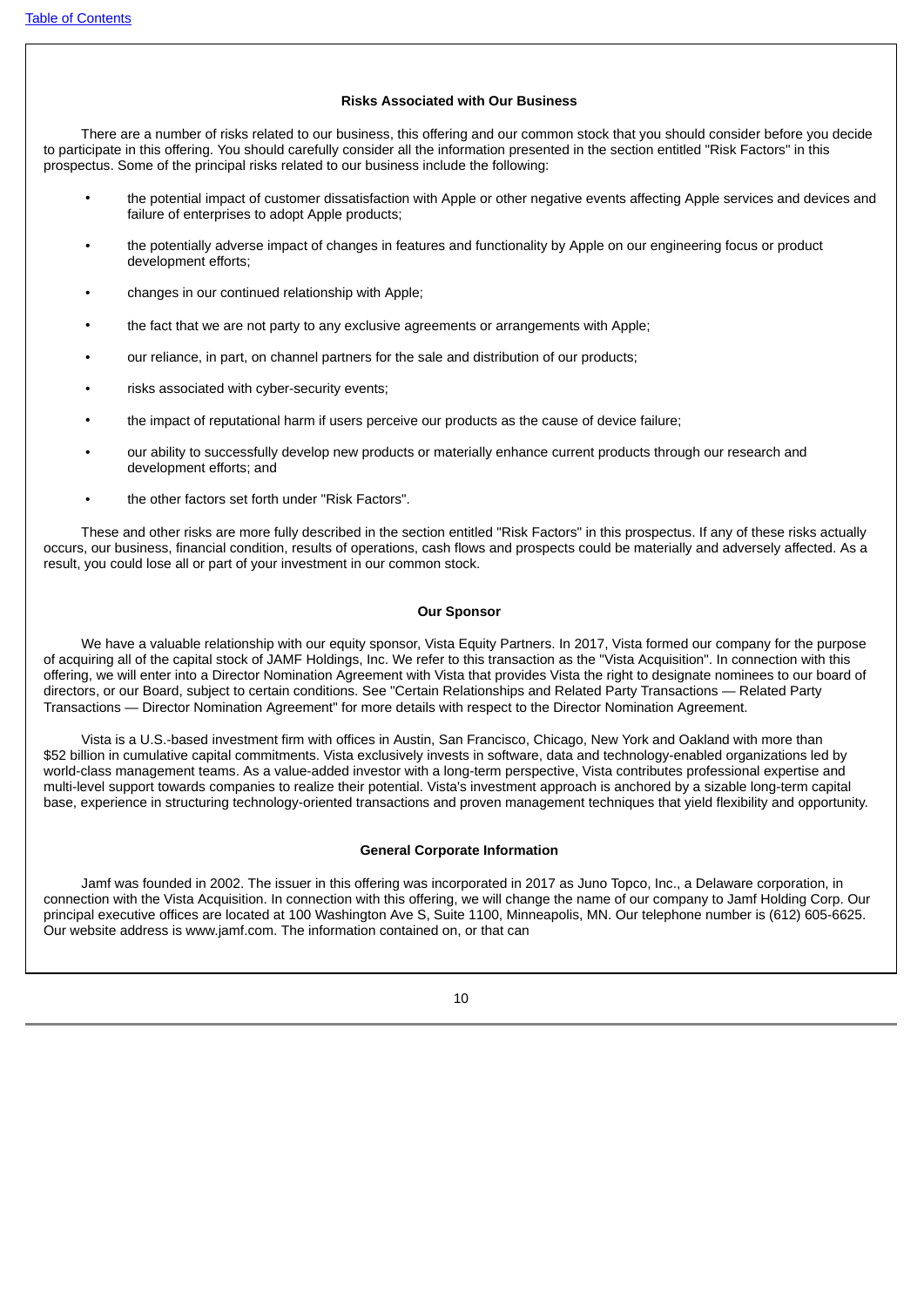be accessed through, our website is not incorporated by reference into this prospectus, and you should not consider any information contained on, or that can be accessed through, our website as part of this prospectus or in deciding whether to purchase our common stock. We are a holding company and all of our business operations are conducted through our subsidiaries.

 This prospectus includes our trademarks and service marks such as "Jamf", which are protected under applicable intellectual property laws and are our property. This prospectus also contains trademarks, service marks, trade names and copyrights of other companies, such as "Amazon", "Apple" and "Microsoft", which are the property of their respective owners. Solely for convenience, trademarks and trade names referred to in this prospectus may appear without the ® or ™ symbols, but such references are not intended to indicate, in any way, that we will not assert, to the fullest extent under applicable law, our rights or the rights of the applicable licensor to these trademarks and trade names.

#### **Implications of Being an Emerging Growth Company**

 We qualify as an "emerging growth company" as defined in the Jumpstart Our Business Startups Act of 2012, or the JOBS Act. We will remain an emerging growth company until the earliest of (1) the last day of the fiscal year following the fifth anniversary of the completion of this offering, (2) the last day of the fiscal year in which we have total annual gross revenue of at least \$1.07 billion, (3) the date on which we are deemed to be a large accelerated filer (this means the market value of common that is held by non-affiliates exceeds \$700.0 million as of the end of the second quarter of that fiscal year) or (4) the date on which we have issued more than \$1.0 billion in nonconvertible debt securities during the prior three-year period.

 An emerging growth company may take advantage of reduced reporting requirements that are otherwise applicable to public companies. These provisions include, but are not limited to:

- not being required to comply with the auditor attestation requirements of Section 404 of the Sarbanes-Oxley Act of 2002, as amended, or the Sarbanes-Oxley Act;
- reduced disclosure obligations regarding executive compensation in periodic reports, proxy statements and registration statements; and
- exemptions from the requirements of holding a nonbinding advisory vote on executive compensation and shareholder approval of any golden parachute payments not previously approved.

 We have elected to take advantage of certain of the reduced disclosure obligations regarding financial statements (such as not being required to provide audited financial statements for the year ended December 31, 2017 or five years of Selected Consolidated Financial Data) in this prospectus and executive compensation in this prospectus and expect to elect to take advantage of other reduced burdens in future filings. As a result, the information that we provide to our shareholders may be different than you might receive from other public reporting companies in which you hold equity interests.

 The JOBS Act also permits an emerging growth company like us to take advantage of an extended transition period to comply with new or revised accounting standards applicable to public companies. We have elected to "opt-in" to this extended transition period for complying with new or revised accounting standards and, therefore, we will not be subject to the same new or revised accounting standards as other public companies that comply with such new or revised accounting standards on a non-delayed basis.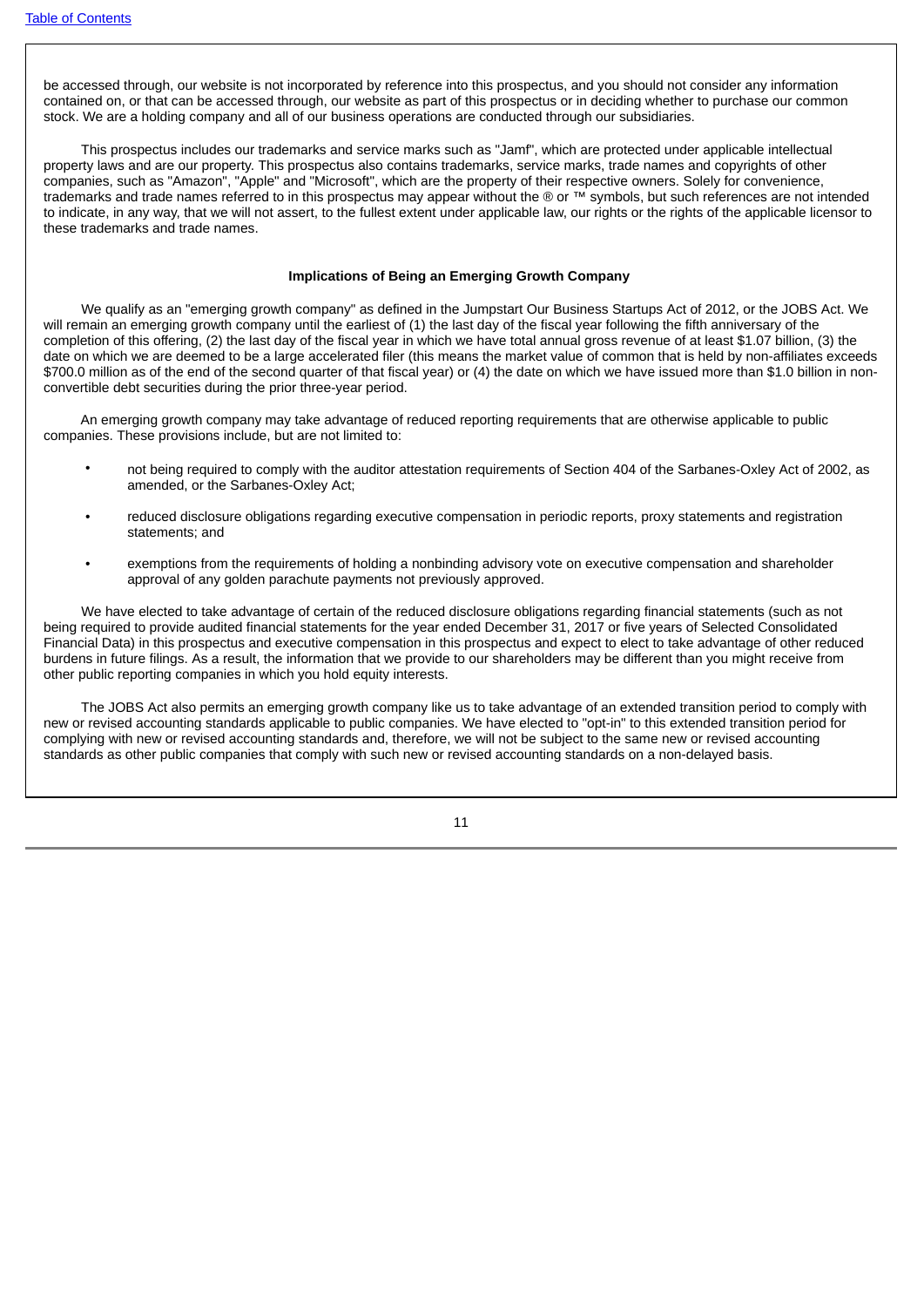| <b>THE OFFERING</b>                                   |                                                                                                                                                                                                                                                                                                                                                                                                                                                                                                                                                                                                                                                                                                                                                                                                                                                                                                                                                                                                                                                                                                                                                                                                                                                                                                                                                                                                                                                                                                                                                                                                          |  |  |
|-------------------------------------------------------|----------------------------------------------------------------------------------------------------------------------------------------------------------------------------------------------------------------------------------------------------------------------------------------------------------------------------------------------------------------------------------------------------------------------------------------------------------------------------------------------------------------------------------------------------------------------------------------------------------------------------------------------------------------------------------------------------------------------------------------------------------------------------------------------------------------------------------------------------------------------------------------------------------------------------------------------------------------------------------------------------------------------------------------------------------------------------------------------------------------------------------------------------------------------------------------------------------------------------------------------------------------------------------------------------------------------------------------------------------------------------------------------------------------------------------------------------------------------------------------------------------------------------------------------------------------------------------------------------------|--|--|
|                                                       |                                                                                                                                                                                                                                                                                                                                                                                                                                                                                                                                                                                                                                                                                                                                                                                                                                                                                                                                                                                                                                                                                                                                                                                                                                                                                                                                                                                                                                                                                                                                                                                                          |  |  |
| <b>Common stock offered</b>                           | shares                                                                                                                                                                                                                                                                                                                                                                                                                                                                                                                                                                                                                                                                                                                                                                                                                                                                                                                                                                                                                                                                                                                                                                                                                                                                                                                                                                                                                                                                                                                                                                                                   |  |  |
| Option to purchase additional<br>shares               | shares                                                                                                                                                                                                                                                                                                                                                                                                                                                                                                                                                                                                                                                                                                                                                                                                                                                                                                                                                                                                                                                                                                                                                                                                                                                                                                                                                                                                                                                                                                                                                                                                   |  |  |
| Common stock to be outstanding<br>after this offering | shares if the underwriters' option to purchase additional shares is<br>shares (or<br>exercised in full)                                                                                                                                                                                                                                                                                                                                                                                                                                                                                                                                                                                                                                                                                                                                                                                                                                                                                                                                                                                                                                                                                                                                                                                                                                                                                                                                                                                                                                                                                                  |  |  |
| Use of proceeds                                       | We estimate that our net proceeds from this offering will be approximately \$<br>million, or<br>million if the underwriters' option to purchase additional shares is<br>approximately \$<br>exercised in full, assuming an initial public offering price of \$<br>per share, which is the<br>midpoint of the estimated price range set forth on the cover page of this prospectus, and after<br>deducting the underwriting discount and estimated offering expenses payable by us.<br>The principal purposes of this offering are to increase our capitalization and financial flexibility,<br>create a public market for our common stock and enable access to the public equity markets for<br>us and our shareholders. We expect to use approximately \$<br>million of the net proceeds of<br>this offering (or \$<br>million of the net proceeds of this offering if the underwriters exercise<br>their option to purchase additional shares in full) to repay outstanding borrowings under our term<br>loan facility, or our Term Loan Facility, and the remainder of such net proceeds will be used for<br>general corporate purposes. At this time, other than repayment of indebtedness under our Term<br>Loan Facility, we have not specifically identified a large single use for which we intend to use the<br>net proceeds and, accordingly, we are not able to allocate the net proceeds among any of these<br>potential uses in light of the variety of factors that will impact how such net proceeds are ultimately<br>utilized by us. See "Use of Proceeds" for additional information. |  |  |
| <b>Controlled company</b>                             | After this offering, assuming an offering size as set forth in this section, the Vista Funds will own<br>% of our common stock (or<br>% of our common stock if the<br>approximately<br>underwriters' option to purchase additional shares is exercised in full). As a result, we expect to be<br>a controlled company within the meaning of the corporate governance standards of the<br>See "Management - Corporate Governance - Controlled Company Status".                                                                                                                                                                                                                                                                                                                                                                                                                                                                                                                                                                                                                                                                                                                                                                                                                                                                                                                                                                                                                                                                                                                                            |  |  |
| <b>Risk factors</b>                                   | Investing in our common stock involves a high degree of risk. See "Risk Factors" elsewhere in this<br>prospectus for a discussion of factors you should carefully consider before deciding to invest in<br>our common stock.                                                                                                                                                                                                                                                                                                                                                                                                                                                                                                                                                                                                                                                                                                                                                                                                                                                                                                                                                                                                                                                                                                                                                                                                                                                                                                                                                                             |  |  |
| Proposed trading symbol                               | $\mathbf{u}$<br>H.                                                                                                                                                                                                                                                                                                                                                                                                                                                                                                                                                                                                                                                                                                                                                                                                                                                                                                                                                                                                                                                                                                                                                                                                                                                                                                                                                                                                                                                                                                                                                                                       |  |  |
|                                                       |                                                                                                                                                                                                                                                                                                                                                                                                                                                                                                                                                                                                                                                                                                                                                                                                                                                                                                                                                                                                                                                                                                                                                                                                                                                                                                                                                                                                                                                                                                                                                                                                          |  |  |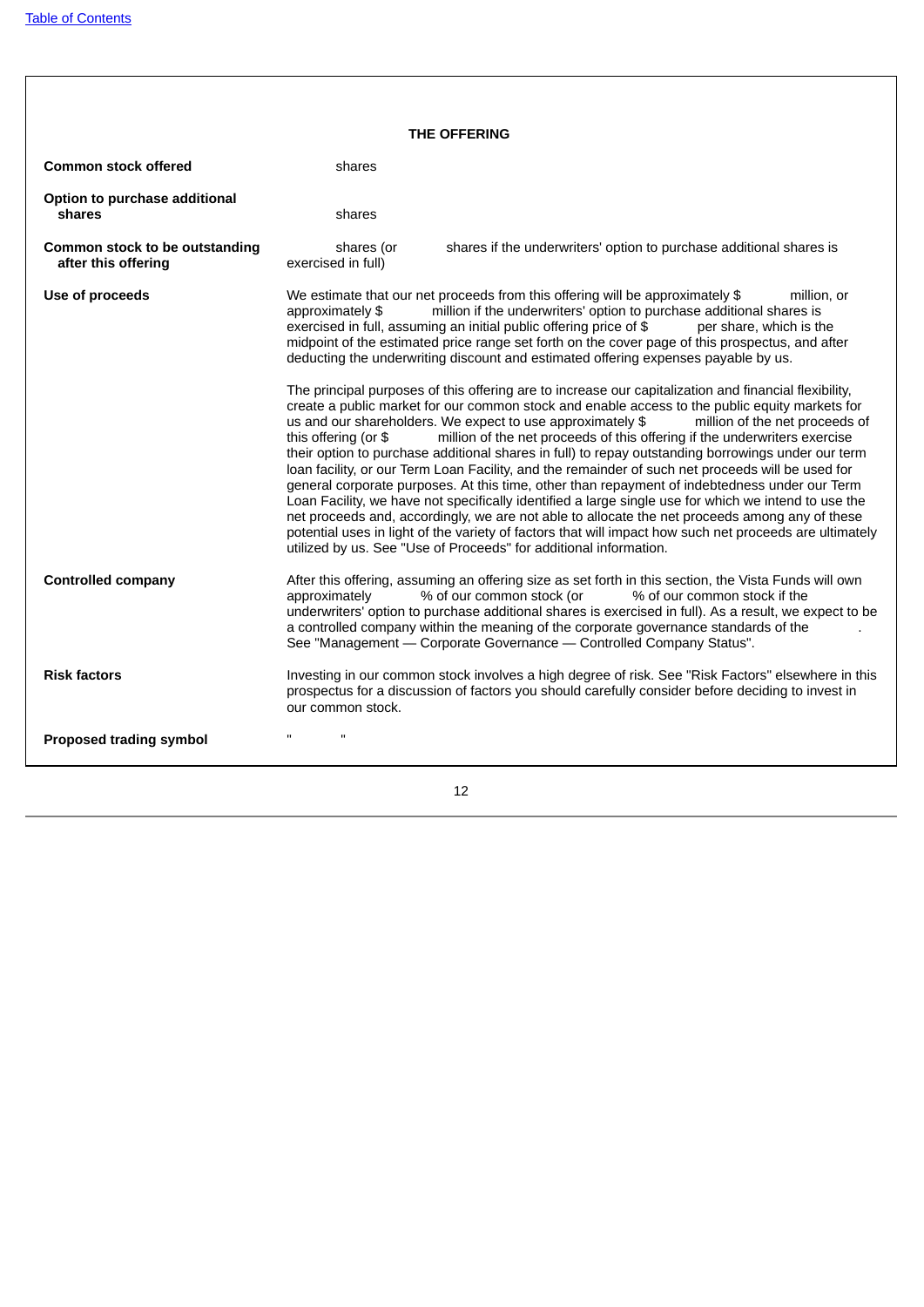The number of shares of common stock to be outstanding following this offering is based on shares of common stock outstanding as of , 2020, and excludes: , 2020, and excludes: shares of common stock issuable upon the exercise of options outstanding as of , 2020, with a weighted average exercise price of \$ per share; • shares of common stock issuable upon vesting and settlement of restricted stock units, or RSUs, as  $, 2020;$  and • million shares of common stock reserved for future issuance under our 2020 Omnibus Incentive Plan, or the 2020 Plan, which will be adopted in connection with this offering. Unless otherwise indicated, all information in this prospectus assumes: • the -for-1 stock split of our shares of common stock effected on , 2020; • the filing of our amended and restated certificate of incorporation and the adoption of our amended and restated bylaws, each in connection with the closing of this offering; no exercise of outstanding options or issuance of shares of common stock upon vesting and settlement of RSUs after ... 2020: and  $.2020;$  and • no exercise by the underwriters of their option to purchase up to additional shares of common stock.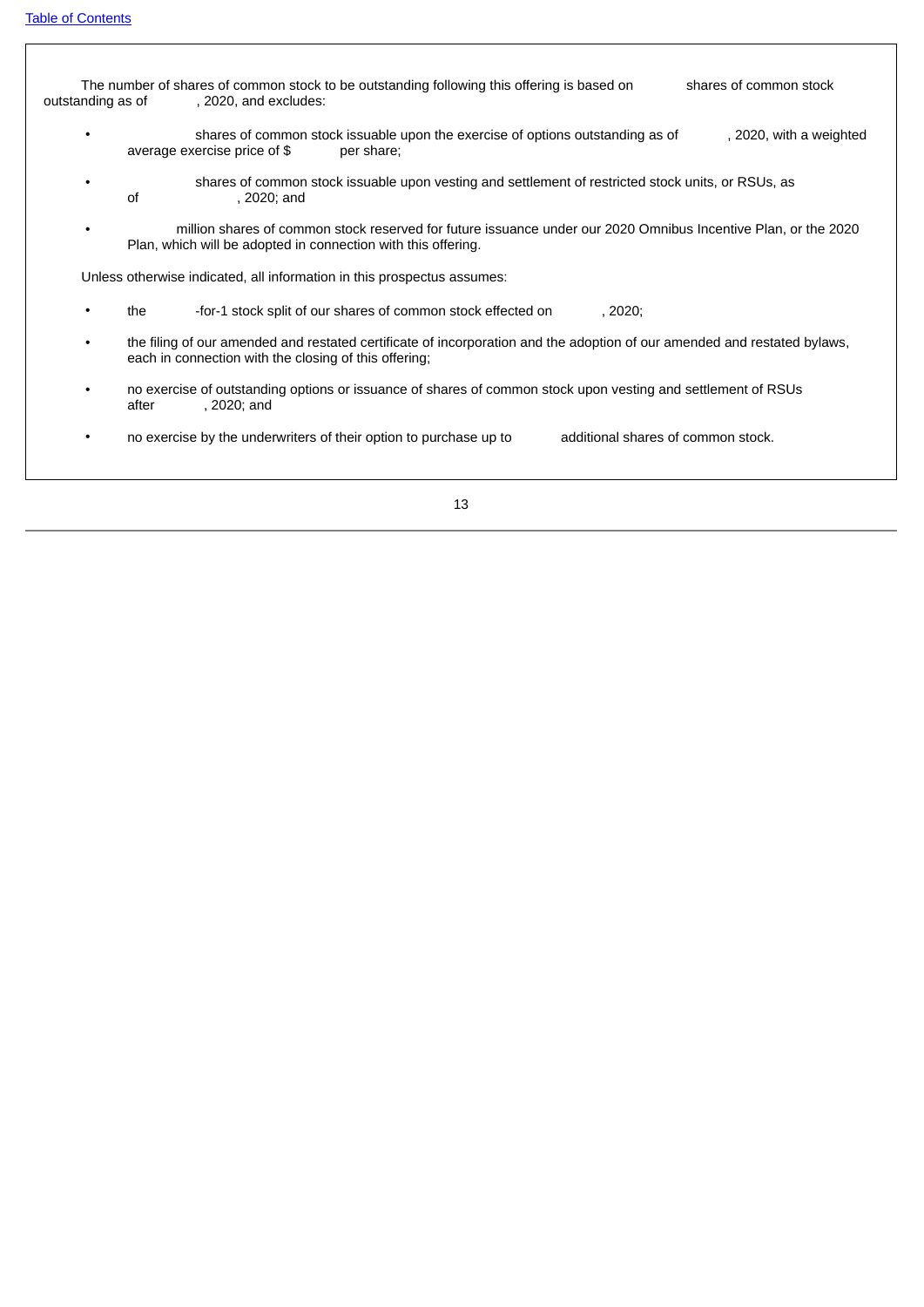## **SUMMARY CONSOLIDATED FINANCIAL DATA**

 The following tables summarize our consolidated financial data. The summary consolidated statement of income data and summary consolidated statements of cash flows data for the year ended December 31, 2018 and the summary consolidated balance sheet data as of December 31, 2018 (except for the pro forma share and pro forma net loss per share information) are derived from our audited consolidated financial statements that are included elsewhere in this prospectus. Our historical results are not necessarily indicative of the results that may be expected in the future. You should read the summary historical financial data below in conjunction with the section titled "Management's Discussion and Analysis of Financial Condition and Results of Operations" and the financial statements and related notes included elsewhere in this prospectus.

|                                                                                                  | <b>Year Ended</b><br>December 31.<br>2018 |                              |  |
|--------------------------------------------------------------------------------------------------|-------------------------------------------|------------------------------|--|
|                                                                                                  |                                           | (in thousands,<br>except per |  |
|                                                                                                  |                                           | share amounts)               |  |
| <b>Consolidated Statement of Income Data:</b>                                                    |                                           |                              |  |
| Revenue:                                                                                         |                                           |                              |  |
| Subscription                                                                                     | \$                                        | 100,350                      |  |
| Services                                                                                         |                                           | 20,206                       |  |
| License                                                                                          |                                           | 26,006                       |  |
| Total revenue                                                                                    |                                           | 146.562                      |  |
| Cost of revenue:                                                                                 |                                           |                              |  |
| Cost of subscription <sup><math>(1)</math></sup> (exclusive of amortization expense shown below) |                                           | 24,088                       |  |
| Cost of services <sup>(1)</sup> (exclusive of amortization expense shown below)                  |                                           | 16,246                       |  |
| Amortization expense                                                                             |                                           | 8,969                        |  |
| Total cost of revenue                                                                            |                                           | 49,303                       |  |
| Gross profit                                                                                     |                                           | 97,259                       |  |
| Operating expenses:                                                                              |                                           |                              |  |
| Sales and marketing <sup>(1)</sup>                                                               |                                           | 51,976                       |  |
| Research and development <sup>(1)</sup>                                                          |                                           | 31,515                       |  |
| General and administrative <sup>(1)</sup>                                                        |                                           | 22.270                       |  |
| Amortization expense                                                                             |                                           | 21,491                       |  |
| Total operating expenses                                                                         |                                           | 127.252                      |  |
| Loss from operations                                                                             |                                           | (29, 993)                    |  |
| Interest expense, net                                                                            |                                           | (18, 203)                    |  |
| Foreign currency transaction loss                                                                |                                           | (418)                        |  |
| Other income, net                                                                                |                                           | 221                          |  |
| Loss before income tax benefit                                                                   |                                           | (48, 393)                    |  |
| Income tax benefit                                                                               |                                           | 12,137                       |  |
| Net loss                                                                                         | \$                                        | (36, 256)                    |  |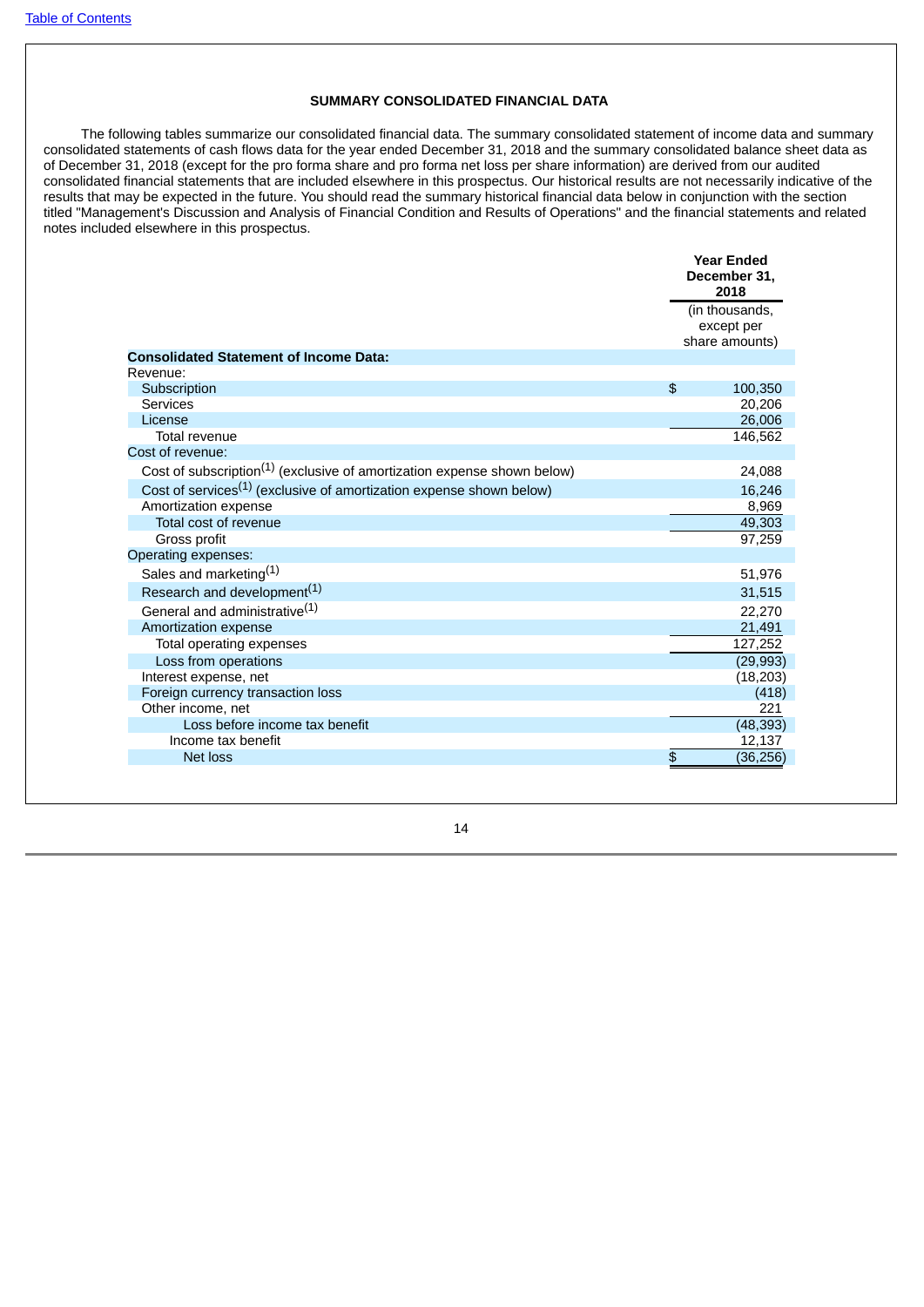| Per Share Data: <sup>(2)</sup>                                                                                                                                                      |                                                             |                           |
|-------------------------------------------------------------------------------------------------------------------------------------------------------------------------------------|-------------------------------------------------------------|---------------------------|
| Net loss per share:                                                                                                                                                                 |                                                             |                           |
| <b>Basic</b>                                                                                                                                                                        | \$                                                          | (38.97)                   |
| <b>Diluted</b>                                                                                                                                                                      | \$                                                          | (38.97                    |
| Weighted-average shares used in computing net loss per share:                                                                                                                       |                                                             |                           |
| <b>Basic</b>                                                                                                                                                                        |                                                             | 930,443                   |
| <b>Diluted</b>                                                                                                                                                                      |                                                             | 930,443                   |
| Pro forma net loss per share: (2)(3)                                                                                                                                                |                                                             |                           |
| <b>Basic</b>                                                                                                                                                                        | \$                                                          |                           |
| <b>Diluted</b>                                                                                                                                                                      | \$                                                          |                           |
| Weighted-average shares used in computing pro forma net loss per share: <sup>(3)</sup><br><b>Basic</b>                                                                              |                                                             |                           |
| <b>Diluted</b>                                                                                                                                                                      |                                                             |                           |
| <b>Consolidated Statement of Cash Flow Data:</b><br>Net cash provided by operating activities<br>Net cash used in investing activities<br>Net cash provided by financing activities | \$<br>$\,$<br>\$                                            | 9,360<br>(5,802)<br>1,770 |
| <b>Non-GAAP Financial Data (unaudited):</b>                                                                                                                                         |                                                             |                           |
| Non-GAAP Gross Profit <sup>(4)</sup>                                                                                                                                                | \$                                                          | 106,453                   |
| Adjusted EBITDA <sup>(5)</sup>                                                                                                                                                      |                                                             | 6,615                     |
|                                                                                                                                                                                     |                                                             |                           |
| (1)<br>Includes stock-based compensation as follows:                                                                                                                                |                                                             |                           |
|                                                                                                                                                                                     | <b>Year Ended</b><br>December 31,<br>2018<br>(in thousands) |                           |
| Cost of revenue:                                                                                                                                                                    |                                                             |                           |
| Cost of subscription                                                                                                                                                                | ¢                                                           | つつに                       |

Cost of subscription  $\sim$  225 Cost of services Sales and marketing 529 Research and development **239** General and administrative 1,322  $$ 2,315$ 

- (2) See Note 10 to our consolidated financial statements appearing elsewhere in this prospectus for an explanation of the method used to calculate our basic and diluted net loss per share and the weighted-average number of shares used in the computation of the per share amounts.
- (3) Pro forma basic and diluted net loss per share and pro forma weighted-average common shares outstanding have<br>been computed to give effect to the issuance by us of shares of common stock in this offering at the been computed to give effect to the issuance by us of initial public offering price of \$ per share, which is the midpoint of the estimated price range set forth on the cover page of this prospectus, and after deducting the underwriting discount and estimated offering expenses payable<br>by us and the application of the net proceeds from this offering to repay \$million of outstanding borrowi by us and the application of the net proceeds from this offering to repay  $\frac{1}{2}$ under our Term Loan Facility as set forth under "Use of Proceeds". This pro forma data is presented for informational purposes only and does not purport to represent what our net loss or net loss per share actually would have been had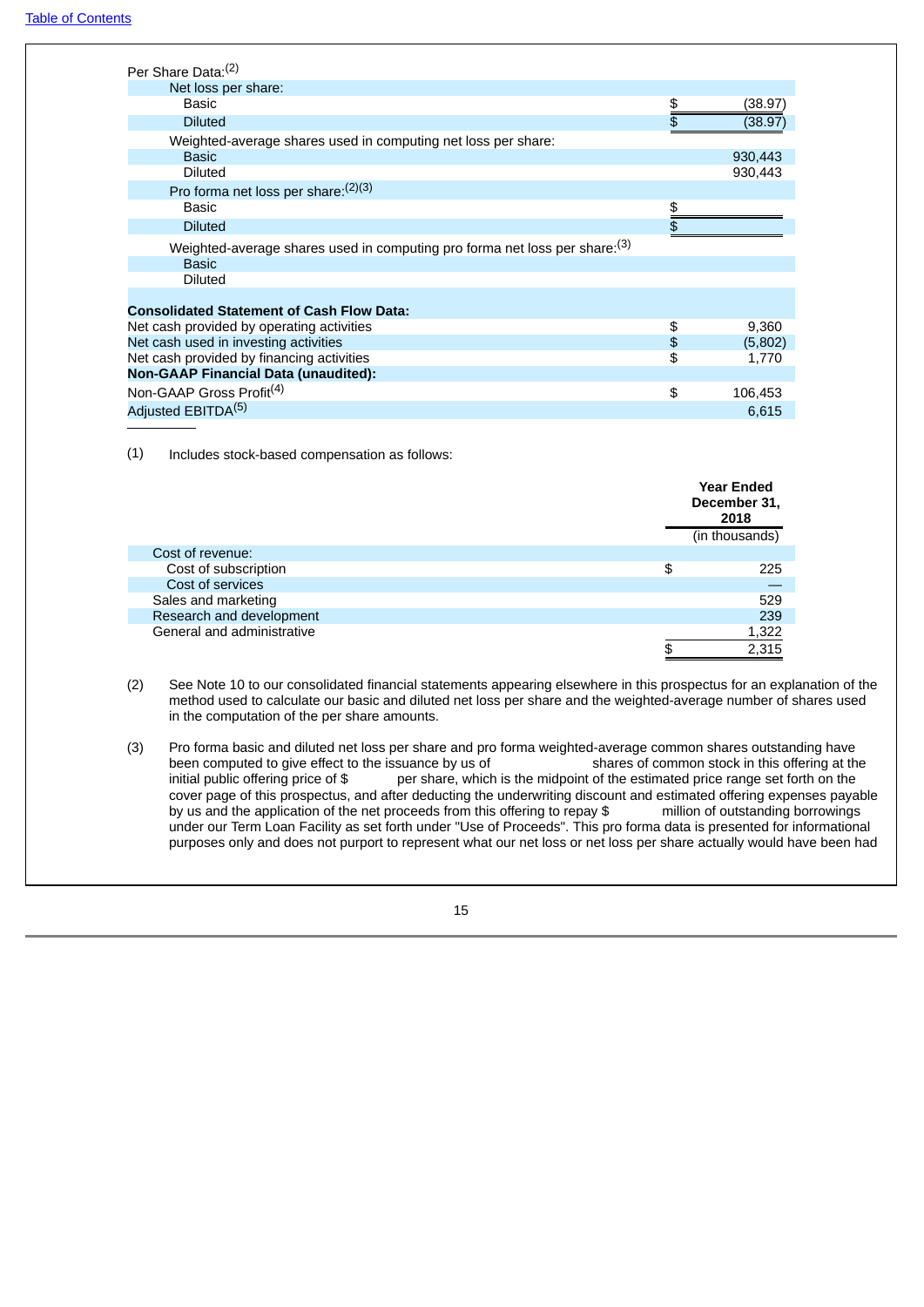the offering and use of proceeds therefrom occurred on January 1, 2018 or to project our net loss or net loss per share for any future period.

- (4) We define Non-GAAP Gross Profit as gross profit adjusted for stock-based compensation and amortization expense. For a reconciliation of Non-GAAP Gross Profit to gross profit, the most directly comparable measure calculated and presented in accordance with GAAP, see "Selected Consolidated Financial Data — Non-GAAP Financial Measures — Non-GAAP Gross Profit".
- (5) We define Adjusted EBITDA as net loss adjusted for interest expense, net, benefit of income taxes, depreciation and amortization, stock-based compensation expense, acquisition related expense and other (income) expense, net. For a reconciliation of Adjusted EBITDA to net loss, the most directly comparable measure calculated and presented in accordance with GAAP, see "Selected Consolidated Financial Data — Non-GAAP Financial Measures — Adjusted EBITDA".

|                                         | As of December 31, 2018 |                             |  |
|-----------------------------------------|-------------------------|-----------------------------|--|
|                                         | <b>Actual</b>           | Pro Forma <sup>(1)(2)</sup> |  |
|                                         | (in thousands)          |                             |  |
| <b>Consolidated Balance Sheet Data:</b> |                         |                             |  |
| Cash and cash equivalents               | \$<br>39,240 \$         |                             |  |
| Working capital <sup>(3)</sup>          | \$<br>$(27,230)$ \$     |                             |  |
| Total assets                            | \$<br>853,384 \$        |                             |  |
| Deferred revenue                        | \$<br>100,662 \$        |                             |  |
| $Debt^{(4)}$                            | \$<br>171,749 \$        |                             |  |
| <b>Total liabilities</b>                | \$<br>320,290 \$        |                             |  |
| Total stockholders' equity              | \$<br>533,094 \$        |                             |  |

- (1) Gives effect to the issuance by us of shares of common stock in this offering and the application of the net proceeds from this offering to repay \$ million of outstanding borrowings under our Term Loan Facility as set forth under "Use of Proceeds", assuming an initial public offering price of \$ per share, which is the set forth under "Use of Proceeds", assuming an initial public offering price of \$ midpoint of the estimated price range set forth on the cover page of this prospectus, and after deducting the underwriting discount and estimated offering expenses payable by us.
- (2) A \$1.00 increase or decrease in the assumed initial public offering price of \$ per share, which is the midpoint of the price range set forth on the cover page of this prospectus, would increase or decrease each of cash and cash equivalents, working capital, total assets and total stockholders' equity on a pro forma basis by approximately \$ million, assuming the number of shares offered, as set forth on the cover page of this prospectus, remains the same, and after deducting the underwriting discount and estimated offering expenses payable by us. Similarly, each 1,000,000 increase or decrease in the number of shares offered would increase or decrease the net proceeds to us from this offering by approximately \$ million, assuming that the assumed initial public offering price per share for the offering remains at \$ , which is the midpoint of the estimated public offering price range set forth on the cover page of this prospectus, and after deducting the underwriting discount and estimated offering expenses payable by us.
- (3) We define working capital as current assets less current liabilities.
- (4) Net of debt issuance costs of \$3.3 million as of December 31, 2018.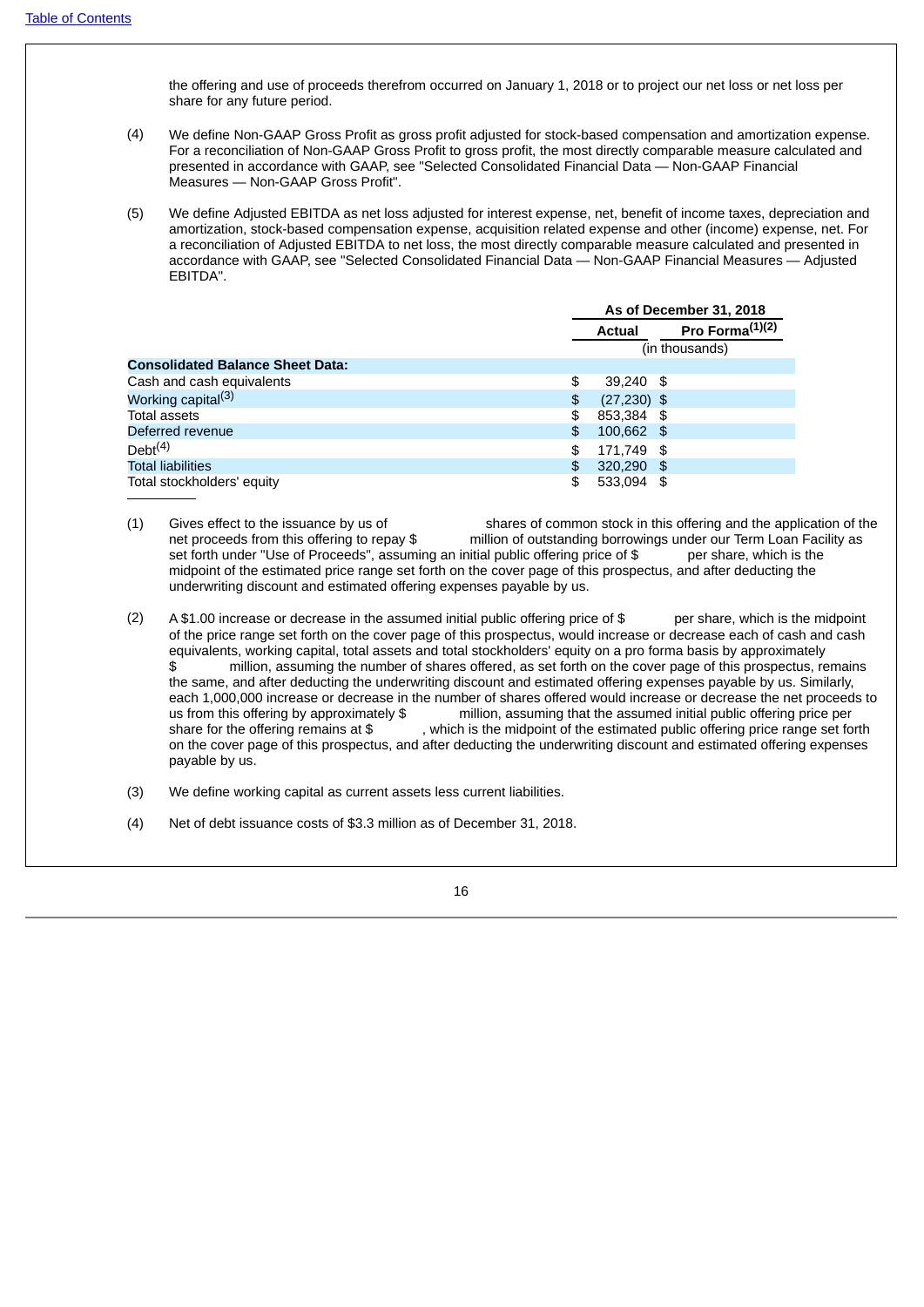#### **RISK FACTORS**

<span id="page-20-0"></span> *This offering and an investment in our common stock involve a high degree of risk. You should carefully consider the risks described below, together with the financial and other information contained in this prospectus, before you decide to purchase shares of our common stock. If any of the following risks actually occurs, our business, financial condition, results of operations, cash flows and prospects could be materially and adversely affected. As a result, the trading price of our common stock could decline and you could lose all or part of your investment in our common stock.*

#### **Risks Relating to Our Business**

#### *Because our products focus exclusively on Apple, potential customer dissatisfaction with Apple other negative events affecting Apple services and devices or failure of enterprises to adopt Apple products could have a negative effect on our results of operations.*

 Our products are solely available for Apple devices. Because of this, our customers' satisfaction with our software and products is dependent in part upon their perceptions and satisfaction with Apple. Customer dissatisfaction with Apple could be attributed to us, impact our relationships with customers and/or result in the loss of customers across all of our products if any of our customers chose to discontinue or reduce their use of Apple devices. For example, any incident broadly affecting the interaction of Apple devices with necessary Apple services (e.g., iCloud or Apple push notifications), including any delays or interruptions in such Apple services, could negatively affect our products and solutions. Similarly, any cyber-security events affecting Apple devices could result in a disruption to Apple services, regulatory investigations, reputational damage and a loss of sales and customers for Apple. A prolonged disruption, cyber-security event or any other negative event affecting Apple could lead to customer dissatisfaction and could in turn damage our reputation with current and potential customers, expose us to liability and cause us to lose customers or otherwise harm our business, financial condition and results of operations. In addition, since all of our products and solutions are solely available on Apple devices, in the event of a prolonged disruption affecting Apple devices, we may not be able to provide our software to our customers. We may also incur significant costs for taking actions in preparation for, or in reaction to, events that damage Apple devices used by our customers.

 Overall, Apple's reputation and consumers' views of Apple products could change if other technology companies release products that compete with Apple devices that customers view more favorably. For example, other technology companies could introduce new technology or devices that reduce demand for Apple devices. Our financial results could also be harmed if customers choose non-Apple products based on cost, availability, user experience, functionality or other factors. The market for Apple products may not continue to grow, or may grow more slowly than we expect. As a result, enterprise adoption of Apple products may be slower than anticipated. Moreover, many enterprises use technology platforms other than Apple, and have used other technologies for a long time. While this creates significant market opportunity for these enterprises to adopt Apple technology, we cannot be certain that enterprises will adopt Apple technology. There are many factors underlying an enterprise's adoption of new technology, including cost, time and knowledge required to implement such technology, data transfer, compatibility with existing technology, familiarity with and institutional loyalty to technology other than Apple, among other factors. If these enterprise users do not continue to adopt Apple technologies at recent historical rates and the rates that we anticipate, our revenue growth will be adversely affected, there will be adverse consequences to our results of operations and will reduce the number of potential new Jamf customers. See also "— Certain estimates of market opportunity and forecasts of market growth included in this prospectus may prove to be inaccurate". Any of these factors could have a material adverse effect on our business, results of operations and financial condition.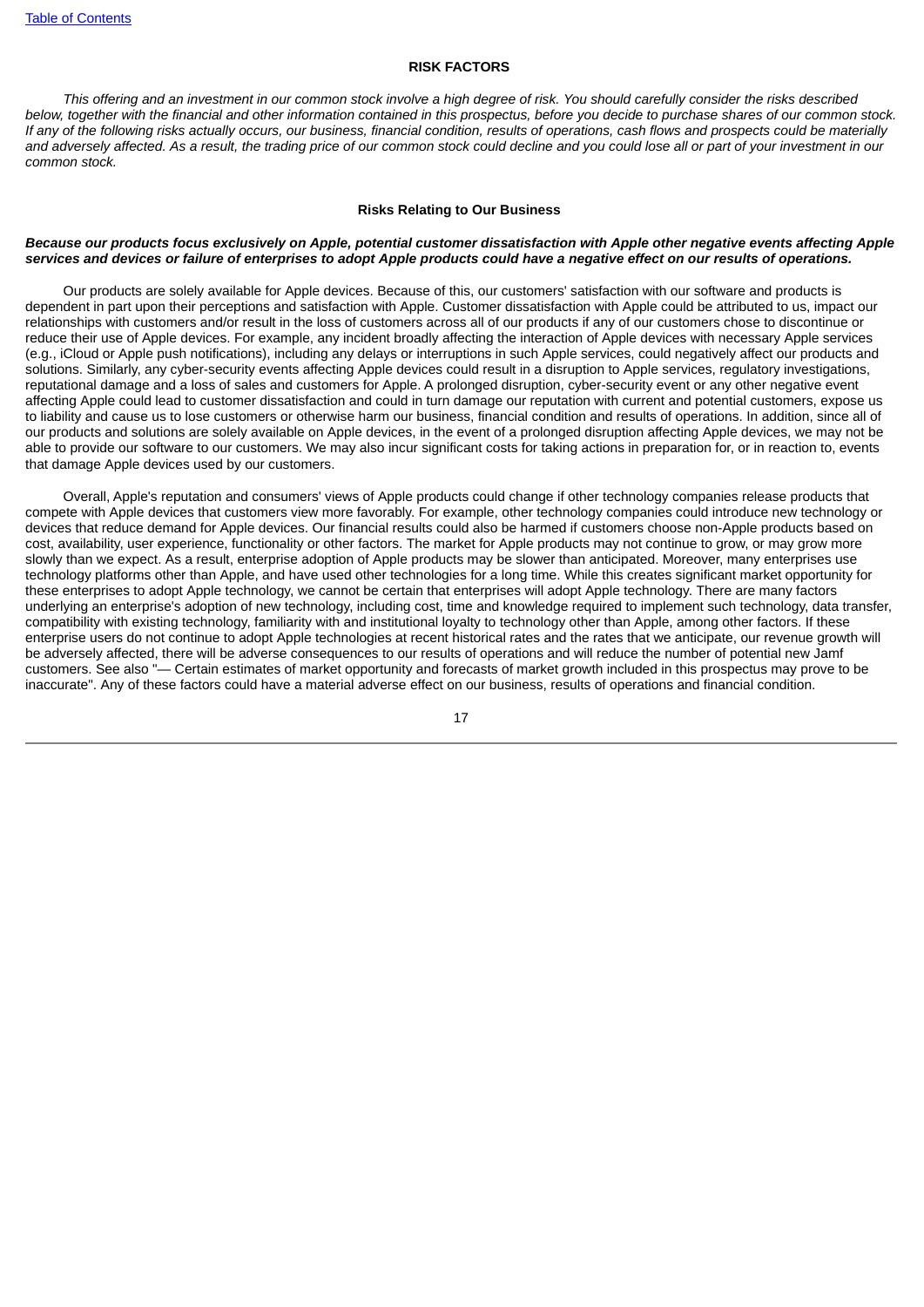## *Changes in features and functionality by Apple could cause us to make short-term changes in engineering focus or product development or otherwise impair our product development efforts or strategy, increase our costs, and harm our business.*

 Our products depend on interoperability with Apple OSs and cloud services, including interoperability at the moment of each new Apple release. Apple does not typically preview its technology with us or other partners and, as such, we do not receive advanced notice of changes in features and functionality of Apple technologies with which our products need to interoperate. In addition, unforeseen events (such as discovery of vulnerabilities and release of patches) may constrain our ability to respond in a timely manner. In any such events, we may be forced to divert resources from our preexisting product roadmap in order to accommodate these changes. As a result of having a short time to implement and test changes to our products to accommodate these new features, there is an increased risk of product defects. The frequency and complexity of new Apple features and updates may make it difficult for us to continue to support new releases in a timely manner. In addition, if we fail to enable IT departments to support operating system upgrades upon release, our business and reputation could suffer. This could disrupt our product roadmap and cause us to delay introduction of planned solutions, features and functionality, which could harm our business.

We rely on open standards for many integrations between our products and third-party applications that our customers utilize, and in other instances on such third parties making available the necessary tools for us to create interoperability with their applications. If application providers were to move away from open standards, or if a critical, widely-utilized application provider were to adopt proprietary integration standards and not make them available for the purposes of facilitating interoperability with our products, the utility of our products for our customers would be decreased. Furthermore, some of the features and functionality in our products require interoperability with operating system APIs. We also offer a robust catalog of APIs that our developer partners utilize to build integrations and solutions that are made available in our Jamf Marketplace to enhance features and functionality of our products. If operating system providers decide to restrict our access to their APIs, or if our developer partners cease to build integrations and solutions for our Jamf Marketplace, that functionality would be lost and our business could be impaired.

## *Changes in our continued relationship with Apple may have an impact on our success.*

 We have a broad relationship with Apple that covers all aspects of our business. We have always worked closely with Apple's worldwide developer relations organization in an effort to support all new Apple innovations the moment the hardware or software is released. Apple and Jamf personnel frequently join forces to influence and collaborate as we work with customers. We also have several direct contractual relationships with Apple that span all enterprise devices across the Apple ecosystem, including Mac, iPad, iPhone and Apple TV. Additionally, Apple is a significant reseller of Jamf products, particularly in education. If we fail to maintain our current relationship with Apple, our ability to compete and grow our business may be materially impacted. For example, we may not be able to continue to support new Apple innovations and releases at the moment the hardware and software are released. If our relationship with Apple changes, it could become more difficult to integrate our products with Apple and could reduce or eliminate the sales we expect from Apple as a reseller. As a result, if we fail to maintain our current relationship with Apple, our business, financial condition and results of operation could be adversely affected.

## *We are not party to any exclusive agreements or arrangements with Apple.*

 We are not party to any exclusive agreements or arrangements with Apple. Accordingly, while we believe our market opportunity expands as organizations increasingly adopt Apple technologies, the continued success and growth of our business is ultimately dependent upon our ability to compete effectively by reaching new customers, cross-selling to existing customers and maintaining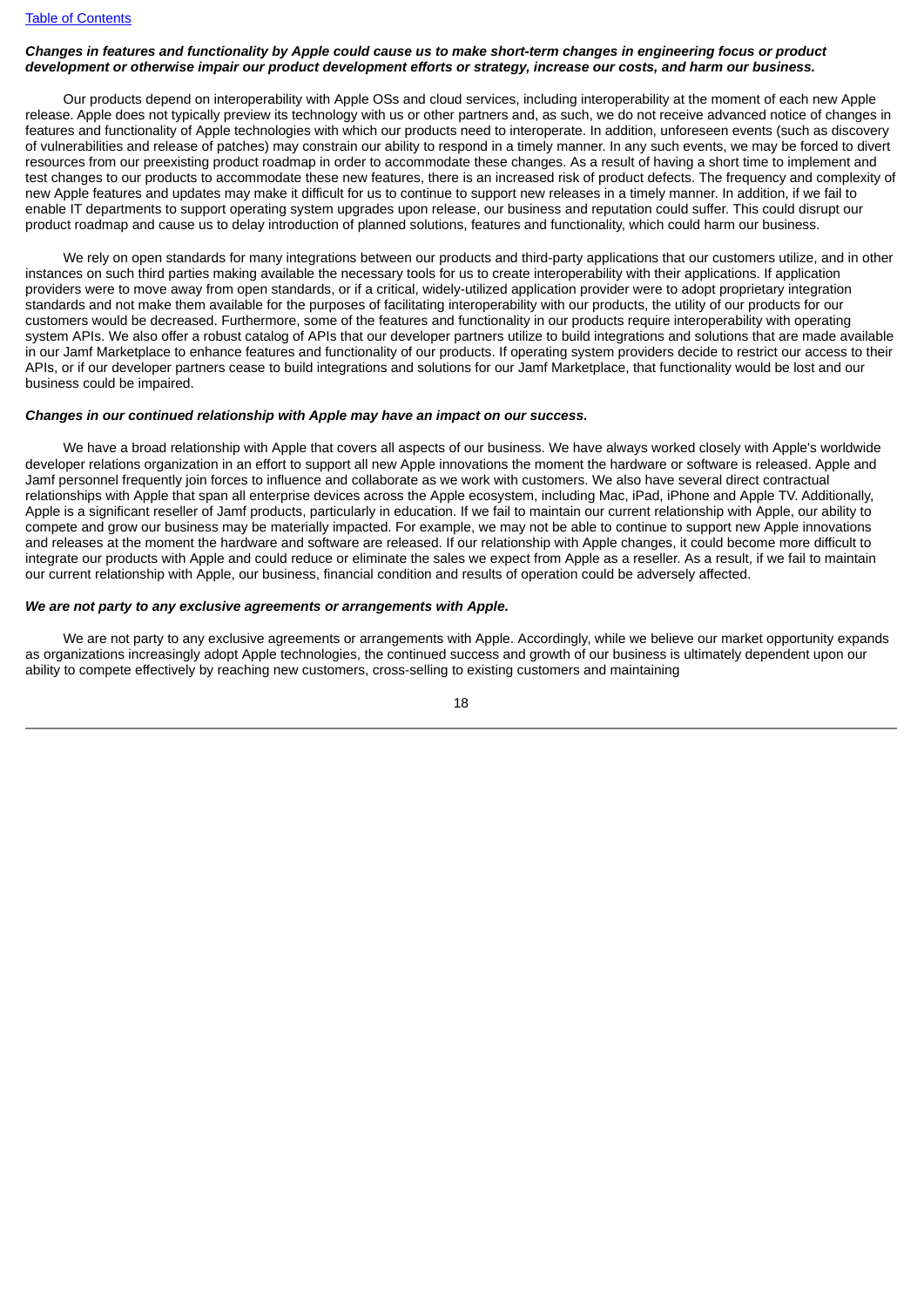#### [Table of Contents](#page-3-0)

our position as the standard for Apple in the enterprise. As a result, even if organizations' adoption of Apple technologies continues to increase, if we are not able to compete successfully, our business, results of operations and financial condition could be adversely affected. See "— If we fail to maintain, enhance or protect our brand, our ability to expand our customer base will be impaired and our business, financial condition and results of operations may suffer" and "— We are in a highly competitive market, and competitive pressures from existing and new companies, including as a result of consolidation in our market, may harm our business revenues, growth rates and market share".

## *We rely, in part, on channel partners for the sale and distribution of our products and, in some instances, for the support of our products. A loss of certain channel partners, a decrease in revenues from certain of these channel partners or any failure in our channel strategy could adversely affect our business.*

We rely on channel partners for the sale and distribution of a substantial portion of our products. For the year ended December 31, 2018, approximately 45% of our bookings were through channel partners. We anticipate that we will continue to depend on relationships with third parties, such as our channel partners and system integrators, to sell, market and deploy our products. Identifying partners, and negotiating and documenting relationships with them, requires significant time and resources. Our competitors may be effective in providing incentives to channel partners and other third parties to favor their products or services over subscriptions to our products and a substantial number of our agreements with channel partners are non-exclusive such that those channel partners may offer customers the products of several different companies, including products that compete with ours. Our channel partners may cease marketing or reselling our products with limited or no notice and without penalty. If our channel partners do not effectively sell, market or deploy our products, choose to promote our competitors' products or otherwise fail to meet the needs of our customers, our ability to grow our business and sell our products may be adversely affected. In addition, acquisitions of such partners by our competitors could result in a decrease in the number of our current and potential customers, as these partners may no longer facilitate the adoption of our applications by potential customers. Further, some of our partners are or may become competitive with certain of our products and may elect to no longer integrate with our products. If we are unsuccessful in establishing or maintaining our channel partners and system integrators, our ability to compete in the marketplace or to grow our revenue could be impaired, and our results of operations may suffer.

 In addition, our service provider partners often provide support to our customers and enter into similar agreements directly with our mutual customers to host our software and/or provide other value-added services. Our agreements and operating relationships with our service provider partners are complex and require a significant commitment of internal time and resources. In addition, our service provider partners are large corporations with multiple strategic businesses and relationships, and thus our business may not be significant to them in the overall context of their much larger enterprise. These partnerships may require us to adhere to outside policies, which may be administratively challenging and could result in a decrease in our ability to complete sales. Even if the service provider partner considers us to be an important strategic relationship, internal processes at these large partners are sometimes difficult and time-consuming to navigate.

## *If we or our third-party service providers suffer a cyber-security event, our reputation may be harmed, we may lose customers and we may incur significant liabilities, any of which would harm our business and operating results.*

 Cyberattacks, computer malware, viruses, social engineering (including phishing and ransomware attacks) and general hacking are becoming more prevalent in our industry, and we may in the future become the target of third parties seeking unauthorized access to our confidential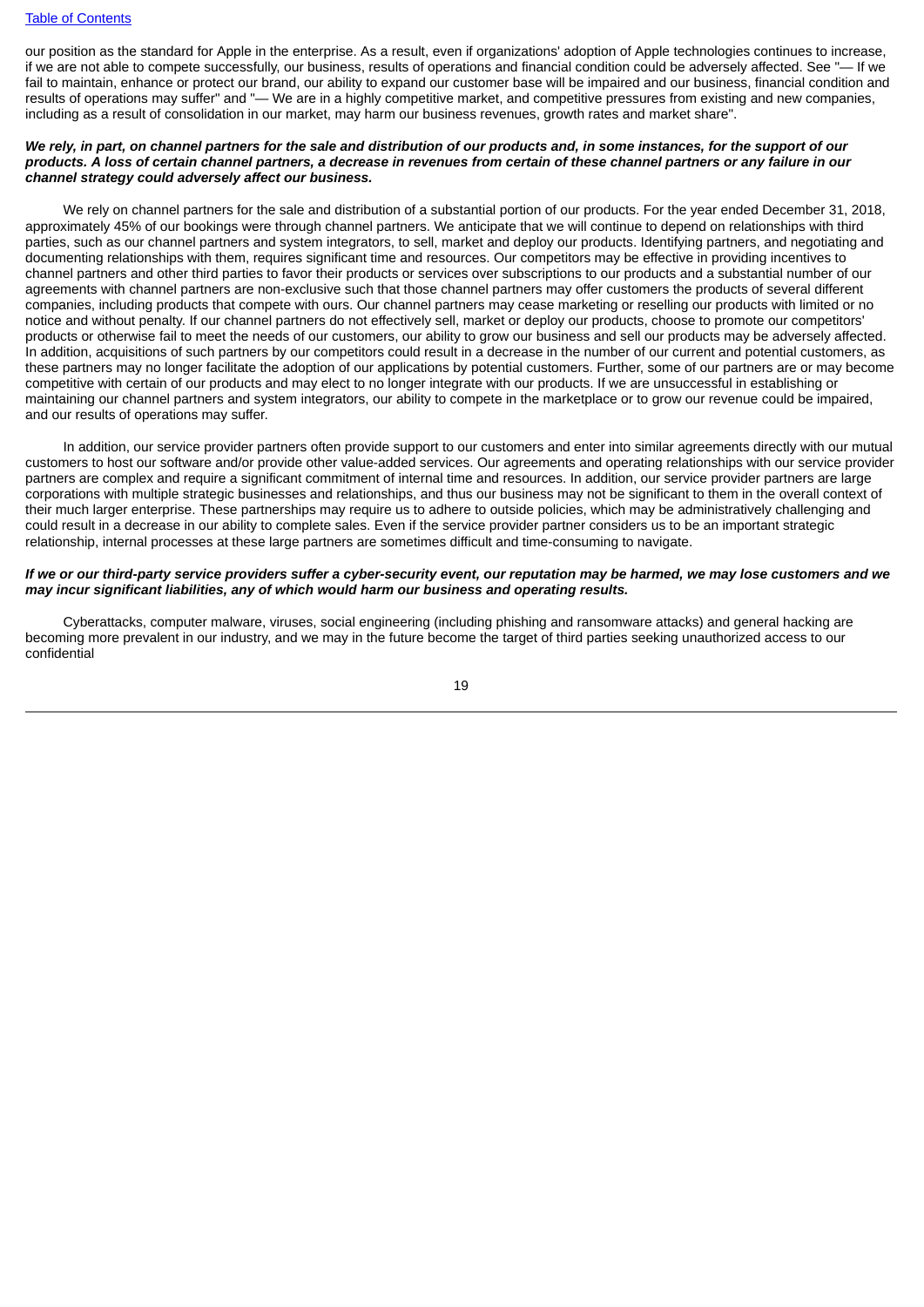or sensitive information or that of our customers. While we have security measures in place designed to protect our and our customers' confidential and sensitive information and prevent data loss, these measures cannot provide absolute security and may not be effective to prevent a security breach, including as a result of employee error, theft, misuse or malfeasance, third-party actions, unintentional events or deliberate attacks by cyber criminals, any of which may result in someone obtaining unauthorized access to our customers' data, our data, our intellectual property and/or our other confidential or sensitive business information. In addition, third parties may attempt to fraudulently induce employees, contractors or users to disclose information, including user names and passwords, to gain access to our customers' data, our data or other confidential or sensitive information, and we may be the target of email scams that attempt to acquire personal information or company assets. Because techniques used to sabotage or obtain unauthorized access to systems change frequently and generally are not recognized until successfully launched against a target, we may be unable to anticipate these techniques, react in a timely manner or implement adequate preventative measures. We devote significant financial and personnel resources to implement and maintain security measures; however, these resources may not be sufficient, and as cyber-security threats develop, evolve, and grow more complex over time, it may be necessary to make significant further investments to protect our data and infrastructure.

We use third parties to provide certain data processing services, including payment processing and hosting services; however, our ability to monitor our third-party service providers' data security is limited. Because we do not control our third-party service providers, or the processing of data by our third-party service providers, we cannot ensure the integrity or security of measures they take to protect and prevent the loss of our data or our customers' data.

 A security breach suffered by us or our third-party service providers, an attack against our service availability, any unauthorized, accidental or unlawful access or loss of data, or the perception that any such event has occurred, could result in a disruption to our service, litigation, an obligation to notify regulators and affected individuals, the triggering of service availability, indemnification and other contractual obligations, regulatory investigations, government fines and penalties, reputational damage, loss of sales and customers, mitigation and remediation expenses and other significant costs and liabilities. In addition, we may incur significant costs and operational consequences of investigating, remediating, eliminating and putting in place additional tools and devices designed to prevent future actual or perceived security incidents, as well as the costs to comply with any notification or other obligations resulting from any security incidents. We also cannot be certain that our existing insurance coverage will cover any indemnification claims against us relating to any security incident or breach, will be available in sufficient amounts to cover the potentially significant losses that may result from a security incident or breach, will continue to be available on acceptable terms or at all or that the insurer will not deny coverage as to any future claim. The successful assertion of one or more large claims against us that exceed available insurance coverage, or the occurrence of changes in our insurance policies, including premium increases or the imposition of large deductible or co-insurance requirements, could adversely affect our reputation, business, financial condition and results of operations.

We cannot assure you that our products or hosted services will not be subject to cyberattacks, or other security incidents, especially in light of the rapidly changing security threat landscape that our products and hosted services seek to address. Due to a variety of both internal and external factors, including, without limitation, defects or misconfigurations of our products, our products could become vulnerable to security incidents (both from intentional attacks and accidental causes). In addition, because the techniques used by computer hackers to access or sabotage networks and endpoints change frequently, are increasing in sophistication and generally are not recognized until launched against a target, there is a risk that advanced attacks could emerge that attack our software that we are unable to detect or prevent until after some of our customers are affected.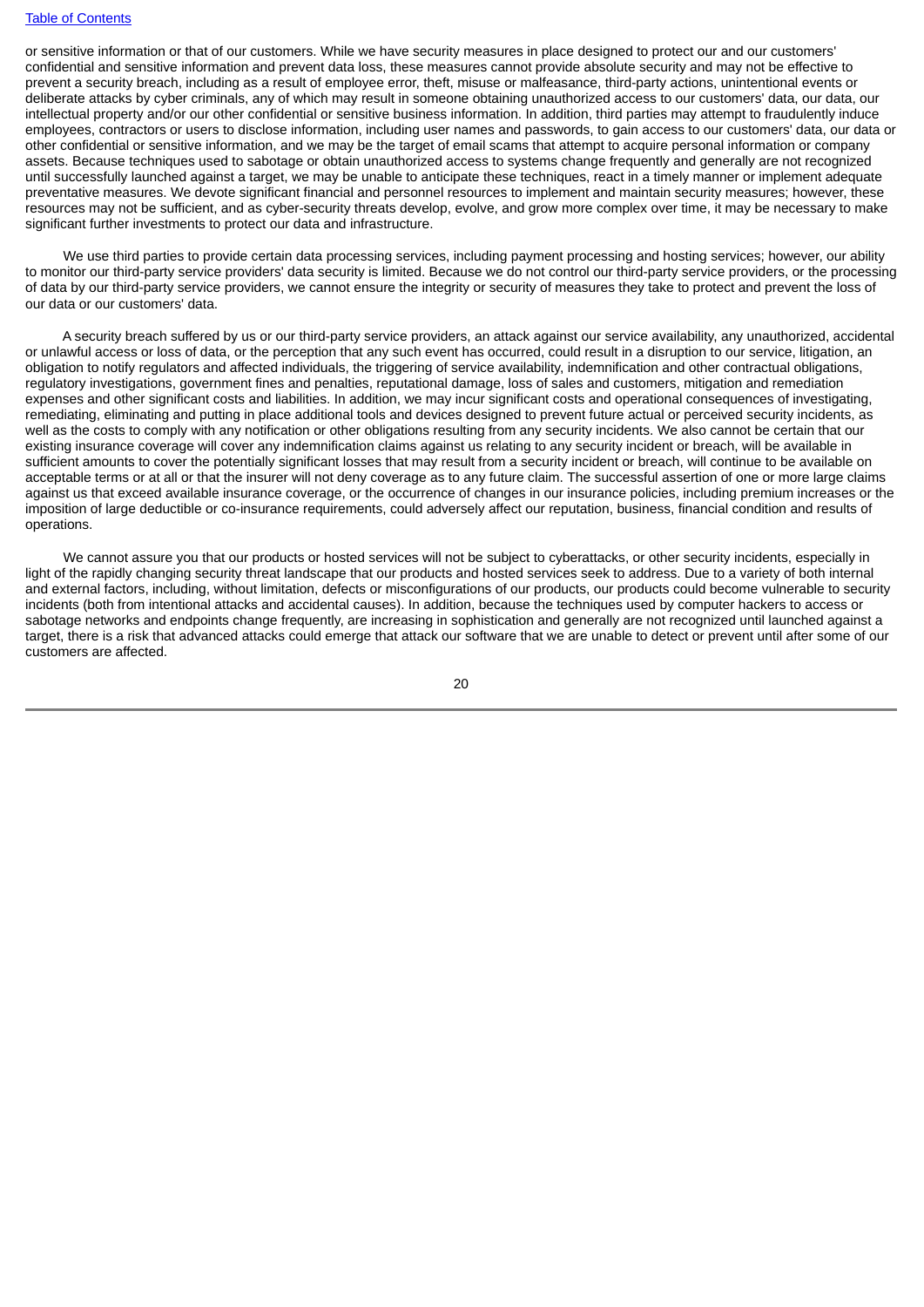If a Jamf security product fails to detect a security incident, there could potentially be claims against Jamf for such security incident, which could require Jamf to pay damages and could hurt Jamf's reputation, whether or not the security incident was the fault of Jamf.

 Further, our customers and their service providers administer access to data and control the entry of such data. We offer tools and support for what we believe are best practices to maintain security utilizing our services, but customers are not required to utilize those tools or follow our suggested practices, and the obligation to install and update security protection for our products lies with our customers. As a result, a customer may suffer a cyber-security event on its own systems, unrelated to our own, and a malicious actor could obtain access to the customer's information held on our system. Even if such a breach is unrelated to our own security programs or practices, or if the customer failed to adequately protect our products, that breach could result in our incurring significant economic and operational costs in investigating, remediating, eliminating and putting in place additional tools and devices to further protect our customers from their own vulnerabilities, and could also result in reputational harm to us.

 As a result, the reliability and capacity of our information technology systems is critical to our operations and the implementation of our growth initiatives. Any cyber-security event or other material disruption in our information technology systems, or delays or difficulties in implementing or integrating new systems or enhancing current systems, could have an adverse effect on our business, and results of operations.

## *Although technical problems experienced by users may not be caused by our products, our business and reputation may be harmed if users perceive our products as the cause of a device failure.*

 The ability of our products to operate effectively can be negatively impacted by many different elements unrelated to our products. For example, a user's experience may suffer from an incorrect setting made by his or her IT administrator on his or her device using our software, an issue relating to his or her employer's corporate network or an issue relating to an underlying operating system, none of which we control. Even though technical problems experienced by users may not be caused by our products, users often perceive the underlying cause to be a result of poor performance of our products. This perception, even if incorrect, could harm our business and reputation.

## *We invest significantly in research and development, and to the extent our research and development investments do not translate into new products or material enhancements to our current products, or if we do not use those investments efficiently, our business and results of operations would be harmed.*

 A key element of our strategy is to invest significantly in our research and development efforts to develop new products and enhance our existing products to address additional applications and markets. For the year ended December 31, 2018, our research and development expense was approximately 22% of our revenue. If we do not spend our research and development budget efficiently or effectively on compelling innovation and technologies, our business may be harmed and we may not realize the expected benefits of our strategy. Moreover, research and development projects can be technically challenging and expensive. The nature of these research and development cycles may cause us to experience delays between the time we incur expenses associated with research and development and the time we are able to offer compelling products and generate revenue, if any, from such investment. Additionally, anticipated customer demand for a product we are developing could decrease after the development cycle has commenced, rendering us unable to recover substantial costs associated with the development of such product. If we expend a significant amount of resources on research and development and our efforts do not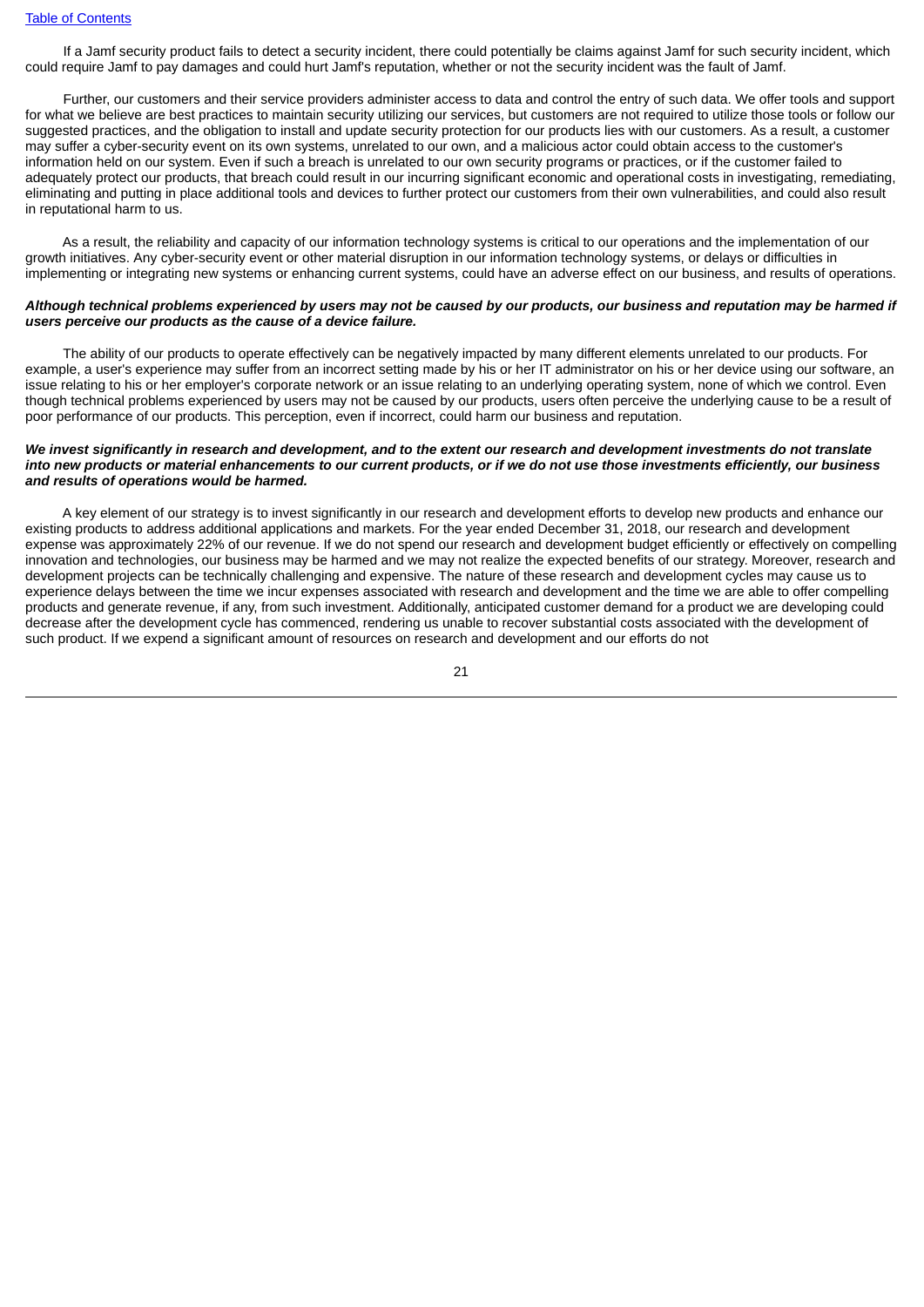lead to the successful introduction or improvement of products that are competitive in our current or future markets, it would harm our business and results of operations.

## *If we are unable to attract new customers, retain our current customers or sell additional functionality and services to our existing customers, our revenue growth will be adversely affected.*

 To increase our revenue, we must continue to attract new customers and increase sales to existing customers. As our market matures, product and service offerings evolve and competitors introduce lower cost or differentiated products or services that are perceived to compete with our products, our ability to sell our products could be adversely affected. Similarly, our sales could be adversely affected if customers or users within these organizations perceive that features incorporated into competitive products reduce the need for our products or if they prefer to purchase other products that are bundled with products offered by Apple or by other companies, including our partners, that operate in adjacent markets and compete with our products. As a result of these and other factors, we may be unable to attract new customers or increase sales to existing customers, which could have an adverse effect on our business, revenue, gross margins and other operating results, and accordingly, on the trading price of our common stock.

We must also continually increase the depth and breadth of deployments of our products with our existing customers. While customers may initially purchase a relatively modest number of subscriptions or licenses, it is important to our revenue growth that they later expand the use of our software on substantially more devices or for more users throughout their business. We also need to upsell, or sell additional products, to the same customer in order to increase our revenues. Our ability to retain our customers and increase the amount of subscriptions or support and maintenance contracts our customers purchase could be impaired for a variety of reasons, including customer reaction to changes in the pricing of our products, competing priorities in IT budgets, or the other risks described herein. As a result, we may be unable to renew our subscriptions with existing customers or attract new business from existing customers, which would have an adverse effect on our business, revenue, gross margins, and other operating results, and accordingly, on the trading price of our common stock.

 In addition, our ability to sell additional functionality to our existing customers may require more sophisticated and costly sales efforts, especially as we target larger enterprises and more senior management who make these purchasing decisions, such as CIOs and CISOs and line-of-business leaders. Similarly, the rate at which our customers purchase additional products from us depends on a number of factors, including general economic conditions and the pricing of additional product functionality. If our efforts to sell additional functionality to our customers are not successful, our business and growth prospects would suffer.

 Our customers have no obligation to renew their subscriptions or support for our products after the expiration of the terms thereof. Our contracts are typically one year in duration. In addition, certain of our customers are able to terminate their contracts with us for any or no reason. In order for us to maintain or improve our results of operations, it is important that our customers maintain their subscriptions and renew their subscriptions with us on the same or more favorable terms. We cannot accurately predict renewal or expansion rates given the diversity of our customer base, in terms of size, industry, and geography. Our renewal and expansion rates may decline or fluctuate as a result of a number of factors, including customer spending levels, customer dissatisfaction with our products, decreases in the number of users at our customers, changes in the type and size of our customers, pricing changes, competitive conditions, the acquisition of our customers by other companies, and general economic conditions. If our customers do not renew their subscriptions or licenses for our products, or if they reduce their subscription amounts at the time of renewal, our revenue and other results of operations will decline and our business will suffer. If our renewal or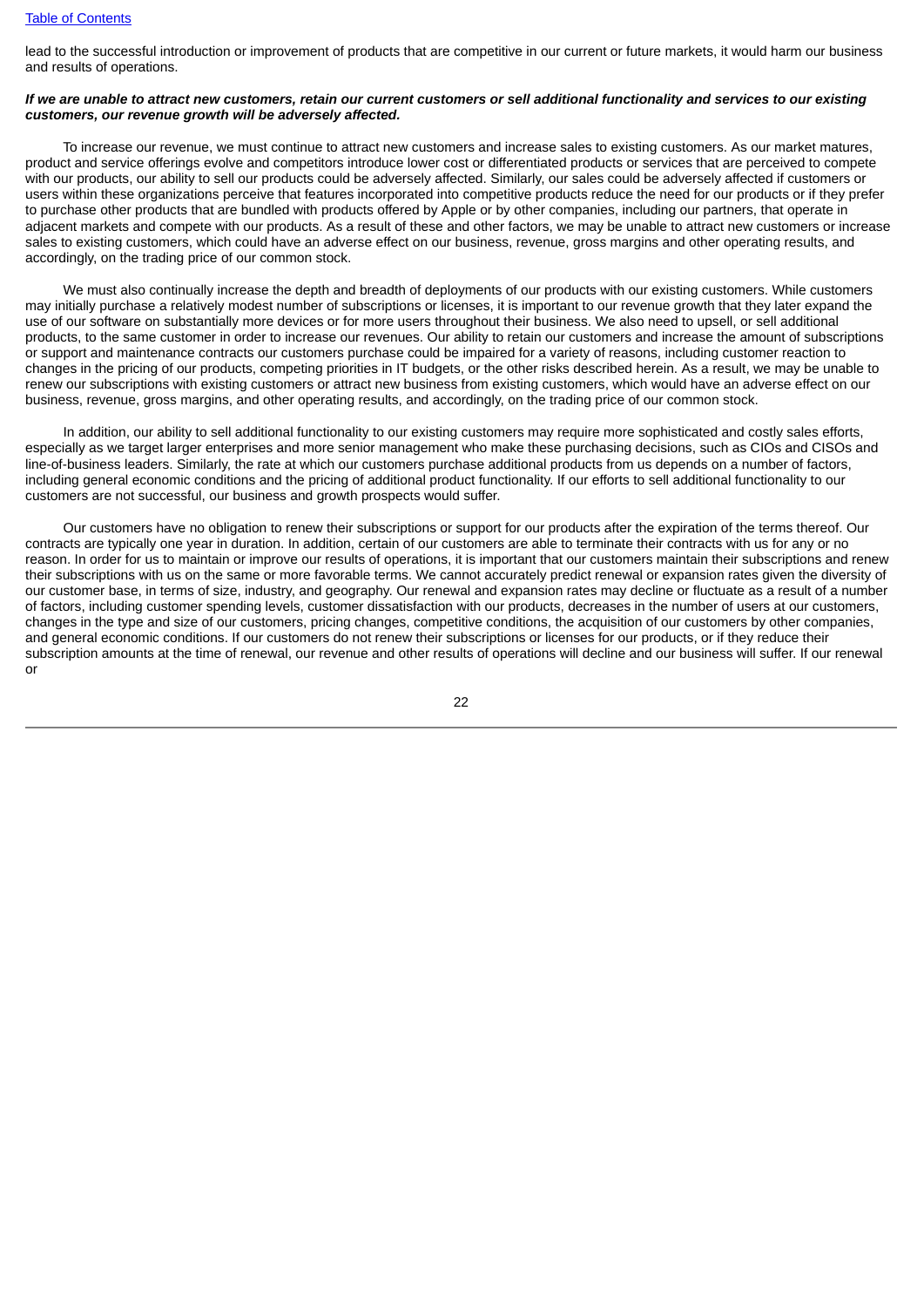expansion rates fall significantly below the expectations of the public market, securities analysts, or investors, the trading price of our common stock would likely decline.

## *Certain estimates of market opportunity and forecasts of market growth included in this prospectus may prove to be inaccurate.*

 This prospectus includes our internal estimates of the addressable market for our products. Market opportunity estimates and growth forecasts, whether obtained from third-party sources or developed internally, are subject to significant uncertainty and are based on assumptions and estimates that may prove to be inaccurate. The estimates and forecasts in this prospectus relating to the size and expected growth of our target market, market demand and adoption, capacity to address this demand and pricing may also prove to be inaccurate. In particular, our estimates regarding our current and projected market opportunity are difficult to predict. The addressable market we estimate may not materialize for many years, if ever, and even if the markets in which we compete meet the size estimates and growth forecasted in this prospectus, our business could fail to grow at similar rates, if at all.

#### *We have experienced rapid growth in recent periods, and our recent growth rates may not be indicative of our future growth. As our costs increase, we may not be able to generate sufficient revenue to achieve and, if achieved, maintain profitability.*

 We have experienced significant revenue growth in recent periods. In future periods, we may not be able to sustain revenue growth consistent with recent history, or at all. We have also experienced significant growth in our customer adoption and have expanded and intend to continue to expand our operations, including our domestic and international employee headcount. We believe our revenue growth depends on a number of factors, including, but not limited to, our ability to:

- price our products effectively so that we are able to attract and retain customers without compromising our profitability;
- maintain and grow our Jamf Nation community support network to support growth in existing products and new products;
- attract new customers, successfully deploy and implement our products, upsell or otherwise increase our existing customers' use of our products, obtain customer renewals and provide our customers with excellent customer support;
- increase our network of channel partners;
- adequately expand, train, integrate and retain our sales force and other new employees, and maintain or increase our sales force's productivity;
- enhance our information, training and communication systems to ensure that our employees are well-coordinated and can effectively communicate with each other and customers;
- improve our internal control over financial reporting and disclosure controls and procedures to ensure timely and accurate reporting of our operational and financial results;
- successfully identify and enter into agreements with suitable acquisition targets, integrate any acquisitions and acquired technologies into our existing products or use them to develop new products;
- successfully introduce new products, enhance existing products and address new use cases;
- successfully introduce our products to new markets outside of the United States:
- successfully compete against larger companies and new market entrants; and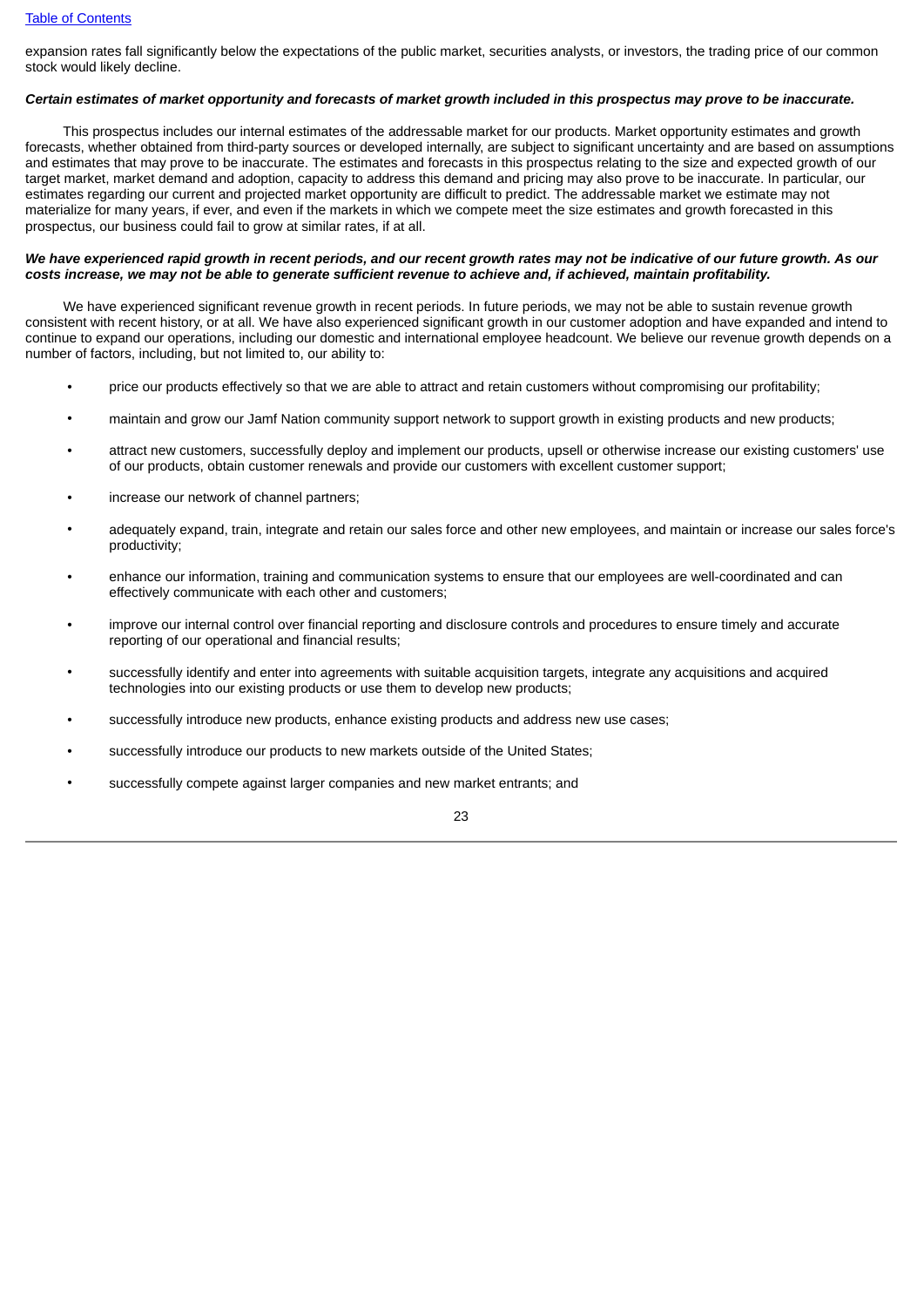increase awareness of our brand on a global basis.

We may not successfully accomplish any of these objectives, and as a result, it is difficult for us to forecast our future results of operations. Our historical growth rate should not be considered indicative of our future performance and may decline in the future. In future periods, our revenue could grow more slowly than in recent periods or decline for any number of reasons, including those outlined above. We also expect our operating expenses to increase in future periods, particularly as we continue to invest in research and development and technology infrastructure, expand our operations globally, develop new products and enhancements for existing products and as we begin to operate as a public company. If our revenue growth does not increase to offset these anticipated increases in our operating expenses, our business, financial position and results of operations will be harmed, and we may not be able to achieve or maintain profitability. In addition, the additional expenses we will incur may not lead to sufficient additional revenue to maintain historical revenue growth rates and profitability.

 As we expand our business, it is important that we continue to maintain a high level of customer service and satisfaction. As our customer base continues to grow, we will need to expand our account management, customer service and other personnel and our network of channel partners and system integrators to provide personalized account management and customer service. If we are not able to continue to provide high levels of customer service, our reputation, as well as our business, results of operations and financial condition, could be adversely affected.

#### *We derive a substantial portion of our revenue from one product.*

 For the year ended December 31, 2018, sales of subscriptions to our Jamf Pro product accounted for approximately 72% of our total revenue. We expect these subscriptions to account for a large portion of our total revenue for the foreseeable future. As a result, our operating results could suffer due to:

- any decline in demand for this product;
- the failure of our other products to achieve market acceptance;
- the market for Apple products not continuing to grow, or growing more slowly than we expect, and enterprise adoption of Apple products being slower than anticipated;
- the introduction of products and technologies that serve as a replacement or substitute for, or represent an improvement over, our products;
- the introduction of products and technologies that could serve as a replacement or substitute for our products that are offered with more limited functionality or are less advanced than our products, but are offered at a lower price point;
- technological innovations or new standards that our products do not address;
- sensitivity to current or future prices offered by us or our competitors; and
- our inability to release enhanced versions of our products on a timely basis.

 Our inability to renew or increase sales of subscriptions to our products or market and sell additional products and functionality, or a decline in prices of our platform subscription levels, would harm our business and operating results more seriously than if we derived significant revenue from a variety of products. In addition, if the market for our products grows more slowly than anticipated, or if demand for our products does not grow as quickly as anticipated, whether as a result of competition, pricing sensitivities, product obsolescence, technological change, unfavorable economic conditions, uncertain geopolitical environment, budgetary constraints of our customers or other factors, our business, results of operations and financial condition would be adversely affected.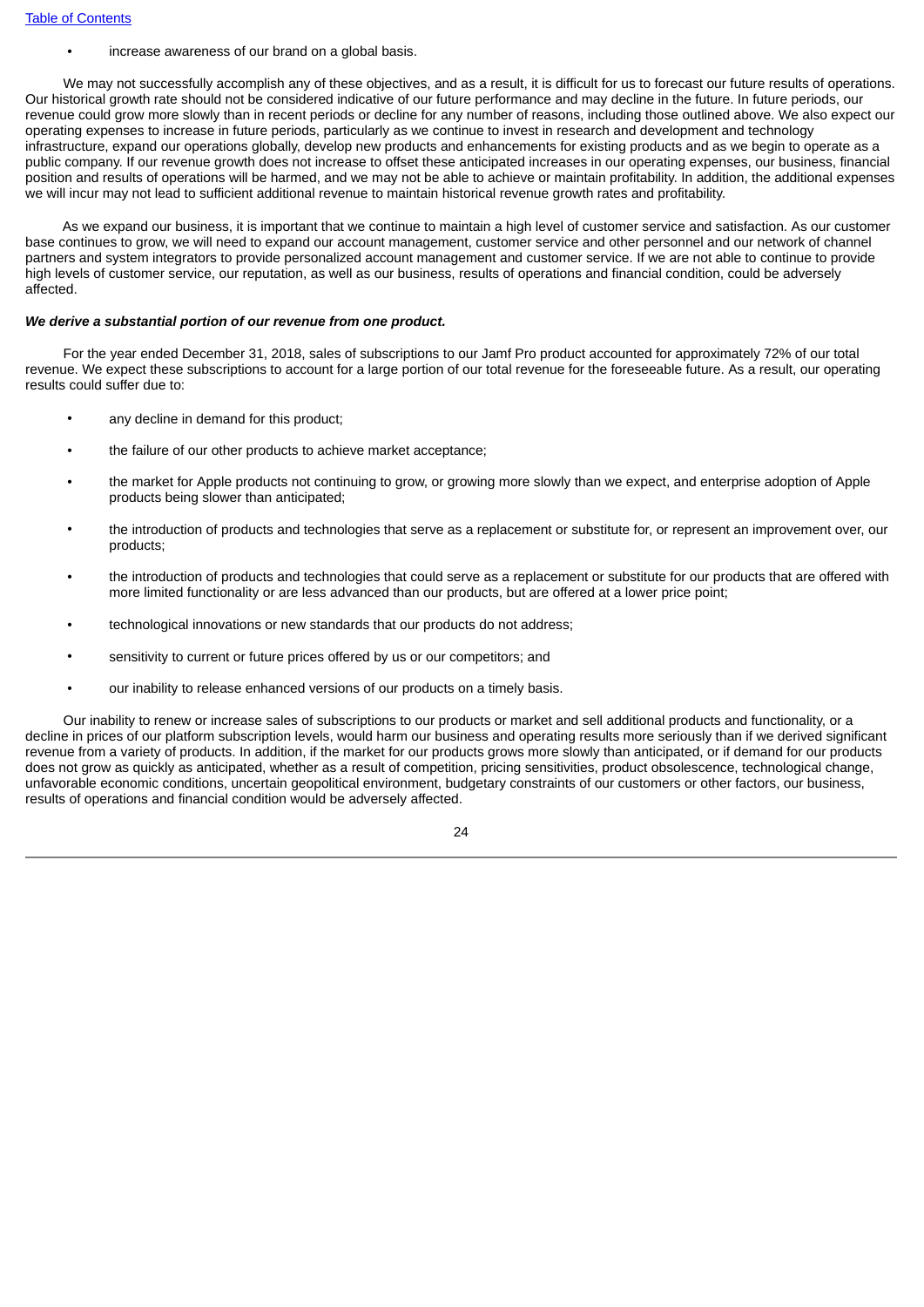## *If we are not able to scale our business and manage our expenses, our operating results may suffer.*

We have expanded specific functions over time in order to scale efficiently, to improve our cost structure and help scale our business. Our need to scale our business has placed, and will continue to place, a significant strain on our administrative and operational business processes, infrastructure, facilities and other resources. Our ability to manage our operations will require significant expenditures and allocation of valuable management resources to improve internal business processes and systems, including investments in automation. Further, we expect to continue to expand our business globally. International expansion may also be required for our continued business growth, and managing any international expansion will require additional resources and controls. If our operations, infrastructure and business processes fail to keep pace with our business and customer requirements, customers may experience disruptions in service or support or we may not scale the business efficiently, which could adversely affect our reputation and adversely affect our revenues. There is no guarantee that we will be able to continue to develop and expand our infrastructure and business processes at the pace necessary to scale the business, and our failure to do so may have an adverse effect on our business. If we fail to efficiently expand our engineering, operations, customer support, professional services, cloud infrastructure, IT and financial organizations and systems, or if we fail to implement or maintain effective internal business processes, controls and procedures, our costs and expenses may increase more than we planned or we may fail to execute on our product roadmap or our business plan, any of which would likely seriously harm our business, operating results and financial condition.

## *We may need to change our pricing models to compete successfully.*

 The intense competition we face in the sales of our products and services and general economic and business conditions can put pressure on us to change our prices. If our competitors offer deep discounts on certain products or services or develop products that the marketplace considers more valuable than ours, we may need to lower prices or offer other favorable terms in order to compete successfully. Any such changes may reduce margins and could adversely affect operating results. Our competitors may offer lower pricing on their support offerings, which could put pressure on us to further discount our offerings. In addition, some of our competitors offer free or significantly discounted product offerings to our customers in order to incentivize switching from our products to such competitor's products, or to otherwise enter the Apple ecosystem. This may require us to offer discounts or other incentives to keep such customers, and we may not be able to match free product offerings or significant discounts offered by these competitors. This may result in customers choosing such competitor's products instead of ours. We also must determine the appropriate price of our offerings and services to enable us to compete effectively internationally. Our prices may also change because of discounts, a change in our mix of products toward subscription, enterprise-wide licensing arrangements, bundling of products, features and functionality by us or our competitors, potential changes in our pricing, anticipation of the introduction of new products or promotional programs for customers or channel partners.

 Any broad-based change to our prices and pricing policies could cause our revenue to decline or be delayed as our sales force implements and our customers adjust to new pricing policies. We or our competitors may bundle products for promotional purposes or as a longterm go-to-market or pricing strategy or provide guarantees of prices and product implementations. These practices could, over time, significantly constrain the prices that we can charge for certain of our products. If we do not adapt our pricing models to reflect changes in customer use of our products or changes in customer demand, our revenue could decrease.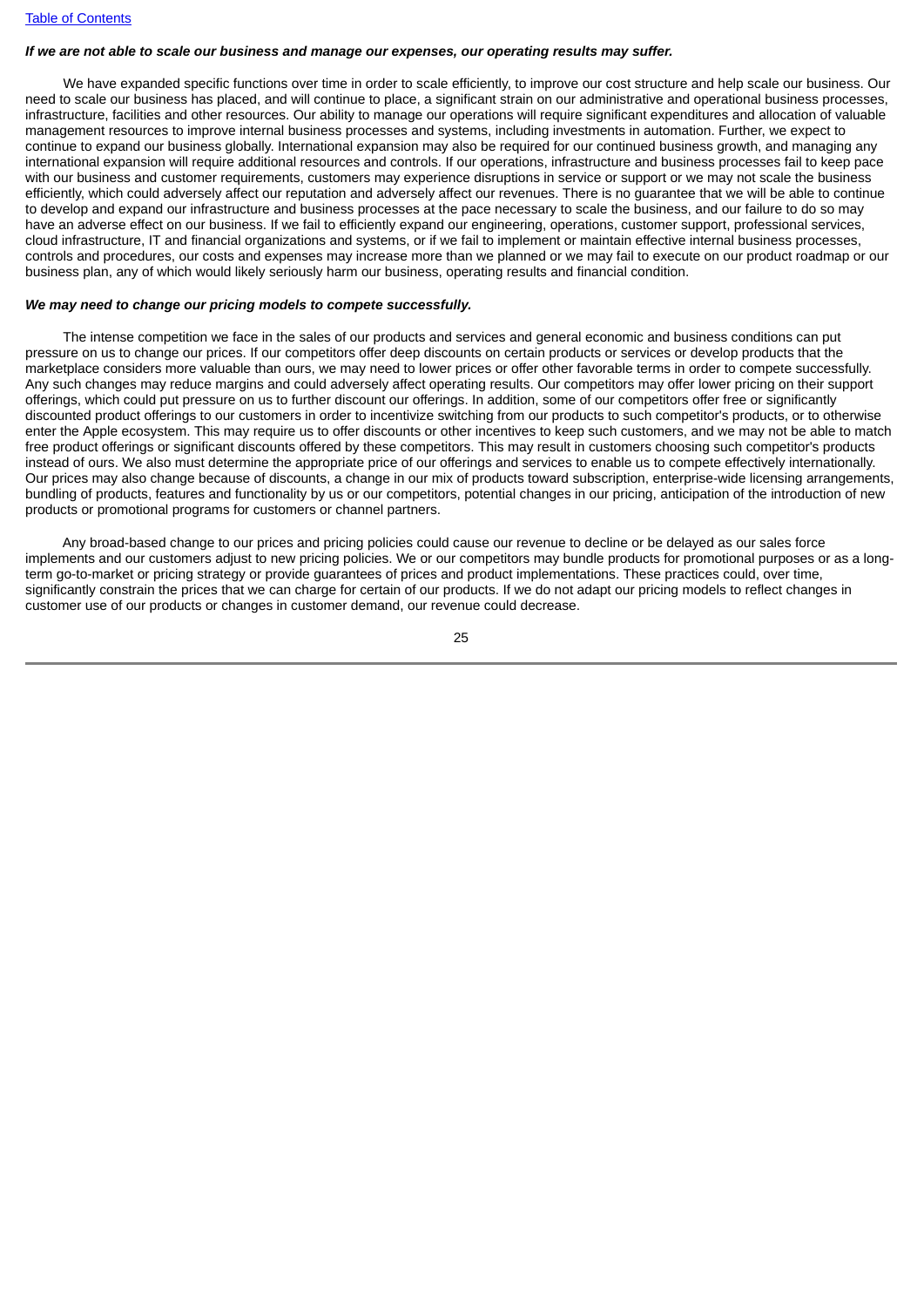### *Disruptions, capacity limitations or interference with our use of the data centers operated by third-party providers that host our cloud services, including Amazon Web Services, could result in delays or outages of our cloud service and harm our business.*

We currently host our cloud service from third-party data center facilities operated by Amazon Web Services, or AWS, from several global locations. Any damage to, failure of or interference with our cloud service that is hosted by AWS, or by third-party providers we may utilize in the future, whether as a result of our actions, actions by the third-party data centers, actions by other third parties, or acts of God, could result in interruptions in our cloud service and/or the loss of our or our customers' data. While the third-party data centers host the server infrastructure, we manage the cloud services through our site reliability engineering team, and we need to support version control, changes in cloud software parameters and the evolution of our products, all in a multi-OS environment. As we utilize third-party data centers, we may move or transfer our data and our customers' data from one region to another. Despite precautions taken during this process, any unsuccessful data transfers may impair the delivery of our service. Many of our customer agreements contain contractual service level commitments to maintain uptime of at least 99.9% for our cloud services, and if we, AWS, or any other third-party data center facilities that we may utilize fail to meet these service level commitments, we may have to issue credits to these customers, which could adversely affect our operations. Impairment of, or interruptions in, our cloud services may reduce our subscription revenues, subject us to claims and litigation, cause our customers to terminate their subscriptions and adversely affect our subscription renewal rates and our ability to attract new customers. Our business will also be harmed if our customers and potential customers believe our services are unreliable. Additionally, any limitation of the capacity of our third-party data centers could impede our ability to scale, onboard new customers or expand the usage of existing customers, which could adversely affect our business, financial condition and results of operations.

We do not control, or in some cases have limited control over, the operation of the data center facilities we use, and they are vulnerable to damage or interruption from earthquakes, floods, fires, power loss, telecommunications failures and similar events. They may also be subject to cyberattacks, computer viruses, disabling devices, break-ins, sabotage, intentional criminal acts, acts of vandalism and similar misconduct, and to adverse events caused by operator error. Despite precautions taken at these facilities, the occurrence of a natural disaster, an act of terrorism, war or other act of malfeasance, a decision to close the facilities without adequate notice, or other unanticipated problems at these facilities could result in lengthy interruptions in our service and the loss of customer data and business. We may also incur significant costs for using alternative equipment or facilities or taking other actions in preparation for, or in reaction to, any such events.

 In the event that any of our agreements with our third-party service providers are terminated, there is a lapse or elimination of any services or features that we utilize or there is an interruption of connectivity or damage to facilities, whether due to actions outside of our control or otherwise, we could experience interruptions or delays in customer access to our platform and incur significant expense in developing, identifying, obtaining and/or integrating replacement services, which may not be available on commercially reasonable terms or at all, and which would adversely affect our business, financial condition and results of operations.

## *We provide service-level commitments under our subscription agreements. If we fail to meet these contractual commitments, we could be obligated to provide credits for future service or face subscription termination with refunds of prepaid amounts, which would lower our revenue and harm our business, results of operations, and financial condition.*

 Many of our subscription agreements contain service-level commitments. If we are unable to meet the stated service-level commitments, including failure to meet the uptime and delivery requirements under our customer subscription agreements, we may be contractually obligated to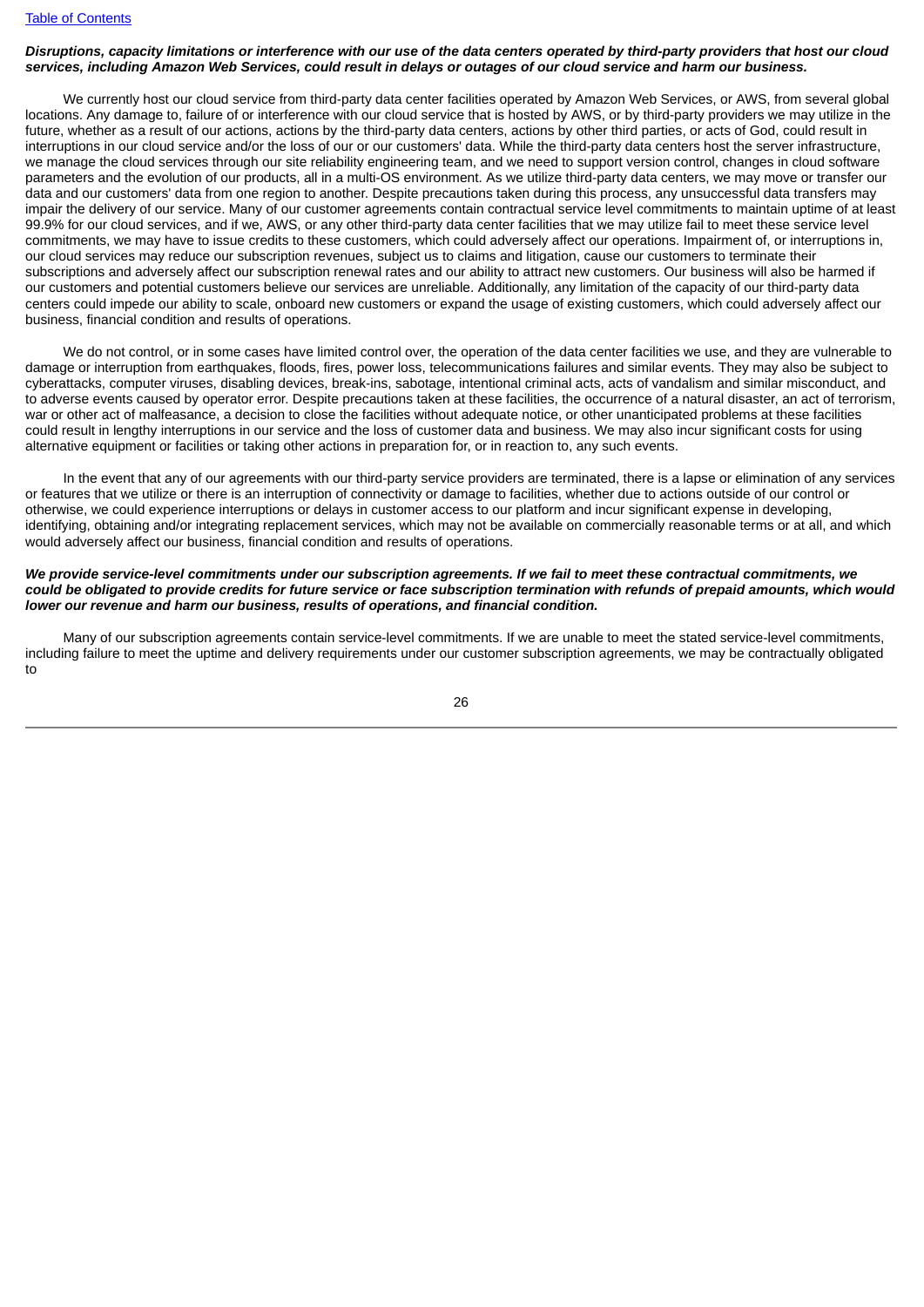provide these customers with service credits, which could significantly affect our revenue in the periods in which the uptime or delivery failure occurs and the credits are applied. We could also face subscription terminations, which could significantly affect both our current and future revenue. Any service-level failures could also damage our reputation, which could also adversely affect our business and results of operations.

#### *If we fail to maintain, enhance or protect our brand, our ability to expand our customer base will be impaired and our business, financial condition and results of operations may suffer.*

We believe that maintaining, enhancing and protecting the Jamf brand, including Jamf Nation, is important to support the marketing and sale of our existing and future products to new customers and expand sales of our products to existing customers. We also believe that the importance of brand recognition will increase as competition in our market increases. Successfully maintaining, enhancing and protecting our brand will depend largely on the effectiveness of our marketing efforts, our ability to provide reliable products that continue to meet the needs of our customers at competitive prices, our ability to maintain our customers' trust, our ability to continue to develop new functionality and use cases, our ability to successfully differentiate our products and product capabilities from competitive products and our ability to obtain, maintain, protect and enforce trademark and other intellectual property protection for our brand. Our brand promotion activities may not generate customer awareness or yield increased revenue, and even if they do, any increased revenue may not offset the expenses we incur in building our brand. If we fail to successfully promote, maintain or protect our brand, our business, financial condition and results of operations may suffer.

#### *If we cannot maintain our corporate culture as we grow, our business may be harmed.*

We believe that our corporate culture has been a critical component to our success and that our culture creates an environment that drives and perpetuates our overall business strategy. We have invested substantial time and resources in building our team and we expect to continue to hire aggressively as we expand both locally and internationally. As we grow and mature as a public company and grow internationally, we may find it difficult to maintain our corporate culture. Any failure to preserve our culture could negatively affect our future success, including our ability to recruit and retain personnel and effectively focus on and pursue our business strategy.

## *If Jamf Nation does not continue to thrive as we grow and expand our business, or if content posted on Jamf Nation is inaccurate, incomplete or misleading, our business could be adversely affected.*

 Jamf Nation provides a critical support function for our products and solutions. We allow users of Jamf Nation to post content directly. While we monitor such posts, we cannot control what users post. As a result, we can provide no assurance that users of Jamf Nation will continue to provide support by responding to questions with respect to our existing products and solutions, or any new products and solutions we may develop as we grow and expand our business. Moreover, as we further expand our business into new geographies, we can provide no assurance that Jamf Nation users will provide support for any issues specific to those jurisdictions or in relevant languages. In addition, because we cannot control what users post, users may post content that may be inaccurate, incomplete or misleading, or that infringes, misappropriates or otherwise violates third-party intellectual property or proprietary rights. It may take us time to correct any inaccuracies or remove such posts, and we can provide no assurance that we will successfully correct or remove all posts that are inaccurate or that allege to infringe, violate or misappropriate third-party intellectual property or proprietary rights. As a result, customers relying on Jamf Nation for support for our products and solutions may suffer harm if the advice in a post is inaccurate, does not provide a thorough explanation or is inconsistent with our best practices or intended use of our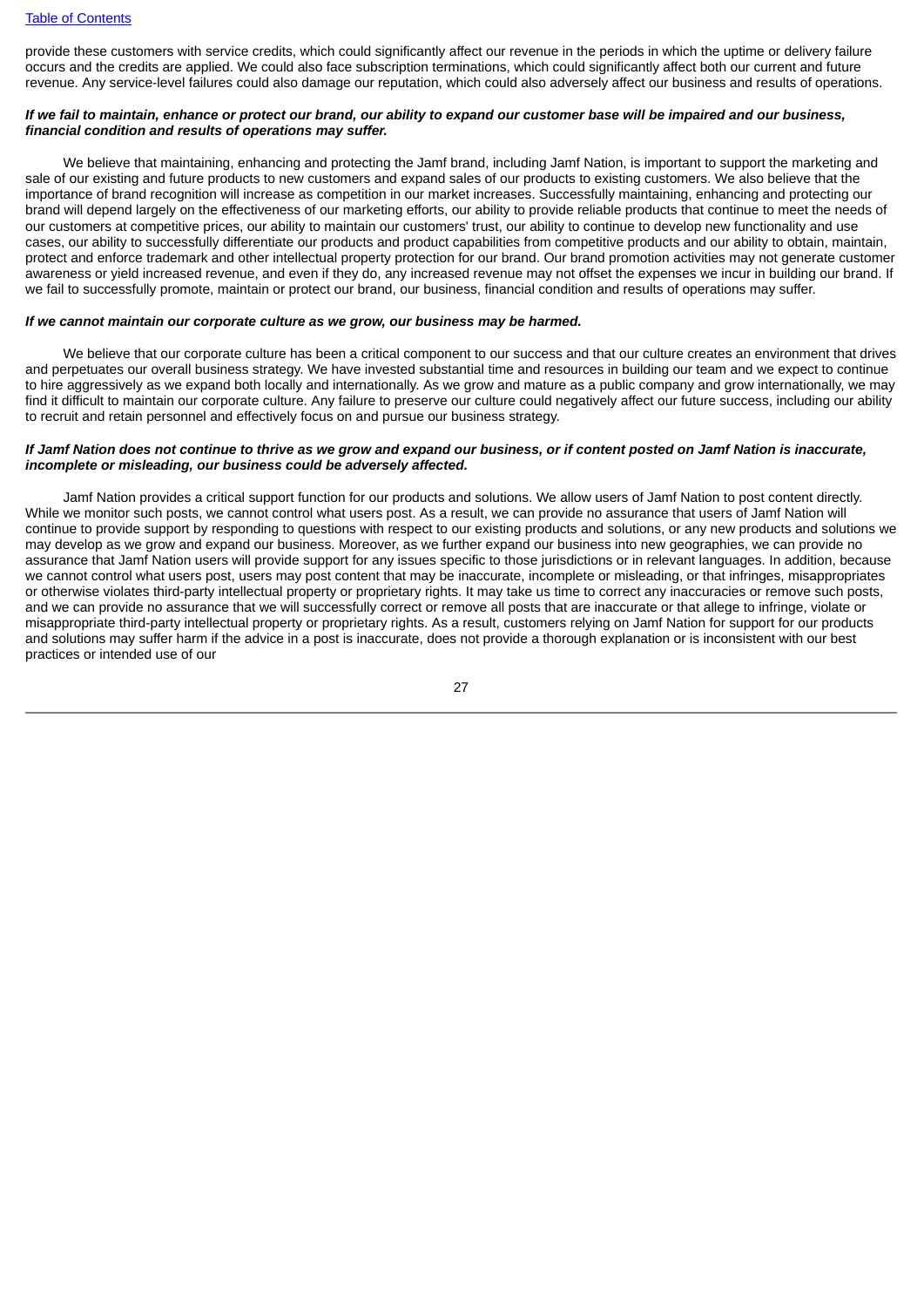products, which could in turn damage our reputation and cause customers to lose faith in Jamf Nation. Any of these factors could adversely affect our reputation and/or confidence in Jamf Nation and could have a material adverse effect on our business, results of operations and financial condition.

## *If we fail to offer high-quality support, our business and reputation could suffer.*

 Our customers rely on our customer support personnel to resolve issues and realize the full benefits that our products provide. Highquality support is also important for the renewal and expansion of our subscriptions with existing customers. The importance of our support function will increase as we expand our business and pursue new customers. Many of our enterprise customers, particularly large enterprise customers, have complex networks and require high levels of focused support, including premium support offerings, to fully realize the benefits of our products. Any failure by us to maintain the expected level of support could reduce customer satisfaction and hurt our customer retention, particularly with respect to our large enterprise customers.

 Furthermore, as we sell our products internationally, our support organization faces additional challenges, including those associated with delivering support, training and documentation in languages other than English. Any failure to maintain high-quality customer support, or a market perception that we do not maintain high-quality support, could materially harm our reputation, business, financial condition and results of operations, and adversely affect our ability to sell our products to existing and prospective customers. The importance of high-quality customer support will increase as we expand our business and pursue new customers.

## *Acquisitions and divestitures could harm our business and operating results.*

 We have acquired in the past, and plan to acquire in the future, other businesses, products or technologies. In February 2019, we acquired ZuluDesk, which has enhanced our Jamf School product, and in July 2019, we acquired Digita Security, which helped us to develop Jamf Protect. In connection with the Digita Security acquisition, we have also agreed to an earn-out arrangement providing for up to \$15 million payable to the seller in that transaction, subject to meeting certain conditions. To the extent we defer the payment of the purchase price for any acquisition or license through a cash earn-out arrangement, it will reduce our cash flows in subsequent periods. Acquisitions and divestures involve significant risks and uncertainties, which include:

- disrupting our ongoing operations, diverting management from day-to-day responsibilities, increasing our expenses and adversely impacting our business, financial condition and operating results;
- failure of an acquired business to further our business strategy;
- uncertainties in achieving the expected benefits of an acquisition or disposition, including enhanced revenue, technology, human resources, cost savings, operating efficiencies and other synergies;
- reducing cash available for operations, stock repurchase programs and other uses and resulting in potentially dilutive issuances of equity securities or the incurrence of debt;
- incurring amortization expense related to identifiable intangible assets acquired that could impact our operating results;
- difficulty integrating the operations, systems, technologies, products and personnel of acquired businesses effectively;
- the need to provide transition services in connection with a disposition, which may result in the diversion of resources and focus;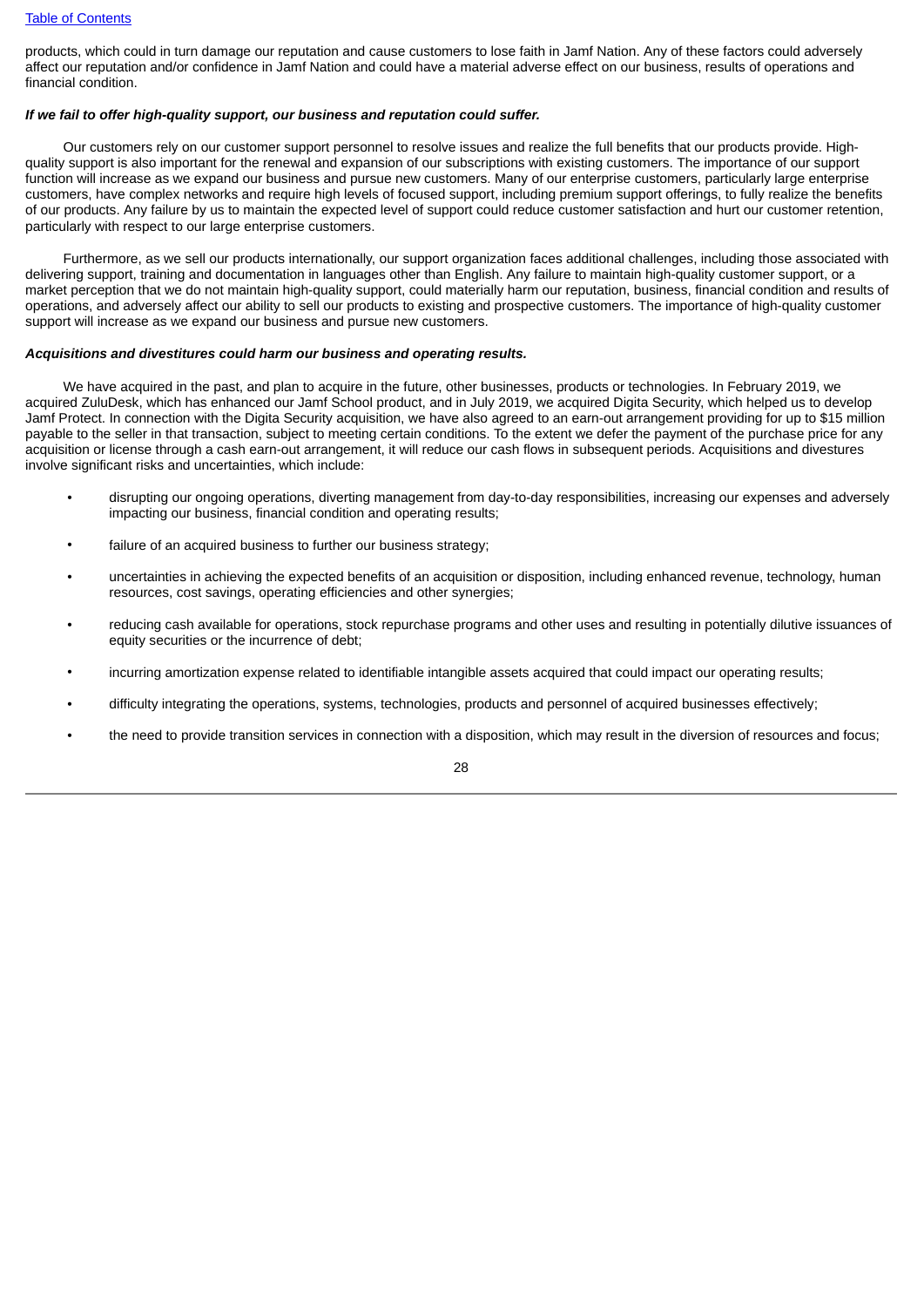- difficulty achieving expected business results due to a lack of experience in new markets, products or technologies or the initial dependence on unfamiliar distribution partners or vendors;
- retaining and motivating key personnel from acquired companies;
- declining employee morale and retention issues affecting employees of businesses that we acquire or dispose of, which may result from changes in compensation, or changes in management, reporting relationships, future prospects or the direction of the acquired or disposed business;
- assuming the liabilities of an acquired business, including acquired litigation-related liabilities and regulatory compliance issues, and potential litigation or regulatory action arising from a proposed or completed acquisition;
- lawsuits resulting from an acquisition or disposition;
- maintaining good relationships with customers or business partners of an acquired business or our own customers as a result of any integration of operations;
- unidentified issues not discovered during the diligence process, including issues with the acquired or divested business's intellectual property, product quality, security, privacy practices, accounting practices, regulatory compliance or legal contingencies;
- maintaining or establishing acceptable standards, controls, procedures or policies with respect to an acquired business;
- risks relating to the challenges and costs of closing a transaction, including, for example, obtaining stockholders' approval where applicable, including from a majority of the minority stockholders, tendering shares under terms of the cash tender offer where applicable and satisfaction of regulatory approvals, as well as completion of customary closing conditions for each transaction; and
- the need to later divest acquired assets at a loss if an acquisition does not meet our expectations.

## *We may not be able to respond to rapid technological changes with new products and services offerings. If we fail to predict and respond rapidly to evolving technological trends and our customers' changing needs, we may not be able to remain competitive.*

 Our market is characterized by rapid technological change, changing customer needs, frequent new software product introductions and evolving industry standards. The introduction of third-party products embodying new technologies and the emergence of new industry standards and Apple OSs and products could make our existing and future software products obsolete and unmarketable. We may not be able to develop updated products and services that keep pace with these and other technological developments that address the increasingly sophisticated needs of our customers or that meet new industry standards or interoperate with new or updated operating systems and hardware devices. We may also fail to adequately anticipate and prepare for the commercialization of emerging technologies and the development of new markets and applications for our technology and thereby fail to take advantage of new market opportunities or fall behind early movers in those markets. Our customers require that our products effectively identify and respond to these challenges on a timely basis without disrupting the performance of our customers' IT systems or interrupting their operations. As a result, we must continually modify and improve our offerings in response to these changes on a timely basis. If we are unable to evolve our products in time to respond to and remain ahead of new technological developments, our ability to retain or increase market share and revenue in our markets could be materially adversely affected.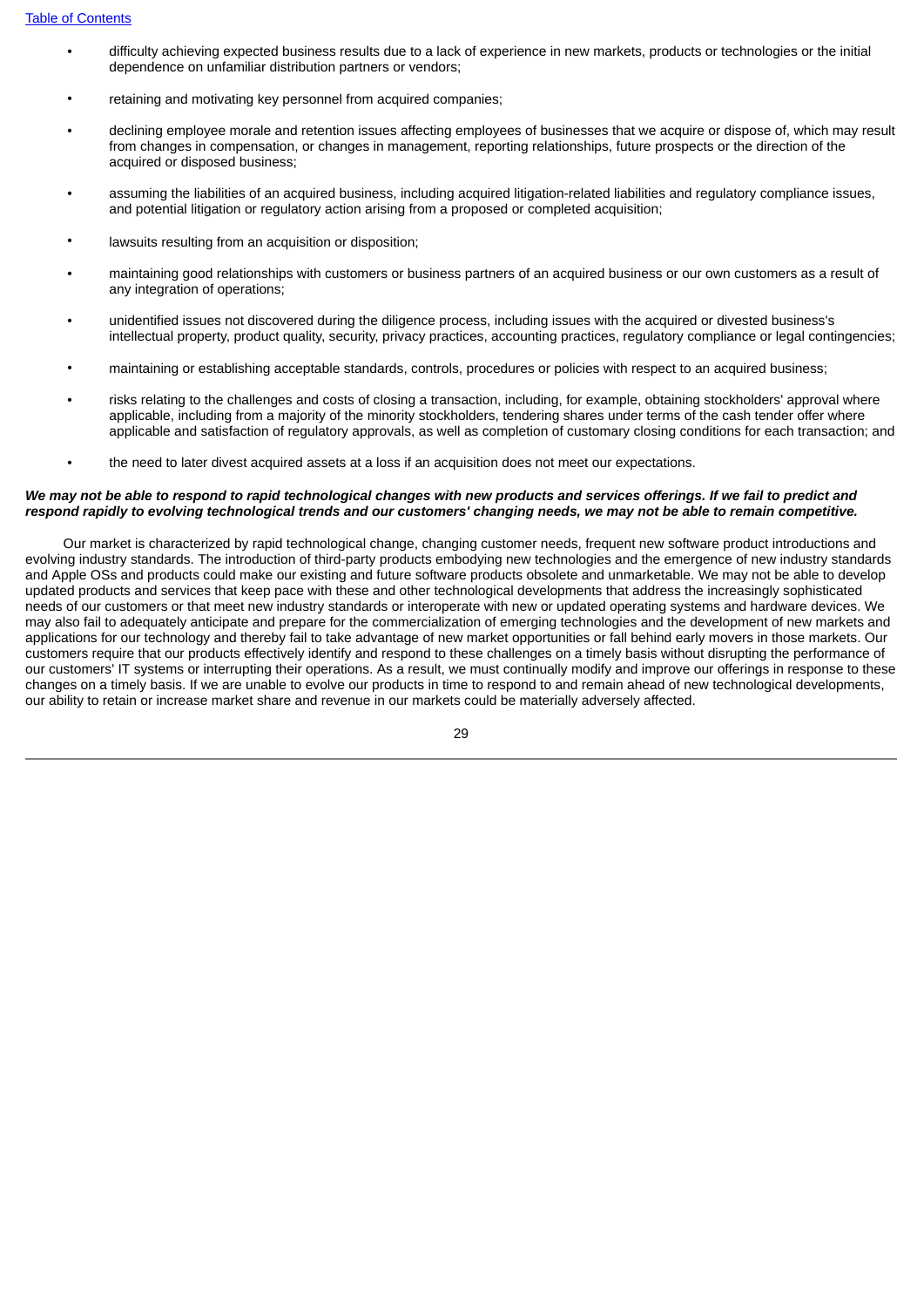Our ability to expand sales of our products depends on several factors, including potential customer awareness of our products; the timely completion, introduction and market acceptance of enhancements to our products or new products that we may introduce; our ability to attract, retain, and effectively train inside and field sales personnel; our ability to develop or maintain integrations with partners; the effectiveness of our marketing programs; the costs of our products; and the success of our competitors. If we are unsuccessful in developing and marketing our products, or if organizations do not perceive or value the benefits of our products, the market for our products might not continue to develop or might develop more slowly than we expect, either of which would harm our growth prospects and operating results.

 In addition, the process of developing new technology is complex and uncertain, and if we fail to accurately predict customers' changing needs and emerging technological trends, our business could be harmed. We believe that we must continue to dedicate significant resources to our research and development efforts, including significant resources to developing new products and product enhancements before knowing whether the market will accept them. Our new products and product enhancements could fail to attain sufficient market acceptance for many reasons, including:

- delays in releasing new products or enhancements to the market;
- the failure to accurately predict market or customer demands;
- defects, errors or failures in the design or performance of our new products or product enhancements;
- negative publicity about the performance or effectiveness of our products;
- the introduction or anticipated introduction of competing products by our competitors; and
- the perceived value of our products or enhancements relative to their cost.

 Our competitors, particularly those with greater financial and operating resources, may be able to respond more quickly and effectively than we can to new or changing opportunities, technologies, standards or customer requirements. With the introduction of new technologies, the evolution of our products and new market entrants, we expect competition to intensify in the future. For example, as we expand our focus into new use cases or other product offerings beyond Jamf Now, Jamf Pro, Jamf School, Jamf Connect and Jamf Protect, we expect competition to increase. Pricing pressures and increased competition generally could result in reduced sales, reduced margins, losses or the failure of our products to achieve or maintain more widespread market acceptance.

#### *We are in a highly competitive market, and competitive pressures from existing and new companies, including as a result of consolidation in our market, may harm our business, revenues, growth rates and market share.*

 Our products seek to serve multiple markets, and we are subject to competition from a wide and varied field of competitors. Some competitors, particularly new and early-stage companies and large cross-platform enterprise providers, could focus all of their energy and resources on one product line or use case and, as a result, any one competitor could develop a more successful product or service in a particular market, which could decrease our market share and harm our brand recognition and results of operation. In addition, some of our competitors may be able to leverage their relationships with customers based on an installed base of products or to incorporate functionality into existing products to gain business in a manner that discourages customers from including us in competitive bidding processes, evaluating and/or purchasing our products. They have done this in the past, and may in the future do this, by selling at zero or negative margins, through product bundling or through enterprise license deals. Some potential customers, especially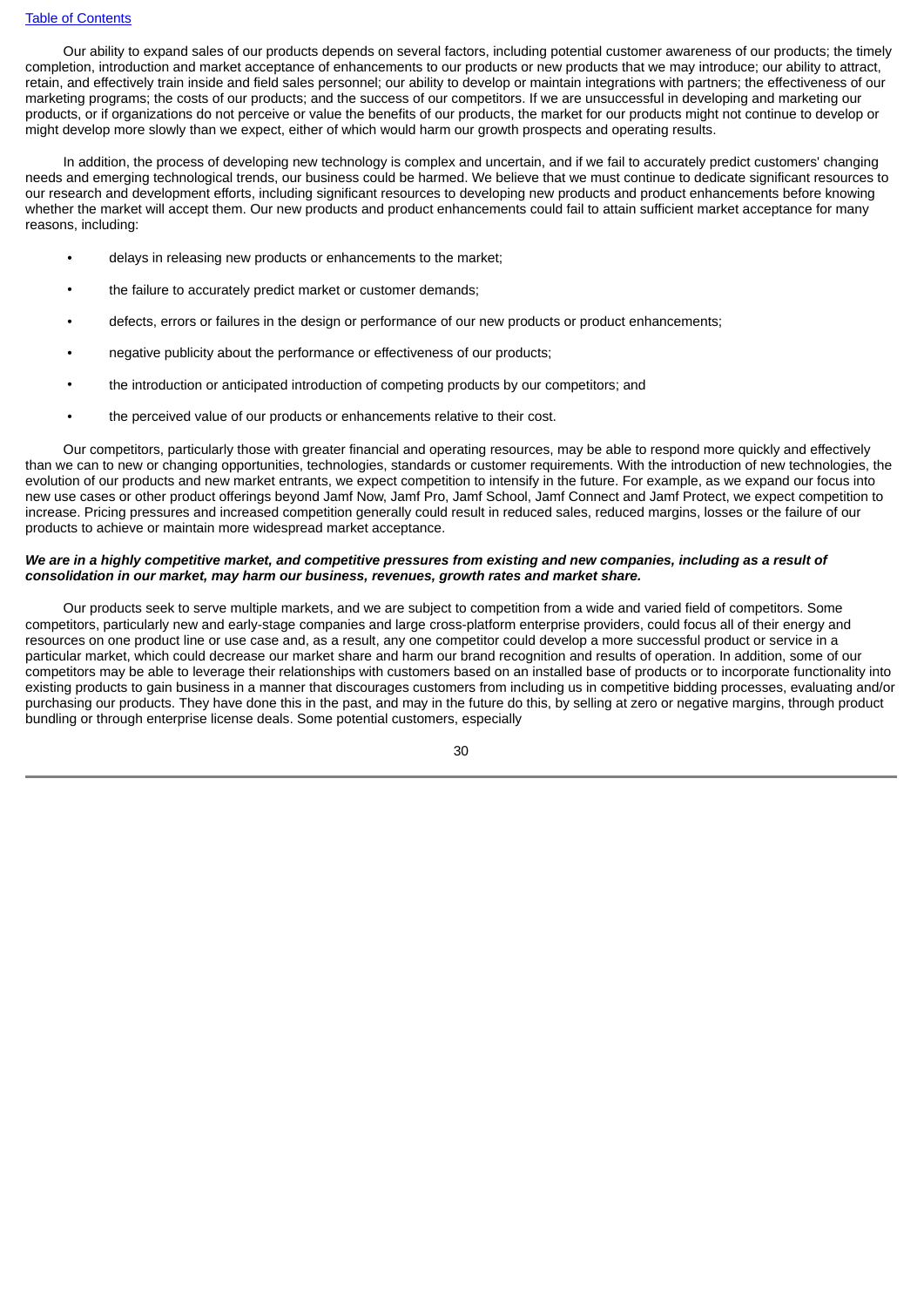Global 2000 Companies, have already made investments in, or may make investments in, substantial personnel and financial resources and established deep relationships with these much larger enterprise IT vendors, which may make them reluctant to evaluate our products or work with us regardless of product performance or features. Potential customers may prefer to purchase a broad suite of products from a single provider, or may prefer to purchase products from an existing supplier rather than a new supplier, regardless of performance or features.

With the recent increase in merger and acquisition transactions in the technology industry, particularly transactions involving cloud-based technologies, we may face increased competitive pressures in the future as a result of industry consolidation. Strategic or financial buyers, including our existing competitors, could acquire one or more of our competitors and provide alternative products that competes more effectively against us. In addition, Apple could either choose to develop competing technology or acquire one or more of our competitors and standardize those competing offerings for a particular Apple product line or use case, which could reduce or eliminate the utility of our products for that product line or use case. Additionally, Apple could acquire a company that creates products that compete with our products. As a result of any such industry consolidation, our competitive position and our ability to retain or increase market share and revenue in our markets could be materially adversely affected.

 For all of these reasons and others we cannot anticipate today, we may not be able to compete successfully against our current and future competitors, which could harm our business, results of operations and financial condition.

## *Adverse general and industry-specific economic and market conditions and reductions in IT spending may reduce demand for our products, which could harm our results of operations.*

 Our revenue, results of operations and cash flows depend on the overall demand for our products. Concerns about the systemic impact of a potential widespread recession (in the United States or internationally), geopolitical issues or the availability and cost of credit could lead to increased market volatility, decreased consumer confidence and diminished growth expectations in the U.S. economy and abroad, which in turn could result in reductions in IT spending by our existing and prospective customers. Prolonged economic slowdowns may result in customers delaying or canceling IT projects, choosing to focus on in-house development efforts or seeking to lower their costs by requesting us to renegotiate existing contracts on less advantageous terms or defaulting on payments due on existing contracts or not renewing at the end of existing contract terms.

 Our customers may merge with other entities who use alternatives to our products and, during weak economic times, there is an increased risk that one or more of our customers will file for bankruptcy protection, either of which may harm our revenue, profitability and results of operations. We also face risk from international customers that file for bankruptcy protection in foreign jurisdictions, particularly given that the application of foreign bankruptcy laws may be more difficult to predict. In addition, we may determine that the cost of pursuing any claim may outweigh the recovery potential of such claim. As a result, broadening or protracted extension of an economic downturn could harm our business, revenue, results of operations and cash flows.

## *Failures in internet infrastructure or interference with broadband or wireless access could cause current or potential customers to believe that our products are unreliable, leading these customers to switch to our competitors or to avoid using our products, which could negatively impact our revenue or harm our opportunities for customer growth.*

 Our products depend in part on our customers' high-speed broadband or wireless access to the internet. Increasing numbers of customers and bandwidth requirements may degrade the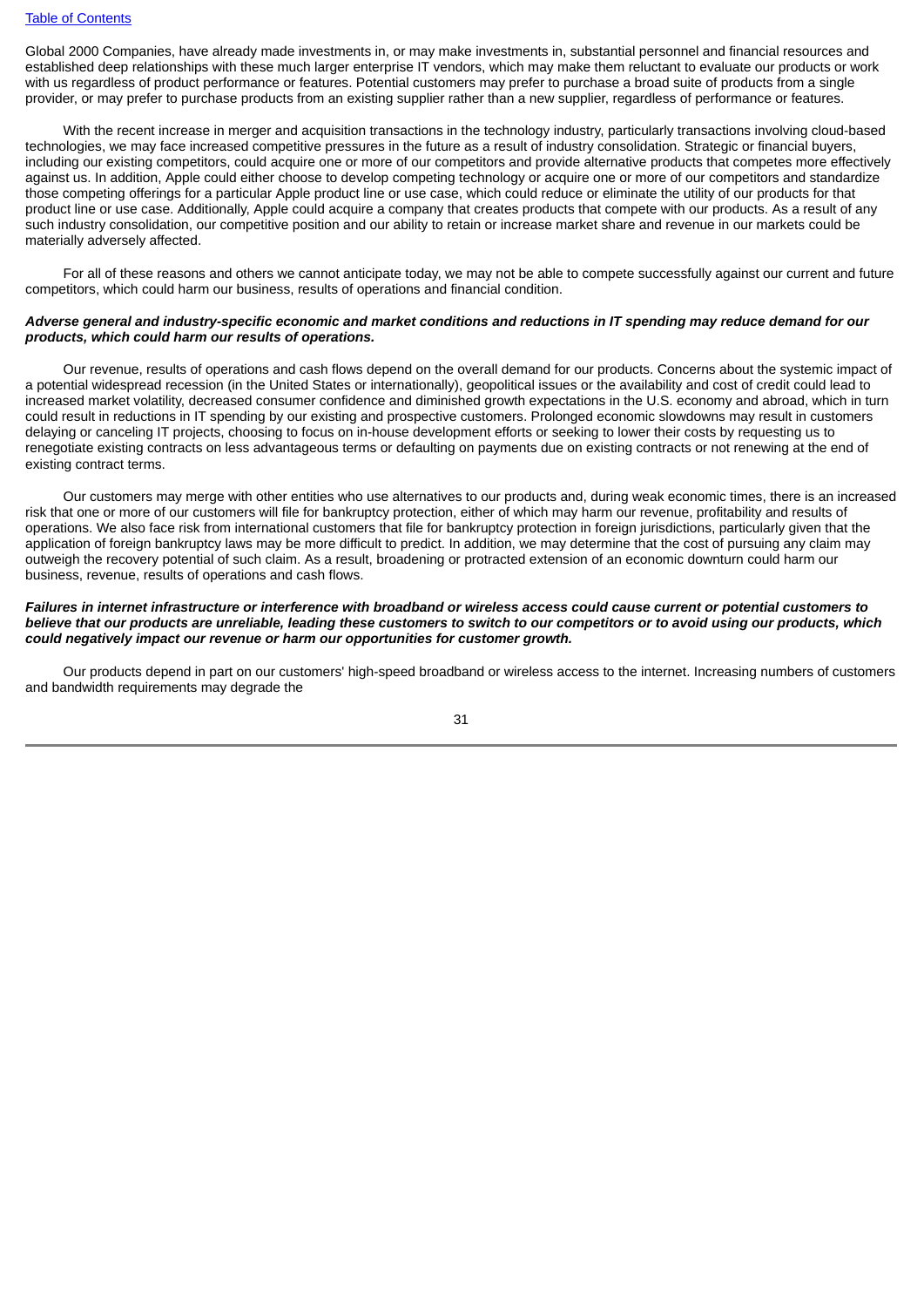#### [Table of Contents](#page-3-0)

performance of our products due to capacity constraints and other internet infrastructure limitations, and additional network capacity to maintain adequate data transmission speeds may be unavailable or unacceptably expensive. If adequate capacity is not available to us, our products may be unable to achieve or maintain sufficient data transmission, reliability, or performance. In addition, if internet service providers and other third parties providing internet services, including incumbent phone companies, cable companies, and wireless companies, have outages or suffer deterioration in their quality of service, our customers may not have access to or may experience a decrease in the quality of our products. These providers may take measures that block, degrade, discriminate, disrupt, or increase the cost of customer access to our products. Any of these disruptions to data transmission could lead customers to switch to our competitors or avoid using our products, which could negatively impact our revenue or harm our opportunities for growth.

## *If we fail to offer high-quality support, our business and reputation could suffer.*

 Our customers rely on our customer support personnel to resolve issues and realize the full benefits that our products provide. Highquality support is also important for the renewal and expansion of our subscriptions with existing customers. The importance of our support function will increase as we expand our business and pursue new customers. Many of our enterprise customers, particularly large enterprise customers, have complex networks and require high levels of focused support, including premium support offerings, to fully realize the benefits of our products. Any failure by us to maintain the expected level of support could reduce customer satisfaction and hurt our customer retention, particularly with respect to our large enterprise customers.

 Furthermore, as we sell our products internationally, our support organization faces additional challenges, including those associated with delivering support, training and documentation in languages other than English. Any failure to maintain high-quality customer support, or a market perception that we do not maintain high-quality support, could materially harm our reputation, business, financial condition and results of operations, and adversely affect our ability to sell our products to existing and prospective customers. The importance of high-quality customer support will increase as we expand our business and pursue new customers.

## *Real or perceived errors, failures or bugs in our products could adversely affect our business, results of operations, financial condition, and growth prospects.*

 Our products are complex, and therefore, undetected errors, failures, bugs or defects may be present in our products or occur in the future in our products, our technology or software or technology or software we license in from third parties, including open source software, especially when updates or new products are released. Such software and technology is used in IT environments with different operating systems, system management software, devices, databases, servers, storage, middleware, custom and third-party applications and equipment and networking configurations, which may cause errors, failures, bugs or defects in the IT environment into which such software and technology is deployed. This diversity increases the likelihood of errors, failures, bugs or defects in those IT environments. Despite testing by us, real or perceived errors, failures, bugs or defects may not be found until our customers use our products. Real or perceived errors, failures, bugs or defects in our products could result in negative publicity, loss of or delay in market acceptance of our products and harm to our brand, weakening of our competitive position, claims by customers for losses sustained by them or failure to meet the stated service level commitments in our customer agreements. In such an event, we may be required, or may choose, for customer relations or other reasons, to expend significant additional resources in order to help correct the problem. Any real or perceived errors, failures, bugs or defects in our products could also impair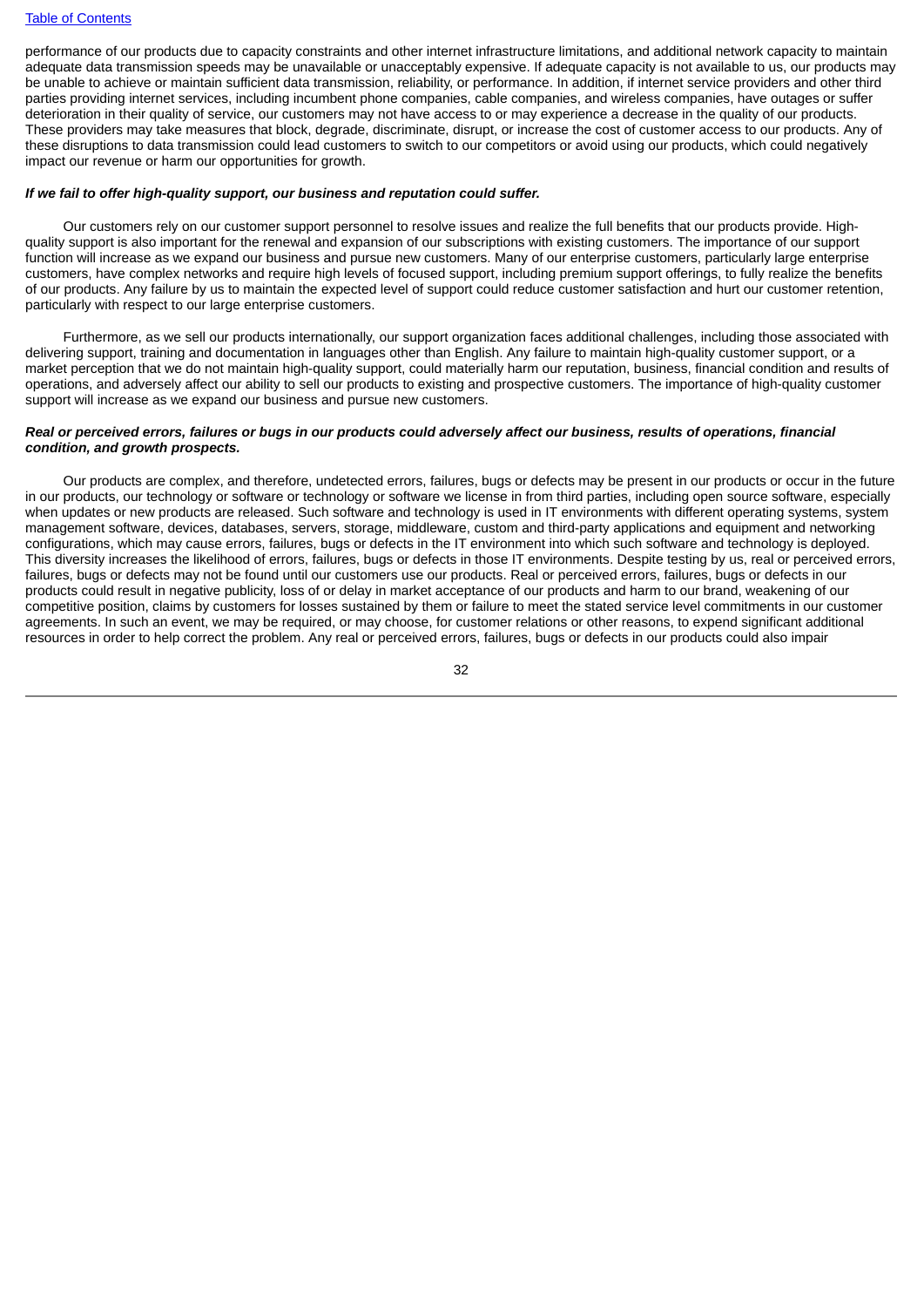our ability to attract new customers, retain existing customers or expand their use of our products, which would adversely affect our business, results of operations and financial condition.

 Moreover, as our products are adopted by an increasing number of enterprises, including education, healthcare and hospitality, it is possible that the individuals and organizations behind advanced cyberattacks will begin to focus on finding ways to hack our products. If this happens, our customers could be specifically targeted by attackers exploiting vulnerabilities in our products, which could adversely affect our reputation. Further, if a high profile security breach occurs with respect to any Apple OSs, our customers and potential customers may lose trust in our products generally in addition to any Apple OS products, such as ours in particular.

 Organizations are increasingly subject to a wide variety of attacks on their networks, systems, and endpoints. If any of our customers experiences a successful third-party cyberattack on our products, such customer could be dissatisfied with our products, regardless of whether theft of any of such customer's data occurred in such attack. Additionally, if customers fail to adequately deploy protection measures or update our products, customers and the public may erroneously believe that our products are especially susceptible to cyberattacks. Real or perceived security breaches against our products could cause disruption or damage to our customers' networks or other negative consequences and could result in negative publicity to us, damage to our reputation, lead to other customer relations issues and adversely affect our revenue and results of operations. We may also be subject to liability claims for damages related to real or perceived errors, failures, bugs or defects in our products. A material liability claim or other occurrence that harms our reputation or decreases market acceptance of our products may harm our business and results of operations. Finally, since some our customers use our products for compliance reasons, any errors, failures, bugs, defects, disruptions in service or other performance problems with our products may damage our customers' business and could hurt our reputation.

### *If there are interruptions or performance problems associated with our technology or infrastructure, our existing customers may experience service outages, and our new customers may experience delays in the deployment of our products.*

 Our continued growth depends on the ability of our existing and potential customers to access our products and applications 24 hours a day, seven days a week, without interruption or degradation of performance. We may in the future experience disruptions, outages and other performance problems with our infrastructure due to a variety of factors, including infrastructure changes, introductions of new functionality, service interruptions from our hosting or technology partners, human or software errors, capacity constraints, distributed denial of service attacks or other security-related incidents. In some instances, we may not be able to identify the cause or causes of these performance problems immediately or in short order. We may not be able to maintain the level of service uptime and performance required by our customers or our contractual commitments, especially during peak usage times and as our products become more complex and our user traffic increases. If any of our products malfunction or if our customers are unable to access our products or deploy them within a reasonable amount of time, or at all, our business would be harmed. The adverse effects of any service interruptions on our reputation and financial condition may be disproportionately heightened due to the nature of our business and the fact that our customers expect continuous and uninterrupted access to our products and have a low tolerance for interruptions of any duration. Since our customers may rely on our products to secure their Apple products and systems, and because customers use our products to assist in necessary business and service interactions and to support customer and client-facing applications, any outage on our products would impair the ability of our customers to operate their businesses and provide necessary services, which would negatively impact our brand, reputation and customer satisfaction.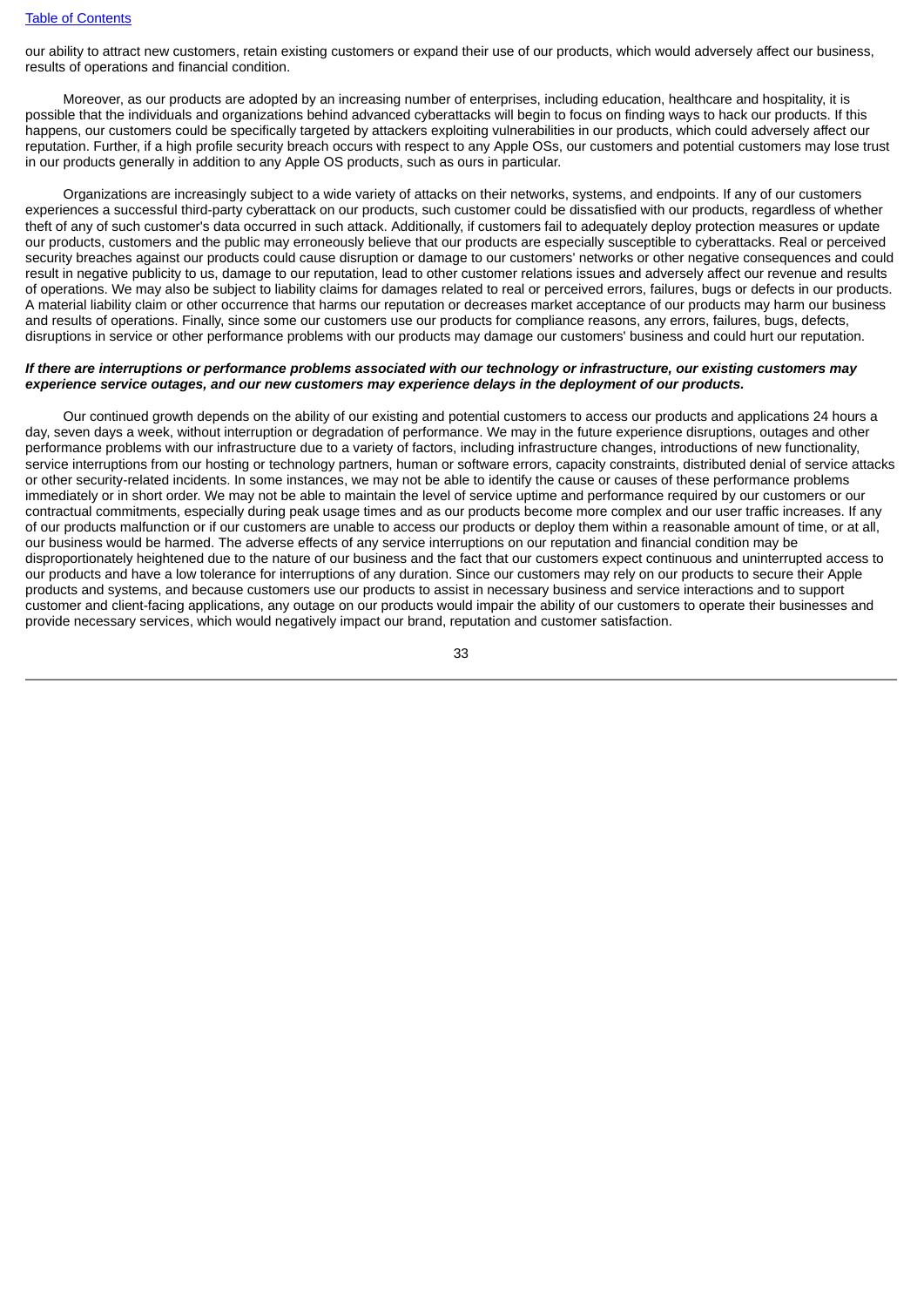If Apple experiences service outages, such failure could interrupt our customers' access to our services, which could adversely affect their perception of our products' reliability and our revenue. Additionally, customers may attribute Apple service outages to our products, which may harm our reputation and cause our customers to ask us for assistance with these outages that are outside of our control. Any disruptions in these services, including as a result of actions outside of our control, would significantly impact the continued performance of our products. In the future, these services may not be available to us on commercially reasonable terms, or at all. If we do not accurately predict our infrastructure capacity requirements, our customers could experience service shortfalls. We may also be unable to effectively address capacity constraints, upgrade our systems as needed and continually develop our technology and network architecture to accommodate actual and anticipated changes in technology.

 Any of the above circumstances or events may harm our reputation, cause customers to terminate their agreements with us, impair our ability to obtain subscription renewals from existing customers, impair our ability to grow our customer base, result in the expenditure of significant financial, technical and engineering resources, subject us to financial penalties and liabilities under our service level agreements, and otherwise could adversely affect our business, results of operations and financial condition.

#### *We must attract and retain highly qualified personnel in order to execute our growth plan.*

 Competition for highly qualified personnel is intense, especially for experienced design and software development engineers and sales professionals. In recent years, recruiting, hiring and retaining employees with expertise in our industry and in the geographies where we operate has become increasingly difficult as the demand for software professionals, particularly in the geographies where we maintain our facilities, has increased as a result of the proliferation of SaaS companies requiring these talents. We have, from time to time experienced, and we expect to continue to experience, difficulty in hiring and retaining employees with appropriate qualifications. Many of the companies with which we compete for experienced personnel have greater resources than we have. If we hire employees from competitors or other companies, their former employers may attempt to assert that these employees or we have breached certain legal obligations, resulting in a diversion of our time and resources. If we fail to attract new personnel or fail to retain and motivate our current personnel, our business and future growth prospects could be harmed.

 In addition, job candidates and existing employees often consider the value of the equity awards they receive in connection with their employment. Volatility or lack of performance in our stock price may also affect our ability to attract and retain our key employees. Also, many of our employees have become, or will soon become, vested in a substantial amount of equity awards, which may give them a substantial amount of personal wealth. This may make it more difficult for us to retain and motivate these employees, and this wealth could affect their decision about whether or not they continue to work for us. Any failure to successfully attract, integrate or retain qualified personnel to fulfill our current or future needs could adversely affect our business, results of operations and financial condition.

## *The loss of key management personnel could harm our business.*

 We depend on the continued services of key management personnel, including our Chief Executive Officer, Dean Hager. We generally do not have fixed-term employment agreements with our employees, and, therefore, they could terminate their employment with us at any time without penalty. While we do enter into non-compete agreements with certain of our employees, they could pursue employment opportunities with other parties, including, potentially any of our competitors and there are no assurances that our non-compete agreements with any such key management personnel would be enforceable. Additionally, our non-compete periods expire, at which time key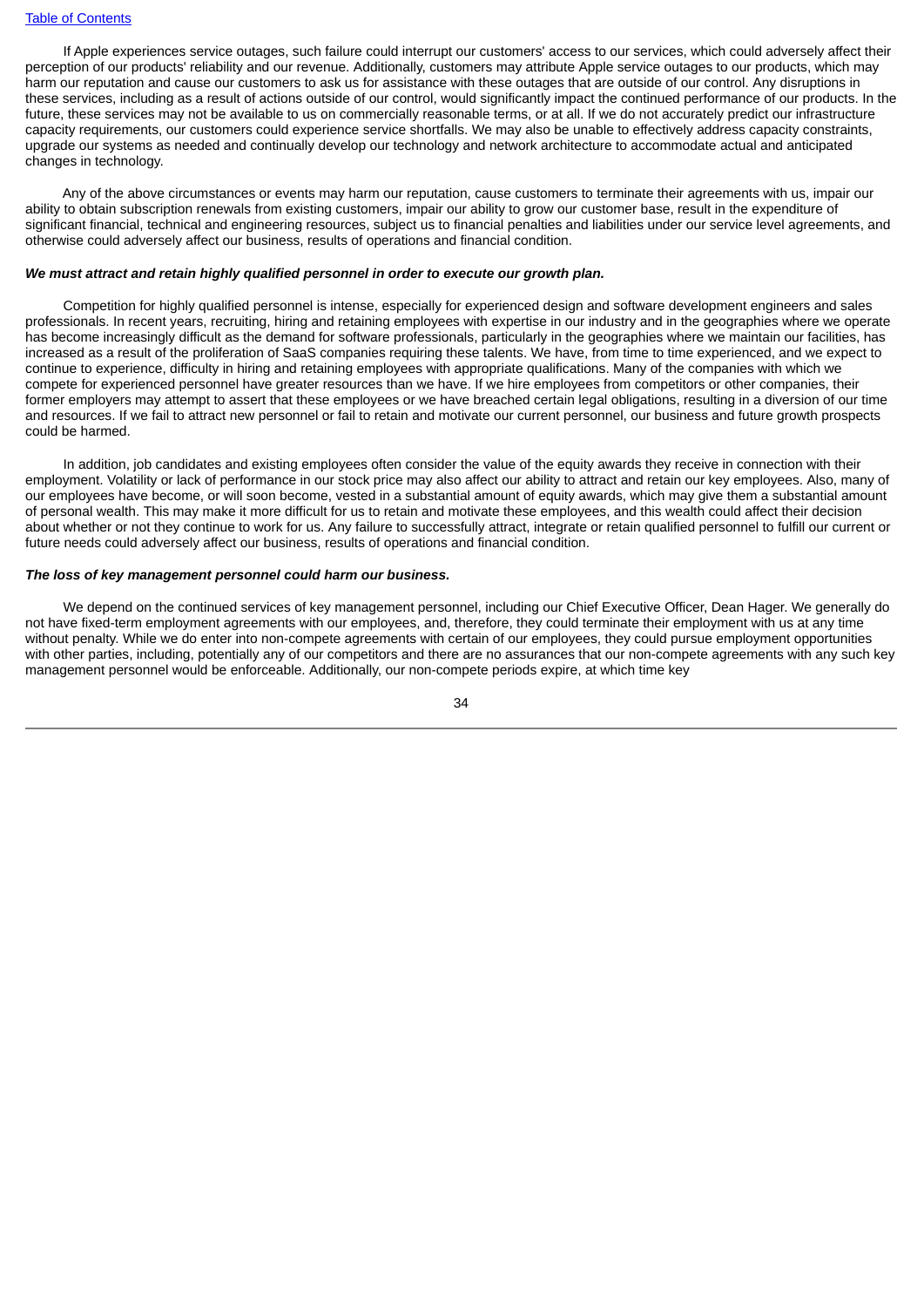management personnel could work for any of our competitors. In addition, we do not maintain any key-person life insurance policies. The loss of key management personnel could harm our business.

### *Our customers face numerous competitive challenges, which may materially adversely affect their business and ours.*

 Our customers include enterprises in a broad range of industries, including financial services, government, healthcare, legal, manufacturing, professional services, retail, technology and telecommunications. Factors adversely affecting our customers may also adversely affect us. These factors include:

- recessionary periods in our customers' markets;
- the inability of our customers to adapt to rapidly changing technology and evolving industry standards, which may contribute to short product life cycles or shifts in our customers' strategies;
- regulation changes in our customers' respective industries;
- the inability of our customers to develop, market or gain commercial acceptance of their products, some of which are new and untested;
- the potential that our customers' products become commoditized or obsolete;
- loss of business or a reduction in pricing power experienced by our customers;
- the emergence of new business models or more popular products and shifting patterns of demand; and
- a highly-competitive consumer products industry, which is often subject to shorter product lifecycles, shifting end-user preferences and higher revenue volatility.

 If our customers are unsuccessful in addressing these competitive challenges, their businesses may be materially adversely affected, reducing the demand for our services or decreasing our revenues, each of which could adversely affect our ability to cover fixed costs and our gross profit margins and results of operations.

### *We provide our products to state and local governments and to a lesser extent federal government agencies, and heavily regulated organizations in the U.S. and in foreign jurisdictions; as a result, we face risks related to the procurement process budget decisions driven by statutory and regulatory determinations, termination of contracts, and compliance with government contracting requirements.*

 We sell our products and provide limited services to a number of state and local government entities (including, primarily, educational institutions) and, in limited instances, the U.S. government. We additionally have customers who operate in heavily-regulated organizations who procure our software products both through our partners and directly, and we have made, and may continue to make, significant investments to support future sales opportunities in these sectors. Doing business with government entities presents a variety of risks. Among other risks, the procurement process for governments and their agencies is highly competitive, can be time-consuming, requires us to incur significant up-front time and expense and subjects us to additional compliance risks and costs, without any assurance that we (or a third-party reseller) will win a contract. Beyond this, demand for our products and services may be impacted by public sector budgetary cycles and funding availability, and funding in any given fiscal cycle may be reduced or delayed, including in connection with an extended federal government shutdown, which could adversely impact demand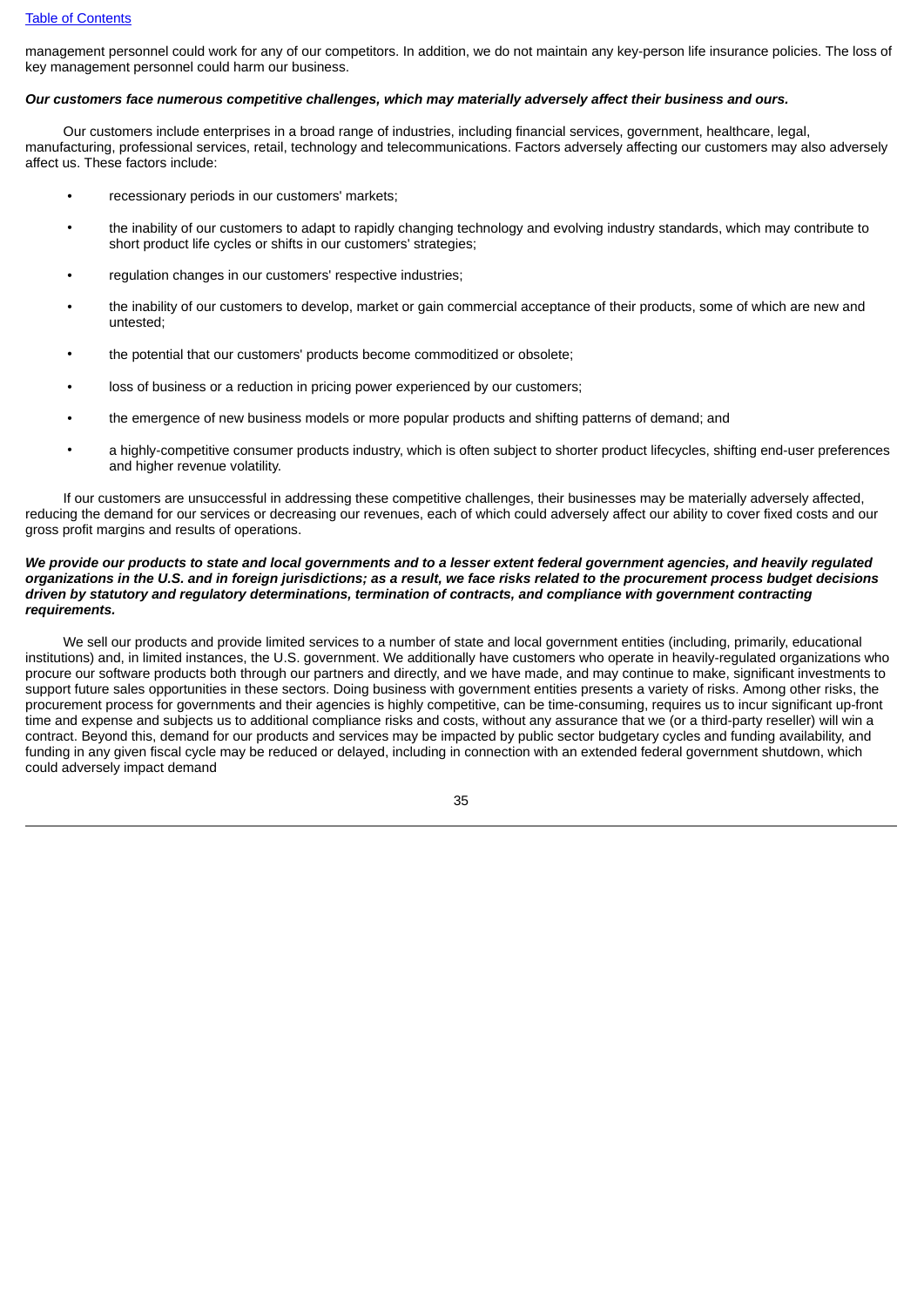for our products and services. In addition, public sector and heavily-regulated customers may have contractual, statutory or regulatory rights to terminate current contracts with us or our third-party distributors or resellers for convenience or due to a default. If a contract is terminated for convenience, we may only be able to collect fees for products or services delivered prior to termination and settlement expenses. If a contract is terminated due to a default, we may be liable for excess costs incurred by the customer for procuring alternative products or services or be precluded from doing further business with government entities. Further, entities providing services to governments are required to comply with a variety of complex laws, regulations, and contractual provisions relating to the formation, administration, or performance of government contracts that give public sector customers substantial rights and remedies, many of which are not typically found in commercial contracts. These may include rights with respect to price protection, the accuracy of information provided to the government, contractor compliance with supplier diversity policies, and other terms that are particular to government contracts, such as termination rights. These rules may apply to us and/or third parties through whom we resell our products and services and whose practices we may not control, where such parties' non-compliance could impose repercussions with respect to contractual and customer satisfaction issues. Federal, state, and local governments routinely investigate and audit contractors for compliance with these requirements. If, as a result of an audit or review, it is determined that we have failed to comply with these requirements, we may be subject to civil and criminal penalties and administrative sanctions, including termination of contracts, forfeiture of profits, cost associated with the triggering of price reduction clauses, fines, and suspensions or debarment from future government business, and we may suffer harm to our reputation.

 Our customers also include a number of non-U.S. governments. Similar procurement, budgetary, contract, and audit risks that apply in the context of U.S. government contracting also apply to our doing business with these entities, particularly in certain emerging markets where our customer base is less established. In addition, compliance with complex regulations and contracting provisions in a variety of jurisdictions can be expensive and consume significant management resources. In certain jurisdictions, our ability to win business may be constrained by political and other factors unrelated to our competitive position in the market. Additionally, many of our current and prospective customers, such as those in the financial services and health care industries, are highly regulated and may be required to comply with more stringent regulations in connection with subscribing to and implementing our services. Each of these difficulties could result in substantial compliance burdens and could materially adversely affect our business and results of operations.

### *We are subject to stringent and changing privacy laws, regulations and standards, information security policies and contractual obligations related to data privacy and security. Our actual or perceived failure to comply with such obligations could harm our business.*

We have legal and contractual obligations regarding the protection of confidentiality and appropriate use of personally identifiable information. We are subject to a variety of federal, state, local and international laws, directives and regulations relating to the collection, use, retention, security, disclosure, transfer and other processing of personally identifiable information. The regulatory framework for privacy and security issues worldwide is rapidly evolving and, as a result, implementation standards and enforcement practices are likely to remain uncertain for the foreseeable future. We publicly post documentation regarding our practices concerning the collection, processing, use and disclosure of data.

 Although we endeavor to comply with our published policies and documentation, we may at times fail to do so or be alleged to have failed to do so. The publication of our privacy policy and other documentation that provide promises and assurances about privacy and security can subject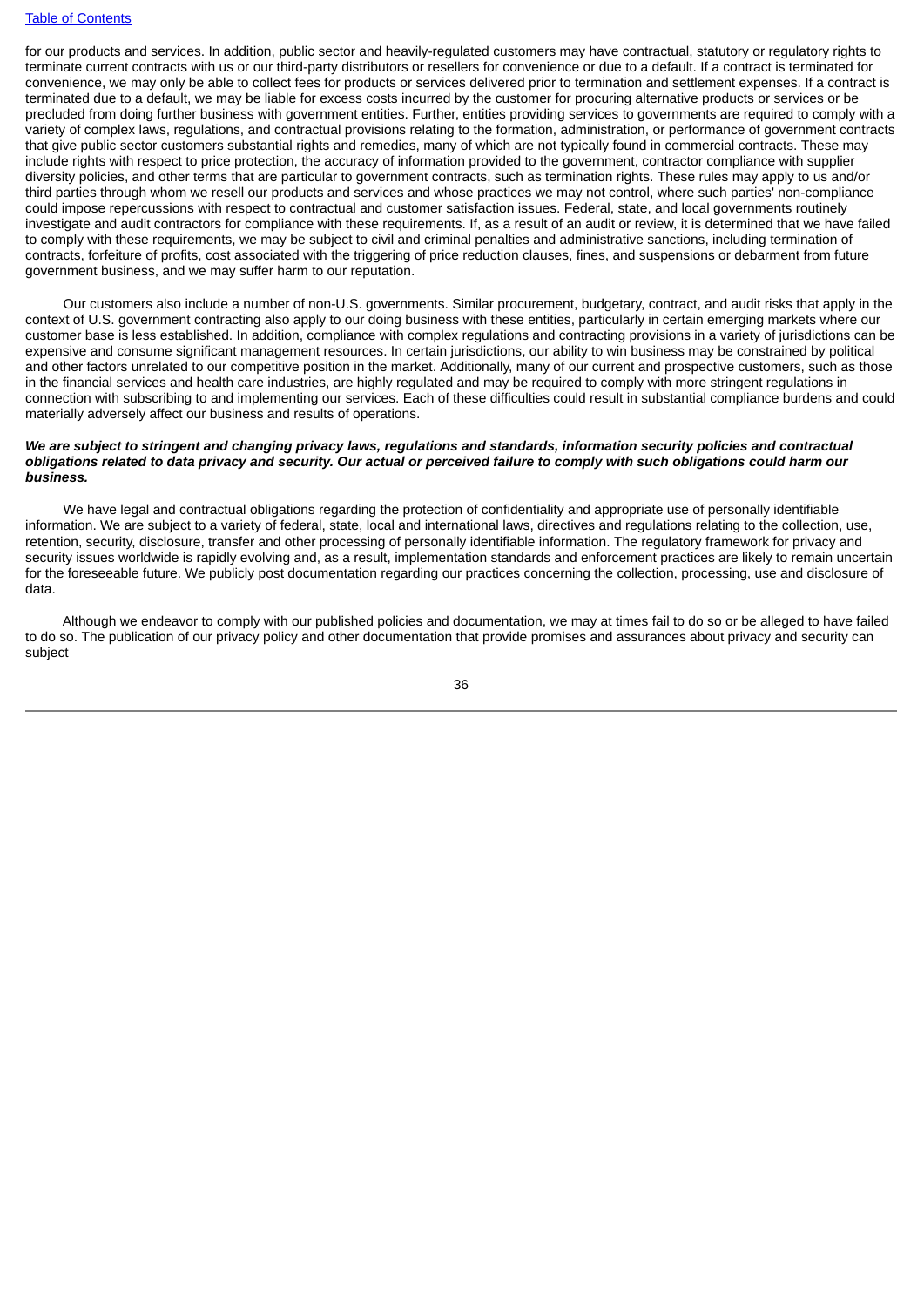us to potential state and federal action if they are found to be deceptive, unfair or misrepresentative of our actual practices. Any failure by us, our suppliers or other parties with whom we do business to comply with this documentation or with federal, state, local or international regulations could result in proceedings against us by governmental entities or others. In many jurisdictions, enforcement actions and consequences for noncompliance are rising. In the United States, these include enforcement actions in response to rules and regulations promulgated under the authority of federal agencies and state attorneys general and legislatures and consumer protection agencies. In addition, privacy advocates and industry groups have regularly proposed, and may propose in the future, self-regulatory standards with which we must legally comply or that contractually apply to us. If we fail to follow these security standards even if no customer information is compromised, we may incur significant fines or experience a significant increase in costs.

 Internationally, virtually every jurisdiction in which we operate has established its own data security and privacy legal framework with which we or our customers must comply, including, but not limited to, the European Union, or EU. The EU's data protection landscape is currently unstable, resulting in possible significant operational costs for internal compliance and risk to our business. The EU has adopted the General Data Protection Regulation, or the GDPR, which went into effect in May 2018 and contains numerous requirements and changes from previously existing EU law, including more robust obligations on data processors and heavier documentation requirements for data protection compliance programs by companies. Among other requirements, the GDPR regulates transfers of personal data subject to the GDPR to third countries that have not been found to provide adequate protection to such personal data, including the United States. While we have taken steps to mitigate the impact on us with respect to transfers of data, such as self-certifying under the EU-US Privacy Shield, the efficacy and longevity of these transfer mechanisms remains uncertain. The GDPR also introduced numerous privacy-related changes for companies operating in the EU, including greater control for data subjects (including, for example, the "right to be forgotten"), increased data portability for EU consumers, data breach notification requirements and increased fines. In particular, under the GDPR, fines of up to 20 million euros or up to 4% of the annual global revenue of the noncompliant company, whichever is greater, could be imposed for violations of certain of the GDPR's requirements. Such penalties are in addition to any civil litigation claims by customers and data subjects. The GDPR requirements apply not only to third-party transactions, but also to transfers of information between us and our subsidiaries, including employee information.

 In addition to the GDPR, the European Commission has another draft regulation in the approval process that focuses on a person's right to conduct a private life (in contrast to the GDPR, which focuses on protection of personal data). The proposed legislation, known as the Regulation on Privacy and Electronic Communications, or ePrivacy Regulation, would replace the current ePrivacy Directive. While the new legislation contains protections for those using communications services (for example, protections against online tracking technologies), the timing of its proposed enactment following the GDPR means that additional time and effort may need to be spent addressing differences between the ePrivacy Regulation and the GDPR. New rules related to the ePrivacy Regulation are likely to include enhanced consent requirements in order to use communications content and communications metadata, which may negatively impact our products and our relationships with our customers.

 Complying with the GDPR and the ePrivacy Regulation, when it becomes effective, may cause us to incur substantial operational costs or require us to change our business practices. Despite our efforts to bring practices into compliance before the effective date of ePrivacy Regulation, we may not be successful in our efforts to achieve compliance either due to internal or external factors, such as resource allocation limitations or a lack of vendor cooperation. Non-compliance could result in proceedings against us by governmental entities, customers, data subjects or others. We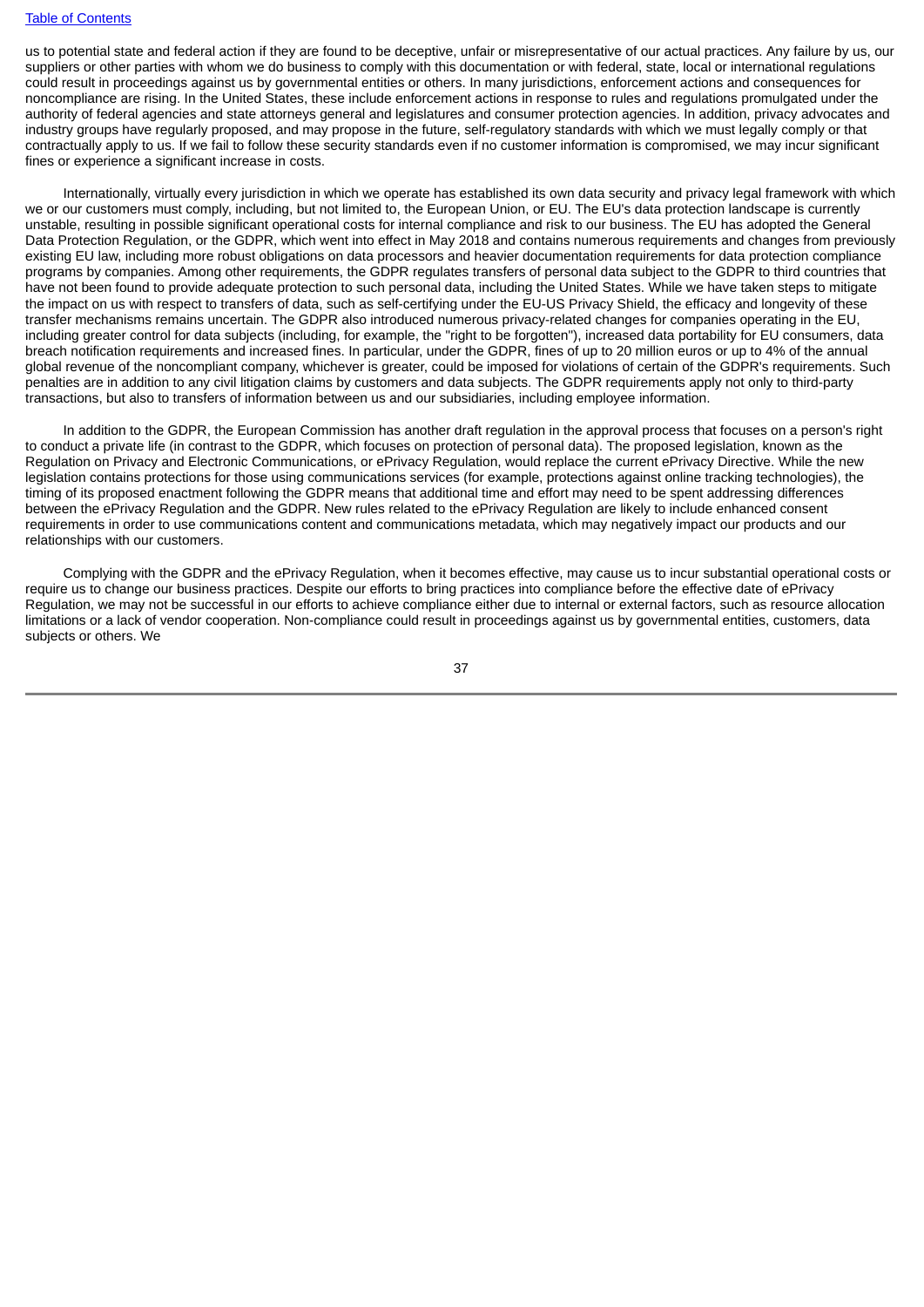may also experience difficulty retaining or obtaining new European or multi-national customers due to the legal requirements, compliance cost, potential risk exposure and uncertainty for these entities, and we may experience significantly increased liability with respect to these customers pursuant to the terms set forth in our engagements with them. While we utilize a data center in the European Economic Area to maintain certain customer data (which may include personal data) originating from the EU in the European Economic Area, we may find it necessary to establish additional systems and processes to maintain such data in the European Economic Area, which may involve substantial expense and distraction from other aspects of our business.

 Domestic laws in this area are also complex and developing rapidly. Many state legislatures have adopted legislation that regulates how businesses operate online, including measures relating to privacy, data security and data breaches. Laws in all 50 states require businesses to provide notice to customers whose personally identifiable information has been disclosed as a result of a data breach. The laws are not consistent, and compliance in the event of a widespread data breach is costly. States are also constantly amending existing laws, requiring attention to frequently changing regulatory requirements. Further, California recently enacted the California Consumer Privacy Act, or the CCPA, which is expected to take effect on January 1, 2020. The CCPA gives California residents expanded rights to access and delete their personal information, opt out of certain personal information sharing, and receive detailed information about how their personal information is used. The CCPA provides for civil penalties for violations, as well as a private right of action for data breaches that is expected to increase data breach litigation. The CCPA may increase our compliance costs and potential liability. Some observers have noted that the CCPA could mark the beginning of a trend toward more stringent privacy legislation in the United States, which could increase our potential liability and adversely affect our business.

 Because the interpretation and application of many privacy and data protection laws along with contractually imposed industry standards are uncertain, it is possible that these laws may be interpreted and applied in a manner that is inconsistent with our existing data management practices or the features of our products and product capabilities. If so, in addition to the possibility of fines, lawsuits, regulatory investigations, imprisonment of company officials and public censure, other claims and penalties, significant costs for remediation and damage to our reputation, we could be required to fundamentally change our business activities and practices or modify our products and product capabilities, any of which could have an adverse effect on our business. Any inability to adequately address privacy and security concerns, even if unfounded, or comply with applicable privacy and data security laws, regulations, and policies, could result in additional cost and liability to us, damage our reputation, inhibit sales and adversely affect our business. Furthermore, the costs of compliance with, and other burdens imposed by, the laws, regulations and policies that are applicable to the businesses of our customers may limit the use and adoption of, and reduce the overall demand for, our products. Privacy and data security concerns, whether valid or not valid, may inhibit market adoption of our products, particularly in certain industries and foreign countries. If we are not able to adjust to changing laws, regulations, and standards related to the internet, our business may be harmed.

### *Catastrophic events may disrupt our business.*

 Natural disasters, pandemics, other catastrophic events may cause damage or disruption to our operations, international commerce and the global economy, thus harming our business. In the event of a major earthquake, hurricane or catastrophic event such as fire, power loss, pandemics, telecommunications failure, cyberattack, war or terrorist attack, we may be unable to continue our operations and may endure system interruptions, reputational harm, delays in our application development, lengthy interruptions in our products, breaches of data security and loss of critical data, all of which could adversely affect our business, results of operations and financial condition.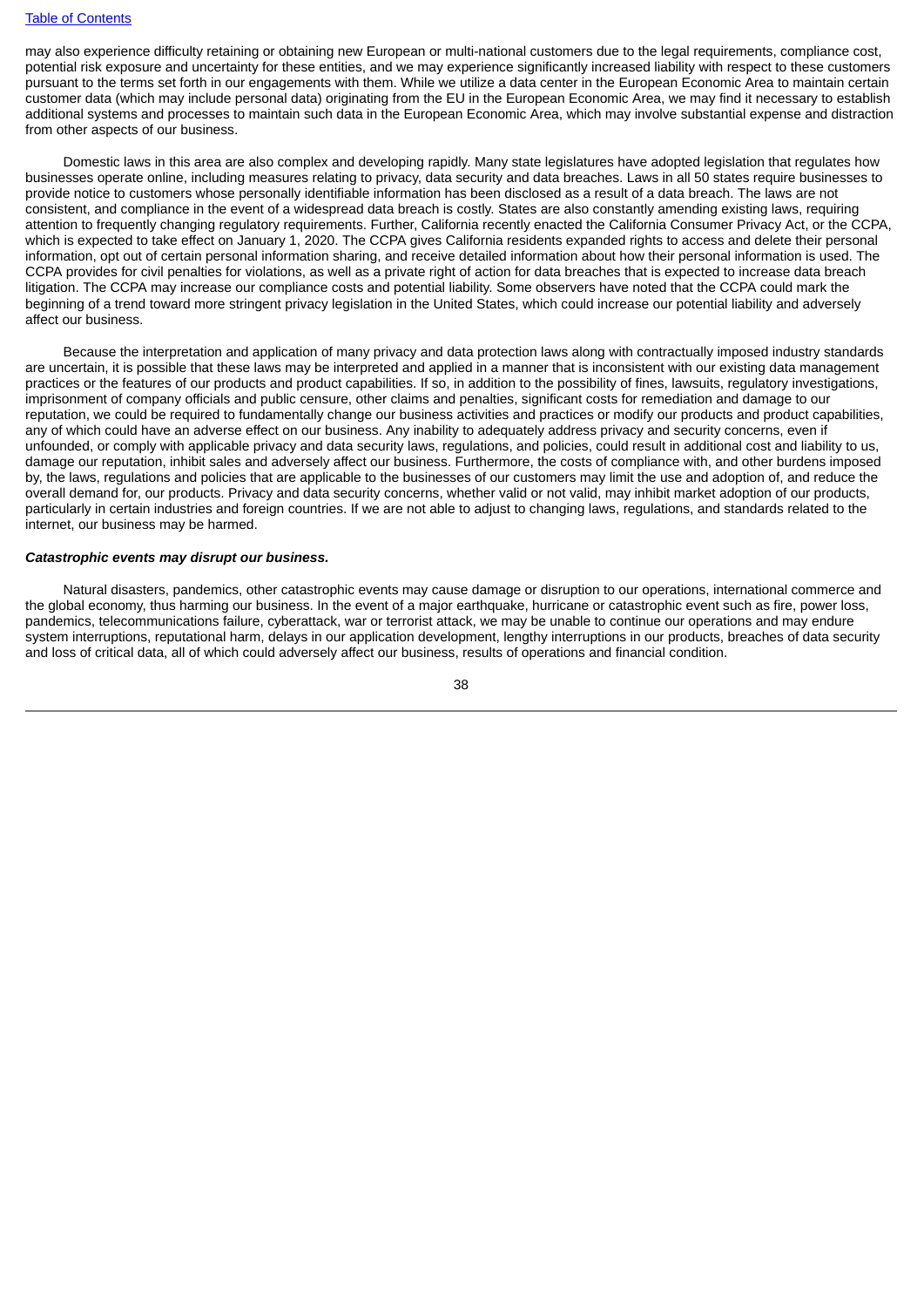### [Table of Contents](#page-3-0)

In addition, the insurance and incident response capabilities we maintain may not be adequate to cover or mitigate our losses resulting from disasters or other business interruptions.

### *Global economic conditions may harm our industry, business and results of operations.*

We operate globally and as a result our business and revenues are impacted by global macroeconomic conditions. Global financial developments seemingly unrelated to us or the software industry may harm us. From time to time, the United States and other key international economies have been impacted by geopolitical and economic instability, high levels of credit defaults globally, international trade disputes, falling demand for a variety of goods and services, high levels of persistent unemployment and wage and income stagnation in some geographic markets, restricted credit, poor liquidity, reduced corporate profitability, volatility in credit, equity and foreign exchange markets, bankruptcies, international trade agreements, trade restrictions and overall uncertainty with respect to the economy. These conditions can arise suddenly and affect the rate of information technology spending and could adversely affect our customers' ability or willingness to purchase our services, delay prospective customers' purchasing decisions, reduce the value or duration of their subscriptions, or affect renewal rates, all of which could harm our operating results. In 2019, for example, the growth rate in the economy of the European Union, or the EU, China, or the US, tariffs or trade relations between the US and China or other countries, political uncertainty in the Middle East and other geopolitical events could directly or indirectly affect our business, including, because such political uncertainty and events adversely impact Apple's business. Additionally, following the result of a referendum in 2016, the United Kingdom, or the U.K., left the the EU on January 31, 2020, commonly referred to as Brexit. Pursuant to the formal withdrawal arrangements agreed between the U.K. and EU, the U.K. will be subject to a transition period until December 31, 2020, or the Transition Period, during which EU rules will continue to apply. Negotiations between the U.K. and the EU are expected to continue in relation to the customs and trading relationship between the U.K. and the EU following the expiry of the Transition Period. The uncertainty concerning the U.K.'s legal, political and economic relationship with the EU after the Transition Period may be a source of instability in the international markets, create significant currency fluctuations, and/or otherwise adversely affect trading agreements or similar cross-border co-operation arrangements (whether economic, tax, fiscal, legal, regulatory or otherwise). We may also face new regulatory costs and challenges as a result of Brexit (including potentially divergent national laws and regulations between the U.K. and EU) that could have an adverse effect on our operations. For example, the U.K. could lose the benefits of global trade agreements negotiated by the EU on behalf of its members, which may result in increased trade barriers that could make our doing business in the EU and the European Economic Area more difficult.

 In addition, the effects, if any, of global financial conditions on our business can be difficult to distinguish from the effects on our business from product, pricing, and other developments in the markets specific to our products and our relative competitive strength. If we make incorrect judgments about our business for this reason our business and results of operations could be adversely affected.

#### *Seasonality may cause fluctuations in our revenue.*

 We believe there are significant seasonal factors that may cause us to record higher revenue in some quarters compared with others. We believe this variability is largely due to our customers' budgetary and spending patterns, as many customers spend the unused portions of their discretionary budgets prior to the end of their fiscal years. For example, we have historically recorded our highest level of total revenue in our fourth quarter, which we believe corresponds to the fourth quarter of a majority of our enterprise customers. We historically record our highest revenue from our education customers in our second quarter, which we believe corresponds to the end of the fiscal year of such customers. As our rate of growth has slowed, seasonal or cyclical variations in our operations may become more pronounced, and our business, results of operations and financial position may be adversely affected.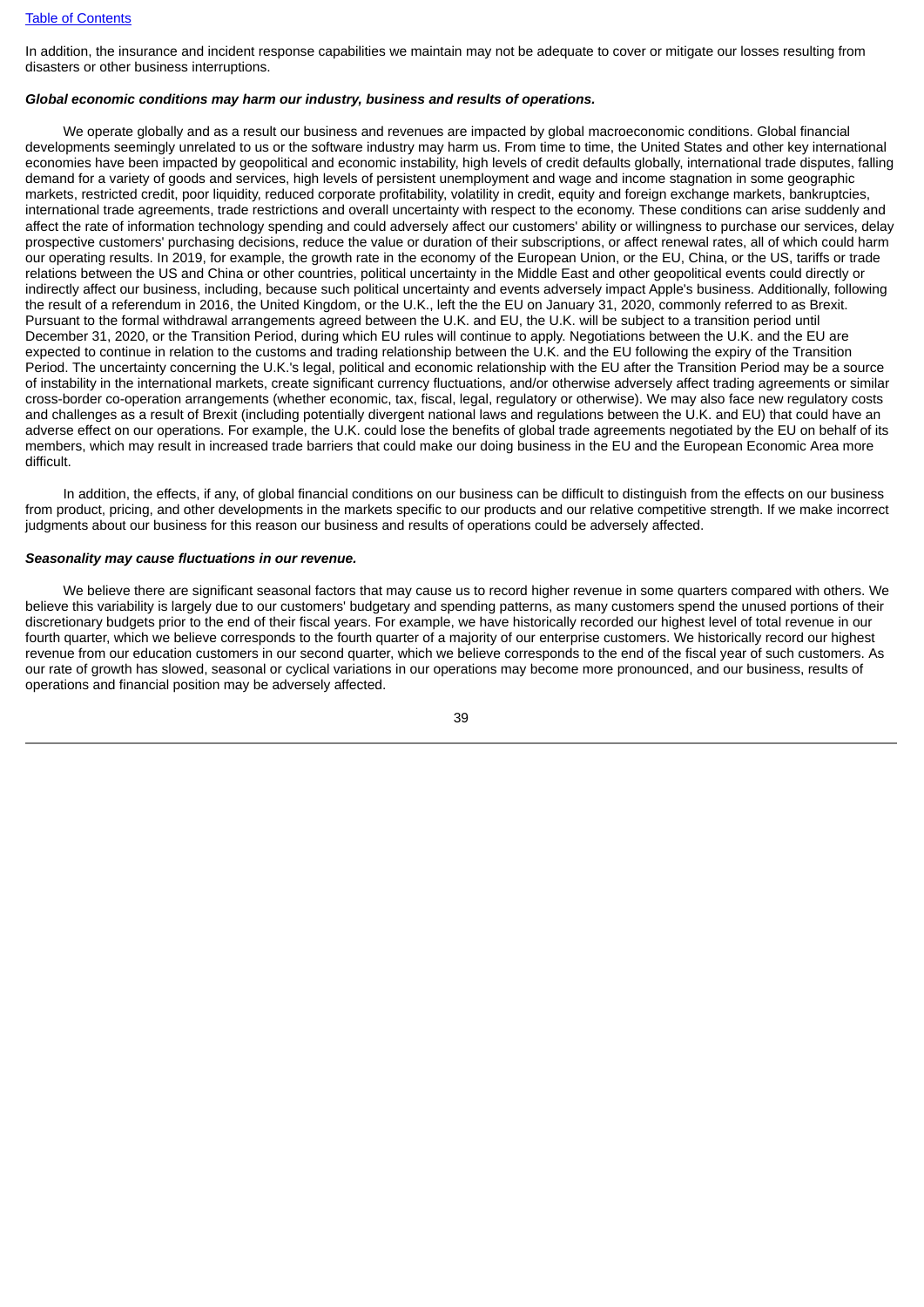# *Our quarterly operating results and other metrics may vary significantly and be unpredictable, which could cause the trading price of our stock to decline.*

 Our operating results and other metrics have historically varied from period to period, and we expect that they will continue to do so as a result of a number of factors, many of which are outside of our control and may be difficult to predict, including:

- the level of demand for our products and products, including our newly-introduced products and products;
- the timing and use of new subscriptions and renewals of existing subscriptions;
- the timing and success of new product announcements and introductions by us and our competitors and the timing and success of device releases and software updates by Apple;
- our ability to maintain scalable internal systems for reporting, order processing, license fulfillment, product delivery, purchasing, billing and general accounting, among other functions;
- the extent to which customers subscribe for additional products, license additional products or increase the number use cases;
- significant security breaches of, technical difficulties with, or interruptions to, the delivery and use of our offerings;
- customer budgeting cycles and seasonal buying patterns where our customers often time their purchases and renewals of our products to coincide with their fiscal year end, which is typically December 31 for our enterprise customers;
- any changes in the competitive landscape of our industry, including consolidation among our competitors, customers, partners or resellers;
- timing of costs and expenses during a quarter;
- deferral of orders in anticipation of new products or enhancements announced by us or our competitors;
- price competition;
- changes in renewal rates and terms in any quarter;
- costs related to the acquisition of businesses, talent, technologies or intellectual property by us, including potentially significant amortization costs and possible write-downs;
- litigation-related costs, settlements or adverse litigation judgments;
- any disruption in our sales channels or termination of our relationship with channel and other strategic partners;
- general economic conditions, both domestically and in our foreign markets, and related changes to currency exchange rates;
- insolvency or credit difficulties confronting our customers, affecting their ability to purchase or pay for our products; and
- future accounting pronouncements or changes in our accounting policies.

 Any one of the factors above or the cumulative effect of some of the factors referred to above may result in significant fluctuations in our financial and other operating results, including fluctuations in our key metrics. This variability and unpredictability could result in our failing to meet the expectations of securities analysts or investors for any period. If we fail to meet or exceed such expectations for these or any other reasons, the market price of our shares could fall substantially and we could face costly lawsuits, including securities class action suits.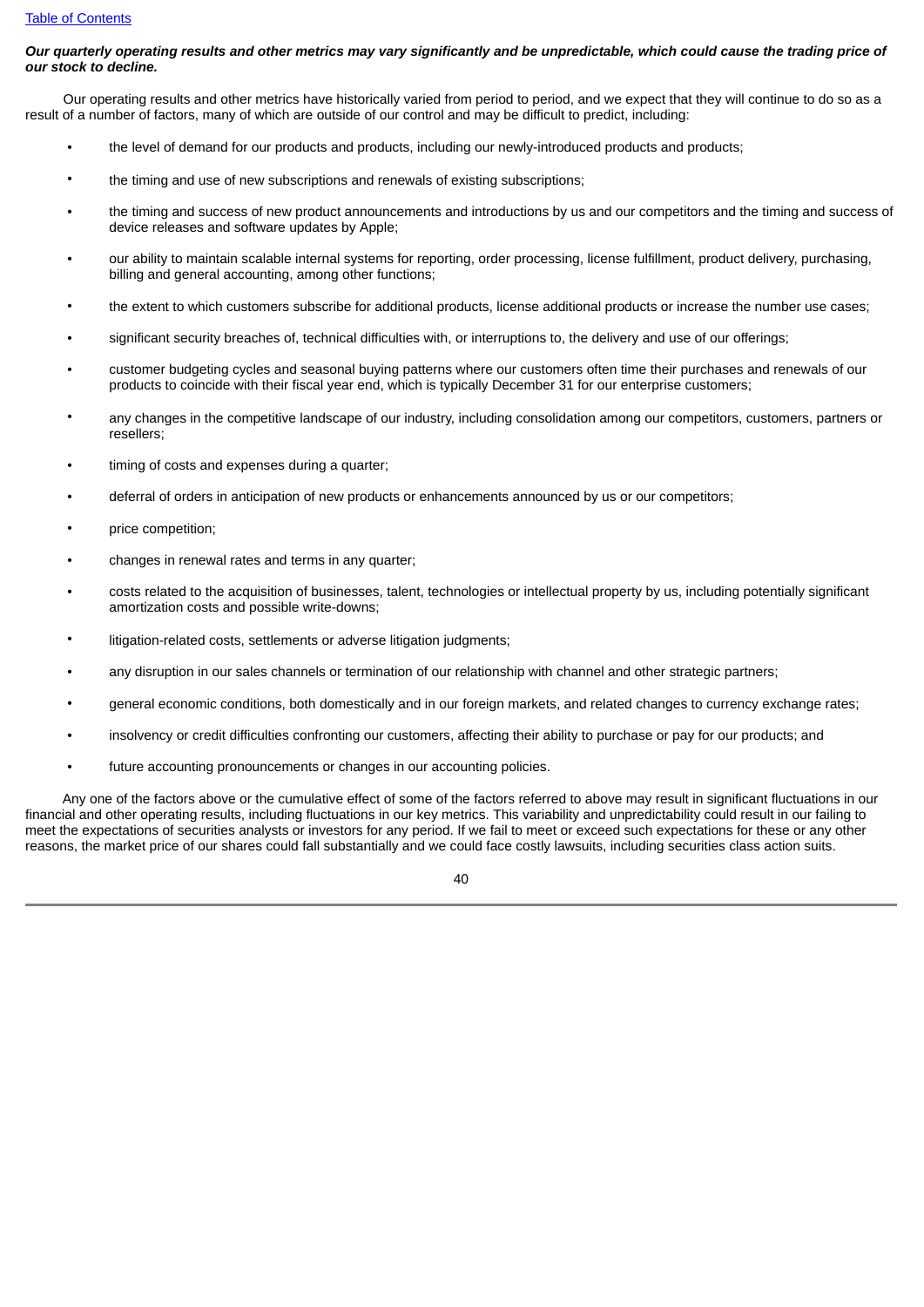We may fail to meet or exceed the expectations of securities analysts and investors, and the market price for our common stock could decline. If one or more of the securities analysts who cover us change their recommendation regarding our stock adversely, the market price for our common stock could decline. Additionally, our stock price may be based on expectations, estimates or forecasts of our future performance that may be unrealistic or may not be achieved. Further, our stock price may be affected by financial media, including press reports and blogs.

### *Changes in accounting principles and guidance could result in unfavorable accounting charges or effects.*

 We prepare our consolidated financial statements in accordance with GAAP. These principles are subject to interpretation by the SEC and various bodies formed to create and interpret appropriate accounting principles and guidance. A change in these principles or guidance, or in their interpretations, may have a material effect on our reported results, as well as our processes and related controls, and may retroactively affect previously reported results. For example, during February 2016, the Financial Accounting Standards Board issued ASU 2016-02, *Leases* (Topic 842). The updated standard requires the recognition of a liability for lease obligations and a corresponding right-of-use asset on the balance sheet, and disclosures of certain information regarding leasing arrangements. We are currently assessing the timing and impact of adopting the updated provisions.

## *Our revenue recognition and other factors may impact our financial results in any given period and make them difficult to predict.*

 Under accounting standards update No. 2014-09 (Topic 606), *Revenue from Contracts with Customers*, or ASC 606, we recognize revenue when our performance obligations have been satisfied in an amount that reflects the consideration that we expect to receive in exchange for those performance obligations. Our subscription revenue includes revenue from SaaS subscription and support and maintenance arrangements, which is recognized ratably over the contract period. License revenue includes revenue from on-premises perpetual licenses and the license portion of on-premises subscriptions. We recognize all license revenue up-front provided all revenue recognition criteria have been satisfied. Our services revenue consists of professional services and training provided to our customers, for which revenue is recognized as the services are performed. Our application of ASC 606 with respect to the nature of future contractual arrangements could impact the forecasting of our revenue for future periods, as both the mix of products and services we will sell in a given period, as well as the size of contracts, is difficult to predict.

 Furthermore, the presentation of our financial results requires us to make estimates and assumptions that may affect revenue recognition. In some instances, we could reasonably use different estimates and assumptions, and changes in estimates may occur from period to period. See "Management's Discussion and Analysis of Financial Condition and Results of Operations — Critical Accounting Policies — Revenue Recognition".

 Given the foregoing factors, comparing our revenue and operating results on a period-to-period basis may not be meaningful, and our past results may not be indicative of our future performance.

#### *Impairment of goodwill and other intangible assets would result in a decrease in earnings.*

We have in the past and may in the future acquire intangible assets. Current accounting rules require that goodwill and other intangible assets with indefinite useful lives not be amortized, but instead be tested for impairment at least annually. These rules also require that intangible assets with definite useful lives be amortized over their respective estimated useful lives to their estimated residual values, and reviewed for impairment whenever events or changes in circumstances indicate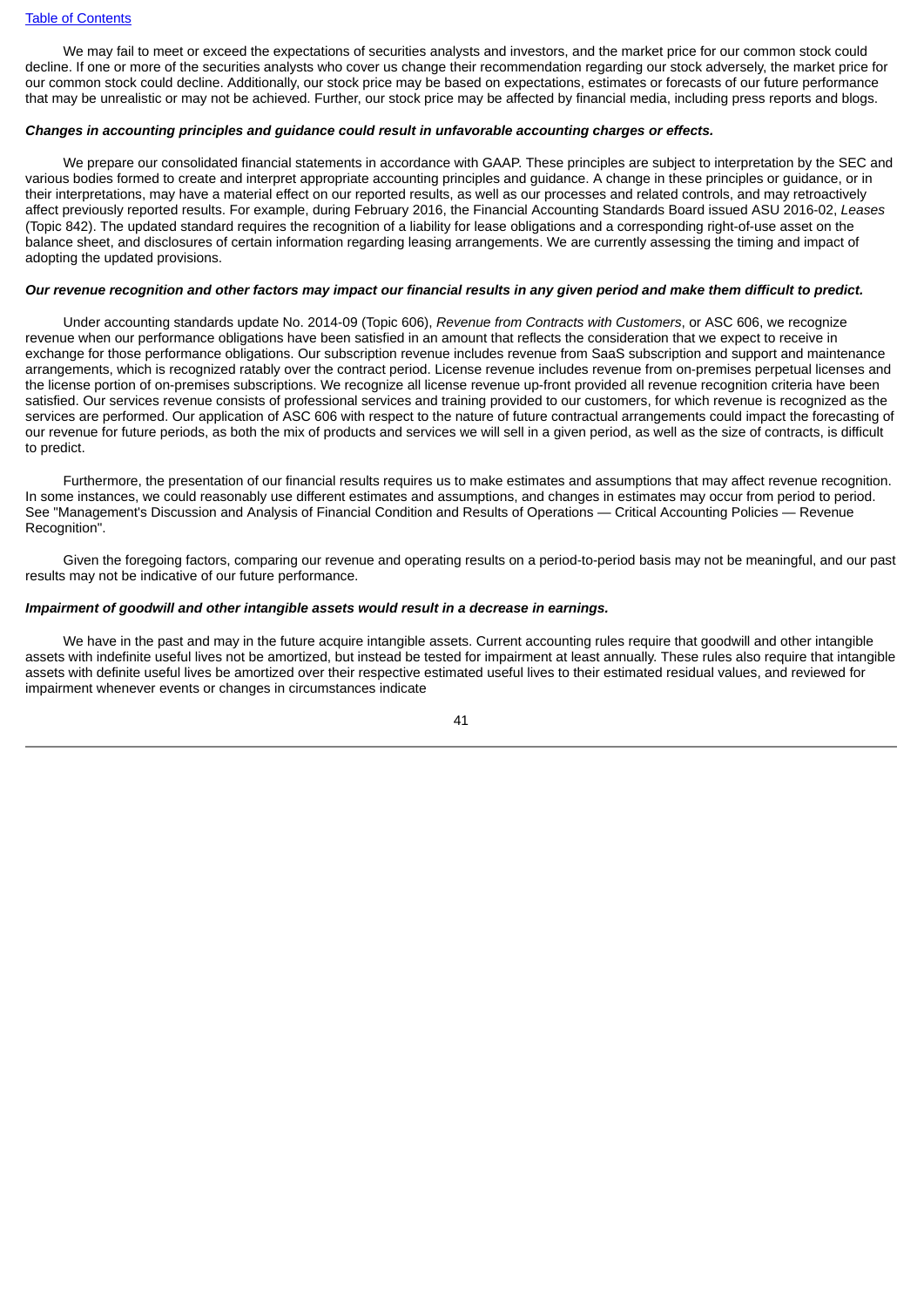### [Table of Contents](#page-3-0)

that the carrying amount of an asset may not be recoverable. Events and circumstances considered in determining whether the carrying value of amortizable intangible assets and goodwill may not be recoverable include, but are not limited to, significant changes in performance relative to expected operating results, significant changes in the use of the assets, significant negative industry or economic trends, or a significant decline in our stock price and/or market capitalization for a sustained period of time. To the extent such evaluation indicates that the useful lives of intangible assets are different than originally estimated, the amortization period is reduced or extended and the quarterly amortization expense is increased or decreased. Any impairment charges or changes to estimated amortization periods could have a material adverse effect on our financial results.

### *Our failure to raise additional capital or generate cash flows necessary to expand our operations and invest in new technologies in the future could reduce our ability to compete successfully and harm our results of operations.*

We may need to raise additional funds, and we may not be able to obtain additional debt or equity financing on favorable terms, if at all. If we raise additional equity financing, our securityholders may experience significant dilution of their ownership interests. If we engage in additional debt financing, we may be required to accept terms that restrict our ability to incur additional indebtedness, force us to maintain specified liquidity or other ratios or restrict our ability to pay dividends or make acquisitions. If we need additional capital and cannot raise it on acceptable terms, or at all, we may not be able to, among other things:

- develop and enhance our products;
- continue to expand our product development, sales and marketing organizations;
- hire, train and retain employees;
- respond to competitive pressures or unanticipated working capital requirements; or
- pursue acquisition opportunities.

 Our inability to do any of the foregoing could reduce our ability to compete successfully and harm our business, results of operations and financial condition.

### *We have indemnity provisions under our contracts with our customers, channel partners and other third parties, which could have a material adverse effect on our business.*

 In our agreements with customers, channel partners and other third parties, we typically agree to indemnify them for losses related to claims by third parties of intellectual property infringement, misappropriation or other violation. Additionally, from time to time, customers require us to indemnify them for breach of confidentiality or violation of applicable law, among other things. Although we normally seek to contractually limit our liability with respect to such obligations, some of these agreements provide for uncapped liability and the existence of any dispute may have adverse effects on our customer relationships and reputation, and we may incur substantial liability related to them. In addition, provisions regarding limitation of liability in our agreements with customers, channel partners or other third parties may not be enforceable in some circumstances or jurisdictions or may not protect us from claims and related liabilities and costs. We maintain insurance to protect against certain types of claims associated with the use of our products, but our insurance may not adequately cover any such claims and may not continue to be available to us on acceptable terms or at all. If any such indemnification obligations are triggered, we could face substantial liabilities or be forced to make changes to our products, enter into license agreements, which may not be available on commercially reasonable terms or at all, or terminate our agreements with customers, channel partners and other third parties and provide refunds. In addition, even claims that ultimately are unsuccessful could result in expenditures of management's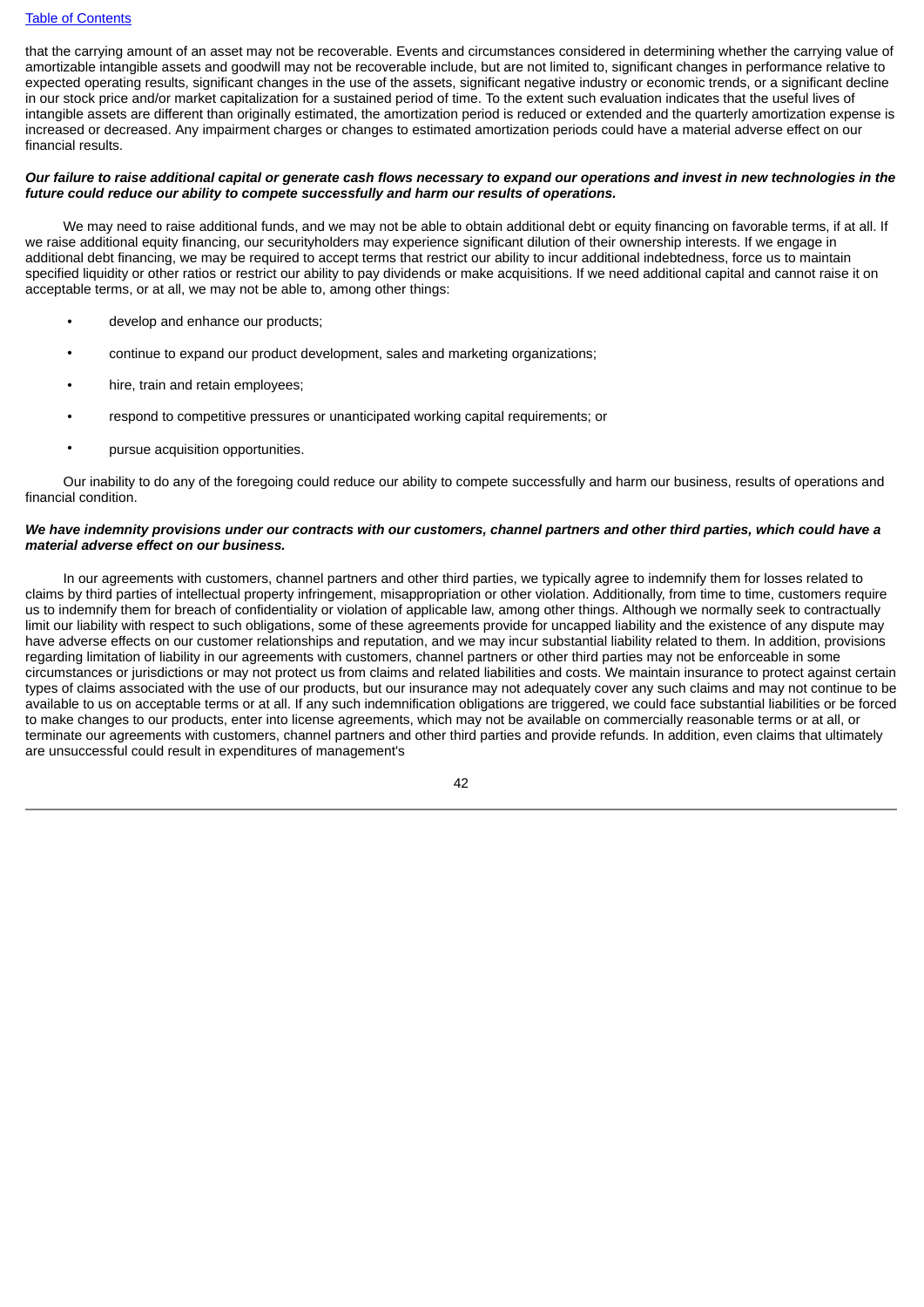time and other resources. Furthermore, any legal claims from customers and channel partners could result in reputational harm and the delay or loss of market acceptance of our products.

# *We may be sued by third parties for alleged infringement, misappropriation or other violation of their intellectual property and proprietary rights.*

 There is considerable patent and other intellectual property development activity in our industry. Our success depends, in part, on our ability to develop and commercialize our products without infringing, misappropriating or otherwise violating the intellectual property or proprietary rights of others. From time to time, our competitors or other third parties could claim that we are infringing, misappropriating or otherwise violating their intellectual property or proprietary rights, we may become subject to intellectual property disputes and we may be found to be infringing, misappropriating or otherwise violating such rights. A claim may also be made relating to technology that we acquire or license from third parties.

We may be unaware of the intellectual property or proprietary rights of others that may cover some or all of our products. Regardless of merit, any claims or litigation could cause us to incur significant expenses and, if successfully asserted against us, could require that we pay substantial damages, costs and/or ongoing royalty payments, prevent us from offering our products, require us to obtain a license, which may not be available on commercially reasonable terms or at all, require us to re-design our products, which could by costly, time-consuming or impossible or require that we comply with other unfavorable terms. If any of our customers are sued, we would in general be required to defend and/or settle the litigation on their behalf. In addition, if we are unable to obtain licenses or modify our products to make them non-infringing, we might have to refund a portion of license fees prepaid to us and terminate those agreements, which could further exhaust our resources. In addition, we may pay substantial settlement amounts or royalties on future product sales to resolve claims or litigation, whether or not legitimately or successfully asserted against us. Even if we were to prevail in the actual or potential claims or litigation against us, any claim or litigation regarding our intellectual property and proprietary rights could be costly and time-consuming and divert the attention of our management and key personnel from our business operations. Such disputes, with or without merit, could also cause potential customers to refrain from purchasing our products or otherwise cause us reputational harm.

We do not currently have a large patent portfolio, which could prevent us from deterring patent infringement claims through our own patent portfolio, and our competitors and others may now and in the future have significantly larger and more mature patent portfolios than we have. Any litigation may also involve non-practicing entities, patent holding companies or other adverse patent owners. We cannot predict the outcome of lawsuits and cannot ensure that the results of any such actions will not have an adverse effect on our business, financial condition or results of operations.

### *We rely on third-party software and intellectual property licenses.*

 Our products include software and other intellectual property and proprietary rights licensed from third parties. It may be necessary in the future to seek or renew licenses relating to various aspects of our products. We have the expectation, based on experience and standard industry practice, that such licenses generally can be obtained on commercially reasonable terms. However, there can be no assurance that the necessary licenses would be available on commercially reasonable terms, if at all. Our inability to obtain certain licenses or other rights or to obtain such licenses or rights on favorable terms could have a material adverse effect on our business, operating results, and financial conditions. In any such case, we may be required to seek licenses to other software or intellectual property or proprietary rights from other parties and re-design our products to function with such technology, or develop replacement technology ourselves, which could result in increased costs and product delays. We may also be forced to limit the features available in our current or future products. Moreover, incorporating intellectual property or

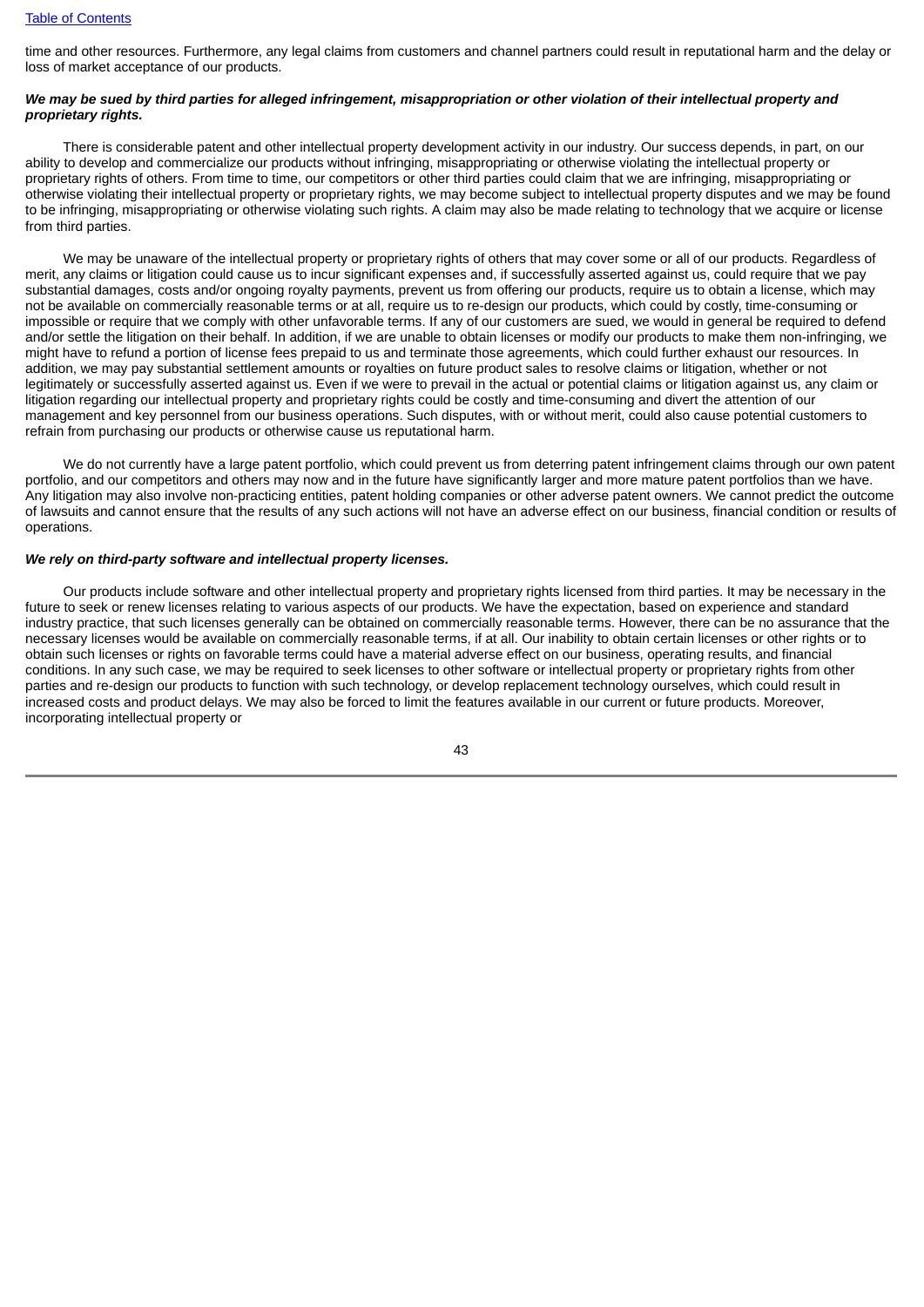#### [Table of Contents](#page-3-0)

proprietary rights licensed from third parties on a nonexclusive basis in our products, including our software could limit our ability to protect our intellectual property and proprietary rights in our products and our ability to restrict third parties from developing similar or competitive technology using the same third-party intellectual property or proprietary rights.

### *If we are unable to obtain, maintain, protect or enforce our intellectual property and proprietary rights, our competitive position could be harmed or we could be required to incur significant expenses.*

 Our ability to compete effectively is dependent in part upon our ability to obtain, maintain, protect and enforce our intellectual property and other proprietary rights, including proprietary technology. We establish and protect our intellectual property and proprietary rights, including our proprietary information and technology through a combination of licensing agreements, third-party nondisclosure agreements, confidentiality procedures and other contractual provisions, as well as through patent, trademark, trade dress, copyright, trade secret and other intellectual property laws in the United States and similar laws in other countries. However, the steps we take to obtain, maintain, protect and enforce our intellectual property and proprietary rights may be inadequate. There can be no assurance that these protections will be available in all cases or will be adequate to prevent our competitors or other third parties from copying, reverse engineering, accessing or otherwise obtaining and using our technology, intellectual property or proprietary rights or products without our permission. The laws of some foreign countries, including countries in which our products are sold, may not be as protective of intellectual property and proprietary rights as those in the United States, and mechanisms for enforcement of intellectual property and proprietary rights may be inadequate. There can be no assurance that our competitors will not independently develop technologies that are substantially equivalent or superior to our technology or design around our intellectual property and proprietary rights. In each case, our ability to compete could be significantly impaired.

 In addition, third parties may seek to challenge, invalidate or circumvent our patents, trademarks, copyrights, trade secrets or other intellectual property and proprietary rights, or any applications for any of the foregoing, including through administrative processes such as reexamination, inter partes review, interference and derivation proceedings and equivalent proceedings in foreign jurisdictions (e.g., opposition proceedings) or litigation. The legal standards relating to the validity, enforceability and scope of protection of intellectual property and proprietary rights are uncertain and still evolving. There can be no assurance that our patent applications will result in issued patents or whether the examination process will require us to narrow the scope of the claims sought. In addition, our issued patents, and any patents issued from our pending or future patent applications or licensed to us in the future may not provide us with competitive advantages, may be successfully challenged, invalidated or circumvented by third parties, or may not prove to be enforceable in actions brought against alleged infringers. The value of our intellectual property and proprietary rights could also diminish if others assert rights therein or ownership thereof, and we may be unable to successfully resolve any such conflicts in our favor or to our satisfaction.

 To prevent substantial unauthorized use of our intellectual property and proprietary rights, it may be necessary to prosecute actions for infringement, misappropriation and/or other violation of our intellectual property and proprietary rights against third parties. Any such action may be time-consuming and could result in significant costs and diversion of our resources and management's attention, and there can be no assurance that we will be successful in such action, even when our rights have been infringed, misappropriated or otherwise violated. Further, our efforts to enforce our intellectual property and proprietary rights may be met with defenses, counterclaims, and countersuits attacking the validity and enforceability of our intellectual property and proprietary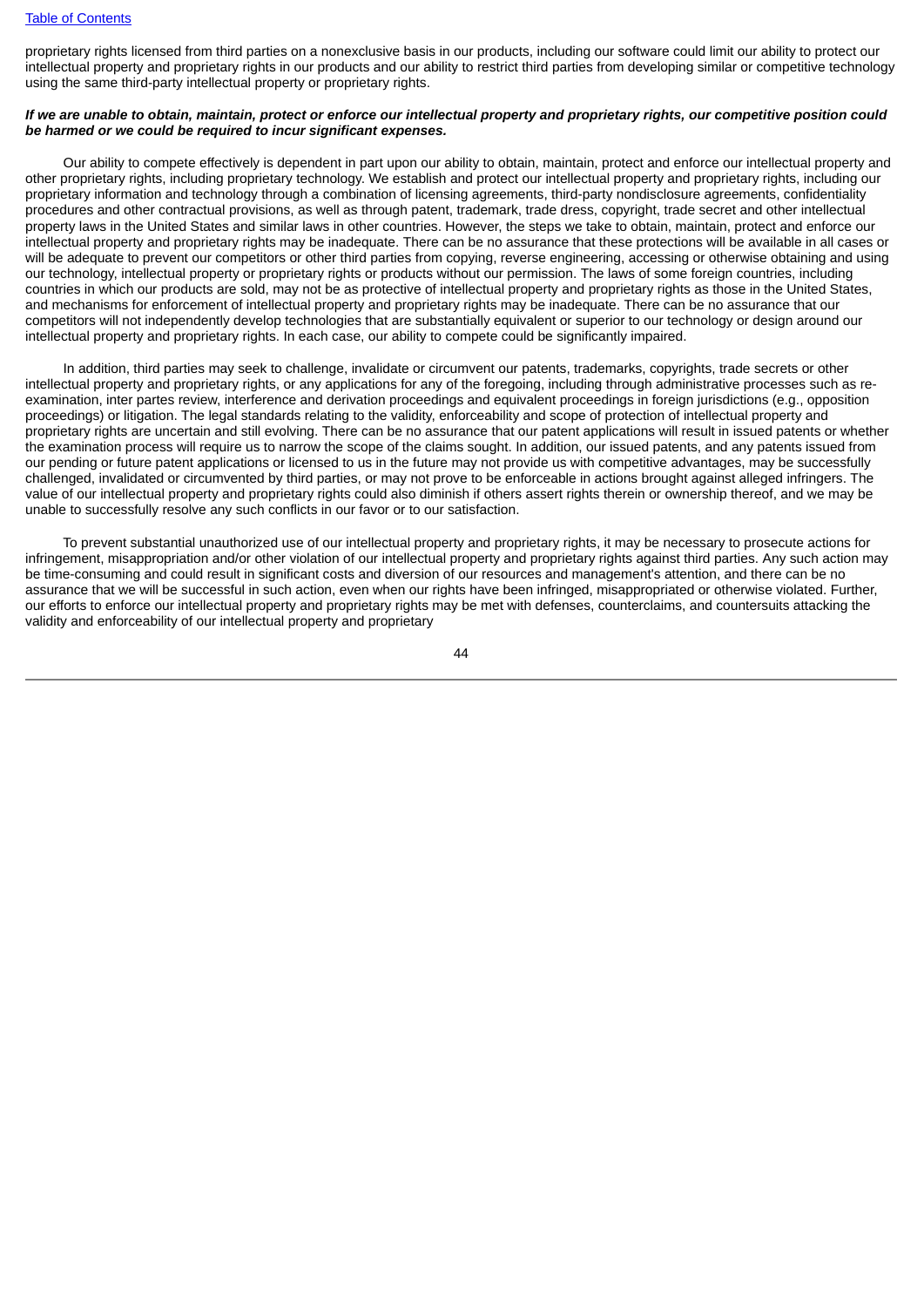rights, and if such defenses, counterclaims or countersuits are successful, we could lose valuable intellectual property and proprietary rights.

 Furthermore, many of our current and potential competitors have the ability to dedicate substantially greater resources to enforce their intellectual property and proprietary rights than we do. Accordingly, despite our efforts, we may not be able to prevent third parties from infringing, misappropriating or otherwise violating our intellectual property and proprietary rights. Although we enter into confidentiality and invention assignment agreements with our employees and consultants and enter into confidentiality agreements with other third parties, including customers and third-party service providers, we cannot guarantee that we have entered into such agreements with each party that has or may have had access to our proprietary information, know-how and trade secrets. Moreover, no assurance can be given that these agreements will be effective in controlling access to, distribution, use, misuse, misappropriation, reverse engineering or disclosure of our proprietary information, know-how and trade secrets. Further, these agreements may not prevent our competitors from independently developing technologies that are substantially equivalent or superior to our products and platform capabilities. These agreements may be breached, and we may not have adequate remedies for any such breach.

## *Our use of open source software could impose limitations on our ability to commercialize our products or subject us to litigation or other actions.*

 Our products contain software modules licensed for use from third-party authors under open source licenses, including MIT, Berkley Software Distribution and others, and we expect to continue to incorporate open source software in our products in the future. Use and distribution of open source software may entail greater risks than use of third-party commercial software, as open source licensors generally do not provide warranties or other contractual protections regarding infringement, misappropriation or other violation claims or the quality of the code. Some open source licenses contain requirements that we make available the source code of modifications or derivative works we create based upon, incorporating or using the type of open source software we use and that we license such modifications or derivative works under the terms of the applicable open source licenses. If we fail to comply, or are alleged to have failed to comply, with the terms and conditions of our open source licenses, we could be required to incur significant legal expenses defending such allegations, subject to significant damages, enjoined from the sale of our proprietary products and required to comply with onerous conditions or restrictions on our proprietary products, any of which could be disruptive to our business.

 Moreover, if we combine our proprietary products with open source software in a certain manner, we could, under certain of the open source licenses, be required to release the source code of our proprietary products to the public or offer our products to users at no cost. This could allow our competitors to create similar products with lower development effort and time and ultimately could result in a loss of sales for us. We cannot ensure that we have not incorporated open source software in our software in a manner that is inconsistent with the terms of the applicable license or our current policies, and we may inadvertently use open source in a manner that we do not intend or that could expose us to claims for breach of contract or intellectual property infringement, misappropriation or other violation.

 The terms of many open source licenses have not been interpreted by U.S. courts, and there is a risk that such licenses could be construed in a manner that could impose unanticipated conditions or restrictions on our ability to commercialize our products. In such an event, we could be required to seek licenses from third parties in order to continue offering our products, re-engineer our products, discontinue the sale of our products in the event re-engineering cannot be accomplished on a timely basis or make generally available, in source code form, all or a portion of our proprietary source code, any of which could materially and adversely affect our business and operating results.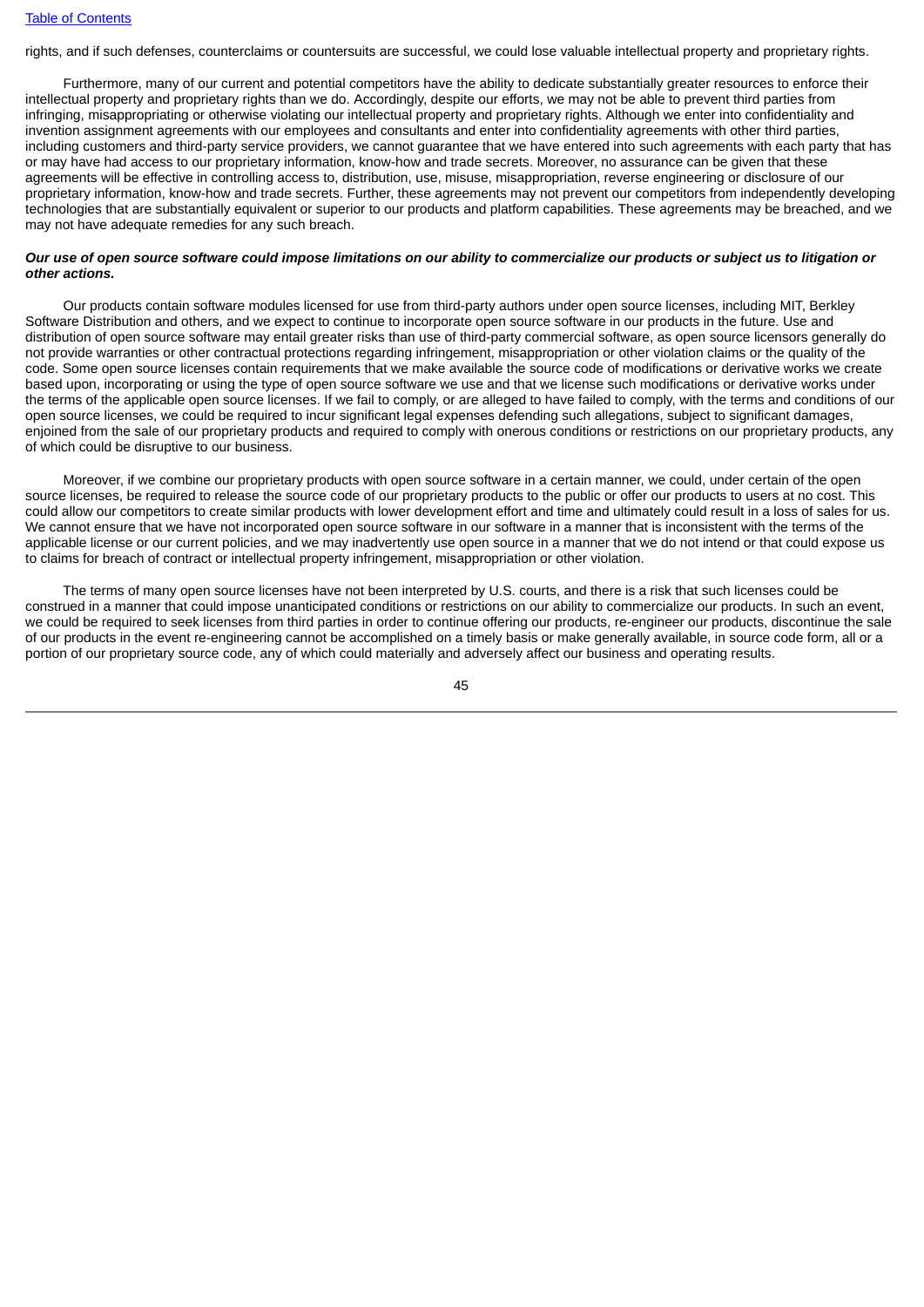# *Our sales efforts require considerable time and expense.*

 The timing of our sales can be difficult to predict. We and our channel partners are often required to spend significant time and resources to better educate and familiarize potential customers with the value proposition of our products. Customers often view the purchase of our products as a strategic decision and significant investment and, as a result, frequently require considerable time to evaluate, test and qualify our products prior to purchasing them. In particular, for customers in highly-regulated industries, the selection of a software provider is a critical business decision due to the sensitive nature of these customers' data, which results in particularly extensive evaluation prior to the selection of information security vendors. During the sales cycle, we expend significant time and money on sales and marketing and contract negotiation activities, which may not result in a sale. Additional factors that may influence the length and variability of our sales cycle include:

- the discretionary nature of purchasing and budget cycles and decisions;
- lengthy purchasing approval processes;
- the industries in which our customers operate;
- the evaluation of competing products during the purchasing process;
- time, complexity and expense involved in replacing existing products;
- announcements or planned introductions of new products, features or functionality by our competitors or of new products or offerings by us; and
- evolving functionality demands.

 If our efforts in pursuing sales and customers are unsuccessful, or if our sales cycles lengthen, our revenue could be lower than expected, which would adversely affect our business, results of operations or financial condition.

# *Failure to effectively develop and expand our marketing and sales capabilities could harm our ability to increase our customer base and achieve broader market acceptance of our products.*

 Our ability to increase our customer base and achieve broader market acceptance of our products will depend to a significant extent on our ability to expand our marketing and sales operations. We plan to continue expanding our direct sales force and engaging additional channel partners, both domestically and internationally. This expansion will require us to invest significant financial and other resources. Our business will be harmed if our efforts do not generate a corresponding increase in revenue. We may not achieve anticipated revenue growth from expanding our direct sales force if we are unable to hire and develop talented direct sales personnel, if our new direct sales personnel are unable to achieve desired productivity levels in a reasonable period of time or if we are unable to retain our existing direct sales personnel. We also may not achieve anticipated revenue growth from our channel partners if we are unable to attract and retain additional motivated channel partners, if any existing or future channel partners fail to successfully market, resell, implement or support our products for their customers, or if they represent multiple providers and devote greater resources to market, resell, implement and support the products and products of these other providers. We may not achieve our anticipated revenue growth. We may also experience labor market competition in expanding our sales force, particularly if we expand to new geographies and/or sectors. Any of these factors could harm our business, results of operations and financial condition.

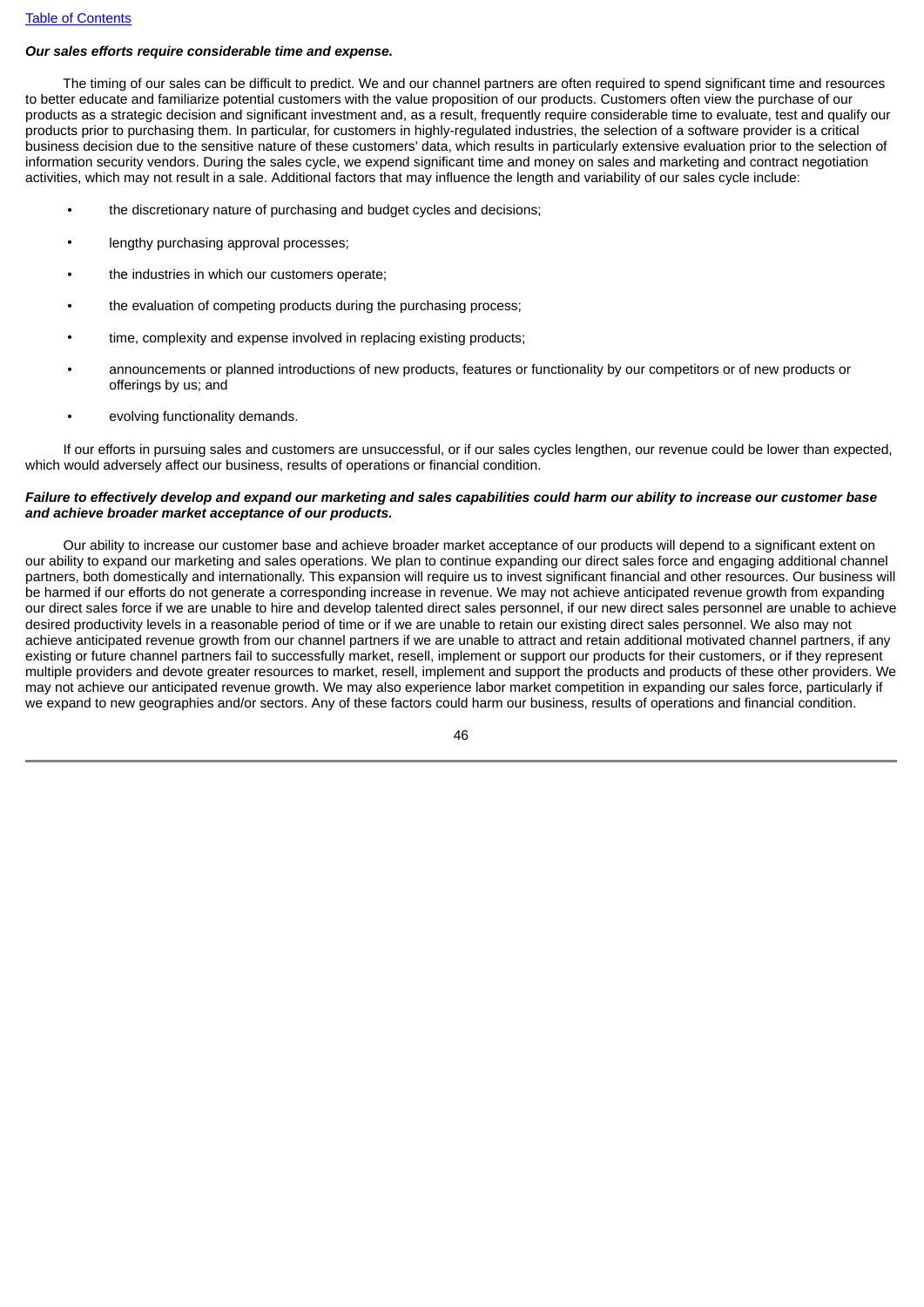### *As we continue to pursue sales to new and existing enterprise customers, our sales cycle, forecasting processes, and deployment processes may become more unpredictable and require greater time and expense.*

 Sales to new and existing enterprises involve risks that may not be present or that are present to a lesser extent with sales to smaller organizations. As we seek to increase our sales to enterprise customers, we face more complex customer requirements, substantial upfront sales costs, less predictability, and, in some cases, longer sales cycles than we do with smaller customers. With enterprises, the decision to subscribe to our products may require the approval of multiple management personnel and more technical personnel than would be typical of a smaller organization, and accordingly, sales to enterprises may require us to invest more time educating these potential customers. Purchases by larger enterprises are also frequently subject to budget constraints and unplanned administrative, processing, and other delays, which means we may not be able to come to agreement on the subscription terms with enterprises. Our ability to successfully sell our products to larger enterprises is also dependent upon the effectiveness of our sales force, including new sales personnel, who currently represent the majority of our sales force. In addition, if we are unable to increase sales of our products to larger enterprise customers while mitigating the risks associated with serving such customers, our business, financial position, and operating results may be adversely affected.

# *We rely upon free trials of our products and other inbound lead-generation strategies to drive our sales and revenue. If these strategies fail to continue to generate sales opportunities or trial users do not convert into paying customers, our business and results of operations would be harmed.*

 We rely, in part, upon our marketing strategy of offering free trials of our products and other inbound, lead-generation strategies to generate sales opportunities. Many of our customers start with the free trial version of our products. These strategies may not be successful in continuing to generate sufficient sales opportunities necessary to increase our revenue. Many early users never convert from the trial version of a product to a paid version of such product. Further, we often depend on individuals within an organization who initiate the trial versions of our products being able to convince decision makers within their organization to convert to a paid version. Many of these organizations have complex and multi-layered purchasing requirements. To the extent that these users do not become, or are unable to convince others to become, paying customers, we will not realize the intended benefits of this marketing strategy, and our ability to grow our revenue will be adversely affected.

### *As a result of becoming a public company, we will be obligated to develop and maintain proper and effective internal control over financial reporting in order to comply with Section 404 of the Sarbanes-Oxley Act. We may not complete our analysis of our internal control over financial reporting in a timely manner, or these internal controls may not be determined to be effective, which may adversely affect investor confidence in us and, as a result, the value of our common stock.*

 Our management is responsible for establishing and maintaining adequate internal control over financial reporting. Internal control over financial reporting is a process designed to provide reasonable assurance regarding the reliability of financial reporting and the preparation of financial statements in accordance with GAAP. We are in the very early stages of the costly and challenging process of compiling the system and processing documentation necessary to perform the evaluation needed to comply with Section 404 of the Sarbanes-Oxley Act. We may not be able to complete our evaluation, testing and any required remediation prior to becoming a public company or in a timely manner thereafter. If we are unable to assert that our internal control over financial reporting is effective, we could lose investor confidence in the accuracy and completeness of our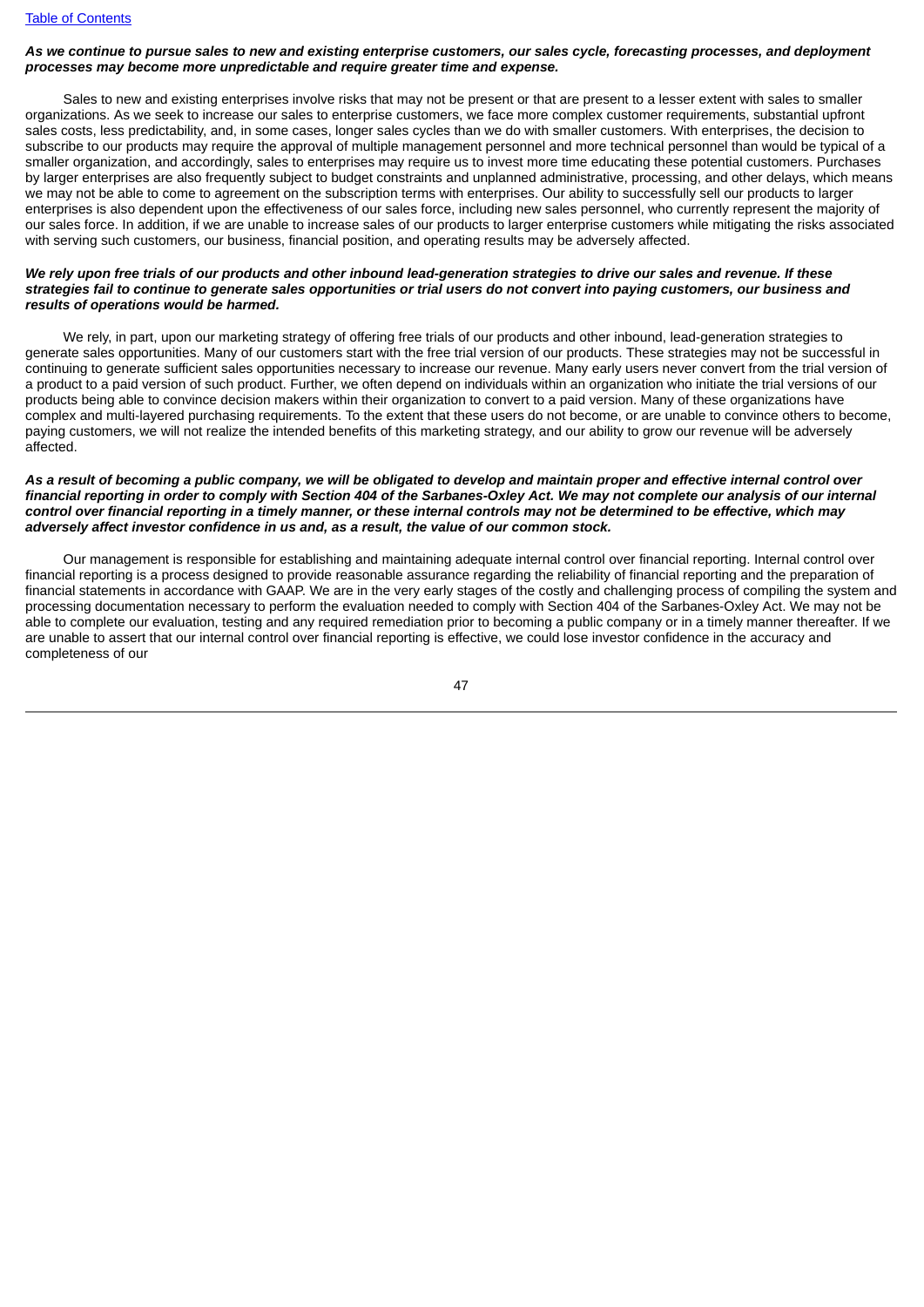financial reports, which would cause the price of our common stock to decline, and we may be subject to investigation or sanctions by the SEC.

We will be required, pursuant to Section 404 of the Sarbanes-Oxley Act, to furnish a report by management on, among other things, the effectiveness of our internal control over financial reporting as of the end of the fiscal year that coincides with the filing of our second annual report on Form 10-K. This assessment will need to include disclosure of any material weaknesses identified by our management in our internal control over financial reporting. We will also be required to disclose changes made in our internal control and procedures on a quarterly basis. However, our independent registered public accounting firm will not be required to report on the effectiveness of our internal control over financial reporting pursuant to Section 404 of the Sarbanes-Oxley Act until the later of the year following our first annual report required to be filed with the SEC, or the date we are no longer an "emerging growth company" as defined in the JOBS Act if we take advantage of the exemptions contained in the JOBS Act. At such time, our independent registered public accounting firm may issue a report that is adverse in the event it is not satisfied with the level at which our controls are documented, designed or operating.

 Additionally, the existence of any material weakness or significant deficiency would require management to devote significant time and incur significant expense to remediate any such material weaknesses or significant deficiencies and management may not be able to remediate any such material weaknesses or significant deficiencies in a timely manner. The existence of any material weakness in our internal control over financial reporting could also result in errors in our financial statements that could require us to restate our financial statements, cause us to fail to meet our reporting obligations and cause shareholders to lose confidence in our reported financial information, all of which could materially and adversely affect our business and stock price. To comply with the requirements of being a public company, we may need to undertake various costly and time-consuming actions, such as implementing new internal controls and procedures and hiring accounting or internal audit staff, which may adversely affect our business, financial condition and results of operations.

### *Our management team has limited experience managing a public company.*

 Many members of our management team have limited experience managing a publicly-traded company, interacting with public company investors, and complying with the increasingly complex laws pertaining to public companies. Our management team may not successfully or efficiently manage us as a public company that is subject to significant regulatory oversight and reporting obligations under the federal securities laws and the continuous scrutiny of securities analysts and investors. These new obligations and constituents require significant attention from our senior management and could divert their attention away from the day-to-day management of our business, which could adversely affect our business, results of operations and financial condition.

### *We may face exposure to foreign currency exchange rate fluctuations.*

 Today, our international contracts are usually denominated in U.S. dollars, and the majority of our international costs are denominated in local currencies. However, over time, it is possible that an increasing portion of our international contracts may be denominated in local currencies. Therefore, fluctuations in the value of the U.S. dollar and foreign currencies may affect our results of operations when translated into U.S. dollars. We do not currently engage in currency hedging activities to limit the risk of exchange rate fluctuations. However, in the future, we may use derivative instruments, such as foreign currency forward and option contracts, to hedge certain exposures to fluctuations in foreign currency exchange rates. The use of such hedging activities may not offset any or more than a portion of the adverse financial effects of unfavorable movements in foreign exchange rates over the limited time the hedges are in place. Moreover, the use of hedging instruments may introduce additional risks if we are unable to structure effective hedges with such instruments.

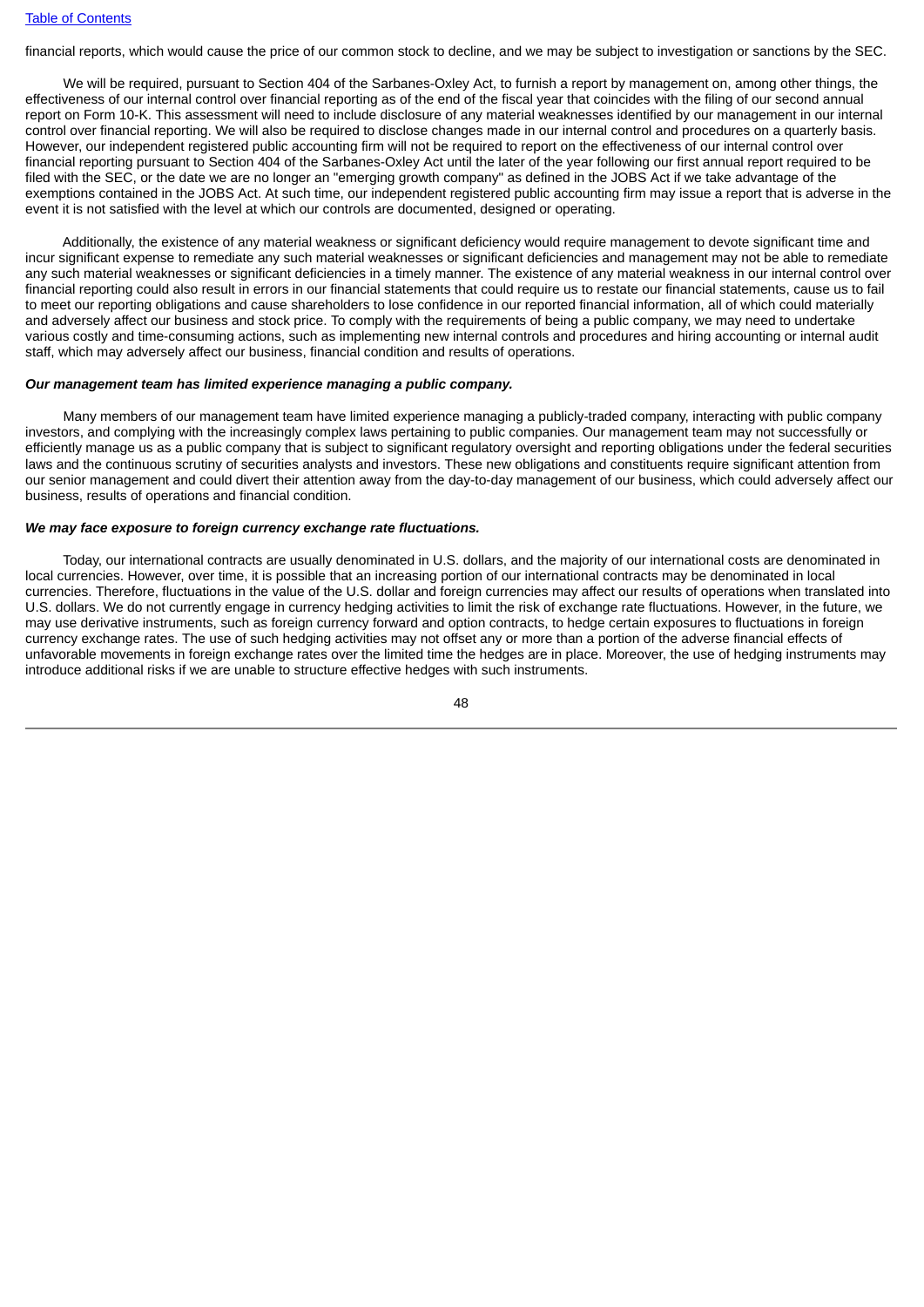## *We are subject to export controls and economic sanctions laws, and our customers and channel partners are subject to import controls that could subject us to liability if we are not in full compliance with applicable laws.*

 Certain of our products are subject to U.S. export controls and we would be permitted to export such products to certain countries outside the U.S. only by first obtaining an export license from the U.S. government, or by utilizing an existing export license exception, or after clearing U.S. government agency review. Obtaining the necessary export license or accomplishing a U.S. government review for a particular export may be time-consuming and may result in the delay or loss of sales opportunities. Furthermore, U.S. export control laws and economic sanctions, including economic and trade sanctions regulations administered by the U.S. Treasury Department's Office of Foreign Assets Control, prohibit the sale or supply of our products and services to U.S. embargoed or sanctioned countries, regions, governments, persons and entities.

 Although we take precautions to prevent our solutions from being provided in violation of U.S. export control and economic sanctions laws, our solutions may have been in the past, and could in the future be, provided inadvertently in violation of such laws. If we were to fail to comply with U.S. export law requirements, U.S. customs regulations, U.S. economic sanctions or other applicable U.S. laws, we could be subject to substantial civil and criminal penalties, including fines, incarceration for responsible employees and managers and the possible loss of export or import privileges. U.S. export controls, sanctions and regulations apply to our channel partners as well as to us. Any failure by our channel partners to comply with such laws, regulations or sanctions could have negative consequences, including reputational harm, government investigations and penalties.

 Changes in our products or changes in export and import regulations may create delays in the introduction of our products into international markets, prevent our customers with international operations from deploying our products globally or, in some cases, prevent the export or import of our products to certain countries, governments or persons altogether. In addition, any change in export or import regulations, economic sanctions or related legislation, shift in the enforcement or scope of existing regulations, or change in the countries, governments, persons or technologies targeted by such regulations, could result in decreased use of our products by, or in our decreased ability to export or sell our products to, existing or potential customers with international operations. Any decreased use of our products or limitation on our ability to export or sell our products would likely adversely affect our business, financial condition and operating results.

### *We are subject to anti-corruption, anti-bribery and similar laws, and non-compliance with such laws can subject us to criminal penalties or significant fines and harm our business and reputation.*

 We are subject to anti-corruption and anti-bribery and similar laws, such as the U.S. Foreign Corrupt Practices Act of 1977, as amended, or the FCPA, the U.S. domestic bribery statute contained in 18 U.S.C. § 201, the U.S. Travel Act, the USA PATRIOT Act, the U.K. Bribery Act 2010 and other anti-corruption, anti-bribery and anti-money laundering laws in countries in which we conduct activities. Anti-corruption and antibribery laws have been enforced aggressively in recent years and are interpreted broadly and prohibit companies and their employees and agents from promising, authorizing, making, offering, soliciting, or accepting, directly or indirectly, improper payments or other improper benefits to or from any person whether in the public or private sector. As we increase our international sales and business, our risks under these laws may increase. Noncompliance with these laws could subject us to investigations, sanctions, settlements, prosecution, other enforcement actions, disgorgement of profits, significant fines, damages, other civil and criminal penalties or injunctions, adverse media coverage and other consequences. Any investigations, actions or sanctions could adversely affect our business, results of operations and financial condition.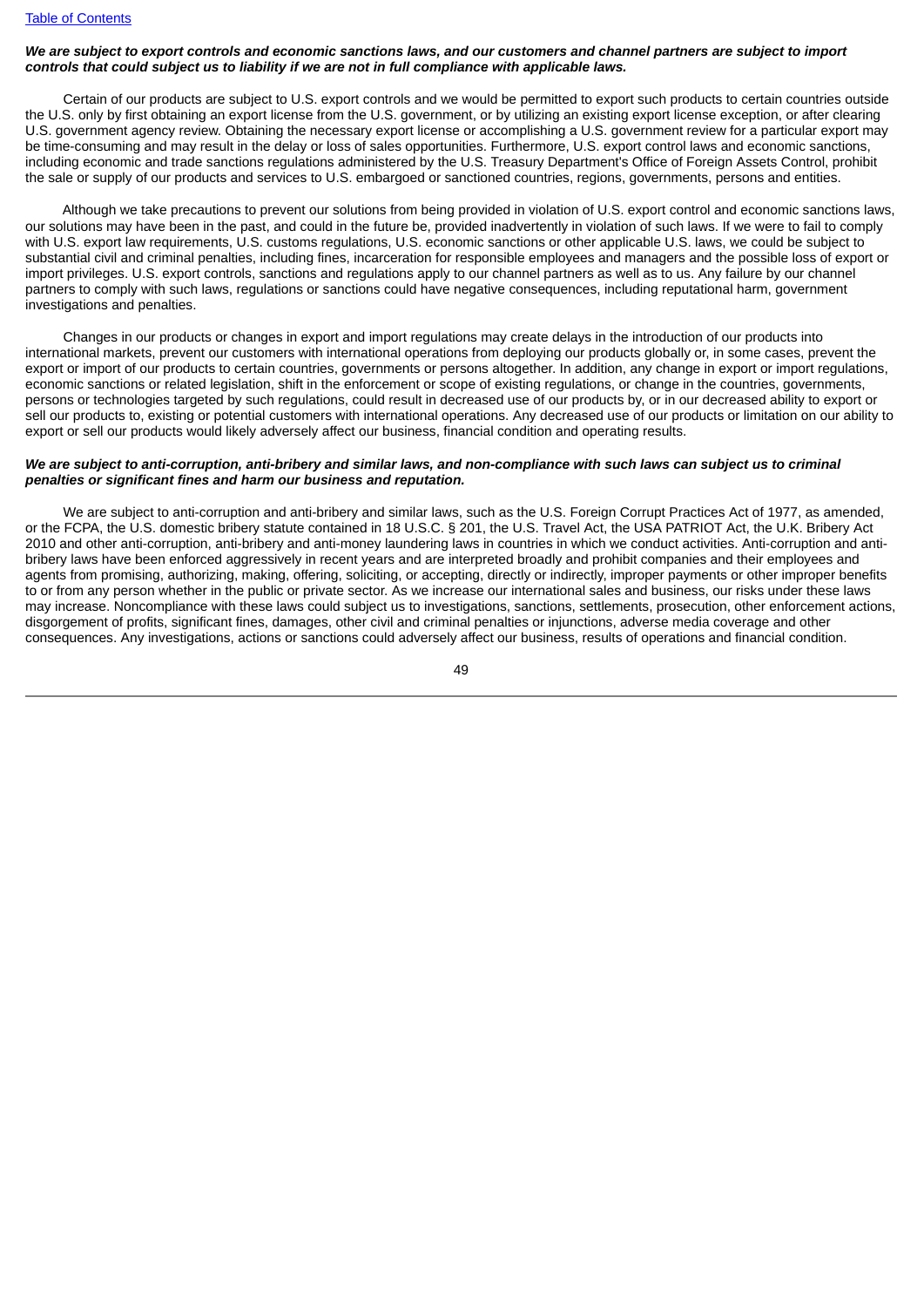# *Our international operations may give rise to potentially adverse tax consequences.*

 Our corporate structure and associated transfer pricing policies anticipate future growth into the international markets. The amount of taxes we pay in different jurisdictions may depend on the application of the tax laws of the various jurisdictions, including the United States, to our international business activities, changes in tax rates, new or revised tax laws or interpretations of existing tax laws and policies and our ability to operate our business in a manner consistent with our corporate structure and intercompany arrangements. The taxing authorities of the jurisdictions in which we operate may challenge our methodologies for pricing intercompany transactions, which are generally required to be computed on an arm's-length basis pursuant to intercompany arrangements or disagree with our determinations as to the income and expenses attributable to specific jurisdictions. If such a challenge or disagreement were to occur, and our position was not sustained, we could be required to pay additional taxes, interest and penalties, which could result in one-time tax charges, higher effective tax rates, reduced cash flows and lower overall profitability of our operations. Our financial statements could fail to reflect adequate reserves to cover such a contingency.

 As we continue to develop and grow our business globally, our success will depend in large part on our ability to anticipate and effectively manage these risks. The expansion of our existing international operations and entry into additional international markets will require significant management attention and financial resources. Our failure to successfully manage our international operations and the associated risks could limit the future growth of our business.

# *Changes in tax laws or regulations in the various tax jurisdictions we are subject to that are applied adversely to us or our customers could increase the costs of our products and harm our business.*

 New income, sales, use or other tax laws, statutes, rules, regulations or ordinances could be enacted at any time. Those enactments could harm our domestic and international business operations, and our business and financial performance. Further, existing tax laws, statutes, rules, regulations or ordinances could be interpreted, changed, modified or applied adversely to us. These events could require us or our customers to pay additional tax amounts on a prospective or retroactive basis, as well as require us or our customers to pay fines and/or penalties and interest for past amounts deemed to be due. If we raise our prices to offset the costs of these changes, existing and potential future customers may elect not to purchase our products in the future. Additionally, new, changed, modified or newly interpreted or applied tax laws could increase our customers' and our compliance, operating and other costs, as well as the costs of our products. Further, these events could decrease the capital we have available to operate our business. Any or all of these events could harm our business and financial performance.

# *Comprehensive tax reform legislation could adversely affect our business and financial condition.*

 On December 22, 2017, tax reform legislation known as the Tax Cuts and Jobs Act, or the Tax Act, was enacted in the United States. The Tax Act, among other things, included changes to U.S. federal tax rates, imposed significant additional limitations on the deductibility of interest and net operating loss carryforwards and allowed for the expensing of capital expenditures. Accounting for the income tax effects of the Tax Act and subsequent guidance issued required complex new calculations to be performed and significant judgments in interpreting the legislation. Additional guidance may be issued on how the provisions of the Tax Act will be applied or otherwise administered that is different from our interpretation, which could result in adjustments to the income tax effects of the Tax Act we have recorded at December 31, 2018. These adjustments could have a negative impact on our business and financial condition.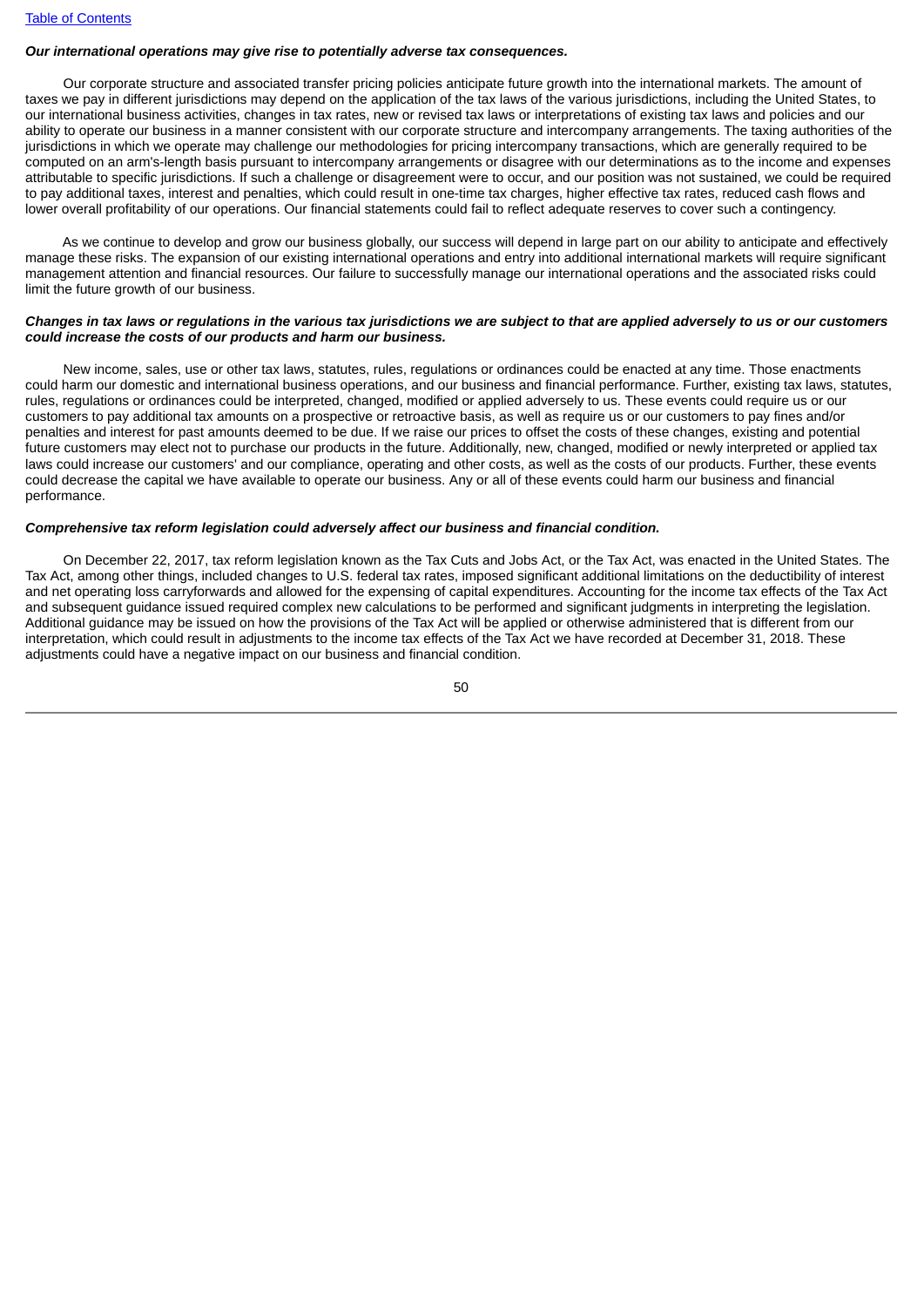# *Our ability to use our net operating losses to offset future taxable income may be subject to certain limitations.*

 In general, under Section 382 of the United States Internal Revenue Code of 1986, as amended, or the Code, a corporation that undergoes an "ownership change" is subject to annual limitations on its ability to utilize its pre-change net operating losses, or NOLs, to offset future taxable income. Our ability to utilize the Company's current U.S. federal NOLs may be limited under Section 382 of the Code. If we undergo an ownership change, our ability to utilize NOLs could be further limited by Section 382 of the Code. Future changes in our stock ownership, many of which are outside of our control, could result in an ownership change under Section 382 of the Code. Furthermore, our ability to utilize NOLs of companies that we have acquired or may acquire in the future may be subject to limitations. For these reasons, we may not be able to utilize a material portion of the NOLs, even if we were to achieve profitability.

 The Tax Act significantly reformed the rules governing NOL carryforwards. While the Tax Act allows for U.S. federal NOLs incurred during our taxable year ended December 31, 2018 to be carried forward indefinitely, the Tax Act also imposes an 80% limitation, and indefinite carryforward, on our NOLs generated during our taxable year ended December 31, 2019, and forward. Deferred tax assets for NOLs will need to be measured at the applicable tax rate in effect when the NOL is expected to be utilized. The changes in the carryforward/carryback periods as well as the new limitation on use of NOLs may significantly impact our valuation allowance assessments for NOLs generated after December 31, 2017.

# **Risks Related to Our Indebtedness**

# *Our existing indebtedness could adversely affect our business and growth prospects.*

 As of December 31, 2018, we had total current and long-term indebtedness of \$176.0 million, including (i) \$175.0 million outstanding under our Term Loan Facility pursuant to the Credit Agreement, (ii) no borrowings outstanding under our revolving loan facility, or our Revolving Credit Facility, and together with the Term Loan Facility, our Credit Facilities, and (iii) \$1.0 million of outstanding letters of credit outstanding under our Revolving Credit Facility. In addition, as of December 31, 2018, we had \$14.0 million of additional borrowing capacity under our Revolving Credit Facility. All obligations under the Credit Agreement are secured by first-priority perfected security interests in substantially all of our assets and the assets of our domestic subsidiaries, subject to permitted liens and other exceptions. Our indebtedness, or any additional indebtedness we may incur, could require us to divert funds identified for other purposes for debt service and impair our liquidity position. If we cannot generate sufficient cash flow from operations to service our debt, we may need to refinance our debt, dispose of assets or issue equity to obtain necessary funds. We do not know whether we will be able to take any of these actions on a timely basis, on terms satisfactory to us or at all.

 Our indebtedness, the cash flow needed to satisfy our debt and the covenants contained in our Credit Facilities have important consequences, including:

- limiting funds otherwise available for financing our capital expenditures by requiring us to dedicate a portion of our cash flows from operations to the repayment of debt and the interest on this debt;
- limiting our ability to incur additional indebtedness;
- limiting our ability to capitalize on significant business opportunities;
- making us more vulnerable to rising interest rates; and
- making us more vulnerable in the event of a downturn in our business.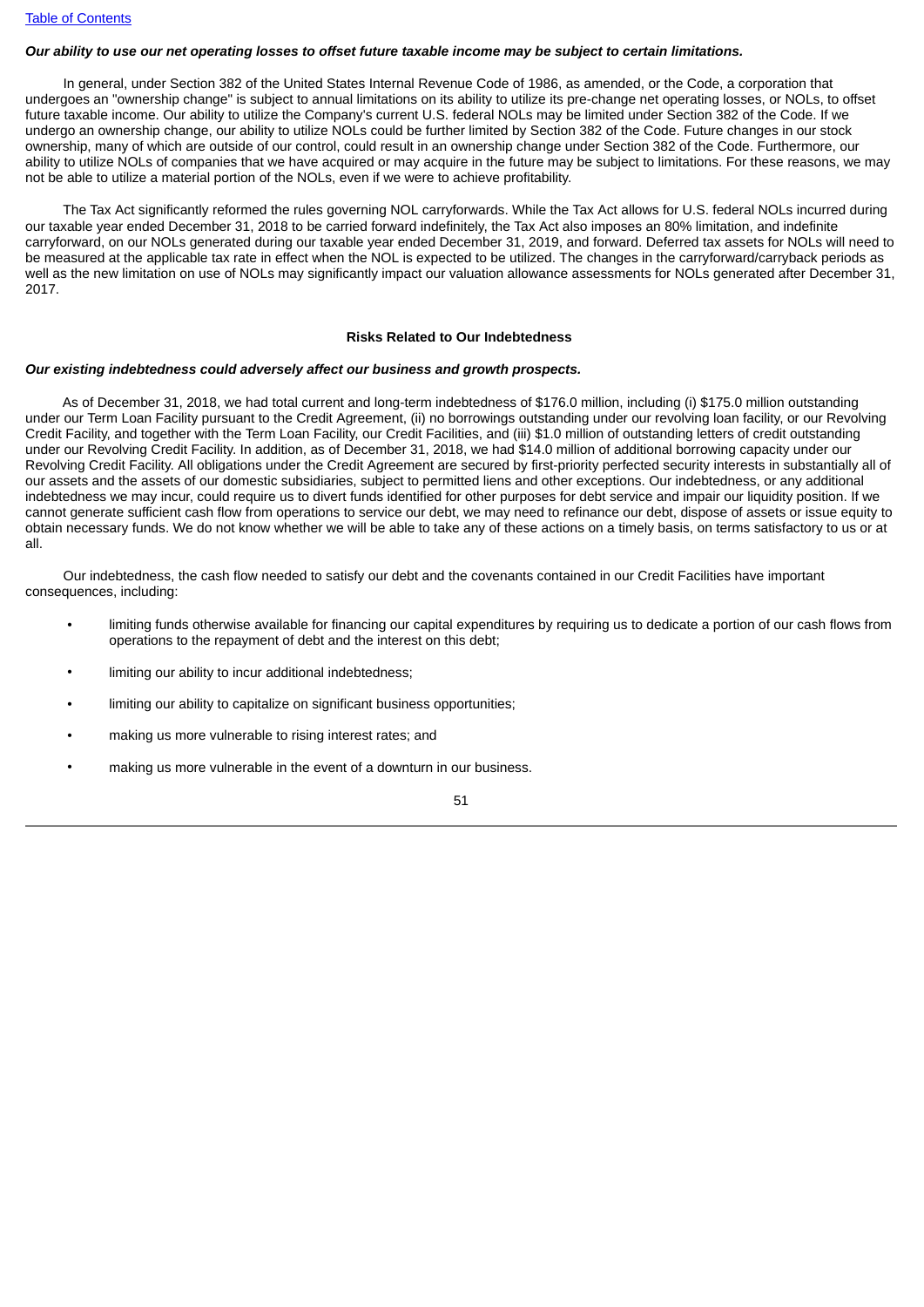Our level of indebtedness may place us at a competitive disadvantage to our competitors that are not as highly leveraged. Fluctuations in interest rates can increase borrowing costs. Increases in interest rates may directly impact the amount of interest we are required to pay and reduce earnings accordingly. In addition, developments in tax policy, such as the disallowance of tax deductions for interest paid on outstanding indebtedness, could have an adverse effect on our liquidity and our business, financial conditions and results of operations. Further, our Credit Facilities contain customary affirmative and negative covenants and certain restrictions on operations that could impose operating and financial limitations and restrictions on us, including restrictions on our ability to enter into particular transactions and to engage in other actions that we may believe are advisable or necessary for our business. Our Term Loan Facility is also subject to mandatory prepayments in certain circumstances, including a requirement to make a prepayment with a certain percentage of our excess cash flow. This excess cash flow payment, and other future required prepayments, will reduce our cash available for investment in our business.

 We expect to use cash flow from operations to meet current and future financial obligations, including funding our operations, debt service requirements and capital expenditures. The ability to make these payments depends on our financial and operating performance, which is subject to prevailing economic, industry and competitive conditions and to certain financial, business, economic and other factors beyond our control.

## *Despite current indebtedness levels and restrictive covenants, we may still be able to incur substantially more indebtedness or make certain restricted payments, which could further exacerbate the risks associated with our substantial indebtedness.*

We may be able to incur significant additional indebtedness in the future. Although the financing documents governing our Credit Facilities contain restrictions on the incurrence of additional indebtedness and liens, these restrictions are subject to a number of important qualifications and exceptions, and the additional indebtedness and liens incurred in compliance with these restrictions could be substantial.

 The financing documents governing our Credit Facilities permit us to incur certain additional indebtedness, including liabilities that do not constitute indebtedness as defined in the financing documents. We may also consider investments in joint ventures or acquisitions, which may increase our indebtedness. In addition, financing documents governing our Credit Facilities do not restrict our Sponsor from creating new holding companies that may be able to incur indebtedness without regard to the restrictions set forth in the financing documents governing our Credit Facilities. If new debt is added to our currently anticipated indebtedness levels, the related risks that we face could intensify.

## *We may not be able to generate sufficient cash flow to service all of our indebtedness, and may be forced to take other actions to satisfy our obligations under such indebtedness, which may not be successful.*

 Our ability to make scheduled payments or to refinance outstanding debt obligations depends on our financial and operating performance, which will be affected by prevailing economic, industry and competitive conditions and by financial, business and other factors beyond our control. We may not be able to maintain a sufficient level of cash flow from operating activities to permit us to pay the principal, premium, if any, and interest on the our indebtedness. Any failure to make payments of interest and principal on our outstanding indebtedness on a timely basis would likely result in a reduction of our credit rating, which would also harm our ability to incur additional indebtedness.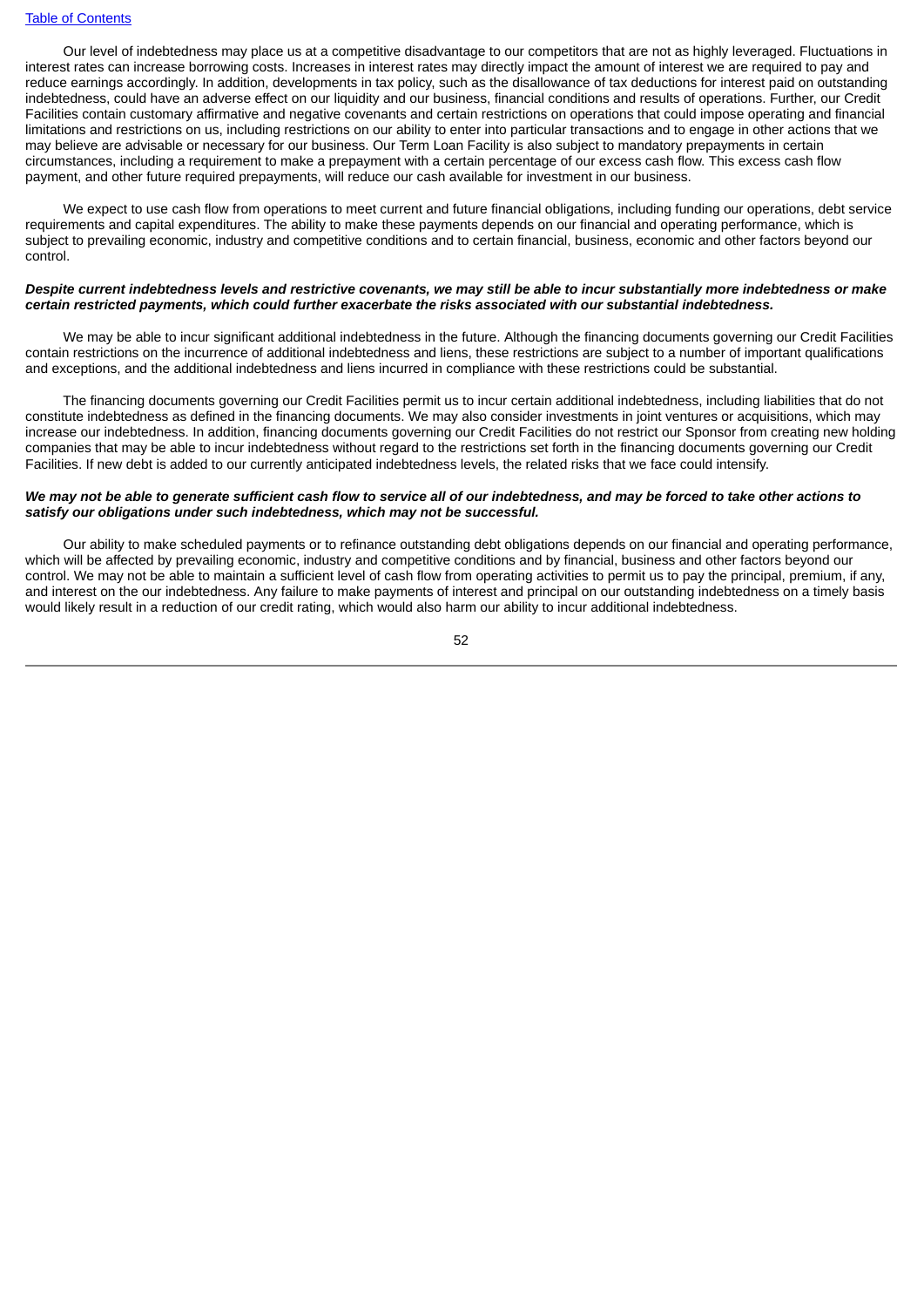#### [Table of Contents](#page-3-0)

 If our cash flows and capital resources are insufficient to fund our debt service obligations, we may be forced to reduce or delay capital expenditures, sell assets, seek additional capital or seek to restructure or refinance our indebtedness. Any refinancing of our indebtedness could be at higher interest rates and may require us to comply with more onerous covenants. These alternative measures may not be successful and may not permit us to meet our scheduled debt service obligations. In the absence of such cash flows and resources, we could face substantial liquidity problems and might be required to sell material assets or operations to attempt to meet our debt service obligations. The financing documents governing our Credit Facilities including certain restrictions on our ability to conduct asset sales and/or use the proceeds from asset sales for general corporate purposes. We may not be able to consummate these asset sales to raise capital or sell assets at prices and on terms that we believe are fair and any proceeds that we do receive may not be adequate to meet any debt service obligations then due. If we cannot meet our debt service obligations, the holders of our indebtedness may accelerate such indebtedness and, to the extent such indebtedness is secured, foreclose on our assets. In such an event, we may not have sufficient assets to repay all of our indebtedness.

# *The terms of the financing documents governing our Term Loan Facilities restrict our current and future operations, particularly our ability to respond to changes or to take certain actions.*

 The financing documents governing our Term Loan Facilities contain a number of restrictive covenants that impose significant operating and financial restrictions on us and may limit our ability to engage in acts that may be in our long-term best interests, including restrictions on our ability to:

- incur additional indebtedness;
- pay dividends on or make distributions in respect of capital stock or repurchase or redeem capital stock;
- prepay, redeem or repurchase certain indebtedness;
- make loans and investments;
- sell or otherwise dispose of assets, including capital stock of restricted subsidiaries;
- incur liens;
- enter into transactions with affiliates;
- enter into agreements restricting the ability of our subsidiaries to pay dividends; and
- consolidate, merge or sell all or substantially all of our assets.

You should read the discussion under the heading "Description of Certain Indebtedness" for further information about these covenants.

 The restrictive covenants in the financing documents governing our Credit Facilities require us to maintain specified financial ratios and satisfy other financial condition tests to the extent applicable. Our ability to meet those financial ratios and tests can be affected by events beyond our control.

 A breach of the covenants or restrictions under the financing documents governing our Credit Facilities could result in an event of default under such documents. Such a default may allow the creditors to accelerate the related debt, which may result in the acceleration of any other debt to which a cross-acceleration or cross-default provision applies. In the event the holders of our indebtedness accelerate the repayment, we may not have sufficient assets to repay that indebtedness or be able to borrow sufficient funds to refinance it. Even if we are able to obtain new

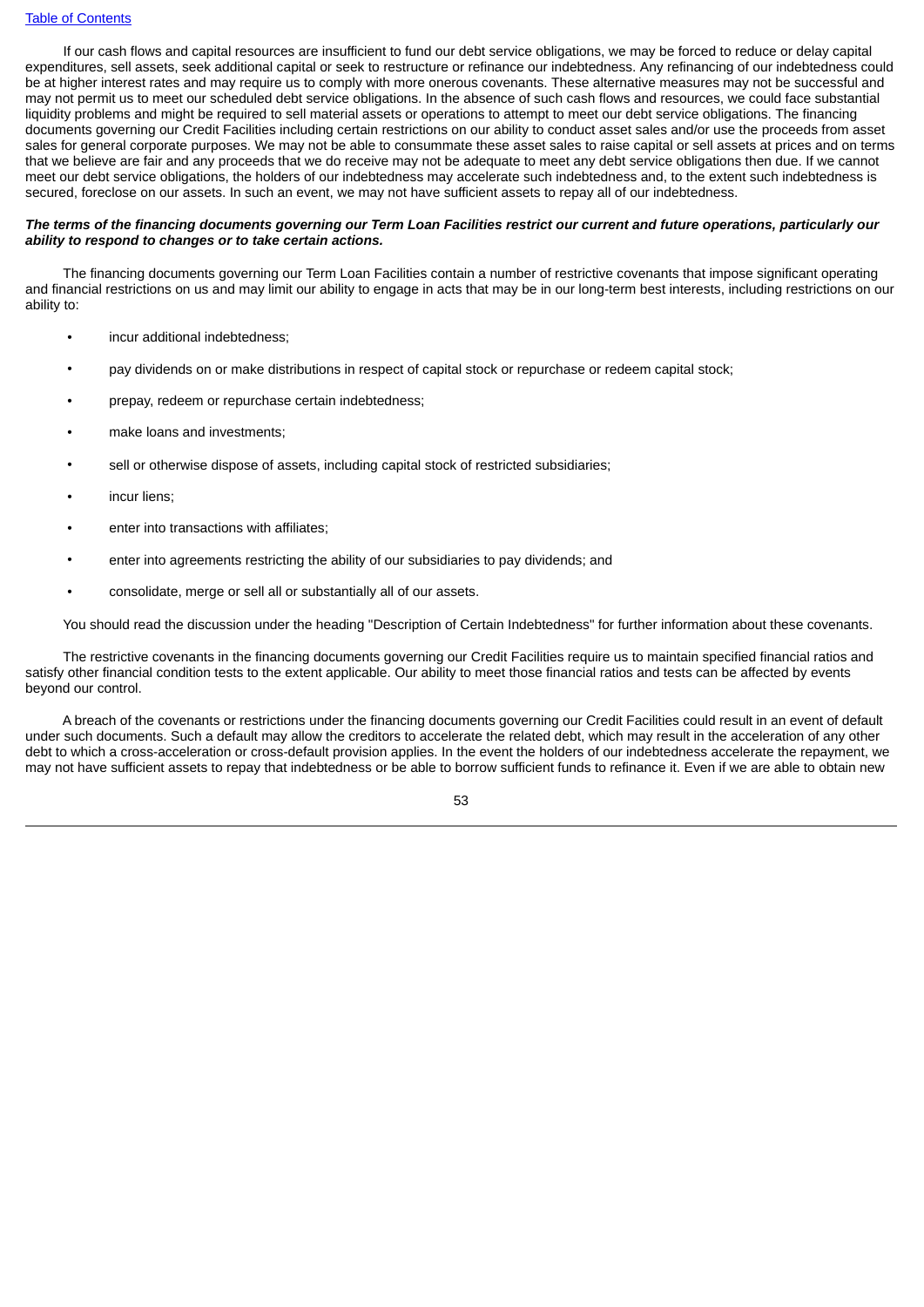financing, it may not be on commercially reasonable terms or on terms acceptable to us. As a result of these restrictions, we may be:

- limited in how we conduct our business:
- unable to raise additional debt or equity financing to operate during general economic or business downturns; or
- unable to compete effectively or to take advantage of new business opportunities.

 These restrictions, along with restrictions that may be contained in agreements evidencing or governing other future indebtedness, may affect our ability to grow in accordance with our growth strategy.

### *We may be unable to refinance our indebtedness.*

 We may need to refinance all or a portion of our indebtedness before maturity. We cannot assure you that we will be able to refinance any of our indebtedness on commercially reasonable terms or at all. There can be no assurance that we will be able to obtain sufficient funds to enable us to repay or refinance our debt obligations on commercially reasonable terms, or at all.

### *A lowering or withdrawal of the ratings assigned to our debt securities by rating agencies may increase our future borrowing costs and reduce our access to capital.*

 Our debt currently has a non-investment grade rating, and any rating assigned could be lowered or withdrawn entirely by a rating agency if, in that rating agency's judgment, future circumstances relating to the basis of the rating, such as adverse changes, so warrant. Any future lowering of our ratings likely would make it more difficult or more expensive for us to obtain additional debt financing.

### *Our failure to raise additional capital or generate cash flows necessary to expand our operations and invest in new technologies in the future could reduce our ability to compete successfully and harm our results of operations.*

We may need to raise additional funds, and we may not be able to obtain additional debt or equity financing on favorable terms or at all. If we raise additional equity financing, our security holders may experience significant dilution of their ownership interests. If we engage in additional debt financing, we may be required to accept terms that restrict our ability to incur additional indebtedness, force us to maintain specified liquidity or other ratios or restrict our ability to pay dividends or make acquisitions. If we need additional capital and cannot raise it on acceptable terms, or at all, we may not be able to, among other things:

- develop and enhance our products;
- continue to expand our product development, sales and marketing organizations;
- hire, train and retain employees;
- respond to competitive pressures or unanticipated working capital requirements; or
- pursue acquisition opportunities.

 In addition, our Term Loan Facilities also limit our ability to incur additional debt and therefore we likely would have to amend our Term Loan Facilities or issue additional equity to raise capital. If we issue additional equity, your interest in us will be diluted.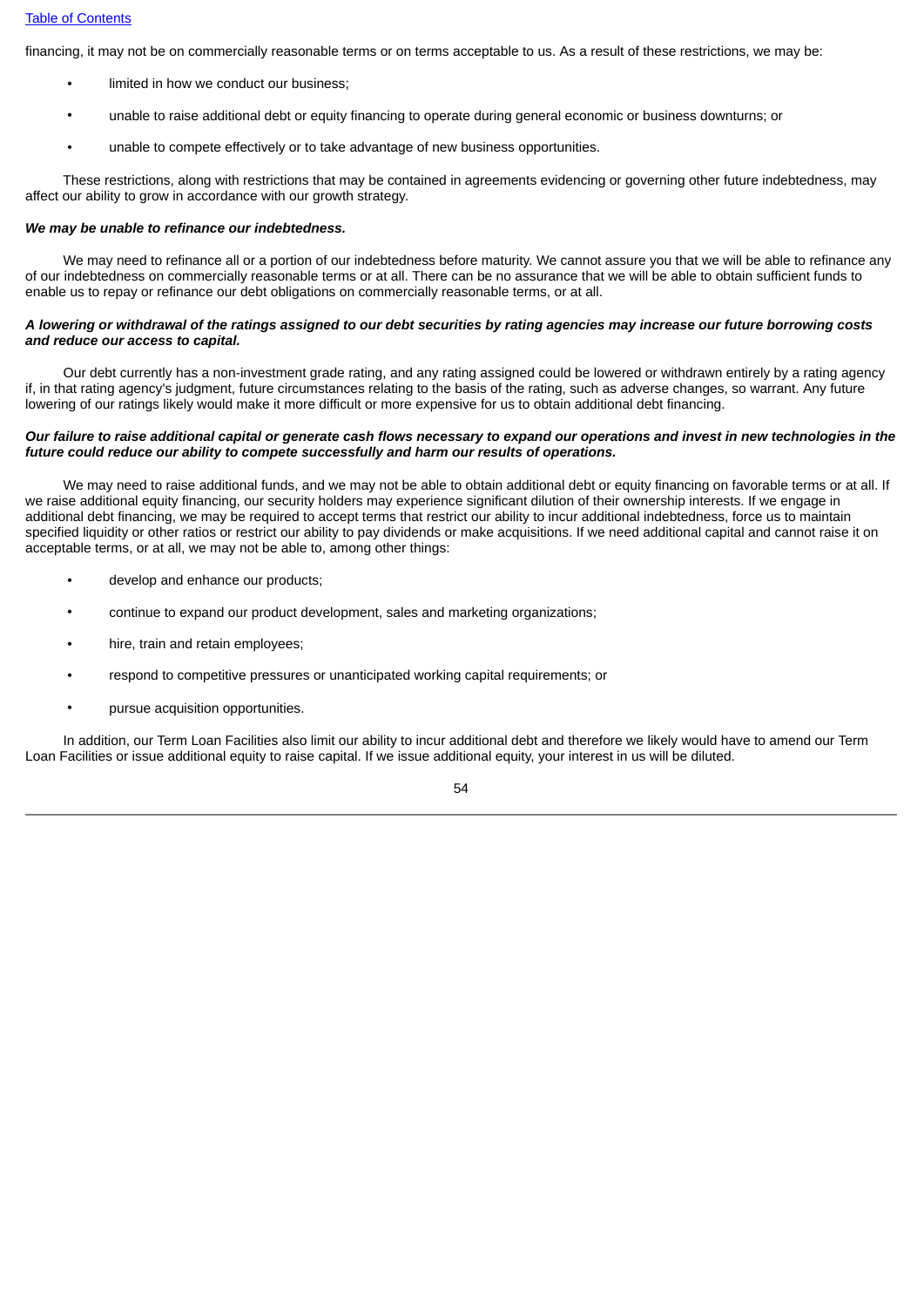### **Risks Related to Ownership of Our Common Stock**

# *Vista controls us, and its interests may conflict with ours or yours in the future.*

Immediately following this offering. Vista will beneficially own approximately % of our common stock, or % if the underwriters exercise in full their option to purchase additional shares, which means that, based on its percentage voting power held after the offering, Vista will control the vote of all matters submitted to a vote of our Board or shareholders, which will enable it to control the election of the members of the Board and all other corporate decisions. In addition, our bylaws will provide that Vista will have the right to designate the Chairman of the Board for so long as Vista beneficially owns at least 30% or more of the voting power of the then outstanding shares of our capital stock then entitled to vote generally in the election of directors. Even when Vista ceases to own shares of our stock representing a majority of the total voting power, for so long as Vista continues to own a significant portion of our stock, Vista will still be able to significantly influence the composition of our Board, including the right to designate the Chairman of our Board, and the approval of actions requiring shareholder approval. Accordingly, for such period of time, Vista will have significant influence with respect to our management, business plans and policies, including the appointment and removal of our officers, decisions on whether to raise future capital and amending our charter and bylaws, which govern the rights attached to our common stock. In particular, for so long as Vista continues to own a significant percentage of our stock, Vista will be able to cause or prevent a change of control of us or a change in the composition of our Board, including the selection of the Chairman of our Board, and could preclude any unsolicited acquisition of us. The concentration of ownership could deprive you of an opportunity to receive a premium for your shares of common stock as part of a sale of us and ultimately might affect the market price of our common stock.

 In addition, in connection with this offering, we will enter into a Director Nomination Agreement with Vista that provides Vista the right to designate: (i) all of the nominees for election to our Board for so long as Vista beneficially owns 40% or more of the total number of shares of our common stock it owns as of the date of this offering; (ii) a number of directors (rounded up to the nearest whole number) equal to 40% of the total directors for so long as Vista beneficially owns at least 30% and less than 40% of the total number of shares of our common stock it owns as of the date of this offering; (iii) a number of directors (rounded up to the nearest whole number) equal to 30% of the total directors for so long as Vista beneficially owns at least 20% and less than 30% of the total number of shares of our common stock it owns as of the date of this offering; (iv) a number of directors (rounded up to the nearest whole number) equal to 20% of the total directors for so long as Vista beneficially owns at least 10% and less than 20% of the total number of shares of our common stock it owns as of the date of this offering; and (v) one director for so long as Vista beneficially owns at least 5% and less than 10% of the total number of shares of our common stock it owns as of the date of this offering. The Director Nomination Agreement will also provide that Vista may assign such right to a Vista affiliate. The Director Nomination Agreement will prohibit us from increasing or decreasing the size of our Board without the prior written consent of Vista. See "Certain Relationships and Related Party Transactions — Related Party Transactions — Director Nomination Agreement" for more details with respect to the Director Nomination Agreement.

 Vista and its affiliates engage in a broad spectrum of activities, including investments in the information and business services industry generally. In the ordinary course of their business activities, Vista and its affiliates may engage in activities where their interests conflict with our interests or those of our other shareholders, such as investing in or advising businesses that directly or indirectly compete with certain portions of our business or are suppliers or customers of ours. Our certificate of incorporation to be effective in connection with the closing of this offering will provide that none of Vista, any of its affiliates or any director who is not employed by us (including any non-employee director who serves as one of our officers in both his director and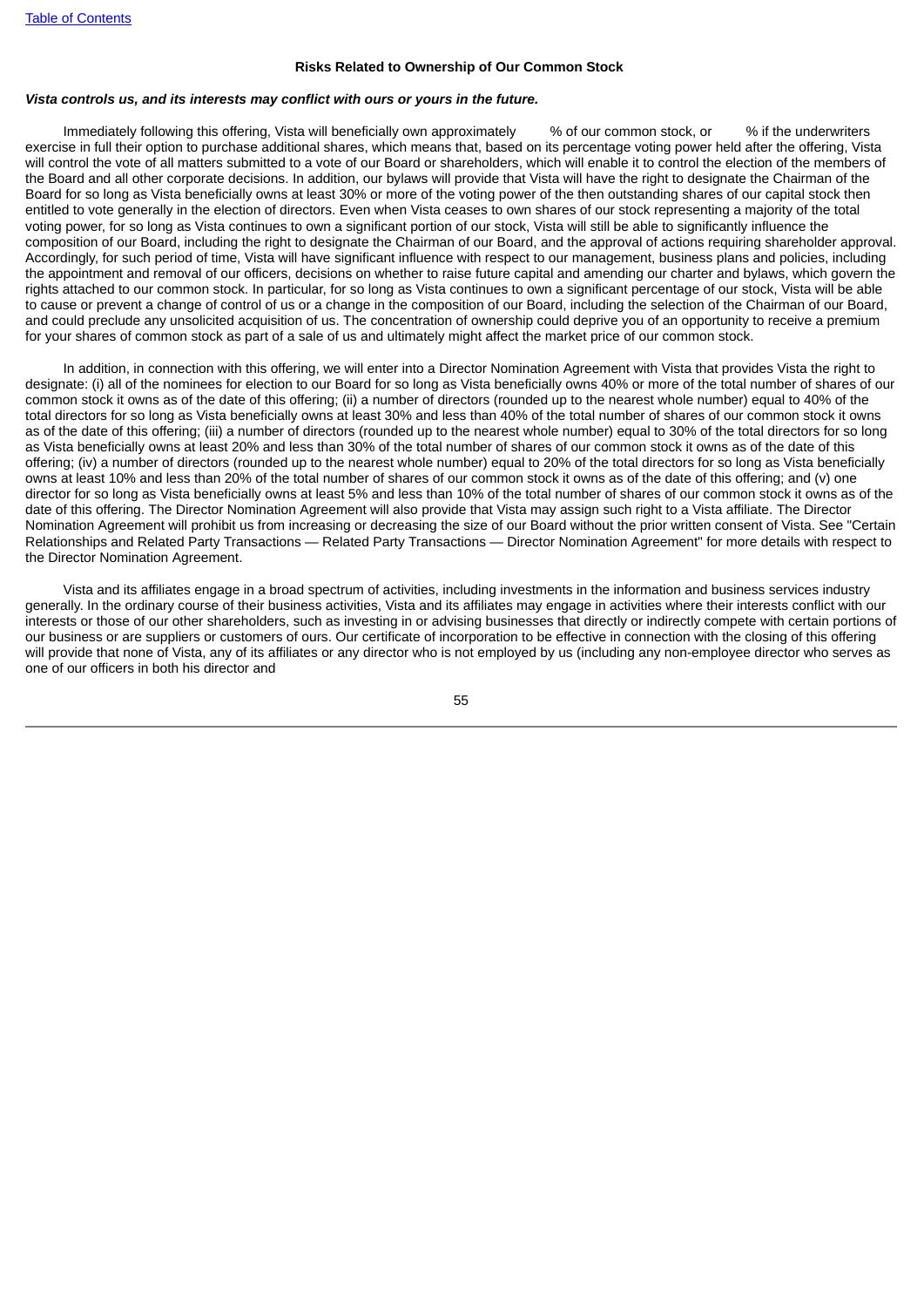### [Table of Contents](#page-3-0)

officer capacities) or its affiliates will have any duty to refrain from engaging, directly or indirectly, in the same business activities or similar business activities or lines of business in which we operate. Vista also may pursue acquisition opportunities that may be complementary to our business, and, as a result, those acquisition opportunities may not be available to us. In addition, Vista may have an interest in pursuing acquisitions, divestitures and other transactions that, in its judgment, could enhance its investment, even though such transactions might involve risks to you.

# *Upon listing of our shares on the , we will be a "controlled company" within the meaning of the rules of the and, as a result, we will qualify for, and intend to rely on, exemptions from certain corporate governance requirements. You will not have the same protections as those afforded to stockholders of companies that are subject to such governance requirements.*

 After completion of this offering, the Vista Funds will continue to control a majority of the voting power of our outstanding common stock. As a result, we will be a "controlled company" within the meaning of the corporate governance standards of the . Under these rules, a company of which more than 50% of the voting power for the election of directors is held by an individual, group or another company is a "controlled company" and may elect not to comply with certain corporate governance requirements, including:

- the requirement that a majority of our Board consist of independent directors:
- the requirement that we have a nominating and corporate governance committee that is composed entirely of independent directors with a written charter addressing the committee's purpose and responsibilities;
- the requirement that we have a compensation committee that is composed entirely of independent directors with a written charter addressing the committee's purpose and responsibilities; and
- the requirement for an annual performance evaluation of the nominating and corporate governance and compensation committees.

 Following this offering, we intend to utilize these exemptions. As a result, we may not have a majority of independent directors on our Board, our Compensation and Nominating Committee may not consist entirely of independent directors and our Compensation and Nominating Committee may not be subject to annual performance evaluations. Accordingly, you will not have the same protections afforded to stockholders of companies that are subject to all of the corporate governance requirements of the .

## *An active, liquid trading market for our common stock may not develop, which may limit your ability to sell your shares.*

 Prior to this offering, there was no public market for our common stock. Although we have been approved to list our common stock on the under the symbol " ", an active trading market for our shares may never develop or be sustained following this offering. The initial public offering price will be determined by negotiations between us and the underwriters and may not be indicative of market prices of our common stock that will prevail in the open market after the offering. A public trading market having the desirable characteristics of depth, liquidity and orderliness depends upon the existence of willing buyers and sellers at any given time, such existence being dependent upon the individual decisions of buyers and sellers over which neither we nor any market maker has control. The failure of an active and liquid trading market to develop and continue would likely have a material adverse effect on the value of our common stock. The market price of our common stock may decline below the initial public offering price, and you may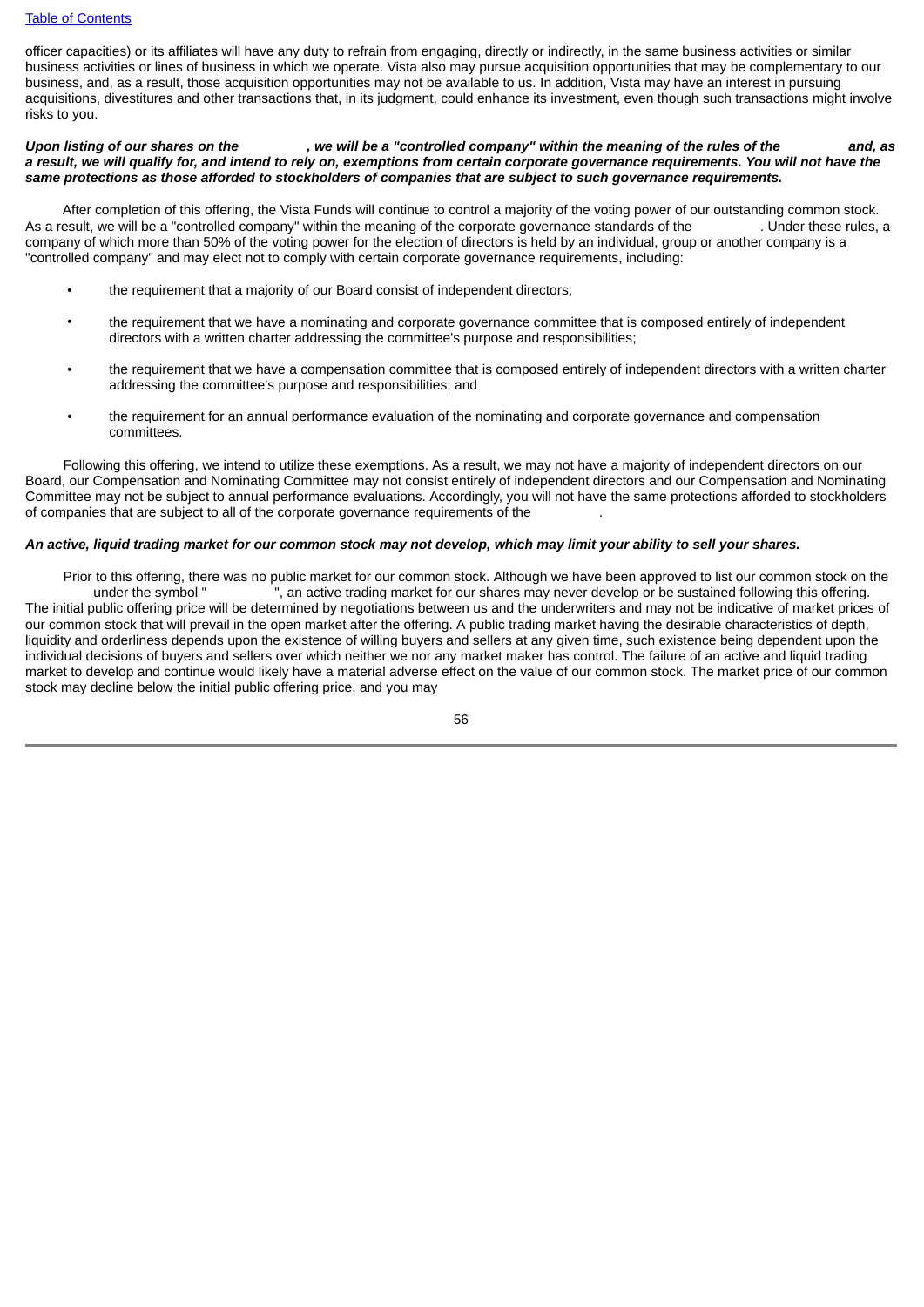### [Table of Contents](#page-3-0)

not be able to sell your shares of our common stock at or above the price you paid in this offering, or at all. An inactive market may also impair our ability to raise capital to continue to fund operations by issuing shares and may impair our ability to acquire other companies or technologies by using our shares as consideration.

### *We are an "emerging growth company" and we expect to elect to comply with reduced public company reporting requirements, which could make our common stock less attractive to investors.*

 We are an "emerging growth company", as defined in the JOBS Act. For as long as we continue to be an emerging growth company, we are eligible for certain exemptions from various public company reporting requirements. These exemptions include, but are not limited to, (i) not being required to comply with the auditor attestation requirements of Section 404 of Sarbanes-Oxley, (ii) reduced disclosure obligations regarding executive compensation in our periodic reports, proxy statements and registration statements, (iii) exemptions from the requirements of holding a nonbinding advisory vote on executive compensation and shareholder approval of any golden parachute payments not previously approved and (iv) not being required to provide audited financial statements for the year ended December 31, 2017, or five years of Selected Consolidated Financial Data, in this prospectus. We could be an emerging growth company for up to five years after the first sale of our common stock pursuant to an effective registration statement under the Securities Act, which fifth anniversary will occur in 2025. However, if certain events occur prior to the end of such five-year period, including if we become a "large accelerated filer", our annual gross revenue exceeds \$1.07 billion or we issue more than \$1.0 billion of non-convertible debt in any three-year period, we would cease to be an emerging growth company prior to the end of such five-year period. We have made certain elections with regard to the reduced disclosure obligations regarding executive compensation in this prospectus and may elect to take advantage of other reduced disclosure obligations in future filings. As a result, the information that we provide to holders of our common stock may be different than you might receive from other public reporting companies in which you hold equity interests. We cannot predict if investors will find our common stock less attractive as a result of our reliance on these exemptions. If some investors find our common stock less attractive as a result of any choice we make to reduce disclosure, there may be a less active trading market for our common stock and the market price for our common stock may be more volatile.

 Under the JOBS Act, emerging growth companies may also elect to delay adoption of new or revised accounting standards until such time as those standards apply to private companies. We have elected to "opt-in" to this extended transition period for complying with new or revised accounting standards and, therefore, we will not be subject to the same new or revised accounting standards as other public companies that comply with such new or revised accounting standards on a non-delayed basis.

### *The requirements of being a public company may strain our resources and distract our management, which could make it difficult to manage our business, particularly after we are no longer an "emerging growth company".*

 As a public company, we will incur legal, accounting and other expenses that we did not previously incur. We will become subject to the reporting requirements of the Securities Exchange Act of 1934, as amended, or the Exchange Act, and the Sarbanes-Oxley Act, the listing requirements of the and other applicable securities rules and regulations. Compliance with these rules and regulations will increase our legal and financial compliance costs, make some activities more difficult, time-consuming or costly and increase demand on our systems and resources, particularly after we are no longer an "emerging growth company". The Exchange Act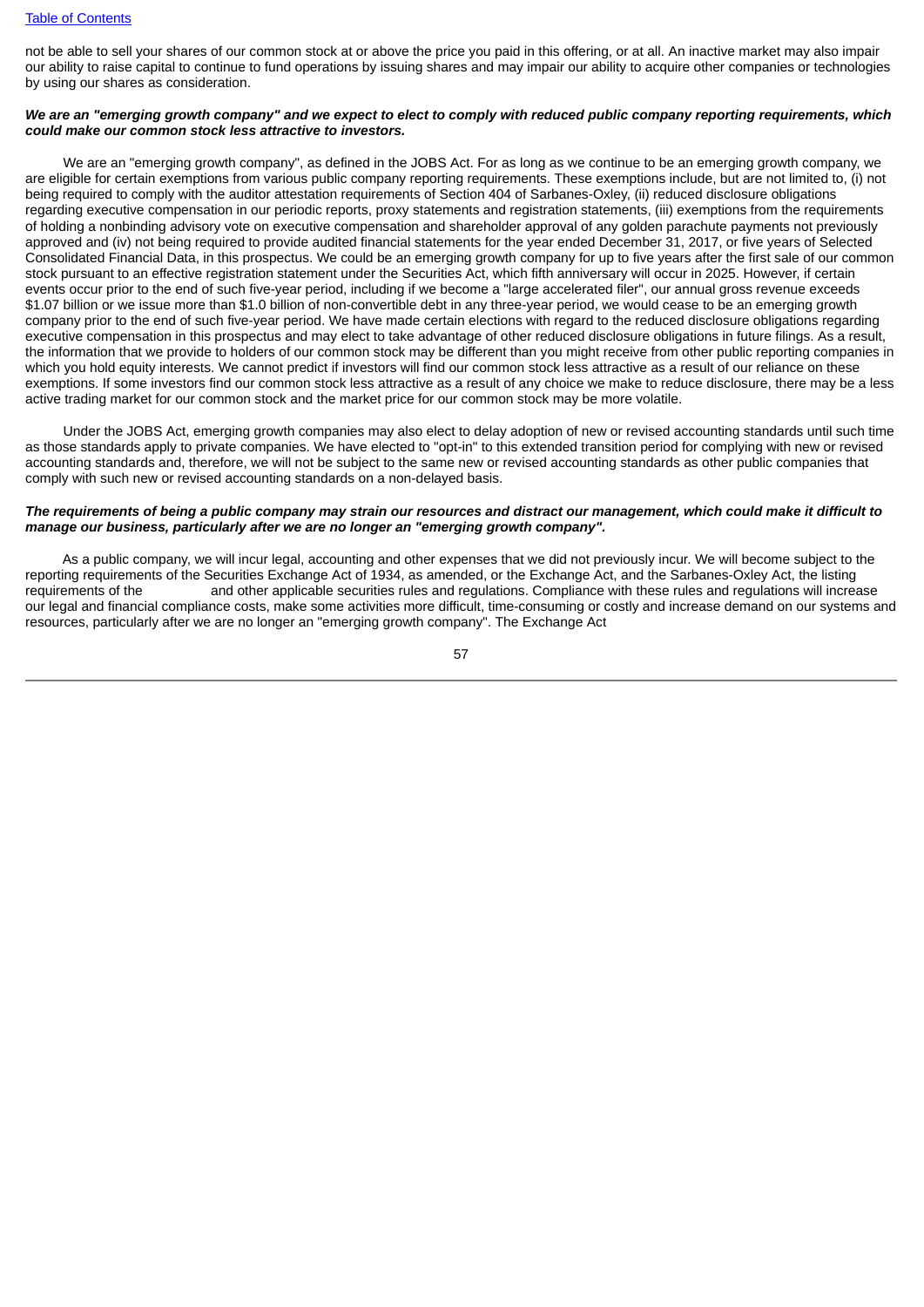requires that we file annual, quarterly and current reports with respect to our business, financial condition and results of operations. The Sarbanes-Oxley Act requires, among other things, that we establish and maintain effective internal controls and procedures for financial reporting. Furthermore, the need to establish the corporate infrastructure demanded of a public company may divert our management's attention from implementing our growth strategy, which could prevent us from improving our business, financial condition and results of operations. We have made, and will continue to make, changes to our internal controls and procedures for financial reporting and accounting systems to meet our reporting obligations as a public company. However, the measures we take may not be sufficient to satisfy our obligations as a public company. In addition, these rules and regulations will increase our legal and financial compliance costs and will make some activities more timeconsuming and costly. For example, we expect these rules and regulations to make it more difficult and more expensive for us to obtain director and officer liability insurance, and we may be required to incur substantial costs to maintain the same or similar coverage. These additional obligations could have a material adverse effect on our business, financial condition and results of operations.

 In addition, changing laws, regulations and standards relating to corporate governance and public disclosure are creating uncertainty for public companies, increasing legal and financial compliance costs and making some activities more time consuming. These laws, regulations and standards are subject to varying interpretations, in many cases due to their lack of specificity, and, as a result, their application in practice may evolve over time as new guidance is provided by regulatory and governing bodies. This could result in continuing uncertainty regarding compliance matters and higher costs necessitated by ongoing revisions to disclosure and governance practices. We intend to invest resources to comply with evolving laws, regulations and standards, and this investment may result in increased general and administrative expenses and a diversion of our management's time and attention from sales-generating activities to compliance activities. If our efforts to comply with new laws, regulations and standards differ from the activities intended by regulatory or governing bodies due to ambiguities related to their application and practice, regulatory authorities may initiate legal proceedings against us and could have a material adversely effect on our business, financial condition and results of operations.

### *Provisions of our corporate governance documents could make an acquisition of us more difficult and may prevent attempts by our shareholders to replace or remove our current management, even if beneficial to our shareholders.*

In addition to Vista's beneficial ownership of % of our common stock after this offering (or %, if the underwriters exercise in full their option to purchase additional shares), our certificate of incorporation and bylaws to be effective in connection with the closing of this offering and the Delaware General Corporation Law, or the DGCL, contain provisions that could make it more difficult for a third party to acquire us, even if doing so might be beneficial to our shareholders. Among other things:

- these provisions allow us to authorize the issuance of undesignated preferred stock, the terms of which may be established and the shares of which may be issued without shareholder approval, and which may include supermajority voting, special approval, dividend, or other rights or preferences superior to the rights of shareholders;
- these provisions provide for a classified board of directors with staggered three-year terms;
- these provisions provide that, at any time when Vista beneficially owns, in the aggregate, less than 40% in voting power of the our stock entitled to vote generally in the election of directors, directors may only be removed for cause, and only by the affirmative vote of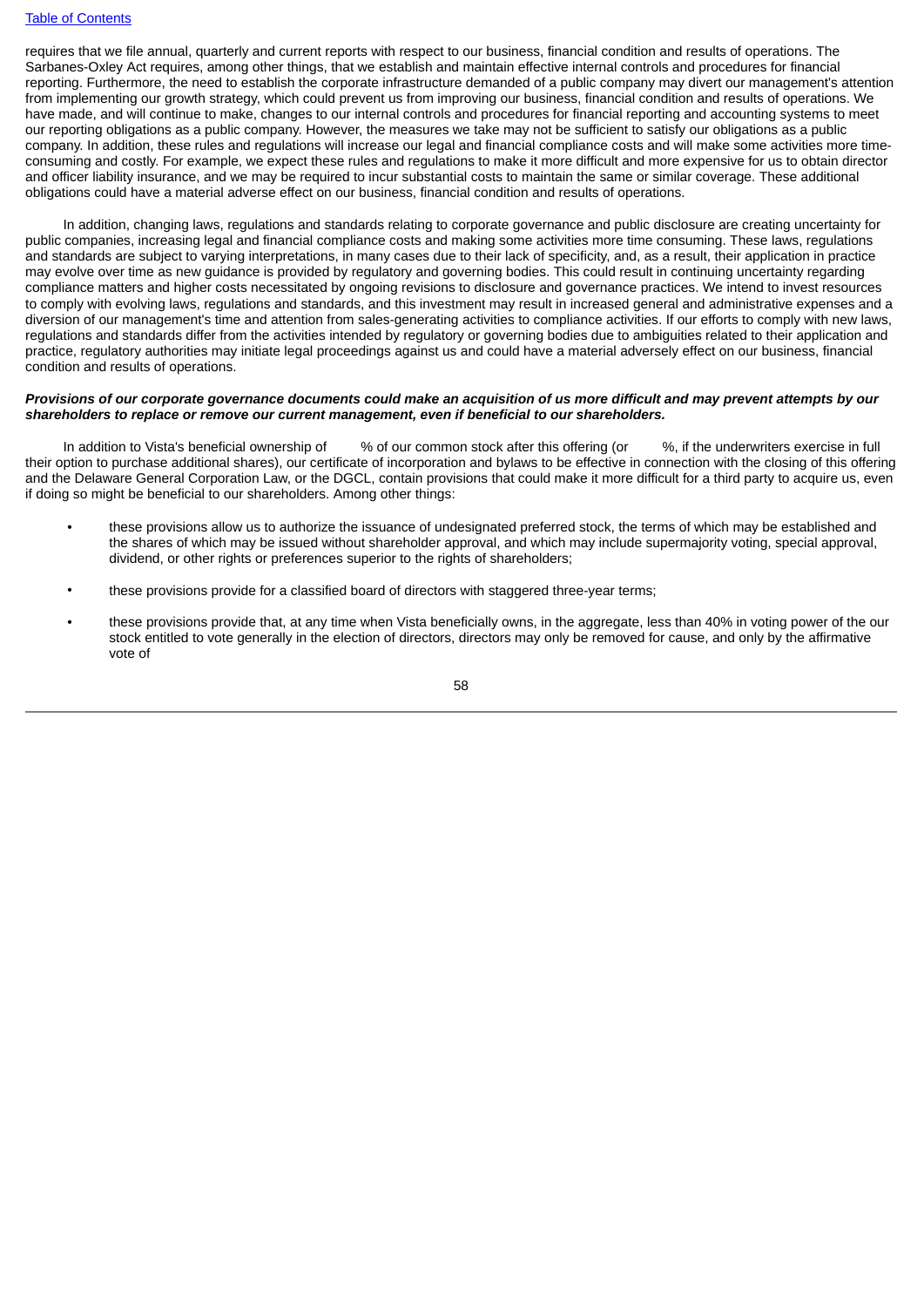holders of at least 66<sup>2</sup>/3% in voting power of all the then-outstanding shares of our stock entitled to vote thereon, voting together as a single class;

- these provisions prohibit shareholder action by written consent from and after the date on which Vista beneficially owns, in the aggregate, less than 35% in voting power of our stock entitled to vote generally in the election of directors;
- these provisions provide that for as long as Vista beneficially owns, in the aggregate, at least 50% in voting power of our stock entitled to vote generally in the election of directors, any amendment, alteration, rescission or repeal of our bylaws by our shareholders will require the affirmative vote of a majority in voting power of the outstanding shares of our stock and at any time when Vista beneficially owns, in the aggregate, less than 50% in voting power of all outstanding shares of our stock entitled to vote generally in the election of directors, any amendment, alteration, rescission or repeal of our bylaws by our shareholders will require the affirmative vote of the holders of at least 66<sup>2</sup>/3% in voting power of all the then-outstanding shares of our stock entitled to vote thereon, voting together as a single class; and
- these provisions establish advance notice requirements for nominations for elections to our Board or for proposing matters that can be acted upon by shareholders at shareholder meetings; provided, however, at any time when Vista beneficially owns, in the aggregate, at least 10% in voting power of our stock entitled to vote generally in the election of directors, such advance notice procedure will not apply to it.

 Our certificate of incorporation to be effective in connection with the closing of this offering will contain a provision that provides us with protections similar to Section 203 of the DGCL, and will prevent us from engaging in a business combination with a person (excluding Vista and any of its direct or indirect transferees and any group as to which such persons are a party) who acquires at least 15% of our common stock for a period of three years from the date such person acquired such common stock, unless board or shareholder approval is obtained prior to the acquisition. See "Description of Capital Stock — Anti-Takeover Effects of Our Certificate of Incorporation and Our Bylaws". These provisions could discourage, delay or prevent a transaction involving a change in control of our company. These provisions could also discourage proxy contests and make it more difficult for you and other shareholders to elect directors of your choosing and cause us to take other corporate actions you desire, including actions that you may deem advantageous, or negatively affect the trading price of our common stock. In addition, because our Board is responsible for appointing the members of our management team, these provisions could in turn affect any attempt by our shareholders to replace current members of our management team.

 These and other provisions in our certificate of incorporation, bylaws and Delaware law could make it more difficult for shareholders or potential acquirers to obtain control of our Board or initiate actions that are opposed by our then-current Board, including delay or impede a merger, tender offer or proxy contest involving our company. The existence of these provisions could negatively affect the price of our common stock and limit opportunities for you to realize value in a corporate transaction.

For information regarding these and other provisions, see "Description of Capital Stock".

# *Our certificate of incorporation will designate the Court of Chancery of the State of Delaware as the exclusive forum for certain litigation that may be initiated by our shareholders, which could limit our shareholders' ability to obtain a favorable judicial forum for disputes with us.*

 Pursuant to our certificate of incorporation to be effective in connection with the closing of this offering, unless we consent in writing to the selection of an alternative forum, the Court of Chancery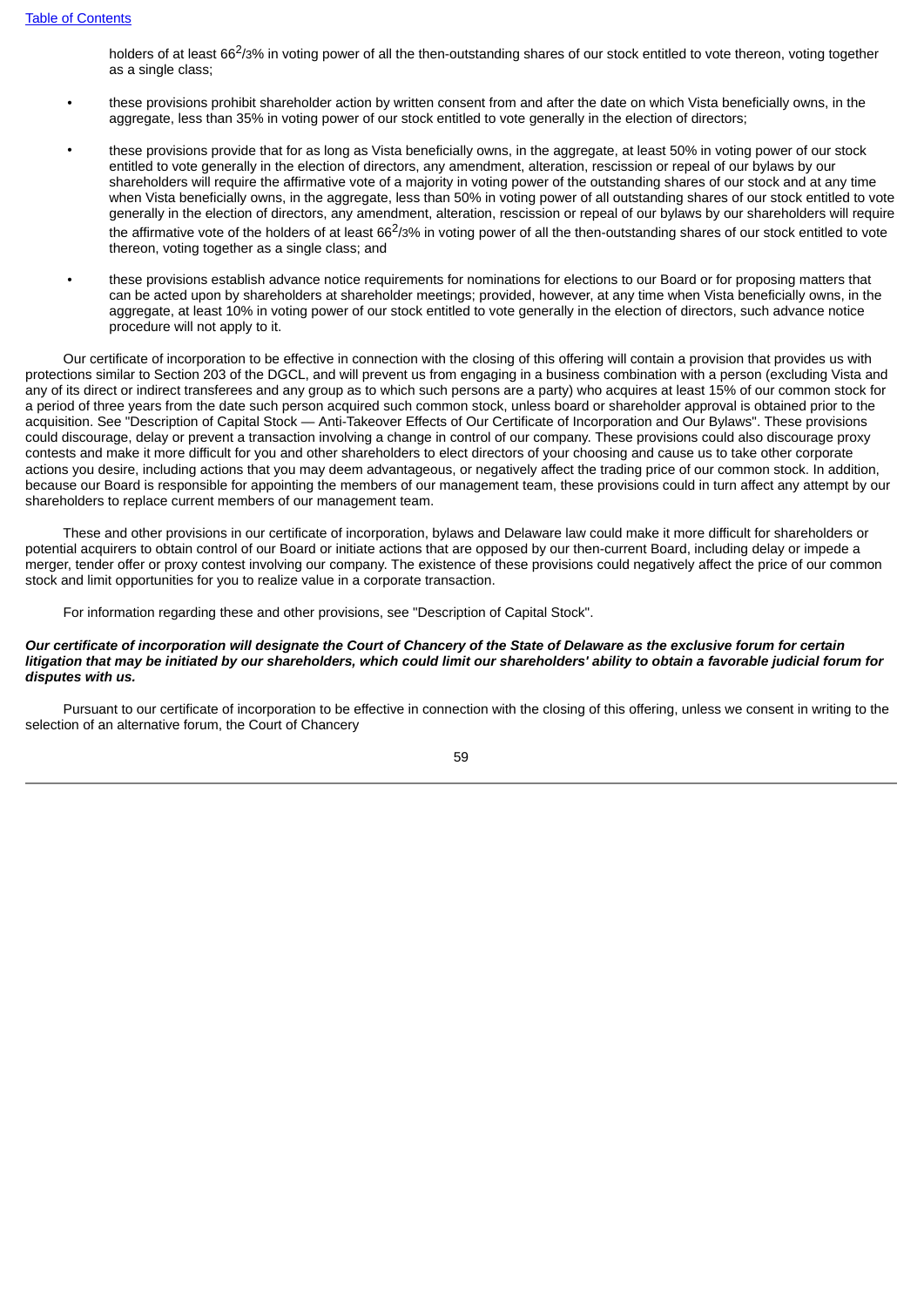of the State of Delaware will be the sole and exclusive forum for (1) any derivative action or proceeding brought on our behalf, (2) any action asserting a claim of breach of a fiduciary duty owed by any of our directors, officers or other employees to us or our shareholders, (3) any action asserting a claim against us arising pursuant to any provision of the DGCL, our certificate of incorporation or our bylaws or (4) any other action asserting a claim against us that is governed by the internal affairs doctrine; provided that for the avoidance of doubt, the forum selection provision that identifies the Court of Chancery of the State of Delaware as the exclusive forum for certain litigation, including any "derivative action", will not apply to suits to enforce a duty or liability created by Securities Act, the Exchange Act or any other claim for which the federal courts have exclusive jurisdiction. Our certificate of incorporation will further provide that any person or entity purchasing or otherwise acquiring any interest in shares of our capital stock is deemed to have notice of and consented to the provisions of our certificate of incorporation described above. See "Description of Capital Stock — Exclusive Forum". The forum selection clause in our certificate of incorporation may have the effect of discouraging lawsuits against us or our directors and officers and may limit our shareholders' ability to obtain a favorable judicial forum for disputes with us. Alternatively, if a court were to find the choice of forum provision contained in our amended and restated certificate of incorporation to be inapplicable or unenforceable, we may incur additional costs associated with resolving such action in other jurisdictions, which could adversely affect our business, financial condition, and results of operations.

# *If you purchase shares of common stock in this offering, you will suffer immediate and substantial dilution of your investment.*

 The initial public offering price of our common stock is substantially higher than the pro forma net tangible book value per share of our common stock. Therefore, if you purchase shares of our common stock in this offering, you will pay a price per share that substantially exceeds our pro forma net tangible book value per share after this offering. Based on an assumed initial public offering price of \$ per share, the mid-point of the price range set forth on the cover page of this prospectus, you will experience immediate dilution of \$ per share, representing the difference between our pro forma net tangible book value per share after giving effect to this offering and the initial public offering price. In addition, purchasers of common stock in this offering will offering price. In addition, purchasers of common stock in this offering will have contributed of our common stock but will own only approximately % of our common stock outstanding after this offering. See "Dilution" for more detail.

### *Our management will have significant flexibility in using the net proceeds of this offering, and you will not have the opportunity, as part of your investment decision, to assess whether the proceeds are being used appropriately.*

We intend to use approximately \$ million of the net proceeds from this offering to repay outstanding borrowings under our Term Loan Facility and the remainder for general corporate purposes, including working capital. We may also use a portion of the net proceeds to acquire or invest in businesses, products and technologies that we believe will complement our business. However, depending on future developments and circumstances, we may use some of the proceeds for other purposes. We do not have more specific plans for the net proceeds from this offering, other than the repayment of outstanding borrowings under our Term Loan Facility as described above. Therefore, our management will have significant flexibility in applying most of the net proceeds we receive from this offering. The net proceeds could be applied in ways that do not improve our operating results. The actual amounts and timing of these expenditures will vary significantly depending on a number of factors, including the amount of cash used in or generated by our operations. See "Use of Proceeds."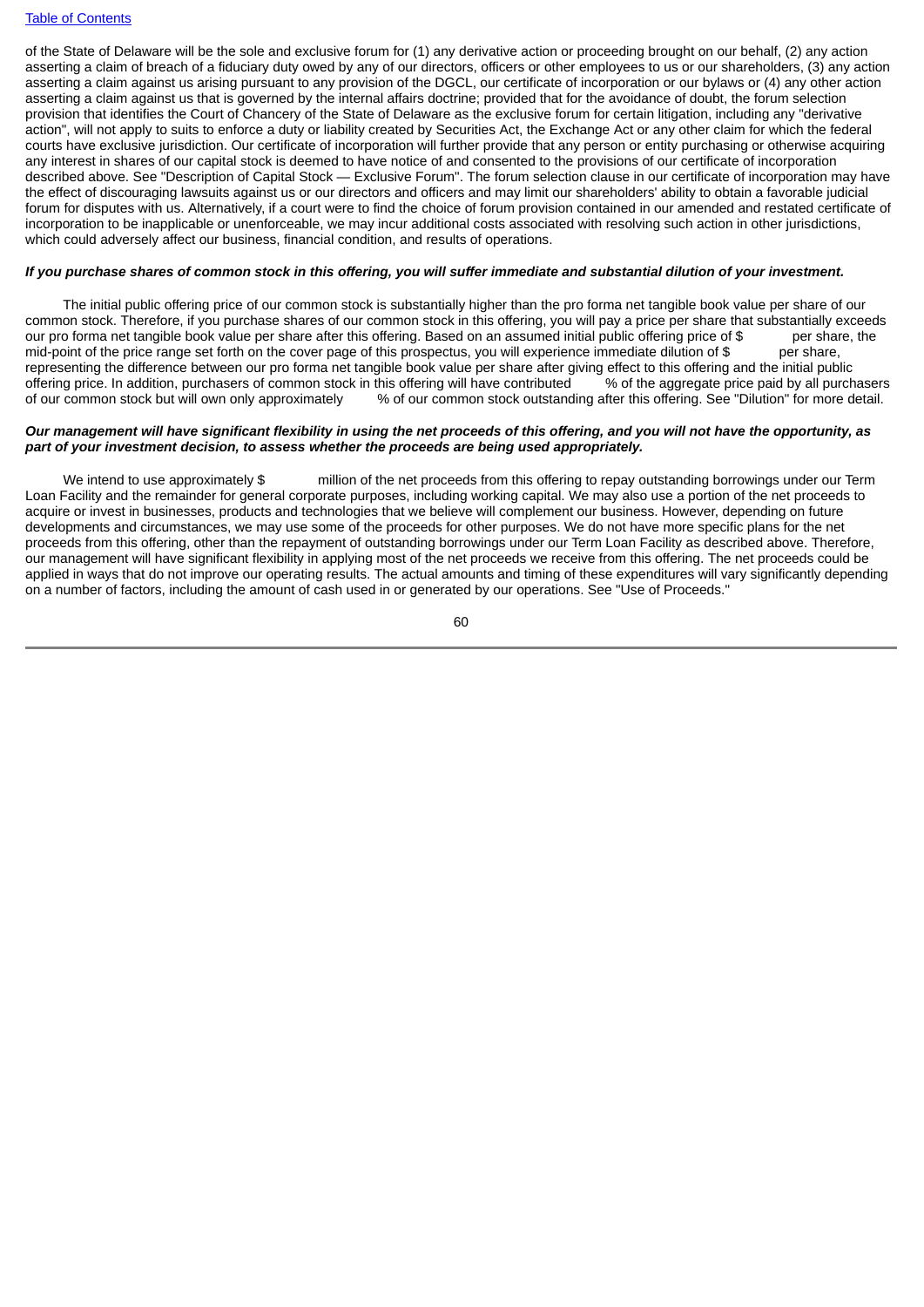## *Our operating results and stock price may be volatile, and the market price of our common stock after this offering may drop below the price you pay.*

 Our quarterly operating results are likely to fluctuate in the future. In addition, securities markets worldwide have experienced, and are likely to continue to experience, significant price and volume fluctuations. This market volatility, as well as general economic, market or political conditions, could subject the market price of our shares to wide price fluctuations regardless of our operating performance. Our operating results and the trading price of our shares may fluctuate in response to various factors, including:

- market conditions in our industry or the broader stock market;
- sales of Apple devices, Apple's reputation and enterprise adoption of Apple devices;
- actual or anticipated fluctuations in our quarterly financial and operating results;
- introduction of new products or services by us, Apple or our competitors;
- issuance of new or changed securities analysts' reports or recommendations;
- sales, or anticipated sales, of large blocks of our stock;
- additions or departures of key personnel;
- regulatory or political developments;
- litigation and governmental investigations;
- changing economic conditions;
- investors' perception of us;
- events beyond our control such as weather and war; and
- any default on our indebtedness.

 These and other factors, many of which are beyond our control, may cause our operating results and the market price and demand for our shares to fluctuate substantially. Fluctuations in our quarterly operating results could limit or prevent investors from readily selling their shares and may otherwise negatively affect the market price and liquidity of our shares. In addition, in the past, when the market price of a stock has been volatile, holders of that stock have sometimes instituted securities class action litigation against the company that issued the stock. If any of our shareholders brought a lawsuit against us, we could incur substantial costs defending the lawsuit. Such a lawsuit could also divert the time and attention of our management from our business, which could significantly harm our profitability and reputation.

### *A significant portion of our total outstanding shares are restricted from immediate resale but may be sold into the market in the near future. This could cause the market price of our common stock to drop significantly, even if our business is doing well.*

 Sales of a substantial number of shares of our common stock in the public market could occur at any time. These sales, or the perception in the market that the holders of a large number of shares intend to sell shares, could reduce the market price of our common stock. After this offering, we will have outstanding shares of common stock based on the number of shares outstanding as of December 31, 2018. This includes the shares that we are selling in this offering, which may be resold in the public market immediately. Following the consummation of this offering, shares that are not being sold in this offering will be subject to a 180-day lock-up period provided under lock-up agreements executed in connection with this offering described in "Underwriting" and restricted from immediate resale under the federal securities laws as described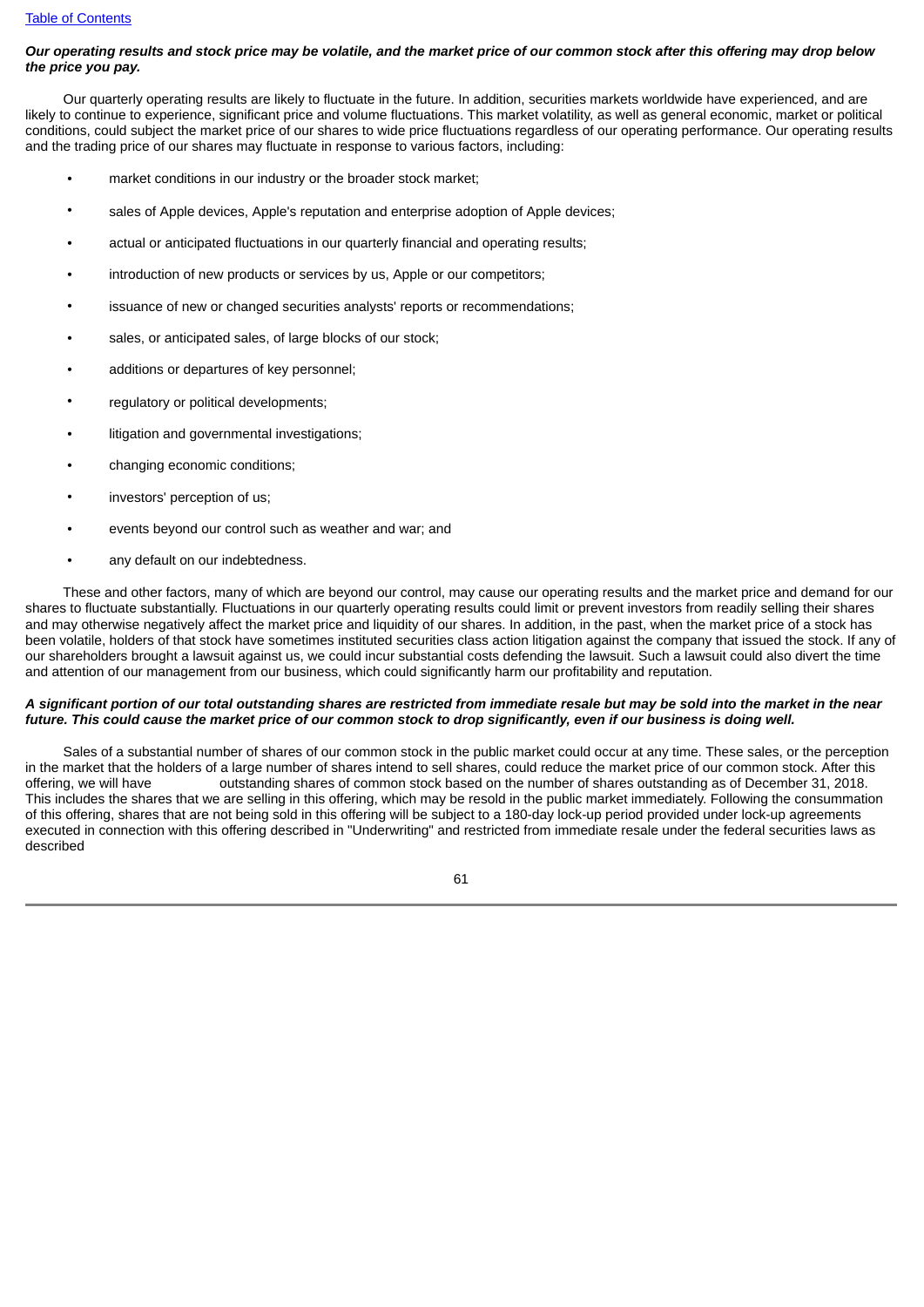in "Shares Eligible for Future Sale". All of these shares will, however, be able to be resold after the expiration of the lock-up period, as well as pursuant to customary exceptions thereto or upon the waiver of the lock-up agreement by Goldman Sachs & Co. LLC and J.P. Morgan Securities LLC on behalf of the underwriters. We also intend to register shares of common stock that we may issue under our equity compensation plans. Once we register these shares, they can be freely sold in the public market upon issuance, subject to the lock-up agreements. As restrictions on resale end, the market price of our stock could decline if the holders of currently restricted shares sell them or are perceived by the market as intending to sell them.

### *Because we have no current plans to pay regular cash dividends on our common stock following this offering, you may not receive any return on investment unless you sell your common stock for a price greater than that which you paid for it.*

We do not anticipate paying any regular cash dividends on our common stock following this offering. Any decision to declare and pay dividends in the future will be made at the discretion of our Board and will depend on, among other things, our results of operations, financial condition, cash requirements, contractual restrictions and other factors that our Board may deem relevant. In addition, our ability to pay dividends is, and may be, limited by covenants of existing and any future outstanding indebtedness we or our subsidiaries incur, including under our Credit Facilities. Therefore, any return on investment in our common stock is solely dependent upon the appreciation of the price of our common stock on the open market, which may not occur. See "Dividend Policy" for more detail.

### *If securities or industry analysts do not publish research or reports about our business, if they adversely change their recommendations regarding our shares or if our results of operations do not meet their expectations, our stock price and trading volume could decline.*

 The trading market for our shares will be influenced by the research and reports that industry or securities analysts publish about us or our business. We do not have any control over these analysts. If one or more of these analysts cease coverage of us or fail to publish reports on us regularly, we could lose visibility in the financial markets, which in turn could cause our stock price or trading volume to decline. Moreover, if one or more of the analysts who cover us downgrade our stock, or if our results of operations do not meet their expectations, our stock price could decline.

# *We may issue shares of preferred stock in the future, which could make it difficult for another company to acquire us or could otherwise adversely affect holders of our common stock, which could depress the price of our common stock.*

 Our certificate of incorporation will authorize us to issue one or more series of preferred stock. Our Board will have the authority to determine the preferences, limitations and relative rights of the shares of preferred stock and to fix the number of shares constituting any series and the designation of such series, without any further vote or action by our shareholders. Our preferred stock could be issued with voting, liquidation, dividend and other rights superior to the rights of our common stock. The potential issuance of preferred stock may delay or prevent a change in control of us, discouraging bids for our common stock at a premium to the market price, and materially adversely affect the market price and the voting and other rights of the holders of our common stock.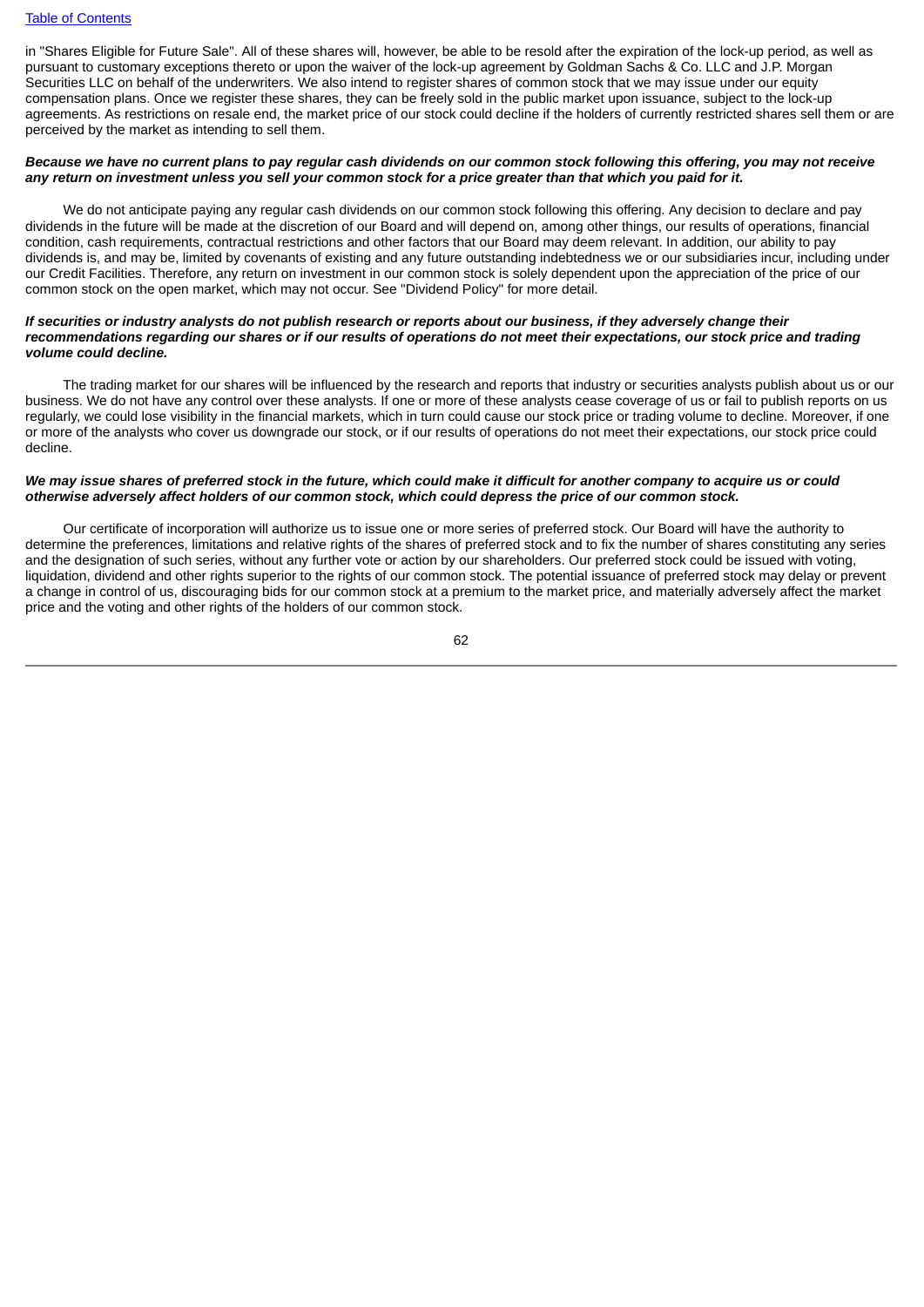## **FORWARD-LOOKING STATEMENTS**

 This prospectus contains forward-looking statements that are subject to risks and uncertainties. All statements other than statements of historical fact included in this prospectus are forward-looking statements. Forward-looking statements give our current expectations and projections relating to our financial condition, results of operations, plans, objectives, future performance and business. You can identify forwardlooking statements by the fact that they do not relate strictly to historical or current facts. These statements may include words such as "anticipate", "estimate", "expect", "project", "plan", "intend", "believe", "may", "will", "should", "can have", "likely" and other words and terms of similar meaning in connection with any discussion of the timing or nature of future operating or financial performance or other events. For example, all statements we make relating to our estimated and projected costs, expenditures, cash flows, growth rates and financial results or our plans and objectives for future operations, growth initiatives, or strategies are forward-looking statements. All forward-looking statements are subject to risks and uncertainties that may cause actual results to differ materially from those that we expected, including:

- the potential impact of customer dissatisfaction with Apple or other negative events affecting Apple services and devices, Apple's ability to compete with existing and new products, and failure of enterprises to adopt Apple products;
- the potentially adverse impact of changes in features and functionality by Apple on our engineering focus or product development efforts;
- changes in our continued relationship with Apple;
- the fact that we are not party to any exclusive agreements or arrangements with Apple;
- our reliance, in part, on channel partners for the sale and distribution of our products;
- risks associated with cyber-security events;
- the impact of reputational harm if users perceive our products as the cause of device failure;
- our ability to successfully develop new products or materially enhance current products through our research and development efforts;
- our ability to continue to attract new customers;
- our ability retain our current customers;
- our ability to sell additional functionality to our current customers;
- our ability to meet service-level commitments under our subscription agreements;
- our ability to correctly estimate market opportunity and forecast market growth;
- our dependence on one of our products for a substantial portion of our revenue;
- our ability to scale our business and manage our expenses;
- our ability to change our pricing models, if necessary to compete successfully;
- the impact of delays or outages of our cloud services from any disruptions, capacity limitations or interferences of third-party data centers that host our cloud services, including AWS;
- risks associated with failing to continue our recent growth rates;
- our ability to maintain, enhance and protect our brand;

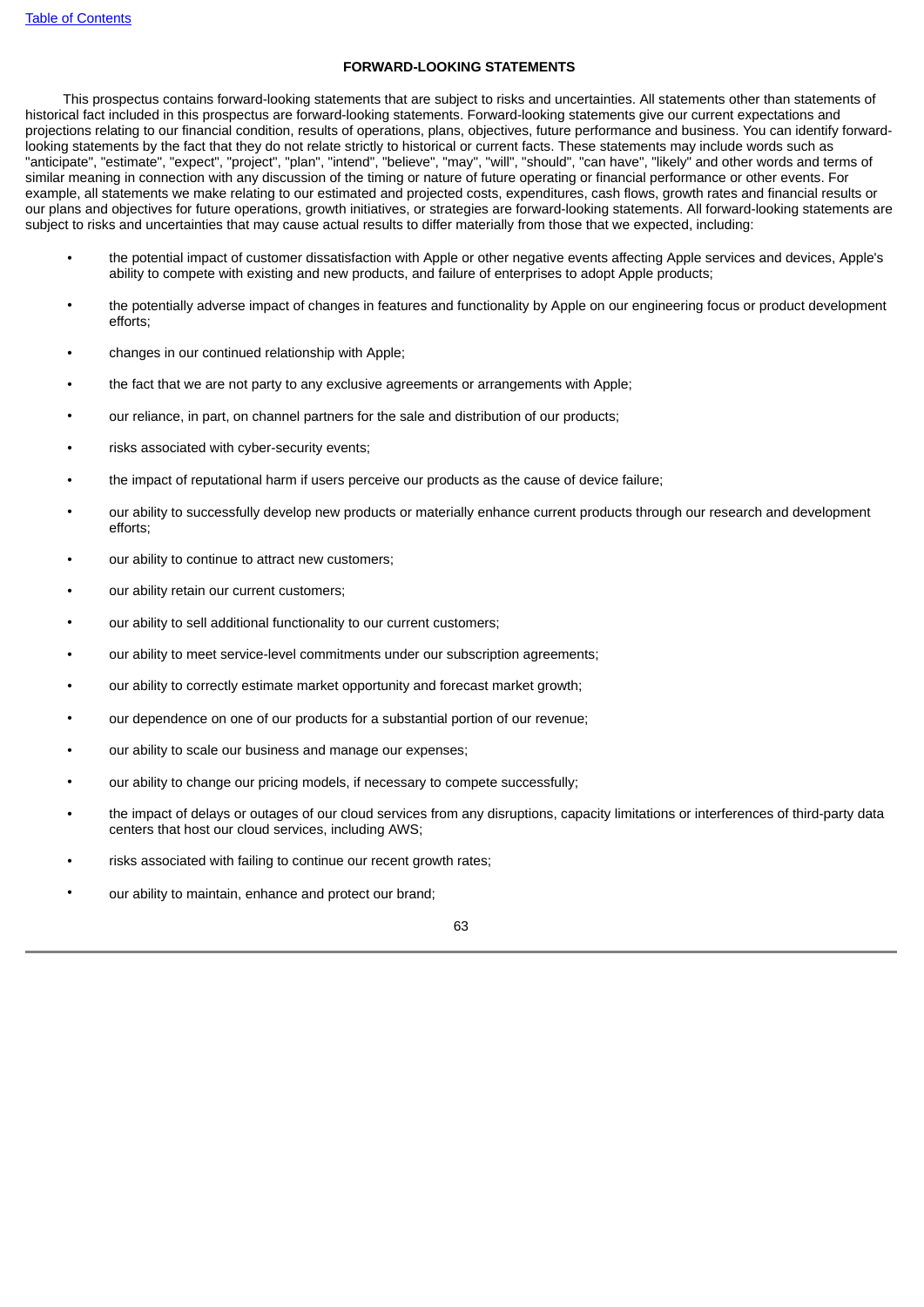- our ability to maintain our corporate culture;
- the ability of Jamf Nation to thrive and grow as we expand our business;
- the potential impact of inaccurate, incomplete or misleading content that is posted on Jamf Nation;
- our ability to offer high-quality support;
- risks and uncertainties associated with potential acquisitions and divestitures, including, but not limited to, disruptions to ongoing operations; diversions of management from day-to-day responsibilities; adverse impacts on our financial condition; failure of an acquired business to further our strategy; uncertainty of synergies; personnel issues; resulting lawsuits and issues unidentified in diligence processes;
- our ability to predict and respond to rapidly evolving technological trends and our customers' changing needs;
- our ability to compete with existing and new companies;
- the impact of adverse general and industry-specific economic and market conditions;
- the impact of reductions in IT spending:
- the impact of real or perceived errors, failures or bugs in our products;
- the impact of interruptions or performance problems associated with our technology or infrastructure;
- our ability to attract and retain highly qualified personnel;
- risks associated with competitive challenges faced by our customers;
- the impact of statutory and regulatory determinations on our offerings to governmental entities;
- risks associated with stringent and changing privacy laws, regulations and standards, and information security policies and contractual obligations related to data privacy and security;
- the impact of any catastrophic events;
- risks associated with our financial results or difficulty in predicting our financial results due to our revenue recognition; and
- other factors disclosed in the section entitled "Risk Factors" and elsewhere in this prospectus.

 We derive many of our forward-looking statements from our operating budgets and forecasts, which are based on many detailed assumptions. While we believe that our assumptions are reasonable, we caution that it is very difficult to predict the impact of known factors, and it is impossible for us to anticipate all factors that could affect our actual results. Important factors that could cause actual results to differ materially from our expectations, or cautionary statements, are disclosed under "Risk Factors" and "Management's Discussion and Analysis of Financial Condition and Results of Operations" in this prospectus. All written and oral forward-looking statements attributable to us, or persons acting on our behalf, are expressly qualified in their entirety by these cautionary statements as well as other cautionary statements that are made from time to time in our other SEC filings and public communications. You should evaluate all forward-looking statements made in this prospectus in the context of these risks and uncertainties.

 We caution you that the important factors referenced above may not contain all of the factors that are important to you. In addition, we cannot assure you that we will realize the results or developments we expect or anticipate or, even if substantially realized, that they will result in the consequences or affect us or our operations in the way we expect. The forward-looking statements included in this prospectus are made only as of the date hereof. We undertake no obligation to update or revise any forward-looking statement as a result of new information, future events or otherwise, except as otherwise required by law.

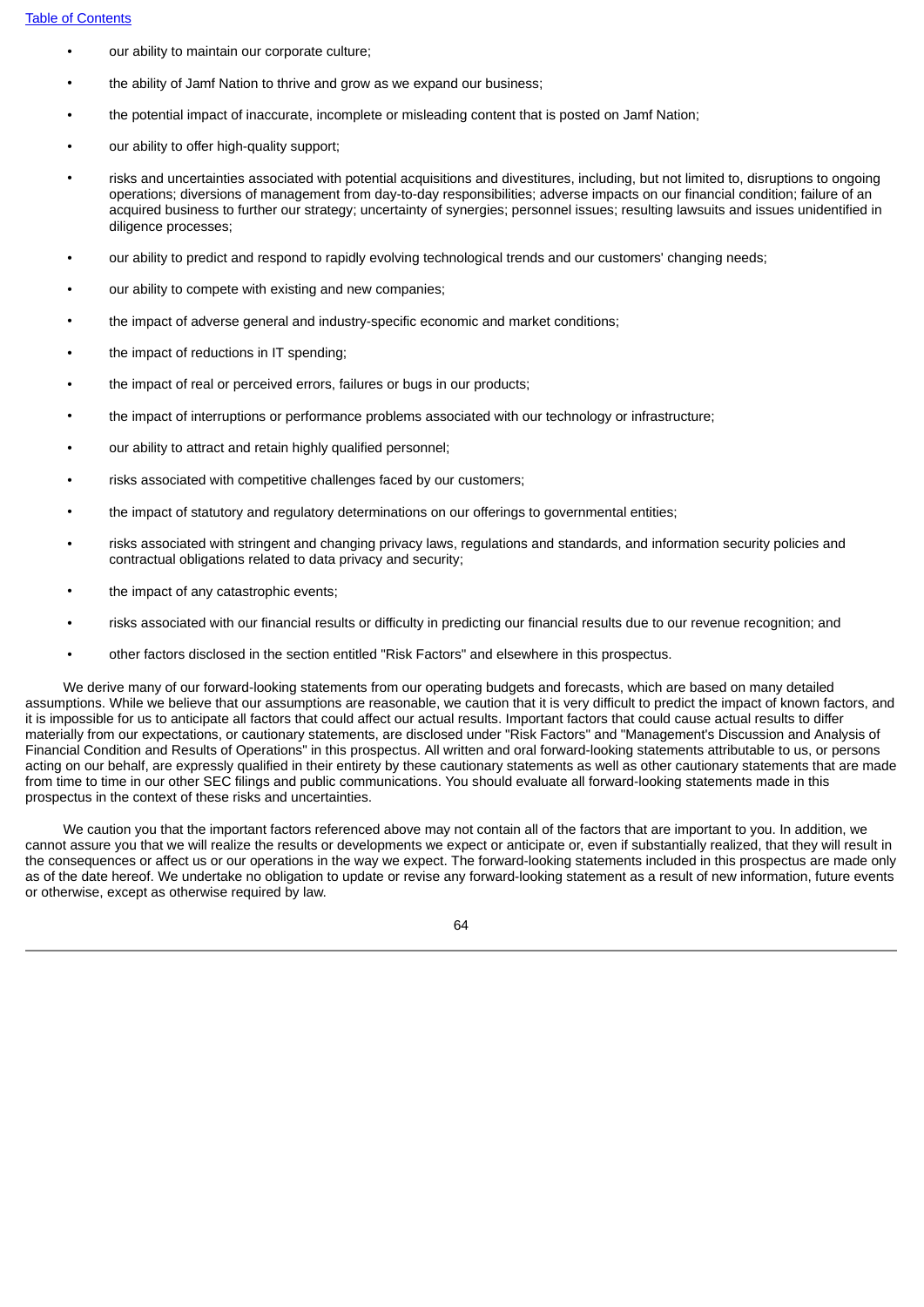### **MARKET AND INDUSTRY DATA**

 Unless otherwise indicated, information in this prospectus concerning economic conditions, our industry, our markets and our competitive position is based on a variety of sources, including information from independent industry analysts and publications, as well as our own estimates and research. This information involves a number of assumptions and limitations, and you are cautioned not to give undue weight to such estimates. While we believe the information presented in this prospectus is generally reliable, forecasts, assumptions, expectations, beliefs, estimates and projects involve risk and uncertainties and are subject to change based on various factors, including those described under "Forward-Looking Statements" and "Risk Factors".

 Certain information in the text of this prospectus is contained in independent industry publications. The sources of these independent industry publications are provided below:

- Frost & Sullivan, Apple Device Management: Total Addressable Market, dated February 3, 2020, which was commissioned by us;
- Forrester, The Total Impact of Mac in the Enterprise: Cost Savings and Business Benefits Enabled by an Employee Choice Program, A Forrester Total Economic Impact Study Commissioned by Apple, October 2019; and
- International Data Corporation, 2019 U.S. Commercial PCD Survey Notebook Results.

 This prospectus includes references to our Net Promoter Score. A Net Promoter Score is a metric used for measuring customer satisfaction and loyalty. We calculate our Net Promoter Score by asking customers the following question: "How likely are you to recommend Jamf to another organization?" Customers are then given a scale from 0 (labeled as "Not at all likely") to 10 (labeled as "Extremely Likely"). Customers rating us 6 or below are considered "Detractors", 7 or 8 are considered "Passives", and 9 or 10 are considered "Promoters". To calculate our Net Promoter Score, we subtract the total percentage of Detractors from the total percentage of Promoters. For example, if 50% of overall respondents were Promoters and 10% were Detractors, our Net Promoter Score would be 40. The Net Promoter Score gives no weight to customers who decline to answer the survey question. This method is substantially consistent with how businesses across Enterprise Software and other industries typically calculate their Net Promoter Score.

 Our most recent Net Promoter Score as of December 31, 2019 for our products Jamf Pro, Jamf Now and Jamf Connect on a consolidated basis was 55.6. We use our Net Promoter Score results to anticipate and provide more attention to customers who may be in the Detractor category and, for those in the Promoter category, as a predictive indicator of a customer's desire to remain a customer for the long-term.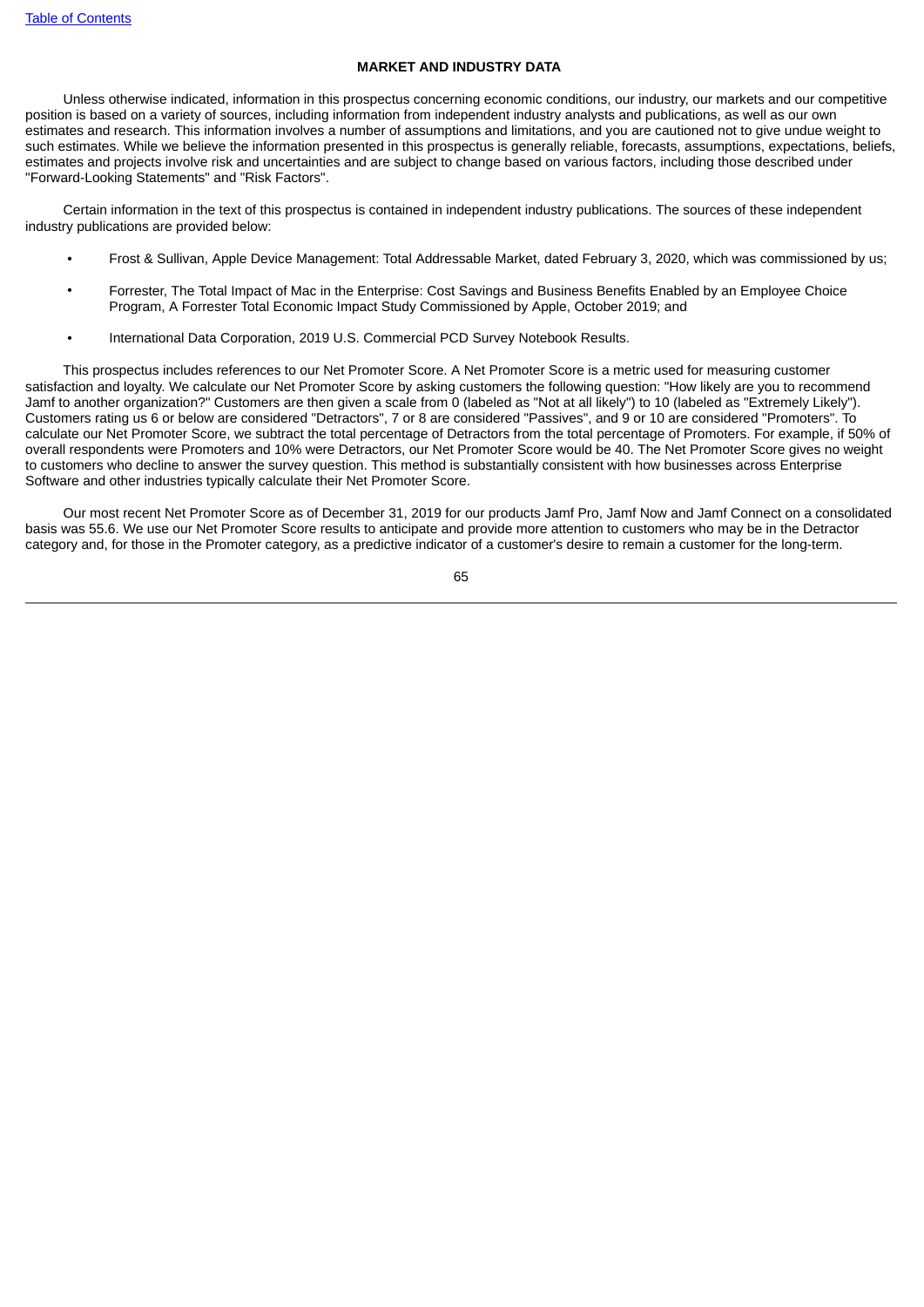### **USE OF PROCEEDS**

We estimate that our net proceeds from this offering will be approximately \$ million (or approximately \$ million if the mullion if the mer share, which is the million of the mer share, which is the mullion of the mer share underwriters' option to purchase additional shares is exercised in full), assuming an initial public offering price of  $$$ midpoint of the estimated price range set forth on the cover page of this prospectus, after deducting the underwriting discount and estimated offering expenses payable by us.

The principal purposes of this offering are to increase our capitalization and financial flexibility, create a public market for our common<br>and enable access to the public equity markets for us and our shareholders. We exp stock and enable access to the public equity markets for us and our shareholders. We expect to use approximately \$ proceeds of this offering (or \$ million of the net proceeds of this offering if the underwriters exercise t million of the net proceeds of this offering if the underwriters exercise their option to purchase additional shares in full) to repay outstanding borrowings under our Term Loan Facility and the remainder of such net proceeds will be used for general corporate purposes. The contract interest rate on the indebtedness that we intend to repay was 10.61% per annum as of December 31, 2018, and the maturity date is November 13, 2022. At this time, other than repayment of indebtedness under our Term Loan Facility, we have not specifically identified a large single use for which we intend to use the net proceeds and, accordingly, we are not able to allocate the net proceeds among any of these potential uses in light of the variety of factors that will impact how such net proceeds are ultimately utilized by us. Pending use of the proceeds from this offering, we intend to invest the proceeds in a variety of capital preservation investments, including shortterm, investment-grade and interest-bearing instruments.

We may also use a portion of our net proceeds to acquire or invest in complementary businesses, products, services or technologies. However, we do not have agreements or commitments for any acquisitions or investments at this time.

Each \$1.00 increase or decrease in the assumed initial public offering price of \$ per share, which is the midpoint of the estimated public offering price range set forth on the cover page of this prospectus, would increase or decrease the net proceeds to us from this offering by approximately \$ million, assuming the number of shares offered, as set for million, assuming the number of shares offered, as set forth on the cover page of this prospectus, remains the same, and after deducting the underwriting discount and estimated offering expenses payable by us.

 Each 1,000,000 increase or decrease in the number of shares offered would increase or decrease the net proceeds to us from this offering by approximately \$ million, assuming that the assumed initial public offering price per share for the offering remains at \$, is the midpoint of the estimated public offering price range set forth on the cover page of this prospectus, and after deducting the underwriting discount and estimated offering expenses payable by us.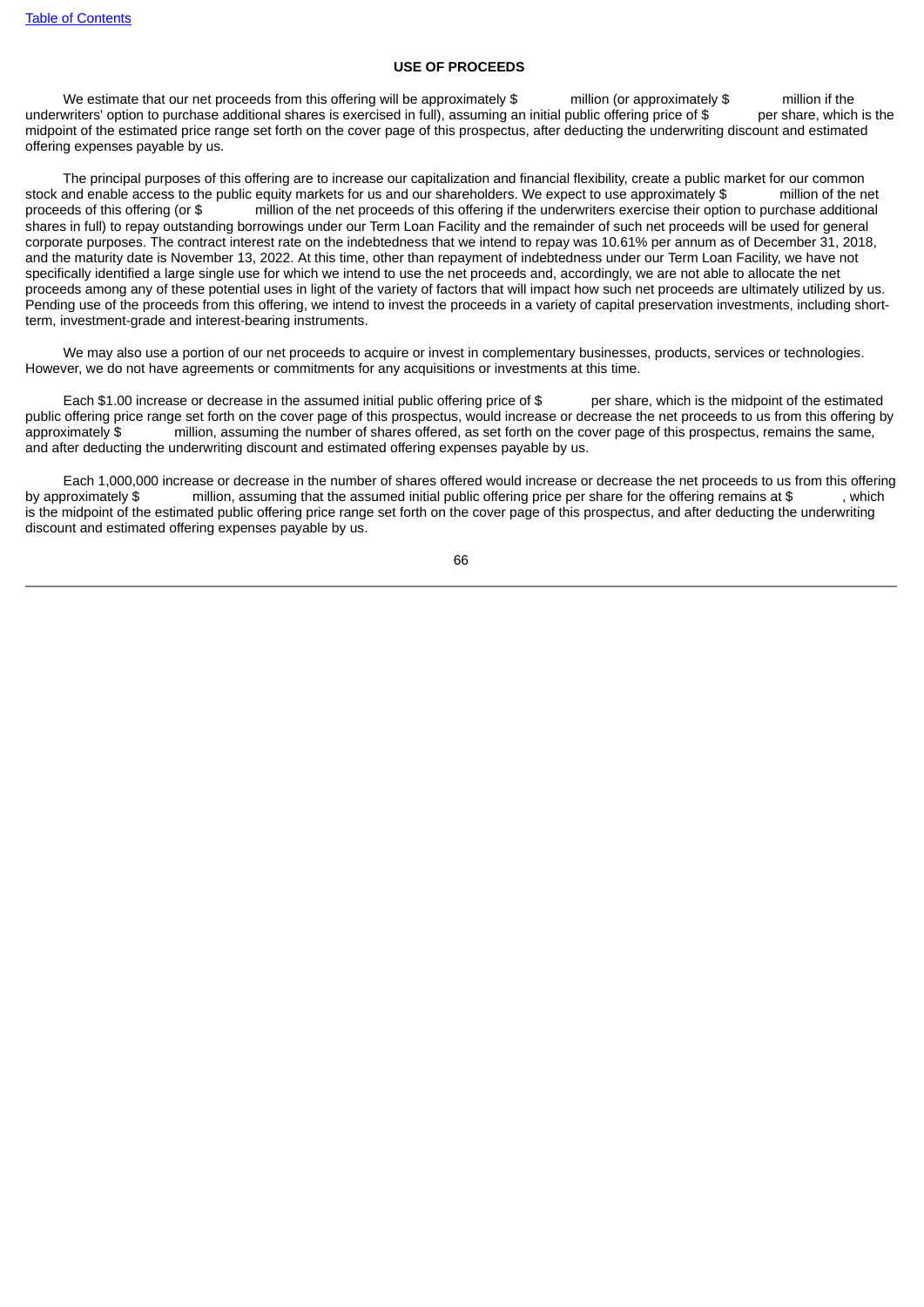# **DIVIDEND POLICY**

 We currently intend to retain all available funds and any future earnings to fund the development and growth of our business and to repay indebtedness and, therefore, we do not anticipate paying any cash dividends in the foreseeable future. Additionally, our ability to pay dividends on our common stock is limited by restrictions on the ability of our subsidiaries to pay dividends or make distributions to us. Any future determination to pay dividends will be at the discretion of our Board, subject to compliance with covenants in current and future agreements governing our and our subsidiaries' indebtedness, and will depend on our results of operations, financial condition, capital requirements and other factors that our Board may deem relevant.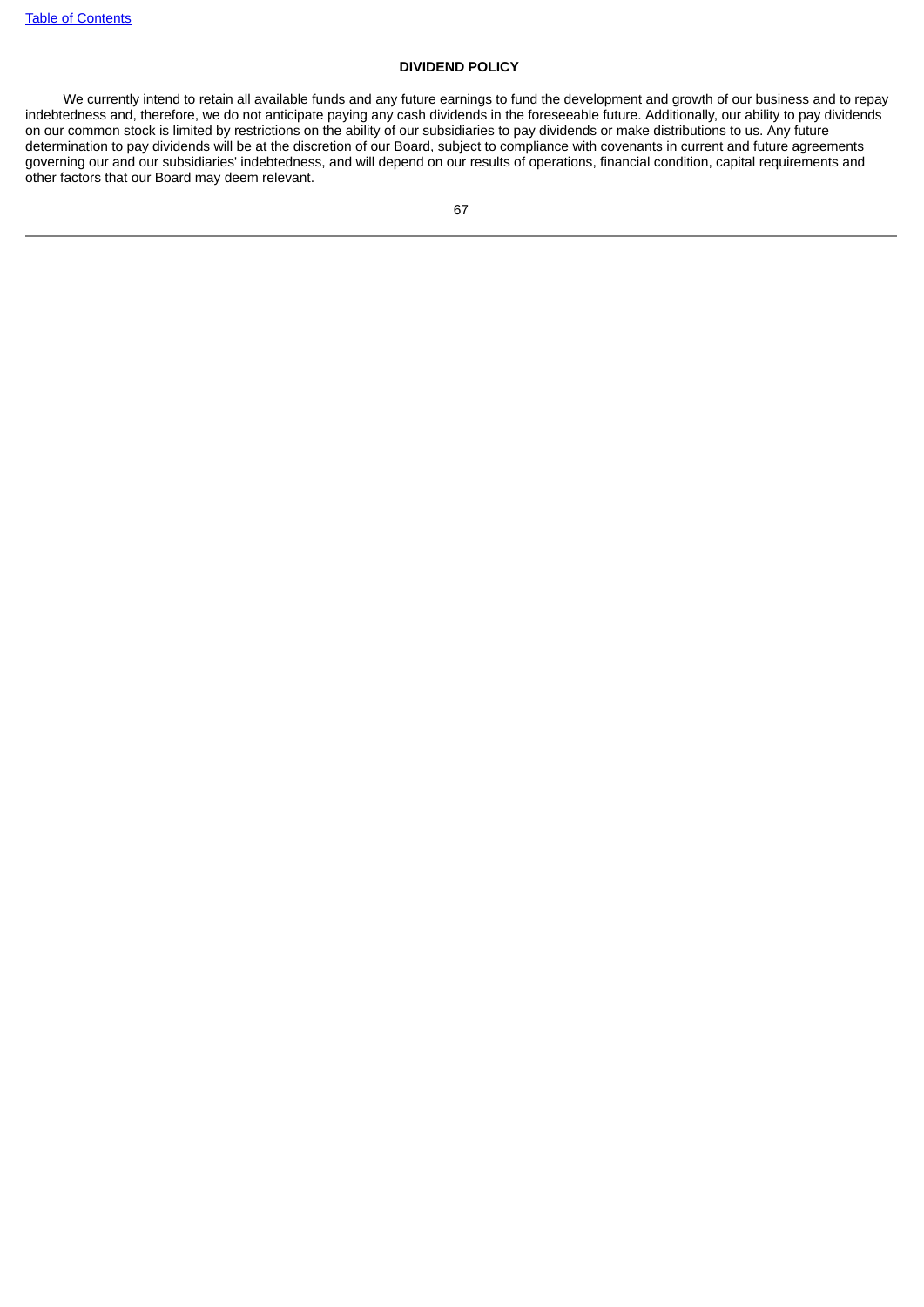# **CAPITALIZATION**

The following table describes our cash and cash equivalents and capitalization as of December 31, 2018, as follows:

- on an actual basis; and
- on a pro forma basis, after giving effect to the sale of shares of common stock in this offering and the application of the net proceeds from this offering as set forth under "Use of Proceeds", assuming an initial public o proceeds from this offering as set forth under "Use of Proceeds", assuming an initial public offering price of \$ which is the midpoint of the estimated price range set forth on the cover page of this prospectus, and after deducting the underwriting discount and estimated offering expenses payable by us.

 The pro forma information set forth in the table below is illustrative only and will be adjusted based on the actual initial public offering price and other terms of this offering determined at pricing. You should read this table in conjunction with our consolidated financial statements and the related notes, "Use of Proceeds" and "Management's Discussion and Analysis of Financial Condition and Results of Operations" included elsewhere in this prospectus.

|                                                                                                                                             | As of December 31,<br>2018 |
|---------------------------------------------------------------------------------------------------------------------------------------------|----------------------------|
|                                                                                                                                             | <b>Pro Forma</b><br>Actual |
|                                                                                                                                             | (dollars in thousands)     |
| Cash and cash equivalents                                                                                                                   | 39,240 \$<br>\$            |
| Total debt $^{(1)}$ :                                                                                                                       |                            |
| Revolving credit facility <sup>(2)</sup>                                                                                                    |                            |
| Term Ioan facility                                                                                                                          | 171,749                    |
| <b>Total debt</b>                                                                                                                           | \$171,749                  |
| Equity:                                                                                                                                     |                            |
| Common stock, \$0.001 par value, 1,200,000 shares authorized, 933,179 shares<br>issued and outstanding, actual; bases authorized,<br>shares |                            |
| issued and outstanding, pro forma                                                                                                           | 1                          |
| Additional paid-in capital                                                                                                                  | 565.474                    |
| Accumulated deficit                                                                                                                         | (32, 381)                  |
| Total stockholders' equity                                                                                                                  | 533,094                    |
| <b>Total capitalization</b>                                                                                                                 | 704.843<br>\$<br>\$        |

(1) Net of debt issuance costs of \$3.3 million.

(2) As of December 31, 2018, we had no amounts drawn under the revolving credit facility and had \$14.0 million in undrawn capacity (with \$1.0 million being used for letters of credit).

A \$1.00 increase or decrease in the assumed initial public offering price of \$ per share, which is the midpoint of the price range set forth on the cover page of this prospectus, would increase or decrease each of cash and cash equivalents, additional paid-in capital, total stockholders' equity and total capitalization on a pro forma basis by approximately \$ million, assuming the number of shares offered, as set forth on the cover page of this prospectus, remains the same, and after deducting the underwriting discount and estimated offering expenses payable by us.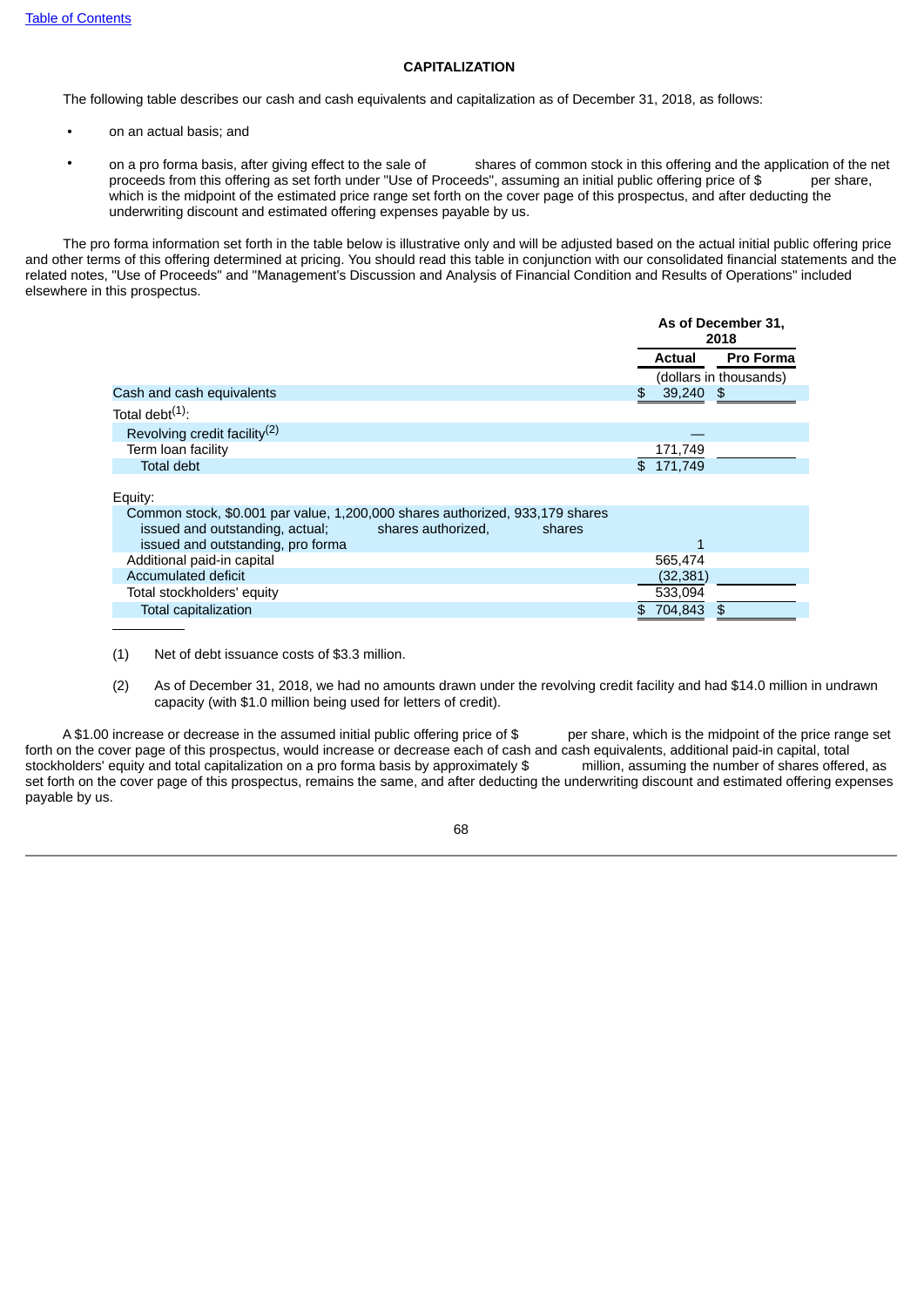Similarly, each 1,000,000 increase or decrease in the number of shares of common stock offered in this offering would increase or decrease each of cash and cash equivalents, additional paid-in capital, total stockholders' equity (deficit) and total capitalization on a pro forma basis by approximately \$ million, based on an assumed initial public offering price of \$ per share, which is the midpoint of the estimated offering price range set forth on the cover page of this prospectus, and after deducting the underwriting discount and estimated offering expenses payable by us.

Except as otherwise indicated, the above discussion and table are based on shares of our common stock outstanding as of December 31, 2018 and excludes:

- shares of common stock issuable upon the exercise of options outstanding as of December 31, 2018, with a weighted average exercise price of \$ per share;
	- shares of common stock issuable upon the vesting and settlement of RSUs outstanding as of December 31, 2018; and
		- shares of common stock reserved for future issuance under the 2020 Plan.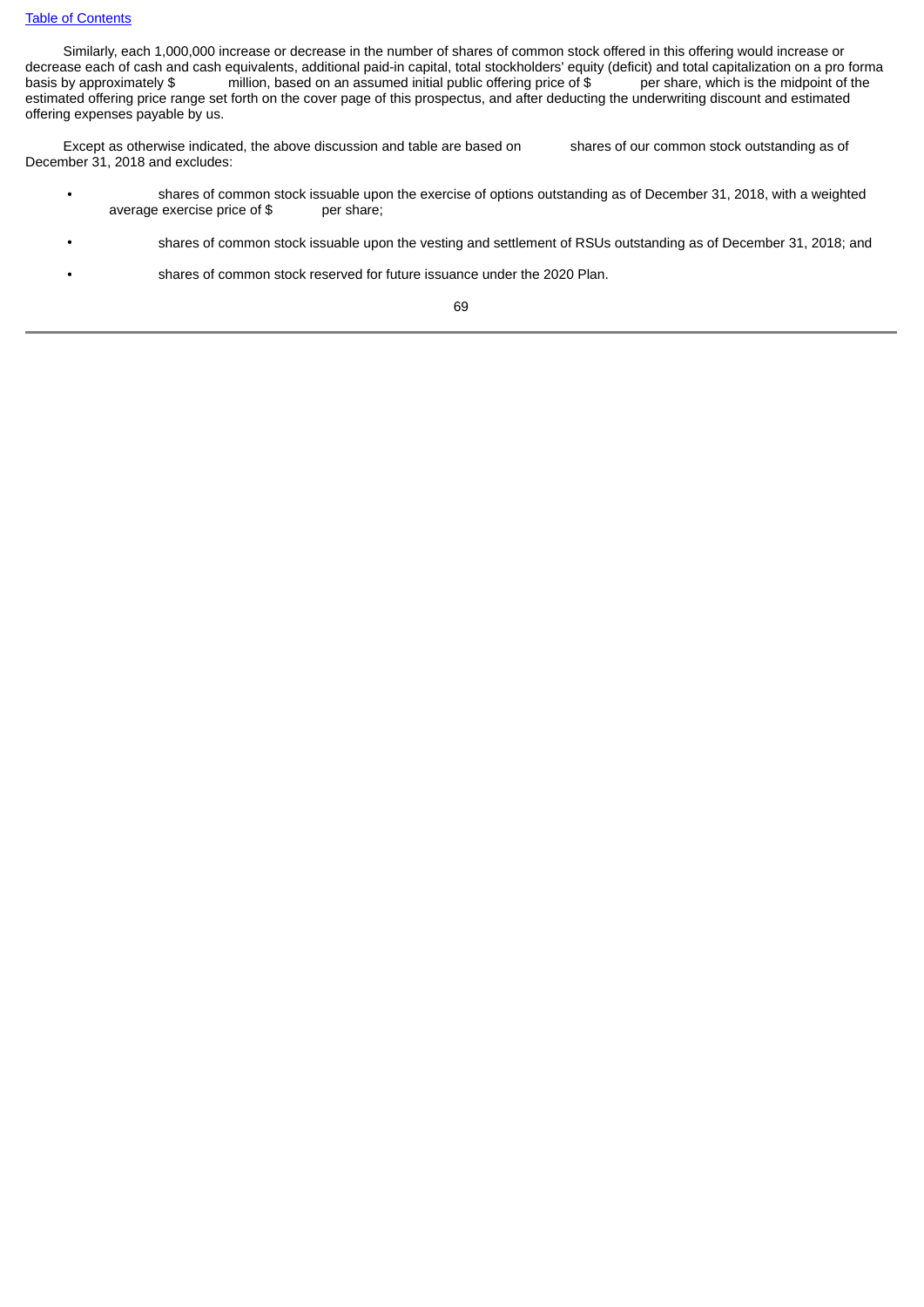### **DILUTION**

 If you invest in our common stock in this offering, your interest will be diluted to the extent of the difference between the initial public offering price per share of our common stock in this offering and the pro forma net tangible book value per share of our common stock immediately after this offering.

 As of December 31, 2018, we had a net tangible book value of \$(220.2) million, or \$(235.99) per share of common stock. Net tangible book value per share is equal to our total tangible assets, less total liabilities, divided by the number of outstanding shares of our common stock.

After giving effect to the sale of shares of common stock in this offering, after deducting the underwriting discount and estimated offering<br>ses payable by us, and the application of the net proceeds of this offering to re expenses payable by us, and the application of the net proceeds of this offering to repay \$ Term Loan Facility as set forth under "Use of Proceeds", at an assumed initial public offering price of \$ per share, which is the midpoint of the price range set forth on the cover of this prospectus, our pro forma net tangible book value as of December 31, 2018 would have been million, or \$ per share of common stock. This represents an immediate increase in net tangible book value of \$ per<br>
per share to investors participating in this share to our existing shareholders and an immediate dilution in net tangible book value of  $$$ offering at the assumed initial public offering price. The following table illustrates this per share dilution:

| Assumed initial public offering price per share                                              |    |  |
|----------------------------------------------------------------------------------------------|----|--|
| Historical net tangible book value per share as of December 31, 2018                         | æ. |  |
| Increase in net tangible book value per share attributable to the investors in this offering |    |  |
| Pro forma net tangible book value per share after giving effect to this offering             |    |  |
| Dilution in net tangible book value per share to the investors in this offering              |    |  |

 A \$1.00 increase or decrease in the assumed initial public offering price of \$ per share, which is the midpoint of the estimated public offering price range set forth on the cover page of this prospectus, would increase or decrease our pro forma net tangible book value per share after this offering by \$ , and would increase or decrease the dilution per share to the investors in this offering by \$ assuming that the number of shares offered by us, as set forth on the cover page of this prospectus, remains the same, and after deducting the underwriting discount and estimated offering expenses payable by us. Similarly, each increase or decrease of one million shares in the number of shares of common stock offered by us would increase or decrease our pro forma net tangible book value per share after this offering by<br>\$ and would increase or decrease dilution per share to investors in this offering by \$ and would increase or decrease dilution per share to investors in this offering by offering price, which is the midpoint of the price range set forth on the cover page of this prospectus, remains the same and after deducting the underwriting discount and estimated offering expenses payable by us.

 If the underwriters exercise their option to purchase additional shares in full, the pro forma net tangible book value per share after this offering would be \$ , and the dilution in pro forma net tangible book value per share to new investors in this offering would be \$

 The following table presents, on a pro forma basis as described above, as of December 31, 2018, the differences between our existing shareholders and the investors purchasing shares of our common stock in this offering, with respect to the number of shares purchased, the total consideration paid to us, and the average price per share paid by our existing shareholders or to be paid to us by investors purchasing shares in this offering at an assumed offering price of \$ per share, which is the midpoint of the price range set forth on the cover page of this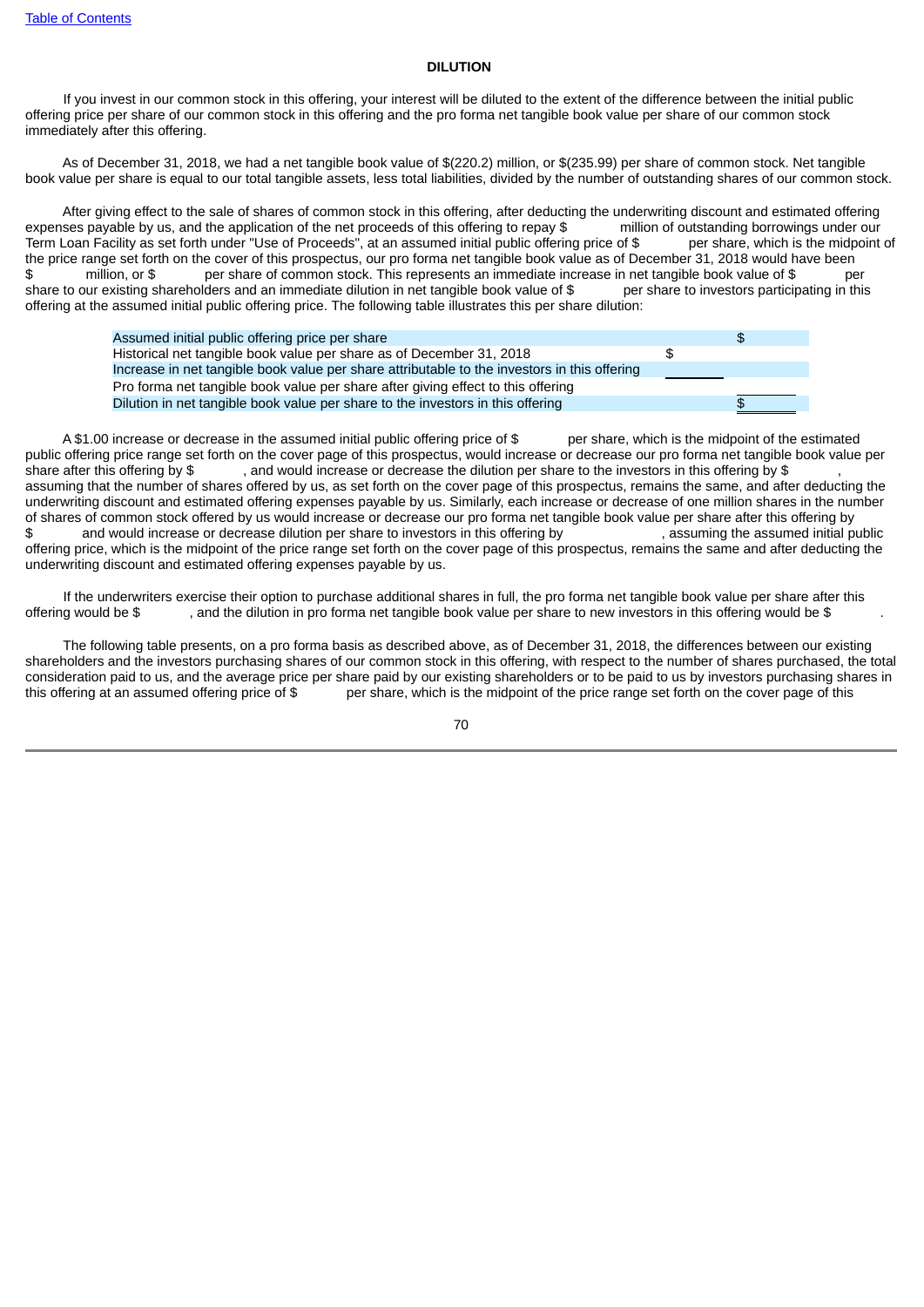prospectus, before deducting the underwriting discount and estimated offering expenses payable by us.

|                              | <b>Shares Purchased</b> |            |        | <b>Total Consideration</b> |                                  |
|------------------------------|-------------------------|------------|--------|----------------------------|----------------------------------|
|                              | Number                  | Percentage | Amount | Percentage                 | <b>Price Per</b><br><b>Share</b> |
| <b>Existing Shareholders</b> |                         | %\$        |        |                            | %\$                              |
| New Investors                |                         |            |        |                            |                                  |
| Total                        |                         | %\$        |        | $\frac{0}{0}$              |                                  |

A \$1.00 increase or in the assumed initial public offering price of \$ per share, which is the midpoint of the price range set forth on wer page of this prospectus, would increase or decrease the total consideration paid by the cover page of this prospectus, would increase or decrease the total consideration paid by new investors by  $$$ decrease the percent of total consideration paid by new investors by  $\frac{1}{2}$ , assuming that the number of shares offered by us, as set forth on the cover page of this prospectus, remains the same and before deducting the underwriting discount and estimated offering expenses payable by us.

 Similarly, each 1,000,000 increase or decrease in the number of shares offered would increase or decrease the net proceeds to us from this offering by approximately \$ million, assuming that the assumed initial public offering price per share for the offering remains at \$ , which is the midpoint of the estimated public offering price range set forth on the cover page of this prospectus, and after deducting the underwriting discount and estimated offering expenses payable by us.

 Except as otherwise indicated, the above discussion and tables assume no exercise of the underwriters' option to purchase additional shares. After giving effect to sales of shares in this offering, assuming the underwriters' option to purchase additional shares is exercised in full, our existing shareholders would own % and our new investors would own % our existing shareholders would own % and our new investors would own % of the total number of shares of our common stock outstanding after this offering.

 In addition, to the extent we issue any additional stock options or any stock options are exercised, or we issue any other securities or convertible debt in the future, investors participating in this offering may experience further dilution.

Except as otherwise indicated, the above discussion and tables are based on shares of our common stock outstanding as of December 31, 2018 and excludes:

- shares of common stock issuable upon the exercise of options outstanding as of December 31, 2018, with a weighted average exercise price of \$ per share;
	- shares of common stock issuable upon the vesting and settlement of RSUs outstanding as of December 31, 2018; and
		- million shares of common stock reserved for future issuance under the 2020 Plan.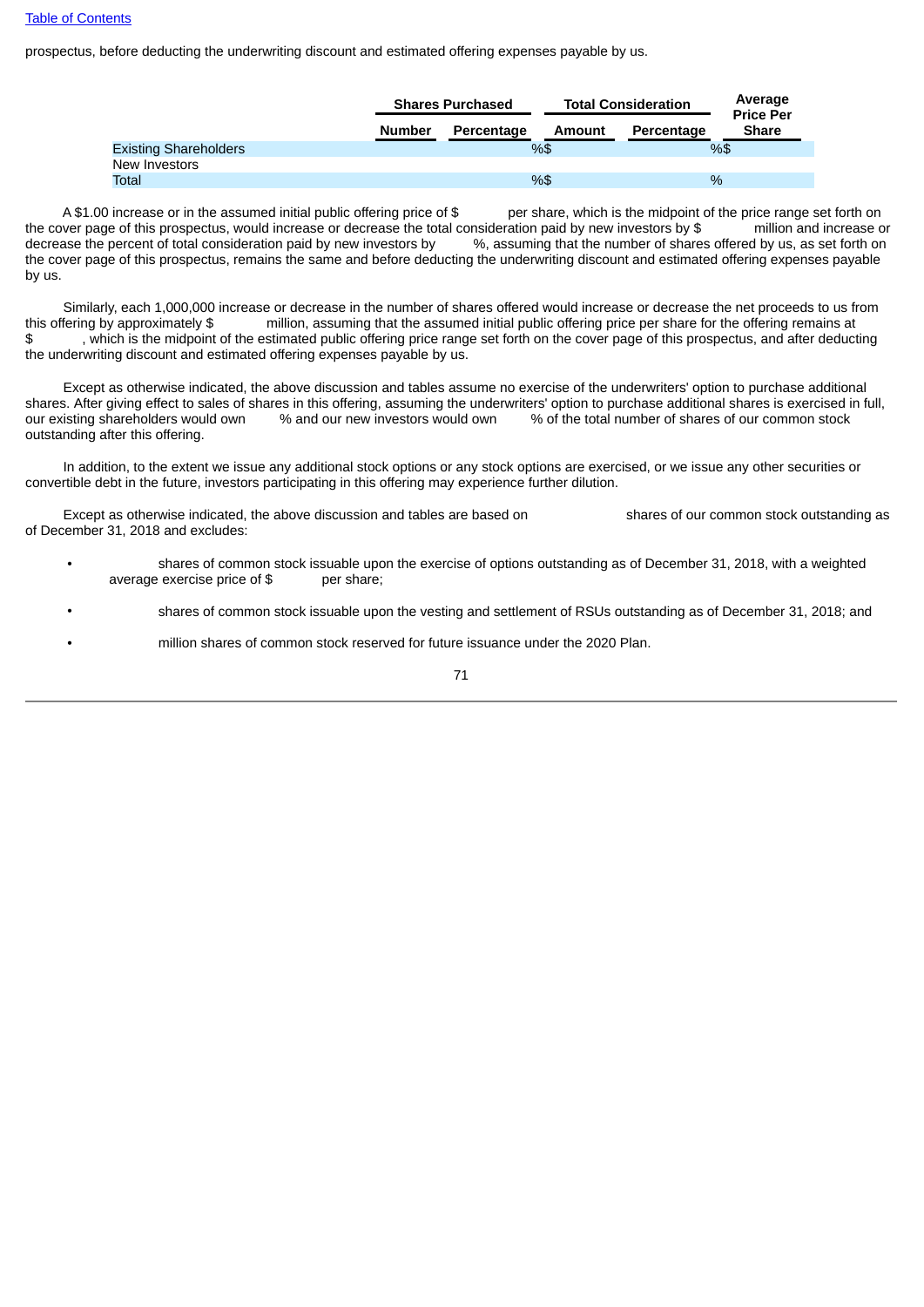# **SELECTED CONSOLIDATED FINANCIAL DATA**

 The following tables present our selected consolidated financial data. The selected consolidated statements of operations data for the year ended December 31, 2018 and the selected consolidated balance sheet data as of December 31, 2018 are derived from our audited consolidated financial statements that are included elsewhere in this prospectus (except for the pro forma share and pro forma net loss per share information). Our historical results are not necessarily indicative of the results that may be expected in the future. You should read the selected historical financial data below in conjunction with the section titled "Management's Discussion and Analysis of Financial Condition and Results of Operations" and the financial statements and related notes included elsewhere in this prospectus.

|                                                                                              |                | <b>Year Ended</b><br>December 31.<br>2018<br>(in thousands,<br>except per<br>share amounts) |
|----------------------------------------------------------------------------------------------|----------------|---------------------------------------------------------------------------------------------|
| <b>Consolidated Statement of Income Data:</b>                                                |                |                                                                                             |
| Revenue:                                                                                     |                |                                                                                             |
| Subscription                                                                                 | $\mathfrak{D}$ | 100,350                                                                                     |
| <b>Services</b>                                                                              |                | 20,206                                                                                      |
| License                                                                                      |                | 26,006                                                                                      |
| Total revenue<br>Cost of revenue:                                                            |                | 146,562                                                                                     |
|                                                                                              |                |                                                                                             |
| Cost of subscription <sup>(1)</sup> (exclusive of amortization expense shown below)          |                | 24,088                                                                                      |
| Cost of services <sup><math>(1)</math></sup> (exclusive of amortization expense shown below) |                | 16,246                                                                                      |
| Amortization expense                                                                         |                | 8,969                                                                                       |
| Total cost of revenue                                                                        |                | 49,303                                                                                      |
| Gross profit                                                                                 |                | 97,259                                                                                      |
| Operating expenses:                                                                          |                |                                                                                             |
| Sales and marketing <sup>(1)</sup>                                                           |                | 51,976                                                                                      |
| Research and development <sup>(1)</sup>                                                      |                | 31,515                                                                                      |
| General and administrative <sup>(1)</sup>                                                    |                | 22,270                                                                                      |
| Amortization expense                                                                         |                | 21,491                                                                                      |
| Total operating expenses                                                                     |                | 127,252                                                                                     |
| Loss from operations                                                                         |                | (29, 993)                                                                                   |
| Interest expense, net                                                                        |                | (18, 203)                                                                                   |
| Foreign currency transaction loss                                                            |                | (418)                                                                                       |
| Other income, net                                                                            |                | 221                                                                                         |
| Loss before income tax benefit                                                               |                | (48, 393)                                                                                   |
| Income tax benefit                                                                           |                | 12,137                                                                                      |
| Net loss                                                                                     | \$             | (36, 256)                                                                                   |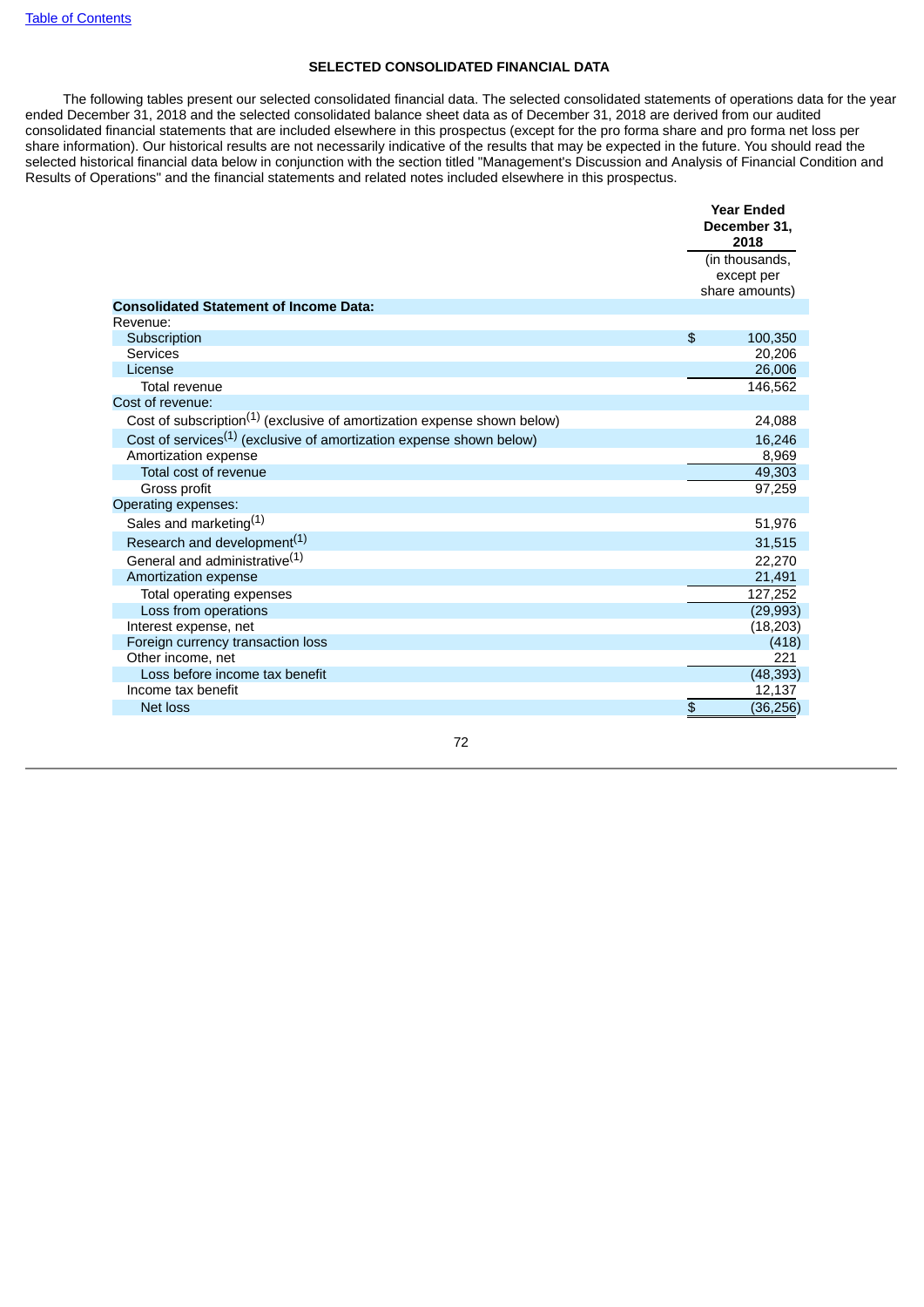| Per Share Data: <sup>(2)</sup>                                                         |               |
|----------------------------------------------------------------------------------------|---------------|
| Net loss per share:                                                                    |               |
| Basic                                                                                  | \$<br>(38.97) |
| <b>Diluted</b>                                                                         | (38.97)       |
| Weighted-average shares used in computing net loss per share:                          |               |
| <b>Basic</b>                                                                           | 930,443       |
| Diluted                                                                                | 930,443       |
| Pro forma net loss per share: (2)(3)                                                   |               |
| Basic                                                                                  | \$            |
| <b>Diluted</b>                                                                         | \$            |
| Weighted-average shares used in computing pro forma net loss per share: <sup>(3)</sup> |               |
| <b>Basic</b>                                                                           |               |
| Diluted                                                                                |               |
|                                                                                        |               |
| <b>Consolidated Statement of Cash Flow Data:</b>                                       |               |
| Net cash provided by operating activities                                              | \$<br>9,360   |
| Net cash used in investing activities                                                  | \$<br>(5,802) |
| Net cash provided by financing activities                                              | \$<br>1.770   |

(1) Includes stock-based compensation as follows:

|                            | <b>Year Ended</b><br>December 31,<br>2018<br>(in thousands) |
|----------------------------|-------------------------------------------------------------|
| Cost of revenue:           |                                                             |
| Cost of subscription       | \$<br>225                                                   |
| Cost of services           |                                                             |
| Sales and marketing        | 529                                                         |
| Research and development   | 239                                                         |
| General and administrative | 1,322                                                       |
|                            | 2.315                                                       |

(2) See Note 10 to our consolidated financial statements appearing elsewhere in this prospectus for an explanation of the method used to calculate our basic and diluted net income (loss) per share and the weighted-average number of shares used in the computation of the per share amounts.

(3) Pro forma basic and diluted net loss per share and pro forma weighted-average common shares outstanding have been computed to give effect to the issuance by us of shares of common stock in this offering at the initial public<br>offering price of \$ per share, which is the midpoint of the estimated price range set forth on the cover page o per share, which is the midpoint of the estimated price range set forth on the cover page of this prospectus, and after deducting the underwriting discount and estimated offering expenses payable by us and the application of the net proceeds from this offering to repay \$ million of outstanding borrowings under our Term application of the net proceeds from this offering to repay \$ Facility as set forth under "Use of Proceeds". This pro forma data is presented for informational purposes only and does not purport to represent what our net loss or net loss per share actually would have been had the offering and use of proceeds therefrom occurred on January 1, 2018 or to project our net loss or net loss per share for any future period.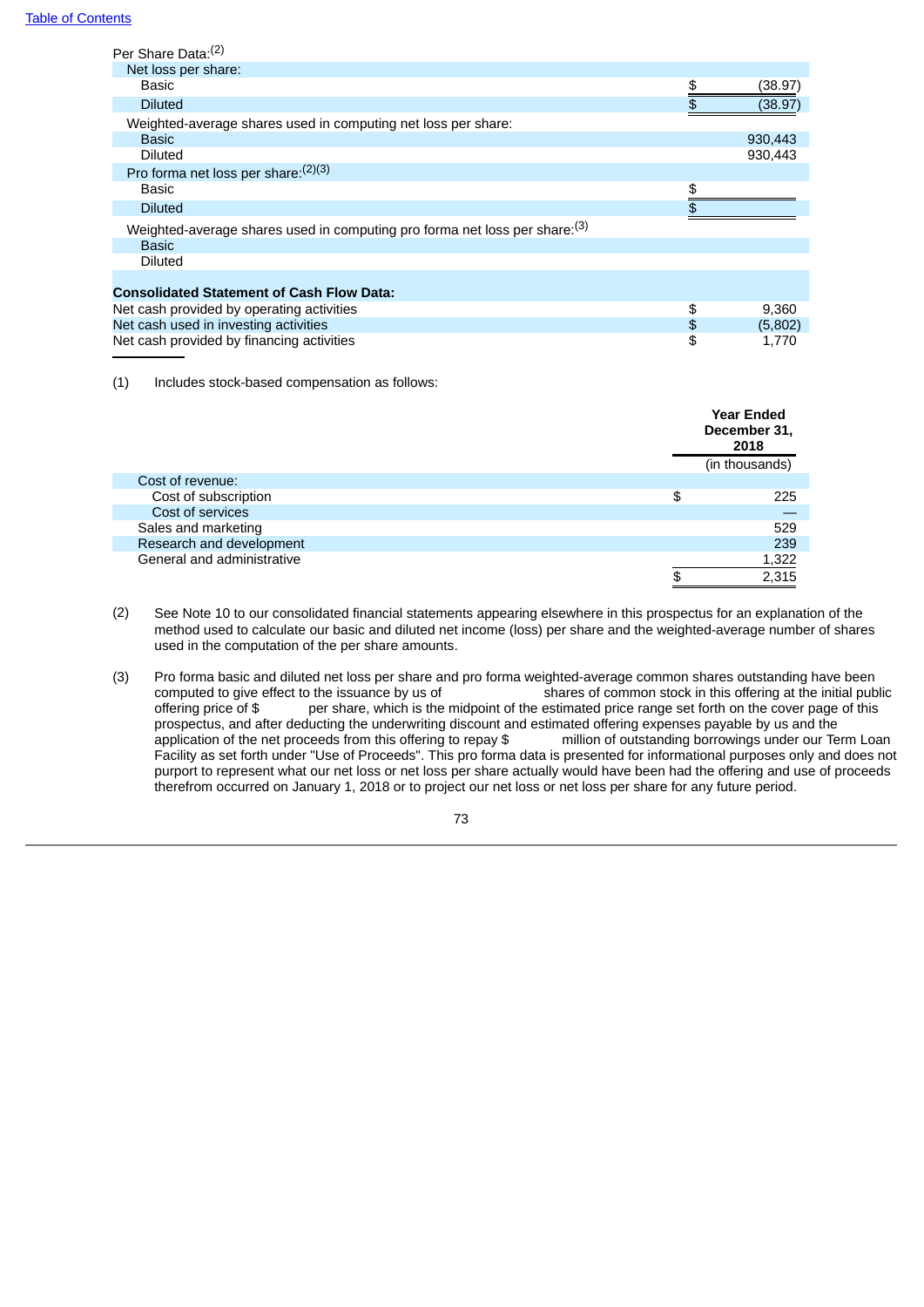|                                         | AS VI<br>December 31,<br>2018 |  |
|-----------------------------------------|-------------------------------|--|
|                                         | (in thousands)                |  |
| <b>Consolidated Balance Sheet Data:</b> |                               |  |
| Cash and cash equivalents               | \$<br>39,240                  |  |
| Working capital <sup>(1)</sup>          | \$<br>(27, 230)               |  |
| <b>Total assets</b>                     | \$<br>853,384                 |  |
| Deferred revenue                        | \$<br>100,662                 |  |
| Debt <sup>(2)</sup>                     | \$<br>171.749                 |  |
| <b>Total liabilities</b>                | \$<br>320,290                 |  |
| Total stockholders' equity              | \$<br>533,094                 |  |

**As of**

(1) We define working capital as current assets less current liabilities.

(2) Net of debt issuance costs of \$3.3 million as of December 31, 2018.

### **Non-GAAP Financial Measures**

 In addition to our results determined in accordance with GAAP, we believe the non-GAAP measures of non-GAAP Gross Profit and Adjusted EBITDA are useful in evaluating our operating performance. We believe that non-GAAP financial information, when taken collectively, may be helpful to investors because it provides consistency and comparability with past financial performance and assists in comparisons with other companies, some of which use similar non-GAAP information to supplement their GAAP results. The non-GAAP financial information is presented for supplemental informational purposes only, and should not be considered a substitute for financial information presented in accordance with GAAP, and may be different from similarly-titled non-GAAP measures used by other companies. A reconciliation is provided below for each non-GAAP financial measure to the most directly comparable financial measure stated in accordance with GAAP. Investors are encouraged to review the related GAAP financial measures and the reconciliation of these non-GAAP financial measures to their most directly comparable GAAP financial measures.

## *Non-GAAP Gross Profit*

 Non-GAAP Gross Profit is a supplemental measure of operating performance that is not prepared in accordance with GAAP and that does not represent, and should not be considered as, an alternative to gross profit, as determined in accordance with GAAP. We define Non-GAAP Gross Profit as gross profit, adjusted for stock-based compensation expense and amortization expense.

 We use Non-GAAP Gross Profit to understand and evaluate our core operating performance and trends and to prepare and approve our annual budget. We believe Non-GAAP Gross Profit is a useful measure to us and to our investors to assist in evaluating our core operating performance because it provides consistency and direct comparability with our past financial performance and between fiscal periods, as the metric eliminates the effects of variability of stock-based compensation expense and amortization of acquired developed technology, which are non-cash expenses that may fluctuate for reasons unrelated to overall operating performance. While the amortization expense of acquired developed technology is excluded from Non-GAAP Gross Profit, the revenue related to acquired developed technology is reflected in Non-GAAP Gross Profit as these assets contribute to our revenue generation.

 Non-GAAP Gross Profit has limitations as an analytical tool, and you should not consider it in isolation, or as a substitute for analysis of our results as reported under GAAP. Because of these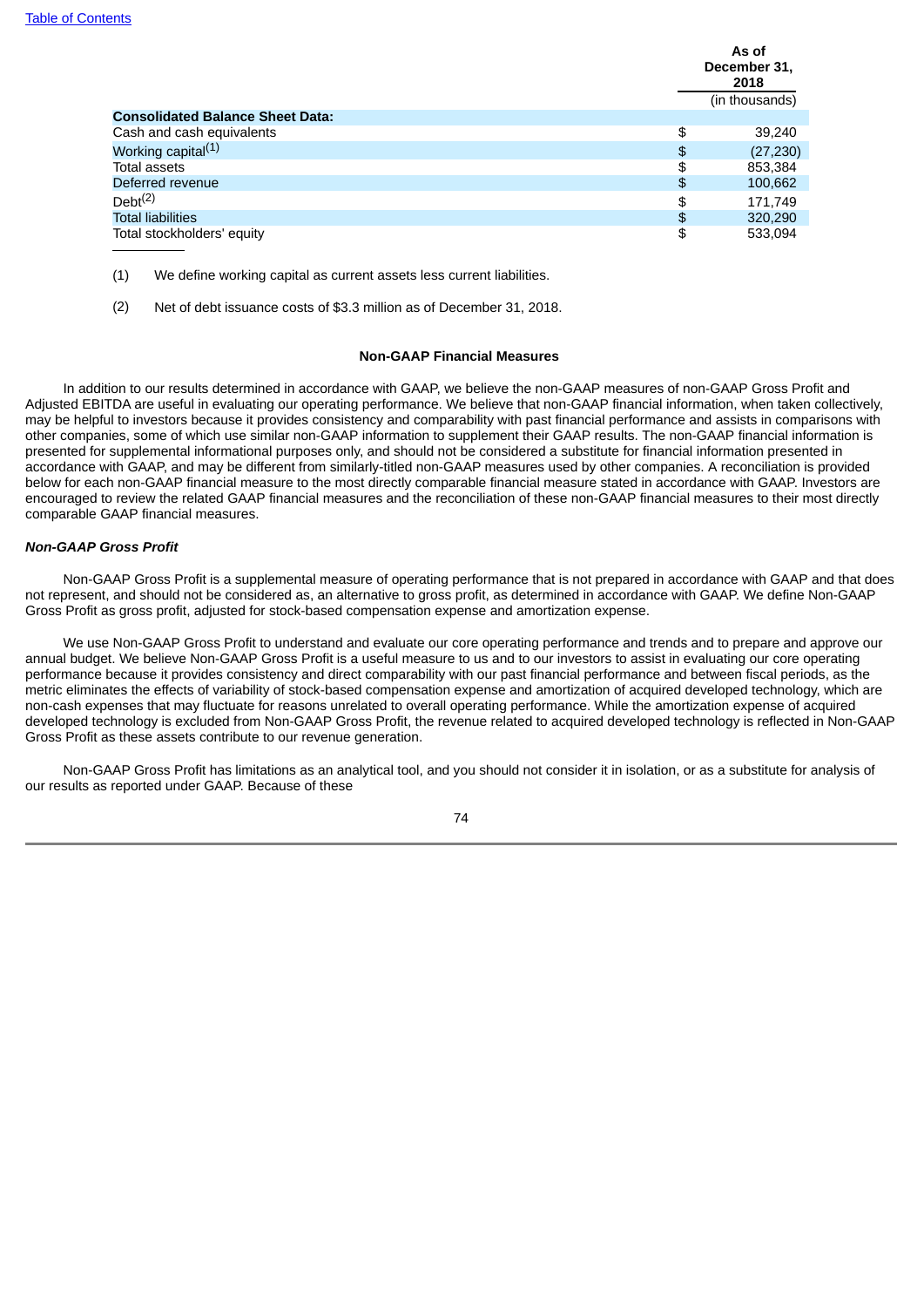limitations, Non-GAAP Gross Profit should not be considered as a replacement for gross profit, as determined by GAAP, or as a measure of our profitability. We compensate for these limitations by relying primarily on our GAAP results and using non-GAAP measures only for supplemental purposes.

A reconciliation of Non-GAAP Gross Profit to gross profit, the most directly comparable GAAP measure, is as follows:

|                             | <b>Year Ended</b><br>December 31,<br>2018 |  |
|-----------------------------|-------------------------------------------|--|
|                             | (in thousands)                            |  |
| Gross Profit                | \$<br>97.259                              |  |
| Amortization of intangibles | 8.969                                     |  |
| Stock-based compensation    | 225                                       |  |
| Non-GAAP Gross Profit       | 106,453                                   |  |

# *Adjusted EBITDA*

 Adjusted EBITDA is a supplemental measure of operating performance that is not prepared in accordance with GAAP and that does not represent, and should not be considered as, an alternative to net loss, as determined in accordance with GAAP. We define Adjusted EBITDA as net loss, adjusted for interest expense, net, benefit for income taxes, depreciation and amortization, stock-based compensation, acquisition related expense, and foreign currency transaction loss.

 We use Adjusted EBITDA to understand and evaluate our core operating performance and trends, to prepare and approve our annual budget, and to develop short-term and long-term operating plans. We believe that Adjusted EBITDA facilitates comparison of our operating performance on a consistent basis between periods, and when viewed in combination with our results prepared in accordance with GAAP, helps provide a broader picture of factors and trends affecting our results of operations.

 Adjusted EBITDA has limitations as an analytical tool, and you should not consider it in isolation, or as a substitute for analysis of our results as reported under GAAP. Because of these limitations, Adjusted EBITDA should not be considered as a replacement for net loss, as determined by GAAP, or as a measure of our profitability. We compensate for these limitations by relying primarily on our GAAP results and using non-GAAP measures only for supplemental purposes.

A reconciliation of Adjusted EBITDA to net loss, the most directly comparable GAAP measure, is as follows:

|                                   | <b>Year Ended</b><br>December 31,<br>2018 |
|-----------------------------------|-------------------------------------------|
|                                   | (in thousands)                            |
| Net loss                          | \$<br>(36, 256)                           |
| Interest expense, net             | 18,203                                    |
| Benefit for income taxes          | (12, 137)                                 |
| Depreciation and amortization     | 33,914                                    |
| Stock-based compensation          | 2,315                                     |
| Acquisition related expense       | 158                                       |
| Foreign currency transaction loss | 418                                       |
| <b>Adjusted EBITDA</b>            | 6,615                                     |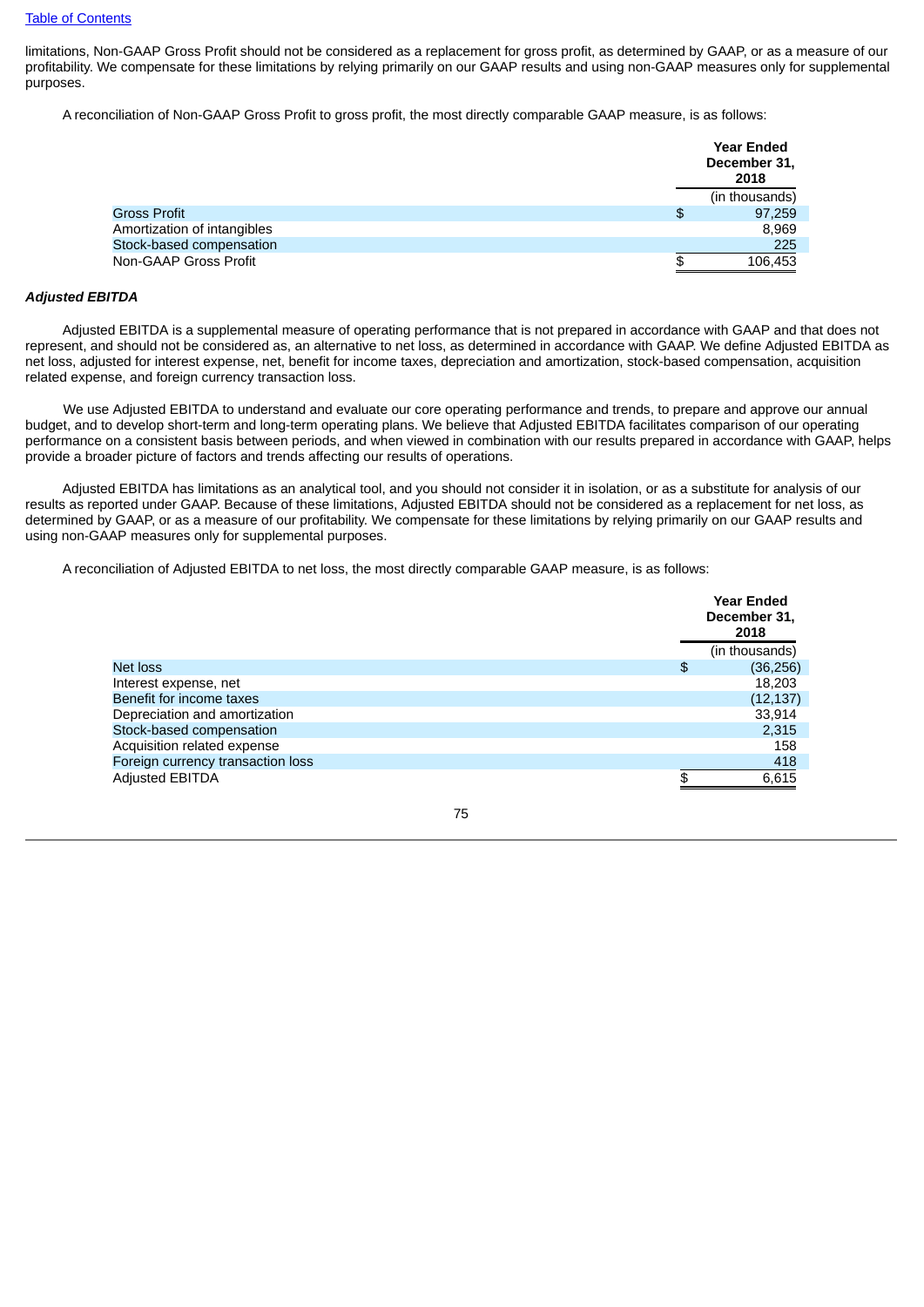#### **MANAGEMENT'S DISCUSSION AND ANALYSIS OF FINANCIAL CONDITION AND RESULTS OF OPERATIONS**

 *The following discussion and analysis summarizes the significant factors affecting the consolidated operating results, financial condition, liquidity and cash flows of our company as of and for the periods presented below. The following discussion and analysis should be read in conjunction with our consolidated financial statements and the related notes thereto included elsewhere in this prospectus. The discussion contains forward-looking statements that are based on the beliefs of management, as well as assumptions made by, and information currently available to, our management. Actual results could differ materially from those discussed in or implied by forward-looking statements as a result of various factors, including those discussed below and elsewhere in this prospectus, particularly in the sections entitled "Risk Factors" and "Forward-Looking Statements".*

### **Overview**

We are the standard in Apple Enterprise Management, and our cloud software platform is the only vertically-focused Apple infrastructure and security platform of scale in the world. We help organizations, including businesses, hospitals, schools and government agencies, connect, manage and protect Apple products, apps and corporate resources in the cloud without ever having to touch the devices. With Jamf's software, Apple devices can be deployed to employees brand new in the shrink-wrapped box, set up automatically and personalized at first power-on and administered continuously throughout the life of the device.

 Jamf was founded in 2002, around the same time that Apple was leading an industry transformation. Apple transformed the way people access and utilize technology through its focus on creating a superior consumer experience. With the release of revolutionary products like the Mac, iPod, iPhone, and iPad, Apple built the world's most valuable brand and became ubiquitous in everyday life.

 We have built our company through a singular focus on being the primary solution for Apple in the enterprise. Through our long-standing relationship with Apple, we have accumulated significant Apple technical experience and expertise that give us the ability to fully and quickly leverage and extend the capabilities of Apple products, OSs, and services. This expertise enables us to fully support new innovations and OS releases the moment they are made available by Apple. This focus has allowed us to create a best-in-class user experience for Apple in the enterprise and grow to approximately 34,000 customers in over 100 countries and territories as of September 30, 2019.

We sell our SaaS solutions via a subscription model, through a direct sales force, online and indirectly via our channel partners, including Apple. Our multi-dimensional go-to-market model and cloud-deployed offering enable us to reach all organizations around the world, large and small, with our software solutions. As a result, we continue to see rapid growth and expansion of our customer base as Apple continues to gain momentum in the enterprise.

 As of December 31, 2018, our ARR was \$142 million and for the year ended December 31, 2018, our total revenue was \$146.6 million. For the year ended December 31, 2018, our net loss was \$(36.3) million, our net cash provided by operating activities was \$9.4 million and our Adjusted EBITDA was \$6.6 million. Adjusted EBITDA is a supplemental measure that is not calculated and presented in accordance with GAAP. See "Selected Consolidated Financial Data — Non-GAAP Financial Measures" for a definition of Adjusted EBITDA and a reconciliation to its most directly comparable GAAP financial measure.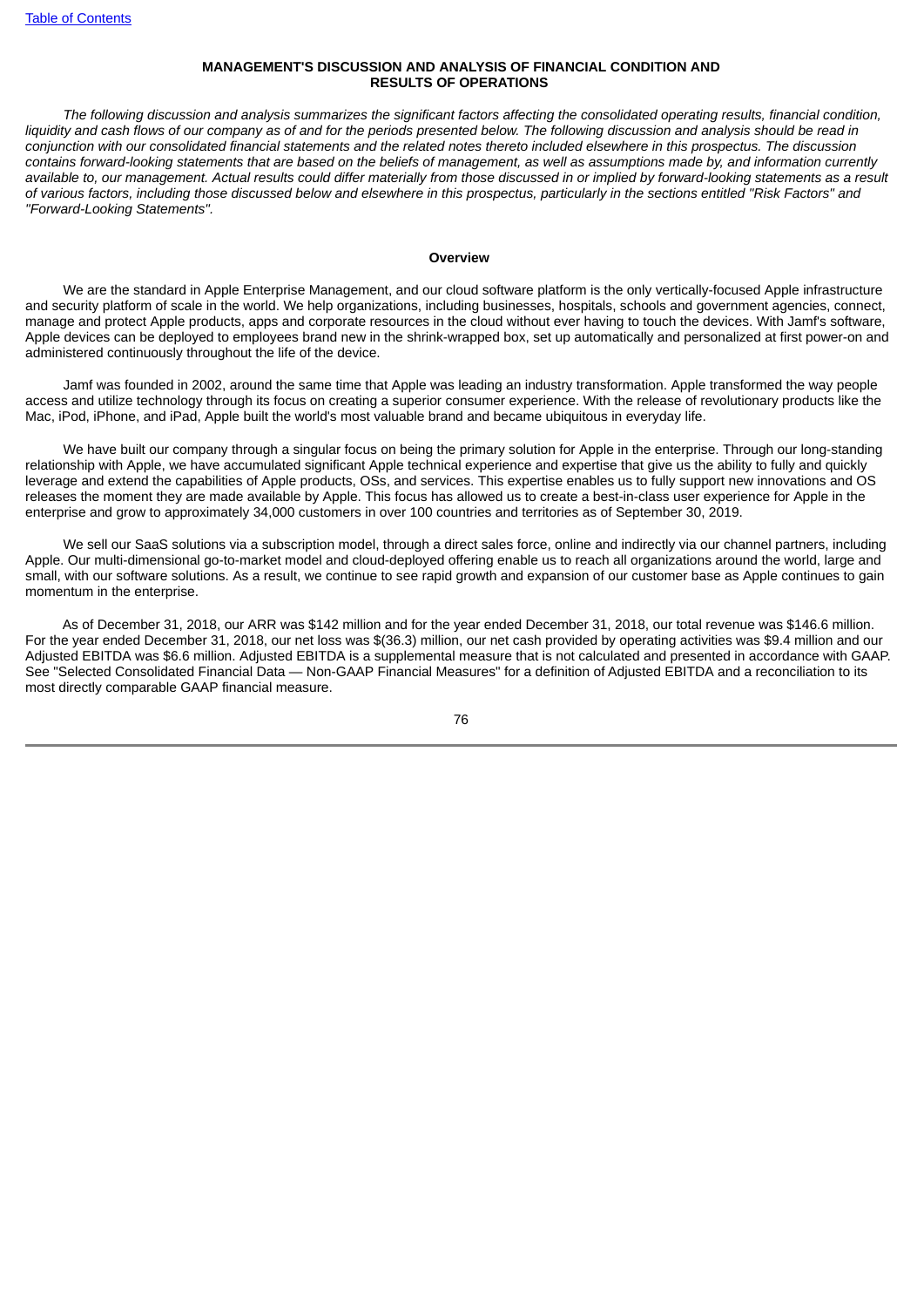We have grown our software platform to meet the needs of Apple users in the enterprise as evidenced by the following key milestones.



**Key Factors Affecting Our Performance** 

Our historical financial performance has been, and we expect our financial performance in the future to be, driven by our ability to:

 *Attract new customers.* Our ability to attract new customers is dependent upon a number of factors, including the effectiveness of our pricing and solutions, the features and pricing of our competitors' offerings, the effectiveness of our marketing efforts, the effectiveness of our channel partners in selling, marketing and deploying our software solutions and the growth of the market for Apple devices and services for small-to-medium-sized businesses, or SMBs, and enterprises. Sustaining our growth requires continued adoption of our platform by new customers. We intend to continue to invest in building brand awareness as we further penetrate our addressable markets. We intend to expand our customer base by continuing to make significant and targeted investments in our direct sales and marketing to attract new customers and to drive broader awareness of our software solutions. As of September 30, 2019, we had approximately 34,000 customers spanning organizations of a broad range of sizes and industries.

 *Expand within our customer base.* Our ability to increase revenue within our existing customer base is dependent upon a number of factors, including their satisfaction with our software solutions and support, the features and pricing of our competitors' offerings and our ability to effectively enhance our platform by developing new products and features and addressing additional use cases. Often our customers will begin with a small deployment and then later expand their usage more broadly within the enterprise as they realize the benefits of our platform. We believe that our "land and expand" business model allows us to efficiently increase revenue from our existing customer base. We intend to continue to invest in enhancing awareness of our software solutions, creating additional use cases, and developing more products, features, and functionality, which we believe are important factors to expand usage of our software solutions by our existing customer base. We believe our ability to retain, and expand usage of our software solutions by, our existing customer base is evidenced by our dollar-based net retention rate, which has exceeded 115% as of the end of each of the last seven fiscal quarters for the trailing twelve months.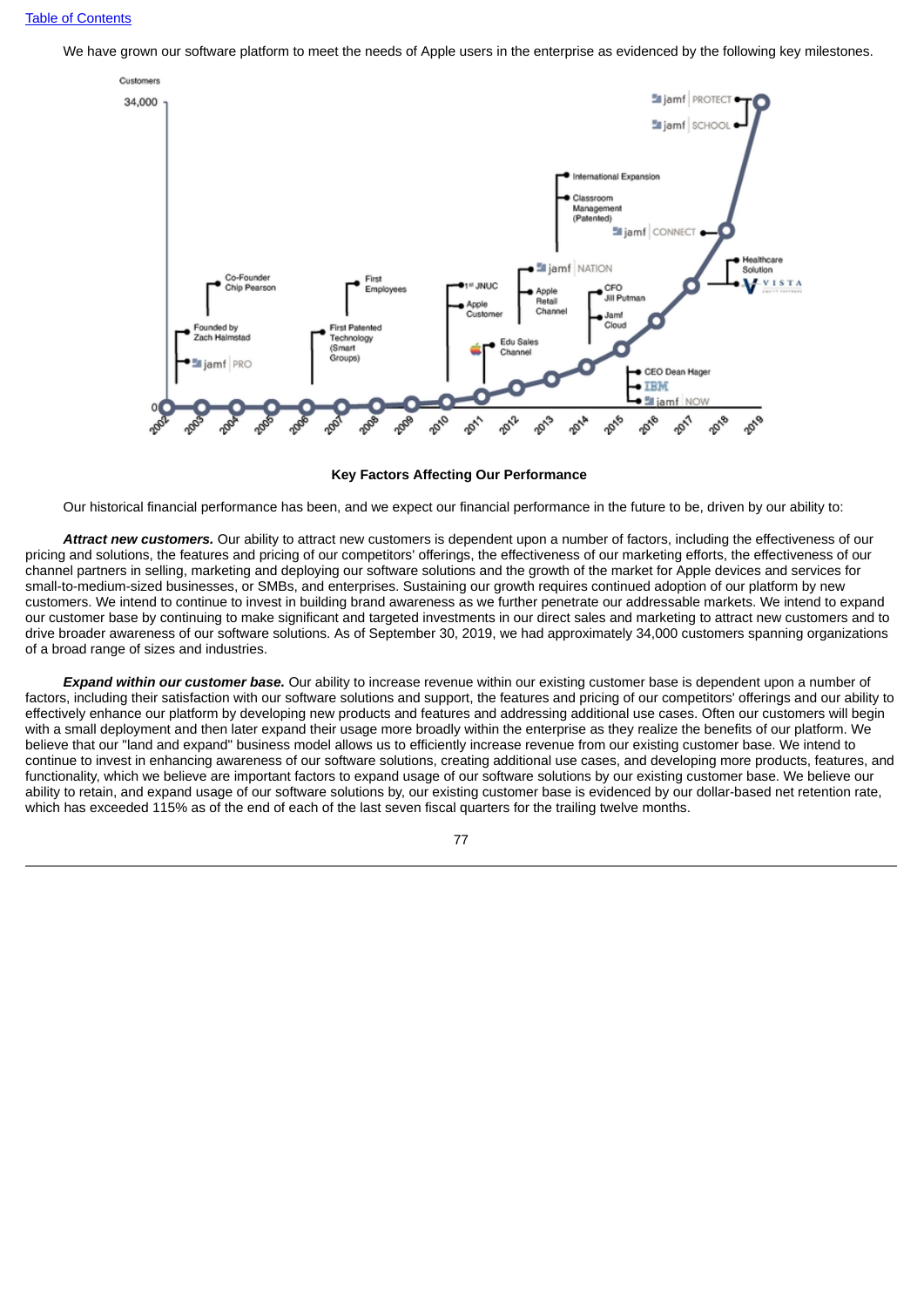*Sustain product innovation and technology leadership.* Our success is dependent on our ability to sustain product innovation and technology leadership in order to maintain our competitive advantage. We believe that we have built a highly differentiated platform and we intend to further extend the adoption of our platform through additional innovation. While sales of subscriptions to our Jamf Pro product account for most of our revenue, we intend to continue to invest in building additional products, features and functionality that expand our capabilities and facilitate the extension of our platform to new use cases. Our future success is dependent on our ability to successfully develop, market and sell additional products to both new and existing customers. For example, in 2018, we introduced Jamf Connect to provide users with a seamless connection to corporate resources using a single identity and in 2019 we introduced Jamf Protect to extend Apple's security and privacy model to enterprise teams by creating unprecedented visibility into MacOS fleets through customized remote monitoring and threat detection.

 *Continue investment in growth.* Our ability to effectively invest for growth is dependent upon a number of factors, including our ability to offset anticipated increases in operating expenses with revenue growth, our ability to spend our research and development budget efficiently or effectively on compelling innovation and technologies, our ability to accurately predict costs and our ability to maintain our corporate culture as our headcount expands. We plan to continue investing in our business so we can capitalize on our market opportunity. We intend to grow our sales team to target expansion within our midmarket and enterprise customers and to attract new customers. We expect to continue to make focused investments in marketing to drive brand awareness and enhance the effectiveness of our customer acquisition model. We also intend to continue to add headcount to our research and development team to develop new and improved products, features and functionality. Although these investments may increase our operating expenses and, as a result, adversely affect our operating results in the near term, we believe they will contribute to our long-term growth.

 *Continue international expansion.* Our international growth in any region will depend on our ability to effectively implement our business processes and go-to-market strategy, our ability to adapt to market or cultural differences, the general competitive landscape, our ability to invest in our sales and marketing channels, the maturity and growth trajectory of Apple devices and services by region and our brand awareness and perception. We plan to continue making investments in our international sales and marketing channels to take advantage of this market opportunity while refining our go-to-market approach based on local market dynamics. For the year ended December 31, 2018, approximately 20% of our revenue came from customers outside of North America. While we believe global demand for our platform will increase as international market awareness of Jamf grows, our ability to conduct our operations internationally will require considerable management attention and resources and is subject to the particular challenges of supporting a growing business in an environment of multiple languages, cultures, customs, legal and regulatory systems (including with respect to data transfer and privacy), alternative dispute systems and commercial markets. In addition, global demand for our platform and the growth of our international operations is dependent upon the rate of market adoption of Apple products in international markets.

 *Enhance our offerings via our partner network.* Our success is dependent not only on our independent efforts to innovate, scale and reach more customers directly but also on the success of our partners to continue to gain share in the enterprise. With a focus on the user and being the bridge between critical technologies — with Apple and Microsoft as two examples — we feel we can help other market participants deliver more to enterprise users with the power of Jamf. We will continue to invest in the relationships with our existing, critical partners, nurture and develop new relationships and do so globally. We will continue to invest in developing "plus one" solutions and workflows that help tie our software solutions together with those delivered by others.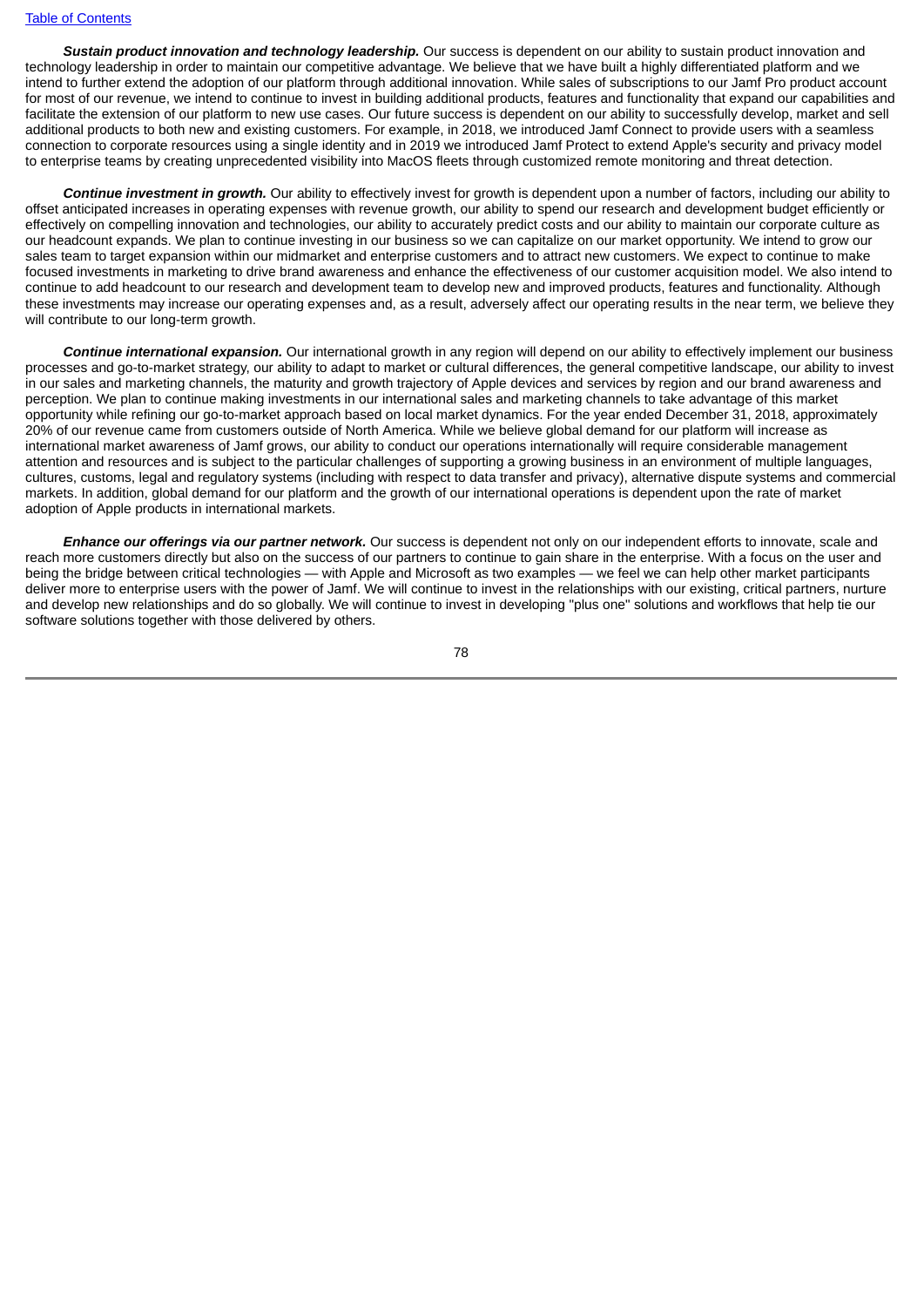#### **Key Business Metrics**

 In addition to our GAAP financial information, we review several operating and financial metrics, including the following key metrics, to evaluate our business, measure our performance, identify trends affecting our business, formulate business plans, and make strategic decisions.

## *Number of Customers*

We believe our ability to grow the number of customers on our software platform provides a key indicator of the growth of our business and our future business opportunities. We define a customer at the end of any particular period as an entity with at least one active subscription or support and maintenance agreement as of the measurement date or that has a reasonable probability of renewal. A single organization with separate subsidiaries, segments, or divisions that use our platform may represent multiple customers, as we treat each entity, subsidiary, segment or division that is invoiced separately as a single customer. In cases where customers subscribe to our platform through our channel partners, each end customer is counted separately. As of December 31, 2018 and September 30, 2019, respectively, we had approximately 18,000 customers and approximately 34,000 customers (with approximately 5,000 of the increase attributable to acquisitions), respectively, spanning organizations of a broad range of sizes and industries.

#### *Annual Recurring Revenue*

 ARR represents the annualized value of all subscription and support and maintenance contracts as of the end of the period. ARR mitigates fluctuations due to seasonality, contract term and the sales mix of subscriptions for term-based licenses and SaaS. ARR does not have any standardized meaning and is therefore unlikely to be comparable to similarly titled measures presented by other companies. ARR should be viewed independently of revenue and deferred revenue and is not intended to be combined with or to replace either of those items. ARR is not a forecast and the active contracts at the end of a reporting period used in calculating ARR may or may not be extended or renewed by our customers.

Our ARR was \$142 million as of December 31, 2018.

#### *Dollar-Based Net Retention Rate*

 To further illustrate the "land and expand" economics of our customer relationships, we examine the rate at which our customers increase their subscriptions for our software solutions. Our dollar-based net retention rate measures our ability to increase revenue across our existing customer base through expanded use of our software solutions, offset by customers whose subscription contracts with us are not renewed or renew at a lower amount.

We calculate dollar-based net retention rate as of a period end by starting with the ARR from the cohort of all customers as of 12 months prior to such period end, or Prior Period ARR. We then calculate the ARR from these same customers as of the current period end, or Current Period ARR. Current Period ARR includes any expansion and is net of contraction or attrition over the last 12 months but excludes ARR from new customers in the current period. We then divide the total Current Period ARR by the total Prior Period ARR to arrive at the dollar-based net retention rate.

 Our dollar-based net retention rates have exceeded 115% as of the end of each of the last seven fiscal quarters for the trailing twelve months and are primarily attributable to an expansion of devices. We believe our ability to cross-sell our new solutions to our installed base, particularly Jamf Connect and Jamf Protect, will continue to support our high dollar-based net retention rates.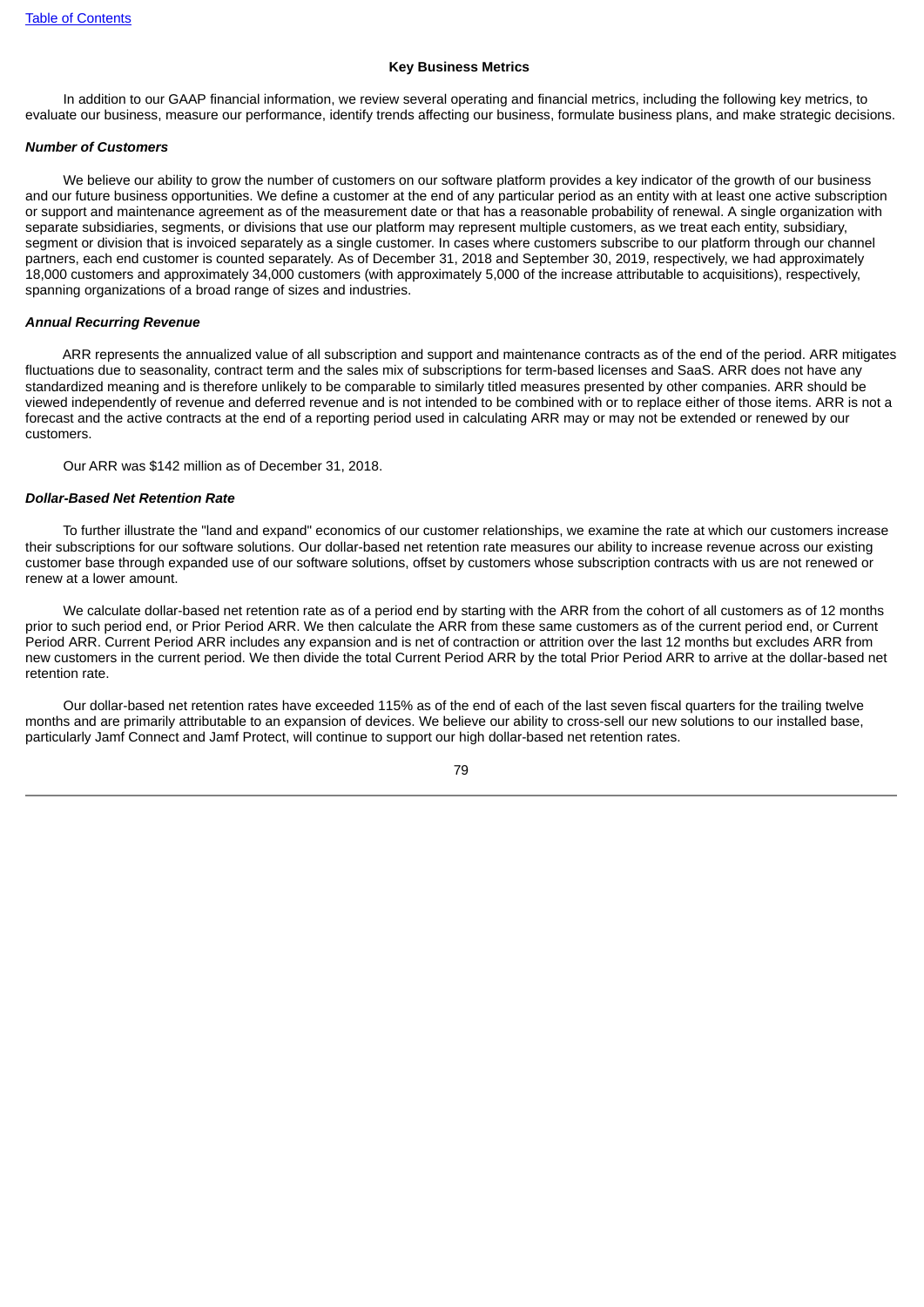The following table shows our actual dollar-based net retention rate as of the end of each of the last seven fiscal quarters for the trailing twelve months:

|                         | <b>Trailing Twelve Months Ended</b> |                         |                       |                      |                   |                         |                       |
|-------------------------|-------------------------------------|-------------------------|-----------------------|----------------------|-------------------|-------------------------|-----------------------|
|                         | March 31.<br>2018                   | <b>June 30.</b><br>2018 | September 30.<br>2018 | December 31.<br>2018 | March 31.<br>2019 | <b>June 30.</b><br>2019 | September 30.<br>2019 |
| <b>Dollar-Based Net</b> |                                     |                         |                       |                      |                   |                         |                       |
| <b>Retention Rate</b>   | 120%                                | 118%                    | 119%                  | 117%                 | 119%              | 120%                    | 118%                  |

We have a history of attracting new customers and growing their annual spend with us over time. We accomplish this through expanding our customers' usage of our products and providing new value-added products. Growth may occur based on the volume of users who are able and choose to use Apple devices within an institution, devices being allocated to users who did not previously have devices (such as hospital patients or one-to-one school programs), or by introducing new products that we are able to offer customers. The chart below illustrates the total ARR for the periods presented, with each cohort representing our customers who made their first subscription purchase in the given fiscal year. For example, customers in the 2017 cohort are represented by customers who first purchased our subscription software between January 1st, 2017 and December 31st, 2017. They accounted for \$15.7 million in ARR as of December 31, 2017 and grew to \$27.0 million in ARR as of December 31, 2019. This represents a 1.7x multiple over two years with a CAGR exceeding 30%.



## **Components of Results of Operations**

#### *Revenues*

 We recognize revenue under ASC 606. Under ASC 606, we recognize revenue when or as performance obligations are satisfied. See "— Critical Accounting Policies — Revenue Recognition".

 We derive revenue primarily from sales of SaaS subscriptions and support and maintenance, and to a lesser extent, sales of on-premise licenses and services.

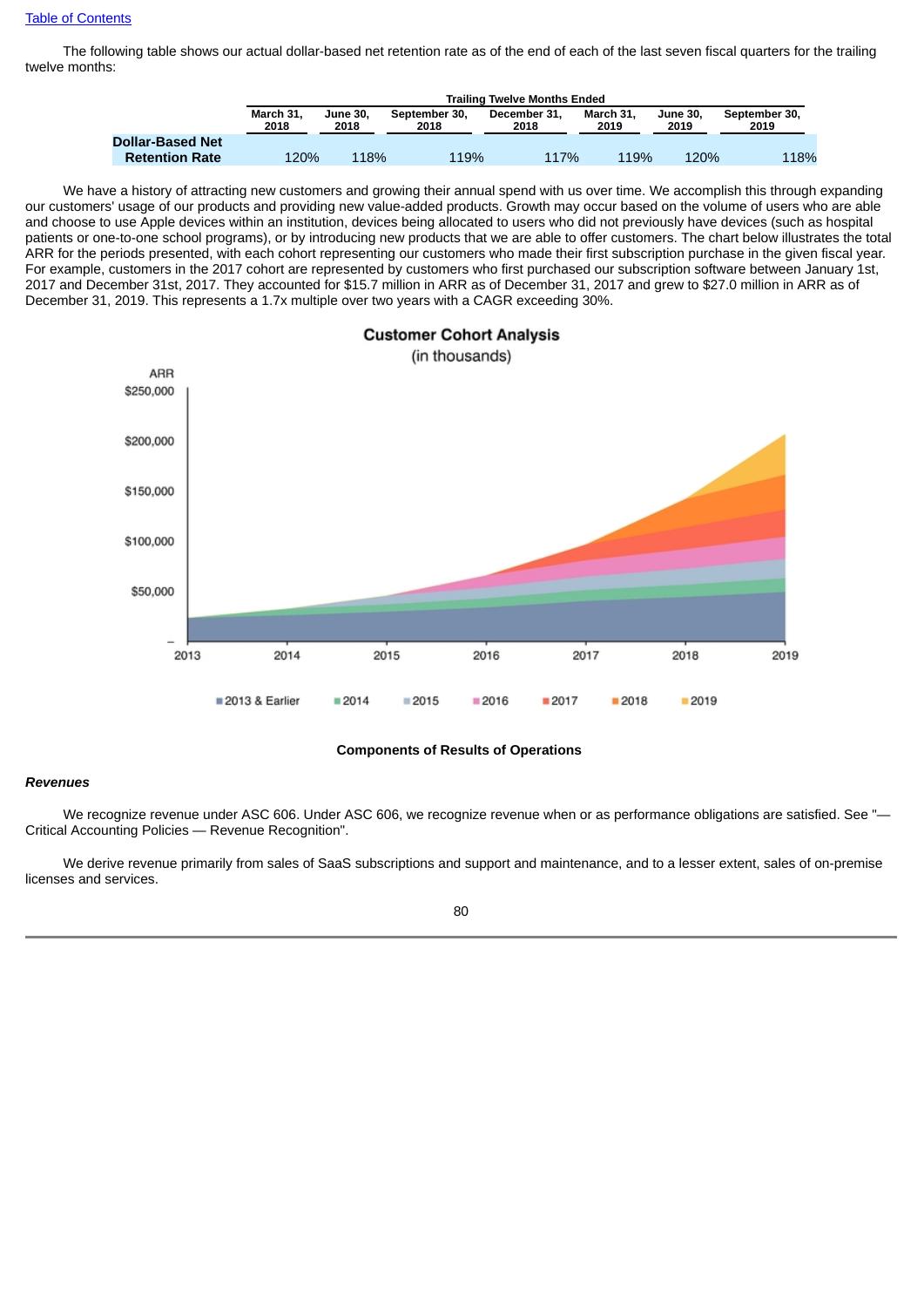*Subscription.* Subscription revenue consists of sales of SaaS subscriptions and support and maintenance contracts. We sell our software solutions primarily with a one-year contract term. We typically invoice SaaS subscription fees and support and maintenance fees annually in advance and recognize revenue ratably over the term of the applicable agreement, provided that all other revenue recognition criteria have been satisfied. See "— Critical Accounting Policies" for more information. We expect recurring revenues to increase over time as we expand our customer base because sales to new customers are expected to be primarily SaaS subscriptions.

 *License.* License revenue consists of revenue from on-premise perpetual licenses and the license portion of on-premise subscriptions of our Jamf Pro product sold primarily to existing customers. We recognize all license revenue upfront, assuming all revenue recognition criteria are satisfied. We expect license revenues to decrease because sales to new customers are primarily cloud based subscription arrangements and therefore reflected in subscription revenue.

 *Services.* Services revenues consist primarily of professional services provided to our customers to configure and optimize the use of our software solutions, as well as training services related to the operation of our software solutions. Our services are priced on a fixed fee basis and generally invoiced in advance of the service being delivered. Revenue is recognized as the services are performed. We expect services revenues to decrease as a percentage of total revenue as the demand for our services is not expected to grow at the same rate as the demand for our subscription solutions.

#### *Cost of Revenues*

 *Cost of subscription.* Cost of subscription revenue consists primarily of employee compensation costs for employees associated with supporting our subscription and support and maintenance arrangements, our customer success function, and third-party hosting fees related to our cloud services. Employee compensation and related costs include cash compensation and benefits to employees and associated overhead costs. We expect cost of subscription revenue to increase in absolute dollars, but to remain relatively consistent as a percentage of subscription revenue, relative to the extent of the growth of our business.

 *Cost of services.* Cost of services revenue consists primarily of employee compensation costs directly associated with delivery of professional services and training, costs of third-party integrators and other associated overhead costs. We expect cost of services revenue to increase in absolute dollars relative to the growth of our services business.

#### *Gross Profit and Gross Margin*

 Gross profit, or revenue less cost of revenue, has been and will continue to be affected by various factors, including the mix of cloud based subscription customers, the costs associated with supporting our cloud solution, the extent to which we expand our customer support team and the extent to which we can increase the efficiency of our technology and infrastructure though technological improvements. We expect our gross profit to increase in absolute dollars, but our gross margin to remain relatively consistent because we expect cost of subscription revenue to increase consistently with the growth in our subscription revenue.

### *Operating Expenses*

 *Sales and Marketing.* Sales and marketing expenses consist primarily of employee compensation costs, sales commissions, costs of general marketing and promotional activities, travel-related expenses and allocated overhead. Sales commissions earned by our sales force are deferred and amortized over the period of benefit, which is estimated to be 5 years. We expect our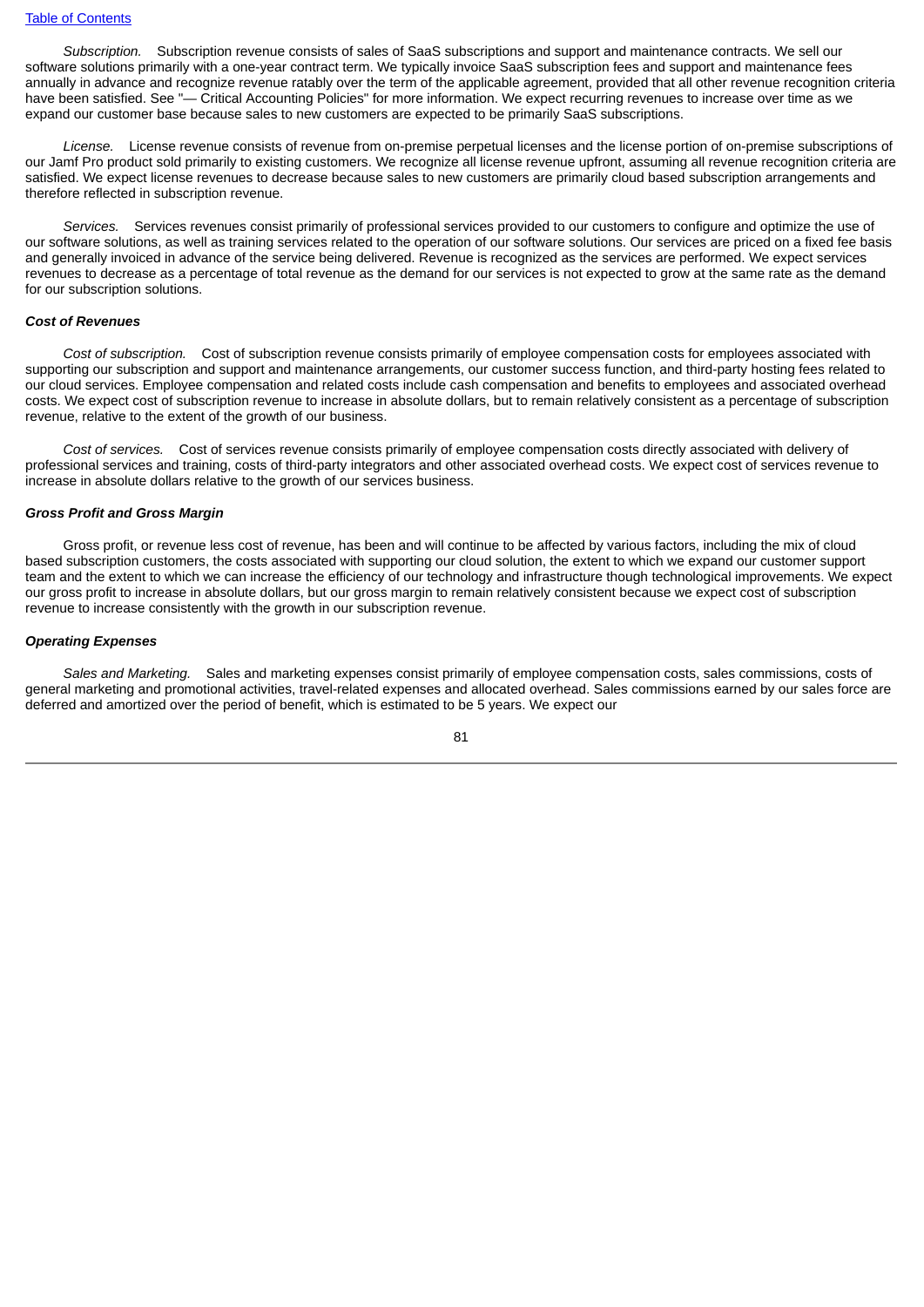sales and marketing expenses to increase on an absolute dollar basis as we expand our sales personnel and marketing efforts.

 *Research and development.* Research and development expenses consist primarily of personnel costs and allocated overhead. We will continue to invest in innovation so that we can offer our customers new solutions and enhance our existing solutions. See "Business -Research and Development" for more information. We expect such investment to increase on an absolute dollar basis as our business grows.

 *General and Administrative.* General and administrative expenses consist primarily of employee compensation costs for corporate personnel, such as those in our executive, human resource, facilities, accounting and finance, legal and compliance, and information technology departments. In addition, general and administrative expenses include acquisition related expenses which primarily consist of third-party expenses, such as legal and accounting fees. We expect our general and administrative expenses to increase on a dollar basis as our business grows, particularly as we continue to invest in technology infrastructure and expand our operations globally. Also, following the completion of this offering, we expect to incur additional general and administrative expenses as a result of operating as a public company, including costs to comply with the rules and regulations applicable to companies listed on a national securities exchange, costs related to compliance and reporting obligations pursuant to the rules and regulations of the SEC, and increased expenses for insurance, investor relations and accounting expenses.

 *Amortization.* Amortization expense primarily consists of amortization of acquired trademarks, customer relationships and developed technology.

#### *Interest Expense, Net*

 Interest expense, net consists primarily of interest payments on our outstanding borrowings under our Credit Facilities as well as the amortization of associated deferred financing costs. See "— Liquidity and Capital Resources — Credit Facilities".

#### *Foreign Currency Transaction Loss*

 Our reporting currency is the U.S. dollar. The functional currency of all our international operations is the U.S. dollar. The assets, liabilities, revenues and expenses of our foreign operations are remeasured in accordance with ASC Topic 830, *Foreign Currency Matters*. Remeasurement adjustments are recorded as foreign currency transaction gains (losses) in the consolidated statement of operations.

#### *Income Tax Benefit*

 Income tax benefit consists primarily of income taxes related to U.S. federal and state income taxes and income taxes in foreign jurisdictions in which we conduct business.

#### *Other Income*

Other income consists primarily of sublease rental income.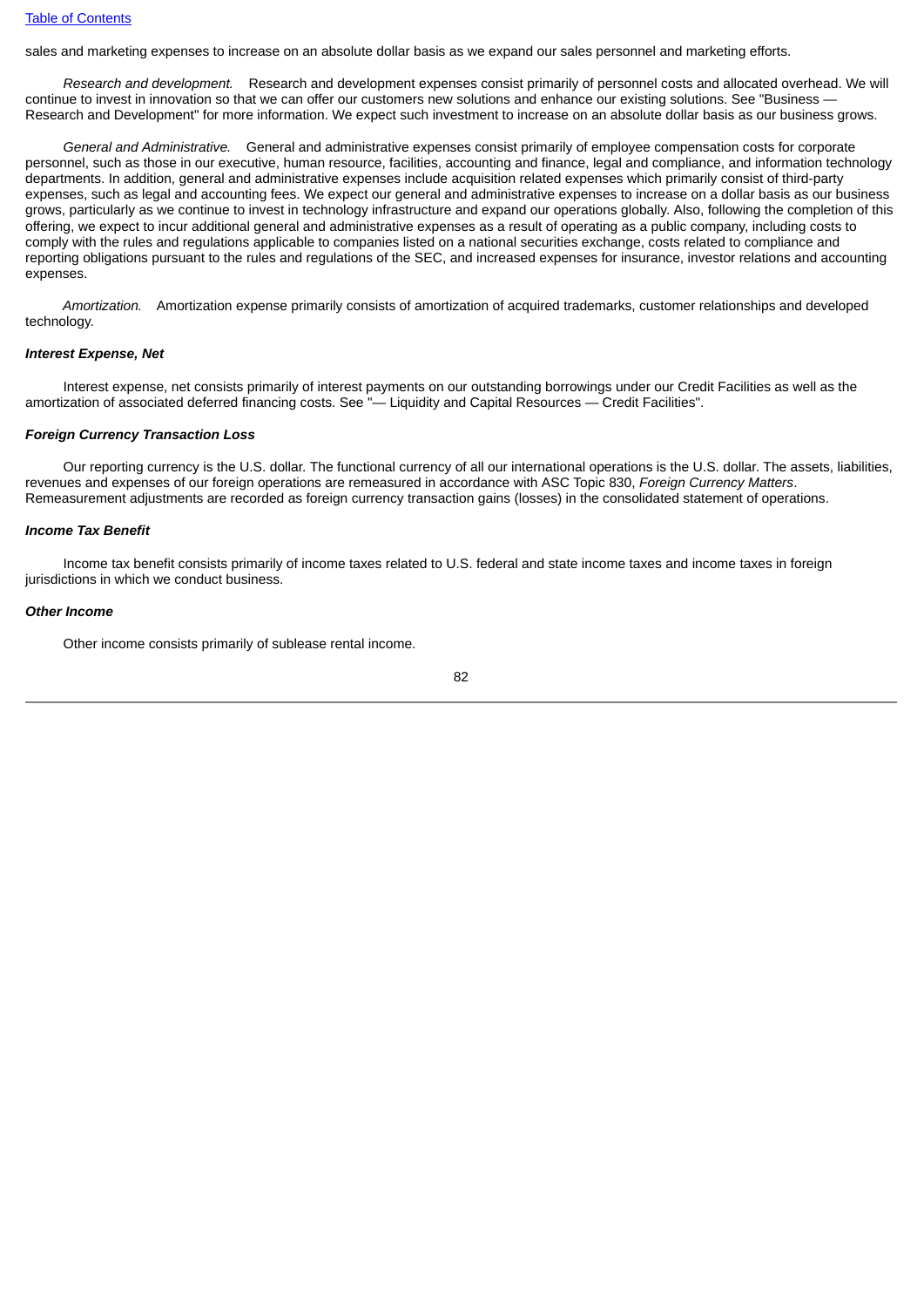# **Results of Operations**

The following table sets forth our consolidated statement of operations data for the period indicated:

|                                                                                                     |                         | <b>Year Ended</b><br>December 31,<br>2018 | <b>Year Ended</b><br>December 31,<br>2018 |
|-----------------------------------------------------------------------------------------------------|-------------------------|-------------------------------------------|-------------------------------------------|
|                                                                                                     |                         | (in thousands)                            | (as a percentage<br>of total revenue)     |
| <b>Consolidated Statement of Income Data:</b>                                                       |                         |                                           |                                           |
| Revenue:                                                                                            |                         |                                           |                                           |
| Subscription                                                                                        | \$                      | 100,350                                   | 68%                                       |
| <b>Services</b>                                                                                     |                         | 20,206                                    | 14%                                       |
| License                                                                                             |                         | 26,006                                    | 18%                                       |
| Total revenue                                                                                       |                         | 146,562                                   | 100%                                      |
| <b>Cost of revenue:</b>                                                                             |                         |                                           |                                           |
| Cost of subscription <sup><math>(1)</math></sup> (exclusive of amortization expense shown<br>below) |                         | 24,088                                    | 16%                                       |
| Cost of services <sup><math>(1)</math></sup> (exclusive of amortization expense shown below)        |                         | 16,246                                    | 11%                                       |
| Amortization expense                                                                                |                         | 8,969                                     | 6%                                        |
| Total cost of revenue                                                                               |                         | 49,303                                    | 34%                                       |
| Gross profit                                                                                        |                         | 97,259                                    | 66%                                       |
| <b>Operating expenses:</b>                                                                          |                         |                                           |                                           |
| Sales and marketing $(1)$                                                                           |                         | 51,976                                    | 35%                                       |
| Research and development <sup>(1)</sup>                                                             |                         | 31,515                                    | 22%                                       |
| General and administrative <sup>(1)</sup>                                                           |                         | 22.270                                    | 15%                                       |
| Amortization expense                                                                                |                         | 21,491                                    | 15%                                       |
| Total operating expenses                                                                            |                         | 127,252                                   | 87%                                       |
| Loss from operations                                                                                |                         | (29,993)                                  | (20)%                                     |
| Interest expense, net                                                                               |                         | (18, 203)                                 | (12)%                                     |
| Foreign currency transaction loss                                                                   |                         | (418)                                     | $(0)\%$                                   |
| Other income, net                                                                                   |                         | 221                                       | 0%                                        |
| Loss before income tax benefit                                                                      |                         | (48, 393)                                 | (33)%                                     |
| Income tax benefit                                                                                  |                         | 12,137                                    | 8%                                        |
| Net loss                                                                                            | $\overline{\mathbf{e}}$ | (36,256)                                  | (25)%                                     |

(1) Includes stock-based compensation as follows:

|                            | <b>Year Ended</b><br>December 31,<br>2018 | <b>Year Ended</b><br>December 31,<br>2018 |
|----------------------------|-------------------------------------------|-------------------------------------------|
|                            | (in thousands)                            | (as a percentage)<br>of total revenue)    |
| Cost of revenue:           |                                           |                                           |
| Cost of subscription       | \$<br>225                                 | 0%                                        |
| Cost of services           |                                           | <b>NM</b>                                 |
| Sales and marketing        | 529                                       | 0%                                        |
| Research and development   | 239                                       | 0%                                        |
| General and administrative | 1,322                                     | 1%                                        |
|                            | 2,315                                     | 2%                                        |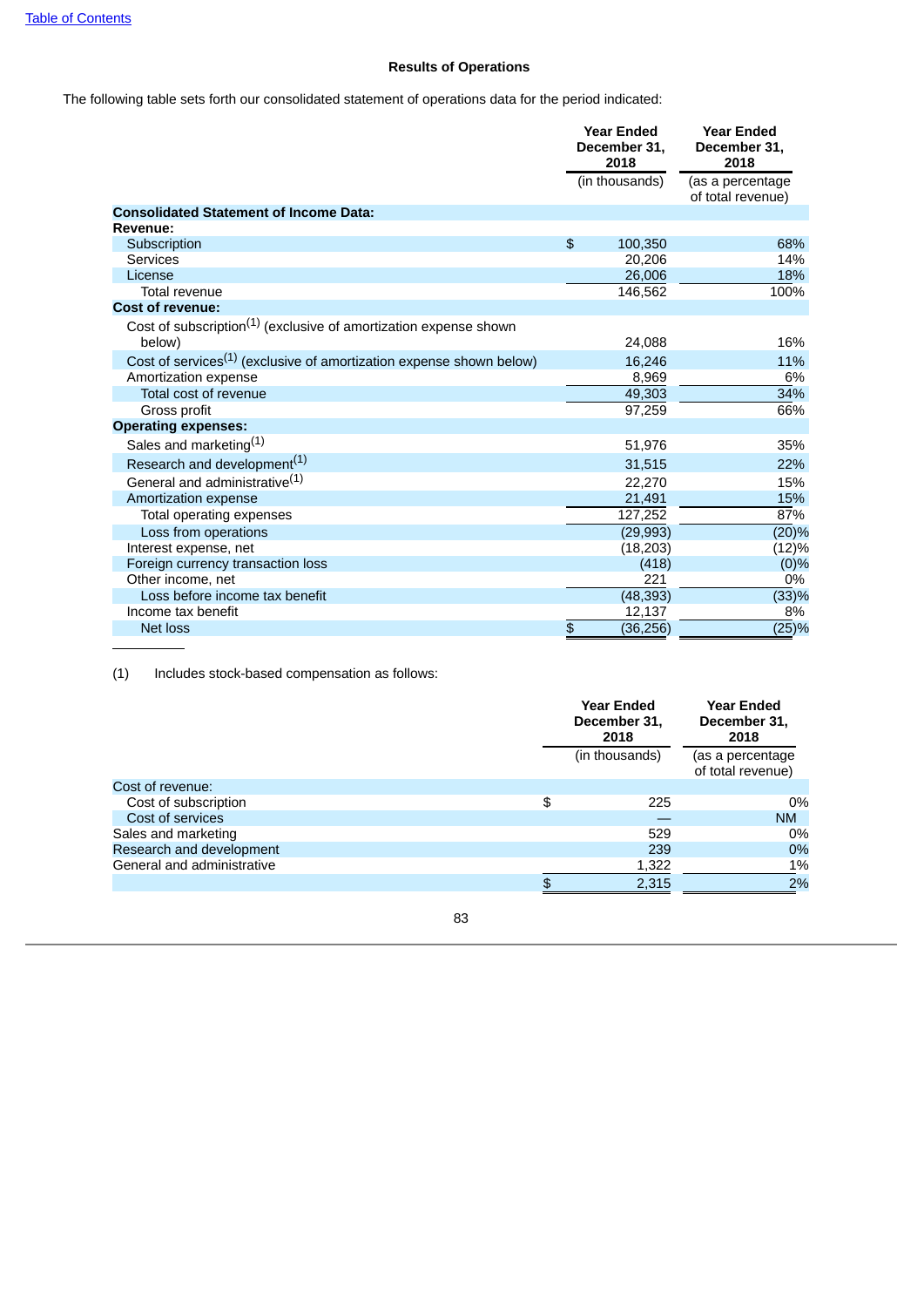# **Results of Operations for the Year Ended December 31, 2018**

# *Revenue*

|                 | <b>Year Ended</b><br>December 31,<br>2018<br>(in thousands) |  |
|-----------------|-------------------------------------------------------------|--|
| Revenue:        |                                                             |  |
| Subscription    | \$<br>100,350                                               |  |
| <b>Services</b> | 20,206                                                      |  |
| License         | 26,006                                                      |  |
| Total revenue   | \$<br>146,562                                               |  |

 Total revenue for the year ended December 31, 2018 was \$146.6 million. Of the \$146.6 million, subscription revenue accounted for \$100.4 million, services revenue accounted for \$20.2 million and license revenue accounted for \$26.0 million. Our total revenue was driven primarily by subscription and support and maintenance arrangements.

#### *Cost of Revenue*

|                         | <b>Year Ended</b><br>December 31,<br>2018<br>(in thousands) |
|-------------------------|-------------------------------------------------------------|
| <b>Cost of revenue:</b> |                                                             |
| Cost of subscription    | \$<br>24,088                                                |
| Cost of services        | 16,246                                                      |
| Amortization expense    | 8,969                                                       |
| Total cost of revenue   | \$<br>49.303                                                |

 Total cost of revenue was \$49.3 million for the year ended December 31, 2018. Of the \$49.3 million, cost of subscription revenue accounted for \$24.1 million, cost of services revenue accounted for \$16.2 million, and amortization expense accounted for \$9.0 million. Our total cost of revenue was primarily driven by employee compensations costs and third-party hosting fees.

# *Operating Expenses*

|                            | <b>Year Ended</b><br>December 31,<br>2018 |
|----------------------------|-------------------------------------------|
|                            | (in thousands)                            |
| <b>Operating expenses:</b> |                                           |
| Sales and marketing        | \$<br>51,976                              |
| Research and development   | 31,515                                    |
| General and administrative | 22,270                                    |
| Amortization expense       | 21,491                                    |
| Total operating expenses   | 127,252                                   |

 *Sales and Marketing.* Sales and marketing expenses were \$52.0 million for the year ended December 31, 2018. These were driven primarily by employee compensation and marketing activities.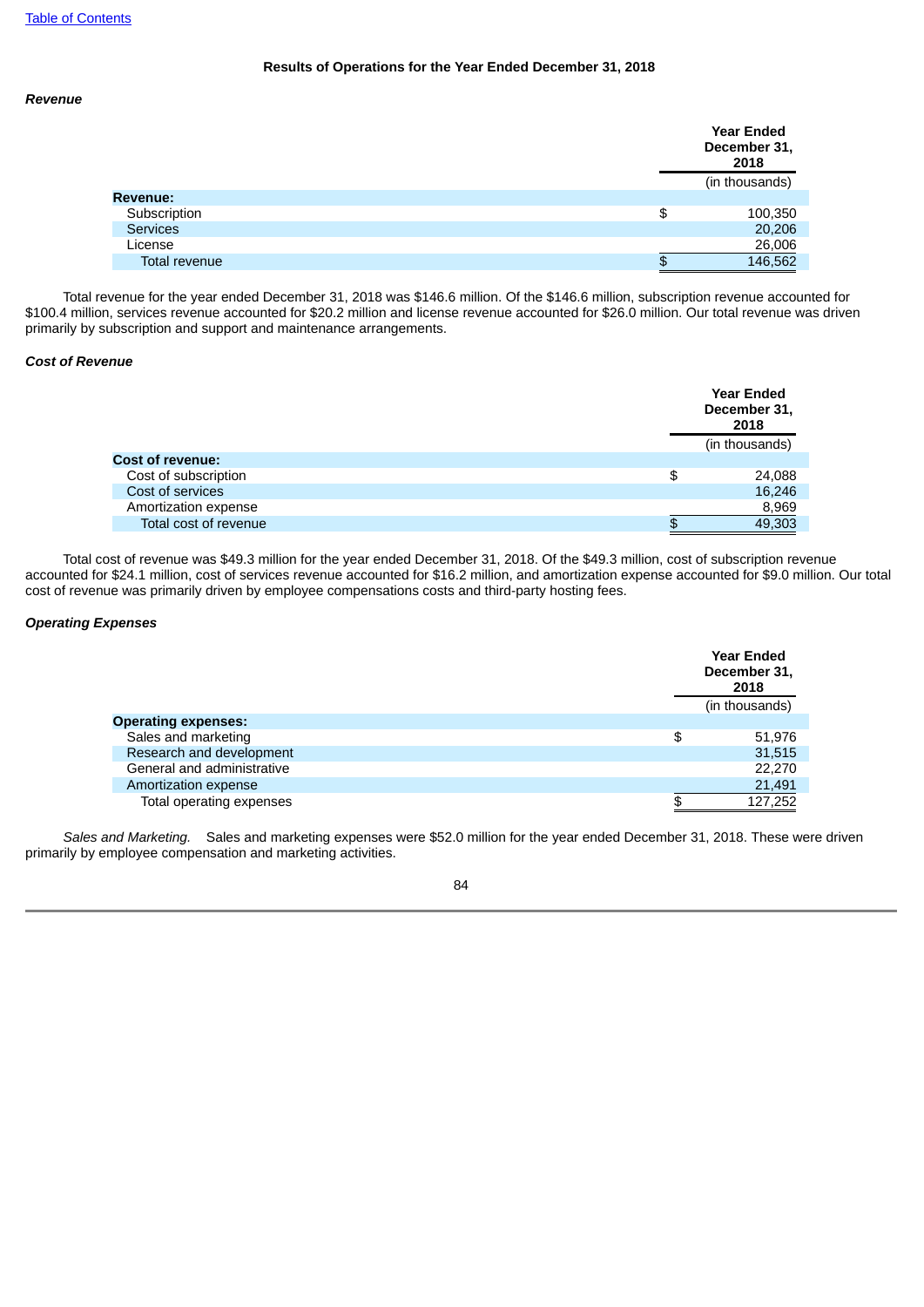*Research and Development.* Research and development expenses were \$31.5 million for the year ended December 31, 2018. These were driven primarily by employee compensation.

 *General and Administrative.* General and administrative expenses were \$22.3 million for the year ended December 31, 2018. These were driven primarily by employee compensation expenses, and corporate overhead costs.

 *Amortization Expense.* Amortization expense was \$21.5 million for the year ended December 31, 2018.

#### *Interest Expense, Net*

|                       |   | <b>Year Ended</b><br>December 31,<br>2018 |
|-----------------------|---|-------------------------------------------|
|                       |   | (in thousands)                            |
| Interest expense, net | S | 18,203                                    |

 Interest expense, net was \$18.2 million for the year ended December 31, 2018. This was driven primarily by interest payments on our outstanding borrowings under our Credit Facilities.

#### *Foreign Currency Transaction Loss*

|                                          | <b>Year Ended</b><br>December 31,<br>2018 |
|------------------------------------------|-------------------------------------------|
|                                          | (in thousands)                            |
| <b>Foreign currency transaction loss</b> | 418                                       |

 Foreign currency transaction loss was \$0.4 million for the year ended December 31, 2018. This was driven primarily by remeasuring international accounts and activities to the U.S. dollar.

### *Other Income, Net*

|                   |    | <b>Year Ended</b><br>December 31,<br>2018 |
|-------------------|----|-------------------------------------------|
|                   |    | (in thousands)                            |
| Other income, net | £. | 221                                       |

Other income, net was \$0.2 million for the year ended December 31, 2018. This was driven primarily by sublease rental income.

## *Income Tax Benefit*

|                    |     | <b>Year Ended</b><br>December 31,<br>2018 |
|--------------------|-----|-------------------------------------------|
|                    |     | (in thousands)                            |
| Income tax benefit | \$. | 12,137                                    |
|                    |     |                                           |

Income tax benefit was \$12.1 million for the year ended December 31, 2018.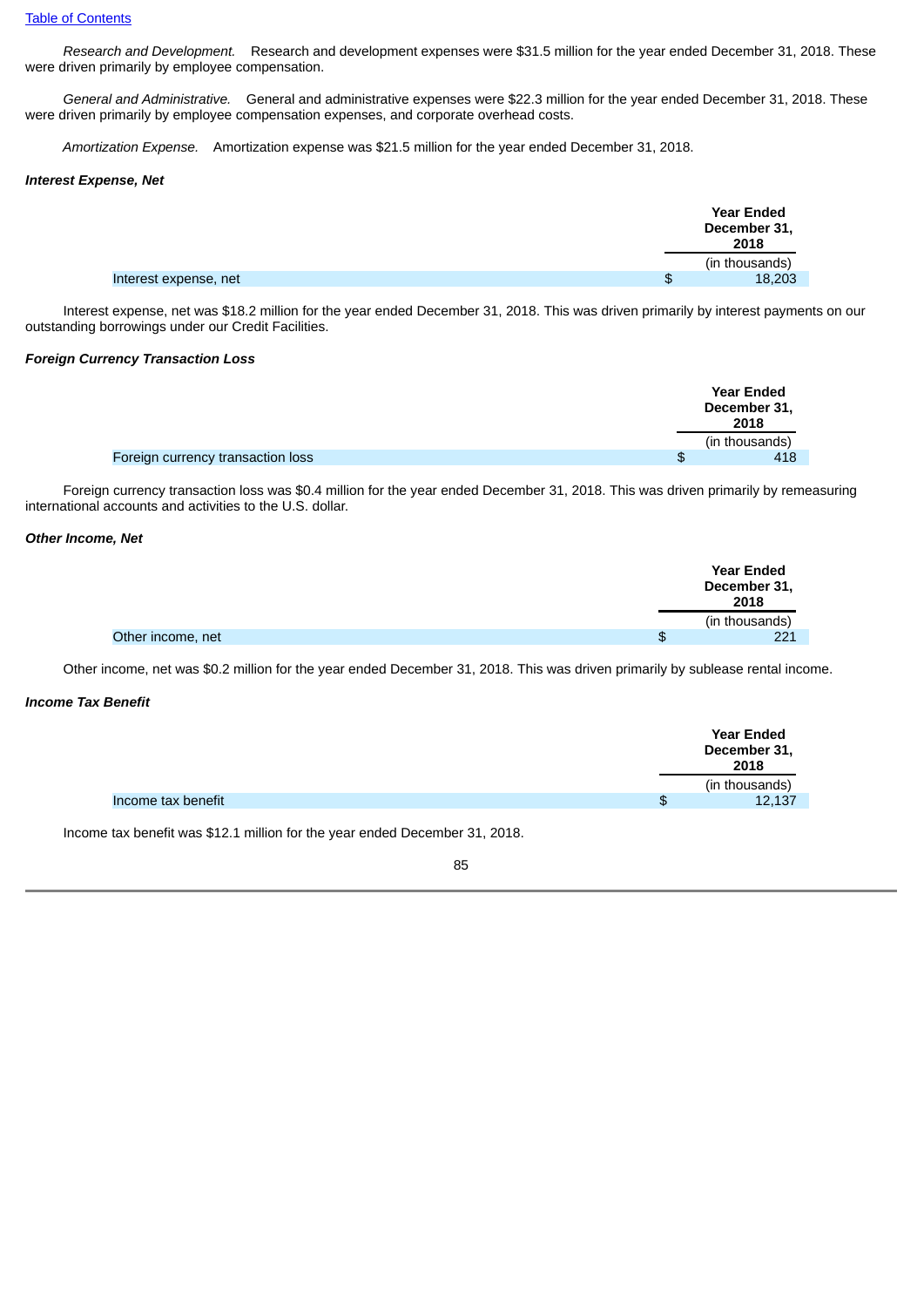#### **Liquidity and Capital Resources**

#### *General*

 As of December 31, 2018, our principal sources of liquidity were cash and cash equivalents totaling \$39.2 million, which was held for working capital purposes, as well as the available balance of our Revolving Credit Facility, described further below. As of December 31, 2018, our cash equivalents were comprised of money market funds. During the year ended December 31, 2018, our positive cash flows from operations has enabled us to make continued investments in supporting the growth of our business. Following the completion of this offering, we expect that our operating cash flows, in addition to our cash and cash equivalents, will enable us to continue to make such investments in the future. We expect our operating cash flows to further improve as we increase our operational efficiency and experience economies of scale.

 We have financed our operations primarily through cash received from operations and debt financing. We believe our existing cash and cash equivalents, our Revolving Credit Facility and cash provided by sales of our software solutions and services will be sufficient to meet our working capital and capital expenditure needs for at least the next 12 months. Our future capital requirements will depend on many factors including our obligation to repay any remaining balance under our Term Loan Facility, our growth rate, the timing and extent of spending to support development efforts, the expansion of sales and marketing activities, the introduction of new and enhanced products and services offerings, the continuing market acceptance of our products. In the future, we may enter into arrangements to acquire or invest in complementary businesses, services and technologies, including intellectual property rights.

 We may be required to seek additional equity or debt financing. In the event that additional financing is required from outside sources, we may not be able to raise it on terms acceptable to us or at all. If we are unable to raise additional capital or generate cash flows necessary to expand our operations and invest in new technologies, this could reduce our ability to compete successfully and harm our results of operations.

 A majority of our customers pay in advance for subscriptions and support and maintenance contracts, a portion of which is recorded as deferred revenue. Deferred revenue consists of the unearned portion of billed fees for our subscriptions, which is later recognized as revenue in accordance with our revenue recognition policy. As of December 31, 2018, we had deferred revenue of \$100.7 million, of which \$86.2 million was recorded as a current liability and is expected to be recorded as revenue in the next 12 months, provided all other revenue recognition criteria have been met.

#### *Credit Facilities*

 On November 13, 2017, we entered into a Credit Agreement with a syndicate of lenders, comprised of the \$175.0 million Term Loan Facility and the \$15.0 million Revolving Credit Facility, in each case with a maturity date of November 13, 2022. Pursuant to the Amendment Agreement No. 1, dated as of January 30, 2019, or the Credit Agreement Amendment, the Term Loan Facility was increased to \$205.0 million. As of December 31, 2018, we had \$175.0 million and no borrowings outstanding under our Term Loan Facility and Revolving Credit Facility, respectively, and \$1.0 million of letters of credit outstanding under our Revolving Credit Facility.

 Borrowings under the Credit Agreement bear interest at a rate per annum, at the borrower's option, equal to an applicable margin, plus, (a) for alternate base rate borrowings, the highest of (i) the rate last quoted by The Wall Street Journal as the "prime rate" in the United States, (ii) the Federal Funds Rate in effect on such day plus 1/2 of 1.00% and (iii) the Adjusted LIBO Rate for a one month interest period on such day plus 1.00% and (b) for eurodollar borrowings, the Adjusted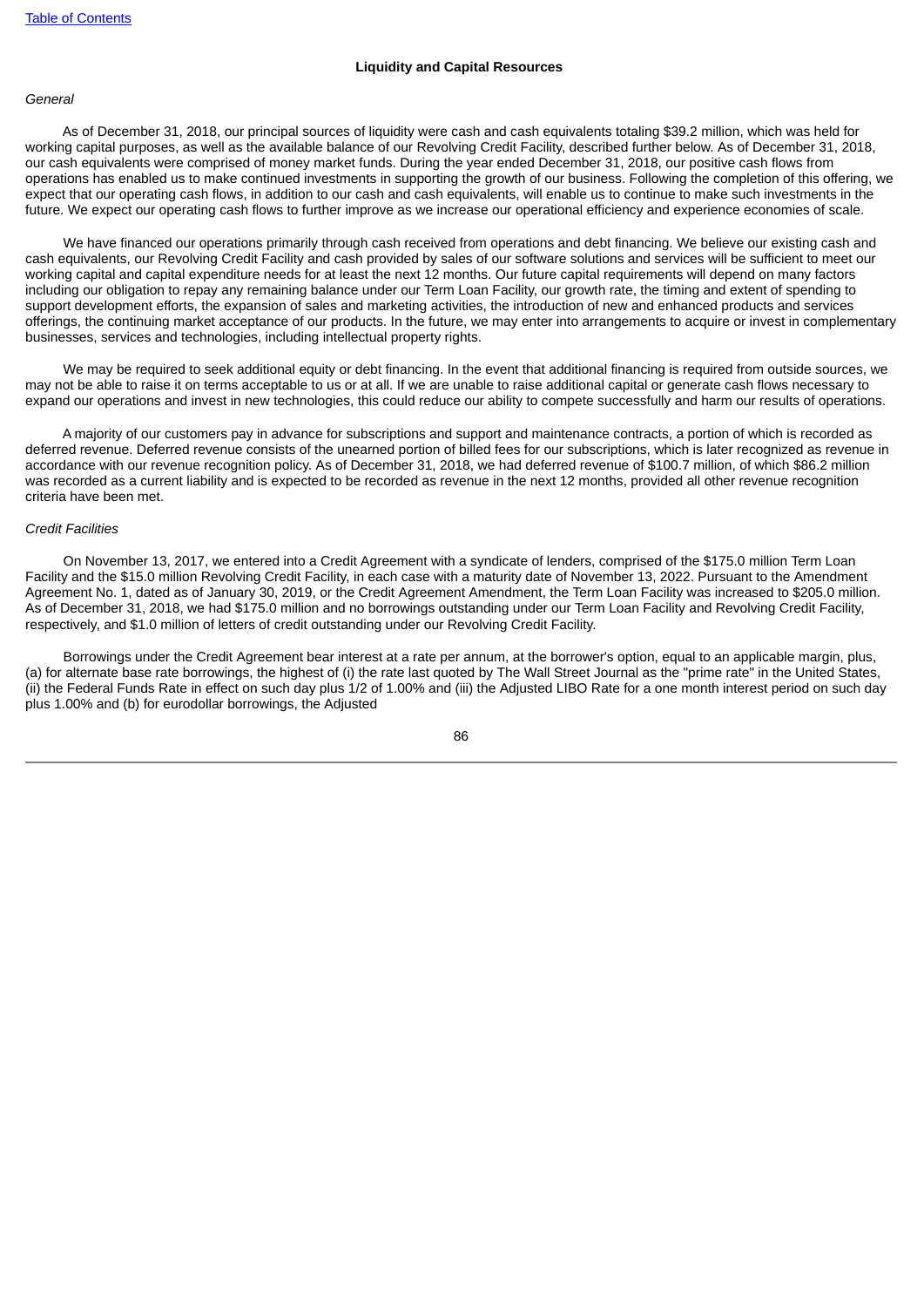LIBO Rate determined by the greater of (i) the LIBO Rate for the relevant interest period divided by 1 minus the statutory reserves (if any) and (ii) 1.00%.

 The applicable margin for borrowings under the Credit Agreement is (a)(1) prior to June 30, 2020 and (2) on or after June 30, 2020 (so long as the total leverage ratio is greater than 6.00 to 1.00), (i) 7.00% for alternate base rate borrowings and (ii) 8.00% for eurodollar borrowings and (b) on or after June 30, 2020 (so long as the total leverage ratio is less than or equal to 6.00 to 1.00), subject to step downs to (i) 5.50% for alternate base rate borrowings and (ii) 6.50% for eurodollar borrowings. The total leverage ratio is determined in accordance with the terms of the Credit Agreement.

 The contract interest rate on the Term Loan Facility was 10.61% per annum as of December 31, 2018. The effective interest rate was 11.19% per annum as of December 31, 2018. The effective interest rate was higher than the contract rate due to amortization of debt issuance costs related to the Term Loan Facility. The Term Loan Facility does not require periodic principal payments.

 As of December 31, 2018, the interest rate for the Revolving Credit Facility was 8% per annum. As of December 31, 2018, the Company has used \$1.0 million as collateral for office space letters of credit, which is an off-balance sheet arrangement. The borrower is also required to pay a commitment fee on the average daily undrawn portion of the Revolving Credit Facility of 0.50% per annum, and a letter of credit participation fee equal to the applicable margin for eurodollar revolving loans on the actual daily amount of the letter of credit exposure.

 The Credit Agreement contains customary representations and warranties, affirmative covenants, reporting obligations, negative covenants and events of default. See "Description of Certain Indebtedness".

#### *Cash Flows*

 The following table presents a summary of our consolidated cash flows from operating, investing and financing activities for the year ended December 31, 2018.

|                                                                 | <b>Year Ended</b><br>December 31,<br>2018<br>(in thousands) |
|-----------------------------------------------------------------|-------------------------------------------------------------|
| Net cash provided by operating activities                       | \$<br>9,360                                                 |
| Net cash used in investing activities                           | (5,802)                                                     |
| Net cash provided by financing activities                       | 1,770                                                       |
| Net increase in cash and cash equivalents                       | 5.328                                                       |
| Cash and cash equivalents at beginning of period                | 33,912                                                      |
| Cash and cash equivalents at end of period                      | 39,240                                                      |
| Cash paid for interest                                          | \$<br>17,835                                                |
| Cash paid for purchases of equipment and leasehold improvements | \$<br>2.909                                                 |
|                                                                 |                                                             |

#### *Operating Activities*

 For the year ended December 31, 2018, net cash provided by operating activities was \$9.4 million, reflecting our net loss of \$36.3 million, adiusted for non-cash charges of \$27.7 million and net cash inflows of \$18.0 million provided by changes in our operating assets and liabilities. Non-cash charges primarily consisted of share-based compensation and depreciation and amortization of property and equipment and intangible assets. The primary drivers of the changes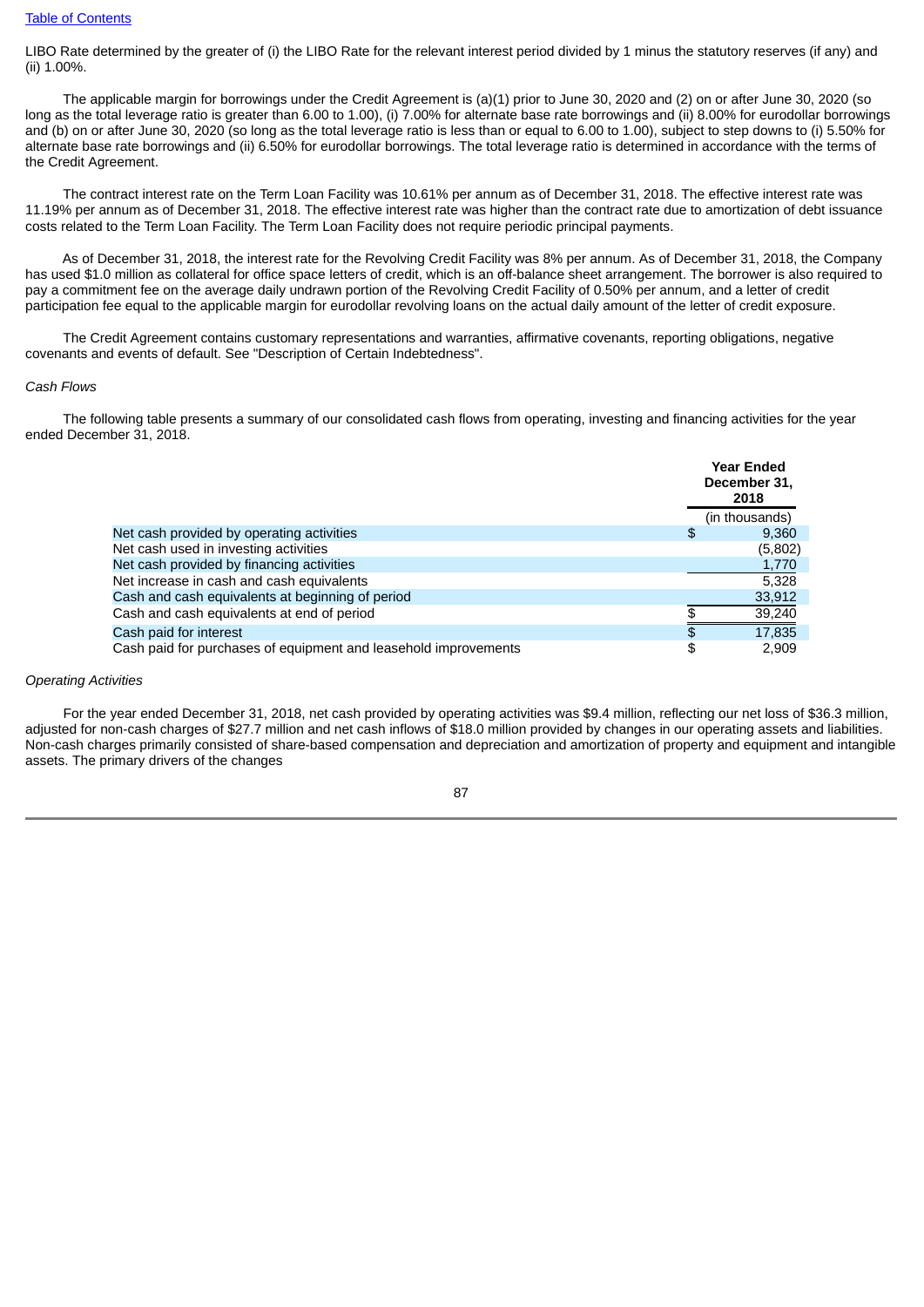## [Table of Contents](#page-3-0)

in operating assets and liabilities related to a \$32.5 million increase in deferred revenue partially offset by a \$13.2 million increase in deferred contract costs.

#### *Investing Activities*

 Net cash used in investing activities was \$5.8 million during the year ended December 31, 2018. The decrease is attributable to the acquisition of Orchard & Grove for \$2.1 million in cash and the purchases of \$2.9 million in equipment and leasehold improvements to support additional office space and headcount.

# *Financing Activities*

 Net cash provided by financing activities of \$1.8 million during the year ended December 31, 2018, was due to the proceeds from the exercise of stock options.

#### *Contractual Obligations and Commitments*

 Our principal commitments consist of obligations under operating leases for office space and repayments of long-term debt and the respective interest expense.

 The following table sets forth the amounts of our significant contractual obligations and commitments with definitive payment terms as of December 31, 2018:

|                                     | <b>Payments due by Period</b> |         |    |                          |    |                          |     |                    |              |
|-------------------------------------|-------------------------------|---------|----|--------------------------|----|--------------------------|-----|--------------------|--------------|
|                                     |                               |         |    | <b>Less than</b>         |    |                          |     |                    | More than    |
|                                     |                               | Total   |    | 1 Year                   |    | $1 - 3$ years            |     | <b>3 - 5 Years</b> | 5 years      |
|                                     |                               |         |    |                          |    | (in thousands)           |     |                    |              |
| Term loan - principal               | \$                            | 175,000 | \$ | $\overline{\phantom{0}}$ | \$ | $\overline{\phantom{a}}$ | \$  | 175,000 \$         |              |
| Term loan — interest <sup>(1)</sup> |                               | 71,829  |    | 18.568                   |    | 37.135                   |     | 16,126             |              |
| Revolving credit facility           |                               |         |    |                          |    |                          |     |                    |              |
| Operating lease obligations         |                               | 28,266  |    | 3,481                    |    | 7,119                    |     | 6,289              | 11,377       |
| Other obligations <sup>(2)</sup>    |                               | 12.546  |    | 6,129                    |    | 6,417                    |     |                    |              |
| Total                               |                               | 287,641 | \$ | 28,178                   | \$ | 50,671                   | \$. | 197,415            | \$<br>11,377 |

- (1) Interest payments that relate to the Term Loan Facility are calculated and estimated for the periods presented based on the expected principal balance for each period and the effective interest rate at December 31, 2018 of 10.61%, given that our debt is at floating interest rates. Excluded from these payments is the amortization of debt issuance costs related to our indebtedness.
- (2) Other obligations represent a noncancelable minimum annual commitment with AWS of \$12.5 million for hosting services to be provided until November 2020.

 The table above does not include potential earn-out consideration payable in connection with our 2019 acquisition of Digita Security. In connection with that acquisition, we agreed to an earn-out arrangement providing for up to \$15 million payable to the seller, subject to meeting certain conditions.

#### *Indemnification Agreements*

 In the ordinary course of business, we enter into agreements of varying scope and terms pursuant to which we agree to indemnify customers, channel partners, vendors, lessors, business partners and other parties with respect to certain matters, including, but not limited to, losses arising out of the breach of such agreements, services to be provided by us or from intellectual

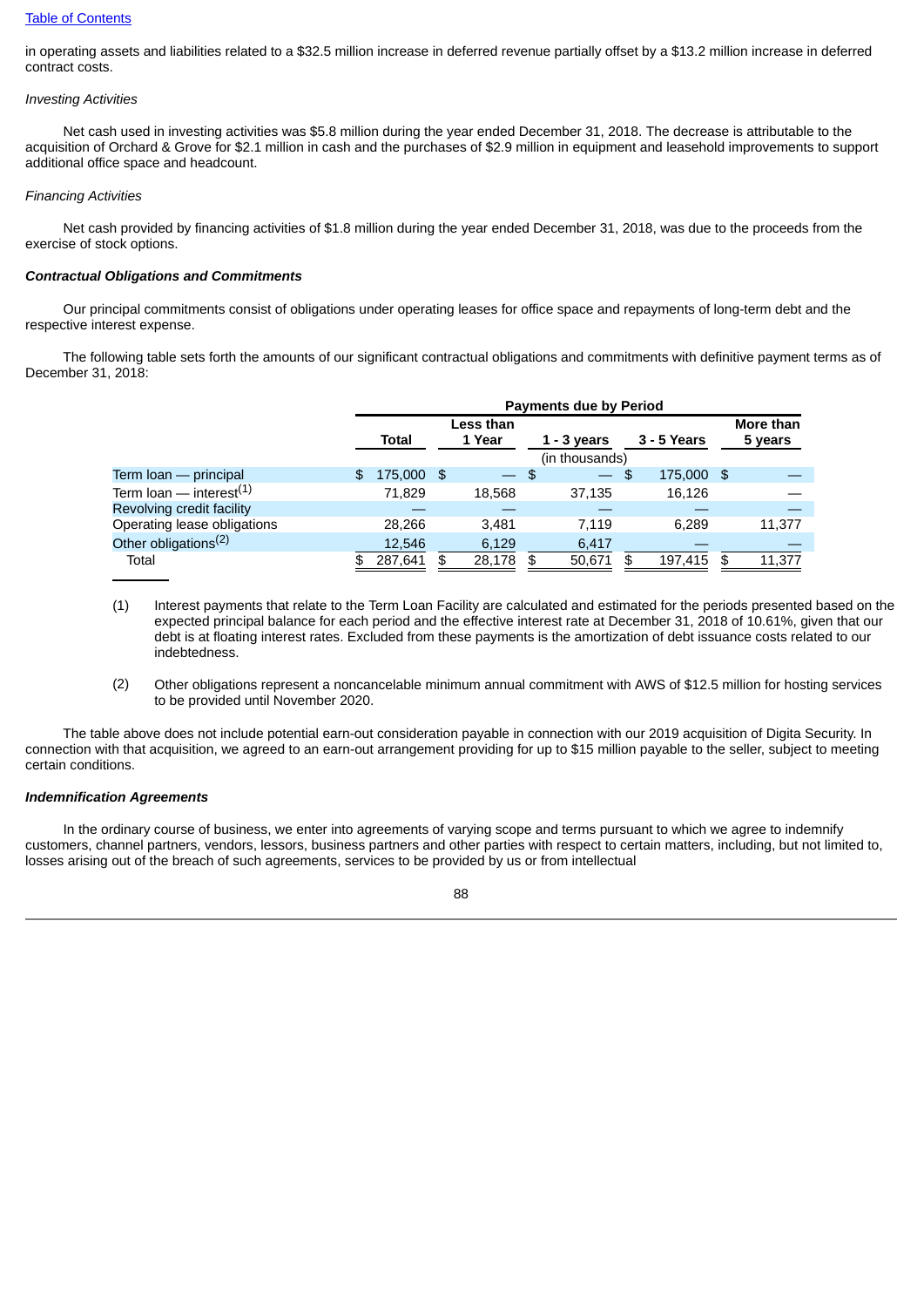property infringement, misappropriation or other violation claims made by third parties. See "Risk Factors — We have indemnity provisions under our contracts with our customers, channel partners and other third parties, which could have a material adverse effect on our business". In addition, in connection with the completion of this offering we intend to enter into indemnification agreements with our directors and certain officers and employees that will require us, among other things, to indemnify them against certain liabilities that may arise by reason of their status or service as directors, officers or employees. No demands have been made upon us to provide indemnification under such agreements and there are no claims that we are aware of that could have a material effect on our consolidated balance sheets, consolidated statements of operations and comprehensive loss, or consolidated statements of cash flows.

#### *Off-Balance Sheet Arrangements*

 As of December 31, 2018, we did not have any relationships with unconsolidated organizations or financial partnerships, such as structure finance or special purpose entities, which would have been established for the purpose of facilitating off-balance sheet arrangements or for other contractually narrow or limited purposes.

### *JOBS Act*

 We qualify as an "emerging growth company" pursuant to the provisions of the JOBS Act. For as long as we are an "emerging growth company", we may take advantage of certain exemptions from various reporting requirements that are applicable to other public companies that are not "emerging growth companies", including, but not limited to, not being required to comply with the auditor attestation requirements of Section 404(b) of the Sarbanes-Oxley Act, reduced disclosure obligations regarding executive compensation in our periodic reports and proxy statements, exemptions from the requirements of holding advisory "say-on-pay" votes on executive compensation and shareholder advisory votes on golden parachute compensation.

 The JOBS Act also permits an emerging growth company like us to take advantage of an extended transition period to comply with new or revised accounting standards applicable to public companies. We have elected to use the extended transition period for complying with new or revised accounting standards and, therefore, we will not be subject to the same new or revised accounting standards as other public companies that comply with such new or revised accounting standards on a non-delayed basis.

## *Critical Accounting Policies*

 Our discussion and analysis of financial condition and results of operations are based upon our consolidated financial statements included elsewhere in this prospectus. The preparation of our financial statements in accordance with GAAP requires us to make estimates and assumptions that affect the reported amounts of assets, liabilities, revenue and expenses. We base our estimates on experience and other assumptions that we believe are reasonable under the circumstances, and we evaluate these estimates on an ongoing basis. Actual results may differ from those estimates, impacting our reported results of operations and financial condition.

 Our critical accounting policies are those that materially affect our consolidated financial statements and involve difficult, subjective or complex judgments by management. A thorough understanding of these critical accounting policies is essential when reviewing our consolidated financial statements. We believe that the critical accounting policies listed below are the most difficult management decisions as they involve the use of significant estimates and assumptions as described above. Refer to "Note 2 — Summary of Significant Accounting Policies" to the consolidated financial statements included elsewhere in this prospectus for more detailed information regarding our critical accounting policies.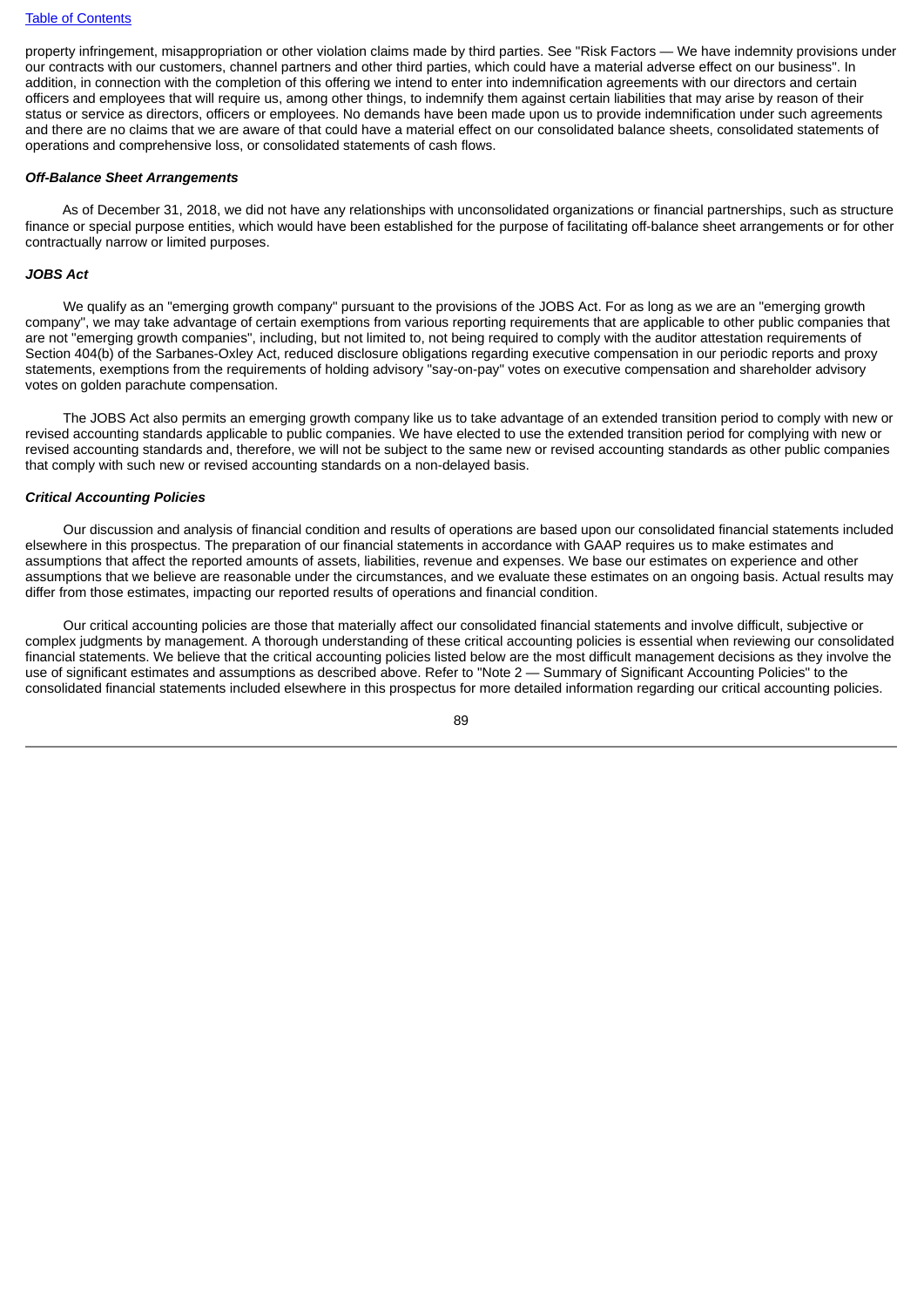# *Revenue Recognition*

We derive revenue from the sales of software licenses and maintenance, hosted software and related professional services. We recognize revenue in accordance with ASC 606, which provides a five-step model for recognizing revenue from contracts with customers as follows:

- Identify the contract with a customer
- Identify the performance obligations in the contract
- Determine the transaction price
- Allocate the transaction price to the performance obligations in the contract
- Recognize revenue when or as performance obligations are satisfied

 Our contracts with customers often include promises to transfer multiple products and services to a customer. Determining whether products and services are considered distinct performance obligations that should be accounted for separately versus together may require significant judgment.

 When our contracts with customers contain multiple performance obligations, the contract transaction price is allocated on a relative stand-alone selling price, or SSP, basis to each performance obligation. The Company typically determines SSP based on observable selling prices of its products and services. In instances where SSP is not directly observable, such as with software licenses that are never sold on a stand-alone basis, SSP is determined using information that may include market conditions and other observable inputs. In addition, for software products where the pricing is also determined to be highly variable or highly uncertain, SSP is established using the residual approach. However, the Company does not currently use the residual approach for any of its performance obligations, as pricing was not determined to be highly variable or highly uncertain. SSP is typically established as ranges and the Company typically has more than one SSP range for individual products and services due to the stratification of those products and services by customer class, channel type, and purchase quantity, among other circumstances.

## *Stock-Based Compensation*

 The Company applies the provisions of ASC 718, *Compensation — Stock Compensation* in its accounting and reporting for stock-based compensation. ASC 718 requires all stock-based payments to employees, including grants of employee stock options, to be recognized in the income statement based on their fair values. All service-based options outstanding under the Company's option plans have exercise prices equal to the fair value of the Company's stock on the grant date, as determined by an independent third party. The fair value of these options is determined using the Black-Scholes option pricing model. Compensation cost for restricted stock units is determined based on the fair market value of the Company's stock at the date of the grant. Stock-based compensation expense is generally recognized over the required service period. Forfeitures are accounted for when they occur. The Company also grants performance-based awards to certain executives that vest upon the achievement of certain company results and the occurrence of a termination event. The terms of the agreement do not specify a performance period for the occurrence of the termination event. The contractual term of the awards is ten years. These options are also referred to as return target options. Since the performance condition relates to a termination event that is a change of control of the Company, and as a change of control cannot be probable until it occurs, no compensation expense will be recorded until a termination event. As there is also a market condition with these options based on a return on equity target, the fair value of the awards is determined using a Monte Carlo simulation.

 Application of these approaches involves the use of estimates, judgment and assumptions that are highly complex and subjective, including those regarding our future expected revenue,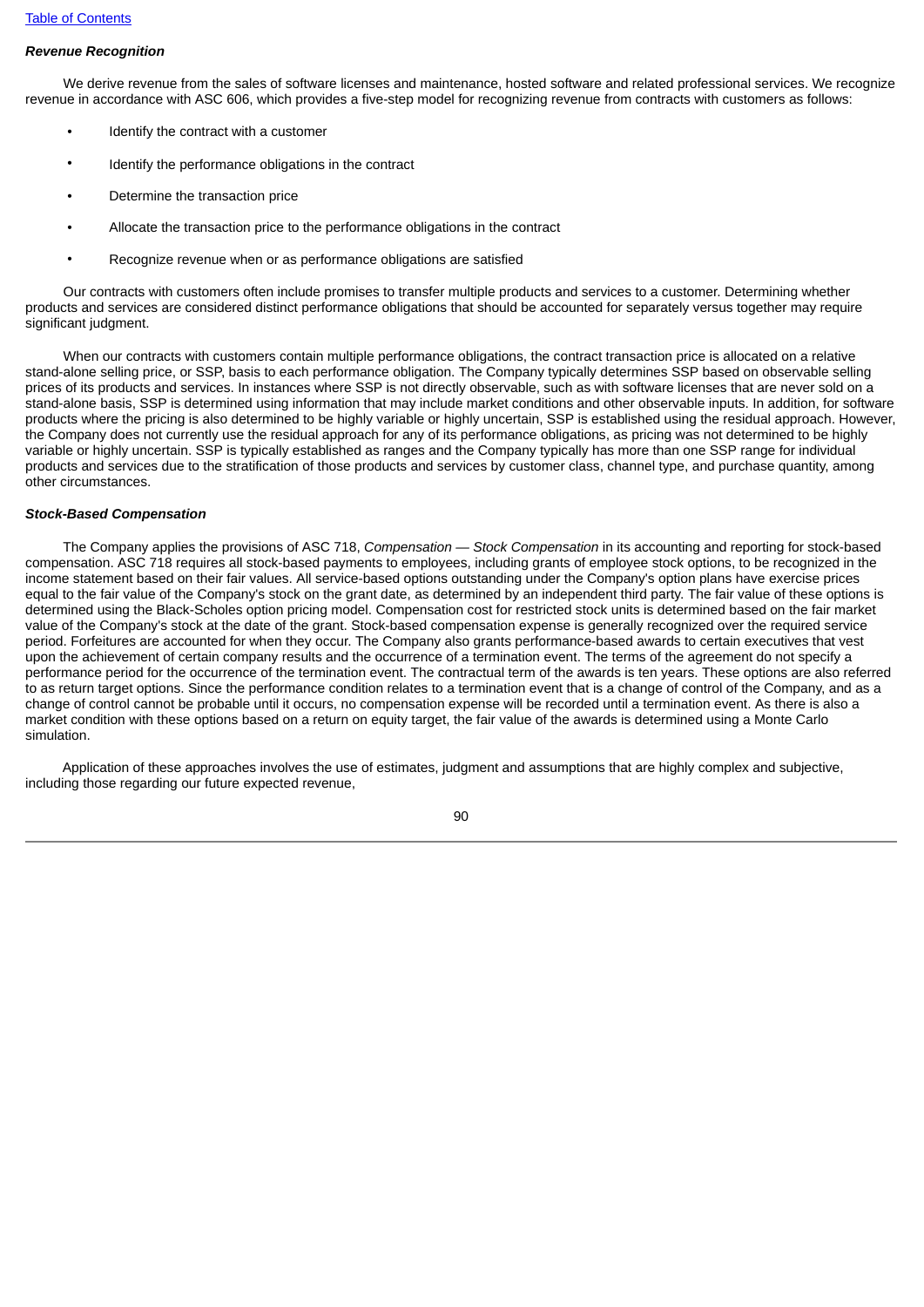expenses, cash flows, discount rates, market multiples, the selection of comparable public companies and the probability of future events.

#### *Common Stock Valuation*

 Because our common stock is not yet publicly traded, our Board establishes the fair value of the shares of common stock underlying our stock-based awards. These estimates are based in part upon valuations provided by third-party valuation firms.

 As there is no public market for our common stock, our Board exercises reasonable judgment and considers numerous objective and subjective factors to determine the best estimate of the fair value of our common stock in accordance with the American Institute of Certified Public Accountants Practice Guide, *Valuation of Privately-Held Company Equity Securities Issued as Compensation*, or the AICPA Guide. The factors considered by our Board in estimating the fair value of our common stock include the following:

- Contemporaneous valuations performed regularly by unrelated third-party specialists;
- Our historical operating and financial performance;
- Likelihood of achieving a liquidity event, such as the consummation of an initial public offering or the sale of our company given prevailing market conditions and the nature and history of our business;
- Market multiples of comparable companies in our industry;
- Market multiples of current acquisitions in our industry;
- Stage of development:
- Industry information such as market size and growth;
- The lack of marketability of our securities because we are a private company; and
- General macroeconomic conditions.

 In valuing our common stock, our Board determines the value using both the income and the market approach valuation methods. The income approach estimates value based on the expectation of future cash flows that a company will generate. These future cash flows are discounted to their present values using a discount rate based on our weighted average cost of capital, or WACC. To derive our WACC, a cost of equity was developed using the Capital Asset Pricing Model and comparable company betas, and a cost of debt was determined based on our estimated cost of borrowing. The costs of debt and equity were then weighted based on our actual capital structure. The market approach estimates value based on a comparison of our company to comparable public companies in a similar line of business. From the comparable companies, a representative market multiple is determined and subsequently applied to our financial results to estimate our enterprise value. Also, our market approach factors in multiples on recent acquisitions in our industry.

 Application of these approaches involves the use of estimates, judgment and assumptions that are highly complex and subjective, including those regarding our future expected revenue, expenses, cash flows, discount rates, market multiples, the selection of comparable public companies and the probability of future events. Changes in any or all of these estimates and assumptions impact our valuations at each valuation date and may have a material impact on the valuation of our common stock.

 Following this offering, it will not be necessary to determine the fair value of our common stock, as our shares will be traded in the public market.

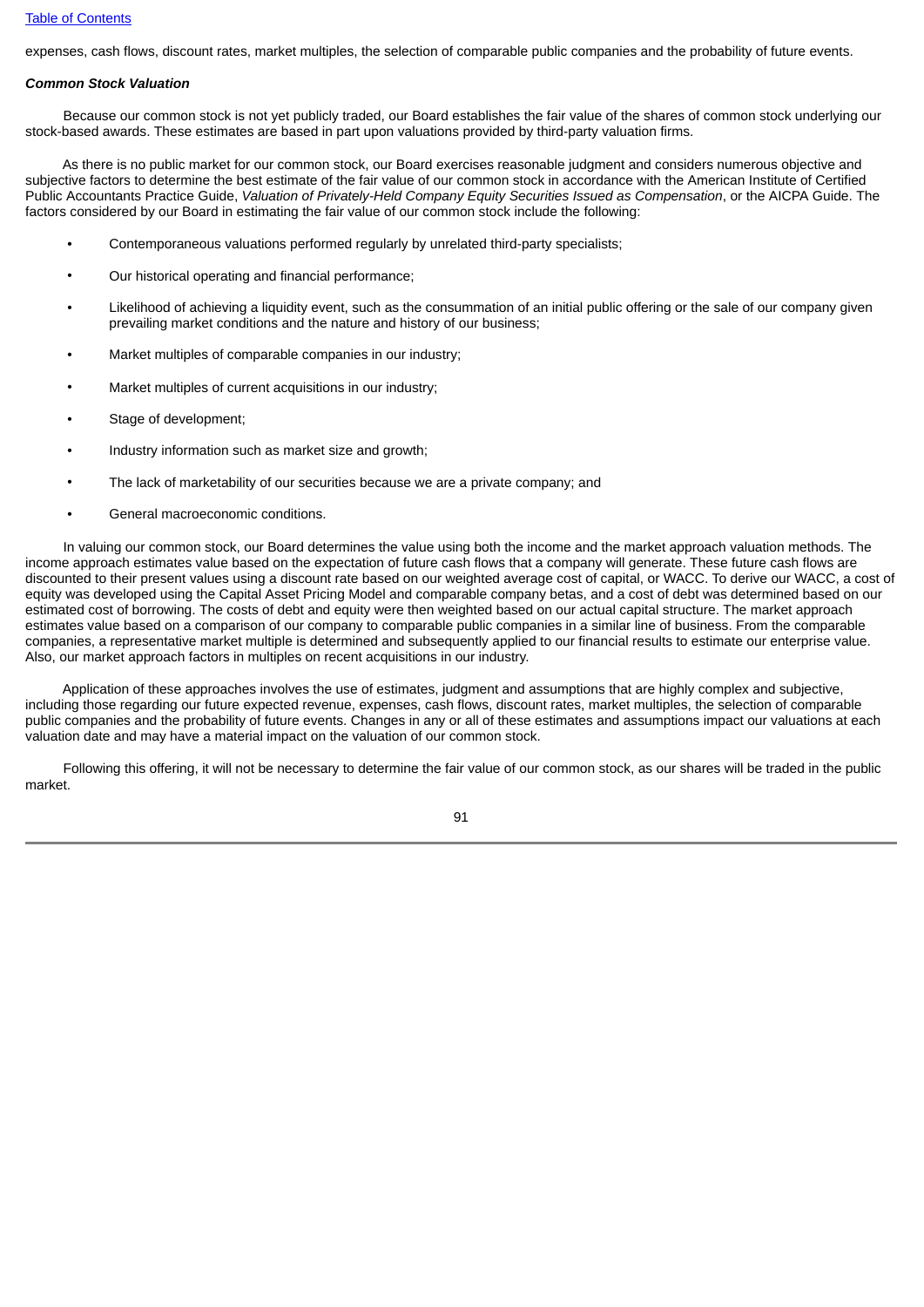## *Income Taxes*

Deferred tax assets and liabilities are recognized principally for the expected tax consequences of temporary differences between the tax basis of assets and liabilities and their reported amounts, using currently enacted tax rates. The measurement of a deferred tax asset is reduced, if necessary, by a valuation allowance if it is more likely than not that some portion or all of the deferred tax asset will not be realized. Significant judgment is required in evaluating the need for and magnitude of appropriate valuation allowances. The realization of our deferred tax assets is dependent on generating future taxable income and the reversal of existing temporary differences. Changes in tax laws and assumptions with respect to future taxable income could result in adjustment to these allowances.

 The Company recognizes a tax benefit for uncertain tax positions only if the Company believes it is more likely than not that the position will be upheld on audit based solely on the technical merits of the tax position. The Company evaluates uncertain tax positions after the consideration of all available information.

#### *Goodwill*

 Goodwill represents the excess of the purchase price over the fair value of net assets acquired in business combinations. The Company evaluates goodwill for impairment in accordance with ASC 350, *Goodwill and Other Intangible Assets*, which requires goodwill to be either qualitatively or quantitatively assessed for impairment annually (or more frequently if impairment indicators arise) for each reporting unit. The Company has one reporting unit. The Company performs its annual impairment testing of goodwill as of December 31 of each year and in interim periods if events occur that would indicate that it is more likely than not the fair value of the reporting unit is less than carrying value. If the Company's reporting unit carrying amount exceeds its fair value an impairment charge will be recorded based on that difference. The impairment charge will be limited to the amount of goodwill currently recognized in the Company's single reporting unit. There is inherent subjectivity involved in estimating future cash flows, which can have a material impact on the amount of any potential impairment. Changes in estimates of future cash flows could result in a write-down of the asset in a future period.

#### *Other Intangibles, Net*

 Other intangible assets include customer relationships, developed technology, and trademarks acquired in our previous acquisitions, have definite lives, and are amortized over a period ranging from two to twelve years on a straight-line basis. Intangible assets are tested for impairment whenever events or circumstances indicate that the carrying amount of an asset (asset group) may not be recoverable. An impairment loss is recognized when the carrying amount of an asset exceeds the estimated undiscounted cash flows generated by the asset. The amount of the impairment loss recorded is calculated by the excess of the asset's carrying value of its fair value. There is inherent subjectivity involved in estimating future cash flows, which can have a material impact on the amount of any potential impairment. Changes in estimates of future cash flows could result in a write-down of the asset in a future period.

#### *Recent Accounting Pronouncements*

 For a description of our recently adopted accounting pronouncements and recently issued accounting standards not yet adopted, see Note 2 to our consolidated financial statements: "Summary of Significant Accounting Policies — Recent Accounting Pronouncements" appearing elsewhere in this prospectus.

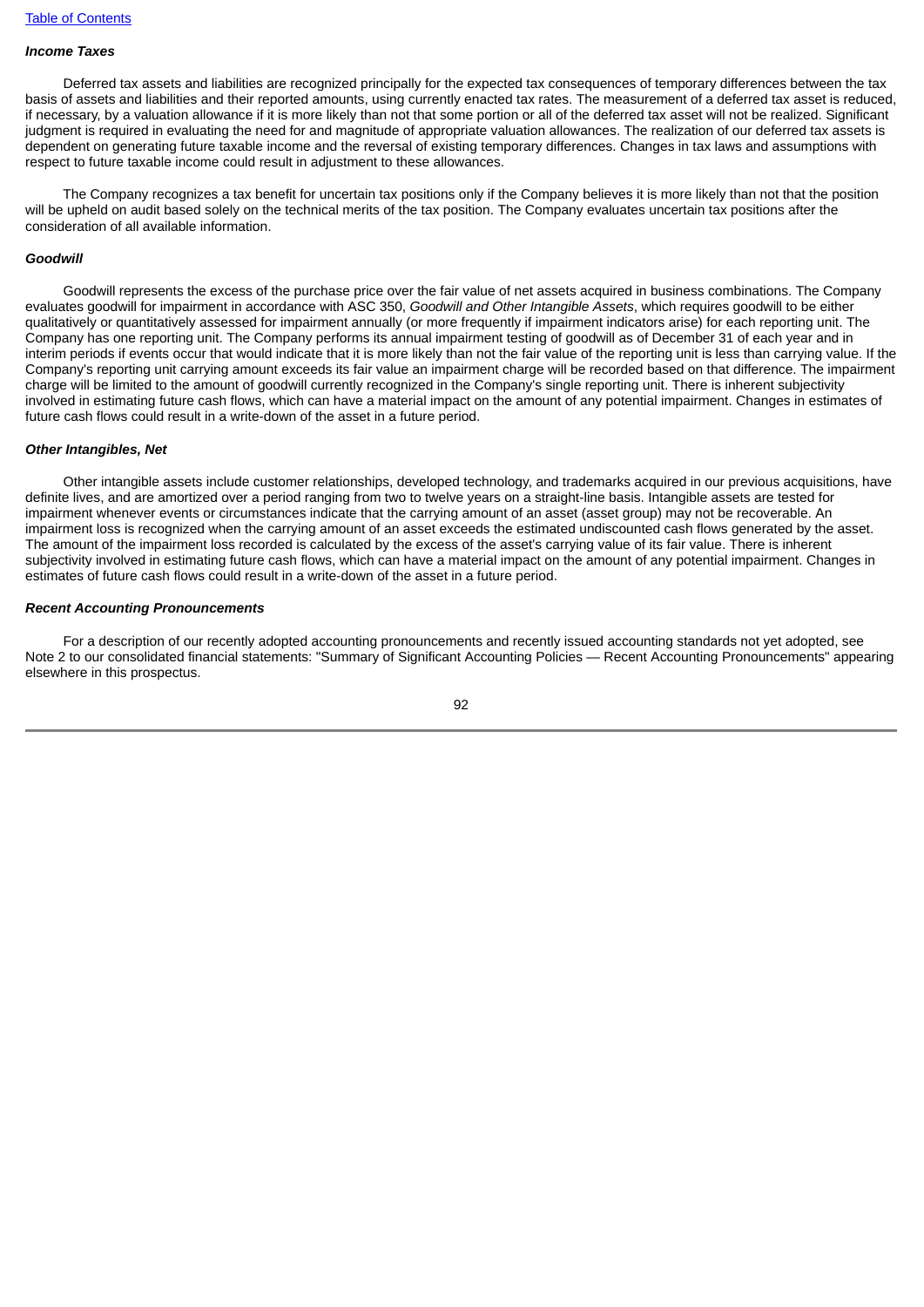# *Quantitative and Qualitative Disclosures About Market Risk*

 Market risk represents the risk of loss that may impact our financial position due to adverse changes in financial market prices and rates. Our market risk exposure is primarily a result of exposure due to potential changes in inflation or interest rates. We do not hold financial instruments for trading purposes.

### *Foreign Currency Exchange Risk*

 The functional currencies of our foreign subsidiaries are the respective local currencies. Most of our sales are denominated in U.S. dollars, and therefore our revenue is not currently subject to significant foreign currency risk. Our operating expenses are denominated in the currencies of the countries in which our operations are located, which are primarily in the United States, Poland, and the Netherlands. Our consolidated results of operations and cash flows are, therefore, subject to fluctuations due to changes in foreign currency exchange rates and may be adversely affected in the future due to changes in foreign exchange rates. To date, we have not entered into any hedging arrangements with respect to foreign currency risk or other derivative financial instruments. During the year ended December 31, 2018, a hypothetical 10% change in foreign currency exchange rates applicable to our business would not have had a material impact on our consolidated financial statements.

#### *Interest Rate Risk*

 Our primary market risk exposure is changing Eurodollar-based interest rates. Interest rate risk is highly sensitive due to many factors, including E.U. and U.S. monetary and tax policies, U.S. and international economic factors and other factors beyond our control.

 The contract interest rate on the Term Loan Facility was 10.61% per annum as of December 31, 2018. The effective interest rate was 11.19% per annum as of December 31, 2018. The effective interest rate was higher than the contract rate due to amortization of debt issuance costs related to the Term Loan Facility. The Term Loan Facility does not require periodic principal payments.

 At December 31, 2018, we had total outstanding debt of \$175.0 million and no borrowings outstanding under our Term Loan Facility and Revolving Credit Facility, respectively. Based on the amounts outstanding, a 100-basis point increase or decrease in market interest rates over a twelve-month period would result in a change to interest expense of \$1.8 million.

 See "— Liquidity and Capital Resources — Credit Facilities" for more information with respect to the calculation of interest rates under our Credit Facilities.

#### *Impact of Inflation*

 While inflation may impact our net revenue and costs of revenue, we believe the effects of inflation, if any, on our results of operations and financial condition have not been significant. However, there can be no assurance that our results of operations and financial condition will not be materially impacted by inflation in the future.

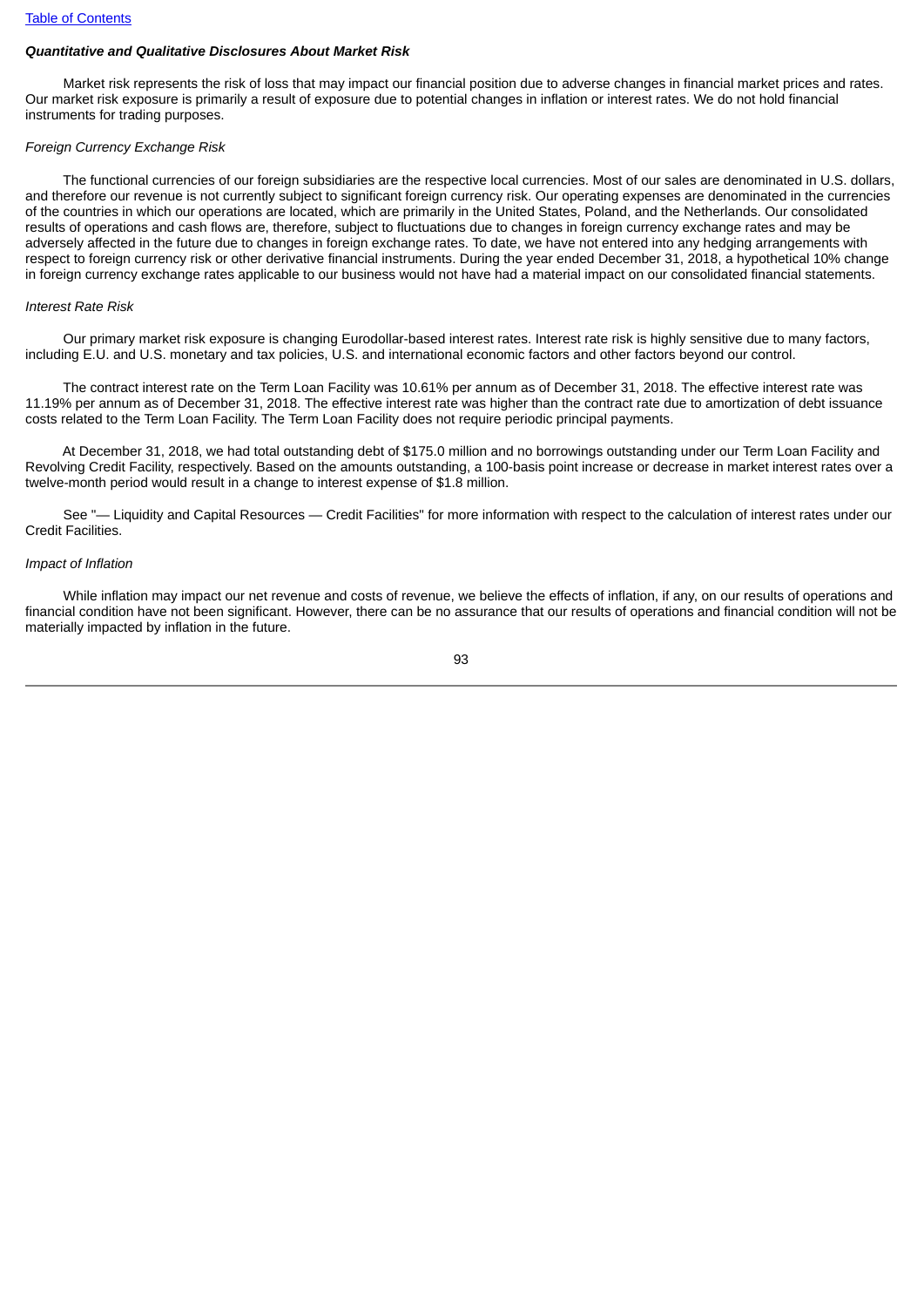## **BUSINESS**

#### **Our Mission**

Our mission is to help organizations succeed with Apple.

#### **Overview**

 We are the standard in Apple Enterprise Management, and our cloud software platform is the only vertically-focused Apple infrastructure and security platform of scale in the world. We help organizations, including businesses, hospitals, schools and government agencies, connect, manage and protect Apple products, apps and corporate resources in the cloud without ever having to touch the devices. With Jamf's software, Apple devices can be deployed to employees brand new in the shrink-wrapped box, set up automatically and personalized at first power-on and administered continuously throughout the life of the device.

 Jamf was founded in 2002, around the same time that Apple was leading an industry transformation. Apple transformed the way people access and utilize technology through its focus on creating a superior consumer experience. With the release of revolutionary products like the Mac, iPod, iPhone, and iPad, Apple built the world's most valuable brand and became ubiquitous in everyday life.

We believe employees have come to expect the same high-quality Apple user experience at work as they enjoy in their personal lives. This is often not possible as many organizations rely on legacy solutions to administer Apple devices or do not give employees a choice of device. Jamf's software solutions preserve and extend the native Apple experience, allowing employees to use their Apple devices as they do in their personal lives, while retaining their privacy and fulfilling IT's enterprise requirements around deployment, access and security.

 We have built our company through a singular focus on being the primary solution for Apple in the enterprise. Through our long-standing relationship with Apple, we have accumulated significant Apple technical experience and expertise that give us the ability to fully and quickly leverage and extend the capabilities of Apple products, OSs and services. This expertise enables us to fully support new innovations and OS releases the moment they are made available by Apple. This focus has allowed us to create a best-in-class user experience for Apple in the enterprise and grow to approximately 34,000 customers in over 100 countries and territories as of September 30, 2019.

We sell our SaaS solutions via a subscription model, through a direct sales force, online and indirectly via our channel partners, including Apple. Our multi-dimensional go-to-market model and cloud-deployed offering enable us to reach all organizations around the world, large and small, with our software solutions. As a result, we continue to see rapid growth and expansion of our customer base as Apple continues to gain momentum in the enterprise. Our customers include many highly recognizable brands and organizations including Apple itself, 8 of the 10 largest companies worldwide (according to Fortune), 7 of the 10 top global technology companies (according to Fortune), 23 of the 25 most valuable brands (according to the Forbes Most Valuable Brands rankings), and 9 of the 10 largest U.S. banks (based on total assets). Additionally, we see opportunities to sell add-on products from our software platform into our current install base in order to provide greater value for our customers. Our focus on customer success and innovation has resulted in a Net Promoter Score that significantly exceeds industry averages. For further discussion on our Net Promoter Score, see "Market and Industry Data".

 Complementing our software platform is Jamf Nation, the world's largest online community of IT professionals focused exclusively on Apple in the enterprise. This active, grassroots community

 $Q_{\Delta}$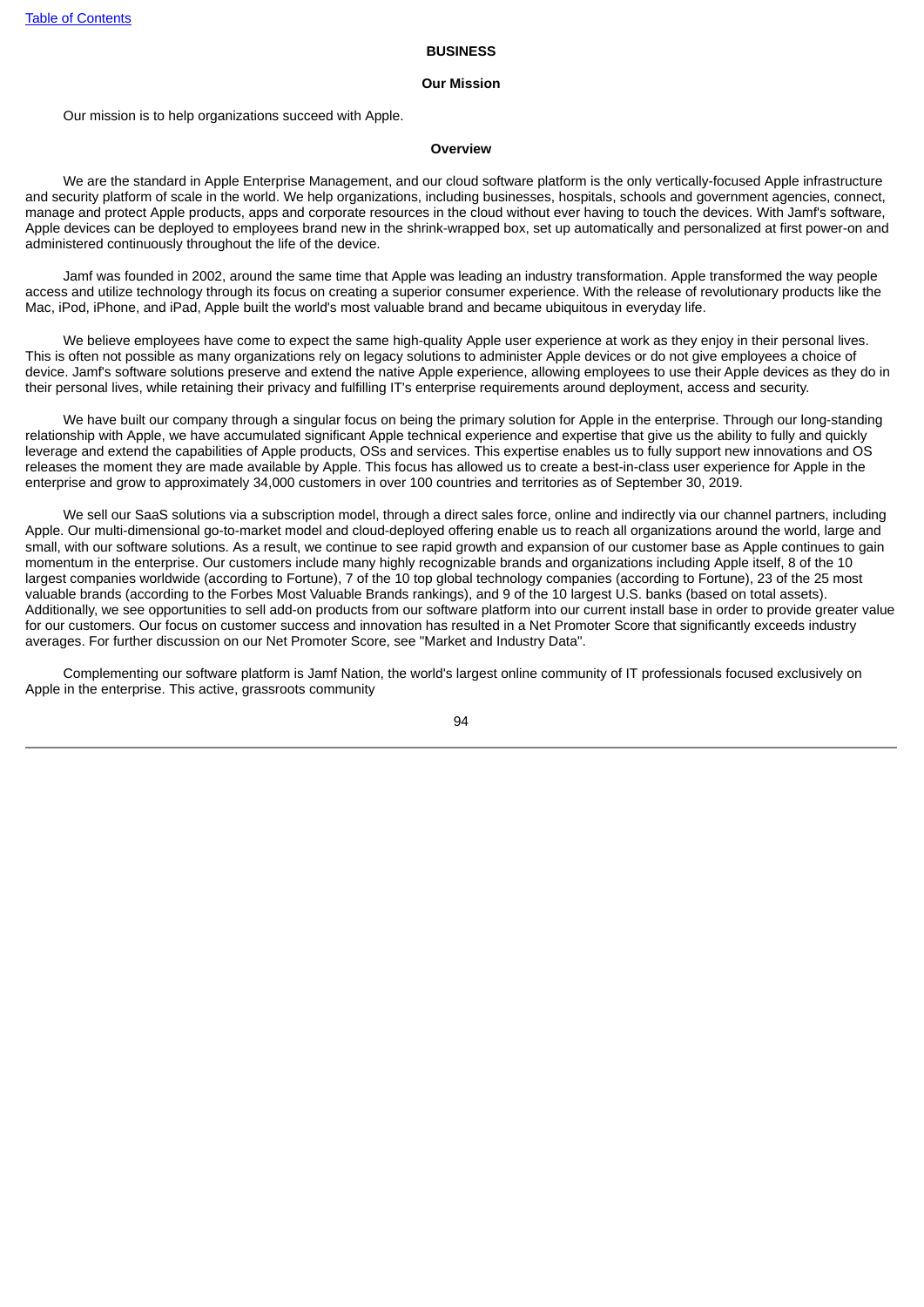of over 90,000 members serves as a highly-qualified and efficient crowd-sourced Q&A engine for anyone with questions about Apple and Jamf deployments. This community of loyal Jamf supporters selflessly acts as a resource for existing and potential customers and is also an important asset in providing feature feedback and ideas for our product roadmap.

 As of December 31, 2018, our ARR was \$142 million and for the year ended December 31, 2018, our total revenue was \$146.6 million. For the year ended December 31, 2018, our net loss was \$(36.3) million, our net cash provided by operating activities was \$9.4 million and our Adjusted EBITDA was \$6.6 million. Adjusted EBITDA is a supplemental measure that is not calculated and presented in accordance with GAAP. See "Selected Consolidated Financial Data — Non-GAAP Financial Measures" for a definition of Adjusted EBITDA and a reconciliation to its most directly comparable GAAP financial measure.

#### **Industry Background**

Key trends impacting how enterprises use and manage technology to engage employees and drive productivity include:

#### *Apple's democratization of technology*

 Apple is ubiquitous. It is the most valuable brand in the world according to Forbes, and in 2018, it became the first company to cross a market capitalization of US\$1 trillion. Apple's success has been driven by delivering the best user experience to its customers through its innovative combination of hardware, software and cloud services. It has transformed the technology landscape by placing the user first and designing everything around maximizing the Apple user experience.

 In the 1990s and early 2000s, endpoint technology was dominated by Microsoft Windows, particularly in the workplace. Many enterprises prioritized standardization over user experience in order to facilitate the deployment, security and management of massive numbers of Windows PCs. Employees were not typically given a choice in their devices. In the 2000s, Apple introduced a series of revolutionary products that transformed how the world interacts with technology. Apple released the iPod in 2001, followed by the iPhone in 2007 and the iPad in 2010. These products, which utilized Apple iOS (Apple's proprietary mobile OS), or iOS, shared a design element that placed the user first. The rapid rise in popularity of iOS devices, combined with the proliferation of web-based applications, created a 'halo effect', leading to a resurgence of Apple's Mac computer. These devices empowered users to easily leverage powerful technology regardless of their technical expertise. Apple's consumer-focused technology provided a significantly more capable, intuitive and faster experience than the technology many employees previously had in the workplace.

 Apple's focus on the user experience has transformed employees' expectations for technology overall. Employees expect a simple, intuitive, seamless experience that fosters creativity, productivity and collaboration. Apple currently offers an entire ecosystem of desktops, laptops, tablets, phones and wearable devices designed to interoperate seamlessly at home, at work and everywhere in-between. This has made Apple the leading technology brand overall and for millennials according to a 2019 brand intimacy study by MBLM.

#### *The consumerization of IT*

 The consumerization of IT refers to the migration of software and hardware products originally designed for personal use into the enterprise. Today, employees are often less inclined to draw a line between work and personal technology and commonly prefer not to settle for enterprise solutions that are harder to use than what they have at home. In response to the consumerization of IT movement, enterprises are transforming digitally to create a more engaged workforce, offering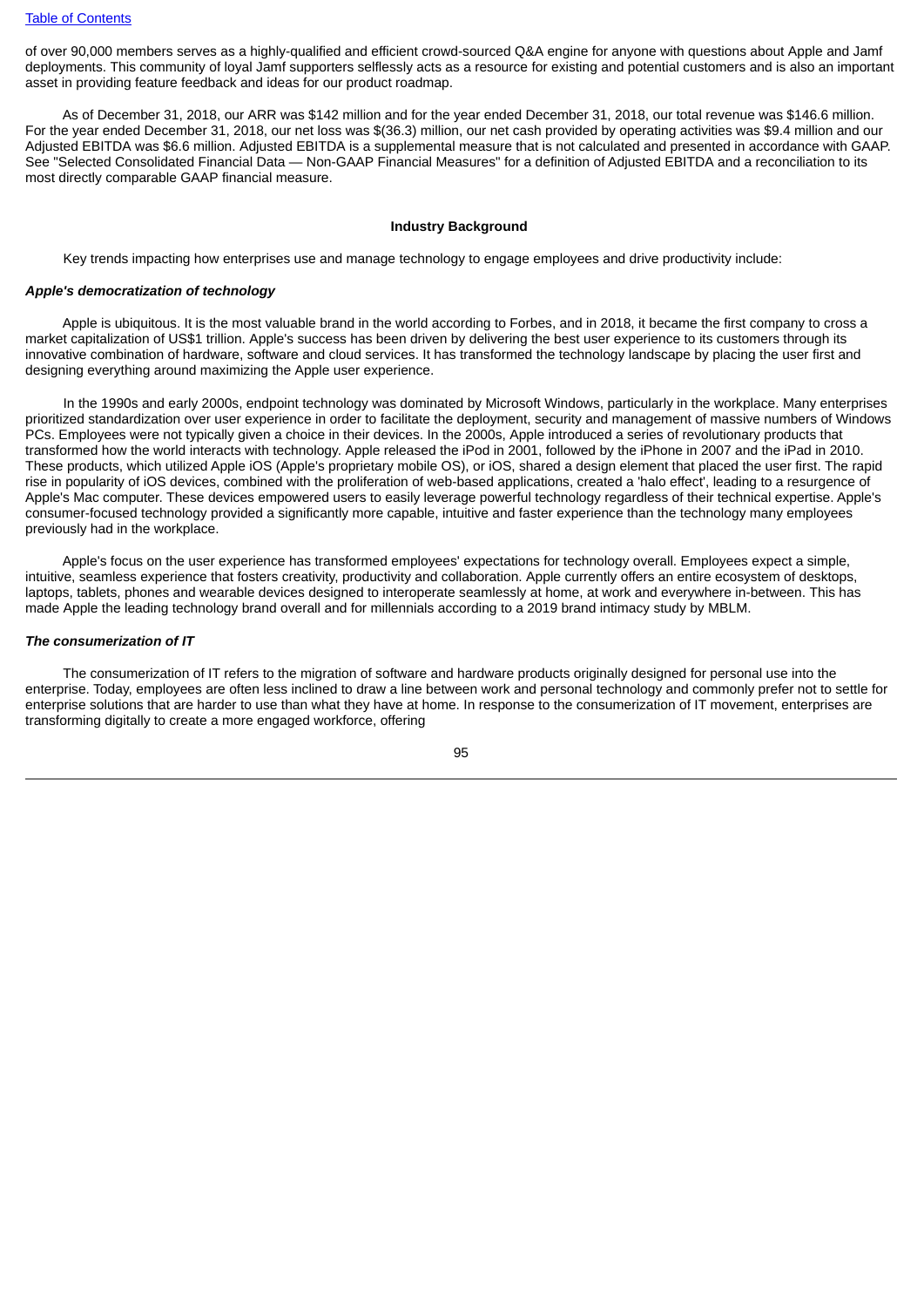employees consumer-like tools and choice of technology. As the competition for talent escalates, we believe technology will play a central role in either improving or degrading the employee experience. Empowering employees to use their preferred devices is important to attract, engage and retain productive employees.

 Rapidly evolving workplace demographics are also accelerating the consumerization of IT. Millennials currently represent the largest segment of the U.S. workforce, according to a 2018 study by the Pew Research Center. In addition, a 2014 study by the Brookings Institute predicted that millennials will make up 75% of the U.S. workforce by 2025. Millennials are the first digitally-native generation that has grown up with broadband, smartphones, tablets, laptops and a massive library of apps through which they interact with the world and each other. Millennials demand more from their enterprise IT organizations. They *expect* to work from anywhere at any time. They *expect* to be able to collaborate instantly. They *expect* to have a choice in the technology they use.

 This trend is expected to continue as younger generations enter the workforce and workplace technology continues to directly impact employment decision-making. In a 2019 survey conducted by Vanson Bourne and commissioned by us, approximately 70% of surveyed college students in five countries said they would be more likely to choose or stay at an organization that offers a choice in work computer, and if upfront cost was not a consideration, 71% said they would either use or would like to use a Mac computer.

 Consumerization of IT has been one of the most significant trends impacting enterprise IT over the past decade. This trend is exemplified by Apple's iPhone, introduced in 2007. The iPhone was quickly preferred by many employees for its superior user experience compared to the corporate issued mobile phones controlled by enterprise IT departments. Mass consumer adoption of the iPhone pushed organizations to develop corporate policies that support the use of personal devices for work. As a result, Apple — the ultimate consumer technology company has become critically important to enterprise IT organizations.

#### *Apple's momentum in enterprise IT*

 Fueled by Apple's popularity and the consumerization of IT, Apple devices have gained widespread acceptance across the enterprise, from the executive suite to new hires. As a result, Apple market share in the enterprise has grown significantly. According to Apple CEO Tim Cook, Apple is now in every Fortune 500 company, and "eight in ten companies are writing custom apps for their enterprise". Apple's enterprise revenue, disclosed as \$25 billion in 2015, is estimated to have grown to over \$40 billion in 2019 according to Atherton Research. Apple's commitment to the enterprise has expanded through partnerships with enterprise giants such as Accenture, Cisco, Deloitte, General Electric, IBM, Salesforce and SAP.

 Evidence of this momentum is further supported by Statcounter, an organization that aggregates data based on web traffic. According to Statcounter, Apple OSs comprised 21% of global web traffic (both business and consumer) in September 2019, up from 4% in January 2009. Apple's gains in the US have been even more significant, with Apple OSs now representing over 40% of web traffic in September 2019, compared to 33% for Microsoft and 24% for Google. Over that same period, the market share of Microsoft has declined from 92% to 33%.

 The increased use of mobile devices to access the internet is largely responsible for the decline in market share of Windows over the past decade. Over this same decade, however, the Mac computer has grown in popularity and market share, further demonstrating that Apple's increased use is not limited to iOS devices. While the Mac computer was once primarily associated with creative or artistic activities, it now represents a growing share of computers within the enterprise. As evidence of this, a recent IDC survey of U.S.-based commercial IT decision makers indicates that Mac represents 11% of their installed notebooks today and is expected to grow to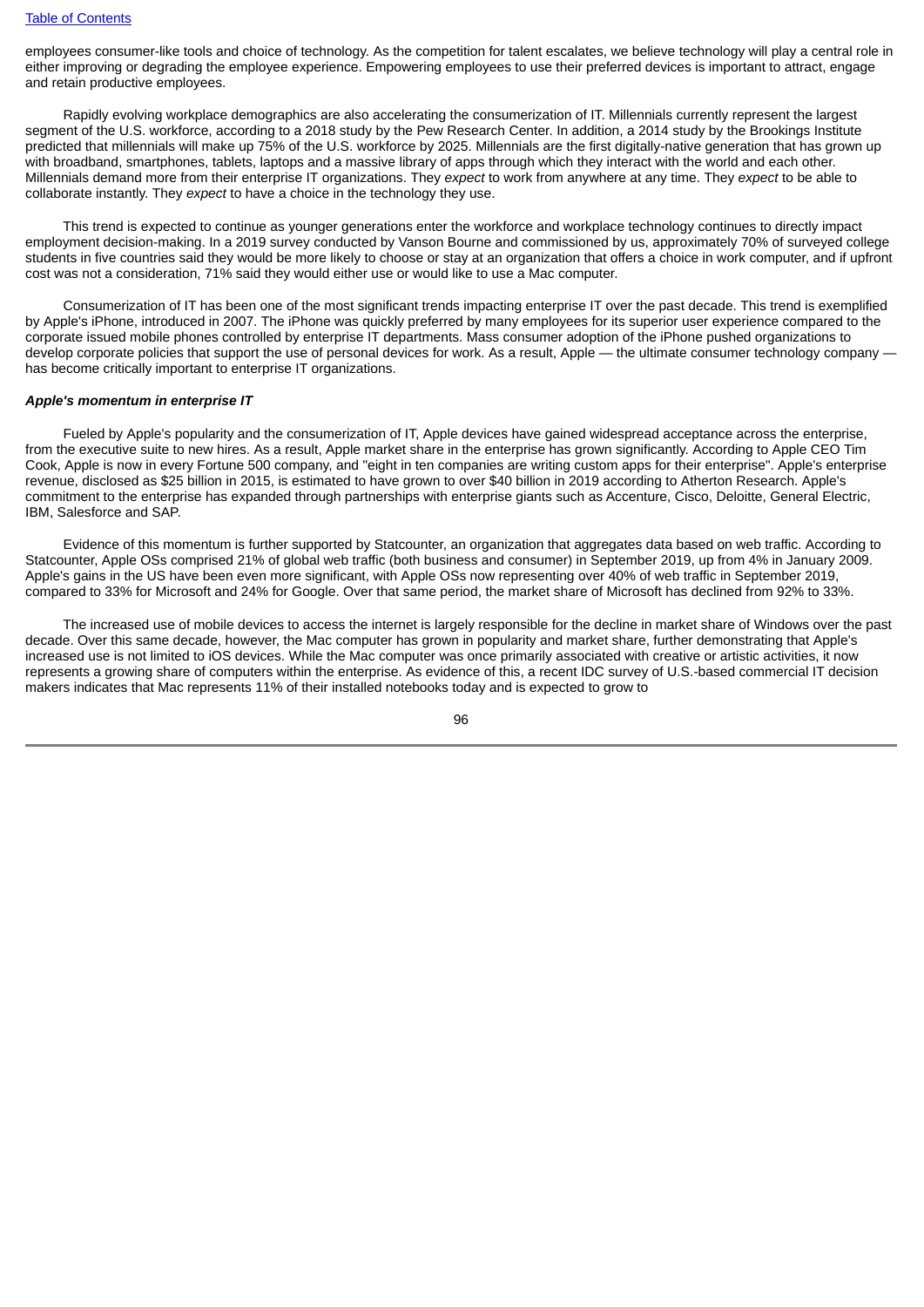14% within two years. The same IDC survey shows that 88% of current Mac enterprise customers expect their Mac fleet to grow in the next two years. The IDC survey also found growth amongst current customers is likely due to Apple brand loyalty, where four times as many organizations indicate they will "stick with" the Apple brand in the future when compared to other notebook brands (Dell, HP, and Lenovo). In Windows-based enterprise environments, Apple devices are typically deployed alongside an array of Windows and other devices and operate with Microsoft enterprise solutions. Finally, an additional driver of Mac growth is the end-of-life of Windows 7 in January 2020. Enterprise IT decision makers who participated in the IDC survey expect 13% of their current Windows 7 fleet to be replaced with Mac.

 Given the expectations of both current and future employees, offering employees a choice in technology is becoming imperative for many enterprises. When given a choice, more than 70% of employees surveyed worldwide would choose Mac over PC and iOS over Android, according to a 2018 survey conducted by us. Considering IDC's estimate of current Mac enterprise penetration, we believe there is significant opportunity to fill the gap between how many employees want a Mac and how many currently use one.

#### *The limitations of legacy enterprise solutions*

 Legacy solutions do not deliver the full Apple user experience because they are either outdated, overly Windows-centric or treat all devices the same across operating systems. In particular, cross-platform solutions that treat devices the same tend to rely on the lowest common denominator technology that is shared across the relevant ecosystems. Apple, Microsoft and Google have each introduced devicespecific cloud services to automate enterprise IT processes. Fully embracing these cloud services demands specific focus on the respective ecosystem. Legacy solutions do not leverage the native capabilities of Apple and do not deliver the full Apple experience across several key areas, including the following:

- *Provisioning and deployment.* Legacy solutions commonly rely on processes, such as disk imaging, that are manual or timeintensive for IT departments and diminish the Apple user experience. As a result, IT departments need to spend additional time and effort setting up and configuring devices similar to a traditional PC deployment, and users receive a muted Apple experience that is overly complex and falls short of expectations.
- *Operating system updates.* Cross-platform legacy solutions are unable to allocate sufficient resources to always support the latest operating systems from all manufacturers. As a result, IT departments are forced to place moratoriums on operating system upgrades (through manually distributed emails) so they can test and then slowly roll out operating system upgrades weeks or months after they become available. This approach is contrary to Apple user expectations and also delays deployment of potentially important security updates which often results in such solutions not supporting the latest Apple OS features and can cause security vulnerabilities that put an organization at risk.
- *Application licensing and lifecycle.* Cross-platform solutions offer limited options for application distribution and installation, which often require hands-on IT oversight. Microsoft, Apple, and Google each possess their own commerce solutions for thirdparty application purchases and distribution. Enterprise integrations for these commerce solutions require deep understanding of the platform and associated service. Cross-platform solutions have historically struggled to stay current with the standards of each platform's features.

Additionally, the enterprise requirements for security and privacy result in the need to wrap applications with middleware such as containers, degrading Apple's intended user experience. License tracking in the cross-platform solution environment can also be manual.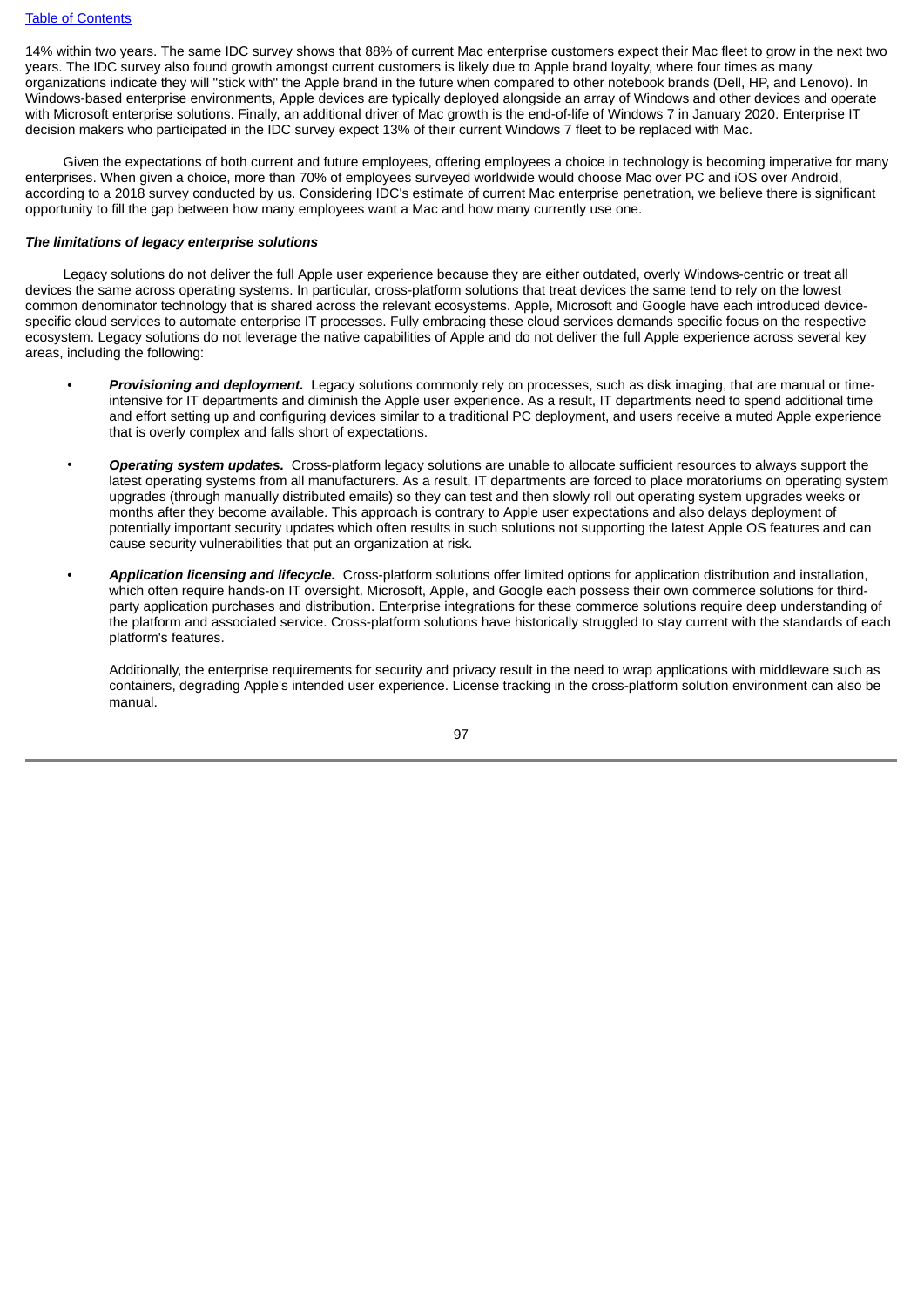All of this effort creates extra and error-prone work for IT departments and dilutes the Apple user experience.

• *Endpoint protection.* Legacy solutions do not leverage Apple's native security tools and Endpoint Security framework, thereby providing limited visibility into an organization's fleet of Apple devices and limited identification of potential security threats.

In most cases, legacy solutions rely on endpoint protection solutions that were originally designed for Windows. As a result, these solutions deliver endpoint protection to Apple devices in a manner which degrades the Apple user experience and performance and may not function properly in an Apple environment. In addition, the signature-based approach utilized by these solutions can only identify backward-looking threats specific to Microsoft, and does not communicate with native Apple security tools that could identify more relevant and immediate threats.

• *Identity-based access to resources.* The concept of a workplace perimeter is quickly fading as employees demand flexibility to work from anywhere with seamless access to enterprise applications and resources. Enterprises need to make it simple for users to authenticate and access enterprise resources from anywhere with a single identity.

To provide users access to corporate resources, many organizations bind their devices with AAD. While binding devices to AAD works well with Windows-based devices, it does not create an efficient experience for other ecosystems, including Apple. Additionally, to be able to service Apple devices in the enterprise, IT often creates a secondary administrator account on each device that tends to become a management headache, user experience burden and security risk.

 For enterprise Apple deployments, the limitations of legacy solutions all add up to higher operational and support costs, greater security vulnerability, lower productivity and a degraded user experience. While Apple devices may have higher upfront costs, implementing the full Apple experience results in higher productivity and lower total cost of ownership. Realizing these potential benefits requires an enterprise software solution specifically built for the Apple ecosystem.

#### **Our Solution**

We are the standard in Apple Enterprise Management, and our cloud software platform is the only vertically-focused Apple infrastructure and security platform of scale in the world. Our SaaS solutions provide a cloud-based platform for full lifecycle enterprise IT management of Apple devices. We help organizations, including businesses, hospitals, schools and government agencies, connect, manage and protect Apple products, apps and corporate resources in the cloud without ever having to touch the devices. Our solutions are purpose-built to provide both technical and non-technical IT personnel with a single software platform to administer their end-users' Apple devices, while preserving the legendary Apple experience end-users have come to expect. We believe that our success is born out of a singular focus on Apple and our commitment to optimizing the end-to-end user experience. As of September 30, 2019, we had approximately 34,000 customers in more than 100 countries and territories.

We believe employees have come to expect the same high-quality Apple user experience at work as they enjoy in their personal lives. This is often not possible as many organizations rely on legacy solutions to administer Apple devices or do not give employees a choice of device. Our software solutions preserve and extend the native Apple experience, allowing employees to use their Apple devices as they do in their personal lives, while retaining their privacy and fulfilling IT's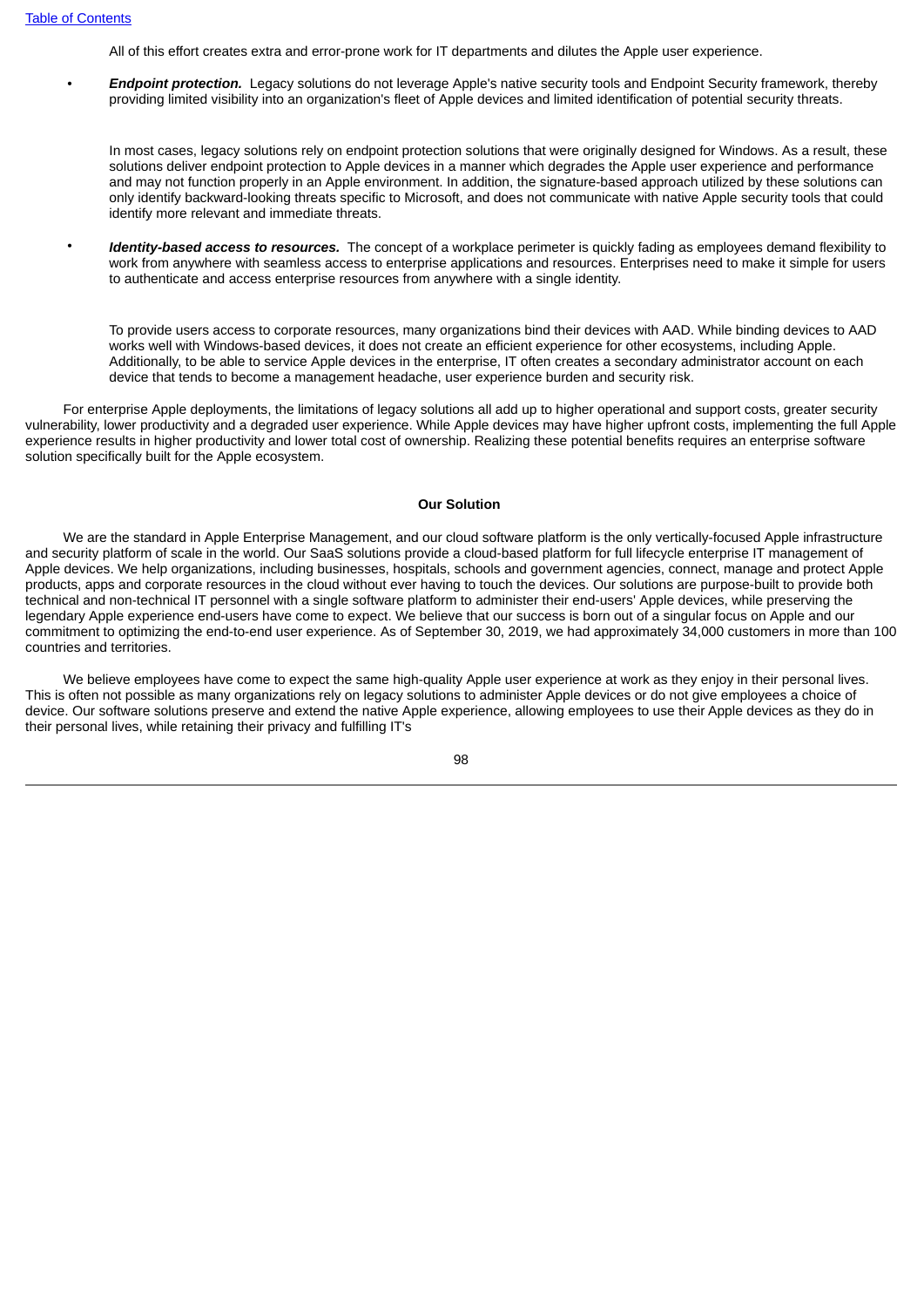enterprise requirements around deployment, access and security. Our software platform provides the following key benefits:

- *Provisioning and deployment.* We provide a scalable, zero-IT-touch deployment right out of the shrink-wrapped box, personalized for each end-user. Our offering makes it possible for IT professionals to easily manage the traditionally challenging tasks of deployment, information encryption and loading and updating software, without ever touching the device. Jamf customer research has shown that our seamless cloud deployment capabilities lower the total cost of ownership of Apple devices, enable the native Apple experience in the enterprise and ultimately make Apple devices more effective and secure.
- *Operating system updates.* Many Apple users expect immediate access to new features by upgrading the moment Apple releases a new OS. Given our singular focus on Apple, we are able to offer robust, immediate support for OS feature updates so they can be effortlessly deployed on the same day they are released by Apple. IT teams have the flexibility to automate updates or let users initiate the updates, ensuring employees stay up-to-date with all of the latest security and privacy features.
- *Application lifecycle and licensing.* We give IT teams the ability to automate key workflows related to the installation and management of applications ensuring a more efficient IT management process. We also facilitate the deployment of both Apple App Store and third-party applications. These capabilities include automated targeted distribution of apps to employees based on their work needs, user-initiated app installation via a customized enterprise app store, automated volume purchasing and license management and automated tracking and deployment of third-party software updates.
- *Endpoint protection.* We safeguard and amplify Mac security through an enterprise endpoint protection solution purpose-built for the Mac. Jamf endpoint protection is specifically designed to identify Mac-specific threats while preserving user experience and performance. Our software solution is built around the unique challenges that Apple devices face in enterprise security, with behavior-based detection of Apple specific threats and enterprise visibility into native Apple security tools. Jamf endpoint protection is built for the Mac, architected using native Apple APIs, and designed to co-exist within an organization's existing enterprise security solutions.
- *Identity-based access to resources.* We enable users to easily and securely connect to enterprise resources with a single cloud-based identity credential. Users can then immediately access all of their corporate applications and shared resources. This eliminates the time-consuming need for multiple logins, reduces the number of IT tickets for password-related issues (which are frequently the leading cause of IT tickets) and removes the need for IT administrators to bind devices to AAD. Additionally, Jamf is able to dynamically block or grant administrative rights on the Apple device itself based on a user's cloud-based identity, thus removing the need for additional administrator accounts on the device.
- Self-service. We extend the Apple experience with an enterprise self-service app that empowers end-users to satisfy their own IT needs. With a single click, users can install apps pre-approved by IT, automatically resolve common technical issues and easily connect and configure enterprise resources, like the nearest printer, without waiting for IT. While the user experience is simple, the range of capabilities is immense. Our self-service app empowers users to be productive and self-sufficient while simultaneously reducing the labor burden on IT.

 Our software platform provides value to both end-users and IT departments. Users receive the legendary Apple experience they have come to expect, and IT departments are able to empower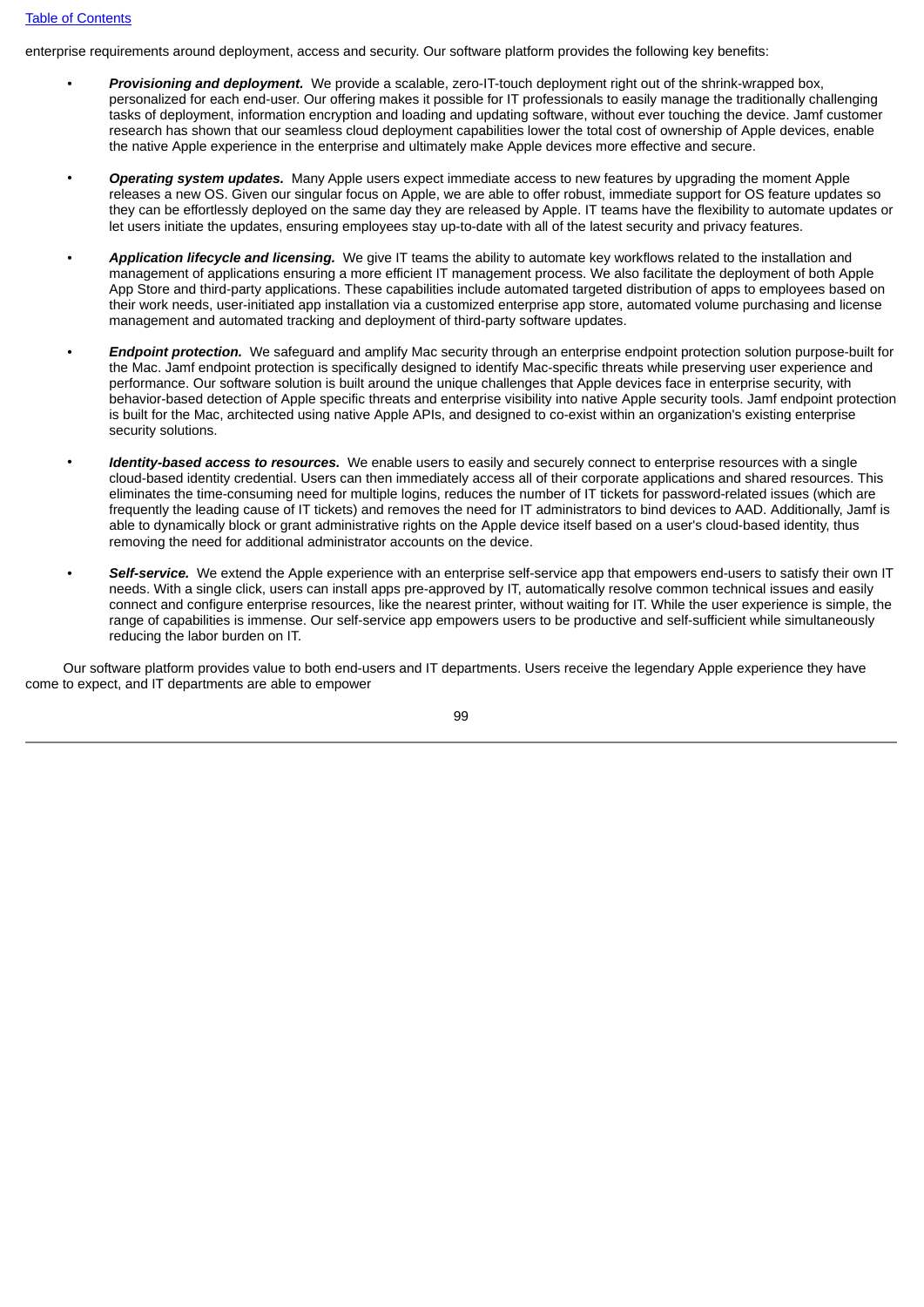employees, enhance productivity and lower total cost of ownership. According to an October 2019 Apple-commissioned study conducted by Forrester Consulting, The Total Economic Impact Of Mac In The Enterprise, a Mac in the enterprise results in \$678 cost savings per device versus a comparable PC (when considering three-year hardware, software, support and operational costs), a 20% improvement in employee retention and a 5% increase in sales performance for sales employees. A Mac also results in 48 hours of increased productivity per employee over three years. These metrics result in a payback period of less than 6 months for a Mac.

 Furthermore, research by Hobson & Company commissioned by us consisting of 15 interviews with Jamf customers found benefits from simplifying IT management, reducing the time spent provisioning devices and the time spent managing apps by 80% and 90%, respectively. Additionally, that research found Jamf improved end-user experience, reducing end-user productivity loss due to technical problems by 60% and volume of helpdesk tickets by 15%. Jamf also helped mitigate risk by reducing the time IT spent creating inventory reports and time spent managing policy and settings changes by 90% and 65%, respectively. Overall, Hobson & Company found that a typical organization could expect a 217% five year return on investment and a 5.8 month payback period when using Jamf.

### **Our Relationship with Apple**

 Jamf was founded in 2002 with the sole mission of helping organizations succeed with Apple, making it the first Apple-focused device management solution. Today, we have become the largest infrastructure and software platform built specifically for enterprise deployments of the Apple ecosystem. Our relationship with Apple has endured and grown to be multi-faceted over the past 17 years.

 To continuously offer a software solution built specifically for Apple, we have always worked closely with Apple's worldwide developer relations organization in an effort to support all new Apple innovations the moment their hardware and software is released. Additionally, throughout the course of our relationship, Jamf and Apple have formalized several contractual agreements:

- *Apple as a customer.* In 2010, Apple became a Jamf customer, using our software solution to deploy and secure its fleet of Apple devices internally. For the year ended December 31, 2018, Apple as a customer represented less than 1% of our total revenue.
- *Apple as a channel partner in education and in retail.* In 2011, Apple became a Jamf channel partner in the education market, reselling our software solution to K-12 and higher education organizations within the United States. In 2012, Apple expanded their channel relationship by offering our software solution to businesses through Apple retail stores in the United States. For the year ended December 31, 2018, Apple as a channel partner facilitated approximately 9% of our bookings.
- *Mobility Partner Program.* In 2014, we became a member of Apple's Mobility Partner Program, which focuses on solution development and effective go-to-market activities.

 Each of these contractual relationships continue to this day and span all enterprise technology across the Apple ecosystem, including Mac, iPad, iPhone and Apple TV. In addition to these contractual relationships, Apple and Jamf personnel frequently join forces to influence and collaborate as we work with customers, helping them succeed with Apple.

# **Market Opportunity**

 We believe our solution addresses a large and growing market covering the use of Apple technology in the enterprise. According to Frost & Sullivan, the global total addressable market for Apple Enterprise Management is estimated to be \$10.3 billion in 2019 and is expected to grow at a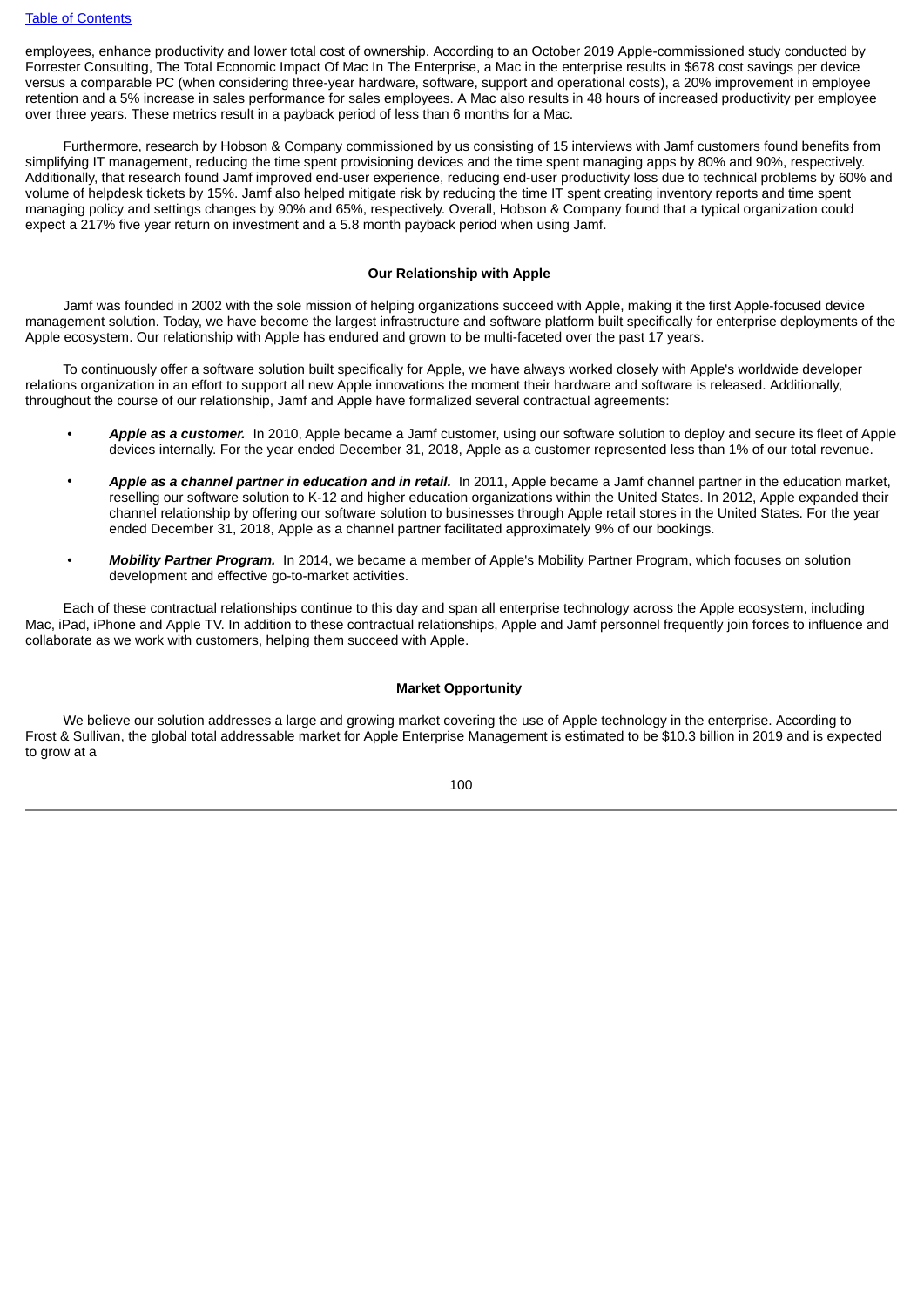CAGR of 17.8% to \$23.4 billion by the end of 2024. This market represents Apple mobile phones (iPhones), tablets (iPads), laptop and desktop computers (Macs), media streaming devices (Apple TVs) and portable media players (iPods) present in education and business environments. Frost & Sullivan includes both devices purchased and provided by enterprises as well as BYODs owned by end-users that may require device management to provide access to resources or services from the enterprises.

We believe our potential market opportunity could expand further as Apple may make additional devices available for enterprise management, such as the Apple Watch. Our opportunity may also expand further as we develop future solutions which provide value to enterprises managing their Apple ecosystem.

### **Our Strengths**

 The following are key strengths which contribute directly to our ability to create value for customers, employees, partners and stockholders:

- *Long-standing relationship with and singular focus on Apple.* We are the only vertically-focused Apple infrastructure and security platform of scale in the world, and we have built our company through a singular focus on being the primary solution for Apple in the enterprise. We have a collaborative relationship with Apple which, combined with our accumulated technical experience and expertise, gives us the ability to fully and quickly leverage and extend the capabilities of Apple products, OSs and services. This expertise and collaboration with Apple development programs enables us to fully support new Apple innovations and OS releases the moment they are made available by Apple.
- *Strong support from Jamf Nation.* Jamf Nation is the world's largest online community of IT professionals exclusively focused on Apple in the enterprise. This active, grassroots community serves as a highly-qualified and efficient crowd-sourced Q&A engine for anyone with questions about Apple and Jamf deployments. Since launching the Jamf Nation website in 2011, we have accumulated over 90,000 registered Jamf Nation members. Each year we celebrate this community through a customer event called JNUC. During the most recent JNUC in November 2019, thousands of people attended from over 30 countries. This community of loyal Jamf supporters acts as a resource for existing and potential customers and is also an important asset in providing feature feedback and ideas for our product roadmap. Jamf Nation also serves as an efficient way to introduce potential customers to the Jamf brand and solutions.
- *Standard for Apple in the enterprise.* As the only vertically-focused software platform of scale entirely dedicated to the Apple ecosystem, we are the standard for Apple in the enterprise. This is evidenced by our growing number of approximately 34,000 customers as of September 30, 2019, including 23 of the 25 most valuable brands in the world (according to Forbes Most Valuable Brands rankings). In addition, hundreds of independent customer ratings on popular software review websites, including Gartner Peer Insights, G2Crowd and Capterra, have earned Jamf recognition as the "Customers' Choice". Through our intense focus on connecting, managing and protecting Apple devices, we are able to provide a differentiated solution when compared to other cross-platform providers who attempt to satisfy all requirements for all platforms.
- *Strong partner ecosystem.* Our meaningful expertise managing the Apple ecosystem and our unique understanding of enterprise customers have motivated us to publish a large catalog of open APIs so our customers can integrate and extend their existing software solutions. It is upon this robust API catalog that we have built a strong partner ecosystem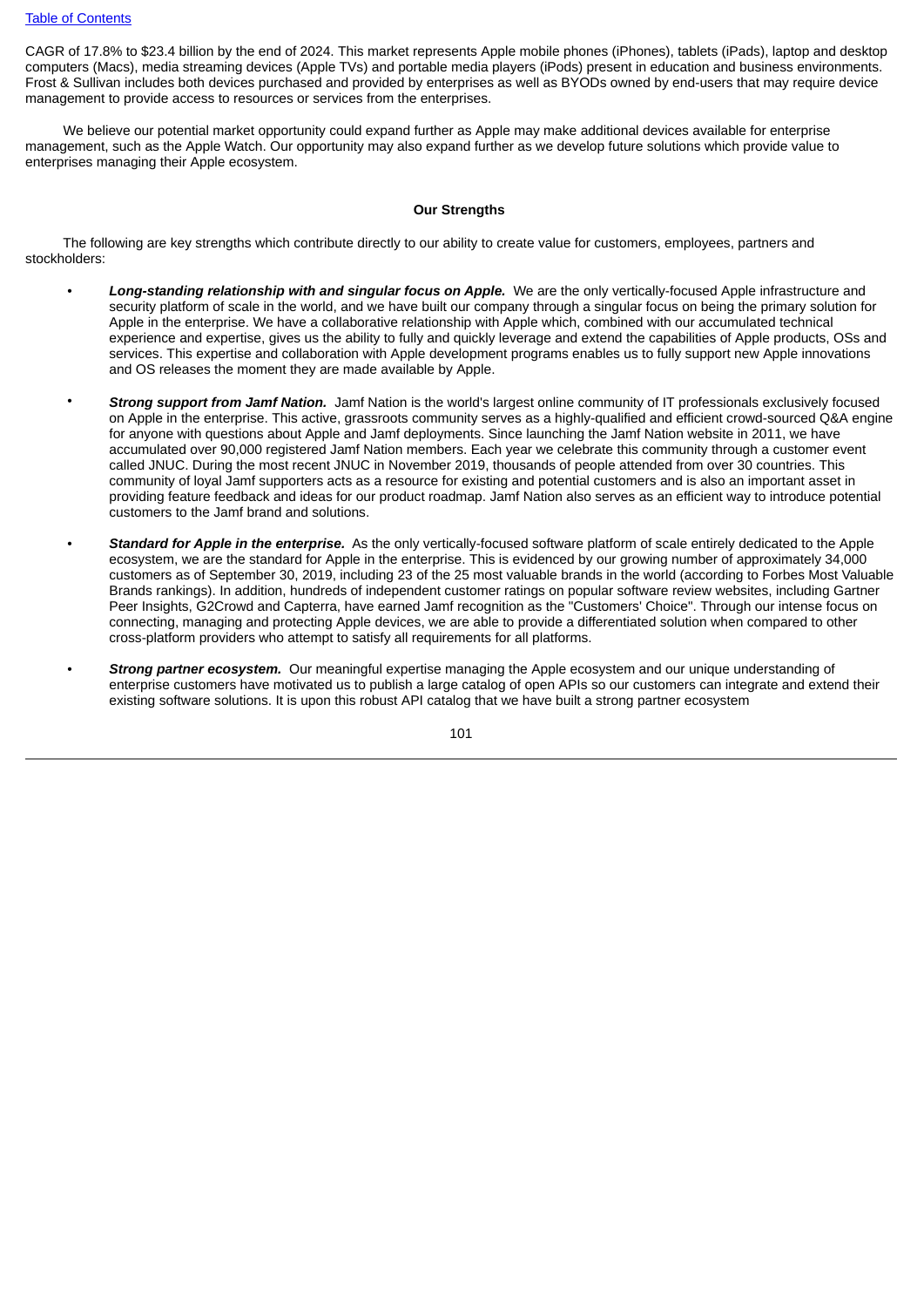that includes hundreds of integrations and solutions made available in our Jamf Marketplace.

In addition to our developer partners, we have relationships with solution partners. One example is the work we have done to integrate our products with Microsoft Endpoint Manager and AAD. Development activities with Microsoft have resulted in solutions that optimize the Apple ecosystem within a Microsoft-centric enterprise. Jamf's authentication and account management solutions have deep integrations with AAD. Additionally, customers can sync their Jamf inventory data with Microsoft Endpoint Manager, providing a consolidated view of all devices from all manufacturers in the organization's fleet. This integration provides customers with simple and unified visibility. In addition, the integration provides tremendous operational benefits, including enforcing compliance policies, ensuring only compliant Apple devices can gain access to protected company resources like Office 365, and helping users remediate their device compliancy issues via Jamf's self-service application.

- *Effective go-to-market capabilities.* The combination of our strong partner ecosystem (including Apple and Microsoft), our ecommerce capability, and our extensive enterprise and inside sales organizations, have created a differentiated and powerful goto-market approach. We believe this robust go-to-market structure can allow us to effectively and efficiently reach our entire addressable market, including both large and small organizations in all geographic regions throughout the world. This also allows us to "land and expand" within our customer base by beginning with a limited engagement at each customer and increasing that customer relationship over time.
- *Differentiated technology.* While Jamf technology has many powerful capabilities built to satisfy the challenging requirements of connecting, managing and protecting Apple in the enterprise, specific innovations that set us apart from others in the market include:
	- *Powerful architected-for-Apple agent.* Apple IT administrators can access remote computers and file systems, collecting attributes and intelligence as if they were physically sitting with each and every Apple device in their fleet.
	- *Enterprise attributes and smart grouping.* Through our smart grouping technology, Jamf can dynamically group Apple devices, based on standard attributes, enterprise attributes or a combination thereof to target and execute business workflows at scale.
	- *Industry-specific workflows.* We have created industry-specific workflows that go beyond device management to solve issues for particular industries such as education, healthcare, and hospitality.
	- *High performance native Apple APIs.* Jamf creatively utilizes extensive APIs from published Apple technologies which allows us to be ready instantly with each new Apple OS.
	- *Enterprise self-service.* Our simple-to-use enterprise self-service solution enables IT to empower end-users with a privately brandable application that allows users to install approved apps or perform complex tasks from a personalized enterprise catalog.

# **Our Growth Strategy**

 We help organizations succeed with Apple by connecting the Apple experience with the needs of the enterprise. By preserving and enhancing the Apple experience in an enterprise context, we believe we can drive our growth within the current Apple ecosystem as well as fuel further Apple

$$
102 \\
$$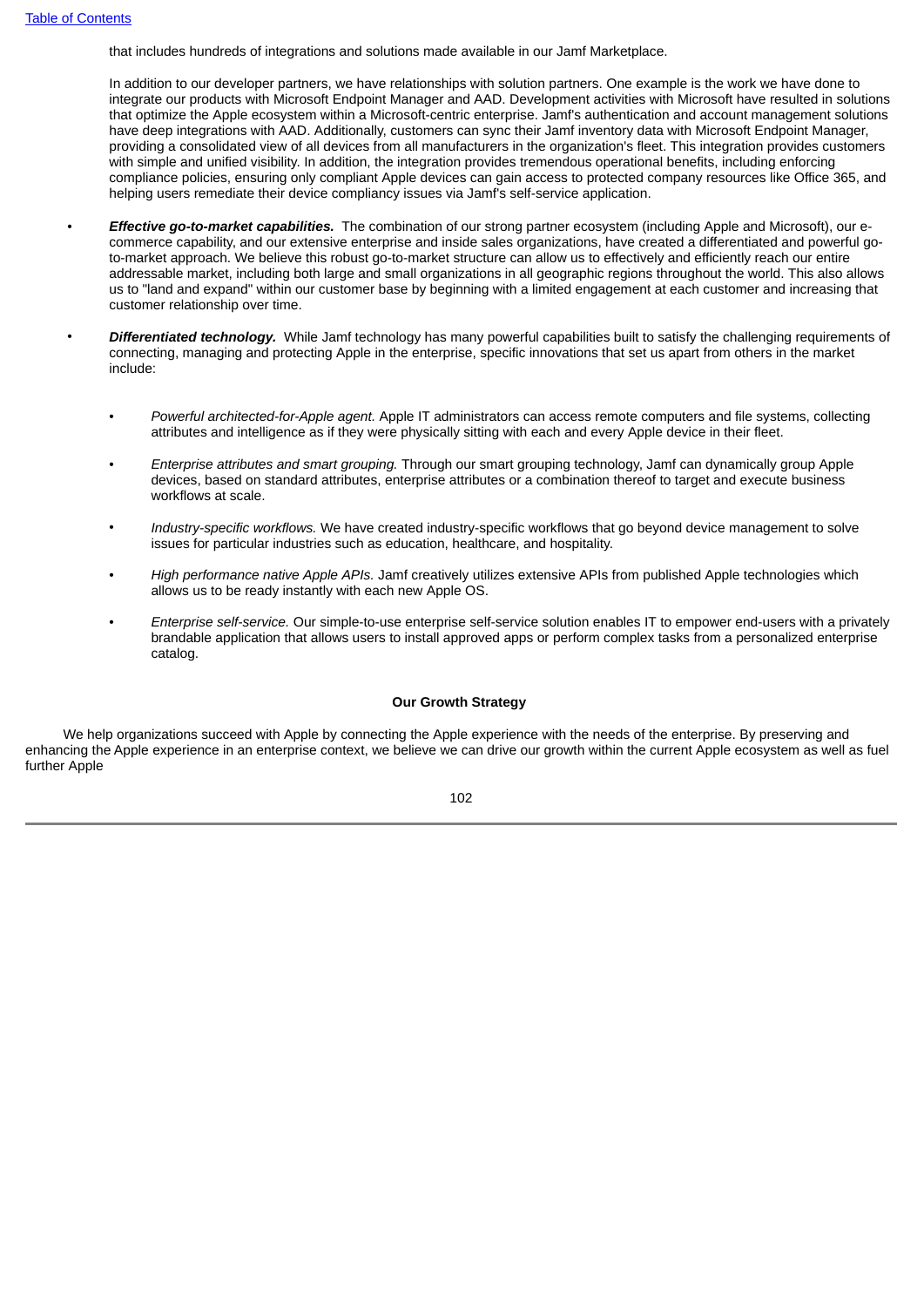penetration in enterprises — which will extend our opportunity. The key elements of our growth strategy include:

- *Extend technology leadership through R&D investment and new products.* We intend to continue investing in research and development and pursuing select technology acquisitions in order to enhance our existing solutions, add new capabilities and deployment options and expand use cases. For example, over the last 18 months, we launched two new products, Jamf Connect and Jamf Protect, adding capabilities to provide both secure access to enterprise resources that users need through a single identity, and Mac-native endpoint security, respectively. We believe this strategy of continued innovation will allow us to reach new customers, cross-sell to existing customers, and maintain our position as the standard for Apple in the enterprise.
- *Deliver unique industry-specific innovation.* We intend to continue developing and enhancing Apple-specific functionality for certain verticals such as education, healthcare, and hospitality. For example, our patented mobile-to-mobile management technology provides teachers and parents control over school-issued iPads in the classroom. We also have patent-pending healthcare listener functionality that empowers hospitals to launch device workflows based on events in the electronic medical record, giving patients access to their care plans and control over their room environment through a hospital-issued iPad. We believe targeted, vertical-specific functionality can help us further penetrate industries which already use Apple devices, or provide a differentiated solution to enter a new industry or solve a new use case.
- *Grow customer base with targeted sales and marketing investment.* We aim to expand our customer base by continuing to make significant and targeted investments in our direct sales and marketing in an effort to attract new customers and drive broader awareness of our software solutions. In addition, with our expanded platform, we can reach beyond our historical sales efforts focused on IT executives and administrators, and sell to CIOs, CISOs, and line-of-business leaders. We also plan to increase our channel sales and marketing organization to deepen and expand our joint go-to-market efforts with channel partners in order to reach new territories and opportunities. We believe the channel is an efficient way to sell to smaller customers and reach new jurisdictions in a cost-effective manner.
- *Increase sales to existing customers.* We believe our base of approximately 34,000 customers as of September 30, 2019 represents a significant opportunity for sales expansion. Our opportunities to deliver further value to existing customers include (1) growing the customers' number of Apple devices currently in use; (2) selling additional Jamf products; (3) expanding customers' use of Jamf from one Apple product, like Mac, to additional Apple products used within the organization, like iPad, iPhone, and Apple TV; and (4) expanding the way customers use Apple products by showcasing capabilities available once customers fully embrace Jamf for deployment. Additionally, Apple continues to grow their ecosystem of solutions that can bring value to organizations, as they did with the introduction of tvOS management in 2017, making the Apple TV an attractive product to deliver new use cases in conference rooms, classrooms, hospitality environments, and for digital signage across a range of industries. The strength of Jamf's "land and expand" strategy is evidenced by our dollar-based net retention rate, which has exceeded 115% as of the end of each of the last seven fiscal quarters for the trailing twelve months.
- *Expand global presence.* We have a large international presence which we intend to continue growing. For the year ended December 31, 2018, approximately 20% of our revenue originated outside of North America. We intend to continue making investments in our international sales and marketing channels to take advantage of this market opportunity,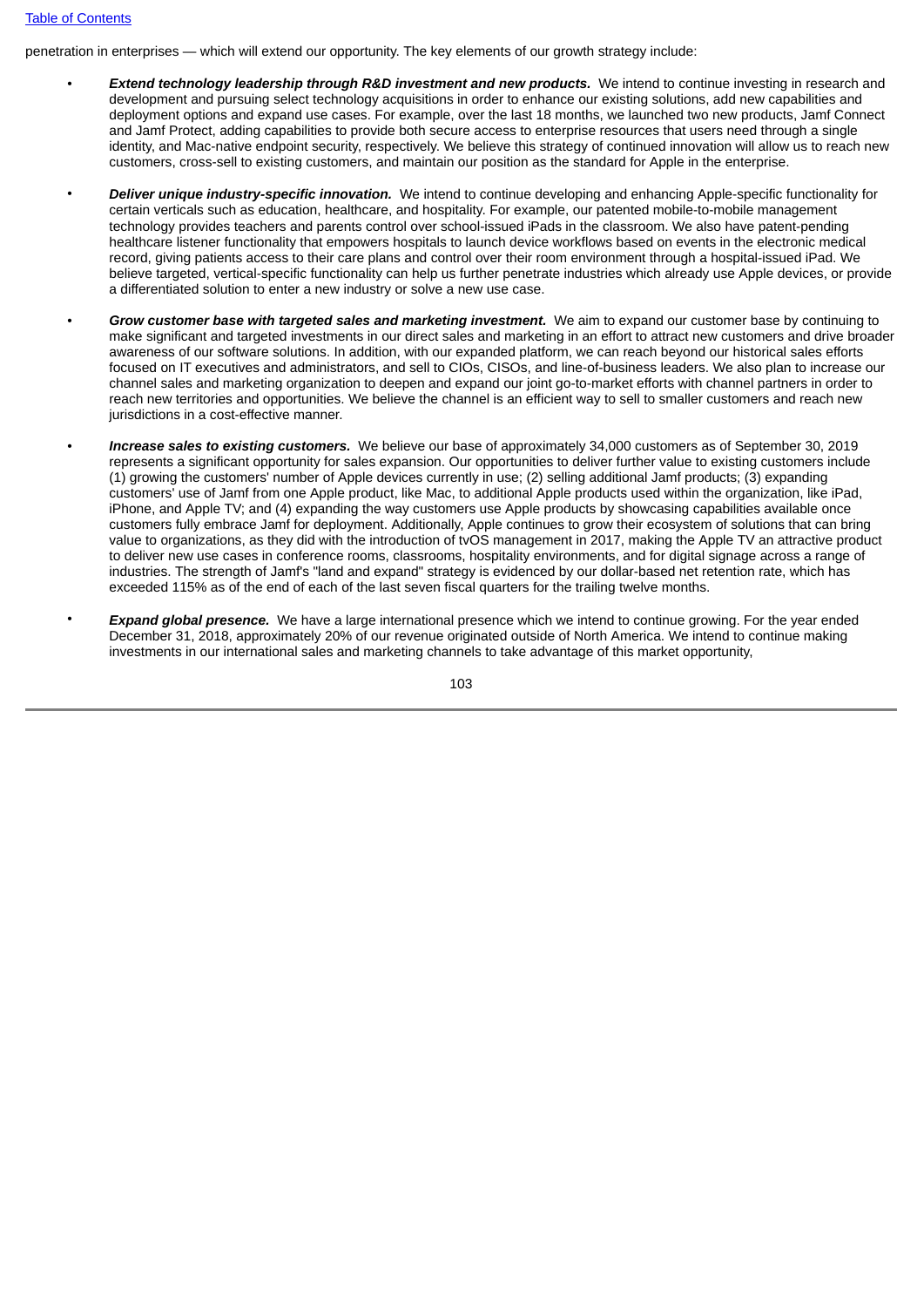while refining our go-to-market approach based on local market dynamics. Furthermore, we will invest in our products and technology to fulfill the unique needs of the market we target.

- *Grow and nurture Jamf Nation.* Jamf Nation is the world's largest online community of IT professionals focused exclusively on Apple in the enterprise. It consists of a knowledgeable and active community of over 90,000 Apple-focused administrators and Jamf users who come together to gain insight, share best practices, vet ideas with fellow administrators and submit product feature requests. We intend to continue investing in our community platform and these relationships to ensure that our Jamf Nation community remains a vibrant forum for discussion and problem-solving for our users. We believe this community will continue to be a focal point for the Apple ecosystem and can also be helpful in introducing Jamf to potential new customers.
	- *Cultivate relationships with developer partners.* We believe one of the most powerful elements of our software platform is the ability to use published APIs to extend its value with other third-party or custom solutions. As of September 30, 2019, more than 100 integrations and value-added solutions were published on the Jamf Marketplace. These solutions extend the value of Jamf, protect customers' existing IT investments and encourage greater use and expansion of Jamf within the enterprise.

#### **Our Products**

 We provide industry-leading software solutions that help empower users with Mac, iPad, iPhone and Apple TV. We deploy our solutions through five main products:



#### **Jamf Pro**

 Jamf Pro offers a robust Apple ecosystem management software solution for complex IT environments, serving both commercial businesses and educational institutions. Since its introduction in 2002, Jamf Pro has been our flagship product, serving the largest portion of Jamf's customer base.

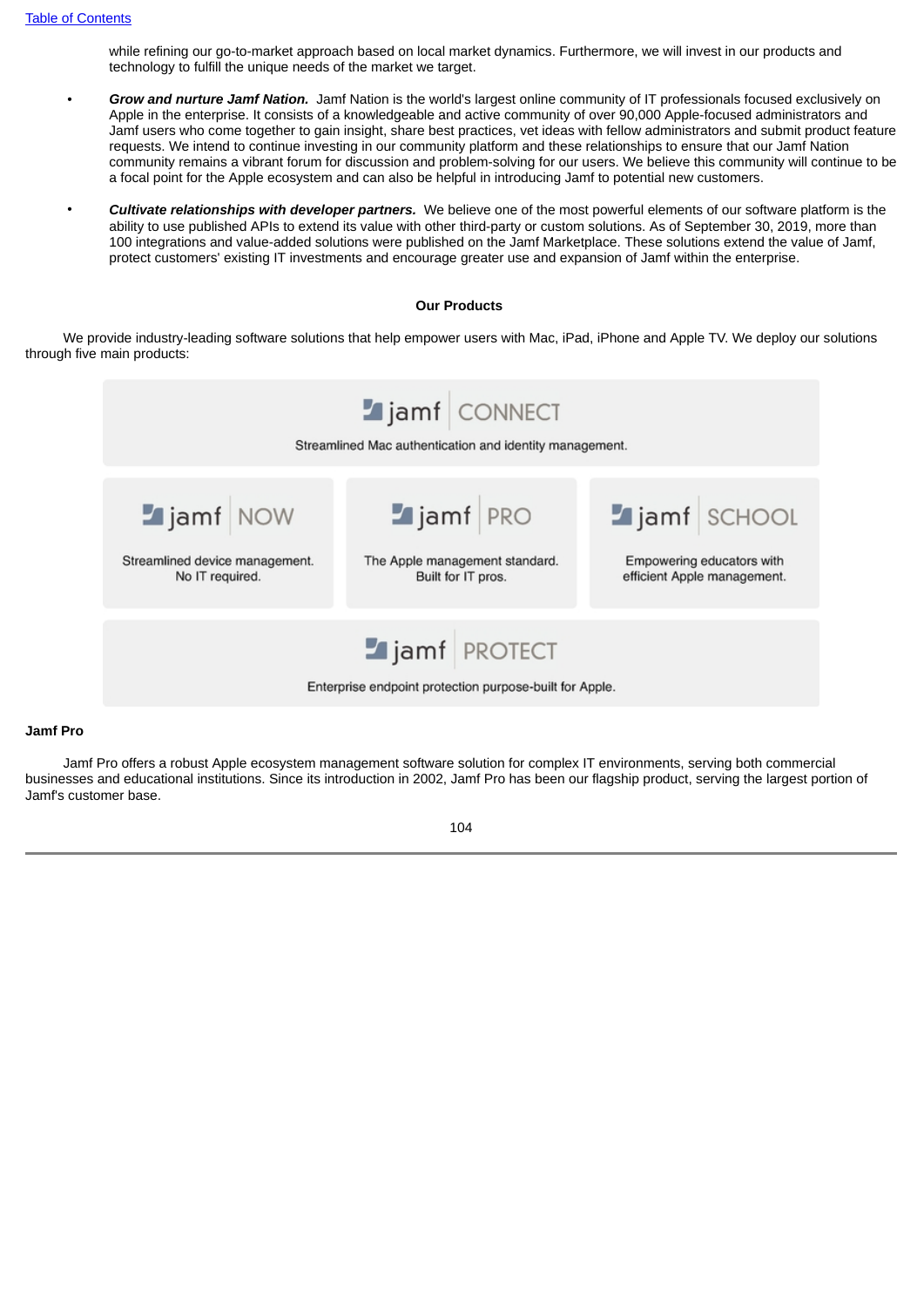Key capabilities of Jamf Pro include:

- providing a seamless initial device deployment, giving companies the ability to choose between a zero-touch experience or offering a more hands-on device enrollment and deployment;
- enabling customization of devices beyond configuration profiles, use policies and scripts for the optimal user experience;
- facilitating pre-configuration of user settings before deployment;
- providing app management flexibility wherein apps can be made available automatically to users or through an enterprise selfservice catalog;
- granting users the ability to update software and maintain their own devices through Jamf's brandable self-service application without a help desk ticket:
- automating ongoing inventory management such as automatic collection of hardware, software and security configuration details from Apple devices, creating custom reports and alerts, and managing software licenses and warranty records; and
- securing Apple devices by leveraging native security features such as encryption, managing device settings and configurations, restricting malicious software and patching all Apple devices without the need for user interaction.

### *Jamf Now*

 Launched in 2015, Jamf Now is an intuitive, pay-as-you-go Apple device management software solution for SMBs. Jamf Now prioritizes simplicity through a design that is targeted for organizations with limited or no IT resources, and it can be adopted by such organizations without engaging Jamf sales, training, or services personnel. Jamf Now allows customers to set up their own accounts to enroll their Apple devices and immediately benefit regardless of any prior experience with Jamf. Jamf Now facilitates the consistent configuration of devices remotely, provides a 360-degree view of inventory and remotely enforces passcodes, encryption, installed software and locking or wiping of Apple devices.

#### *Jamf School*

 Jamf School is a purpose-built software solution for educators and is supported by apps that empower teachers to create an active and personal learning environment. We have a long and successful presence in the education market, dating back to the early 2000s, and we introduced Jamf School in early 2019 following the acquisition of ZuluDesk. Launching Jamf School significantly increased our value in the classroom and allows us to further empower teachers, students, and even parents.

 Teachers using Jamf School are able to quickly and easily control all Apple devices in their classroom, which ultimately aids the focus of students. Teachers design lesson plans leveraging content from Apple's App Store and are able to easily deploy these lessons to students. Students can gain automatic access to subject-specific materials, while unrelated or irrelevant content is hidden to avoid distraction.

 With Jamf School, parents can use their personal iPhones to govern the access children have when using their school-issued iPads at home. Jamf School transforms processes that once required IT involvement into dynamic interactions that put the power in the hands of the people who have the greatest impact on meeting each student's learning needs.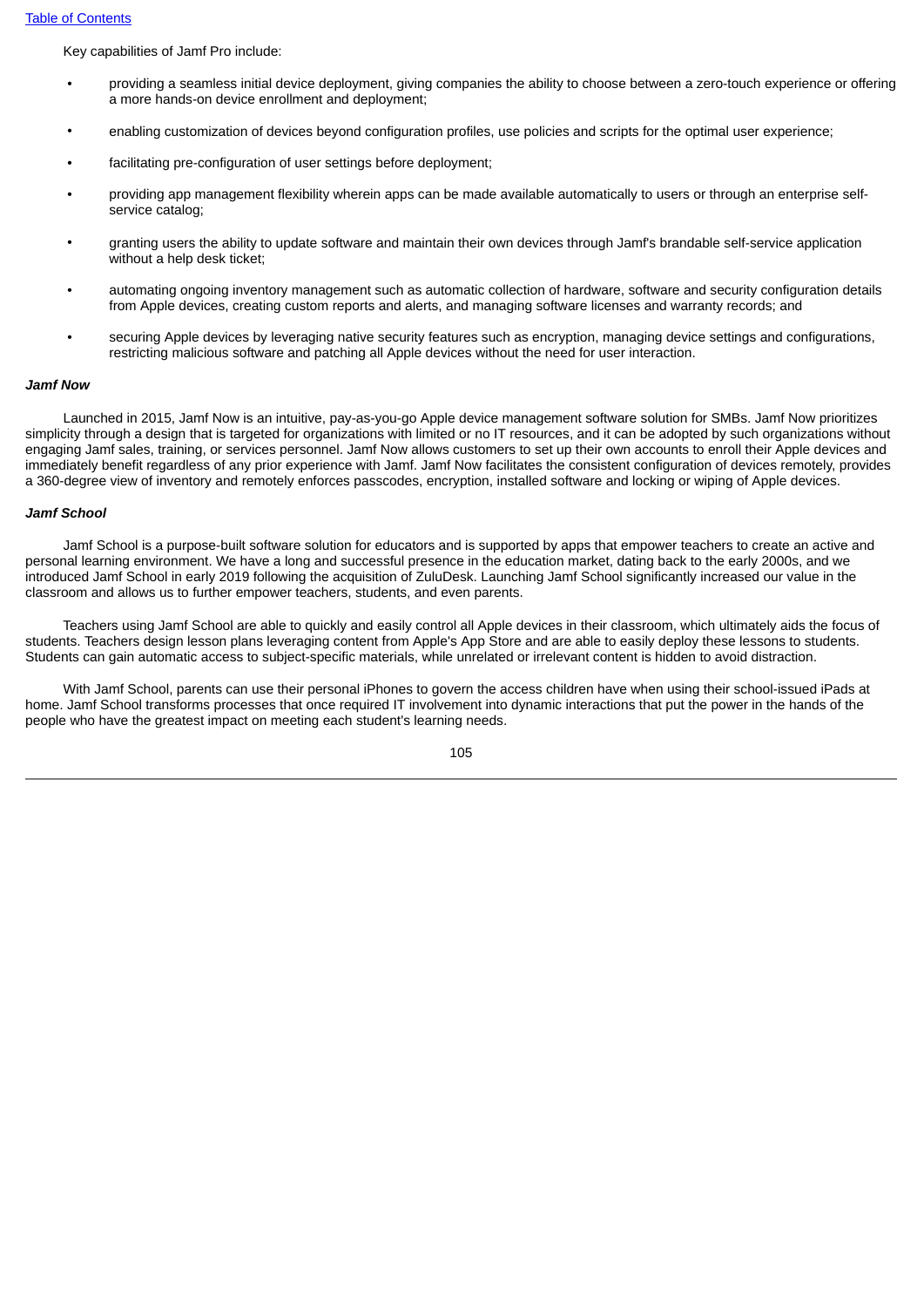# *Jamf Connect*

Jamf Connect, launched in 2018, gives users the ability to provision their new Apple devices by simply entering their cloud identity the first time the device is powered on. The Apple account is then automatically set up, synchronized, and used to grant rights on the device itself, providing immediate value to the user. Jamf Connect transforms how users connect to their corporate identity and therefore provides users with a seamless connection to corporate resources.

 Jamf Connect gives IT administrators the ability to monitor all company Apple devices and control who is accessing them, providing comfort that both the device and corporate information are protected. Jamf Connect substantially improves the user experience by reducing IT help desk tickets for password resets. Additionally, IT administrators are able to service each device using their cloud identity without requiring a separate admin account on the device, which is a management headache, security vulnerability and a user experience hazard.

### *Jamf Protect*

 Jamf Protect, launched in 2019, creates customized telemetry and detections that give enterprise security teams unprecedented visibility into their Macs, extending Apple's security and privacy model to the enterprise while upholding the Apple user experience.

 Based on historical needs, most endpoint security products have been designed for Windows and ported to Apple environments only when necessary. Jamf Protect differs from these products and was specifically designed to protect a customer's fleet of Mac computers.

 As market share for the Mac computer has grown in the enterprise, it is no longer sufficient to protect these devices with a solution designed for a different platform.

Capabilities of Jamf Protect include:

- mapping the security posture of a customer's Mac fleet against the Center for Internet Security benchmarks;
- extending information security visibility into macOS built-in security tools for awareness and improved reporting, compliance and security;
- receiving real-time alerts to analyze activity on the device and choose whether to proactively block, isolate, or remediate threats;
- providing granular control to information security teams over what data is collected and where it is sent; and
- supporting the latest OS from the first day it's available to ensure users receive the latest and most pressing security updates, while providing a best-in-class macOS experience.

### **Our Technology**

 Our software platform was purpose-built to help organizations succeed with Apple, ensuring the highest standards for security and performance while preserving the Apple user experience. Our platform is built on the following core tenets:

# *Optimized for cloud*

 We build products that provide Apple-focused device management, identity and access management and endpoint protection solutions optimized for cloud environments. Our products are built on the market-leading cloud platform, or AWS, but are architected for flexibility to utilize other

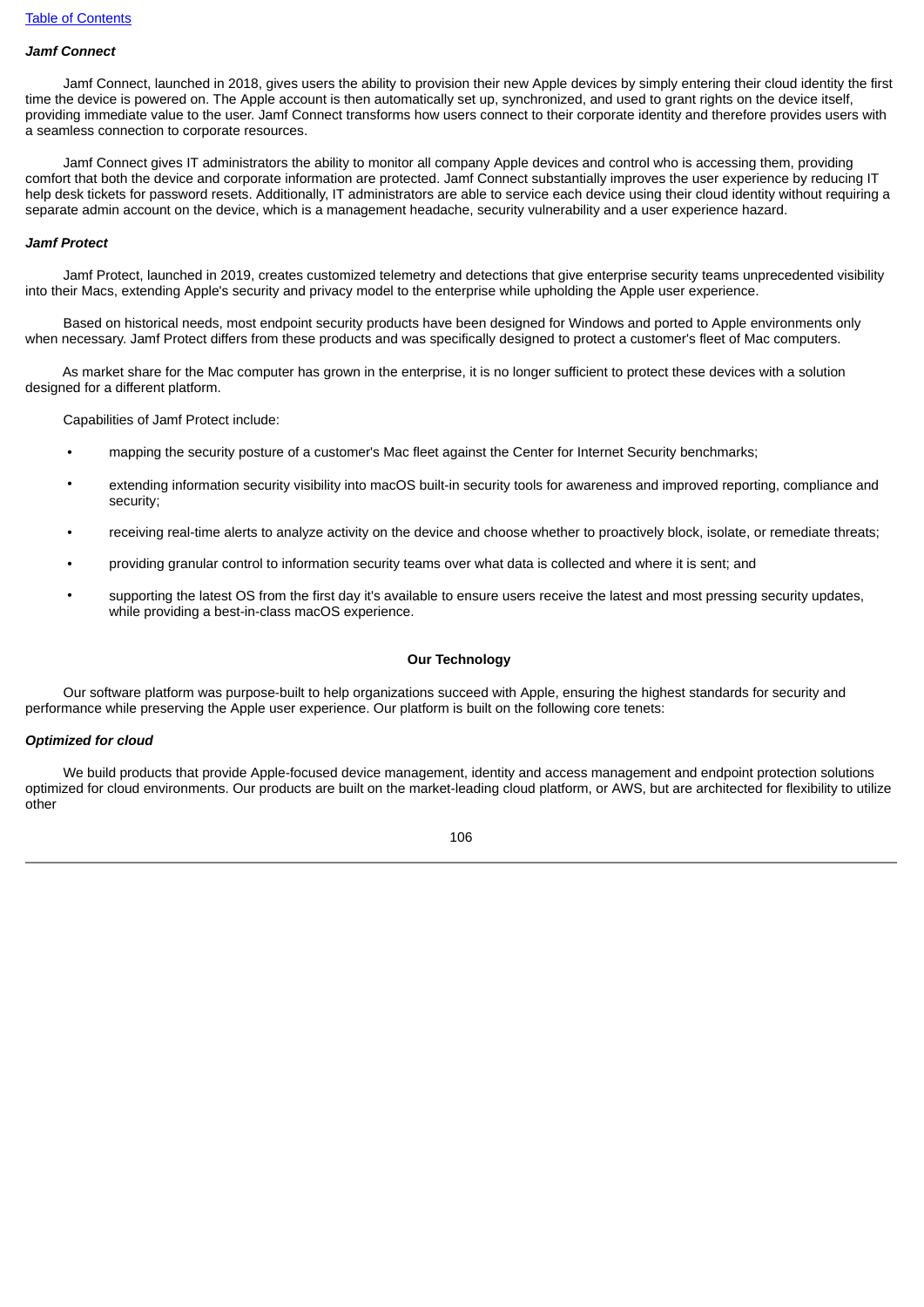cloud platforms. This foundation has enabled us to scale and support millions of devices since our SaaS offering launched in 2012.

#### *Global availability*

 Our products are designed to deploy worldwide, using regional AWS servers to deliver the performance required by our customers. We are able to rapidly expand our global cloud footprint as demand for our products grows in new regions.

# *Scalable and reliable*

 Our products are designed to remove customers' worry about availability, scalability and maintenance of the infrastructure that powers their solution. Our customers are responsible for their fleet of Apple devices, while Jamf handles all back-end management and scaling operations at the software layer and on a global basis for infrastructure management. Jamf employees are located worldwide to ensure we are available whenever and wherever our customers need us.

 We are able to quickly provision new capacity and scale operations through automation on top of our cloud software platform. We continually demonstrate the success of our offering by supporting numerous Fortune 500 customers and large-scale education customers even at their most demanding peak periods.

 Our SaaS offerings are designed for reliability with a highly available infrastructure design spanning numerous data centers for all regions in which we have operations. Jamf is built to be "always on" to all of our cloud customers. If infrastructure becomes unavailable for any reason, our offering reroutes traffic to a secondary location to ensure we deliver on our Service Level Agreements. This availability is monitored externally from an outside provider, and Jamf employees are proactively notified if availability is ever impacted.

Jamf empowers customers to seamlessly upgrade to our latest software. Our software platform streamlines automated backups, upgrades, and enables roll-back if required for any reason. Our extensive experience running distributed systems at scale helps our customers remain focused on meeting their organizational needs.

# *Enterprise-grade security*

 Security is a critical customer requirement and a guiding principle at Jamf. Our customers frequently use our products to manage integral platforms, which informs our approach to security and compliance. We integrate security principles into development processes, test product code and infrastructure for potential security issues, and deploy security technologies. We have access controls to data in our production environments that are strictly assigned, monitored, and audited. To ensure our processes remain innovative and secure, we undergo continuous third-party testing for vulnerabilities within our software architecture. We also engage with a third-party audit firm to perform SOC2 Type II audits of our security program.

## *Differentiated technology*

While there are many powerful capabilities of our technologies, the following are a few that set us apart from others in the market:

• *Powerful architected-for-Apple agent.* Jamf has been perfecting its Apple device agent for seventeen years. Using the Jamf agent, Apple IT administrators can access remote computers and file systems, collecting attributes and intelligence as if they were physically sitting with each and every Apple device in their fleet. The Jamf agent is written at the user-level and therefore does not require loading code into the OS kernel, known as a

$$
^{107}
$$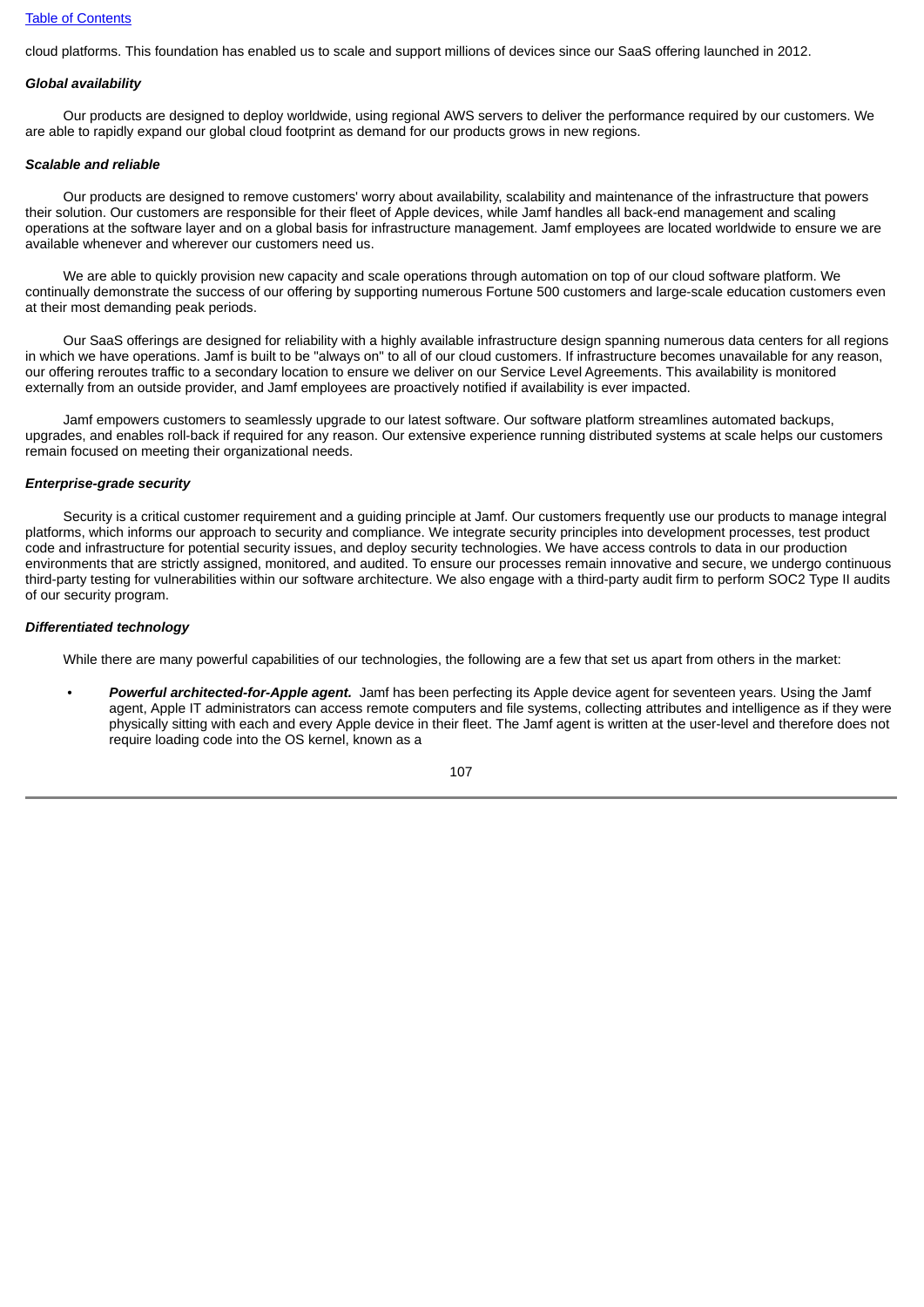kernel extension, or kext. Most Windows-based cross-platform competitors employ kexts when they are ported to the Mac, which results in a slower, less secure and less stable solution. Jamf's agent is able to quickly and safely consolidate and scale Apple inventory data beyond any cross-platform solution.

- *Enterprise attributes and smart grouping.* Not only does Jamf have more inventory information about Apple devices than anyone else, but because of our extensible enterprise attributes, we can consolidate data based on device usage or user. Through our patented smart grouping technology, Jamf is then able to dynamically group Apple devices, based on standard attributes, enterprise attributes or a combination thereof to target and execute business workflows at scale. These workflows can be extremely advanced when tapping into the Jamf policies engine, which includes full scripting capabilities for maximum flexibility.
- *Industry workflows.* Part of filling the gap between what Apple provides and what the enterprise requires is providing technology that extends far beyond basic management to meet the unique needs of specific industries. For example, Jamf's patented mobileto-mobile management technology provides teachers the control of student iPads in the classroom they need. Jamf's patentpending healthcare listener functionality empowers hospitals to launch device workflows based on events in the electronic medical record. And Jamf's patent-pending setup and reset iOS applications create a shared device workflow that is required in these industries as well as retail, hospitality, field services, and more.
- *High performance native Apple APIs.* Jamf creatively utilizes extensive APIs from published Apple technologies. Using native Apple APIs also allows us to be ready instantly with each new Apple operating system as Apple preserves forward-moving compatibility of their native APIs. We have filed a patent application for this innovative solution.
	- *Enterprise self-service.* Jamf's value is more than simply *retaining* the legendary Apple user experience as devices are deployed throughout the enterprise. We believe Jamf actually *improves* upon the Apple experience with a simple-to-use enterprise selfservice solution. This application enables IT to empower end-users with a privately brandable application that allows users to install approved apps or perform complex tasks with a single mouse click from a personalized enterprise catalog. Jamf's selfservice app empowers users to setup resources, update configurations, apply policies, and troubleshoot common issues with a single click. The self-service app taps into Jamf's underlying technologies, allowing end-users to simply and quickly solve their own problems without submitting an IT ticket.

### **Sales and Marketing**

#### *Sales*

 We have a global, multi-faceted go-to-market approach that allows us to efficiently sell to and serve the needs of organizations of varying sizes. By offering a range of products and routes to the market, including through a direct sales force, online and indirectly via our channel partners (including Apple), we can serve many types of organizations across the world.

 Our direct sales force services larger organizations and those with more complex requirements. The direct sales organization is divided into inside and outside sales teams, organized by customer size, and is further segmented with teams focused on acquiring new logos or growing spend in our existing customer base. Our direct sales force is supported by sales development representatives that provide qualified leads as well as other technical resources.

 To complement our direct sales teams, we have a large network of channel partners that resell our products located across the world. These channel partners provide us with expanded market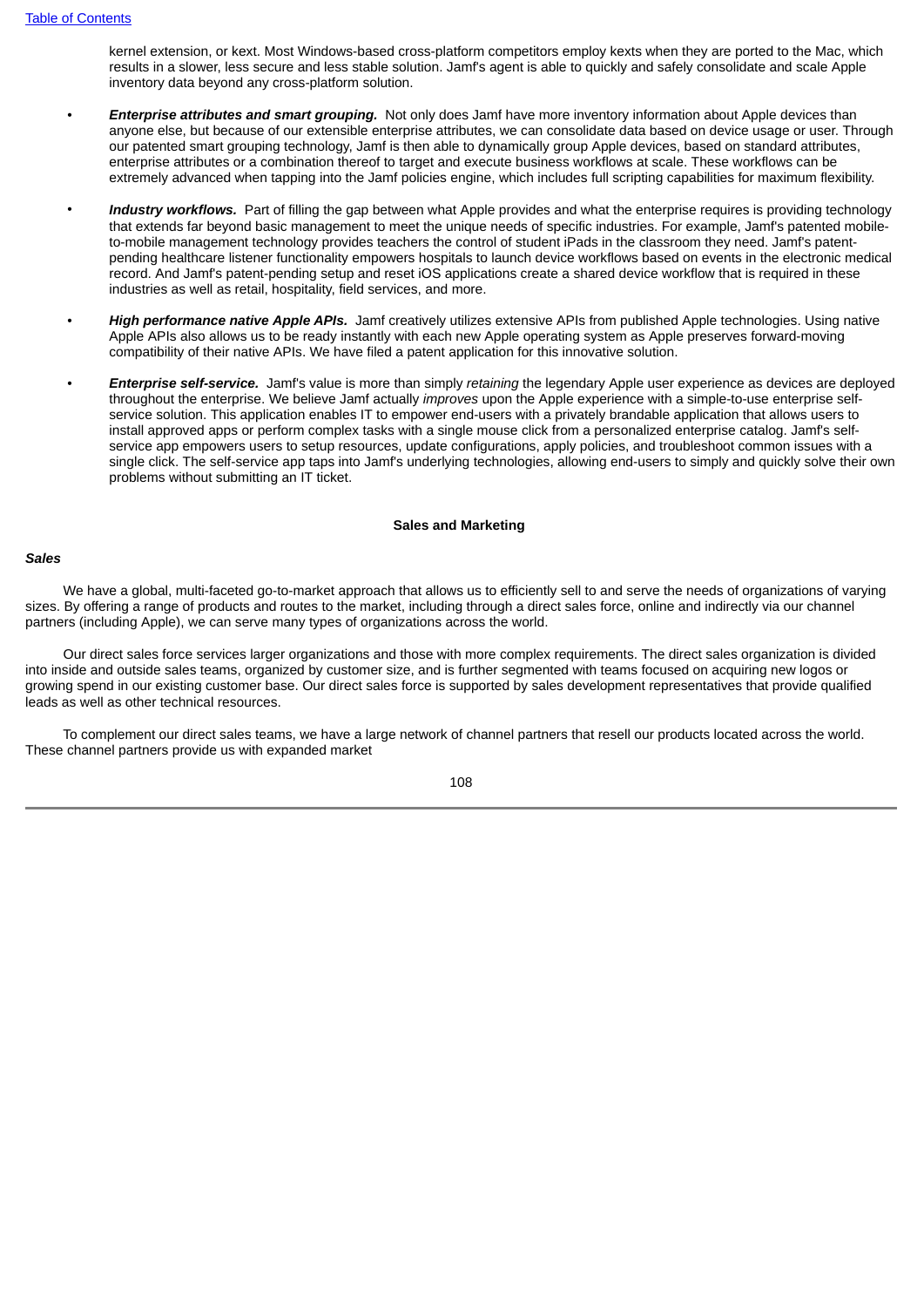coverage and an efficient way to reach smaller or emerging geographies, providing us with additional sales capacity and the ability to be present in more global markets. Approximately 50% of our sales are facilitated via our channel partners.

 One of our notable channel partners is Apple, which, as a channel partner, facilitated approximately 9% of our bookings for the year ended December 31, 2018. Apple education became a Jamf channel partner in 2011, and resells Jamf to K-12 and higher education organizations within the United States. In 2012, Apple expanded its channel relationship by offering Jamf products to businesses through Apple retail, which includes their stores in the U.S. and sales teams that are focused on SMBs. In 2014, we became a member of Apple's Mobility Partner Program that focuses on solution development and effective go-to-market activities. We work closely with these various Apple teams across both sales and marketing to develop close relationships and expand our customer base.

 For smaller businesses or those with less complex requirements, we provide an online self-service e-commerce model that allows organizations to find products best suited for their needs. This provides an efficient way to introduce smaller organizations to Jamf, with an opportunity for the relationship to grow over time.

 Our global, multi-faceted go-to-market approach combined with the ability for customers to easily trial our products has allowed us to build an efficient, high velocity sales model.

# *Marketing*

 A key ingredient to our sales effectiveness and efficiency is our marketing engine. Our global marketing team builds market awareness of Jamf, generates preference and demand for our products, and enables our sales teams and channel partners to efficiently develop business with new and existing customers.

We focus our marketing strategy on building recognition of the Jamf brand through thought leadership and differentiated messaging that emphasizes the business value of our products. Our efforts include content marketing, social media, search engine optimization, or SEO, events and public and analyst relations. We leverage this brand awareness to acquire new customers and cross-market our software solutions to our existing customer base through global campaigns that integrate digital, social, web, email, customer advocacy and field marketing tactics such as regional customer/prospect conferences. To create maximum impact, these campaigns are created and adapted to serve all geographic regions and routes to market. We then accelerate prospects or customers through the buying journey by enabling our sales team and channel partners with a range of product/solution content, internal tools such as ROI calculators, competitive intelligence and case studies. Finally, we capitalize on the voices of our highly satisfied and loyal customers using a variety of customer advocacy tactics including case studies and videos, software reviews, social amplification, references and referrals.

 The Jamf brand further benefits from Jamf Nation, the world's largest Apple IT online community. With over 90,000 members, Jamf Nation is our active community of Apple IT professionals, including Jamf customers and potential customers, who share ideas and solutions related to their Apple deployments. Jamf Nation's large volume of user-generated content serves as a great source of organic search traffic, introducing prospective customers to the Jamf brand and Jamf products. Complementing Jamf Nation, we host our annual Jamf Nation User Conference, the world's largest enterprise Apple IT administrator conference. With thousands of attendees, publicly streamed keynotes and nearly 100 customer and Jamf-led sessions, we further tap into the power of our passionate customer base and garner significant market attention as the leader in our space.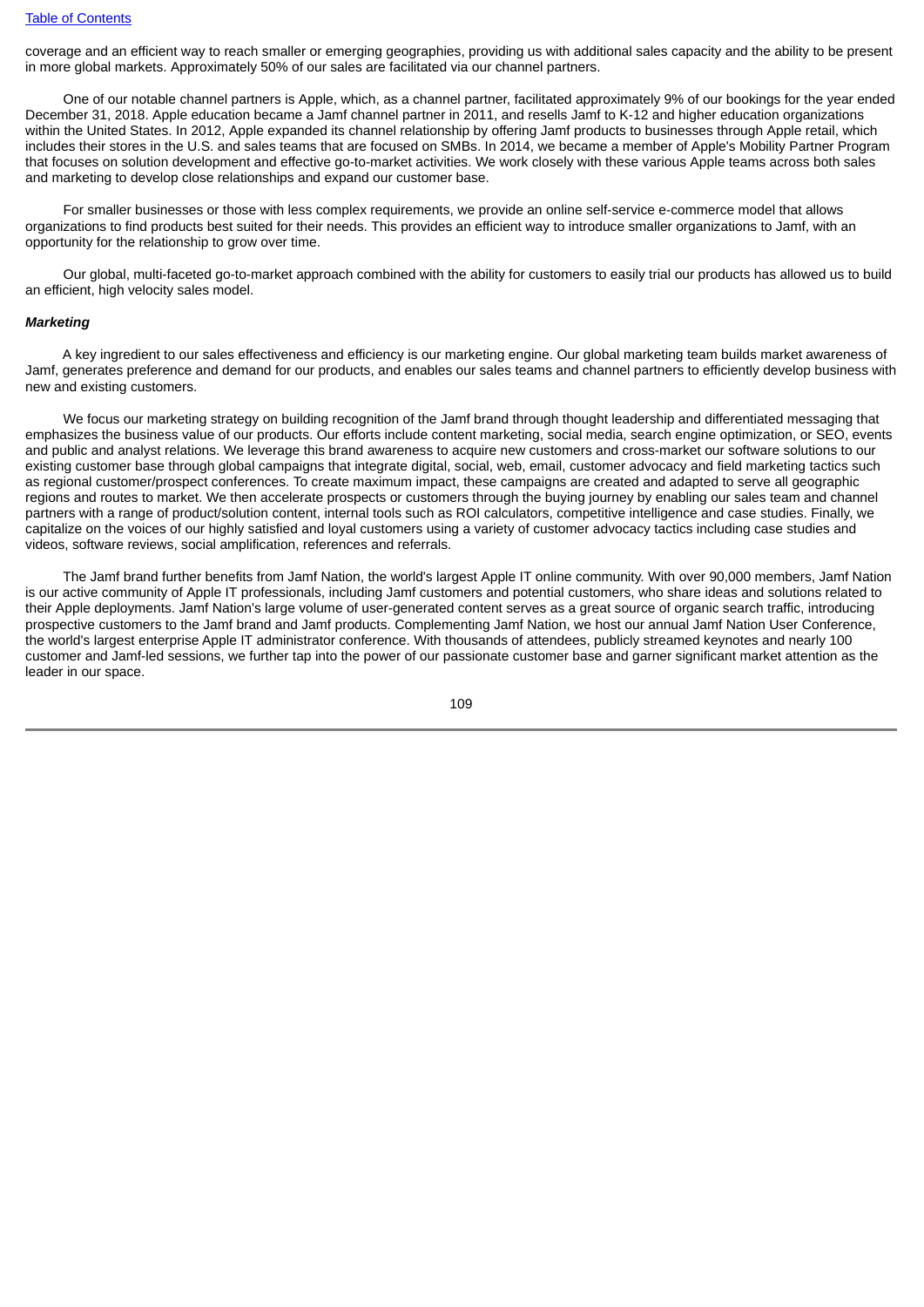### **Customers**

 As of September 30, 2019, we had approximately 34,000 customers across more than 100 countries and territories. Our customers include 8 of the 10 largest companies worldwide (according to Fortune), 7 of the 10 top global technology companies (according to Fortune), 23 of the 25 most valuable brands (according to the Forbes Most Valuable Brand rankings), 9 of the 10 top U.S. banks (based on total assets), 10 of the 10 top global universities (according to U.S. News and World Report), 9 of the 10 most prestigious consulting firms (according to Vault) and 9 of the 10 largest U.S. retailers (according to the National Retail Federation). Our customer base is highly diversified, with no single end customer accounting for more than 1% of annual revenue. We have a highly satisfied customer base, as evidenced by our Net Promoter Score that significantly exceeds industry averages.

#### **Customer Case Studies**

### *IBM*

 *The Challenge:* In 2015, IBM made a decision to allow their employees (then over 400,000) to choose between a Microsoft or Apple laptop as the primary device they used for work during their next hardware refresh. With about 40% of their workforce working remotely, IBM sought out a solution capable of enabling their global deployment. IBM also needed to consider a solution that would allow their environment to scale, since 73% of employees surveyed said they wanted their next computer to be a Mac. This needed to be achieved while also keeping the total cost of ownership and overall workforce satisfaction central to the project.

 *The Solution:* IBM launched the Mac@IBM Program in 2015 and deployed more than 30,000 Mac devices in the first six months using Jamf. As projected, when given device choice during their upgrade cycle, many IBM employees chose Mac. The company now uses Jamf to manage more than 150,000 Mac devices. The deployment of Apple computers has scaled very well and created a positive user experience. Employees receive their Apple computer in the shrink-wrapped box just as they would from the store. Accompanying the computer is a sticky note attached to the outside of the box which directs the user to an internal website providing introductory information and self-help resources as needed. The employee is the first person to power on the computer. This not only removes a large burden on IT, but also gives the employee a sense of control and ownership of the device. In many cases, once the employee first powers on their computer the setup process automatically initiates, and the computer is provisioned specifically for that user. The entire process leverages Jamf to configure corporate settings, establish security policies, deploy applications, and personalize the device to the user's role. Additionally, several optional tools and resources are available to that user by simply launching their internal app store, powered by Jamf's self-service application. Since pairing Jamf with Apple, IBM has delivered favorable results, including:

- high-value sales deals are 16% larger for macOS users, compared to Windows users;
- their Net Promoter Score is 32.5 points higher for Mac: 15 for Windows, 47.5 for Mac;
- employees who choose a Mac are 17% less likely to leave IBM;
- Windows users are five time more likely to need on-site help desk support than Mac users;
- Macs are easier to manage at scale, at a rate of three times the number of administrators needed for the management of Windows computers, compared to the same number of Mac computers; and
- cost savings from \$273-\$543 per Mac when compared to a PC, over a four-year lifespan.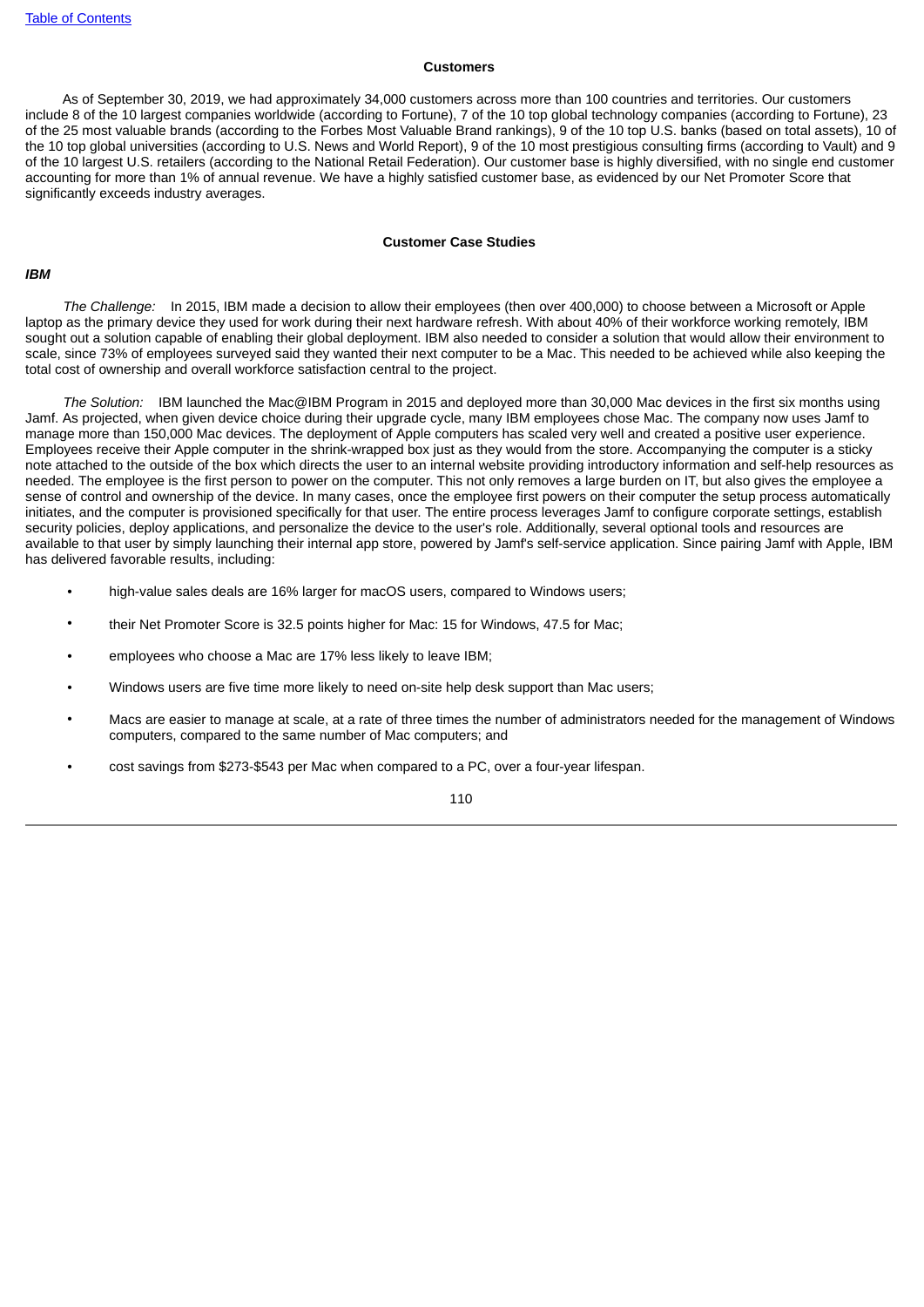# *SAP*

 *The Challenge:* SAP is the market leader in enterprise application software, with 77% of the world's transaction revenue touching an SAP system. The company has more than 90,000 employees in over 140 countries. Always looking for ways to improve employee productivity and overall experience, in 2016 they set a goal to offer employees device choice. At the time, just over 10,000 SAP employees had a Mac, and a lack of automation did not allow for a streamlined user experience. SAP sought to create feature parity with the existing Windows environment, without sacrificing the typical Mac experience.

 *The Solution:* SAP shifted their focus on how they managed Mac devices and aligned the IT team so it could better support all companyowned Apple devices. SAP also leveraged the Jamf Cloud for content distribution, which allowed all SAP employees to access the corporate network regardless of their location. This change, in addition to SAP Jam, a secure communication platform for the company's Mac-user community, enabled them to relaunch Mac@SAP. These efforts led to a drastic increase in the number of employees who choose Apple. Employees are currently using more than 24,000 Mac devices, and SAP expects to see that number reach 30,000 in 2020.

 In a continued effort to increase the productivity of SAP employees, in 2018 the company decided to shift all of their remaining mobile Apple devices to be managed by Jamf. This decision kicked off the migration of 80,000 iPhone and iPad devices over the course of seven months. SAP reported the migration was simple and successful. They migrated as many as 2,000 devices per day to Jamf without assistance from IT. Employees were very pleased with SAP's renewed focus on Apple. SAP has highlighted the following key benefits of using Jamf for their entire Apple ecosystem:

- keep pace with operating system updates;
- streamlined workflow for provisioning devices:
- consistent user experience for self-service functions;
- faster login with simplified single sign-on; and
- more security while maintaining a user-friendly experience.

### *Rituals*

 *The Challenge:* Rituals has more than 670 stores in 27 countries around the globe offering luxury skin care, candles, makeup and more. They strive to provide a smarter, more peaceful retail experience. After piloting 20 Mac devices in the fall of 2016, Rituals received positive feedback on ease of use and flexibility and device stability from the end-users. Rituals then decided to transition the entire company's endpoint devices from PC to Mac. During this migration, given the desire to stay current with the latest operating systems on their devices from Apple, Rituals needed to find a solution that could keep their systems productive and up to date.

 *The Solution:* Rituals migrated from their old device management solution to Jamf and have since deployed over 1,000 Macs and over 4,000 mobile devices (iPhone, iPad, and iPod). Jamf's SaaS solution provides the solid infrastructure and extensive capabilities Rituals sought for their digital strategy.

 Utilizing Jamf, Rituals manage a distributed fleet of employee Mac and iPhone devices. Each retail store also uses a combination of iPad and iPhone devices to aid efficiency, productivity and elevate the guest experience. These devices are shipped to the stores brand new in shrinkwrap, automatically setting themselves up at power-on without assistance from IT — empowering Rituals to rapidly launch new stores anywhere in the world. While the iPad devices help with product

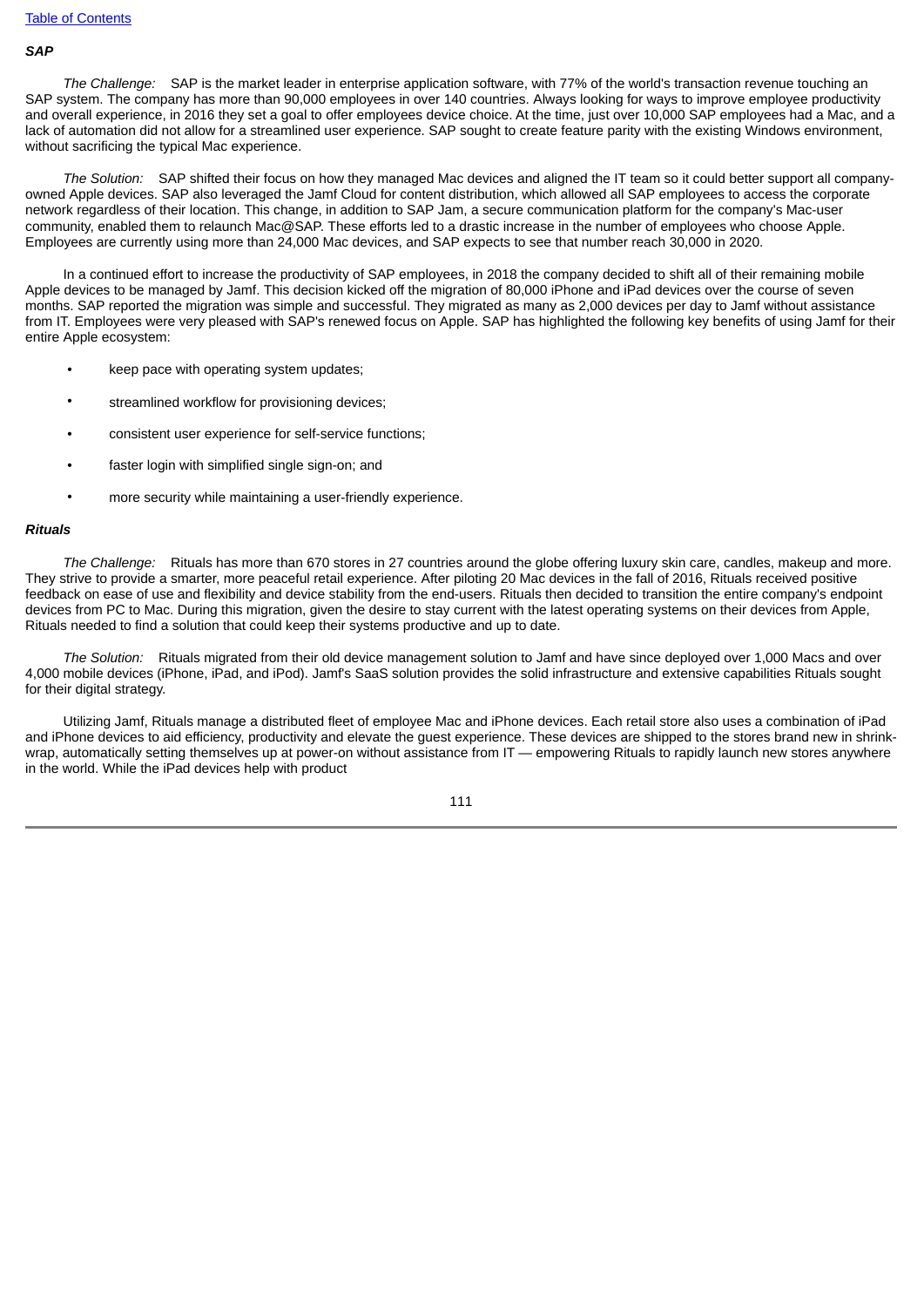### [Table of Contents](#page-3-0)

orders, maintaining accurate store inventory and keeping up with corporate training sessions, iPhone devices improve the retail experience for customers by offering a mobile point of sale. Store employees also use the devices to offer customized skin care recommendations for guests. At Rituals, Apple devices powered by Jamf continue to enhance how employees work and how customers shop.

# *Geisinger*

 *The Challenge:* Geisinger aimed to improve the patient experience and take friction out of the care process through the use of technology. Given the strong compliancy requirements in healthcare, incorporating technology into workflows into the industry has traditionally been cumbersome and time consuming. In respect to the patient experience, the technology available to them has traditionally been a wallmounted television and remote control. Geisinger aimed to provide a better overall experience for patients and medical staff, so they thought through their options in search of a creative solution.

 *The Solution:* Geisinger found the answer with Jamf's patient bedside and clinical communications offerings. Through a deployment of more than 9,000 mobile devices (iPads/iPhones) and 350 Mac devices throughout its hospitals, Geisinger established the foundation for an enhanced patient experience. The integration of the Apple ecosystem gives patients the ability to access their health records in real time on iPad devices, in addition to providing educational materials that inform them about their condition — a way to keep them more engaged during their stay. As an additional benefit, iPad devices provide distraction therapy for children before they undergo an operation, which results in less required sedation and pain medication. When patients are discharged from the hospital, Jamf detects the transaction in the electronic medical system and automatically wipes and resets the iPads without assistance from IT, readying the device for the next incoming patient to use. This process automatically protects the patients' privacy and empowers Geisinger with the ability to scale their program. iPads now give patients at Geisinger hospitals an enhanced experience for the care that they receive as well as a window to a world of entertainment and accommodation while at the hospital.

 The benefits of Apple and Jamf in Geisinger also expand to the care team. With instant access to medical records, doctors can easily view a patient's medical records and any recent changes to their treatment plan before entering the room. This allows doctors to make the most of their time with patients and treat more patients each day. Jamf enables seamless device use across multiple areas within the hospital setting which has allowed Geisinger's implementation of Apple technology to revolutionize their approach to patient care. This has resulted in maximized staff productivity, instantaneous data access for patients, lower cost of care, and ultimately, satisfied doctors and patients.

# *Build America Mutual*

 *The Challenge:* Build America Mutual, or BAM, a US municipal bond insurer, is a financial firm that uses only Apple endpoint devices. BAM chose to use Apple devices in the early stages of the company eight years ago, as they wanted to create a similar experience for their employees at work as they had at home, and additionally, they believed that having solely Apple devices would lead to lower overhead IT costs. However, adhering to industry regulations and creating a strong security posture proved difficult. As their company matured, their IT team needed to take a more active stance against potential threats. They understood that two of the largest security risks come from outdated operating systems and software, along with application plugins which can sometimes contain malicious software.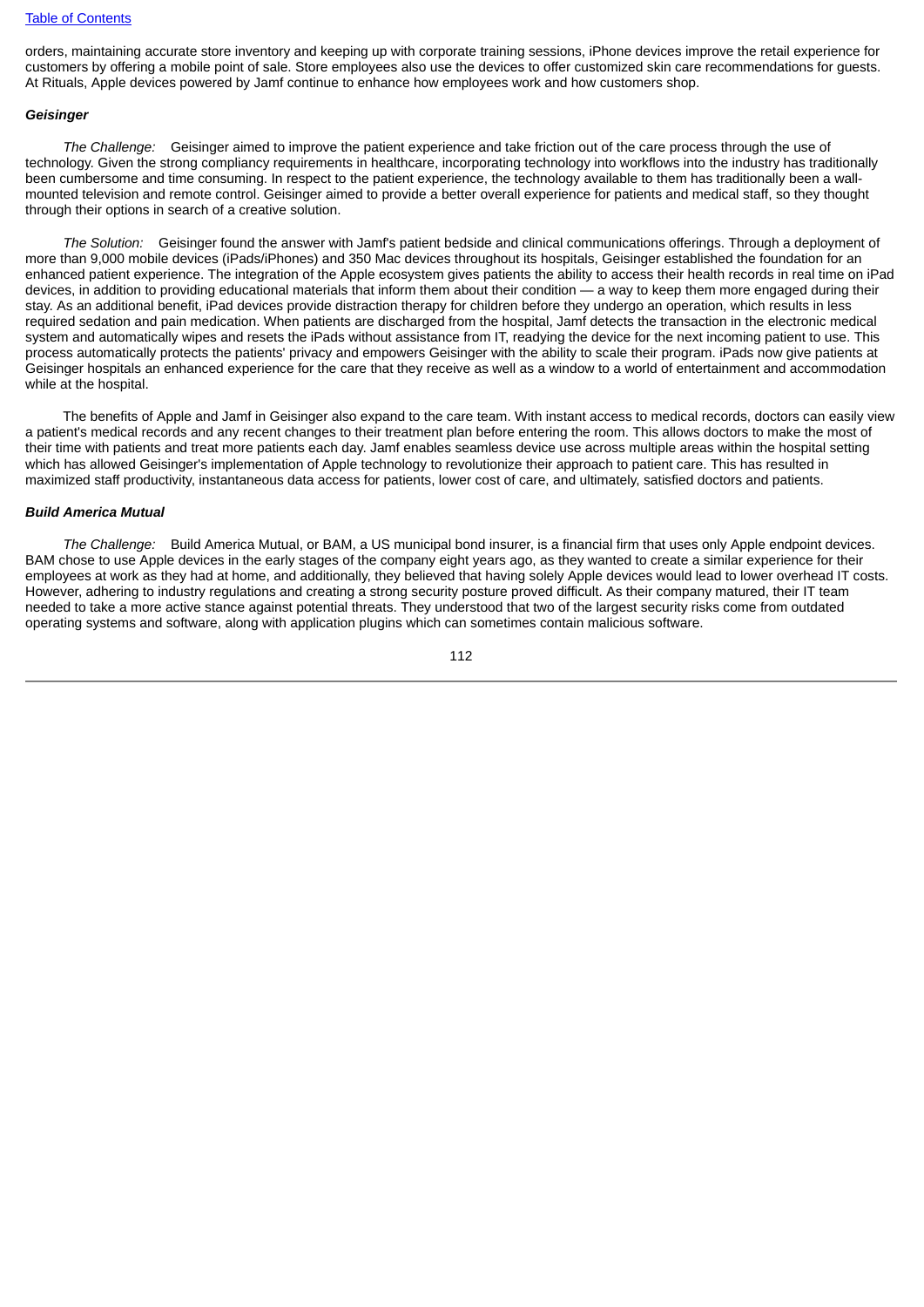*The Solution:* Build America Mutual selected Jamf to help them protect and manage their employee devices. Jamf empowers BAM to keep their systems and software up to date and secure their endpoints with protection software. After deploying Jamf, BAM has reported unprecedented visibility into their Mac fleet, and they are now able to constantly monitor endpoints for behaviors linked to potential threats to identify, inspect, and take action on all endpoint security alerts. Along with these beneficial gains for BAM's IT and InfoSec teams, Jamf product transparency and low system requirements do not sacrifice employee experience at the expense of keeping the organization secure.

# **Customer Success**

 We believe that the value generated by the adoption of our products is strengthened by our strong dedication to ensuring customer success and developing long-term relationships, as demonstrated by our Net Promoter Score that significantly exceeds industry averages.

 Our services department helps educate, support, and engage our customers to ensure their success with our software. We provide expertise to our customer base both virtually and onsite. We offer implementation services to encourage faster adoption of our products, and onsite instructor-led training courses for customers that have adopted our products. As part of this training, customers can obtain intermediate to expert-level certifications. We also offer consultative services specific to customer needs with both in-house professional service engineers and a vast array of integration partners who deliver services worldwide. Additionally, we offer consulting services specific for customers' need to ensure rapid adoption of our products. These services are provided by in-house professional service engineers and we utilize a vast array of integration partners that deliver services worldwide.

 Our technical support department consists of a four-tier technical support model. The department is strategically located in five countries around the world. We offer 24/7 premium support for customers who have more complex environments or require more comprehensive support. We maintain a robust and up-to-date knowledge base and online technical documentation resource base for our customers, along with an online training catalog with hundreds of video-based training modules aimed at helping them better understand and use our products. We strive to provide the best possible support for our customers and maintained a high customer satisfaction score over 9.2 out of 10 in 2018 based on our surveys.

 We value customer engagement and have a dedicated team of customer success professionals who work within three tiers of engagement models to proactively drive adoption, foster communication, and ensure the success of our products. We offer success planning exercises for our high-tier enterprise customers, and all customers benefit from our health scoring algorithm that uses multiple factors of product usage and company engagement to determine how we can best support their needs.

 It is important to us that our customers have the resources they need to succeed with Apple, and customers are encouraged to connect and engage with the larger community of Apple administrators. This is best evidenced by Jamf Nation. Complementing our world-class technical support, this active, grassroots community serves as a highly-qualified and efficient crowd-sourced Q&A engine for anyone with questions about Apple and Jamf deployments. Jamf Nation members come together to gain insight, share best practices, vet ideas with fellow administrators and submit product feature requests. We intend to continue investing in these relationships and ensure that our Jamf Nation community remains a vibrant forum for discussion and problem-solving for our customers.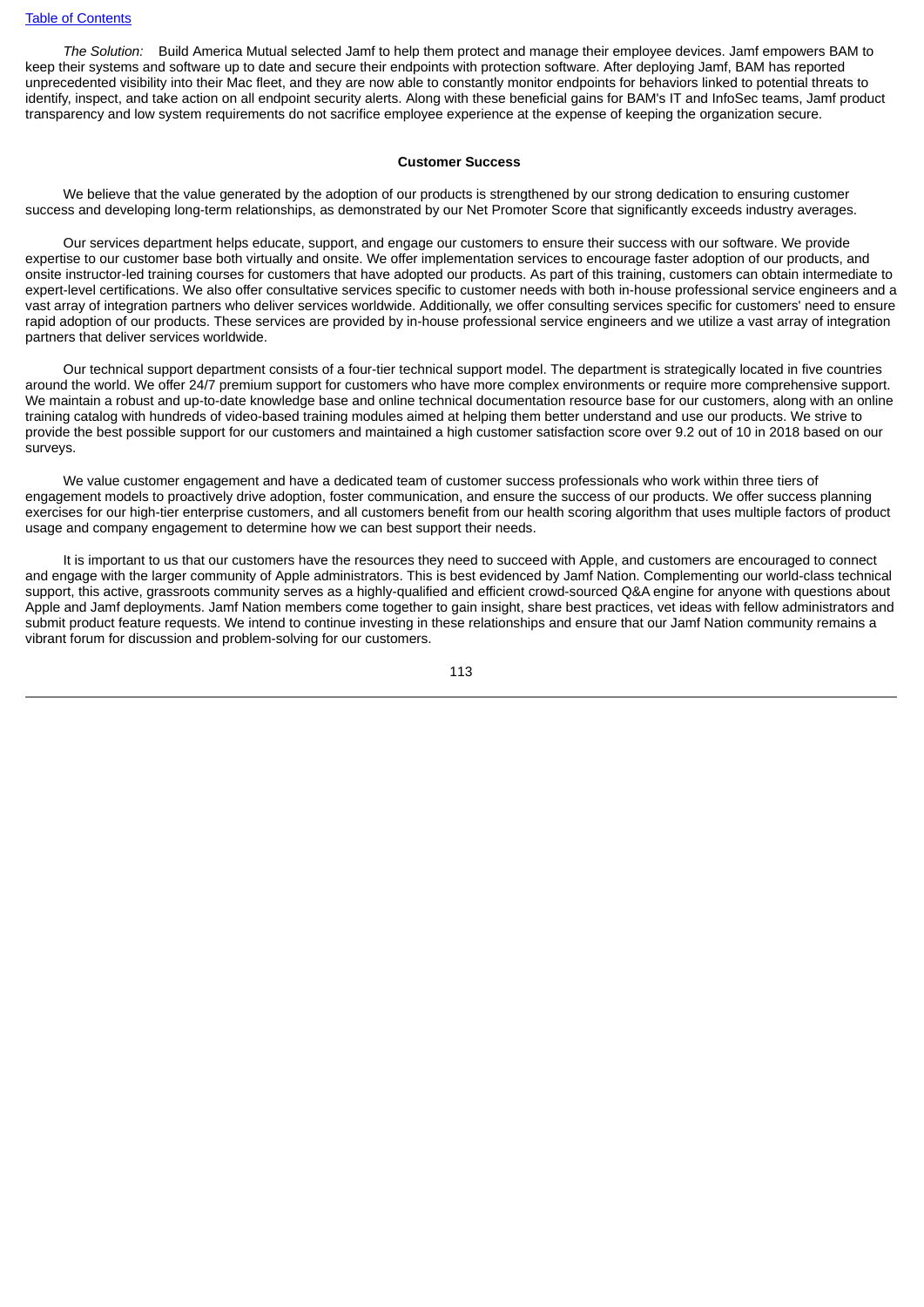### **Research and Development**

 Our research and development department is focused on enhancing our existing products and developing new products to maintain and extend our leadership position. Our department is built around small teams who practice agile development methodologies that enable us to innovate at a rapid pace and at scale on a global basis. The teams are organized to support our mission of helping organizations succeed with Apple and ensuring that we continue to deliver same-day support for Apple across our portfolio. In order to provide same day support for Apple, we deliberately schedule our annual efforts around Apple's anticipated product release schedules and we reserve engineering capacity accordingly. This nimble approach enables us to successfully support the Apple enterprise by staying current on Apple releases and delivering differentiated solutions, many of which form the core of our IP portfolio. Approximately 25% of our global employee base is dedicated to research and development. Our research and development teams are organized into teams that are focused by product and based principally in Minneapolis, MN, Eau Claire, WI and Katowice, Poland.

### **Intellectual Property**

We rely on a combination of patent, copyright, trademark, trade dress, and trade secret laws in the United States and other jurisdictions, as well as confidentiality procedures and contractual restrictions, to establish and protect our intellectual property and proprietary rights. These laws, procedures, and restrictions provide only limited protection. As of September 30, 2019, we owned four issued U.S. patents and four issued patents in foreign jurisdictions. Excluding any patent term adjustments or patent term extensions, our issued U.S. patents will expire between 2034 and 2035. We cannot be assured that any of our patent applications will result in the issuance of a patent or whether the examination process will require us to narrow the scope of the claims sought. Our issued patents, and any future patents issued to us, may be challenged, invalidated or circumvented, may not provide sufficiently broad protection and may not prove to be enforceable in actions against alleged infringers.

 We have registered "Jamf" and the "Jamf" logo as trademarks in the United States and other jurisdictions. We have also registered numerous Internet domain names related to our business.

 We enter into agreements with our employees, contractors, customers, partners, and other parties with which we do business to limit access to and disclosure of our technology and other proprietary information. We cannot be certain that the steps we have taken will be sufficient or effective to prevent the unauthorized access, use, copying or the reverse engineering of our technology and other proprietary information, including by third parties who may use our technology or other proprietary information to develop products and services that compete with ours. Moreover, others may independently develop technologies that are competitive with ours or that infringe on, misappropriate or otherwise violate our intellectual property and proprietary rights, and policing the unauthorized use of our intellectual property and proprietary rights can be difficult. The enforcement of our intellectual property and proprietary rights also depends on any legal actions we may bring against any such parties being successful, but these actions are costly, time-consuming and may not be successful, even when our rights have been infringed, misappropriated or otherwise violated.

 Furthermore, effective patent, copyright, trademark, trade dress, and trade secret protection may not be available in every country in which our products are available, as the laws of some countries do not protect intellectual property and proprietary rights to as great an extent as the laws of the United States. In addition, the legal standards relating to the validity, enforceability and scope of protection of intellectual property and proprietary rights are uncertain and still evolving.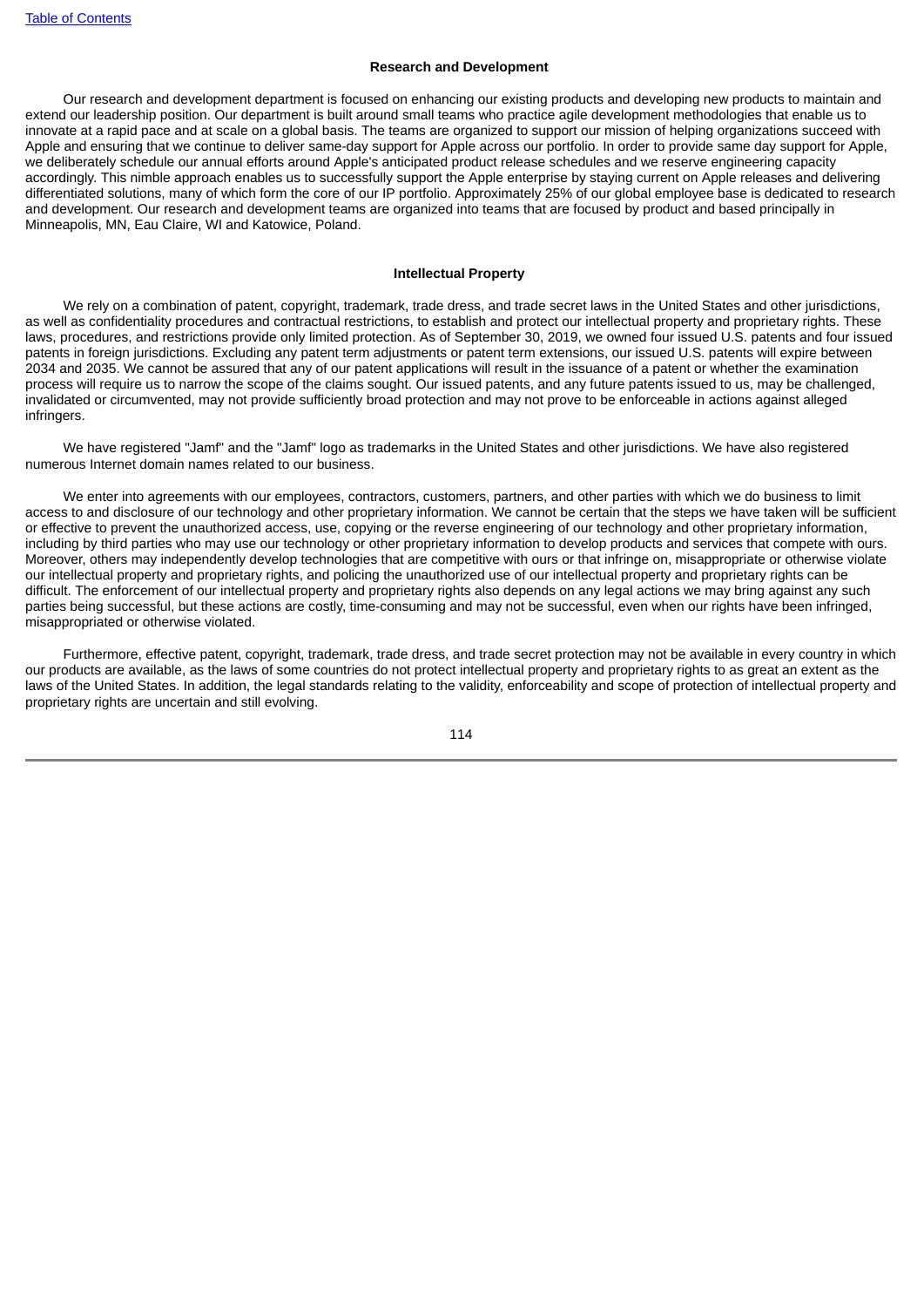Companies in the software industry or non-practicing entities may own large numbers of patents, copyrights, trademarks and other intellectual property and proprietary rights, and these companies and entities may in the future request license agreements, threaten litigation or file suit against us based on allegations of infringement, misappropriation or other violations of their intellectual property and proprietary rights.

See "Risk Factors — Risks Relating to Our Business" for a more comprehensive description of risks related to our intellectual property.

# **Competition**

 Our competition is generally comprised of large cross-platform enterprise providers and early stage providers of Apple enterprise solutions. Large enterprise providers, such as VMWare, Microsoft and IBM typically compete with us on one particular solution (e.g. device management, identity or endpoint-security) intended for cross-platform use and not specialized for Apple. Given Jamf's success, a number of early-stage companies are following our approach to deliver on an Apple ecosystem vision. While the latter category of competitors are Applefocused, they are still single-product companies and none have grown to a meaningful scale to be considered material competitors.

Key competitive factors in our market include:

- user experience;
- breadth of product offerings;
- IT efficiency;
- total cost of ownership;
- reliability and performance of solutions;
- turnkey product capabilities;
- interoperability with other software solutions;
- speed, compatibility and feature support of new operating systems;
- quality and availability of global service and support; and
- brand awareness, reputation and influence among IT professionals.

We believe that we compete favorably on these factors.

## **Culture and Employees**

 Jamf is a culmination of passionate, committed and bright people who shape our culture and live our core values of *Selflessnes*s and *Relentless Self-Improvement*. We do not say we are the best. We strive to be the best — for our customers, employees and community. Our leaders encourage autonomy, exploration and innovation with spirit and enthusiasm. And through transparency, openness and humility, we embrace the opportunity to challenge ourselves. We are a group of curious, self-starters who thrive on taking initiative and are excited by global impact. Our employees enjoy the freedom to be themselves and work how they work best.

 As of September 30, 2019, we had 1,104 employees, of which 816 were employed in the United States and 288 were employed outside of the United States. We have high employee engagement and consider our current relationship with our employees to be good. In certain countries in which we operate we are subject to, and comply with, local labor law requirements,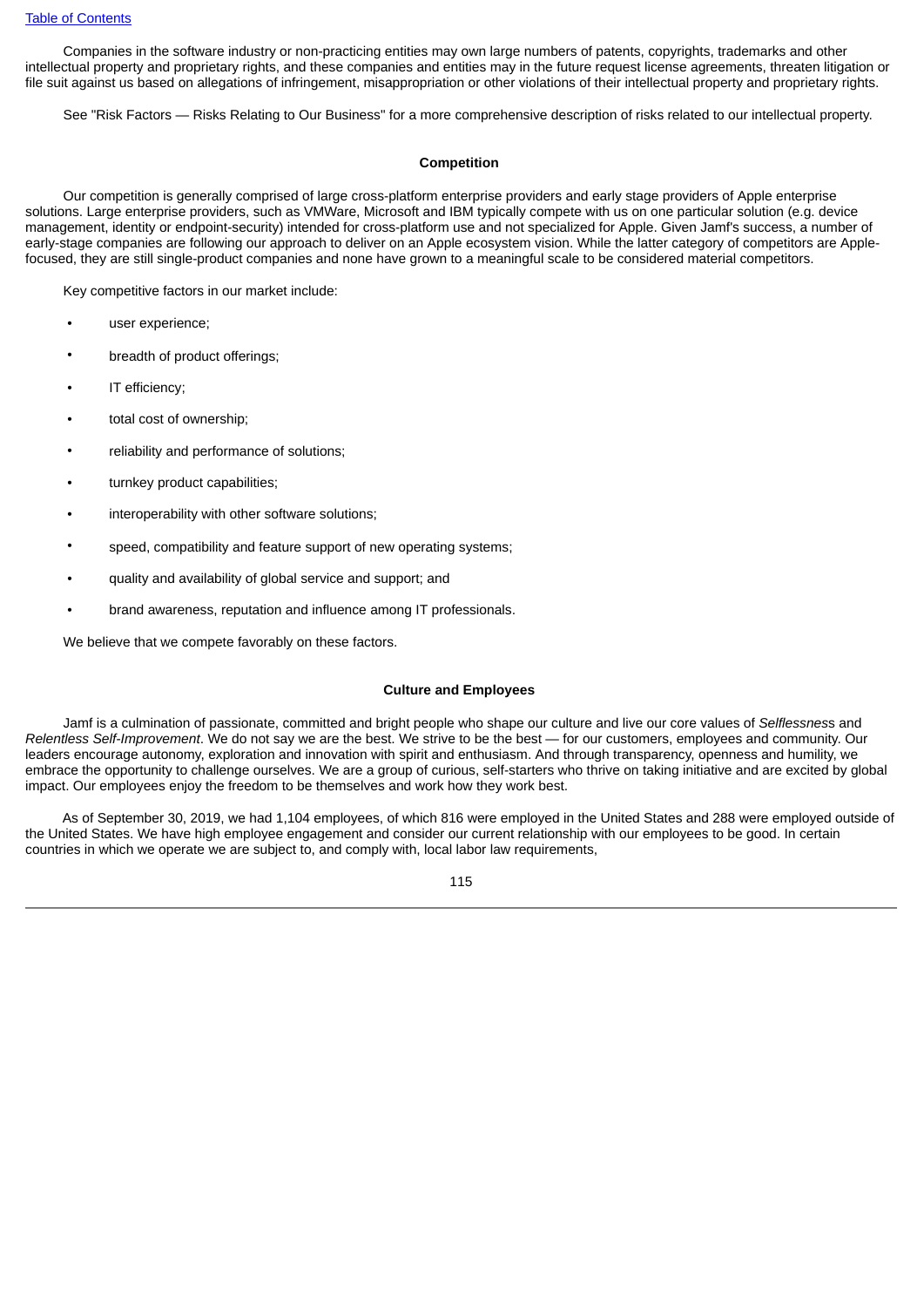which automatically make our employees subject to industry-wide collective bargaining agreements. We have not experienced any work stoppages.

# **Facilities**

 Our corporate headquarters are in Minneapolis, MN, where we lease 77,543 square feet of office space under a lease that expires in February of 2030. We have additional office locations in the United States and in various international countries where we lease a total of 140,534 square feet. These additional locations include Eau Claire, WI, New York City, Cupertino, CA and Austin, TX, and international offices in Poland, the Netherlands, Australia, Japan, Hong Kong, the United Kingdom, Germany and Sweden. We believe that our facilities are adequate for our current needs.

# **Legal Proceedings**

 We are not presently a party to any litigation the outcome of which, we believe, if determined adversely to us, would individually or taken together have a material adverse effect on our business, operating results, cash flows or financial condition.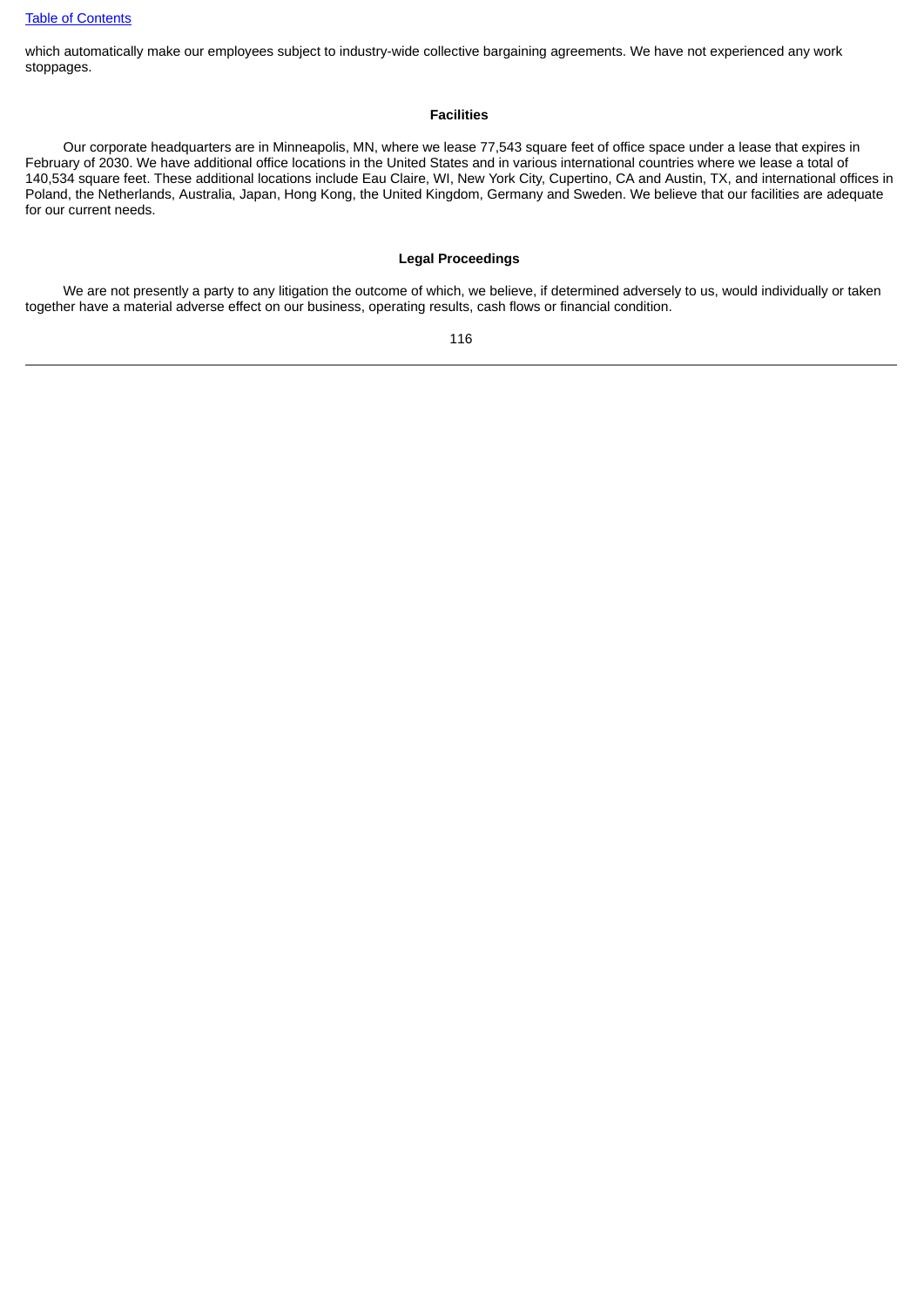### **MANAGEMENT**

 Below is a list of the names, ages as of September 30, 2019, positions and a brief account of the business experience of the individuals who serve as our executive officers and directors.

| <b>Name</b>          | <u>Age</u> | <b>Position</b>                         |
|----------------------|------------|-----------------------------------------|
| Dean Hager           |            | 52 Chief Executive Officer and Director |
| Dave Alampi          |            | 56 Chief Marketing Officer              |
| Sam Johnson          |            | 38 Chief Customer Officer               |
| Jeff Lendino         | 48         | General Counsel                         |
| <b>Jill Putman</b>   |            | 52 Chief Financial Officer              |
| John Strosahl        |            | 52 Chief Operating Officer              |
| Jason Wudi           | 40         | Chief Technology Officer                |
| Andre Durand         | 51         | <b>Director</b>                         |
| Michael Fosnaugh     | 41         | <b>Director</b>                         |
| Charles Guan         | 33         | Director                                |
| Kevin Klausmeyer     | 61         | <b>Director</b>                         |
| Brian Sheth          | 43         | Director                                |
| <b>Martin Taylor</b> | 49         | <b>Director</b>                         |
|                      |            |                                         |

 **Dean Hager** has been the Chief Executive Officer of Jamf since June 2015. Mr. Hager has also been a member of the board of directors of the Company since November 2017. Prior to his roles at Jamf, Mr. Hager was the Chief Executive Officer of Kroll Ontrack, a market leader in providing data recovery and e-discovery solutions from January 2012 until May 2014. Prior to this, Mr. Hager worked at Lawson Software, a publicly-traded software company which was acquired by Infor, where he held various executive roles, and he also worked at IBM. Mr. Hager holds a bachelor's degree in computer science and mathematics from St. Cloud State University and a master's degree in management from St. Mary's University. Mr. Hager is a valuable member of our Board due to his experience as our Chief Executive Officer, his executive experience at other software companies, and his experience as an executive at a publicly-traded company.

 **Dave Alampi** has been the Chief Marketing Officer of Jamf since June 2017. Mr. Alampi joined Jamf in March 2015 as Vice President, Product Management and Marketing. Prior to his roles at Jamf, Mr. Alampi was the Senior Vice President of Marketing and Product Management at Kroll Ontrack, from April 2012 until March 2015. Prior to this, Mr. Alampi was the Vice President, Marketing Strategy Services at Infor, a software company, from July 2006 until April 2012. Prior to this, Mr. Alampi held vice president and director roles at other software companies. Mr. Alampi holds a bachelor's degree in Computer Engineering from Iowa State University and a master's degree in Business Administration from the University of Minnesota.

 **Sam Johnson** has served as the Chief Customer Officer at Jamf since May 2017, and previously served at Jamf as a Vice President of Customer Service from December 2014 until May 2017, a Director of Customer Service from October 2011 until December 2014 and a support manager from February 2008 until October 2011. Prior to joining Jamf, Mr. Johnson held various roles as a systems and networking engineer. Mr. Johnson holds a bachelor's degree in Management Information Systems from the University of Wisconsin-Eau Claire.

 **Jeff Lendino** has served as the General Counsel at Jamf since June 2018. Prior to this, Mr. Lendino was the General Counsel at Vireo Health, Inc. from July 2017 until May 2018. Prior to this, Mr. Lendino held various legal roles from August 1999 until June 2017, including General Counsel, at Kroll Ontrack, a pioneer in the data recovery and e-discovery industries. Mr. Lendino holds a bachelor's degree in Spanish from St. John's University (Minnesota) and a juris doctorate from William Mitchell College of Law.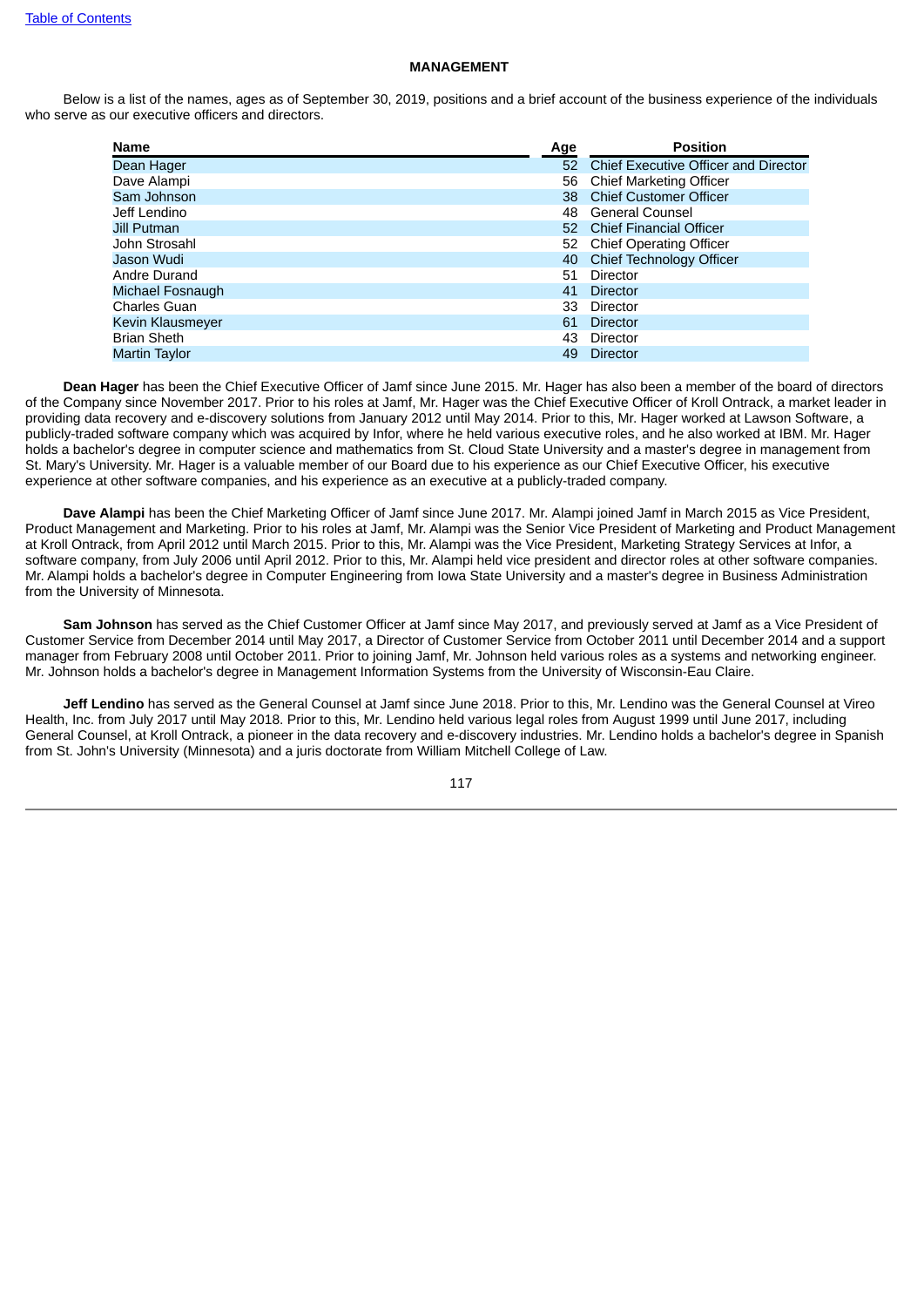**Jill Putman** has been the Chief Financial Officer at Jamf since June 2014. Prior to her role at Jamf, Ms. Putman was the Chief Financial Officer at Kroll Ontrack from July 2011 until May 2014. From 1997 to 2009, Ms. Putman held several roles, including VP of Finance, at Secure Computing, which was acquired by McAfee in 2008. Ms. Putman began her career with KPMG, serving in its audit practice. Ms. Putman holds a bachelor's degree in Accounting and Psychology from Luther College, an MBA from the University of St. Thomas, and is a CPA, inactive.

 **John Strosahl** has served as the Chief Operating Officer since January 2020, and previously served at Jamf as the Chief Revenue Officer from October 2015 until January 2020. Prior to joining Jamf, Mr. Strosahl was a Vice President at eBay from November 2013 until October 2015. Prior to this, Mr. Strosahl held various executive roles at Digital River, Inc., a global e-commerce company. Mr. Strosahl holds a bachelor's degree from Illinois Wesleyan University and a master's degree from the University of Illinois at Chicago.

 **Jason Wudi** has served as the Chief Technology Officer at Jamf, and previously served as the Chief Strategist at Jamf from June 2017 until January 2020, the Chief Technology Officer from October 2013 until June 2017, the Chief Cultural Officer from October 2011 until October 2013 and the Director of Services and Support from July 2006 until January 2012. Prior to his roles at Jamf, Mr. Wudi worked in the information system services department at the University of Wisconsin-Eau Claire. Mr. Wudi holds a bachelor's degree in Information Systems from the University of Wisconsin-Eau Claire.

 **Andre Durand** has served on our Board since 2017. Mr. Durand is currently the Chief Executive Officer and founder of Ping Identity Corporation, and has served in such position since 2001. Prior to founding Ping Identity Corporation, Mr. Durand founded Jabber, Inc., an instant messaging open source platform used by businesses globally, in 2000. Mr. Durand is a director of Ping Identity Holding Corp. Mr. Durand earned a bachelor's degree in biology and economics from the University of California at Santa Barbara. Mr. Durand's extensive knowledge of technology company business and strategy, as well as his experience in the technology industry and leadership role as the Chief Executive Officer of Ping Identity Corporation, make him a valuable member of our Board.

 **Michael Fosnaugh** has served on our Board since 2017. Mr. Fosnaugh is a Senior Managing Director at Vista. Mr. Fosnaugh is Co-Head of the Chicago office, is the Co-Head of Vista's Flagship Fund, and sits on the Flagship Funds' Investment Committee. Mr. Fosnaugh was actively involved in Vista's investments in Forcepoint, MRI Software, SirsiDynix, Sunquest Information Systems. Websense and Zvwaye. Prior to joining Vista in 2005, Mr. Fosnaugh worked in the Technology, Media & Telecommunications group at SG Cowen & Co., where he focused on the software, services and financial technology sectors. While at SG Cowen, Mr. Fosnaugh advised clients on buy-side and sell-side transactions, public and private equity financings and other strategic advisory initiatives. Mr. Fosnaugh currently serves on the board of Ping Identity Holding Corp. and several of Vista's private portfolio companies, including Acquia Inc., Advicent Solutions Inc., Alegeus Technologies Holdings Corp., EAB Global Inc., Greenway Health, LLC, Integral Ad Science Inc, MediaOcean LLC and PlanSource Benefits Administration, Inc. Mr. Fosnaugh received a bachelor's degree in economics from Harvard College. Mr. Fosnaugh's extensive experience in the areas of corporate strategy, technology, finance, marketing, business transactions and software investments, as well as his experience working with other technology and software companies, make him a valuable member of our Board.

 **Charles Guan** has served on our Board since 2017. Mr. Guan is a Vice President at Vista Equity Partners. Mr. Guan joined Vista Equity Partners in 2009. In these roles, Mr. Guan helps lead private equity investments and is responsible for driving strategic initiatives in the Office of the President. Mr. Guan currently serves on the board of STATS Perform. Mr. Guan received a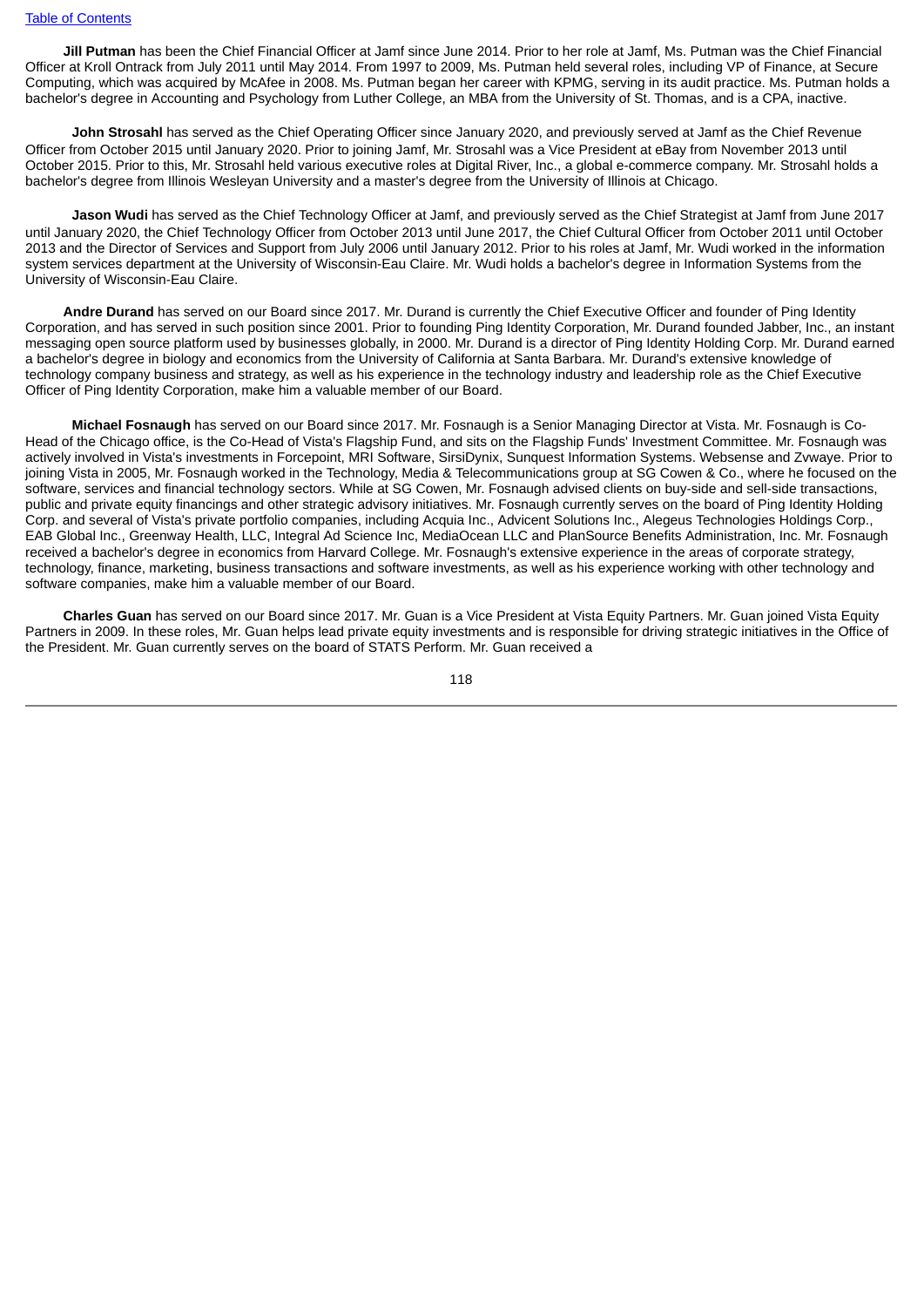bachelor's degree in biomechanical engineering from Stanford University. Mr. Guan's experience with a variety of Vista's private equity technology companies make him a valuable member of our Board.

 **Kevin Klausmeyer** has served on our Board since 2019. Prior to this, Mr. Klausmeyer served on the Hortonworks board from August 2014 until it merged with Cloudera, Inc. in January 2019, where he is currently a member of the Board. Mr. Klausmeyer served on the board of directors of Callidus Software Inc., a provider of SaaS sales and marketing automation solutions, from April 2013 until its acquisition by SAP SE in April 2018. From April 2013 to October 2013, Mr. Klausmeyer served on the board of directors of Sourcefire, Inc., a provider of network security solutions (acquired by Cisco Systems, Inc.). From July 2003 to September 2012, Mr. Klausmeyer served on the board of directors of Quest Software, Inc., a software company that was acquired by Dell Inc. From July 2006 to February 2011, Mr. Klausmeyer served as the Chief Financial Officer of The Planet, Inc., a pioneer in the infrastructure-as-a-service market, which was acquired by SoftLayer Technologies, Inc. (a company later acquired by IBM). Mr. Klausmeyer holds a B.B.A. in accounting from the University of Texas. Mr. Klausmeyer's experience on other public technology companies' boards and his executive leadership roles at technology companies make him a valuable member of our Board.

 **Brian Sheth** has served on our Board since 2017. Mr. Sheth co-founded Vista Equity Partners in 2000. Mr. Sheth is currently the President and a Senior Managing Director of Vista Equity Partners and the vice-chairman of the Vista Private Equity Funds' investment committees. Prior to founding Vista in 2000, Mr. Sheth worked at Bain Capital, where he focused on leveraged buyouts of technology companies, and also worked at Goldman, Sachs & Co. and Deutsche Morgan & Grenfell Group, where he advised clients in a variety of industries, including software, hardware, semiconductors and online media. Mr. Sheth currently serves as the chairman of the board of Ping Identity Holding Corp. and as a director of several of Vista's private portfolio companies, including Infoblox, Inc., TIBCO Software, Inc., Apptio, Inc. and Datto, Inc. Mr. Sheth received a bachelor's degree in economics from the University of Pennsylvania. Mr. Sheth's board and advisory experience, coupled with his senior management experience as the President of Vista and his extensive experience in the areas of technology, finance, marketing, business transactions and mergers and acquisitions, make him a valuable member of our Board.

 **Martin Taylor** has served on our Board since 2017. Mr. Taylor is an Operating Managing Director at Vista Equity Partners. In his capacity as an Operating Managing Director he works with the leadership teams in the Vista portfolio creating value. Mr. Taylor currently serves on the board of multiple Vista portfolio companies. He also works on a variety of cross portfolio initiatives. Prior to joining Vista in 2006, Mr. Taylor spent over 13 years at Microsoft in various capacities, including roles managing corporate strategy, sales, product marketing and various segment focused teams in North America and Latin America. Mr. Taylor attended George Mason University. Mr. Taylor's extensive experience in the areas of corporate strategy, technology, finance, marketing, business transactions and mergers and acquisitions as well as his experience serving on the boards of other technology and software companies, make him a valuable member of our Board.

### **Family Relationships**

There are no family relationships between any of our executive officers or directors.

### **Corporate Governance**

# *Board Composition and Director Independence*

Our business and affairs are managed under the direction of our Board. Following completion of this offering, our Board will be composed<br>of directors. Our certificate of incorporation will directors. Our certificate of incorporation will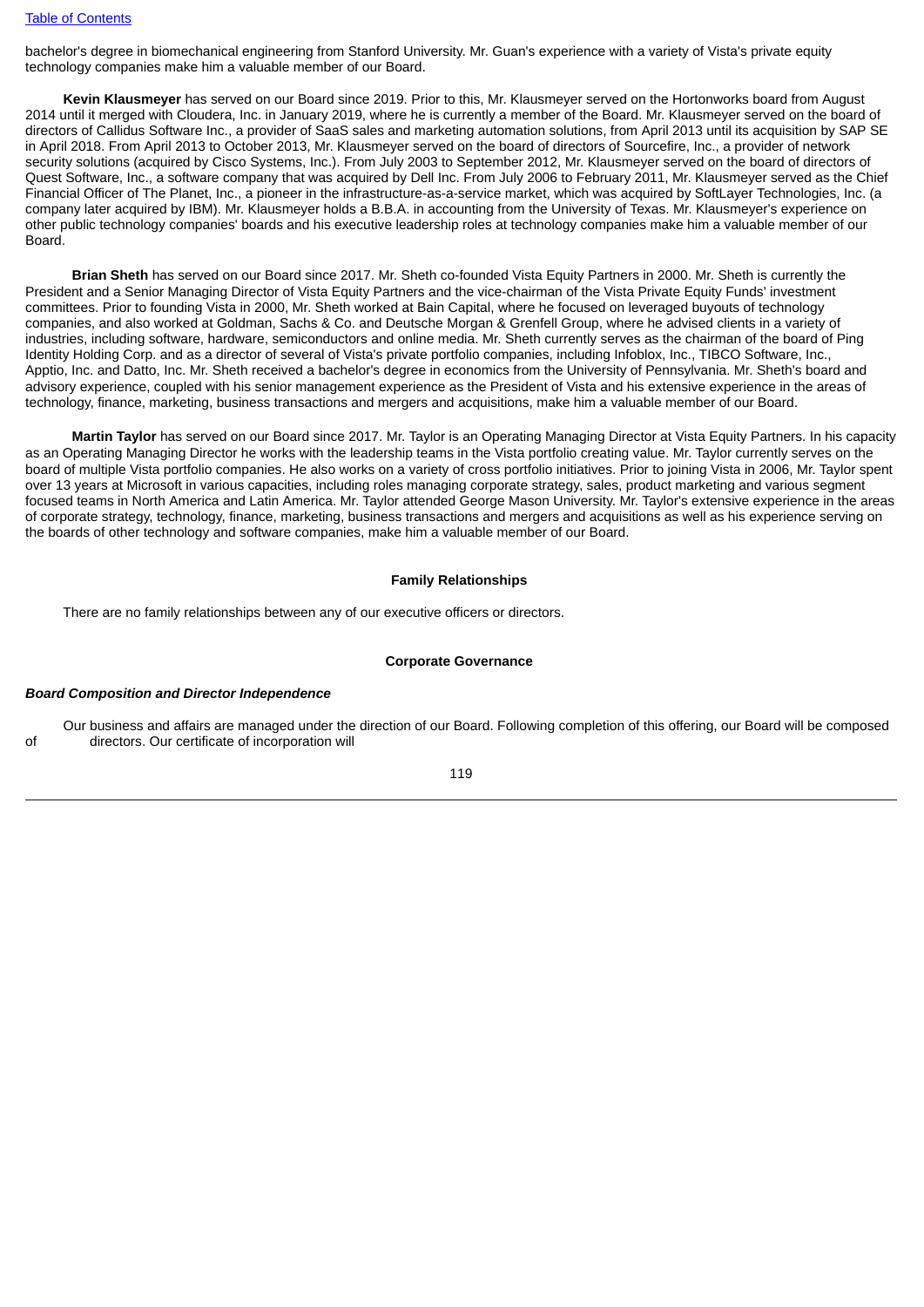provide that the authorized number of directors may be changed only by resolution of our Board. Our certificate of incorporation will also provide that our Board will be divided into classes of directors, with the classes as nearly equal in number as possible. Subject to any earlier resignation or removal in accordance with the terms of our certificate of incorporation and bylaws, our Class I directors will be and and will serve until the first annual meeting of shareholders following the completion of this offering, our Class II directors will be and and will serve until the second annual meeting of shareholders following the completion of this offering and our Class III directors will be  $\qquad \qquad$ , and and will serve until the third annual meeting of shareholders following the completion of this offering. Upon completion of this offering, we expect that each of our directors will serve in the classes as indicated above. In addition, our certificate of incorporation will provide that our directors may be removed with or without cause by the affirmative vote of at least a majority of the voting power of our outstanding shares of stock entitled to vote thereon, voting together as a single class for so long as Vista beneficially owns 40% or more of the total number of shares of our common stock then outstanding. If Vista's beneficial ownership falls below 40% of the total number of shares of our common stock outstanding, then our directors may be removed only for cause upon the affirmative vote of at least 66<sup>2</sup>/3% of the voting power of our outstanding shares of stock entitled to vote thereon. Our bylaws will provide that Vista will have the right to designate the Chairman of the Board for so long as Vista beneficially owns at least 30% or more of the voting power of the then outstanding<br>shares of our capital stock then entitled to vote generally in the election of dir shares of our capital stock then entitled to vote generally in the election of directors. Following this offering, Board.

The listing standards of require that, subject to specified exceptions, each member of a listed company's audit, compensation and nominating and governance committees be independent and that audit committee members also satisfy independence criteria set forth in Rule 10A-3 under the Exchange Act.

We anticipate that, prior to our completion of this offering, the Board will determine that meet the requirements to be independent directors. In making this determination, our Board considered the relationships that each such non-employee director has with the Company and all other facts and circumstances that our Board deemed relevant in determining their independence, including beneficial ownership of our common stock.

# *Controlled Company Status*

After completion of this offering, Vista Funds will continue to control a majority of our outstanding common stock. As a result, we will be a<br>"controlled company". Under rules, a company of which more than 50% of the votin rules, a company of which more than 50% of the voting power for the election of directors is held by an individual, group or another company is a "controlled company" and may elect not to comply with certain corporate governance requirements, including the requirements that, within one year of the date of the listing of our common stock:

- we have a board that is composed of a majority of "independent directors", as defined under the rules of such exchange;
- we have a compensation committee that is composed entirely of independent directors; and
- we have a nominating and corporate governance committee that is composed entirely of independent directors.

 Following this offering, we intend to rely on this exemption. As a result, we may not have a majority of independent directors on our Board. In addition, our Compensation and Nominating Committee may not consist entirely of independent directors or be subject to annual performance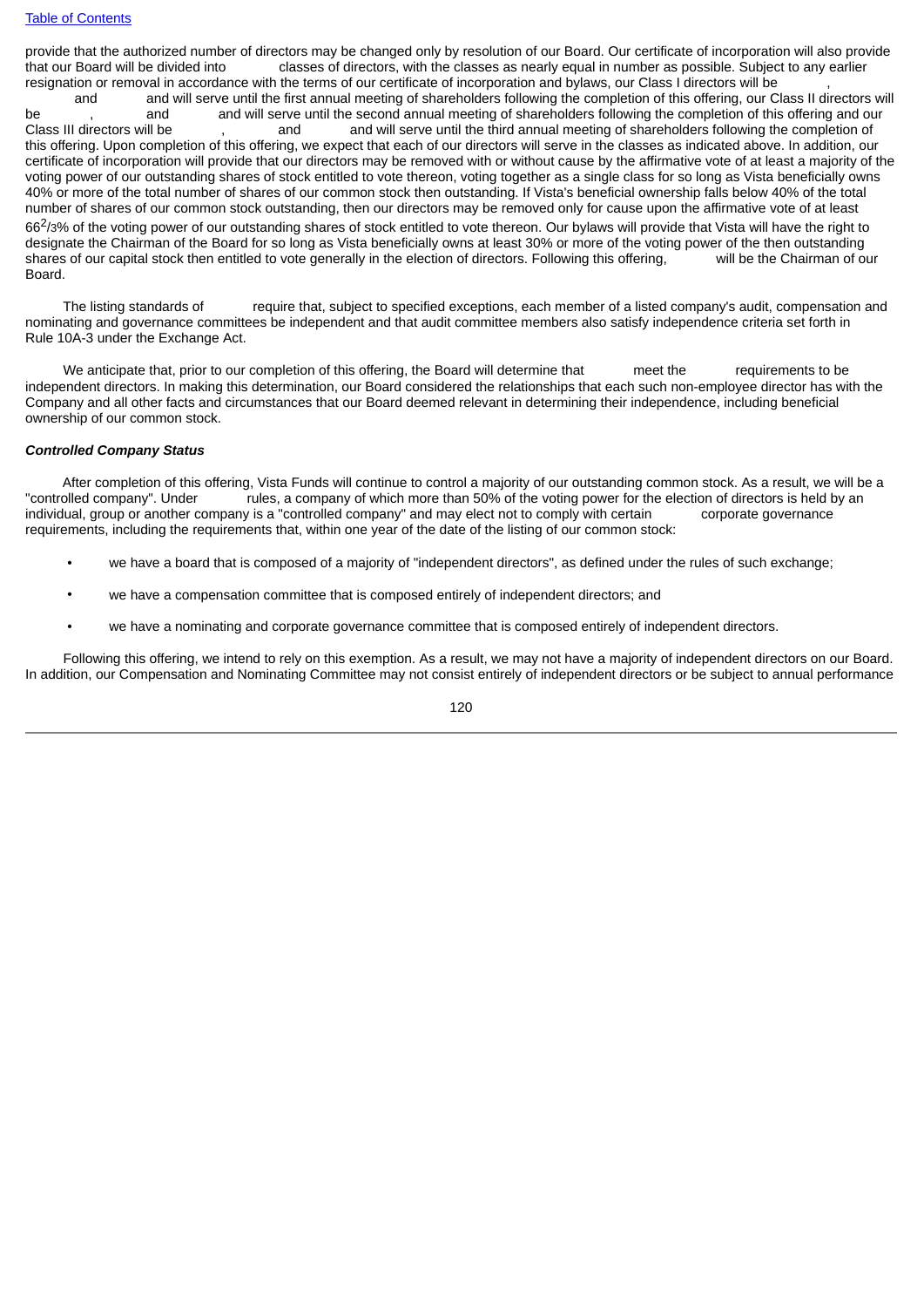evaluations. Accordingly, you may not have the same protections afforded to shareholders of companies that are subject to all of the corporate governance requirements.

# *Board Committees*

 Upon completion of this offering, our Board will have an Audit Committee and a Compensation and Nominating Committee. The composition, duties and responsibilities of these committees will be as set forth below. In the future, our Board may establish other committees, as it deems appropriate, to assist it with its responsibilities.

| <b>Board Member</b> | <b>Compensation and</b><br><b>Audit Committee Nominating Committee</b> |
|---------------------|------------------------------------------------------------------------|
|                     |                                                                        |
|                     |                                                                        |
|                     |                                                                        |
|                     |                                                                        |
|                     |                                                                        |
|                     |                                                                        |

# **Audit Committee**

Following this offering, our Audit Committee will be composed of , and , with serving as chair of the serving as chair of the serving as chair of the serving as chair of the serving as chair of the audit committee requirem committee. We intend to comply with the audit committee requirements of the SEC and composed of at least one independent director at the closing of this offering, a majority of independent directors within 90 days following this offering and all independent directors within one year following this offering. We anticipate that, prior to the completion of this offering, our Board will determine that and meet the independence requirements of Rule 10A-3 under the Exchange Act and the applicable listing standards of . We anticipate that, prior to our completion of this offering, our Board will determine that is an "audit committee financial expert" within the meaning of SEC regulations and applicable listing standards of . The Audit Committee's responsibilities upon completion of this offering will include:

- appointing, approving the compensation of, and assessing the qualifications, performance and independence of our independent registered public accounting firm;
- pre-approving audit and permissible non-audit services, and the terms of such services, to be provided by our independent registered public accounting firm;
- review our policies on risk assessment and risk management;
- reviewing and discussing with management and the independent registered public accounting firm our annual and quarterly financial statements and related disclosures as well as critical accounting policies and practices used by us;
- reviewing the adequacy of our internal control over financial reporting;
- establishing policies and procedures for the receipt and retention of accounting-related complaints and concerns;
- recommending, based upon the Audit Committee's review and discussions with management and the independent registered public accounting firm, whether our audited financial statements shall be included in our Annual Report on Form 10-K;
- monitoring our compliance with legal and regulatory requirements as they relate to our financial statements and accounting matters;

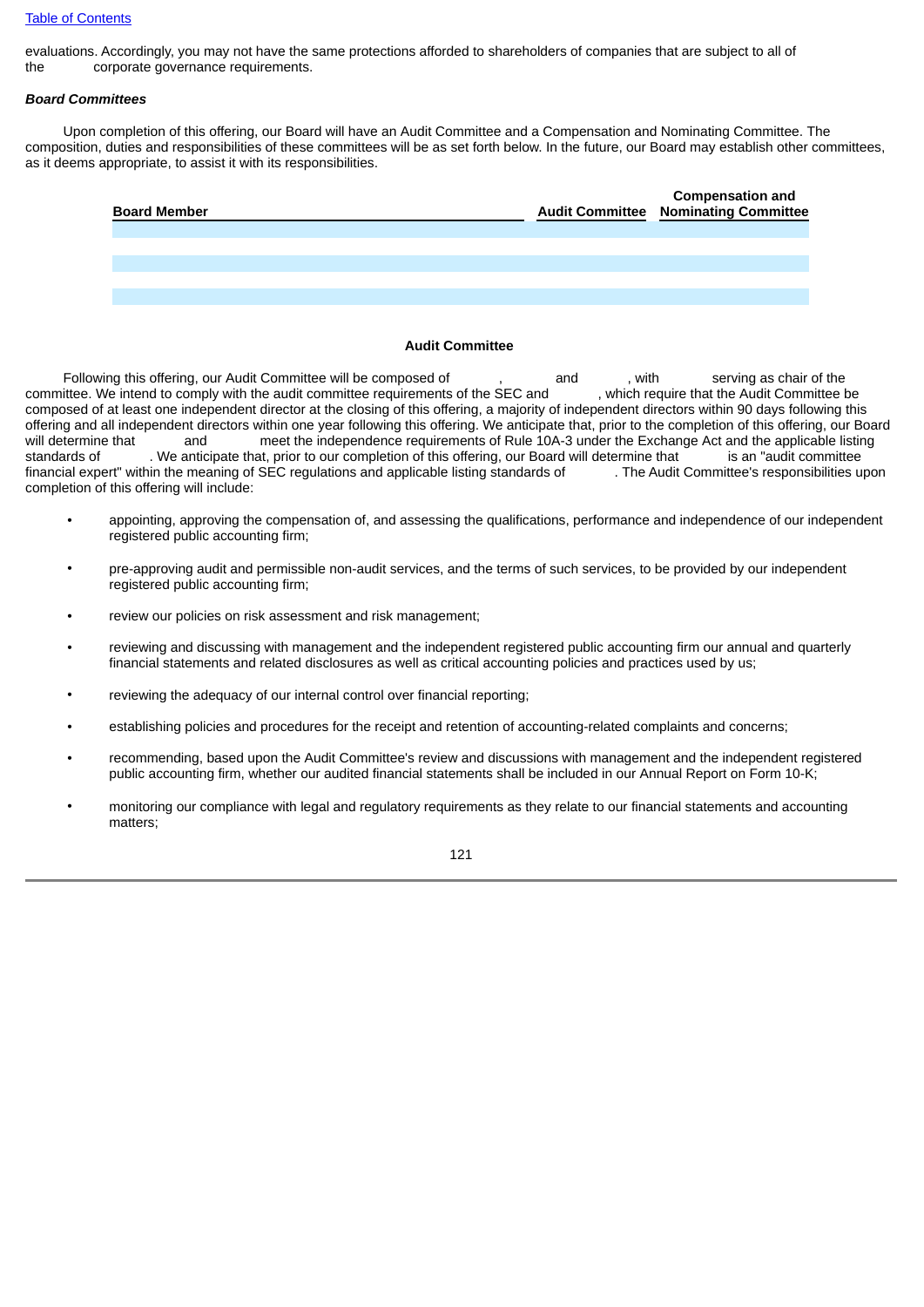- preparing the Audit Committee report required by the rules of the SEC to be included in our annual proxy statement;
- reviewing all related party transactions for potential conflict of interest situations and approving all such transactions; and
- reviewing and discussing with management and our independent registered public accounting firm our earnings releases and scripts.

# **Compensation and Nominating Committee**

Following this offering, our Compensation and Nominating Committee will be composed of , and , and , with serving as chair of the committee. The Compensation and Nominating Committee's responsibilities upon o serving as chair of the committee. The Compensation and Nominating Committee's responsibilities upon completion of this offering will include:

- annually reviewing and approving corporate goals and objectives relevant to the compensation of our chief executive officer;
- evaluating the performance of our chief executive officer in light of such corporate goals and objectives and determining and approving the compensation of our chief executive officer;
- reviewing and approving the compensation of our other executive officers;
- appointing, compensating and overseeing the work of any compensation consultant, legal counsel or other advisor retained by the compensation committee;
- conducting the independence assessment outlined in rules with respect to any compensation consultant, legal counsel or other advisor retained by the compensation committee;
- annually reviewing and reassessing the adequacy of the committee charter in its compliance with the listing requirements of ;
- reviewing and establishing our overall management compensation, philosophy and policy;
- overseeing and administering our compensation and similar plans;
- reviewing and making recommendations to our Board with respect to director compensation;
- reviewing and discussing with management the compensation discussion and analysis to be included in our annual proxy statement or Annual Report on Form 10-K;
- developing and recommending to our Board criteria for board and committee membership;
- subject to the rights of Vista under the Director Nomination Agreement as described in "Certain Relationships and Related Party Transactions — Related Party Transactions — Director Nomination Agreement", identifying and recommending to our Board the persons to be nominated for election as directors and to each of our Board's committees;
- developing and recommending to our Board best practices and corporate governance principles;
- developing and recommending to our Board a set of corporate governance guidelines; and
- reviewing and recommending to our Board the functions, duties and compositions of the committees of our Board.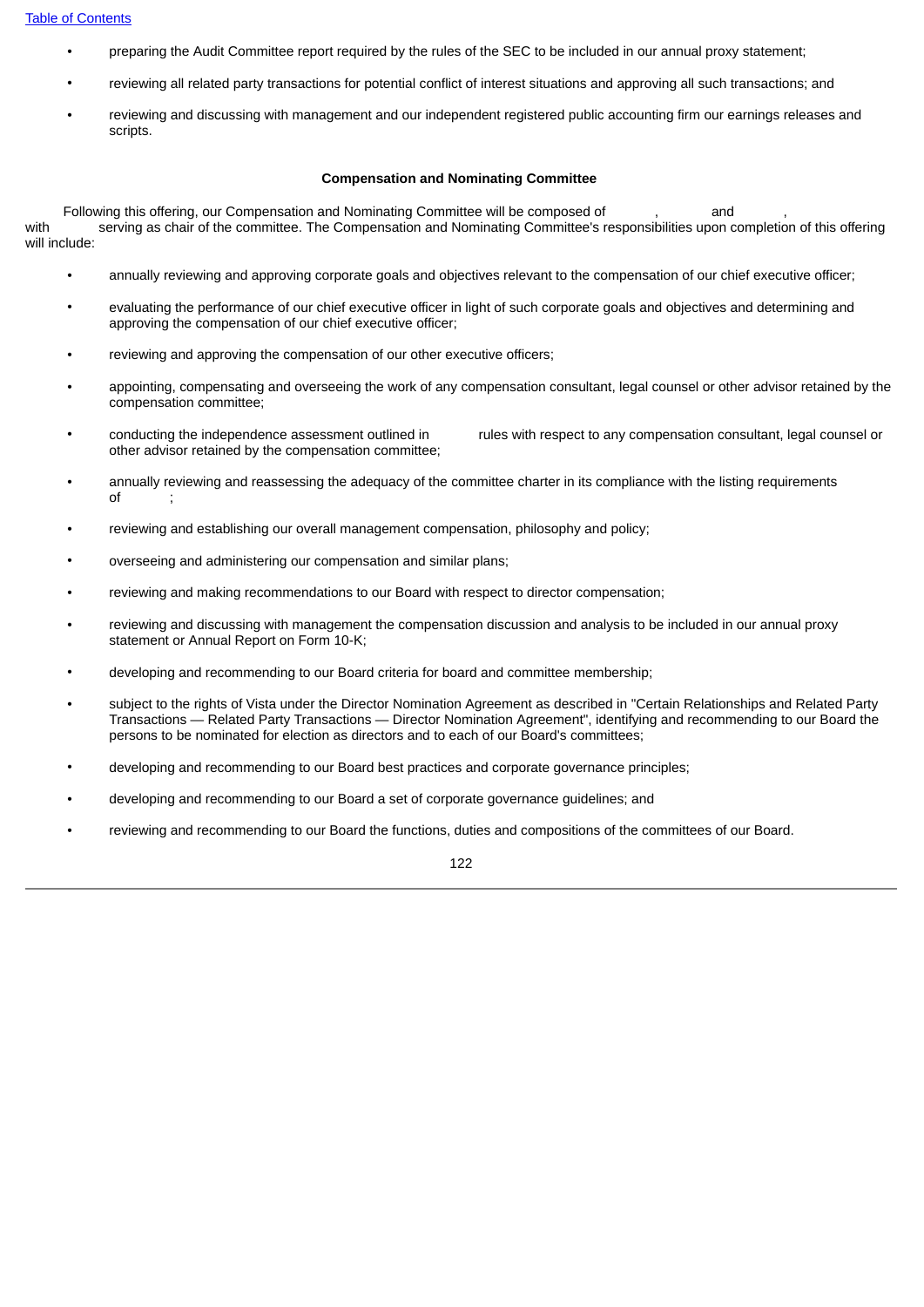# **Compensation Committee Interlocks and Insider Participation**

 None of our executive officers currently serves, or in the past fiscal year has served, as a member of the Board or compensation committee of any entity that has one or more executive officers serving on our Board or Compensation and Nominating Committee.

# **Code of Business Conduct and Ethics**

Prior to completion of this offering, we intend to adopt a code of business conduct and ethics that applies to all of our employees, officers and directors, including those officers responsible for financial reporting. Upon the closing of this offering, our code of business conduct and ethics will be available on our website. We intend to disclose any amendments to the code, or any waivers of its requirements, on our website.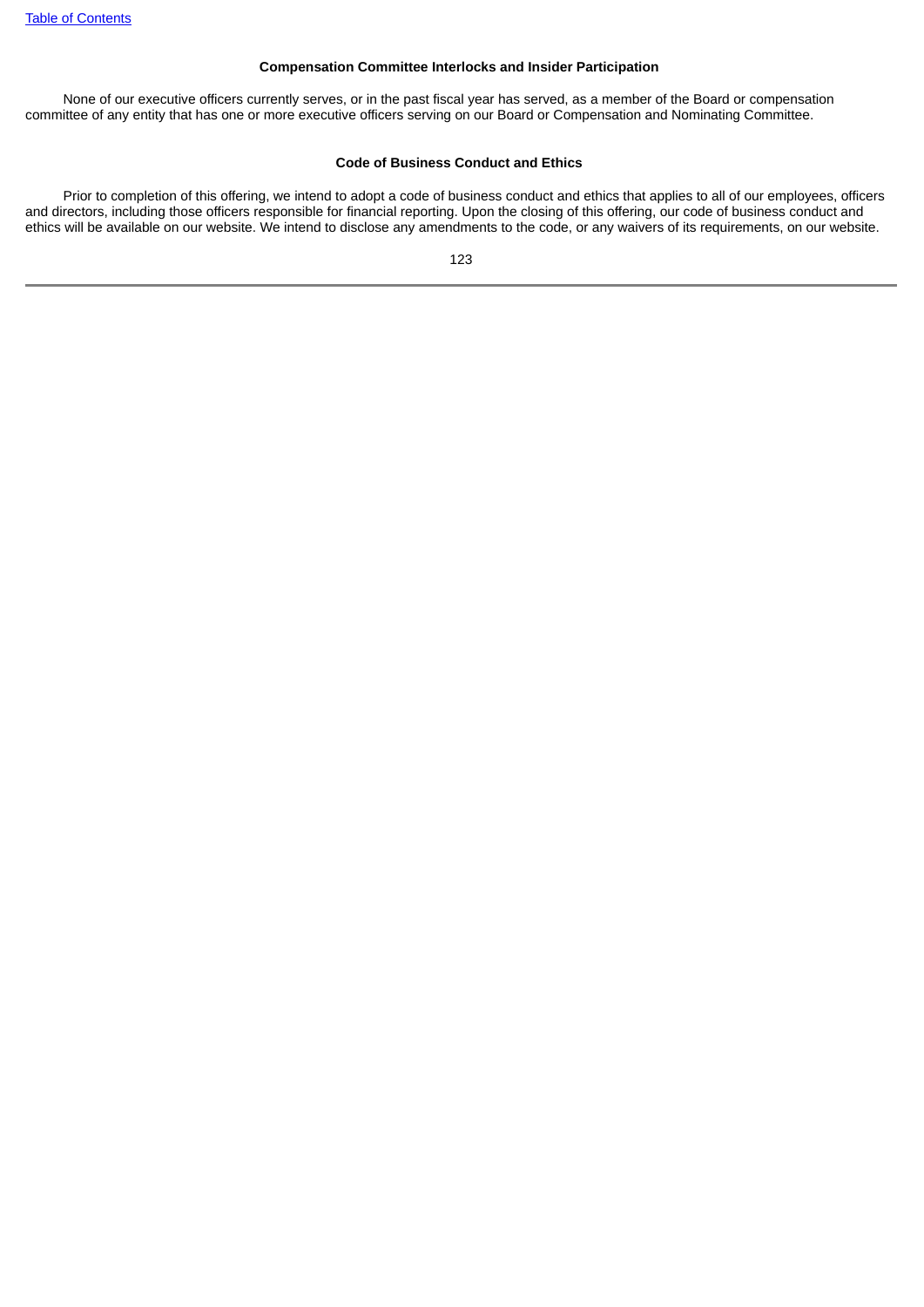### **EXECUTIVE COMPENSATION**

 *The following discussion may contain statements regarding future individual and company performance targets and goals. These targets and goals are disclosed in the limited context of our executive compensation program and should not be understood to be statements of management's expectations or estimates of results or other guidance. We specifically caution investors not to apply these statements to other contexts. Additionally, this discussion may contain forward-looking statements that are based on our current plans, considerations, expectations and determinations regarding future compensation programs. Actual compensation programs that we adopt in the future may differ materially from the currently planned programs summarized in this discussion.*

### **Overview**

 This Executive Compensation section discusses the material components of the executive compensation program for our Chief Executive Officer and our two other most highly compensated officers who we refer to as our "Named Executive Officers". For the year ended December 31, 2018, our Named Executive Officers and their positions were as follows:

- Dean Hager, Chief Executive Officer;
- Jill Putman, Chief Financial Officer; and
- John Strosahl, Chief Operating Officer.

# **Summary Compensation Table**

 The following table presents summary information regarding the total to, earned by, and awarded to each of our Named Executive Officers for 2018.

| Name and Principal<br><b>Position</b>                     | Year | <b>Salary</b> | Bonus <sup>(1)</sup> |      | <b>Non-Equity</b><br><b>Incentive Plan</b><br>Compensation <sup>(2)</sup> | All other<br>compensation <sup>(3)</sup> |       | Total     |
|-----------------------------------------------------------|------|---------------|----------------------|------|---------------------------------------------------------------------------|------------------------------------------|-------|-----------|
| Dean Hager,<br><b>Chief Executive</b>                     |      |               |                      |      |                                                                           |                                          |       |           |
| Office $r^{(4)}$                                          | 2018 | \$300,000     | \$<br>9.000          | - \$ | 355.134 \$                                                                |                                          | 8.400 | \$672,534 |
| Jill Putman.<br><b>Chief Financial Officer</b>            | 2018 | \$287.279     | \$<br>$8.713$ \$     |      | 196.097                                                                   | \$                                       | 8.400 | \$500,489 |
| John Strosahl.<br><b>Chief Operating</b><br>Officer $(5)$ | 2018 | \$241.109     | \$<br>7.300          | - \$ | 245.234                                                                   | - \$                                     | 8.400 | \$502.043 |
|                                                           |      |               |                      |      |                                                                           |                                          |       |           |

(1) Discretionary one-time bonus based on overall Company performance.

(2) Represents the actual amounts earned by each of our Named Executive Officers under the performance-based cash incentive plan described below under "— Non-Equity Incentive Compensation".

(3) Included in "All Other Compensation" for 2018 were the following items:

| <b>Name</b>   | 401(k) Plan<br>Company<br><b>Contributions</b> | Life Insurance<br><b>Premiums</b> |     | Total       |
|---------------|------------------------------------------------|-----------------------------------|-----|-------------|
| Dean Hager    | \$<br>8.250                                    | \$                                | 150 | \$<br>8.400 |
| Jill Putman   | \$<br>8.250                                    | \$                                | 150 | \$<br>8.400 |
| John Strosahl | \$<br>8.250                                    | \$                                | 150 | 8.400       |

(4) Mr. Hager serves on the Board, but is not paid additional compensation for such service.

(5) Mr. Strosahl served as our Chief Revenue Officer until January 2020, at which time he was appointed to his current position of Chief Operating Officer.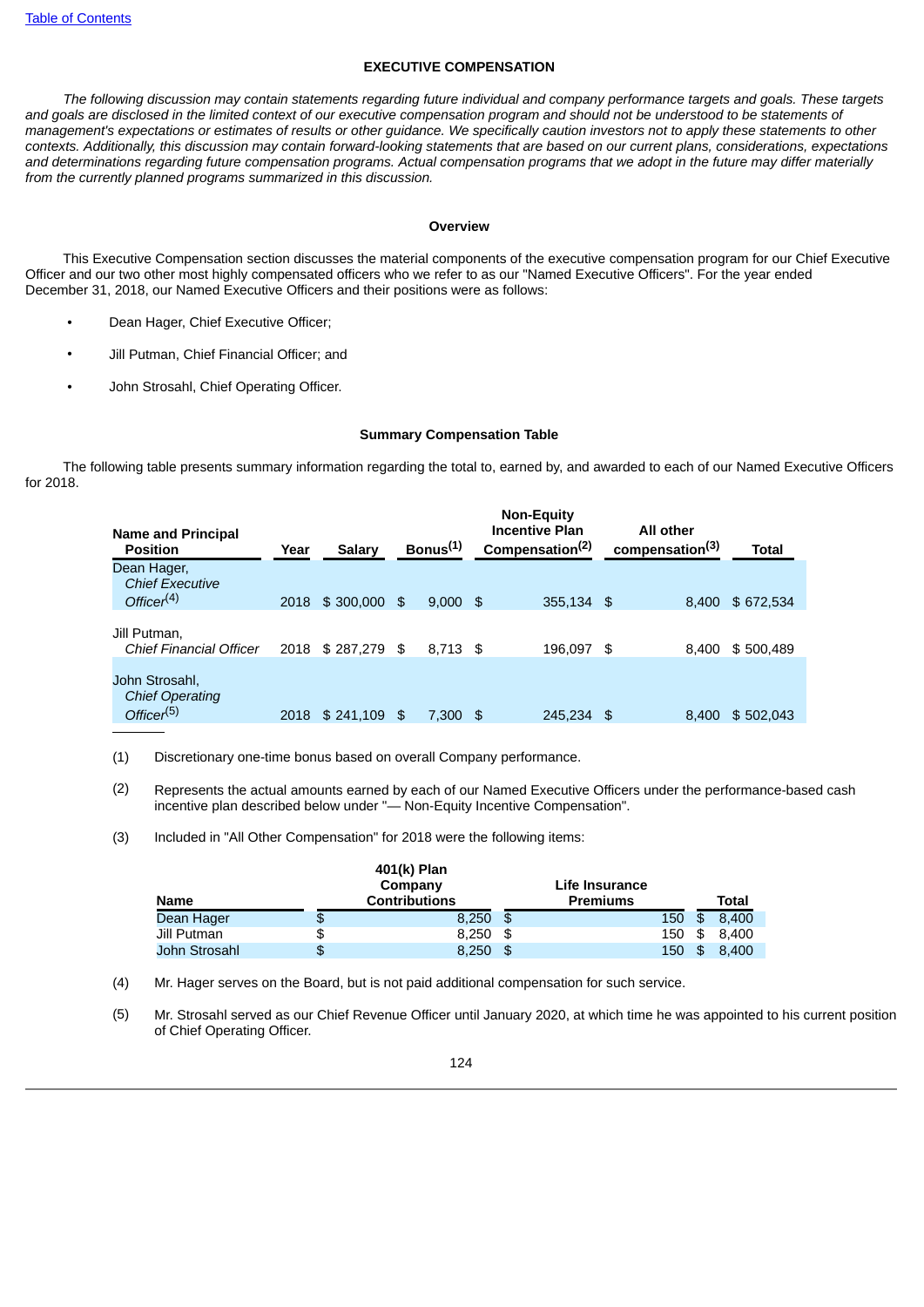# **Outstanding Equity Awards at Fiscal Year-End**

 The following table summarizes, for each of the Named Executive Officers, the number of shares of our common stock underlying outstanding equity award held as of December 31, 2018.

|               |               |                                                                                                      | Option Awards <sup>(1)</sup>                                                                           |                                                                                                                                               |                                     |                              |
|---------------|---------------|------------------------------------------------------------------------------------------------------|--------------------------------------------------------------------------------------------------------|-----------------------------------------------------------------------------------------------------------------------------------------------|-------------------------------------|------------------------------|
| <b>Name</b>   | Grant<br>Date | Number of<br>securities<br>underlying<br>unexercised<br>options<br>(#)<br>exercisable <sup>(2)</sup> | Number of<br>securities<br>underlying<br>unexercised<br>options<br>(#)<br>unexercisable <sup>(2)</sup> | Equity<br>incentive<br>plan<br>awards:<br>Number of<br>securities<br>underlying<br>unexercised<br>unearned<br>options<br>$(4)$ <sup>(3)</sup> | Option<br>exercise<br>price<br>(\$) | Option<br>expiration<br>date |
| Dean Hager    | 11/21/17      | 3.750                                                                                                | 11,250                                                                                                 | 7.500                                                                                                                                         | \$<br>603.41                        | 11/21/27                     |
| Jill Putman   | 11/21/17      | 833.33                                                                                               | 2,500                                                                                                  | 1.666.67                                                                                                                                      | \$<br>603.41                        | 11/21/27                     |
| John Strosahl | 11/21/17      |                                                                                                      | 1.650                                                                                                  | 1,100                                                                                                                                         | \$<br>603.41                        | 11/21/27                     |

(1) Each stock option was granted pursuant to the 2017 Stock Option Plan of Juno Topco, Inc., or the 2017 Plan.

(2) The shares underlying the options are scheduled to vest over a 4-year period as follows: 25% of the shares vest upon completion of one year of service measured from November 13, 2017, and the balance vests in 12 successive equal quarterly installments, subject to continuous service. The shares underlying the options will fully vest and will be fully exercised through a cashless net exercise automatically upon a change of control of the Company.

(3) The shares underlying the options will vest and become exercisable when Vista's realized cash return on its investment in the Company equals or exceeds \$1.515 billion upon certain change of control events.

# **Emerging Growth Company Status**

 We are providing compensation information pursuant to the scaled disclosure rules applicable to "emerging growth companies" under the rules of the SEC. As an emerging growth company, we are exempt from certain requirements related to executive compensation, including the requirements to hold a nonbinding advisory vote on executive compensation and to provide information relating to the ratio of total compensation of our Chief Executive Officer to the median of the annual total compensation of all of our employees, each as required by the Dodd-Frank Wall Street Reform and Consumer Protection Act.

# **Employment, Severance and Change in Control Arrangements**

 We have letter agreements with each of our Named Executive Officers that provide for at-will employment and set forth each executive's annual base salary, maximum bonus opportunity and eligibility to participate in our benefit plans generally. Each Named Executive Officer is subject to our standard confidentiality, invention assignment, non-solicit, non-compete and arbitration agreement.

 Mr. Hager's current annual base salary is \$300,000, his target performance-based cash incentive annual bonus is equal to 100% of his base salary and he is eligible for an additional performance-based bonus of up to 25% of his base salary. Ms. Putman's current annual base salary is \$319,484 and her performance-based cash incentive annual bonus is equal to 50% of her base salary, plus an additional \$50,000 tied to a specific revenue performance metric. Mr. Strosahl's current annual base salary is \$255,504 and his performance-based cash incentive annual bonus is equal to 100% of his base salary. The performance-based cash incentive bonus for each of our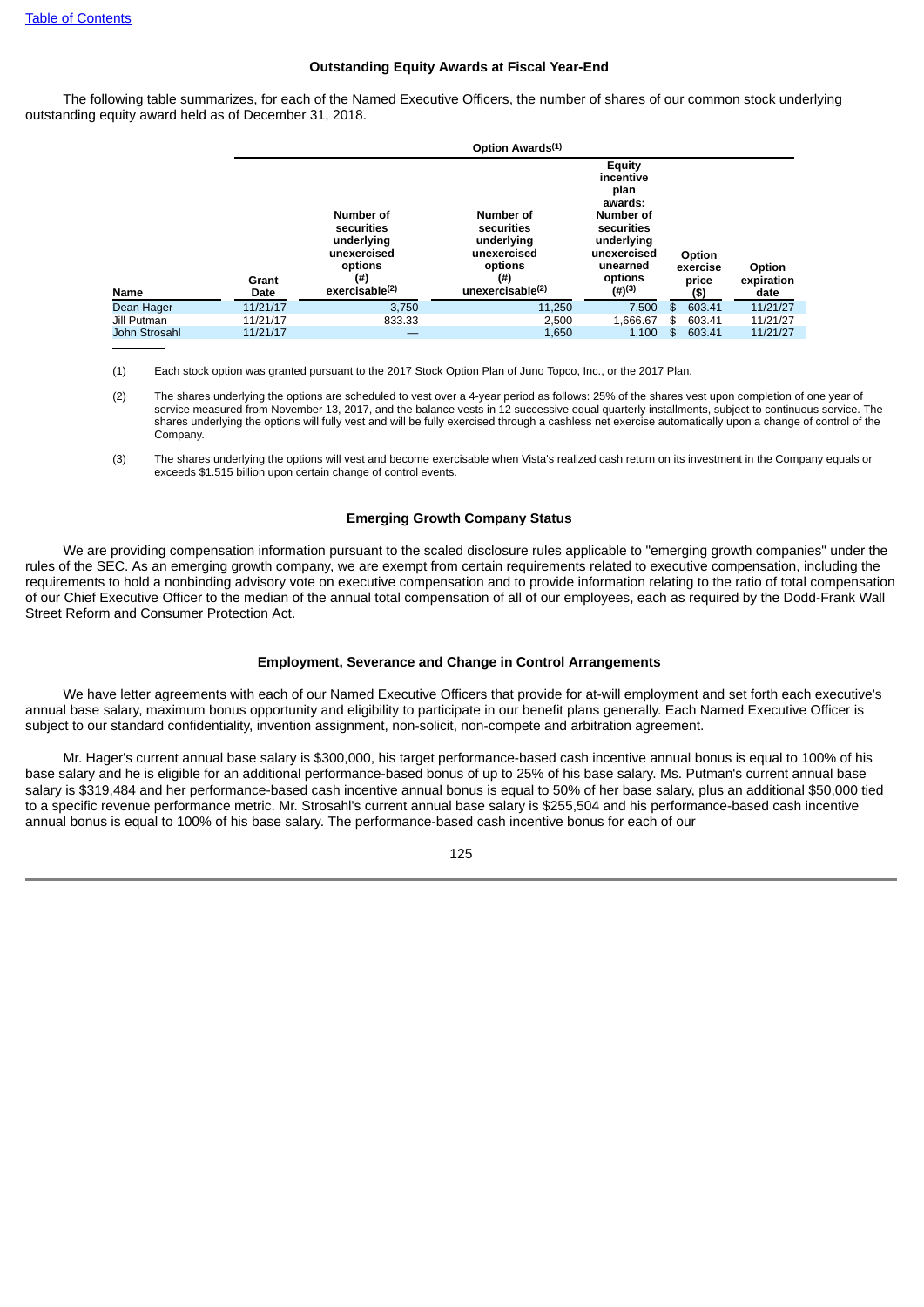Named Executive Officers provides incentive payments correlated to individual management by objectives and the attainment of pre-established objective financial goals.

 Our Named Executive Officers' letter agreements provide that upon a termination by us for any reason other than for "cause" or upon a resignation by such officer for "good reason", each as defined therein, subject to the execution and delivery of a fully effective release of claims in favor of the Company, Mr. Hager, Mr. Strosahl and Ms. Putman will receive lump sum cash payments equal to 12 months, six months and six months of base salary, respectively.

### **Non-Equity Incentive Compensation**

 For 2018, our Named Executive Officers were eligible to receive an annual performance-based cash incentive award. Performance was assessed against goals and targets that were established for the fiscal year by our Board in the first quarter of 2018. Each performance goal was assigned a "target" level of performance. The performance goals used to determine cash incentive awards for 2018 were based on monthly recurring revenue in December 2018 (including an additional cash incentive award for Mr. Hager and Ms. Putman if monthly recurring revenue in December 2018 was equal to or greater than 101% of the target), attainment of sales objectives and individual management objectives.

### **Equity Incentives — 2017 Stock Option Plan**

 The 2017 Plan was originally adopted by our Board and approved by our shareholders in connection with the Vista Acquisition. Under the 2017 Plan, we have reserved for issuance an aggregate of 77,000 shares of our common stock. The number of shares of common stock reserved for issuance is subject to automatic adjustment in the event of a stock split, stock dividend or other change in our capitalization.

 The 2017 Plan permits the granting of (i) options to purchase common stock intended to qualify as incentive stock options under Section 422 of the Code and (ii) options that do not so qualify. The option exercise price of each option is determined by the administrator but may not be less than 100% of the fair market value of our common stock on the date of grant. The term of each option will be fixed by the administrator and may not exceed 10 years from the date of grant.

 Our Board is the administrator of the 2017 Plan. The administrator has full power to select, from among the individuals eligible for awards, the individuals to whom awards will be granted, and to determine the specific terms and conditions of each award. The administrator is authorized to exercise its discretion to reduce the exercise price of outstanding stock options or effect the repricing of such awards through cancellation and re-grants without shareholder approval. Persons eligible to participate in the plan are those officers, employees, directors, consultants and other advisors (including prospective employees, but conditioned upon their employment) of the Company and its subsidiaries as selected from time to time by the administrator in its discretion.

Our Board has determined not to make any further awards under the 2017 Plan following the completion of this offering.

# **Equity and Cash Incentives — Summary of the 2020 Omnibus Incentive Plan**

Prior to the consummation of this offering, we anticipate that our Board will adopt, and our shareholders will approve. the 2020 Plan. pursuant to which employees, consultants and directors of our company and our affiliates performing services for us, including our executive officers, will be eligible to receive awards. We anticipate that the 2020 Plan will provide for the grant of stock options, stock appreciation rights, restricted stock, restricted stock units, bonus stock, dividend equivalents, other stock-based awards, substitute awards, annual incentive awards and performance

126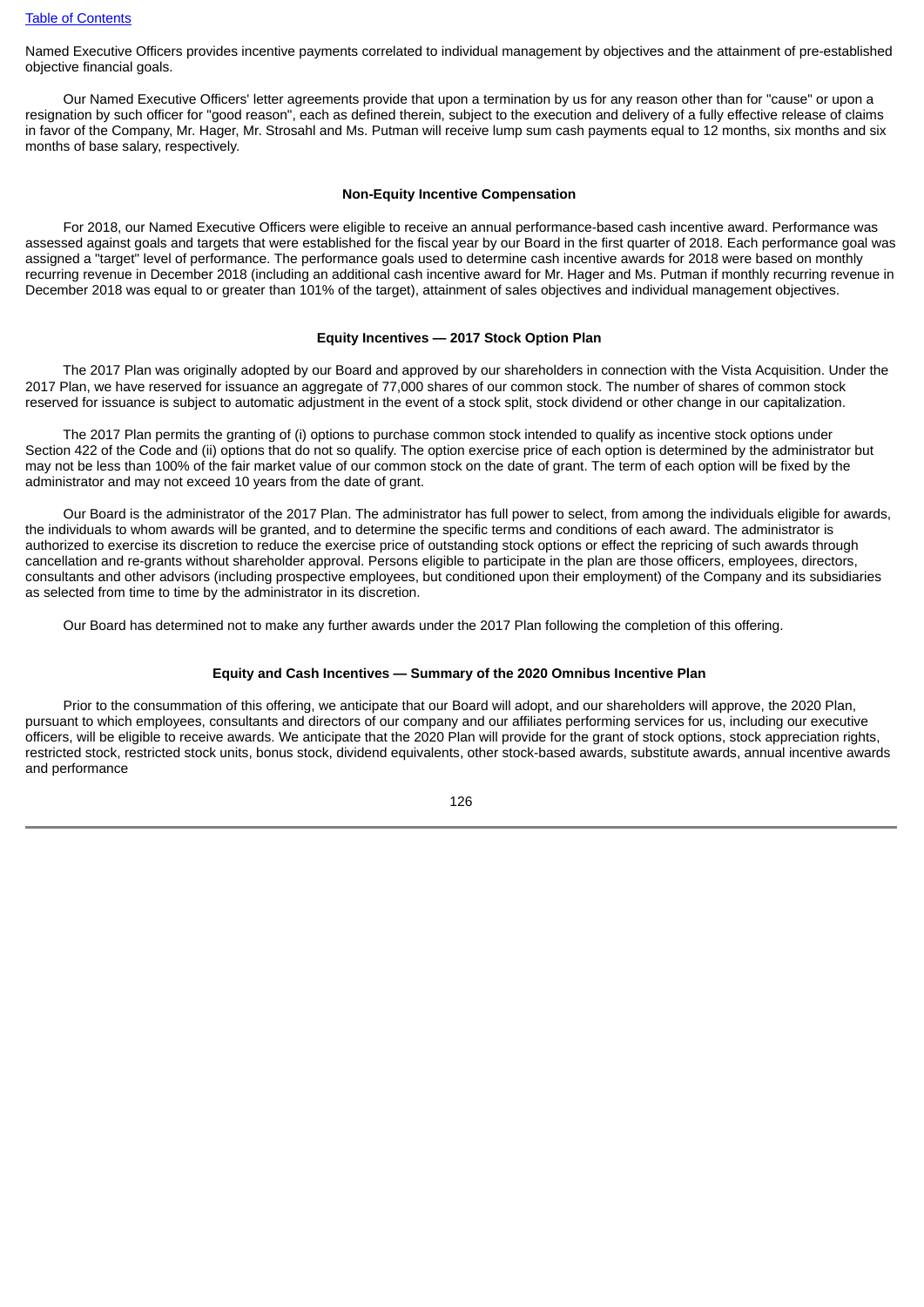# [Table of Contents](#page-3-0)

awards intended to align the interests of participants with those of our shareholders. The following description of the 2020 Plan is based on the form we anticipate will be adopted, but since the 2020 Plan has not yet been adopted, the provisions remain subject to change. As a result, the following description is qualified in its entirety by reference to the final 2020 Plan once adopted, a copy of which in substantially final form will be filed as an exhibit to the registration statement of which this prospectus is a part.

### *Share Reserve*

In connection with its approval by the Board and adoption by our shareholders, we will reserve shares of our common stock for issuance under the 2020 Plan. In addition, the following shares of our common stock will again be available for grant or issuance under the 2020 Plan:

- shares subject to awards granted under the 2020 Plan that are subsequently forfeited or cancelled:
- shares subject to awards granted under the 2020 Plan that otherwise terminate without shares being issued; and
- shares surrendered, cancelled or exchanged for cash (but not shares surrendered to pay the exercise price or withholding taxes associated with the award).

# *Administration*

 The 2020 Plan will be administered by our Compensation and Nominating Committee. The Compensation and Nominating Committee has the authority to construe and interpret the 2020 Plan, grant awards and make all other determinations necessary or advisable for the administration of the plan. Awards under the 2020 Plan may be made subject to "performance conditions" and other terms.

# *Eligibility*

 Our employees, consultants and directors, and employees, consultants and directors of our affiliates, will be eligible to receive awards under the 2020 Plan. The Compensation and Nominating Committee will determine who will receive awards, and the terms and conditions associated with such award.

# *Term*

The 2020 Plan will terminate ten years from the date our Board approves the plan, unless it is terminated earlier by our Board.

### *Award Forms and Limitations*

 The 2020 Plan authorizes the award of stock awards, performance awards and other cash-based awards. An aggregate of shares will be available for issuance under awards granted pursuant to the 2020 Plan. For stock options that are intended to qualify as incentive stock options, or ISOs, under Section 422 of the Code, the maximum number of shares subject to ISO awards shall be .

# *Stock Options*

 The 2020 Plan provides for the grant of ISOs only to our employees. All options other than ISOs may be granted to our employees, directors and consultants. The exercise price of each

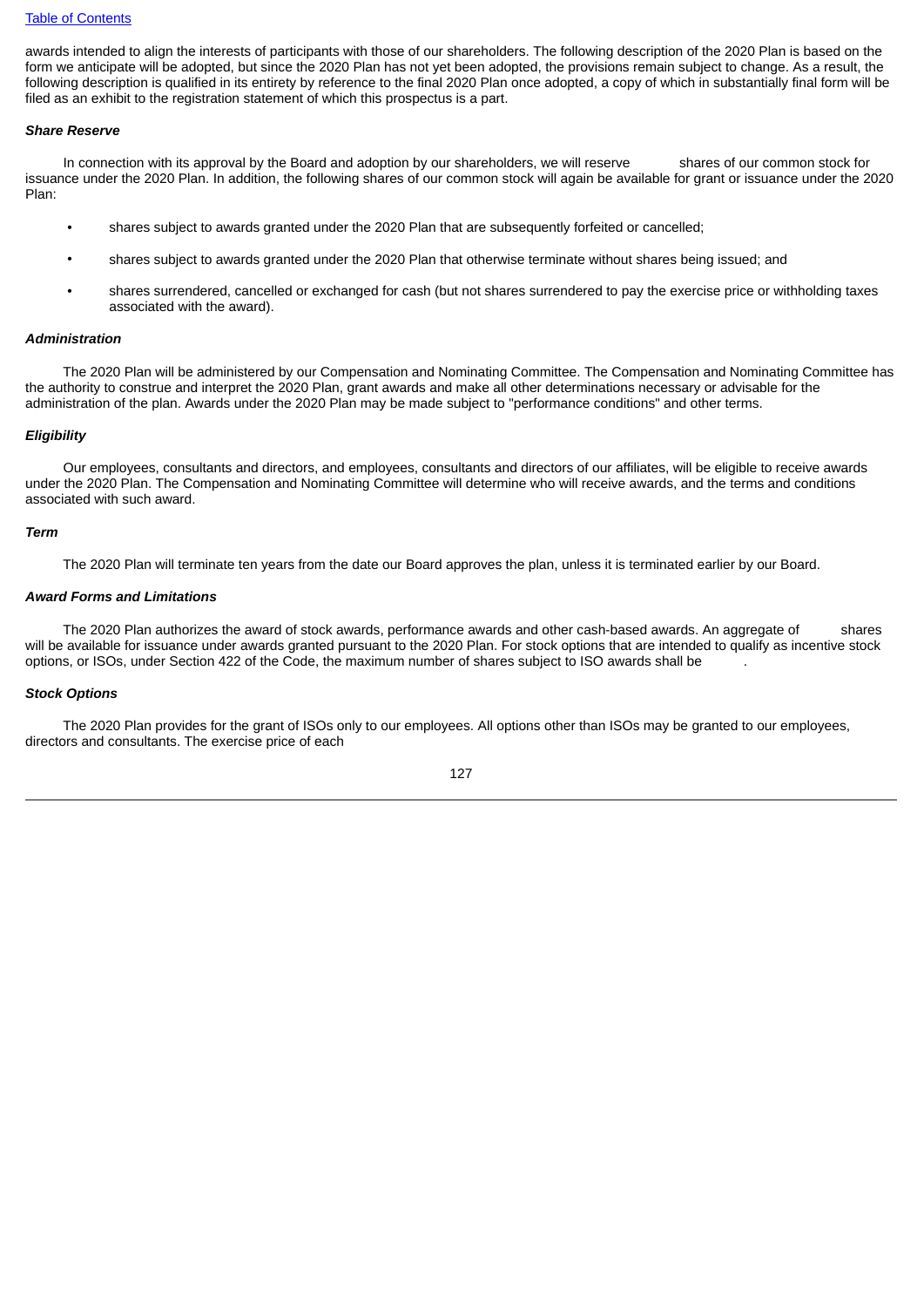option to purchase stock must be at least equal to the fair market value of our common stock on the date of grant. The exercise price of ISOs granted to 10% or more shareholders must be at least equal to 110% of that value. Options granted under the 2020 Plan may be exercisable at such times and subject to such terms and conditions as the Compensation and Nominating Committee determines. The maximum term of options granted under the 2020 Plan is 10 years (five years in the case of ISOs granted to 10% or more shareholders).

# *Stock Appreciation Rights*

 Stock appreciation rights provide for a payment, or payments, in cash or common stock, to the holder based upon the difference between the fair market value of our common stock on the date of exercise and the stated exercise price of the stock appreciation right. The exercise price must be at least equal to the fair market value of our common stock on the date the stock appreciation right is granted. Stock appreciation rights may vest based on time or achievement of performance conditions, as determined by the Compensation and Nominating Committee in its discretion.

# *Restricted Stock*

 The Compensation and Nominating Committee may grant awards consisting of shares of our common stock subject to restrictions on sale and transfer. The price (if any) paid by a participant for a restricted stock award will be determined by the Compensation and Nominating Committee. Unless otherwise determined by the Compensation and Nominating Committee at the time of award, vesting will cease on the date the participant no longer provides services to us and unvested shares will be forfeited to or repurchased by us. The Compensation and Nominating Committee may condition the grant or vesting of shares of restricted stock on the achievement of performance conditions and/or the satisfaction of a time-based vesting schedule.

### *Performance Awards*

 A performance award is an award that becomes payable upon the attainment of specific performance goals. A performance award may become payable in cash or in shares of our common stock. These awards are subject to forfeiture prior to settlement due to termination of a participant's employment or failure to achieve the performance conditions.

# *Other Cash-Based Awards*

 The Compensation and Nominating Committee may grant other cash-based awards to participants in amounts and on terms and conditions determined by them in their discretion. Cash-based awards may be granted subject to vesting conditions or awarded without being subject to conditions or restrictions.

### *Additional Provisions*

 Awards granted under the 2020 Plan may not be transferred in any manner other than by will or by the laws of descent and distribution, or as determined by the Compensation and Nominating Committee. Unless otherwise restricted by our Committee, awards that are non-ISOs or SARs may be exercised during the lifetime of the optionee only by the optionee, the optionee's guardian or legal representative or a family member of the optionee who has acquired the non-ISOs or SARs by a permitted transfer. Awards that are ISOs may be exercised during the lifetime of the optionee only by the optionee or the optionee's guardian or legal representative.

 In the event of a change of control (as defined in the 2020 Plan), the Compensation and Nominating Committee may, in its discretion, provide for any or all of the following actions: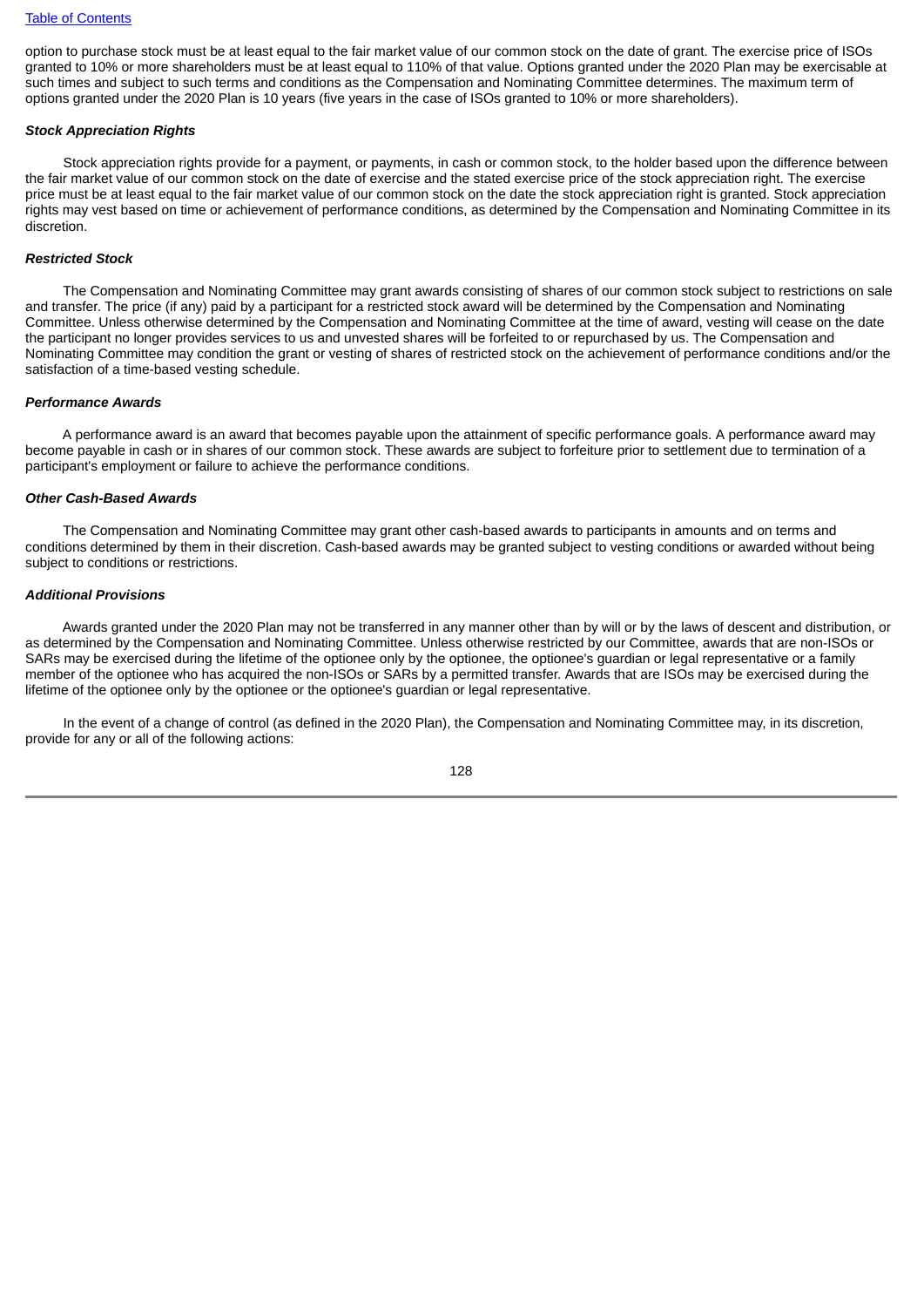(i) awards may be continued, assumed or substituted with new rights, (ii) awards may be purchased for cash equal to the excess (if any) of the highest price per share of common stock paid in the change in control transaction over the aggregate exercise price of such awards, (iii) outstanding and unexercised stock options and stock appreciation rights may be terminated prior to the change in control (in which case holders of such unvested awards would be given notice and the opportunity to exercise such awards), or (iv) vesting or lapse of restrictions may be accelerated. All awards will be equitably adjusted in the case of the division of stock and similar transactions.

# **401(k) Plan**

 We maintain a retirement plan that is intended to be tax-qualified that provides all regular employees (including our Named Executive Officers) with an opportunity to save for retirement on a tax-advantaged basis. Under our 401(k) plan, participants may elect to defer a portion of their compensation on a pre-tax basis and have it contributed to the plan subject to applicable annual limits under the Code. Pre-tax contributions are allocated to each participant's individual account and are then invested in selected investment alternatives according to the participants' directions. Employee elective deferrals are 100% vested at all times.

# **Non-Employee Director Compensation**

 The following table presents the total compensation for each person who served as a non-employee member of our Board during 2018. Other than as set forth in the table and described more fully below, we did not pay any compensation, reimburse any expense of, make any equity awards or non-equity awards to, or pay any other compensation to, any of the other non-employee members of our Board in 2018.

| <b>Name</b>  |    | <b>Fees Earned</b><br><b>Stock</b><br>or Paid<br>Awards $(\$)^{(1)}$<br>in Cash (\$) |  | Total (\$) |         |  |
|--------------|----|--------------------------------------------------------------------------------------|--|------------|---------|--|
|              |    |                                                                                      |  |            |         |  |
| Andre Durand | \$ | 100,000                                                                              |  |            | 100,000 |  |

(1) Mr. Durand was granted 244 restricted stock units upon joining our Board in 2017. These units fully vested in November 2018, at which time Mr. Durand received 244 shares or our common stock in settlement of the units.

# **Non-Employee Director Compensation Policy**

We do not currently have a formal policy with respect to compensating our non-employee directors for service as directors. Following the completion of this offering, we will implement a formal policy pursuant to which our non-employee directors will be eligible to receive compensation for service on our Board and committees of our Board.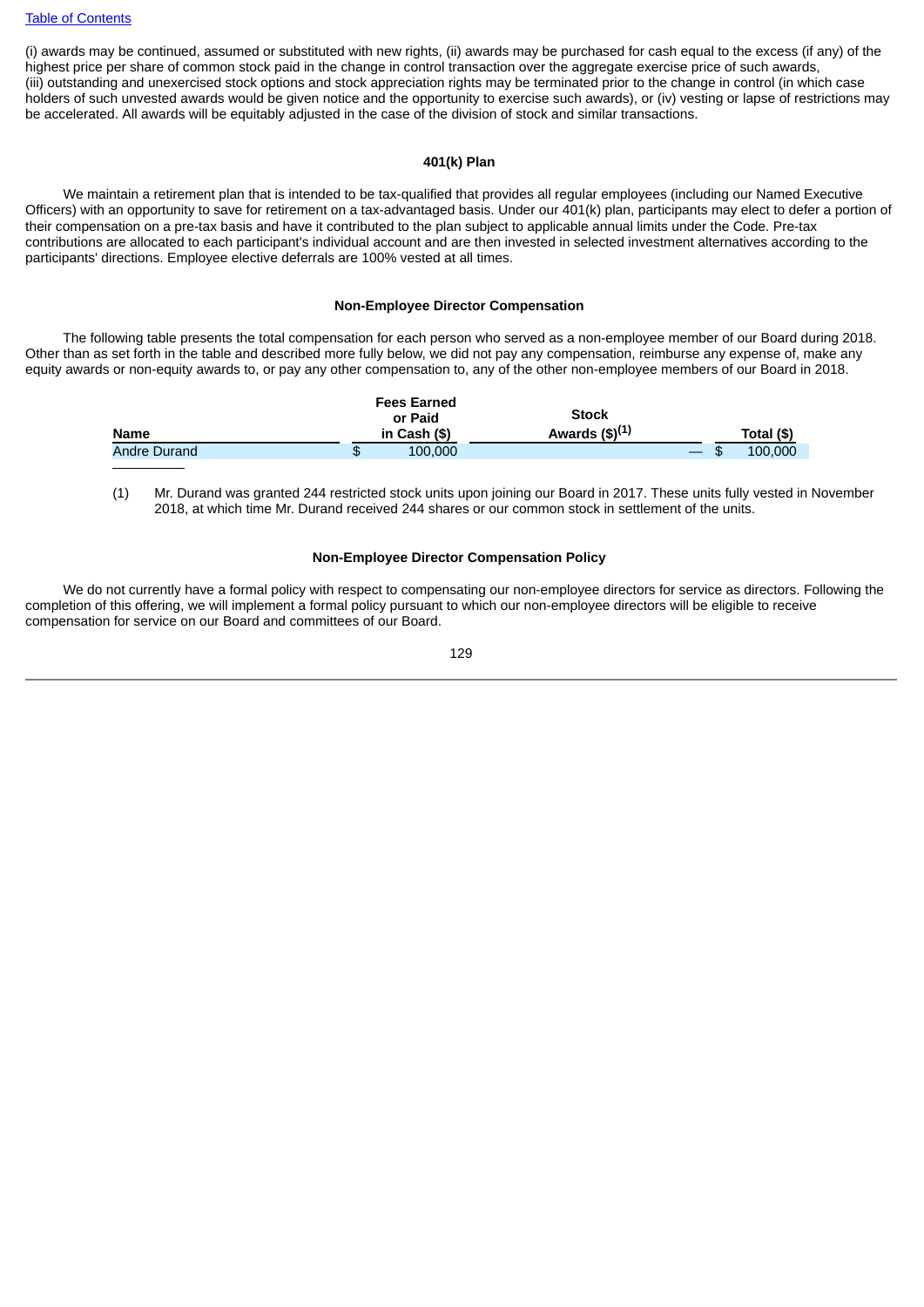### **PRINCIPAL SHAREHOLDERS**

The following table sets forth information about the beneficial ownership of our common stock as of , 2020 and as adjusted to reflect the sale of the common stock in this offering, for:

- each person or group known to us who beneficially owns more than 5% of our common stock immediately prior to this offering;
- each of our directors;
- each of our Named Executive Officers; and
- all of our directors and executive officers as a group.

Each shareholder's percentage ownership before the offering is based on common stock outstanding as of , 2020. Each shareholder's percentage ownership after the offering is based on common stock outstanding immediately after the completion of this offering. We have granted the underwriters an option to purchase up to additional shares of common stock.

 Beneficial ownership for the purposes of the following table is determined in accordance with the rules and regulations of the SEC. These rules generally provide that a person is the beneficial owner of securities if such person has or shares the power to vote or direct the voting thereof, or to dispose or direct the disposition thereof or has the right to acquire such powers within 60 days. Common stock subject to options or RSUs that are currently exercisable or exercisable within 60 days of , 2020 are deemed to be outstanding and beneficially owned by the person holding the options or RSUs. These shares, however, are not deemed outstanding for the purposes of computing the percentage ownership of any other person. Except as disclosed in the footnotes to this table and subject to applicable community property laws, we believe that each shareholder identified in the table possesses sole voting and investment power over all common stock shown as beneficially owned by the shareholder.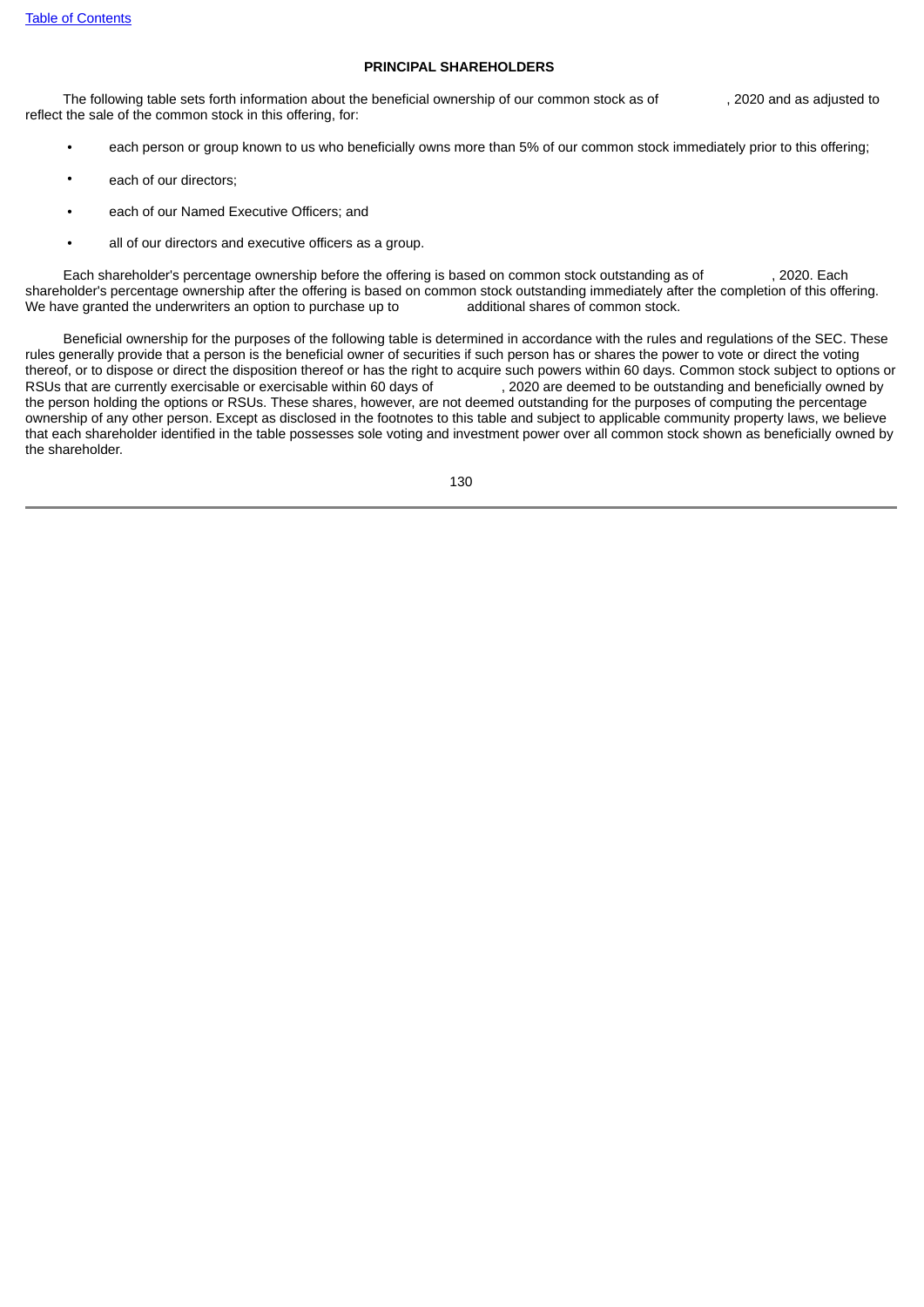Unless otherwise noted below, the address of each beneficial owner listed on the table is c/o 100 Washington Ave S, Suite 1100, Minneapolis, MN. Beneficial ownership representing less than 1% is denoted with an asterisk (\*).

|                                                                 |                     | <b>Shares Beneficially</b><br>Owned<br><b>Prior to this Offering</b> | <b>Shares Beneficially Owned After this</b><br><b>Offering</b> |                                    |                                             |  |  |  |
|-----------------------------------------------------------------|---------------------|----------------------------------------------------------------------|----------------------------------------------------------------|------------------------------------|---------------------------------------------|--|--|--|
|                                                                 | <b>Number</b>       |                                                                      | <b>Number</b>                                                  | No Exercise<br>οf<br>Underwriters' | <b>Full Exercise</b><br>οf<br>Underwriters' |  |  |  |
| <b>Name of Beneficial Owner</b>                                 | Οf<br><b>Shares</b> | Percentage                                                           | Οf<br><b>Shares</b>                                            | Option<br>Percentage               | Option<br>Percentage                        |  |  |  |
| 5% Stockholders:                                                |                     | $\%$                                                                 |                                                                |                                    | $\%$                                        |  |  |  |
| Vista Funds <sup>(1)</sup>                                      |                     |                                                                      |                                                                |                                    |                                             |  |  |  |
| <b>Directors and Named Executive</b><br>Officers:               |                     |                                                                      |                                                                |                                    |                                             |  |  |  |
| Dean Hager <sup>(2)</sup>                                       |                     |                                                                      |                                                                |                                    |                                             |  |  |  |
| Jill Putman <sup>(3)</sup>                                      |                     |                                                                      |                                                                |                                    |                                             |  |  |  |
| John Strosahl <sup>(4)</sup>                                    |                     |                                                                      |                                                                |                                    |                                             |  |  |  |
| <b>Andre Durand</b>                                             |                     |                                                                      |                                                                |                                    |                                             |  |  |  |
| Michael Fosnaugh                                                |                     |                                                                      |                                                                |                                    |                                             |  |  |  |
| <b>Charles Guan</b>                                             |                     |                                                                      |                                                                |                                    |                                             |  |  |  |
| Kevin Klausmeyer                                                |                     |                                                                      |                                                                |                                    |                                             |  |  |  |
| <b>Brian Sheth</b>                                              |                     |                                                                      |                                                                |                                    |                                             |  |  |  |
| Martin Taylor                                                   |                     |                                                                      |                                                                |                                    |                                             |  |  |  |
| Directors and executive officers as<br>a group (13 individuals) |                     |                                                                      |                                                                |                                    |                                             |  |  |  |

- (1) Represents shares held directly by Vista Equity Partners Fund VI, L.P. ("VEPF VI"), shares held directly by Vista Equity Partners Fund VI-A. L.P. ("VEPF VI-A"). shares held directly by VEPF VI FAF. L.P. directly by Vista Equity Partners Fund VI-A, L.P. ("VEPF VI-A"), shares held directly by VEPF VI FAF, L.P.<br>Farm ("Farm"), shares held directly by Vista Co-Invest Fund 2017-1 L.P. ("Vista Co-Invest") and shares held ( ("FAF"), shares held directly by Vista Co-Invest Fund 2017-1 L.P. ("Vista Co-Invest") and directly by VEPF VI Co-Invest 1, L.P. ("VEPF Co-Invest," and collectively with VEPF VI, VEPF VI-A, FAF and Vista Co-Invest, the "Vista Funds"). Vista Equity Partners Fund VI GP, L.P. ("Fund VI GP") is the sole general partner of each of VEPF VI, VEPF VI-A and FAF. Fund VI GP's sole general partner is VEPF VI GP, Ltd. ("Fund VI UGP"). Vista Co-Invest Fund 2017-1 GP, L.P. ("Vista Co-Invest GP") is the sole general partner of Vista Co-Invest. Vista Co-Invest GP's sole general partner is Vista Co-Invest Fund 2017-1 GP, Ltd. ("Vista Co-Invest UGP"). VEPF VI Co-Invest 1 GP, L.P. ("VEPF Co-Invest GP") is the sole general partner of VEPF Co-Invest. VEPF Co-Invest GP's sole general partner is VEPF VI Co-Invest 1 GP, Ltd. ("VEPF Co-Invest UGP"). Robert F. Smith is the sole director and one of 11 members of each of Fund VI UGP, Vista Co-Invest UGP and VEPF Co-Invest UGP. VEPF Management, L.P. ("Management Company") is the sole management company of each of the Vista Funds. The Management Company's sole general partner is VEP Group, LLC ("VEP Group"), and the Management Company's sole limited partner is Vista Equity Partners Management, LLC ("VEPM"). VEP Group is the Senior Managing Member of VEPM. Robert F. Smith is the sole Managing Member of VEP Group. Consequently, Mr. Smith, Fund VI GP, Fund VI UGP, Vista Co-Invest GP, Vista Co-Invest UGP, VEPF Co-Invest GP, VEPF Co-Invest UGP, the Management Company, VEPM and VEP Group may be deemed the beneficial owners of the shares held by the Vista Funds. The principal business address of each of the Vista Funds, Fund VI GP, Fund VI UGP, Vista Co-Invest GP, Vista Co-Invest UGP, VEPF Co-Invest GP, VEPF Co-Invest UGP, the Management Company, VEPM and VEP Group is c/o Vista Equity Partners, 4 Embarcadero Center, 20th Fl., San Francisco, California 94111. The principal business address of Mr. Smith is c/o Vista Equity Partners, 401 Congress Drive, Suite 3100, Austin, Texas 78701.
- (2) Includes shares that may be acquired within 60 days upon the exercise of vested options.
- (3) Includes shares that may be acquired within 60 days upon the exercise of vested options.
- (4) Includes shares that may be acquired within 60 days upon the exercise of vested options.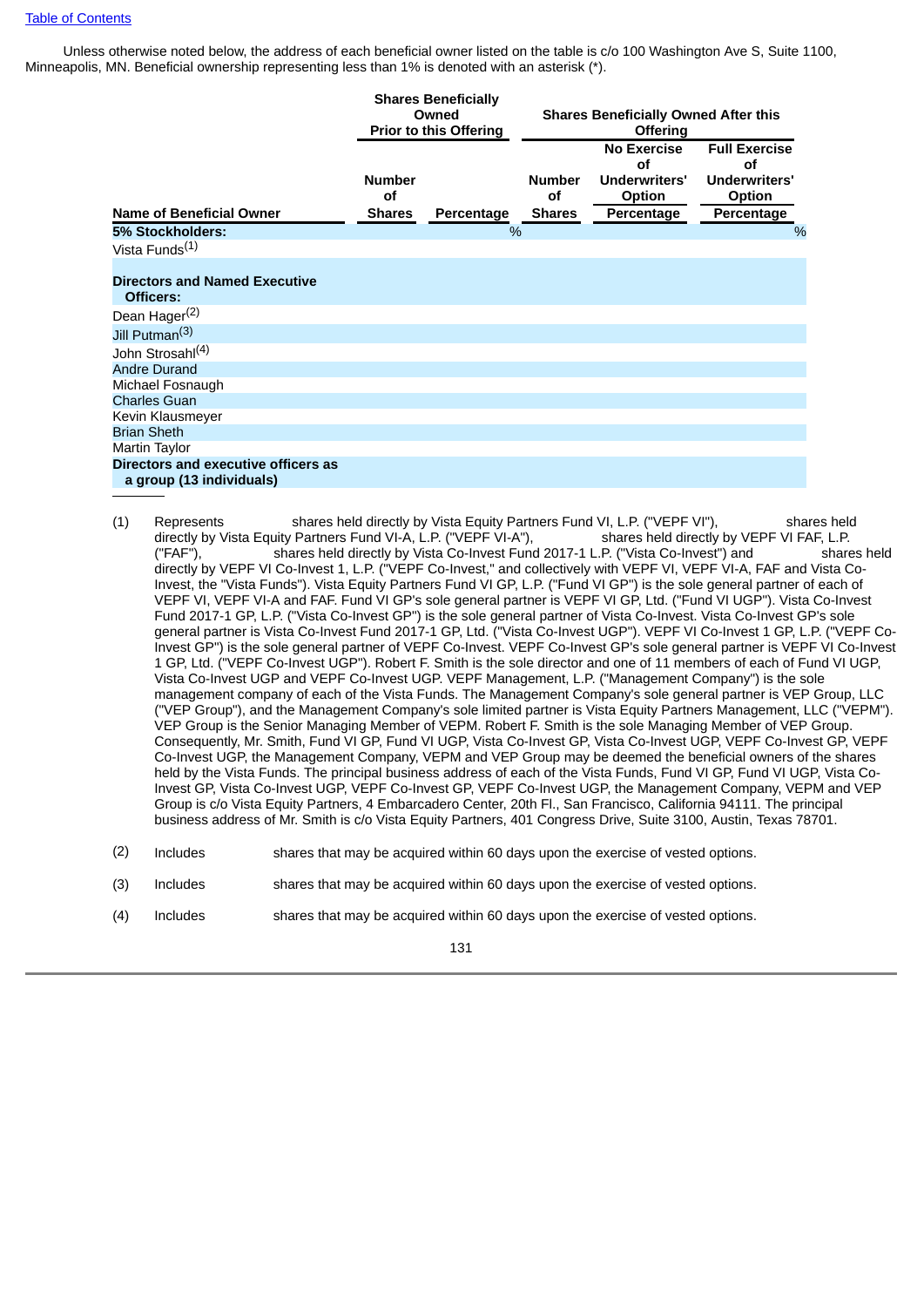# **CERTAIN RELATIONSHIPS AND RELATED PARTY TRANSACTIONS**

# **Policies for Approval of Related Party Transactions**

 Prior to completion of this offering, we intend to adopt a policy with respect to the review, approval and ratification of related party transactions. Under the policy, our Audit Committee is responsible for reviewing and approving related person transactions. In the course of its review and approval of related party transactions, our Audit Committee will consider the relevant facts and circumstances to decide whether to approve such transactions. In particular, our policy requires our Audit Committee to consider, among other factors it deems appropriate:

- the related person's relationship to us and interest in the transaction;
- the material facts of the proposed transaction, including the proposed aggregate value of the transaction;
- the impact on a director's independence in the event the related person is a director or an immediate family member of the director;
- the benefits to us of the proposed transaction:
- if applicable, the availability of other sources of comparable products or services; and
- an assessment of whether the proposed transaction is on terms that are comparable to the terms available to an unrelated third party or to employees generally.

 The Audit Committee may only approve those transactions that are in, or are not inconsistent with, our best interests and those of our shareholders, as the Audit Committee determines in good faith.

 In addition, under our code of business conduct and ethics, which will be adopted prior to the consummation of this offering, our employees and directors will have an affirmative responsibility to disclose any transaction or relationship that reasonably could be expected to give rise to a conflict of interest.

 All of the transactions described below were entered into prior to the adoption of the Company's written related party transactions policy (which policy will be adopted prior to the consummation of this offering), but all were approved by our Board considering similar factors to those described above.

# **Related Party Transactions**

 Other than compensation arrangements for our directors and named executive officers, which are described in the section entitled "Executive Compensation", below we describe transactions since January 1, 2017 to which we were a participant or will be a participant, in which:

- the amounts involved exceeded or will exceed \$120,000; and
- any of our directors, executive officers, or holders of more than 5% of our capital stock, or any member of the immediate family of, or person sharing the household with, the foregoing persons, had or will have a direct or indirect material interest

# *Director Nomination Agreement*

 In connection with this offering, we will enter into a Director Nomination Agreement with Vista that provides Vista the right to designate nominees for election to our Board for so long as Vista beneficially owns 5% or more of the total number of shares of our common stock as of the

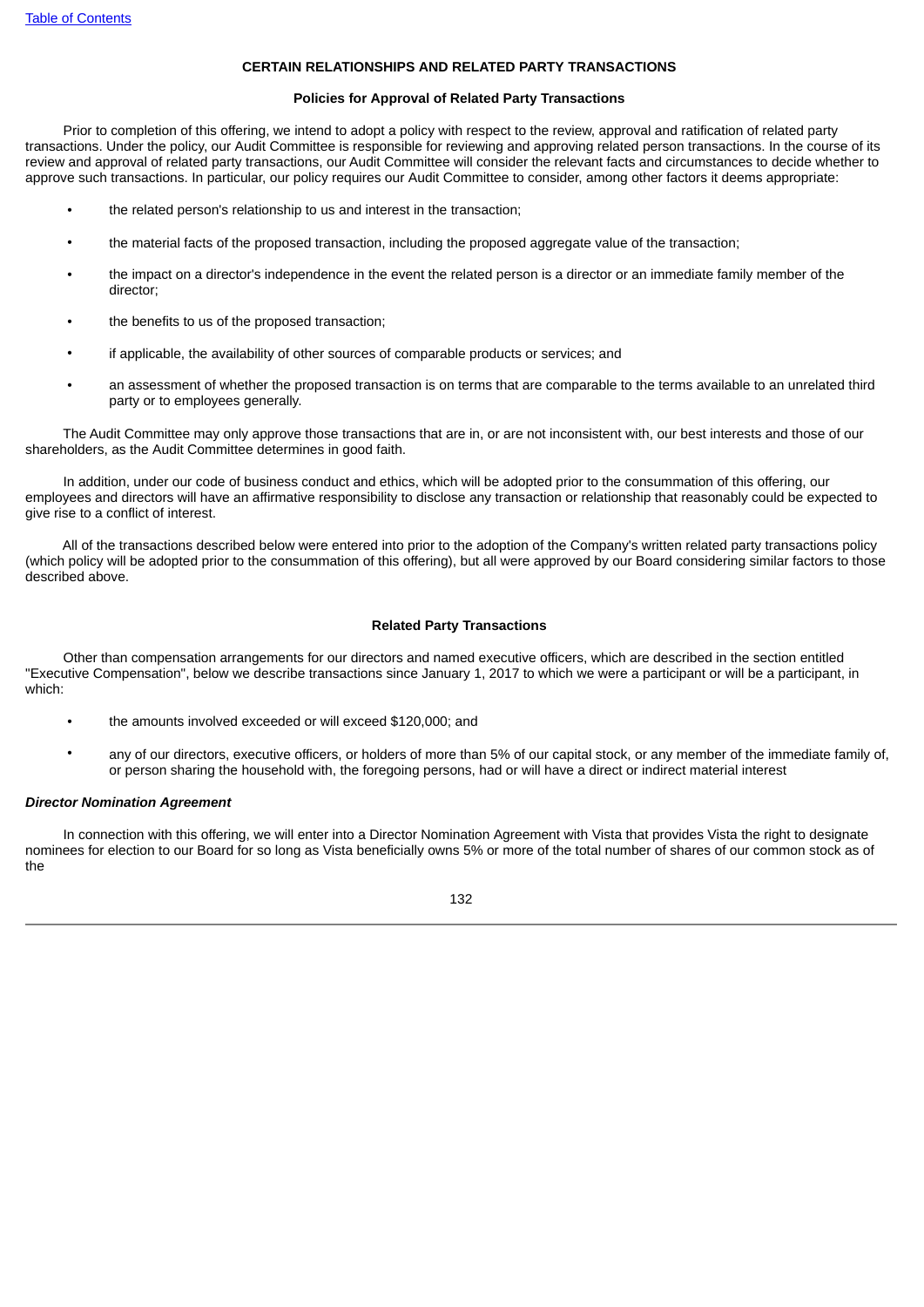completion of this offering. Vista may also assign its designation rights under the Director Nomination Agreement to an affiliate.

 The Director Nomination Agreement will provide Vista the right to designate: (i) all of the nominees for election to our Board for so long as Vista beneficially owns 40% or more of the total number of shares of our common stock beneficially owned by Vista upon completion of this offering, as adjusted for any reorganization, recapitalization, stock dividend, stock split, reverse stock split or similar changes in the Company's capitalization (the "Original Amount"); (ii) a number of directors (rounded up to the nearest whole number) equal to 40% of the total directors for so long as Vista beneficially owns at least 30% and less than 40% of the Original Amount; (iii) a number of directors (rounded up to the nearest whole number) equal to 30% of the total directors for so long as Vista beneficially owns at least 20% and less than 30% of the Original Amount; (iv) a number of directors (rounded up to the nearest whole number) equal to 20% of the total directors for so long as Vista beneficially owns at least 10% and less than 20% of the Original Amount; and (v) one director for so long as Vista beneficially owns at least 5% and less than 10% of the Original Amount. In each case, Vista's nominees must comply with applicable law and stock exchange rules. In addition, Vista shall be entitled to designate the replacement for any of its board designees whose board service terminates prior to the end of the director's term regardless of Vista's beneficial ownership at such time. Vista shall also have the right to have its designees participate on committees of our Board proportionate to its stock ownership, subject to compliance with applicable law and stock exchange rules. The Director Nomination Agreement will also prohibit us from increasing or decreasing the size of our Board without the prior written consent of Vista. This agreement will terminate at such time as Vista owns less than 5% of the Original Amount.

 Michael Fosnaugh, Charles Guan, Brian Sheth and Martin Taylor, four of our current directors, are employed as a Senior Managing Director, Vice President, President and Senior Managing Director, and Operating Managing Director, respectively, of Vista.

#### *Registration Rights Agreement*

 In connection with this offering, we intend to enter into a registration rights agreement with Vista. Vista will be entitled to request that we register Vista's shares on a long-form or short-form registration statement on one or more occasions in the future, which registrations may be "shelf registrations". Vista will also be entitled to participate in certain of our registered offerings, subject to the restrictions in the registration rights agreement. We will pay Vista's expenses in connection with Vista's exercise of these rights. The registration rights described in this paragraph apply to (i) shares of our common stock held by Vista and its affiliates and (ii) any of our capital stock (or that of our subsidiaries) issued or issuable with respect to the common stock described in clause (i) with respect to any dividend, distribution, recapitalization, reorganization, or certain other corporate transactions, or Registrable Securities. These registration rights are also for the benefit of any subsequent holder of Registrable Securities; provided that any particular securities will cease to be Registrable Securities when they have been sold in a registered public offering, sold in compliance with Rule 144 of the Securities Act of 1933, as amended, or the Securities Act, or repurchased by us or our subsidiaries. In addition, with the consent of the Company and holders of a majority of Registrable Securities, any Registrable Securities held by a person other than Vista and its affiliates will cease to be Registrable Securities if they can be sold without limitation under Rule 144 of the Securities Act.

# *Indemnification of Officers and Directors*

 Upon completion of this offering, we intend to enter into indemnification agreements with each of our executive officers and directors. The indemnification agreements will provide the executive officers and directors with contractual rights to indemnification, expense advancement and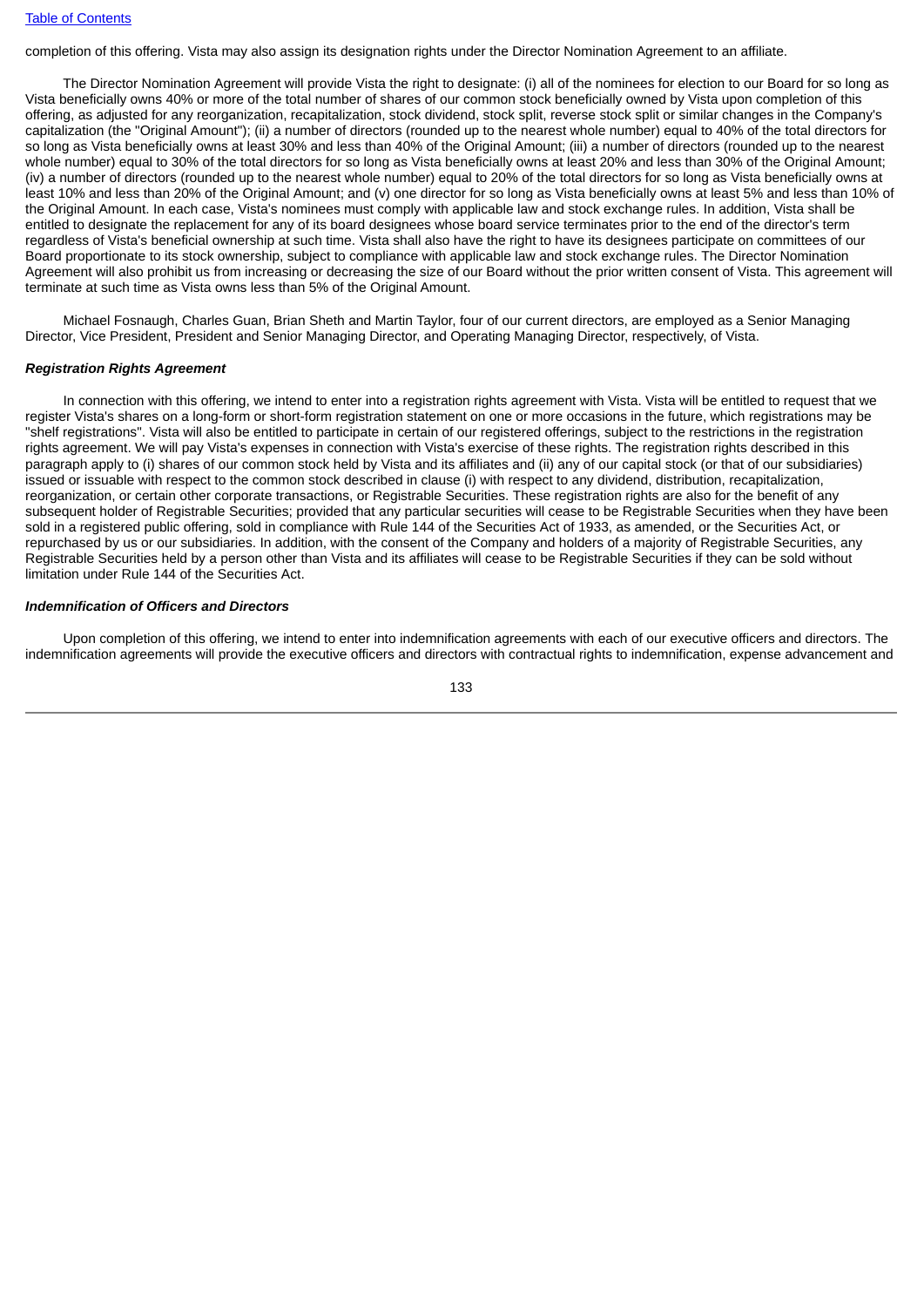reimbursement, to the fullest extent permitted under the DGCL. Additionally, we may enter into indemnification agreements with any new directors or officers that may be broader in scope than the specific indemnification provisions contained in Delaware law.

# *Relationship with VCG*

 Following the Vista Acquisition, we have utilized Vista Consulting Group, LLC, or VCG, the operating and consulting arm of Vista, for consulting services, and have also reimbursed VCG for expenses related to participation by JAMF Holdings, Inc. employees in VCG sponsored events and also paid to VCG related fees and expenses. We paid VCG \$1.2 million for the year ended December 31, 2018. Following this offering, we may continue to engage VCG from time to time, subject to compliance with our related party transactions policy.

# *Arrangements with Companies Controlled by Vista*

 We purchased over \$120,000 of services annually from certain companies controlled by Vista. We paid such companies approximately \$0.6 million in the aggregate during the year ended December 31, 2018. We believe all of these arrangements are on comparable terms that are provided to unrelated third parties.

# *Lease Arrangements*

 The Company has an ongoing lease agreement for office space in Eau Claire, WI with an entity in which Mr. Wudi is a minority owner. The lease terms are considered to be consistent with market rates. The Company paid \$1.1 million and \$1.1 million to the entity for the years ended December 31, 2017 and 2018, respectively.

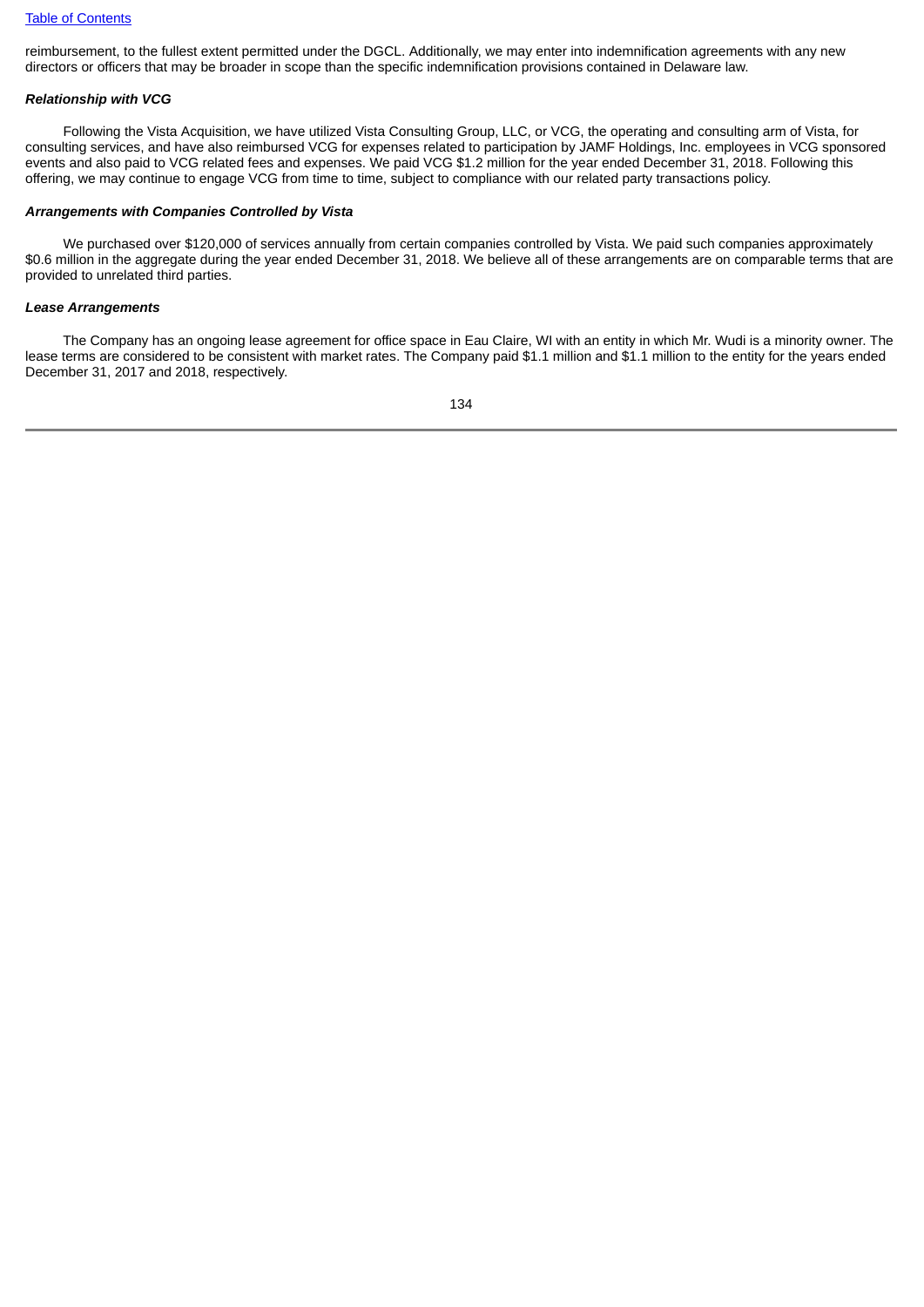# **DESCRIPTION OF CERTAIN INDEBTEDNESS**

 Set forth below is a summary of the terms of the Credit Agreement governing certain of our outstanding indebtedness. This summary is not a complete description of all of the terms of the Credit Agreement. The Credit Agreement setting forth the terms and conditions of certain of our outstanding indebtedness will be filed as an exhibit to the registration statement of which this prospectus forms a part.

### *Senior Secured Credit Facilities*

 On November 13, 2017, JAMF Holdings, Inc., as borrower, Juno Intermediate, Inc., as a guarantor, or Juno Intermediate, Juno Parent, LLC, as a guarantor, or Juno Parent, each of the other guarantors party thereto, each of which are wholly-owned subsidiaries of ours, entered into the \$190.0 million Credit Agreement with a syndicate of lenders and Golub Capital Markets LLC, or the Administrative Agent, as Administrative Agent and Collateral Agent, comprised of the \$15.0 million Revolving Credit Facility and \$175.0 million Term Loan Facility. Pursuant to the Credit Agreement Amendment in 2019, the Term Loan Facility was increased to \$205.0 million. A portion of the proceeds from the borrowings under the Credit Agreement were used to fund the Vista Acquisition and a portion of the incremental term loans funded pursuant to the Credit Agreement Amendment were used to fund the acquisition of ZuluDesk B.V. and ZuluDesk, Inc. As of December 31, 2018, we had \$175.0 million and no borrowings outstanding under our Term Loan Facility and Revolving Credit Facility, respectively, and \$1.0 million of letters of credit outstanding under our Revolving Credit Facility. As of December 31, 2018, the interest rate on our Term Loan Facility and Revolving Credit Facility was 10.61% and 8%, respectively.

### *Interest Rates and Fees*

 Borrowings under the Credit Agreement bear interest at a rate per annum, at the borrower's option, equal to an applicable margin, plus, (a) for alternate base rate borrowings, the highest of (i) the rate last quoted by The Wall Street Journal as the "prime rate" in the United States, (ii) the Federal Funds Rate in effect on such day plus 1/2 of 1.00% and (iii) the Adjusted LIBO Rate for a one month interest period on such day plus 1.00% and (b) for eurodollar borrowings, the Adjusted LIBO Rate determined by the greater of (i) the LIBO Rate for the relevant interest period divided by 1 minus the statutory reserves (if any) and (ii) 1.00%.

 The applicable margin for borrowings under the Credit Agreement is (a)(1) prior to June 30, 2020 and (2) on or after June 30, 2020 (so long as the total leverage ratio is greater than 6.00 to 1.00), (i) 7.00% for alternate base rate borrowings and (ii) 8.00% for eurodollar borrowings and (b) on or after June 30, 2020 (so long as the total leverage ratio is less than or equal to 6.00 to 1.00), subject to step downs to (i) 5.50% for alternate base rate borrowings and (ii) 6.50% for eurodollar borrowings. The total leverage ratio is determined in accordance with the terms of the Credit Agreement.

 The borrower is also required to pay a commitment fee on the average daily undrawn portion of the Revolving Credit Facility of 0.50% per annum, and a letter of credit participation fee equal to the applicable margin for eurodollar revolving loans on the actual daily amount of the letter of credit exposure.

### *Voluntary Prepayments*

 The borrower may voluntarily prepay outstanding loans under the Credit Agreement (i) subject to a 1.0% premium with respect to prepayments made on or after the second anniversary of the closing date but prior to the third anniversary of the closing date and (ii) on or after the third

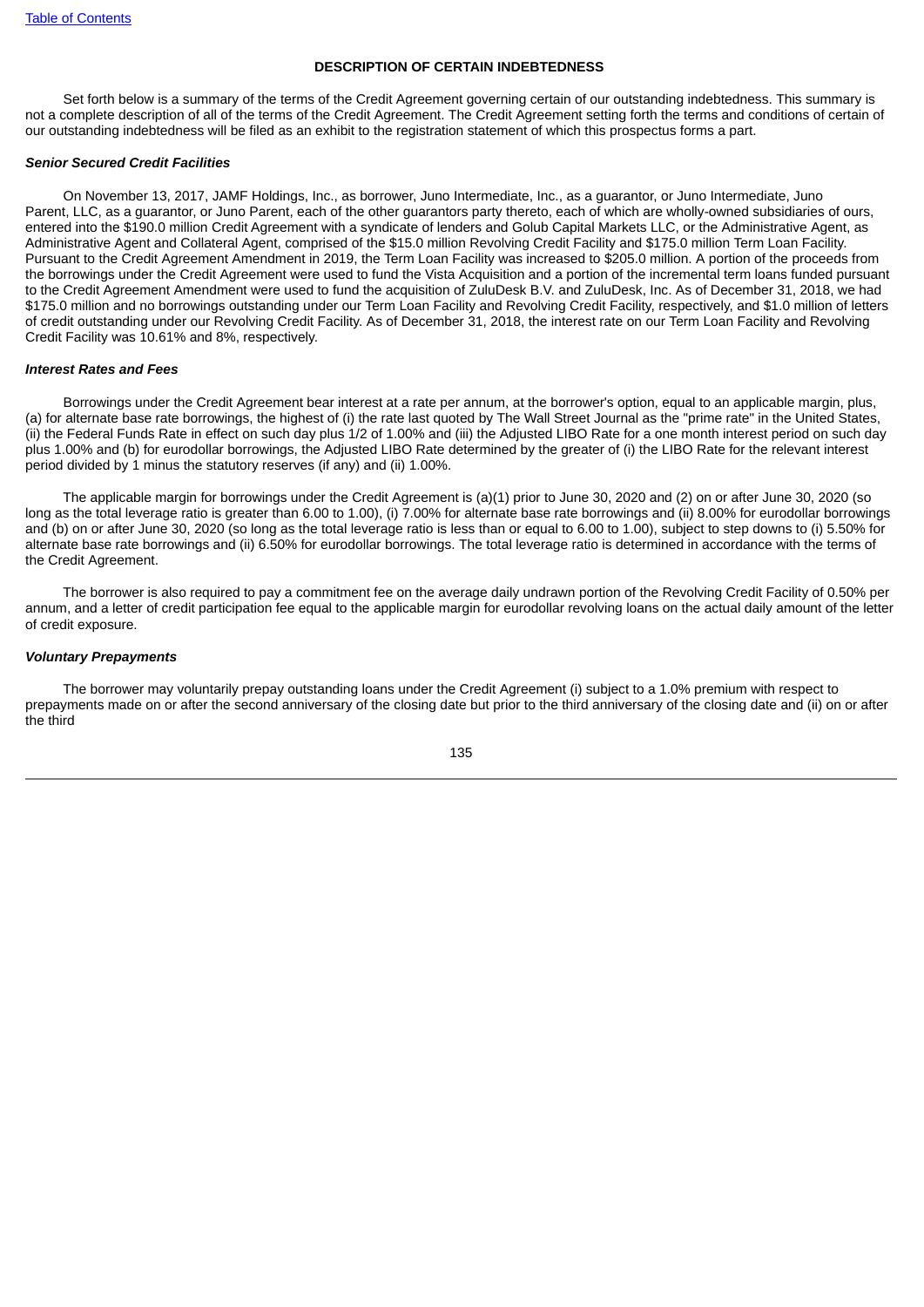# [Table of Contents](#page-3-0)

anniversary of the closing date, without premium or penalty, subject to certain notice and priority requirements.

# *Mandatory Prepayments*

The Credit Agreement requires the borrower to prepay, subject to certain exceptions, the Term Loan Facility with:

- commencing with the fiscal year ending on December 31, 2018, 50% of excess cash flow for the fiscal year then ended, minus, at the borrower's option, certain optional prepayments and permitted assignments of indebtedness, to the extent such amount is above a threshold amount and subject to step downs to (i) 25% when total leverage ratio is less than or equal to 6.00 to 1.00 but greater than 5.00 to 1.00 and (ii) 0% when total leverage ratio is less than or equal to 5.00 to 1.00;
- 100% of the net cash proceeds of certain asset sales or casualty events above a threshold amount, subject to reinvestment rights and other exceptions; and
- 100% of the net cash proceeds of any issuance or incurrence of debt other than debt permitted under the Credit Agreement.

#### *Final Maturity and Amortization*

 The Term Loan Facility and Revolving Credit Facility will mature on November 13, 2022. Neither of the Term Loan Facility nor the Revolving Credit Facility amortize.

# *Guarantors*

 All obligations under the Credit Agreement are unconditionally guaranteed by Juno Parent, and substantially all of its existing and future direct and indirect wholly-owned domestic subsidiaries, other than certain excluded subsidiaries.

# *Security*

 All obligations under the Credit Agreement are secured, subject to permitted liens and other exceptions, by first-priority perfected security interests in substantially all of the borrower's and the guarantors' assets.

# *Certain Covenants, Representations and Warranties*

 The Credit Agreement contains customary representations and warranties, affirmative covenants, reporting obligations and negative covenants. The negative covenants restrict JAMF Holdings, Inc. and its subsidiaries' ability (and, with respect to certain of the affirmative covenants and negative covenants, Juno Parent's and Juno Intermediate's ability), among other things, to (subject to certain exceptions set forth in the Credit Agreement):

- incur additional indebtedness or other contingent obligations;
- create liens;
- make investments, acquisitions, loans and advances;
- consolidate, merge, liquidate or dissolve;
- sell, transfer or otherwise dispose of its assets, including capital stock of its subsidiaries;
- pay dividends on its equity interests or make other payments in respect of capital stock;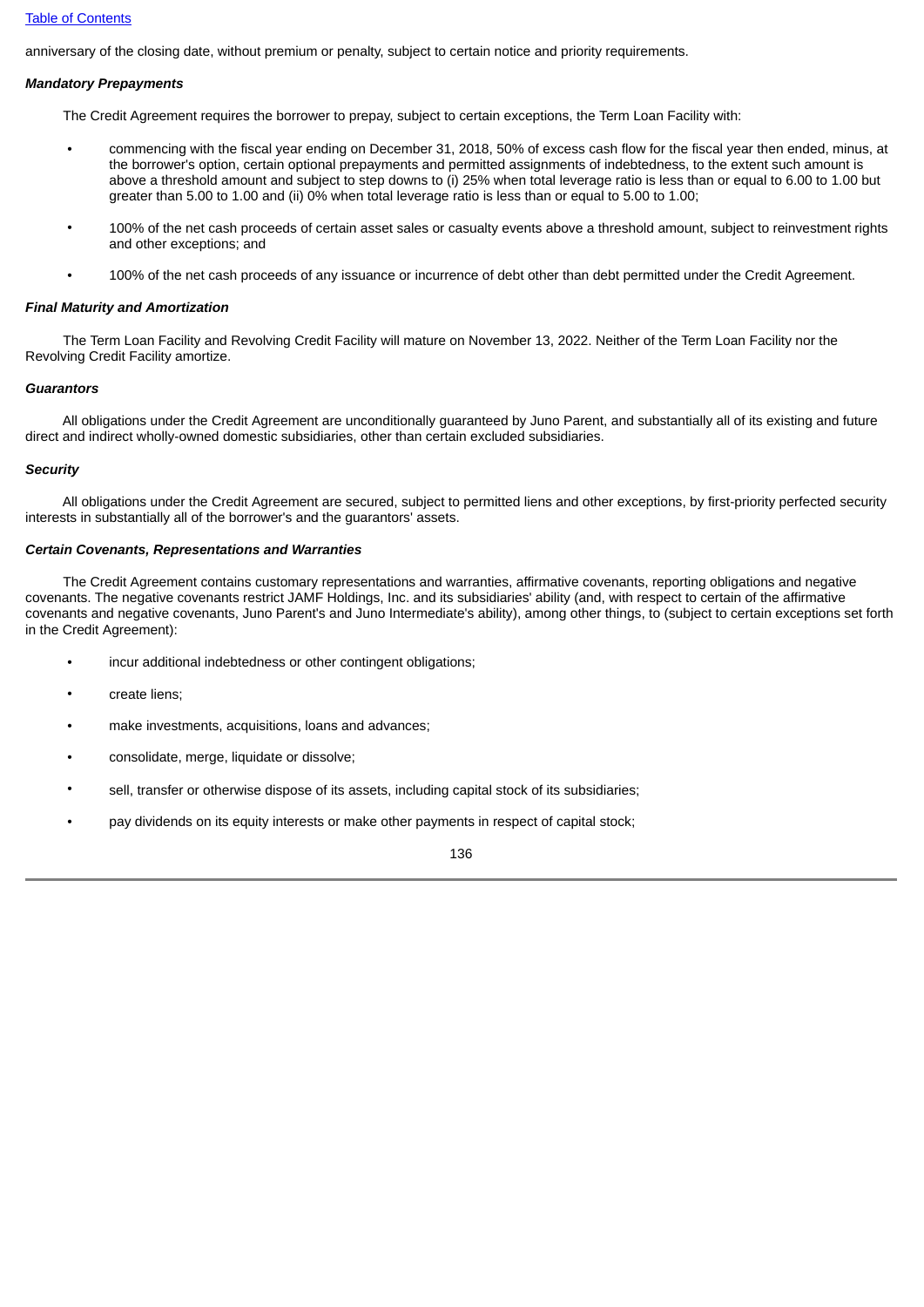- engage in transactions with its affiliates;
- make payments in respect of subordinated debt;
- modify organizational documents in a manner that is materially adverse to the lenders under the Credit Agreement;
- with respect to Juno Parent and Juno Intermediate, modify their holding company status;
- enter into burdensome agreements with negative pledge clauses or restrictions on subsidiary distributions;
- materially alter the business it conducts; and
- change its fiscal year.

# *Financial Covenants*

 The Credit Agreement requires the credit parties to maintain a last quarter annualized recurring revenue leverage ratio (as calculated pursuant to the Credit Agreement) of 1.35:1.00 for the test periods ended December 31, 2019 and March 31, 2020, respectively, subject to a fallaway following the March 31, 2020 test period.

 In addition, the Credit Agreement requires the credit parties to maintain a total leverage ratio (as calculated pursuant to the Credit Agreement) as follows:

|                                                                                                  | <b>Total Leverage</b> |
|--------------------------------------------------------------------------------------------------|-----------------------|
| <b>Test Period Ended</b>                                                                         | Ratio                 |
| June 30, 2020                                                                                    | 7.00:1.00             |
| September 30, 2020                                                                               | 5.25:1.00             |
| December 31, 2020                                                                                | 4.75:1.00             |
| March 31, 2021                                                                                   | 4.50:1.00             |
| June 30, 2021                                                                                    | 4.00:1.00             |
| September 30, 2021                                                                               | 4.00:1.00             |
| December 31, 2021                                                                                | 4.00:1.00             |
| March 31, 2022                                                                                   | 4.00:1.00             |
| June 30, 2022                                                                                    | 4.00:1.00             |
| September 30, 2022 and as of the last day of each fiscal quarter of Juno Parent ended thereafter | 4.00:1.00             |

 In addition, until the fiscal quarter ended June 30, 2020, the credit parties must maintain liquidity (as calculated pursuant to the Credit Agreement) as of the last day of each fiscal quarter of Juno Parent of at least \$10.0 million.

# *Events of Default*

 The lenders under the Credit Agreement are permitted to accelerate the loans and terminate commitments thereunder or exercise other remedies upon the occurrence of certain customary events of default, including default with respect to financial and other covenants, subject to certain grace periods and exceptions. These events of default include, among others, payment defaults, cross-defaults to certain material indebtedness, covenant defaults, material inaccuracy of representations and warranties, certain events of bankruptcy, material judgments, material defects with respect to lenders' perfection on the collateral, and changes of control, none of which are expected to be triggered by this offering.

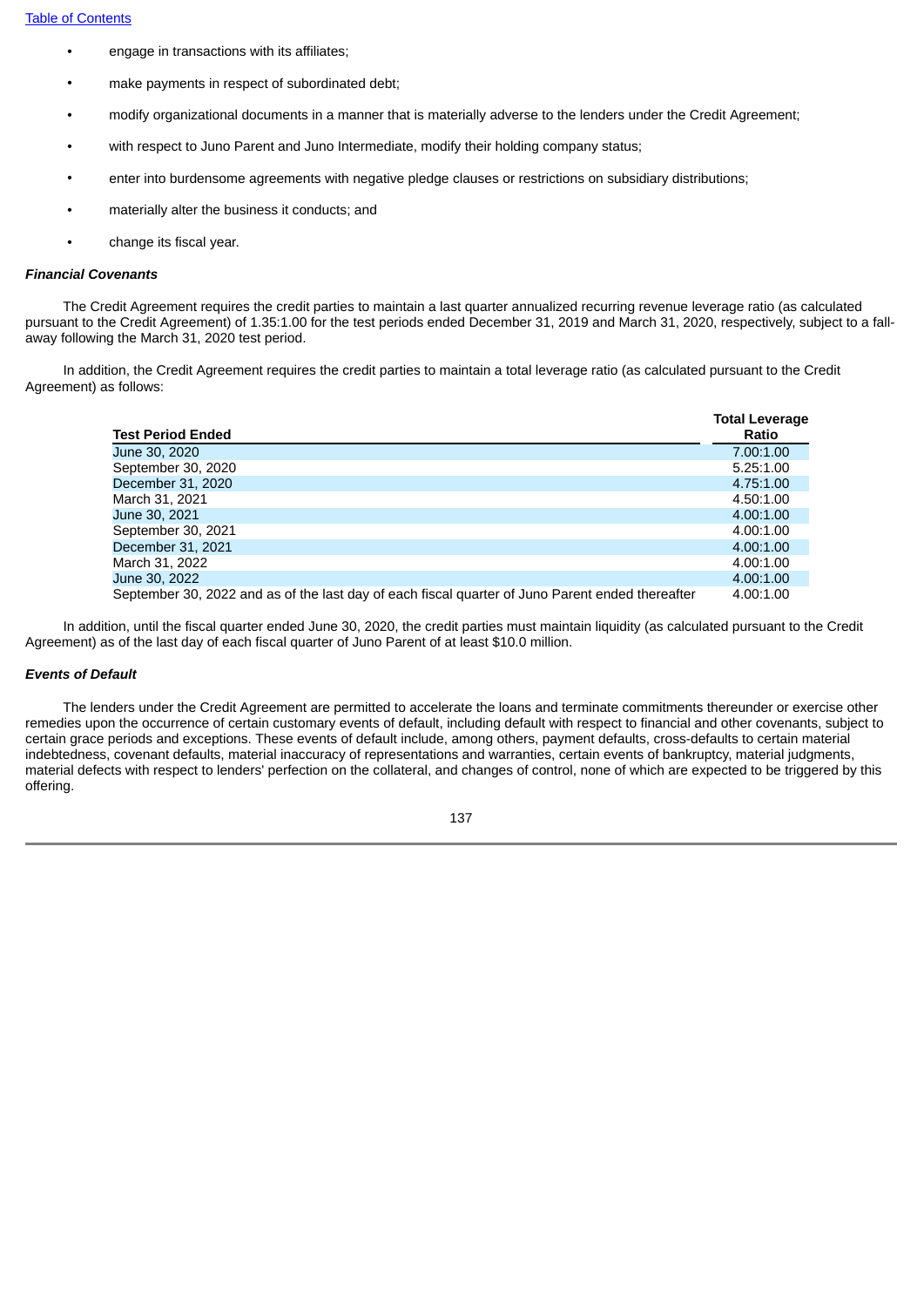# **DESCRIPTION OF CAPITAL STOCK**

### **General**

Upon completion of this offering, our authorized capital stock will consist of shares of common stock, par value \$0.001 per share. and shares of undesignated preferred stock, par value \$0.001 per share. As of , 2020, we had shares of common stock<br>outstanding held by shareholders of record and no shares of preferred stock outstanding, shares of common shareholders of record and no shares of preferred stock outstanding, exercise of outstanding stock options and shares of common stock issuable upon the vesting and settlement of outstanding RSUs. After consummation of this offering and the use of proceeds therefrom, we expect to have shares consummation of this offering and the use of proceeds therefrom, we expect to have assuming no exercise by the underwriters of their option to purchase additional shares, and expect to have no shares of preferred stock outstanding. The following description of our capital stock is intended as a summary only and is qualified in its entirety by reference to our certificate of incorporation and bylaws to be in effect at the closing of this offering, which are filed as exhibits to the registration statement of which this prospectus forms a part, and to the applicable provisions of the DGCL.

### **Common Stock**

# *Dividend Rights*

 Subject to preferences that may apply to shares of preferred stock outstanding at the time, holders of outstanding shares of common stock will be entitled to receive dividends out of assets legally available at the times and in the amounts as our Board may determine from time to time.

# *Voting Rights*

 Each outstanding share of common stock will be entitled to one vote on all matters submitted to a vote of shareholders. Holders of shares of our common stock shall have no cumulative voting rights.

# *Preemptive Rights*

Our common stock will not be entitled to preemptive or other similar subscription rights to purchase any of our securities.

#### *Conversion or Redemption Rights*

Our common stock will be neither convertible nor redeemable.

# *Liquidation Rights*

 Upon our liquidation, the holders of our common stock will be entitled to receive pro rata our assets that are legally available for distribution, after payment of all debts and other liabilities and subject to the prior rights of any holders of preferred stock then outstanding.

# **Preferred Stock**

 Our Board may, without further action by our shareholders, from time to time, direct the issuance of shares of preferred stock in series and may, at the time of issuance, determine the designations, powers, preferences, privileges, and relative participating, optional or special rights as well as the qualifications, limitations or restrictions thereof, including dividend rights, conversion rights, voting rights, terms of redemption and liquidation preferences, any or all of which may be greater than the rights of the common stock. Satisfaction of any dividend preferences of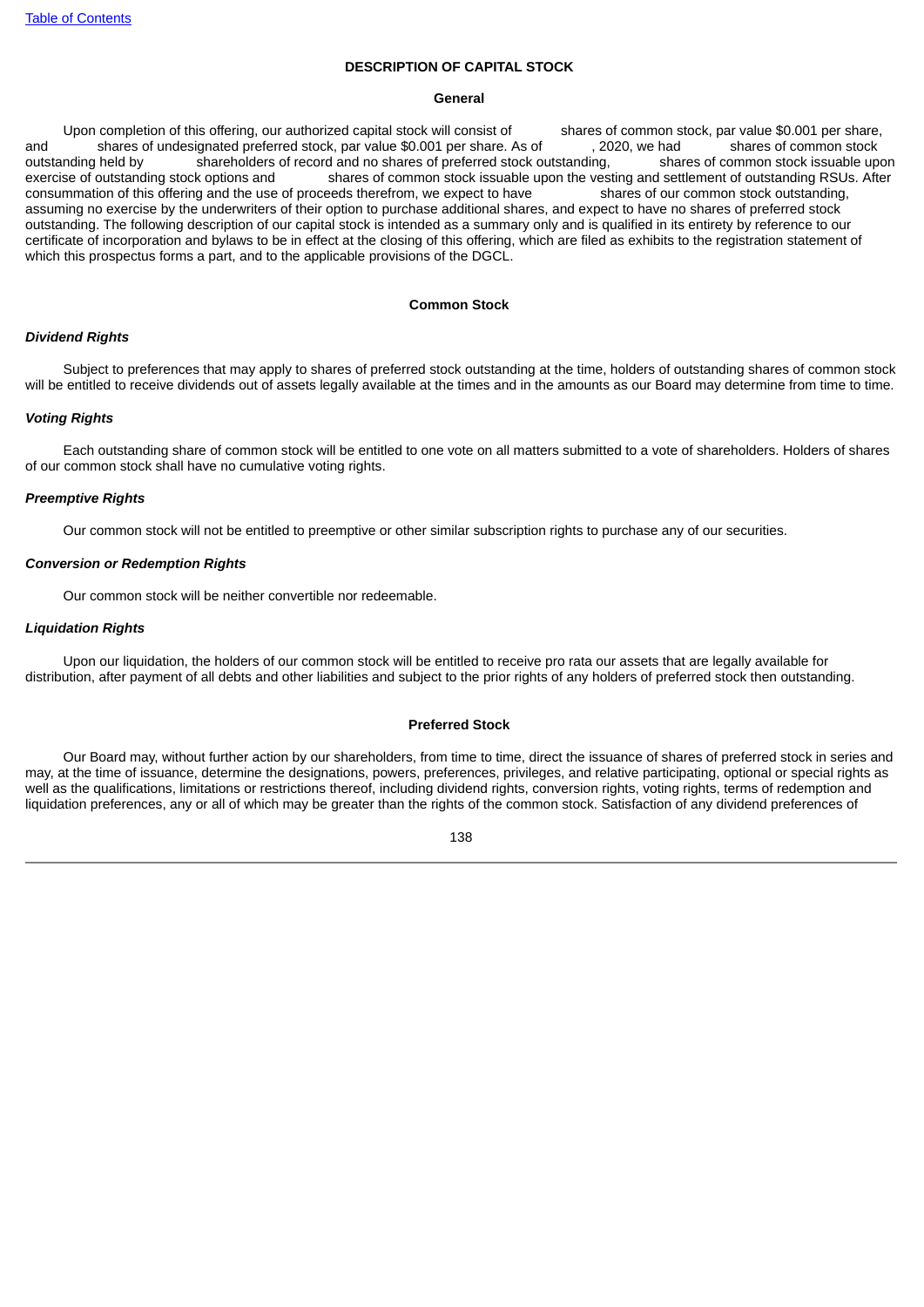outstanding shares of preferred stock would reduce the amount of funds available for the payment of dividends on shares of our common stock. Holders of shares of preferred stock may be entitled to receive a preference payment in the event of our liquidation before any payment is made to the holders of shares of our common stock. Under certain circumstances, the issuance of shares of preferred stock may render more difficult or tend to discourage a merger, tender offer or proxy contest, the assumption of control by a holder of a large block of our securities or the removal of incumbent management. Upon the affirmative vote of a majority of the total number of directors then in office, our Board, without shareholder approval, may issue shares of preferred stock with voting and conversion rights which could adversely affect the holders of shares of our common stock and the market value of our common stock.

### **Anti-Takeover Effects of Our Certificate of Incorporation and Our Bylaws**

 Our certificate of incorporation, bylaws and the DGCL will contain provisions, which are summarized in the following paragraphs that are intended to enhance the likelihood of continuity and stability in the composition of our Board. These provisions are intended to avoid costly takeover battles, reduce our vulnerability to a hostile change of control and enhance the ability of our Board to maximize shareholder value in connection with any unsolicited offer to acquire us. However, these provisions may have an anti-takeover effect and may delay, deter or prevent a merger or acquisition of the Company by means of a tender offer, a proxy contest or other takeover attempt that a shareholder might consider in its best interest, including those attempts that might result in a premium over the prevailing market price for the shares of common stock held by shareholders.

These provisions include:

### *Classified Board*

 Our certificate of incorporation will provide that our Board will be divided into three classes of directors, with the classes as nearly equal in number as possible, and with the directors serving three-year terms. As a result, approximately one-third of our Board will be elected each year. The classification of directors will have the effect of making it more difficult for shareholders to change the composition of our Board. Our certificate of incorporation will also provide that, subject to any rights of holders of preferred stock to elect additional directors under specified circumstances, the number of directors will be fixed exclusively pursuant to a resolution adopted by our Board. Upon completion of this offering, we expect that our Board will have members.

#### *Shareholder Action by Written Consent*

 Our certificate of incorporation will preclude shareholder action by written consent at any time when Vista beneficially owns, in the aggregate, less than 35% in voting power of the stock of the Company entitled to vote generally in the election of directors.

### *Special Meetings of Shareholders*

 Our certificate of incorporation and bylaws will provide that, except as required by law, special meetings of our shareholders may be called at any time only by or at the direction of our Board or the chairman of our Board; provided, however, at any time when Vista beneficially owns, in the aggregate, at least 35% in voting power of the stock of the Company entitled to vote generally in the election of directors, special meetings of our shareholders shall also be called by our Board or the chairman of our Board at the request of Vista. Our bylaws will prohibit the conduct of any business at a special meeting other than as specified in the notice for such meeting. These

139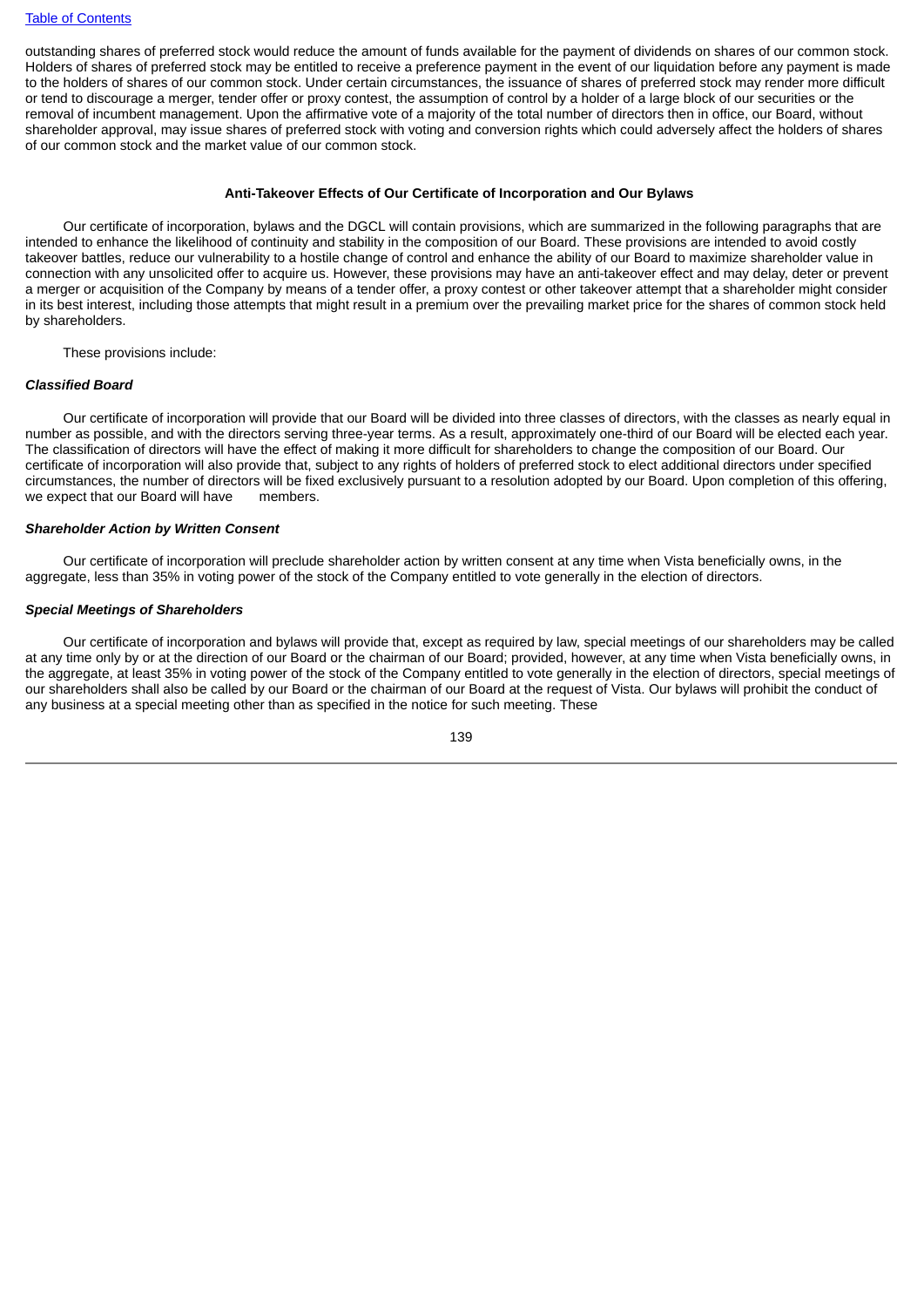provisions may have the effect of deferring, delaying or discouraging hostile takeovers, or changes in control or management of the Company.

### *Advance Notice Procedures*

 Our bylaws will establish an advance notice procedure for shareholder proposals to be brought before an annual meeting of our shareholders, including proposed nominations of persons for election to our Board; provided, however, at any time when Vista beneficially owns, in the aggregate, at least 10% in voting power of the stock of the Company entitled to vote generally in the election of directors, such advance notice procedure will not apply to Vista. Shareholders at an annual meeting will only be able to consider proposals or nominations specified in the notice of meeting or brought before the meeting by or at the direction of our Board or by a shareholder who was a shareholder of record on the record date for the meeting, who is entitled to vote at the meeting and who has given our Secretary timely written notice, in proper form, of the shareholder's intention to bring that business before the meeting. Although the bylaws will not give our Board the power to approve or disapprove shareholder nominations of candidates or proposals regarding other business to be conducted at a special or annual meeting, the bylaws may have the effect of precluding the conduct of certain business at a meeting if the proper procedures are not followed or may discourage or deter a potential acquirer from conducting a solicitation of proxies to elect its own slate of directors or otherwise attempting to obtain control of the Company. These provisions do not apply to nominations by Vista pursuant to the Director Nomination Agreement. See "Certain Relationships and Related Party Transactions — Related Party Transactions — Director Nomination Agreement" for more details with respect to the Director Nomination Agreement.

#### *Removal of Directors; Vacancies*

 Our certificate of incorporation will provide that directors may be removed with or without cause upon the affirmative vote of a majority in voting power of all outstanding shares of stock entitled to vote thereon, voting together as a single class; provided, however, at any time when Vista beneficially owns, in the aggregate, less than 40% in voting power of the stock of the Company entitled to vote generally in the election of directors, directors may only be removed for cause, and only by the affirmative vote of holders of at least 66<sup>2</sup>/3% in voting power of all the thenoutstanding shares of stock of the Company entitled to vote thereon, voting together as a single class. In addition, our certificate of incorporation will provide that, subject to the rights granted to one or more series of preferred stock then outstanding, any newly created directorship on our Board that results from an increase in the number of directors and any vacancies on our Board will be filled only by the affirmative vote of a majority of the remaining directors, even if less than a quorum, by a sole remaining director.

# *Supermajority Approval Requirements*

 Our certificate of incorporation and bylaws will provide that our Board is expressly authorized to make, alter, amend, change, add to, rescind or repeal, in whole or in part, our bylaws without a shareholder vote in any matter not inconsistent with the laws of the State of Delaware and our certificate of incorporation. For as long as Vista beneficially owns, in the aggregate, at least 50% in voting power of the stock of the Company entitled to vote generally in the election of directors, any amendment, alteration, rescission or repeal of our bylaws by our shareholders will require the affirmative vote of a majority in voting power of the outstanding shares of our stock entitled to vote on such amendment. alteration, change, addition, rescission or repeal. At any time when Vista beneficially owns, in the aggregate, less than 50% in voting power of all outstanding shares of the stock of the Company entitled to vote generally in the election of directors, any amendment, alteration, rescission or repeal of our bylaws by our shareholders will require the affirmative vote of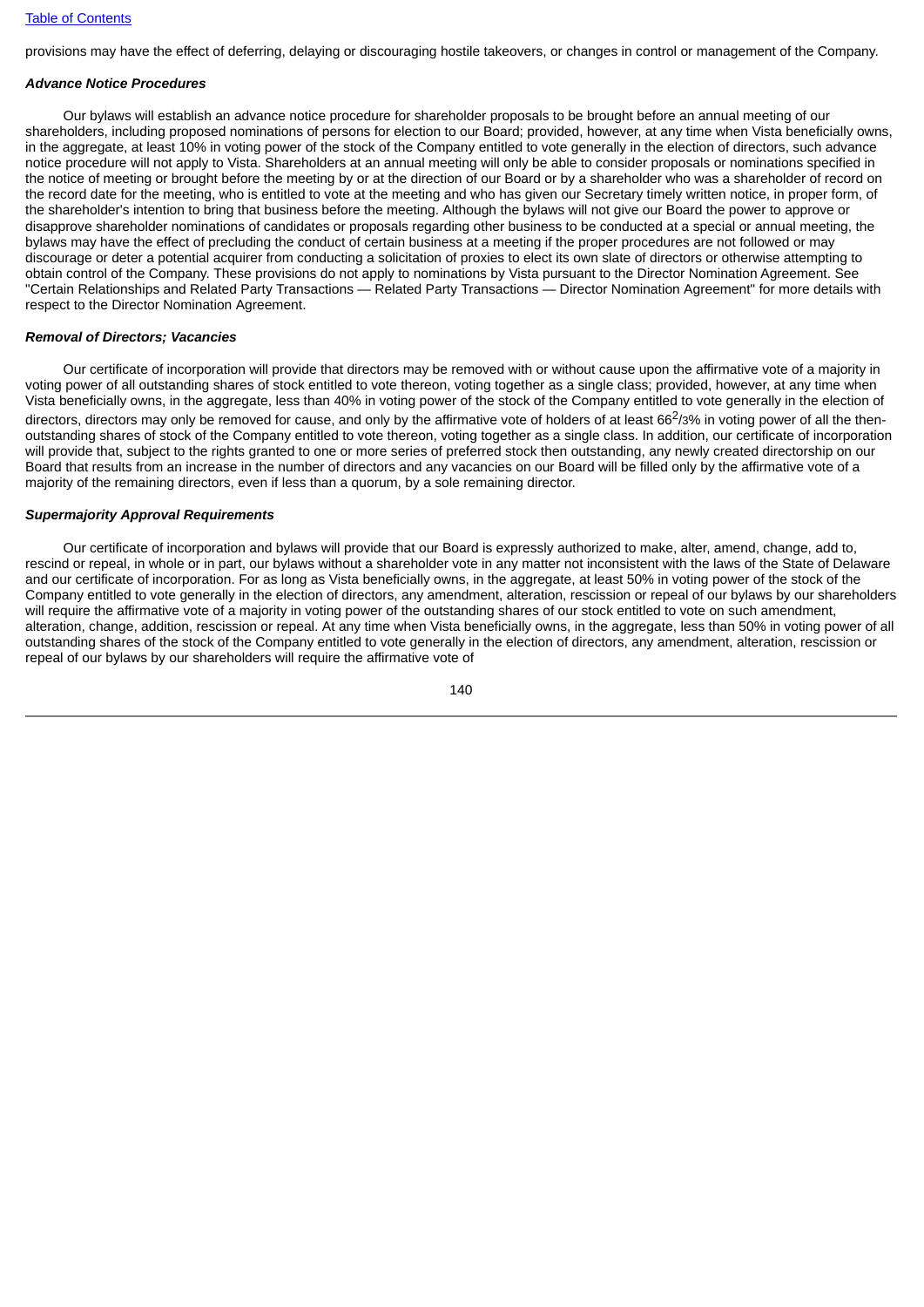the holders of at least 66<sup>2</sup>/3% in voting power of all the then-outstanding shares of stock of the Company entitled to vote thereon, voting together as a single class.

 The DGCL provides generally that the affirmative vote of a majority of the outstanding shares entitled to vote thereon, voting together as a single class, is required to amend a corporation's certificate of incorporation, unless the certificate of incorporation requires a greater percentage.

 Our certificate of incorporation will provide that at any time when Vista beneficially owns, in the aggregate, less than 50% in voting power of the stock of the Company entitled to vote generally in the election of directors, the following provisions in our certificate of incorporation may be amended, altered, repealed or rescinded only by the affirmative vote of the holders of at least 66 $^2$ /3% (as opposed to a majority threshold that would apply if Vista beneficially owns, in the aggregate, 50% or more) in voting power of all the then-outstanding shares of stock of the Company entitled to vote thereon, voting together as a single class:

- $\cdot$  the provision requiring a 66<sup>2</sup>/3% supermajority vote for shareholders to amend our bylaws;
- the provisions providing for a classified board of directors (the election and term of our directors);
- the provisions regarding resignation and removal of directors;
- the provisions regarding entering into business combinations with interested shareholders;
- the provisions regarding shareholder action by written consent;
- the provisions regarding calling special meetings of shareholders;
- the provisions regarding filling vacancies on our Board and newly created directorships;
- the provisions eliminating monetary damages for breaches of fiduciary duty by a director; and
- $\cdot$  the amendment provision requiring that the above provisions be amended only with a 66<sup>2</sup>/3% supermajority vote.

 The combination of the classification of our Board, the lack of cumulative voting and the supermajority voting requirements will make it more difficult for our existing shareholders to replace our Board as well as for another party to obtain control of us by replacing our Board. Because our Board has the power to retain and discharge our officers, these provisions could also make it more difficult for existing shareholders or another party to effect a change in management.

## *Authorized but Unissued Shares*

 Our authorized but unissued shares of common stock and preferred stock will be available for future issuance without shareholder approval, subject to stock exchange rules. These additional shares may be utilized for a variety of corporate purposes, including future public offerings to raise additional capital, corporate acquisitions and employee benefit plans. One of the effects of the existence of authorized but unissued common stock or preferred stock may be to enable our Board to issue shares to persons friendly to current management, which issuance could render more difficult or discourage an attempt to obtain control of the Company by means of a merger, tender offer, proxy contest or otherwise, and thereby protect the continuity of our management and possibly deprive our shareholders of opportunities to sell their shares of common stock at prices higher than prevailing market prices.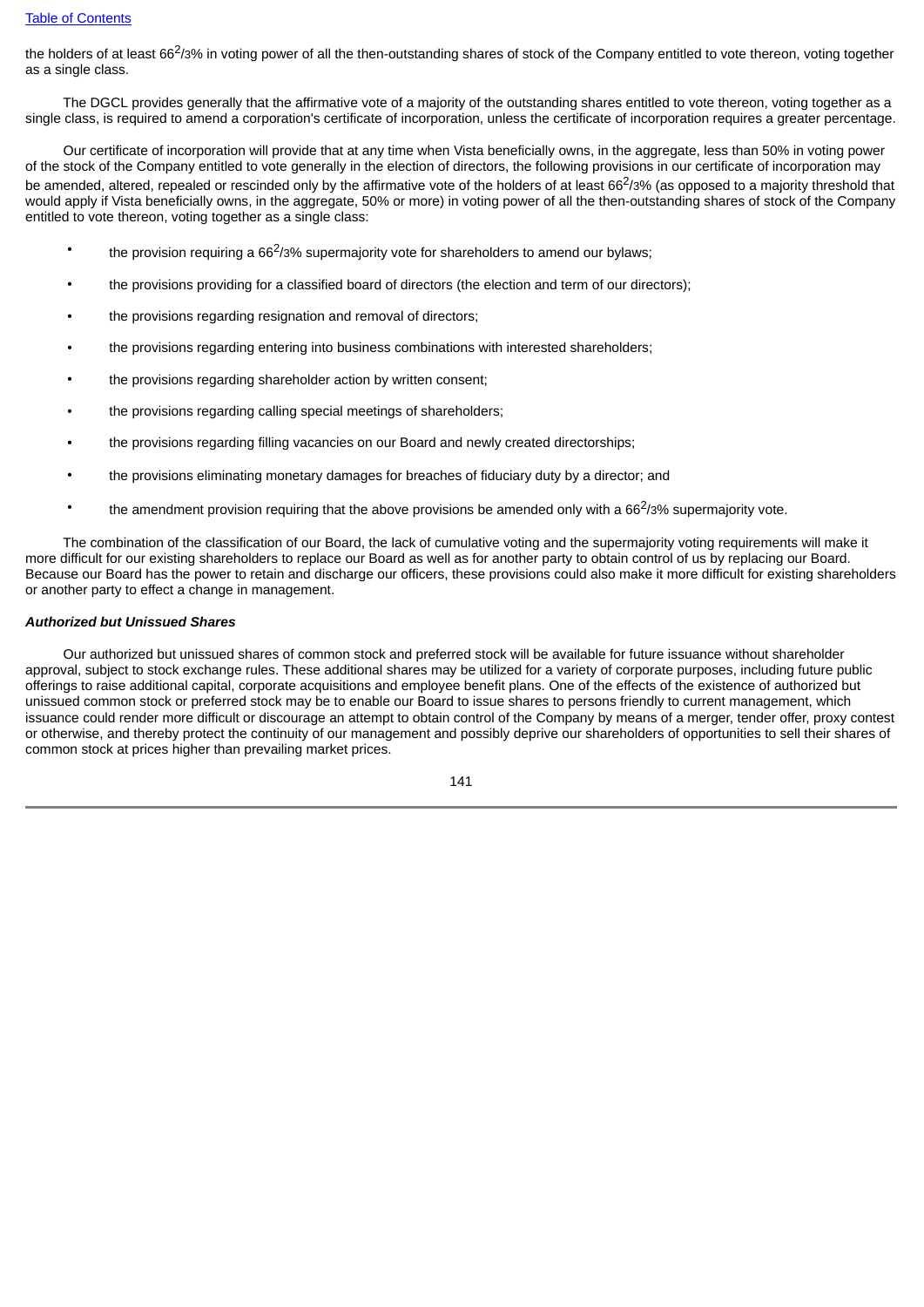## *Business Combinations*

 Upon completion of this offering, we will not be subject to the provisions of Section 203 of the DGCL. In general, Section 203 prohibits a publicly held Delaware corporation from engaging in a "business combination" with an "interested shareholder" for a three-year period following the time that the person becomes an interested shareholder, unless the business combination is approved in a prescribed manner. A "business combination" includes, among other things, a merger, asset or stock sale or other transaction resulting in a financial benefit to the interested shareholder. An "interested shareholder" is a person who, together with affiliates and associates, owns, or did own within three years prior to the determination of interested shareholder status, 15% or more of the corporation's voting stock.

 Under Section 203, a business combination between a corporation and an interested shareholder is prohibited unless it satisfies one of the following conditions: (1) before the shareholder became an interested shareholder, the board of directors approved either the business combination or the transaction which resulted in the shareholder becoming an interested shareholder; (2) upon consummation of the transaction which resulted in the shareholder becoming an interested shareholder, the interested shareholder owned at least 85% of the voting stock of the corporation outstanding at the time the transaction commenced, excluding for purposes of determining the voting stock outstanding, shares owned by persons who are directors and also officers, and employee stock plans, in some instances; or (3) at or after the time the shareholder became an interested shareholder, the business combination was approved by the board of directors and authorized at an annual or special meeting of the shareholders by the affirmative vote of at least two-thirds of the outstanding voting stock which is not owned by the interested shareholder.

 A Delaware corporation may "opt out" of these provisions with an express provision in its original certificate of incorporation or an express provision in its certificate of incorporation or bylaws resulting from a shareholders' amendment approved by at least a majority of the outstanding voting shares.

 We will opt out of Section 203; however, our certificate of incorporation will contain similar provisions providing that we may not engage in certain "business combinations" with any "interested shareholder" for a three-year period following the time that the shareholder became an interested shareholder, unless:

- prior to such time, our Board approved either the business combination or the transaction which resulted in the shareholder becoming an interested shareholder;
- upon consummation of the transaction that resulted in the shareholder becoming an interested shareholder, the interested shareholder owned at least 85% of our voting stock outstanding at the time the transaction commenced, excluding certain shares; or
- at or subsequent to that time, the business combination is approved by our Board and by the affirmative vote of holders of at least 66<sup>2</sup>/3% of our outstanding voting stock that is not owned by the interested shareholder.

 Under certain circumstances, this provision will make it more difficult for a person who would be an "interested shareholder" to effect various business combinations with the Company for a three-year period. This provision may encourage companies interested in acquiring the Company to negotiate in advance with our Board because the shareholder approval requirement would be avoided if our Board approves either the business combination or the transaction which results in the shareholder becoming an interested shareholder. These provisions also may have the effect of preventing changes in our Board and may make it more difficult to accomplish transactions which shareholders may otherwise deem to be in their best interests.

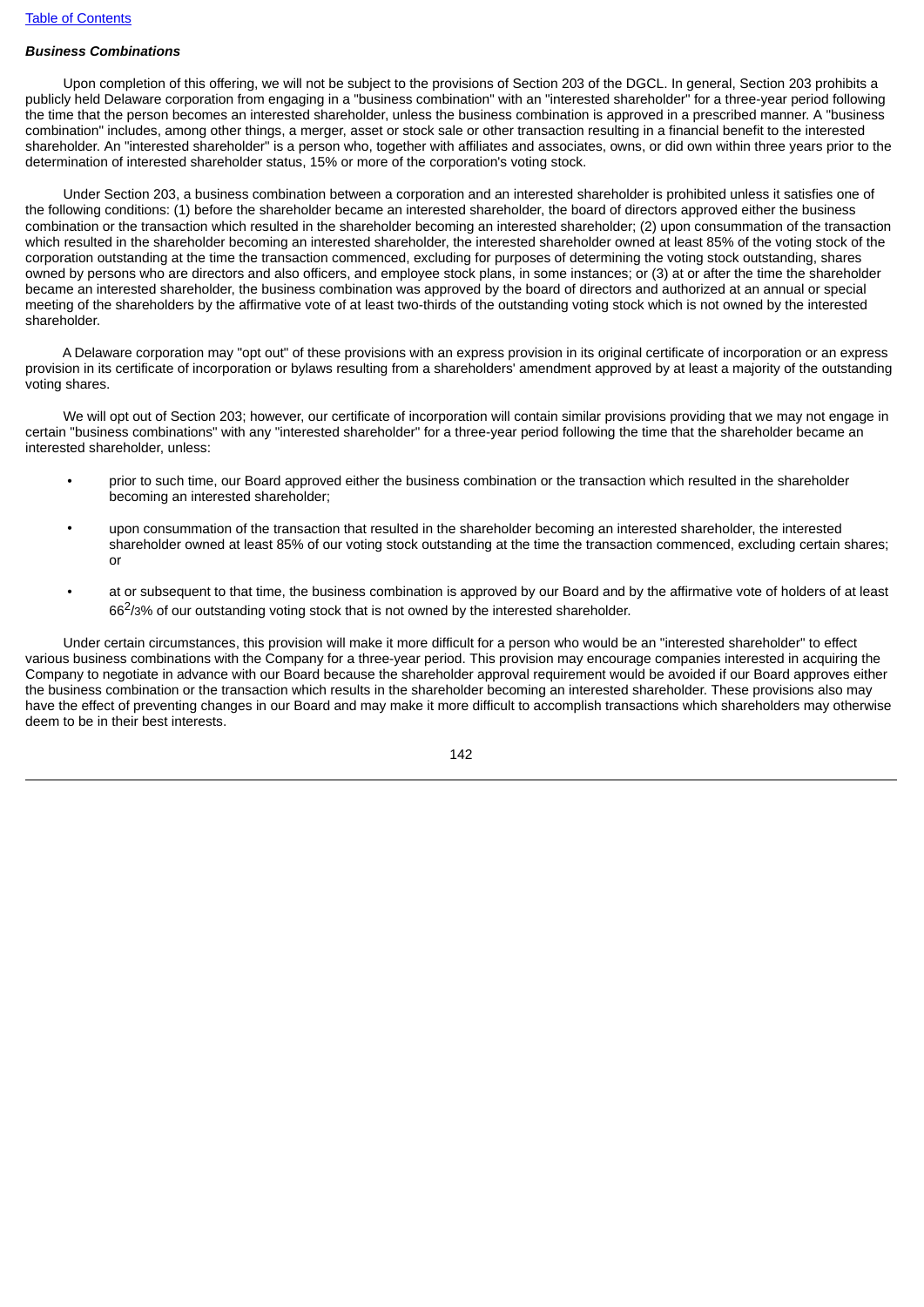Our certificate of incorporation will provide that Vista, and any of its direct or indirect transferees and any group as to which such persons are a party, do not constitute "interested shareholders" for purposes of this provision.

## **Dissenters' Rights of Appraisal and Payment**

 Under the DGCL, with certain exceptions, our shareholders will have appraisal rights in connection with a merger or consolidation of us. Pursuant to the DGCL, shareholders who properly request and perfect appraisal rights in connection with such merger or consolidation will have the right to receive payment of the fair value of their shares as determined by the Delaware Court of Chancery.

#### **Shareholders' Derivative Actions**

 Under the DGCL, any of our shareholders may bring an action in our name to procure a judgment in our favor, also known as a derivative action, provided that the shareholder bringing the action is a holder of our shares at the time of the transaction to which the action relates or such shareholder's stock thereafter devolved by operation of law.

#### **Exclusive Forum**

 Our certificate of incorporation will provide that, unless we consent in writing to the selection of an alternative forum, the Court of Chancery of the State of Delaware (or, if the Court of Chancery does not have jurisdiction, the United States District Court for the District of Delaware) will be the sole and exclusive forum for (1) any derivative action or proceeding brought on our behalf, (2) any action asserting a claim of breach of a fiduciary duty owed by any of our directors, officers or other employees to us or our shareholders, (3) any action asserting a claim against the Company or any director or officer of the Company arising pursuant to any provision of the DGCL, our certificate of incorporation or our bylaws or (4) any other action asserting a claim against the Company or any director or officer of the Company that is governed by the internal affairs doctrine; provided that for the avoidance of doubt, the forum selection provision that identifies the Court of Chancery of the State of Delaware as the exclusive forum for certain litigation, including any "derivative action", will not apply to suits to enforce a duty or liability created by the Securities Act, the Exchange Act or any other claim for which the federal courts have exclusive jurisdiction. Any person or entity purchasing or otherwise acquiring any interest in shares of our capital stock will be deemed to have notice of and to have consented to the provisions of our certificate of incorporation described above. Although we believe these provisions benefit us by providing increased consistency in the application of Delaware law for the specified types of actions and proceedings, the provisions may have the effect of discouraging lawsuits against us or our directors and officers.

#### **Conflicts of Interest**

 Delaware law permits corporations to adopt provisions renouncing any interest or expectancy in certain opportunities that are presented to the corporation or its officers, directors or shareholders. Our certificate of incorporation will, to the maximum extent permitted from time to time by Delaware law, renounce any interest or expectancy that we have in, or right to be offered an opportunity to participate in, specified business opportunities that are from time to time presented to certain of our officers, directors or shareholders or their respective affiliates, other than those officers, directors, shareholders or affiliates who are our or our subsidiaries' employees. Our certificate of incorporation will provide that, to the fullest extent permitted by law, none of Vista or any director who is not employed by us (including any non-employee director who serves as one of our officers in both his director and officer capacities) or his or her affiliates will have any duty to refrain from (1) engaging in a corporate opportunity in the same or similar lines of business in

143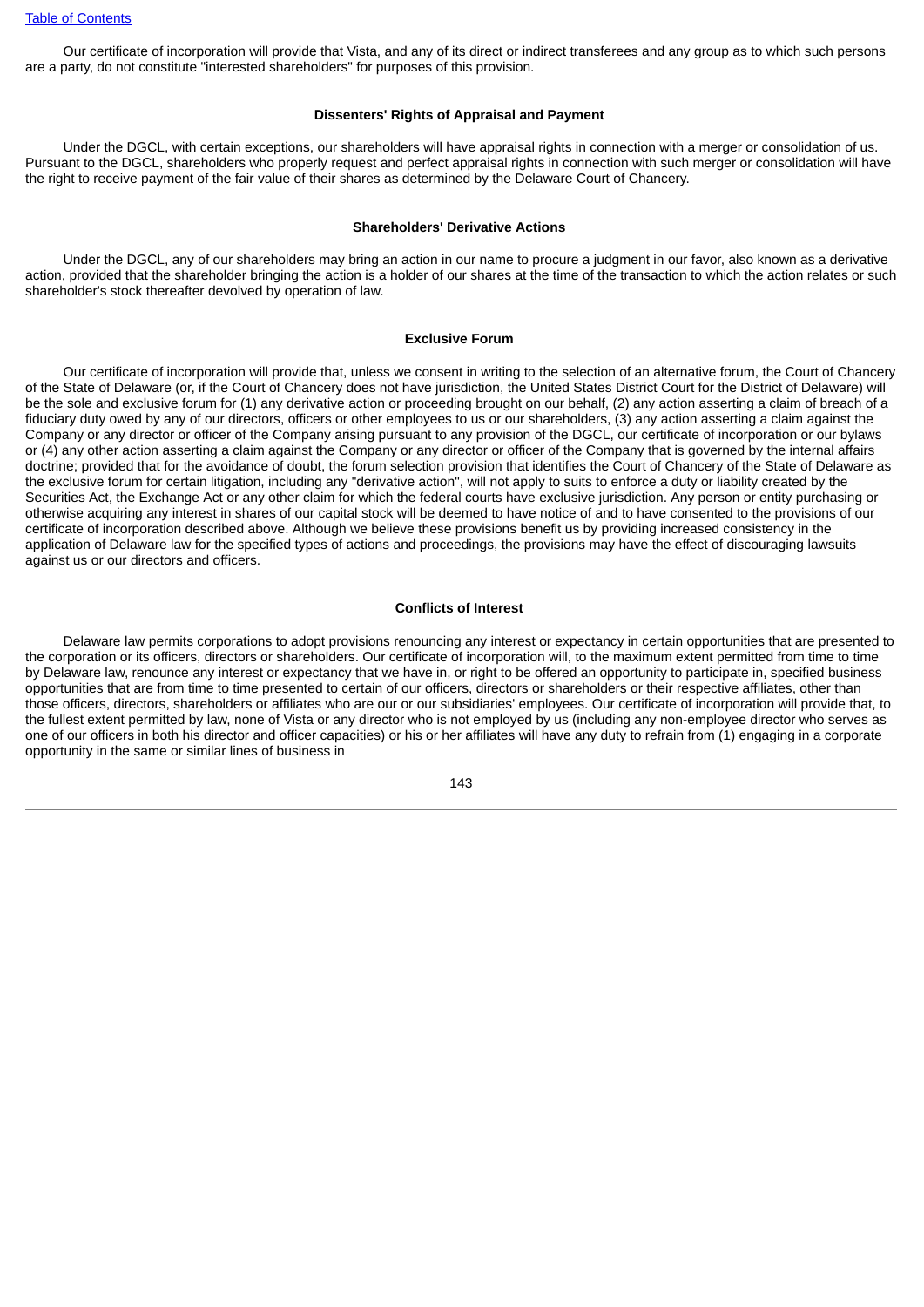#### [Table of Contents](#page-3-0)

which we or our affiliates now engage or propose to engage or (2) otherwise competing with us or our affiliates. In addition, to the fullest extent permitted by law, in the event that Vista or any non-employee director acquires knowledge of a potential transaction or other business opportunity which may be a corporate opportunity for itself or himself or its or his affiliates or for us or our affiliates, such person will have no duty to communicate or offer such transaction or business opportunity to us or any of our affiliates and they may take any such opportunity for themselves or offer it to another person or entity. Our certificate of incorporation will not renounce our interest in any business opportunity that is expressly offered to a non-employee director solely in his or her capacity as a director or officer of the Company. To the fullest extent permitted by law, no business opportunity will be deemed to be a potential corporate opportunity for us unless we would be permitted to undertake the opportunity under our certificate of incorporation, we have sufficient financial resources to undertake the opportunity, and the opportunity would be in line with our business.

## **Limitations on Liability and Indemnification of Officers and Directors**

 The DGCL authorizes corporations to limit or eliminate the personal liability of directors to corporations and their shareholders for monetary damages for breaches of directors' fiduciary duties, subject to certain exceptions. Our certificate of incorporation will include a provision that eliminates the personal liability of directors for monetary damages for any breach of fiduciary duty as a director, except to the extent such exemption from liability or limitation thereof is not permitted under the DGCL. The effect of these provisions will be to eliminate the rights of us and our shareholders, through shareholders' derivative suits on our behalf, to recover monetary damages from a director for breach of fiduciary duty as a director, including breaches resulting from grossly negligent behavior. However, exculpation will not apply to any director if the director has acted in bad faith, knowingly or intentionally violated the law, authorized illegal dividends or redemptions or derived an improper benefit from his or her actions as a director.

 Our bylaws will provide that we must indemnify and advance expenses to our directors and officers to the fullest extent authorized by the DGCL. We also will be expressly authorized to carry directors' and officers' liability insurance providing indemnification for our directors, officers and certain employees for some liabilities. We believe that these indemnification and advancement provisions and insurance will be useful to attract and retain qualified directors and officers.

 The limitation of liability, indemnification and advancement provisions that will be included in our certificate of incorporation and bylaws may discourage shareholders from bringing a lawsuit against directors for breaches of their fiduciary duty. These provisions also may have the effect of reducing the likelihood of derivative litigation against directors and officers, even though such an action, if successful, might otherwise benefit us and our shareholders. In addition, your investment may be adversely affected to the extent we pay the costs of settlement and damage awards against directors and officers pursuant to these indemnification provisions.

 There is currently no pending material litigation or proceeding involving any of our directors, officers or employees for which indemnification is sought.

|    | <b>Transfer Agent and Registrar</b>                                 |                                   |              |                      |  |  |  |
|----|---------------------------------------------------------------------|-----------------------------------|--------------|----------------------|--|--|--|
| is | The transfer agent and registrar for our common stock is<br>$\cdot$ | . The transfer agent's address is |              | and its phone number |  |  |  |
|    |                                                                     | Listing                           |              |                      |  |  |  |
|    | We have applied to list our common stock on the                     | under the symbol"                 | $\mathbf{H}$ |                      |  |  |  |
|    |                                                                     | 144                               |              |                      |  |  |  |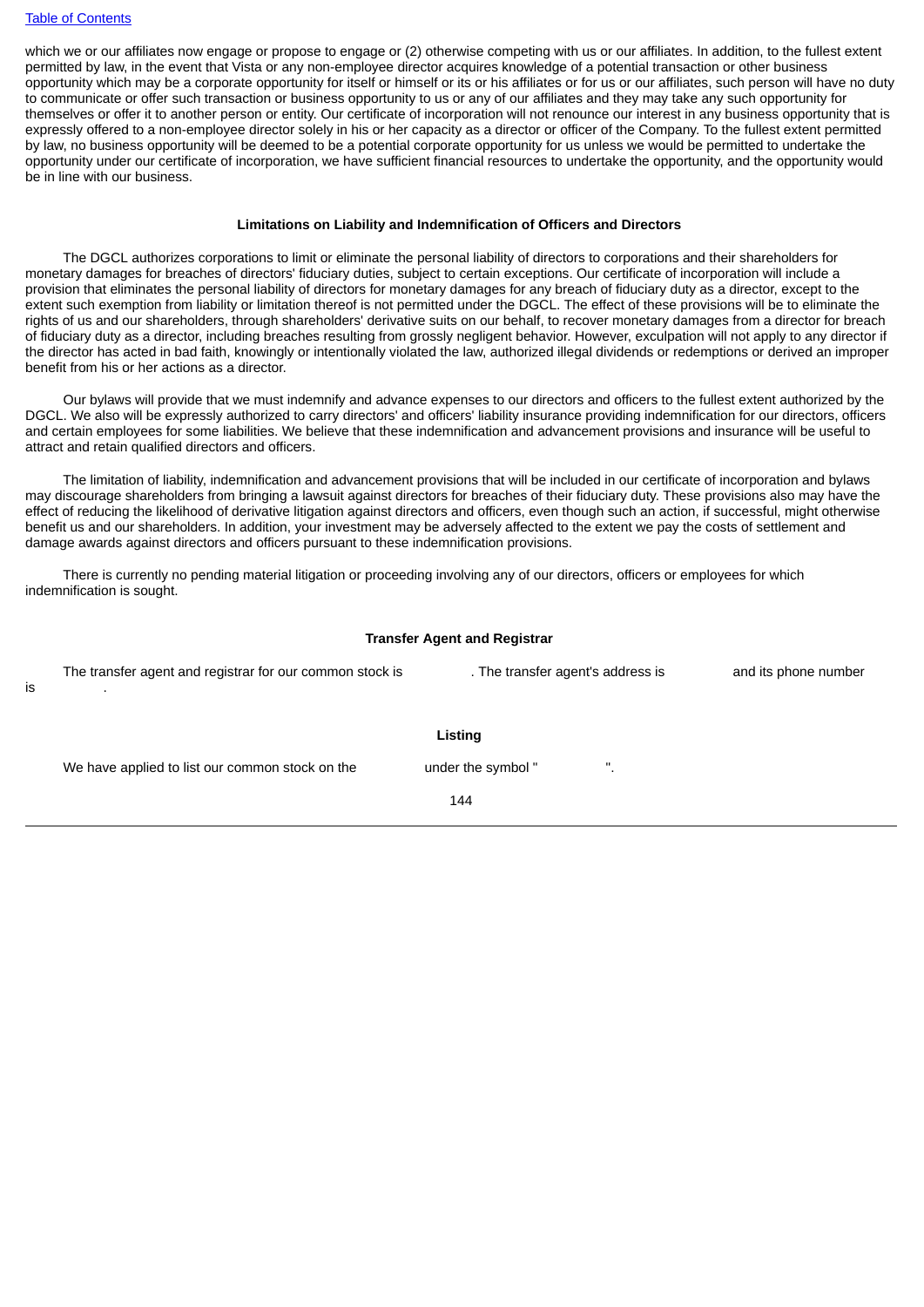## **SHARES ELIGIBLE FOR FUTURE SALE**

 Before this offering, there has been no public market for our common stock. As described below, only a limited number of shares currently outstanding will be available for sale immediately after this offering due to contractual and legal restrictions on resale. Nevertheless, future sales of substantial amounts of our common stock, including shares issued upon the exercise of outstanding options, in the public market after this offering, or the perception that those sales may occur, could cause the prevailing market price for our common stock to fall or impair our ability to raise capital through sales of our equity securities.

Upon the closing of this offering, based on the number of shares of our common stock outstanding as of , 2020, we will have outstanding shares of our common stock, after giving effect to the issuance of shares of our common stock in this offering, assuming no exercise by the underwriters of their option to purchase additional shares.

 Of the shares that will be outstanding immediately after the closing of this offering, we expect that the shares to be sold in this offering will be freely tradable without restriction under the Securities Act unless purchased by our "affiliates", as that term is defined in Rule 144 under the Securities Act. Shares purchased by our affiliates may not be resold except pursuant to an effective registration statement or an exemption from registration, including the safe harbor under Rule 144 of the Securities Act described below.

 The remaining shares of our common stock outstanding after this offering will be "restricted securities", as that term is defined in Rule 144 of the Securities Act, and we expect that substantially all of these restricted securities will be subject to the lock-up agreements described below. These restricted securities may be sold in the public market only if the sale is registered or pursuant to an exemption from registration, such as Rule 144 or Rule 701 of the Securities Act, which are summarized below.

 We intend to file with the SEC a registration statement on Form S-8 covering the shares of common stock reserved for issuance under our 2020 Plan. Such registration statement is expected to be filed and become effective as soon as practicable after completion of this offering. Upon effectiveness, the shares of common stock covered by this registration statement will generally be eligible for sale in the public market, subject to certain contractual and legal restrictions summarized below.

#### **Lock-up Agreements**

 We, each of our directors and executive officers and other shareholders and optionholders owning substantially all of our common stock and options to acquire common stock, have agreed that, without the prior written consent of on behalf of the underwriters, we and they will not, subject to limited exceptions, directly or indirectly sell or dispose of any shares of common stock or any securities convertible into or exchangeable or exercisable for shares of common stock for a period of 180 days after the date of this prospectus. The lock-up restrictions and specified exceptions are described in more detail under "Underwriting".

 Prior to the consummation of the offering, certain of our employees, including our executive officers, and/or directors may enter into written trading plans that are intended to comply with Rule 10b5-1 under the Exchange Act. Sales under these trading plans would not be permitted until the expiration of the lock-up agreements relating to the offering described above.

 Following the lock-up periods set forth in the agreements described above, and assuming that the representatives of the underwriters do not release any parties from these agreements, all of the shares of our common stock that are restricted securities or are held by our affiliates as of the date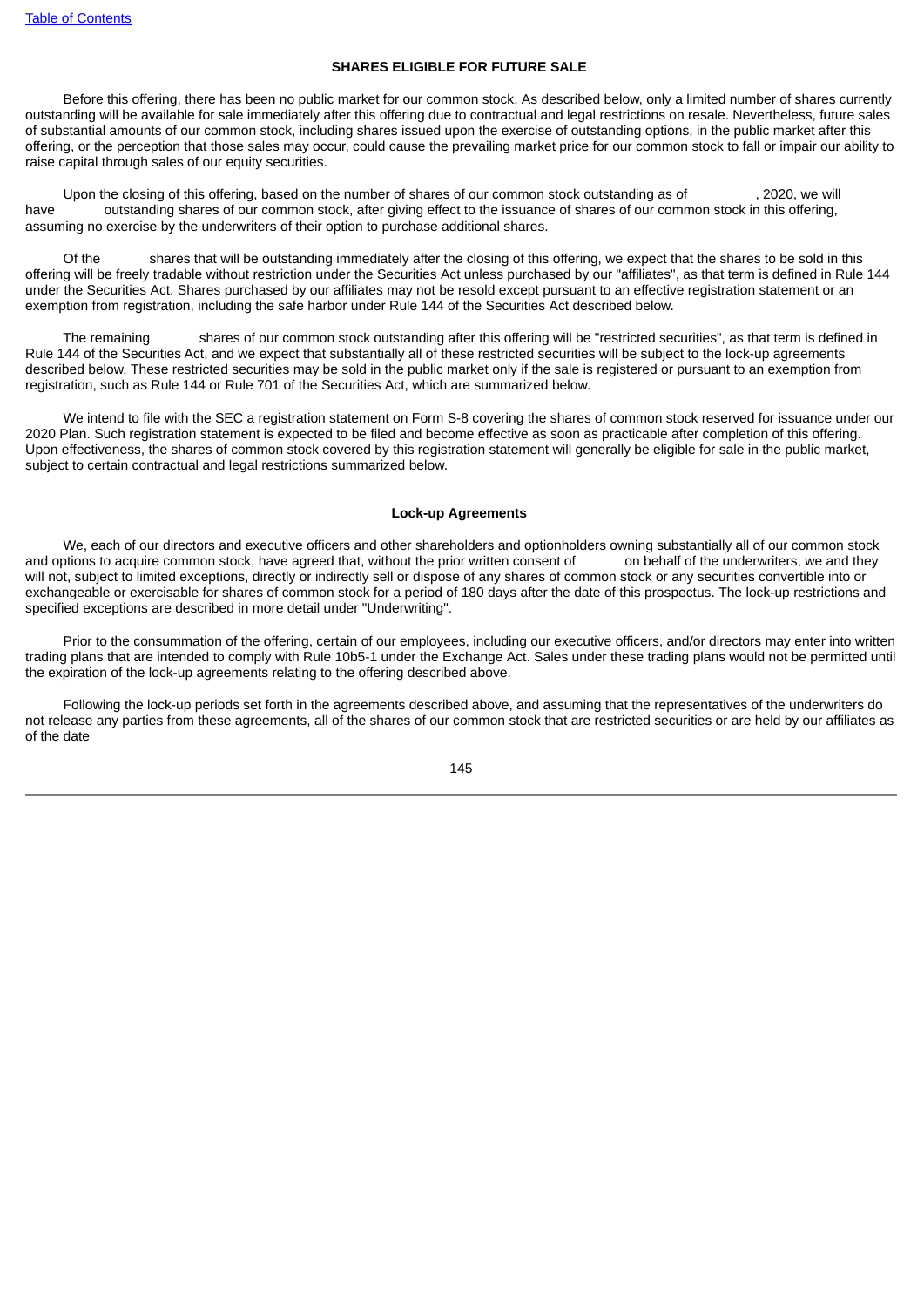of this prospectus will be eligible for sale in the public market in compliance with Rule 144 under the Securities Act.

#### **Registration Rights Agreement**

 Pursuant to the registration rights agreement, we have granted Vista the right to cause us, in certain instances, at our expense, to file registration statements under the Securities Act covering resales of our common stock held by Vista (or certain transferees) and to provide piggyback registration rights to Vista and certain executives, subject to the certain limitations and priorities on registration detailed therein, on registered offerings initiated by us in certain circumstances. See "Certain Relationships and Related Party Transactions — Related Party Transactions — Related Party Transactions — Registration Rights Agreement". These sha Transactions — Registration Rights Agreement". These shares will represent or % if the underwriters exercise their option to purchase additional shares in full.

## **Rule 144**

 In general, under Rule 144, beginning 90 days after we become subject to the public company reporting requirements of the Exchange Act, any person who is not our affiliate, who was not our affiliate at any time during the preceding three months and who has held their shares for at least six months, including the holding period of any prior owner other than one of our affiliates, may sell shares without restriction, subject to the availability of current public information about us and subject to applicable lock-up restrictions. If such a person has beneficially owned the shares proposed to be sold for at least one year, including the holding period of any prior owner other than one of our affiliates, then that person would be entitled to sell those shares without complying with any of the requirements of Rule 144.

 Beginning 90 days after we become subject to the public company reporting requirements of the Exchange Act and subject to applicable lock-up restrictions, a person who is our affiliate or who was our affiliate at any time during the preceding three months and who has beneficially owned restricted securities for at least six months, including the holding period of any prior owner other than one of our affiliates, is entitled to sell a number of shares within any three-month period that does not exceed the greater of: (1) 1% of the number of shares of our common stock outstanding, which will equal approximately shares immediately after this offering; and (2) the average weekly trading volume of our common stock on during the four calendar weeks preceding the filing of a notice on Form 144 with respect to the sale.

 Sales under Rule 144 by our affiliates are also subject to certain manner of sale provisions, notice requirements and to the availability of current public information about us.

#### **Rule 701**

 In general, under Rule 701, any of our employees, directors or officers who acquired shares from us in connection with a compensatory stock or option plan or other compensatory written agreement before the effective date of this offering are, subject to applicable lock-up restrictions, eligible to resell such shares in reliance upon Rule 144 beginning 90 days after the date of this prospectus. If such person is not an affiliate and was not our affiliate at any time during the preceding three months, the sale may be made subject only to the manner-of-sale restrictions of Rule 144. If such a person is an affiliate, the sale may be made under Rule 144 without compliance with the holding period requirements under Rule 144, but subject to the other Rule 144 restrictions described above.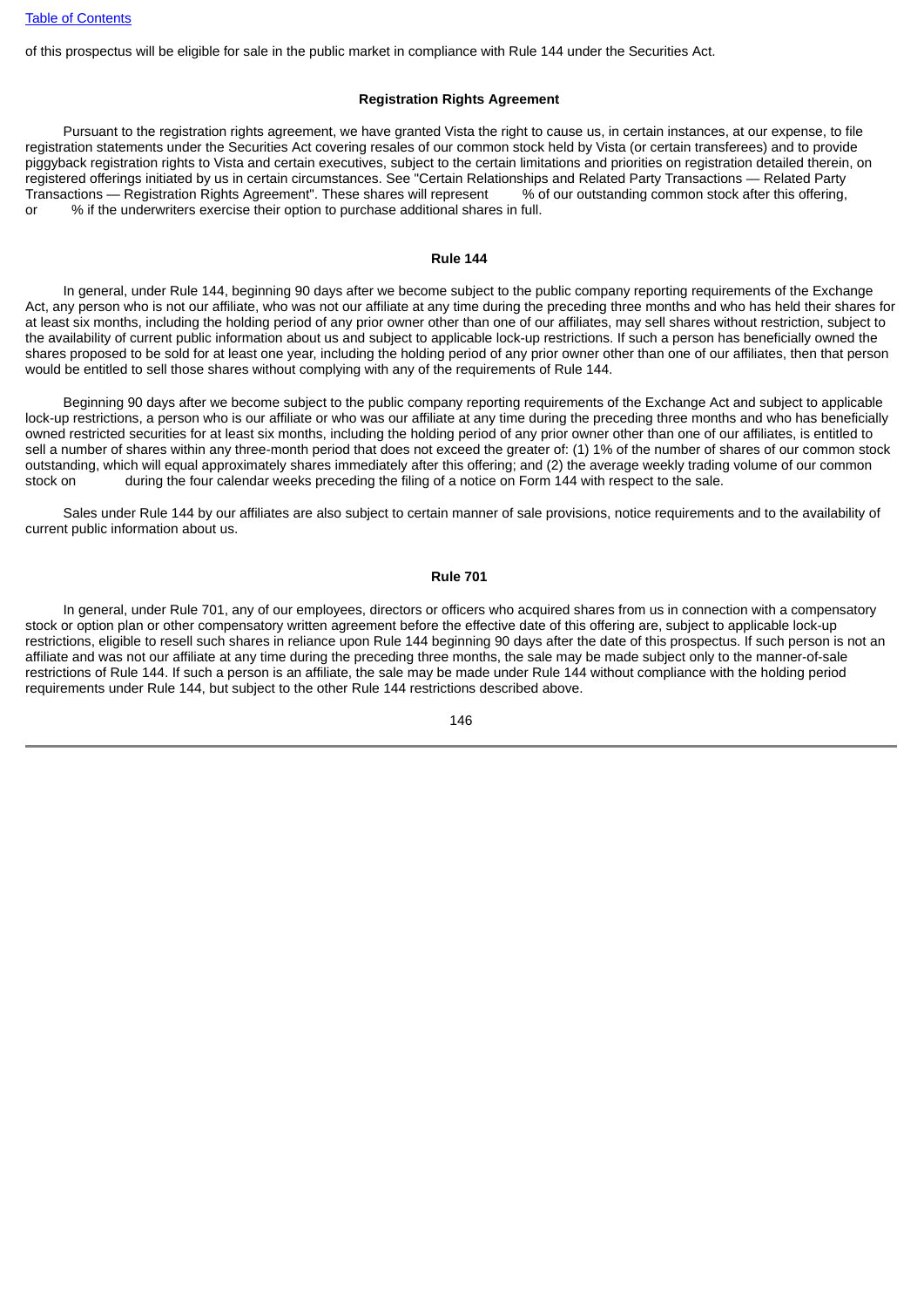# **Equity Incentive Plans**

 Following this offering, we intend to file with the SEC a registration statement on Form S-8 under the Securities Act covering the shares of common stock that are subject to outstanding options and other awards issuable pursuant to our 2020 Plan. Shares covered by such registration statement will be available for sale in the open market following its effective date, subject to certain Rule 144 limitations applicable to affiliates and the terms of lock-up agreements applicable to those shares.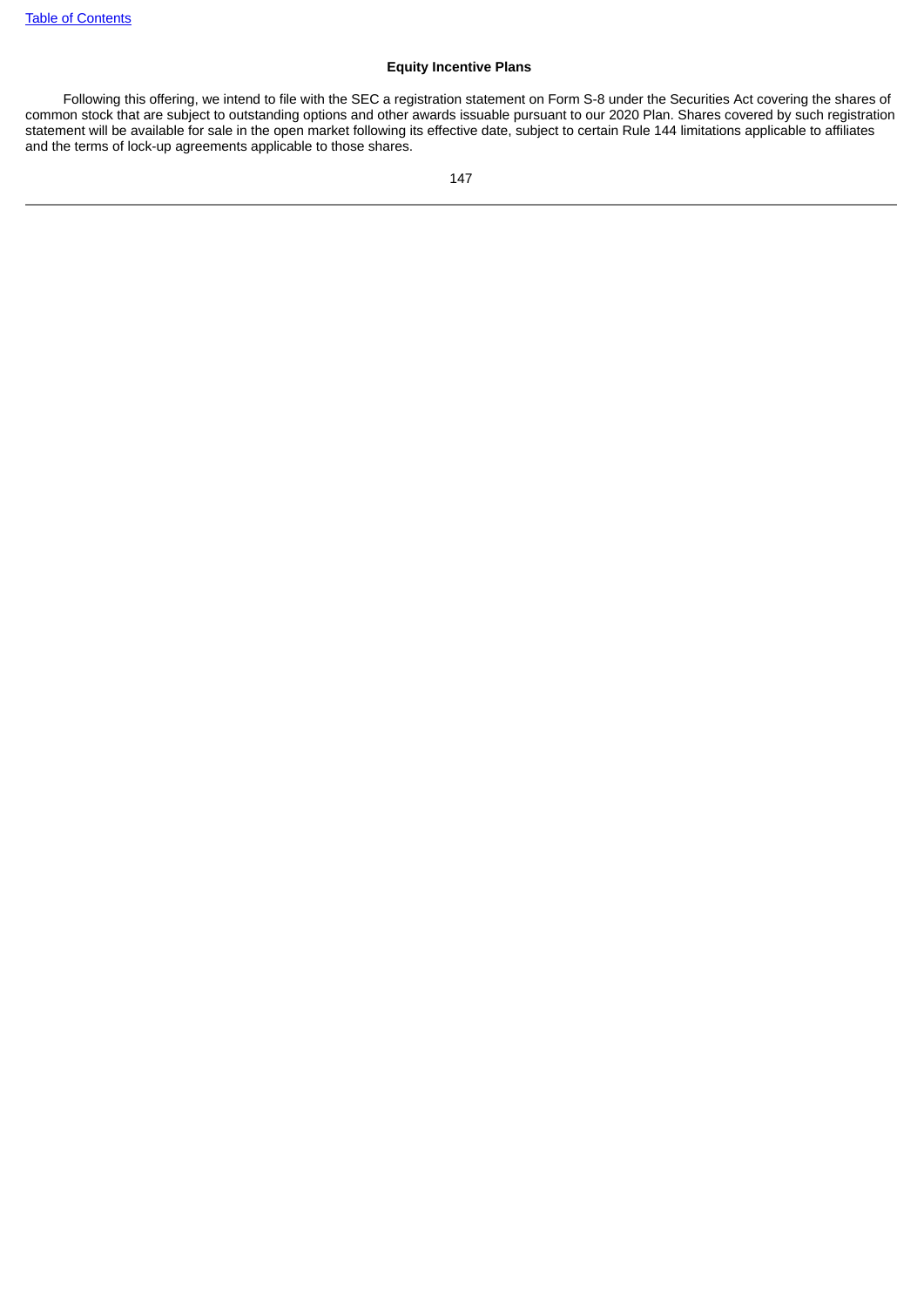## **MATERIAL U.S. FEDERAL INCOME AND ESTATE TAX CONSEQUENCES TO NON-U.S. HOLDERS**

 The following discussion is a summary of certain U.S. federal income and estate tax consequences to Non-U.S. Holders (as defined below) of the purchase, ownership and disposition of our common stock issued pursuant to this offering, but does not purport to be a complete analysis of all potential tax considerations relating thereto. The effects of other U.S. federal tax laws, such as gift tax laws, and any applicable state, local or non-U.S. tax laws are not discussed. This discussion is based on the Code, Treasury regulations promulgated or proposed thereunder, judicial decisions, and published rulings and administrative pronouncements of the U.S. Internal Revenue Service, or the IRS, in each case as in effect as of the date hereof. These authorities may change or be subject to differing interpretations. Any such change or differing interpretation may be applied retroactively in a manner that could adversely affect a Non-U.S. Holder of our common stock. We have not sought and will not seek any rulings from the IRS regarding the matters discussed below. There can be no assurance the IRS or a court will not take a contrary position to those discussed below regarding the tax consequences of the purchase, ownership and disposition of our common stock.

 This discussion is limited to Non-U.S. Holders who purchase our common stock pursuant to this offering and who hold our common stock as a "capital asset" within the meaning of Section 1221 of the Code (generally, property held for investment). This discussion does not address all U.S. federal income tax consequences relevant to a Non-U.S. Holder's particular circumstances, including the impact of the Medicare contribution tax on net investment income. In addition, it does not address consequences relevant to Non-U.S. Holders subject to special rules, including, without limitation:

- U.S. expatriates and former citizens or long-term residents of the U.S.;
- persons subject to the alternative minimum tax;
- persons holding our common stock as part of a hedge, straddle or other risk reduction strategy or as part of a conversion transaction or other integrated investment;
- banks, insurance companies and other financial institutions;
- real estate investment trusts or regulated investment companies;
- brokers, dealers or traders in securities;
- "controlled foreign corporations", "passive foreign investment companies", and corporations that accumulate earnings to avoid U.S. federal income tax:
- partnerships or other entities or arrangements treated as partnerships for U.S. federal income tax purposes (and investors therein);
- tax-exempt organizations or governmental organizations;
- persons deemed to sell our common stock under the constructive sale provisions of the Code;
- persons who hold or receive our common stock pursuant to the exercise of any employee stock option or otherwise as compensation;
- persons that own, or are deemed to own, more than five percent of our capital stock (except to the extent specifically set forth below);
- "qualified foreign pension funds" (within the meaning of Section 897(1)(2) of the Code) and entities, all of the interests of which are held by qualified foreign pension fund; and

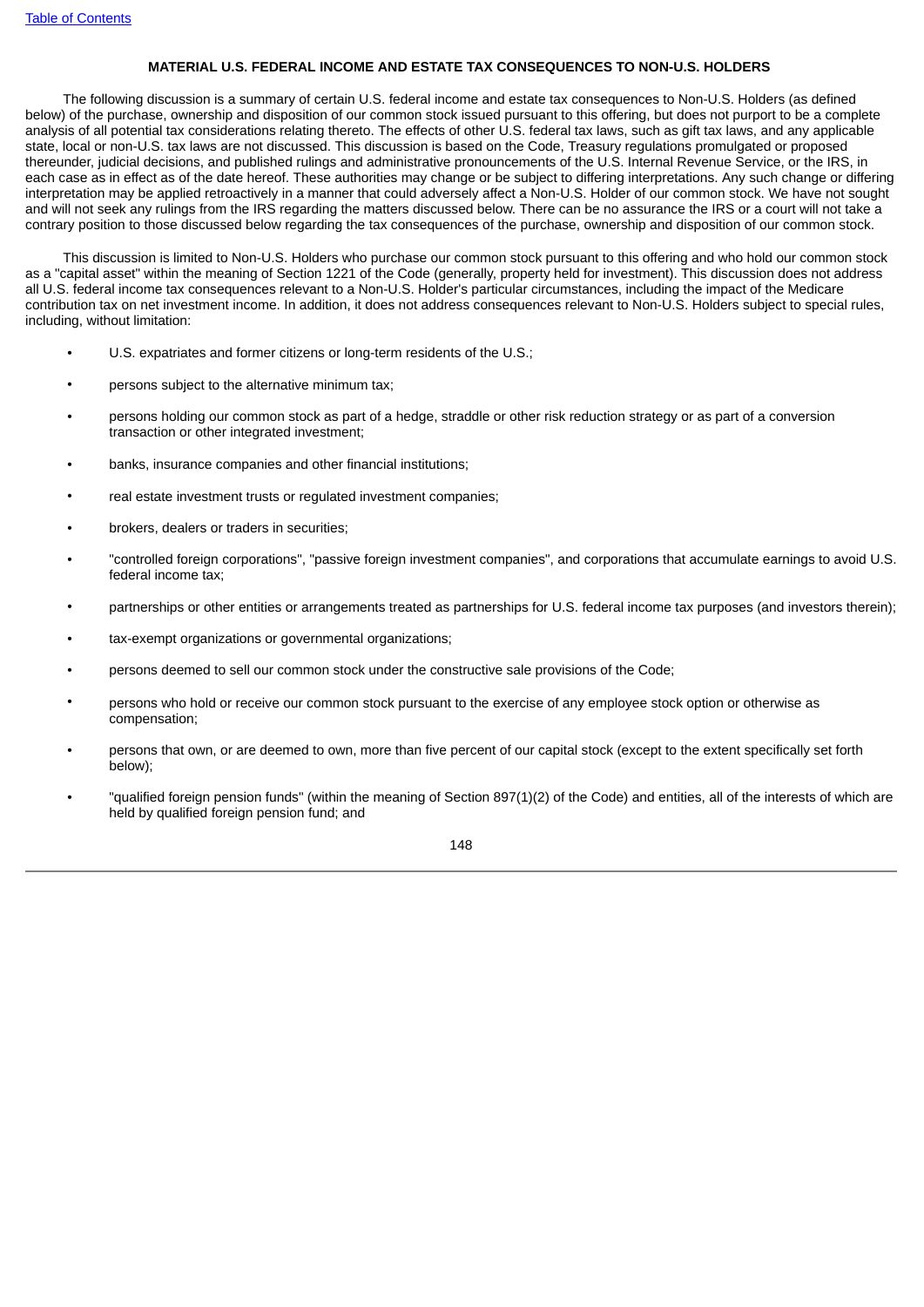• tax-qualified retirement plans.

 If any partnership or arrangement classified as a partnership for U.S. federal income tax purposes holds our common stock, the tax treatment of a partner in the partnership will depend on the status of the partner, the activities of the partnership and certain determinations made at the partner level. Accordingly, partnerships holding our common stock and partners in such partnerships should consult their tax advisors regarding the U.S. federal income tax consequences to them.

 INVESTORS SHOULD CONSULT THEIR TAX ADVISORS WITH RESPECT TO THE APPLICATION OF THE U.S. FEDERAL TAX LAWS TO THEIR PARTICULAR SITUATIONS AS WELL AS ANY TAX CONSEQUENCES OF THE PURCHASE, OWNERSHIP AND DISPOSITION OF OUR COMMON STOCK ARISING UNDER THE LAWS OF ANY STATE, LOCAL OR NON-U.S. TAXING JURISDICTION OR UNDER ANY APPLICABLE INCOME TAX TREATY.

#### **Definition of a Non-U.S. Holder**

 For purposes of this discussion, a "Non-U.S. Holder" is any beneficial owner of our common stock that is neither a "United States person" nor an entity or arrangement treated as a partnership for U.S. federal income tax purposes. A United States person is any person that, for U.S. federal income tax purposes, is or is treated as any of the following:

- an individual who is a citizen or resident of the U.S.;
- a corporation, or other entity taxable as a corporation for U.S. federal income tax purposes, created or organized under the laws of the U.S. any state thereof, or the District of Columbia;
- an estate whose income is subject to U.S. federal income tax regardless of its source; or
- a trust that (1) is subject to the primary supervision of a U.S. court and the control of all substantial decisions of the trust is by one or more "United States persons" (within the meaning of Section 7701(a)(30) of the Code), or (2) has a valid election in effect to be treated as a United States person for U.S. federal income tax purposes.

#### **Distributions**

 As described in the section entitled "Dividend Policy", we do not anticipate declaring or paying dividends to holders of our common stock in the foreseeable future. However, if we do make distributions of cash or property on our common stock, such distributions will constitute dividends for U.S. federal income tax purposes to the extent paid from our current or accumulated earnings and profits, as determined under U.S. federal income tax principles. Amounts not treated as dividends for U.S. federal income tax purposes will constitute a return of capital and first be applied against and reduce a Non-U.S. Holder's adjusted tax basis in its common stock, but not below zero. Any excess will be treated as capital gain and will be treated as described below under "Sale or Other Taxable Disposition".

Subject to the discussion below on effectively connected income, backup withholding, and the Foreign Account Tax Compliance Act, dividends paid to a Non-U.S. Holder of our common stock will be subject to U.S. federal withholding tax at a rate of 30% of the gross amount of the dividends (or such lower rate specified by an applicable income tax treaty, provided the Non-U.S. Holder furnishes to us or our paying agent prior to the payment of dividends a valid IRS Form W-8BEN or W-8BEN-E (or other applicable or successor form) certifying under penalty of perjury that such Non-U.S. Holder is not a "United States person" as defined in the Code and qualifies for a reduced treaty rate). A Non-U.S. Holder that does not timely furnish the required documentation, but that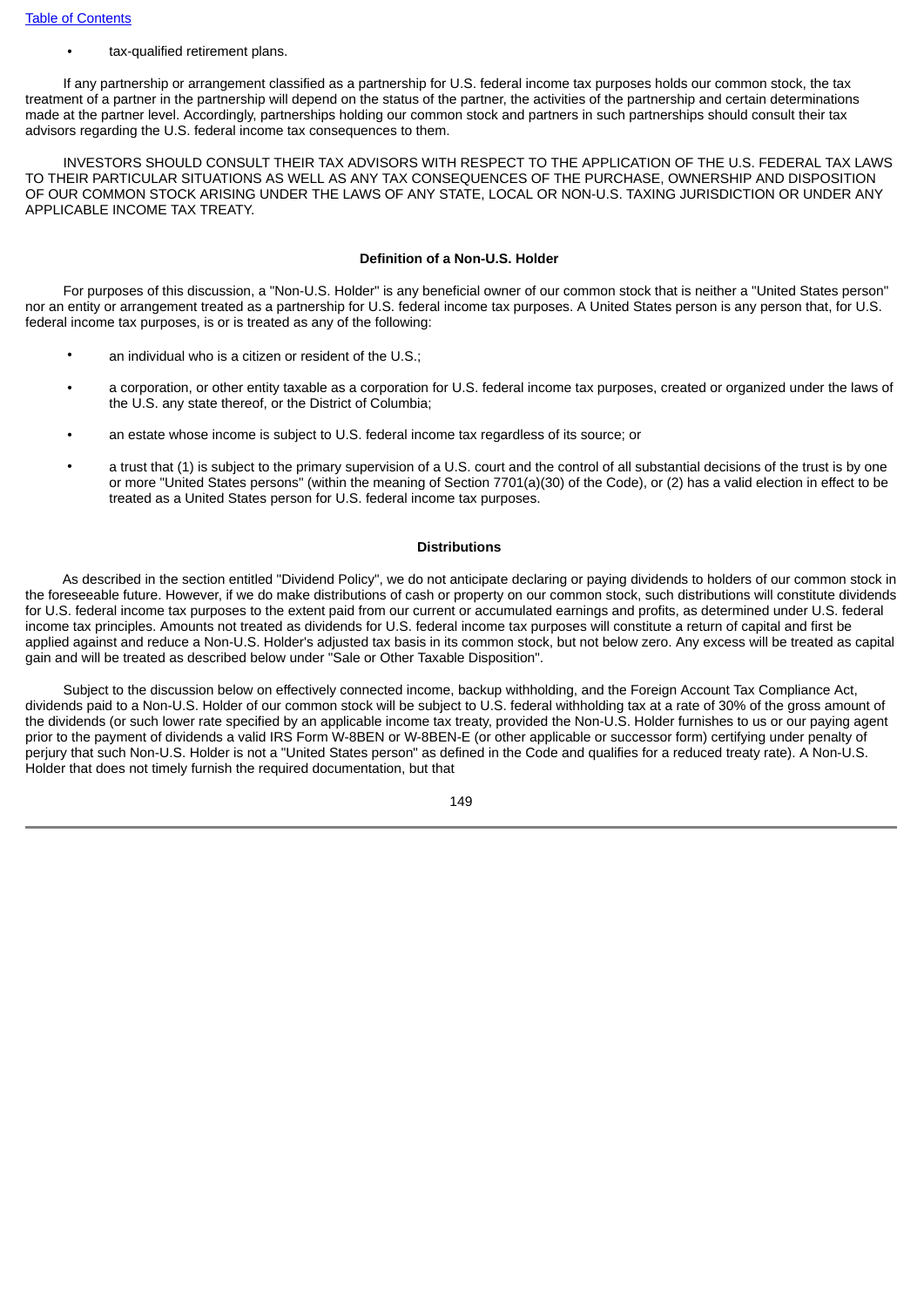qualifies for a reduced treaty rate, may obtain a refund of any excess amounts withheld by timely filing an appropriate claim for refund with the IRS. Non-U.S. Holders should consult their tax advisors regarding their entitlement to benefits under any applicable income tax treaty.

 If dividends paid to a Non-U.S. Holder are effectively connected with the Non-U.S. Holder's conduct of a trade or business within the U.S. (and, if required by an applicable income tax treaty, the Non-U.S. Holder maintains a permanent establishment in the U.S. to which such dividends are attributable), the Non-U.S. Holder will be exempt from the U.S. federal withholding tax described above. To claim the exemption, the Non-U.S. Holder must furnish to the applicable withholding agent a valid IRS Form W-8ECI (or a successor form), certifying that the dividends are effectively connected with the Non-U.S. Holder's conduct of a trade or business within the U.S.

 Any such effectively connected dividends will generally be subject to U.S. federal income tax at the rates and in the manner generally applicable to U.S. persons. A Non-U.S. Holder that is a corporation also may be subject to a branch profits tax at a rate of 30% (or such lower rate specified by an applicable income tax treaty) on its effectively connected earnings and profits (as adjusted for certain items), which will include such effectively connected dividends. Non-U.S. Holders should consult their tax advisors regarding any applicable tax treaties that may provide for different rules.

#### **Sale or Other Taxable Disposition**

 Subject to the discussion below on backup withholding and the Foreign Account Tax Compliance Act, a Non-U.S. Holder generally will not be subject to U.S. federal income tax on any gain realized upon the sale or other taxable disposition of our common stock unless:

- the gain is effectively connected with the Non-U.S. Holder's conduct of a trade or business within the U.S. (and, if required by an applicable income tax treaty, the Non-U.S. Holder maintains a permanent establishment in the U.S. to which such gain is attributable);
- the Non-U.S. Holder is a nonresident alien individual present in the U.S. for 183 days or more during the taxable year of the sale or other taxable disposition and certain other requirements are met; or
- our common stock constitutes a U.S. real property interest, or USRPI, by reason of our status as a U.S. real property holding corporation, or USRPHC, for U.S. federal income tax purposes.

 Gain described in the first bullet point above generally will be subject to U.S. federal income tax at the rates and in the manner generally applicable to U.S. persons. A Non-U.S. Holder that is a corporation also may be subject to a branch profits tax at a rate of 30% (or such lower rate specified by an applicable income tax treaty) on its effectively connected earnings and profits (as adjusted for certain items), which will include such effectively connected gain.

 A Non-U.S. Holder described in the second bullet point above will be subject to U.S. federal income tax at a rate of 30% (or such lower rate specified by an applicable income tax treaty) on any gain derived from the sale or other taxable disposition, which may generally be offset by U.S. source capital losses of the Non-U.S. Holder for that taxable year (even though the individual is not considered a resident of the U.S.), provided the Non-U.S. Holder has timely filed U.S. federal income tax returns with respect to such losses.

 With respect to the third bullet point above, we believe we currently are not, and do not anticipate becoming, a USRPHC. Because the determination of whether we are a USRPHC depends, however, on the fair market value of our USRPIs relative to the fair market value of our non-USRPIs and our other business assets, there can be no assurance we currently are not a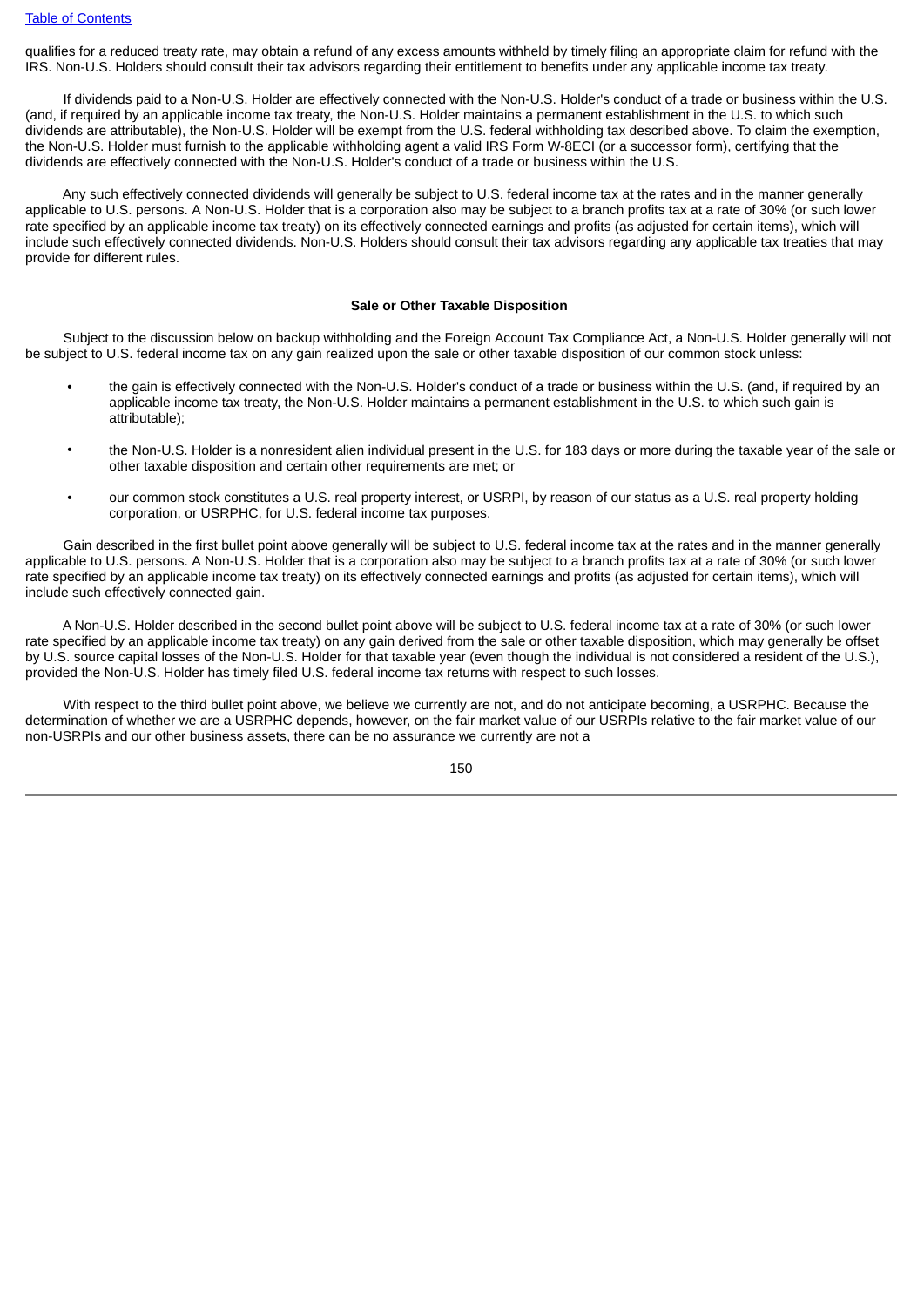USRPHC or will not become one in the future. Even if we are or were to become a USRPHC, gain arising from the sale or other taxable disposition by a Non-U.S. Holder of our common stock will not be subject to U.S. federal income tax if our common stock is "regularly traded", as defined by applicable Treasury Regulations, on an established securities market, and such Non-U.S. Holder owned, actually and constructively, five percent or less of our common stock throughout the shorter of the five-year period ending on the date of the sale or other taxable disposition or the Non-U.S. Holder's holding period. If we were to become a USRPHC and our common stock were not considered to be "regularly traded" on an established securities market during the calendar year in which the relevant sale or other taxable disposition by a Non-U.S. holder occurs, such Non-U.S. holder (regardless of the percentage of stock owned) would be subject to U.S. federal income tax on a sale or other taxable disposition of our common stock and a 15% withholding tax would apply to the gross proceeds from such disposition.

Non-U.S. Holders should consult their tax advisors regarding potentially applicable income tax treaties that may provide for different rules.

## **Information Reporting and Backup Withholding**

 Payments of dividends on our common stock generally will not be subject to backup withholding, provided the applicable withholding agent does not have actual knowledge or reason to know the Non-U.S. Holder is a United States person and the Non-U.S. Holder either certifies its non-U.S. status, such as by furnishing a valid IRS Form W-8BEN, W-8BEN-E or W-8ECI (or a successor form), or otherwise establishes an exemption. However, information returns are required to be filed with the IRS in connection with any dividends on our common stock paid to the Non-U.S. Holder, regardless of whether any tax was actually withheld. In addition, proceeds of the sale or other taxable disposition of our common stock within the U.S. or conducted through certain U.S.-related brokers generally will not be subject to backup withholding or information reporting if the applicable withholding agent receives the certification described above and does not have actual knowledge or reason to know that such Non-U.S. Holder is a United States person, or the Non-U.S. Holder otherwise establishes an exemption. If a Non-U.S. Holder does not provide the certification described above or the applicable withholding agent has actual knowledge or reason to know that such Non-U.S. Holder is a United States person, payments of dividends or of proceeds of the sale or other taxable disposition of our common stock may be subject to backup withholding at a rate currently equal to 24% of the gross proceeds of such dividend, sale, or other taxable disposition. Proceeds of a sale or other disposition of our common stock conducted through a non-U.S. office of a non-U.S. broker generally will not be subject to backup withholding or information reporting.

 Copies of information returns that are filed with the IRS may also be made available under the provisions of an applicable treaty or agreement to the tax authorities of the country in which the Non-U.S. Holder resides, is established or is organized.

 Backup withholding is not an additional tax. Any amounts withheld under the backup withholding rules may be allowed as a refund or a credit against a Non-U.S. Holder's U.S. federal income tax liability, provided the Non-U.S. Holder timely files the appropriate claim with the IRS and furnishes any required information to the IRS.

Non-U.S. Holders should consult their tax advisors regarding information reporting and backup withholding.

## **Additional Withholding Tax on Payments Made to Foreign Accounts**

 Subject to the discussion below regarding recently issued Proposed Treasury Regulations, withholding taxes may be imposed under Sections 1471 to 1474 of the Code (such Sections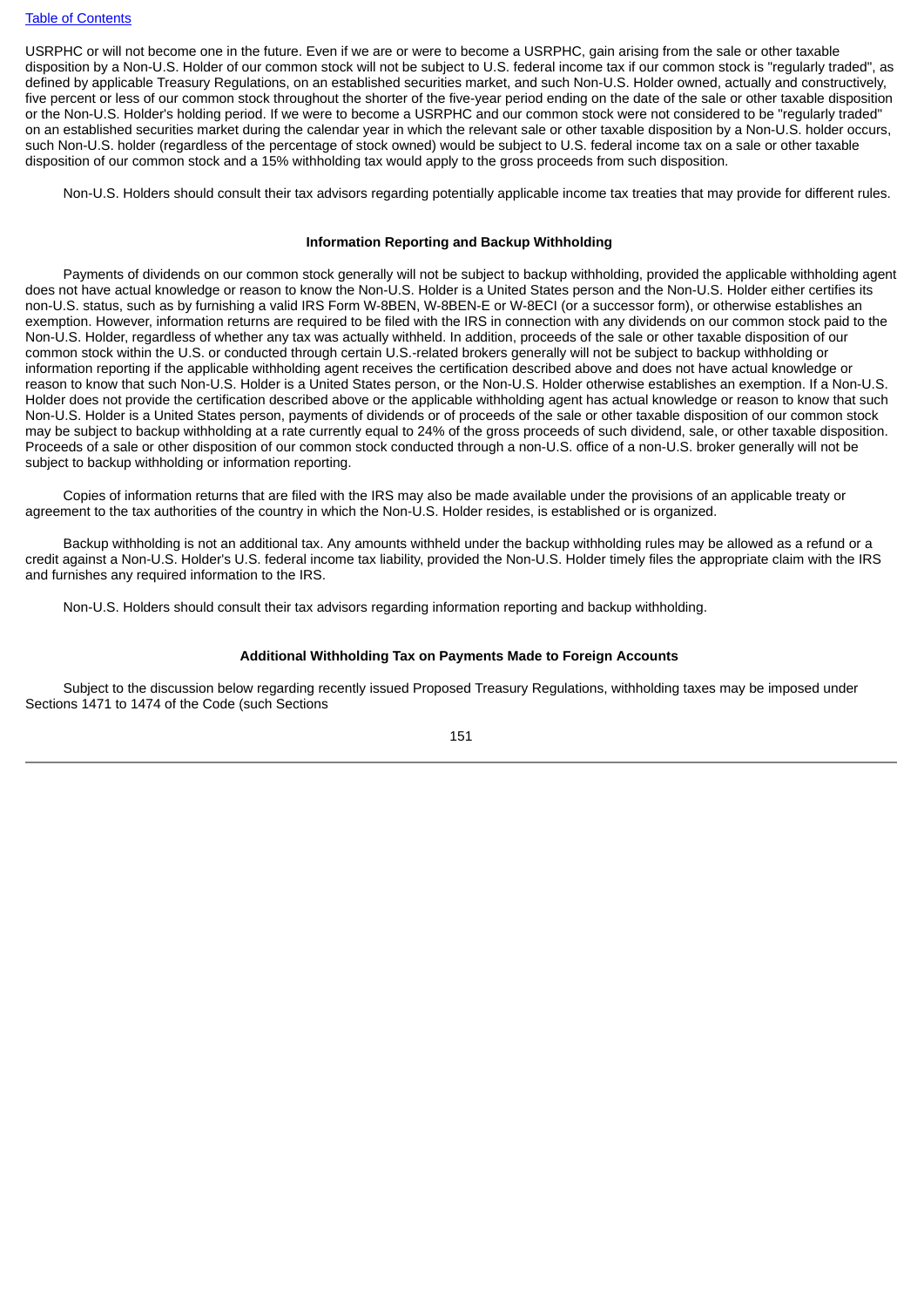#### [Table of Contents](#page-3-0)

commonly referred to as the Foreign Account Tax Compliance Act, or FATCA) on certain types of payments made to non-U.S. financial institutions and certain other non-U.S. entities. Specifically, a 30% withholding tax may be imposed on dividends on, or gross proceeds from the sale or other disposition of, our common stock paid to a "foreign financial institution" or a "non-financial foreign entity" (each as defined in the Code) (including, in some cases, when such foreign financial institution or non-financial foreign entity is acting as an intermediary), unless (1) the foreign financial institution undertakes certain diligence and reporting obligations, (2) the non-financial foreign entity either certifies it does not have any "substantial United States owners" (as defined in the Code) or furnishes identifying information regarding each direct and indirect substantial United States owner, or (3) the foreign financial institution or non-financial foreign entity otherwise qualifies for an exemption from these rules. If the payee is a foreign financial institution and is subject to the diligence and reporting requirements in (1) above, it must enter into an agreement with the U.S. Department of the Treasury requiring, among other things, that it undertake to identify accounts held by certain "specified United States persons" or "United States-owned foreign entities" (each as defined in the Code), annually report certain information about such accounts, and withhold 30% on certain payments to noncompliant foreign financial institutions and certain other account holders. Foreign financial institutions or branches thereof located in jurisdictions that have an intergovernmental agreement with the U.S. governing FATCA may be subject to different rules.

 Under the applicable Treasury Regulations and administrative guidance, withholding under FATCA generally applies to payments of dividends on our common stock, and subject to recently issued Proposed Treasury Regulations described below, to payments of gross proceeds from the sale or other disposition of such stock. On December 13, 2018, the U.S. Department of the Treasury released proposed regulations (the preamble to which specifies that taxpayers may rely on them pending finalization) which, would eliminate FATCA withholding on the gross proceeds from a sale or other disposition of our common stock. There can be no assurance that the proposed regulations will be finalized in their present form.

 Prospective investors should consult their tax advisors regarding the potential application of withholding under FATCA to their investment in our common stock.

#### **Federal Estate Tax**

 Individual Non-U.S. Holders and entities the property of which is potentially includible in such an individual's gross estate for U.S. federal estate tax purposes (for example, a trust funded by such an individual and with respect to which the individual has retained certain interests or powers), should note that, absent an applicable treaty exemption, our common stock will be treated as U.S.-situs property subject to U.S. federal estate tax.

$$
152 \\
$$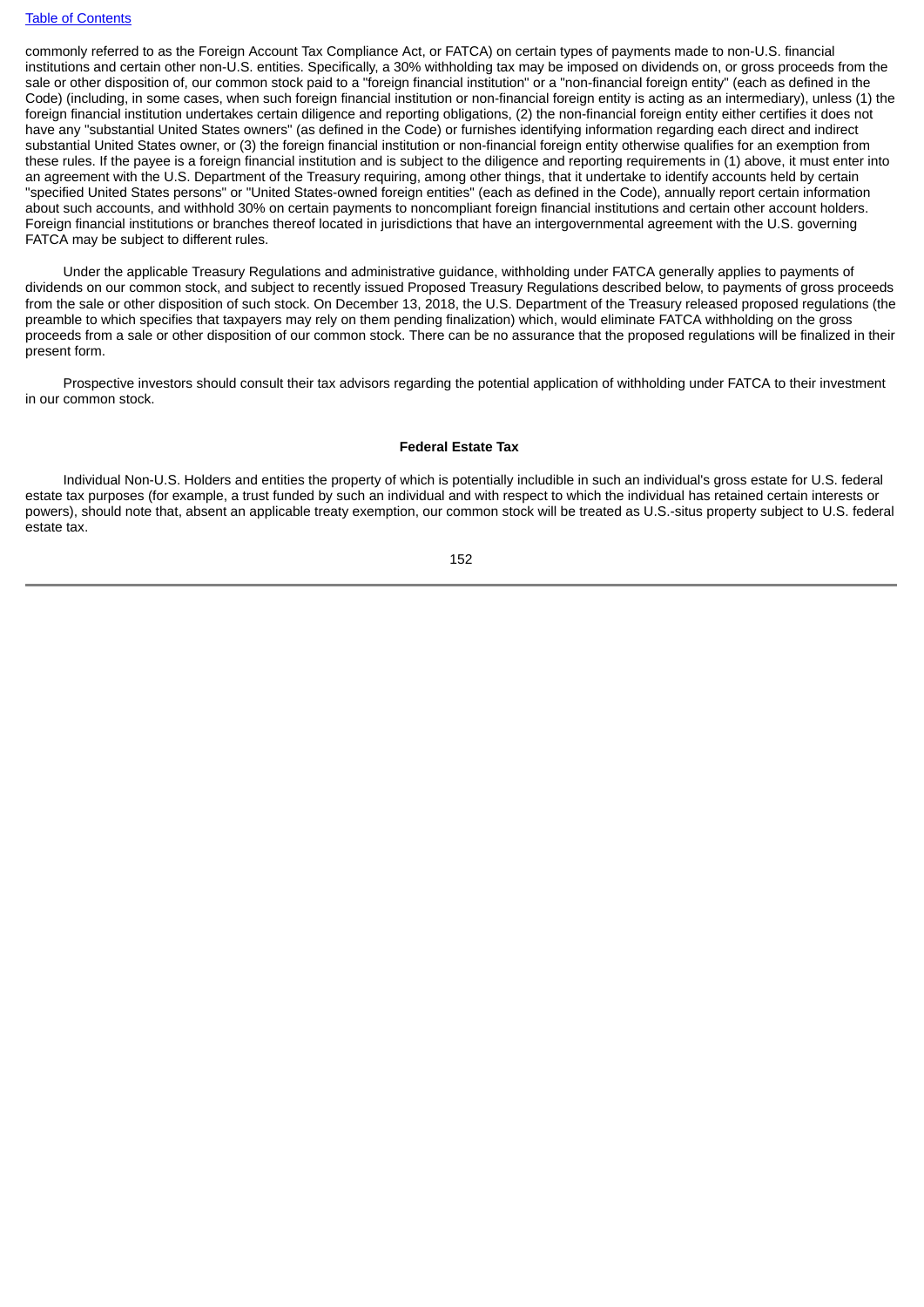## **UNDERWRITING**

 The Company and the representatives of the underwriters named below have entered into an underwriting agreement with respect to the shares being offered. Subject to certain conditions, each underwriter has severally agreed to purchase the number of shares indicated in the following table. Goldman Sachs & Co. LLC, J.P. Morgan Securities LLC, BofA Securities, Inc. and Barclays Capital Inc. are the representatives of the underwriters.

|                            | <b>Underwriters</b> | <b>Number of Shares</b> |
|----------------------------|---------------------|-------------------------|
| Goldman Sachs & Co. LLC    |                     |                         |
| J.P. Morgan Securities LLC |                     |                         |
| BofA Securities, Inc.      |                     |                         |
| Barclays Capital Inc.      |                     |                         |
| <b>Total</b>               |                     |                         |

 The underwriters are committed to take and pay for all of the shares being offered, if any are taken, other than the shares covered by the option described below unless and until this option is exercised.

 The underwriters have an option to buy up to an additional shares from the Company to cover sales by the underwriters of a greater number of shares than the total number set forth in the table above. They may exercise that option for 30 days. If any shares are purchased pursuant to this option, the underwriters will severally purchase shares in approximately the same proportion as set forth in the table above.

 The following table shows the per share and total underwriting discounts and commissions to be paid to the underwriters by the Company. Such amounts are shown assuming both no exercise and full exercise of the underwriters' option to purchase additional shares.

| Paid by the Company | <b>No Exercise</b> | <b>Full Exercise</b> |
|---------------------|--------------------|----------------------|
| Per Share           |                    |                      |
| Total               |                    |                      |

Shares sold by the underwriters to the public will initially be offered at the initial public offering price set forth on the cover of this ectus. Any shares sold by the underwriters to securities dealers may be sold at a prospectus. Any shares sold by the underwriters to securities dealers may be sold at a discount of up to  $$$ offering price. After the initial offering of the shares, the representatives may change the offering price and the other selling terms. The offering of the shares by the underwriters is subject to receipt and acceptance and subject to the underwriters' right to reject any order in whole or in part.

 The Company and its officers, directors, and holders of all of the Company's common stock, have agreed with the underwriters, subject to certain exceptions, not to dispose of or hedge any of their common stock or securities convertible into or exchangeable for shares of common stock during the period from the date of this prospectus continuing through the date 180 days after the date of this prospectus, except with the prior written consent of the representatives. This agreement does not apply to any existing employee benefit plans. See "Shares Eligible for Future Sale" for a discussion of certain transfer restrictions.

 In the case of the Company, the restrictions described in the immediately preceding paragraph do not apply to certain transactions including:

• the sale of shares of our common stock to the underwriters pursuant to the underwriting agreement in this offering; and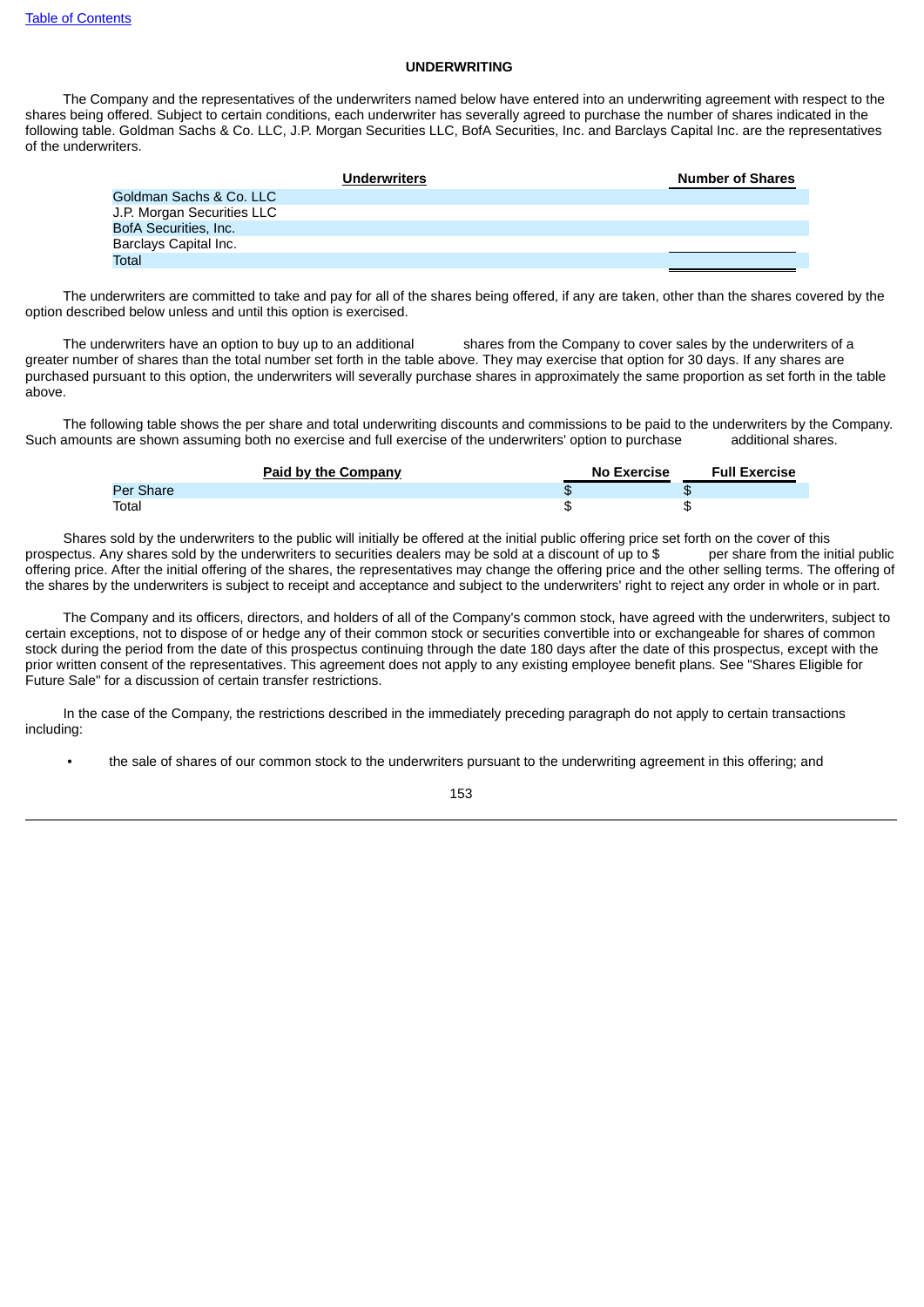• transfers pursuant to employee stock option plans existing on, or upon the conversion or exchange of convertible or exchangeable securities outstanding as of, the date of the underwriting agreement.

 In the case of our officers, directors, and holders of all of the Company's common stock, the restrictions described in the paragraph above do not apply to certain transactions including:

- subject to certain limitations, a bona fide gift or gifts;
- subject to certain limitations, transfers to any trusts for the direct or indirect benefit of the transferor or the transferor's immediate family;
- transfers with the prior written consent of Goldman Sachs & Co. LLC and J.P. Morgan Securities LLC;
- subject to certain limitations, transfers by a corporation to any wholly owned subsidiary of such corporation;
- subject to certain limitations, by operation of law, such as pursuant to a qualified domestic order or in connection with a divorce settlement;
- subject to certain limitations, (a) transfers pursuant to a bona fide third-party tender offer, merger, purchase, consolidation or other similar transaction that is approved by our board of directors, made to all holders of common stock involving a change of control, provided that, in the event that the tender offer, merger, purchase, consolidation or other such transaction is not completed, the shares owned by the lock-up party will remain subject to terms of the lock-up agreement, or (b) transfers to the Company for payment of the exercise price upon the automatic "cashless" or "net" exercise of an option to purchase shares in connection with the termination of such option pursuant to its terms upon a change of control of the Company;
- subject to certain limitations, transfers pursuant to the exercise of an option to purchase shares in connection with the termination of such option; and
- subject to certain limitations, transfers to the Company for (a) the payment of the exercise price upon the "cashless" or "net" exercise of an option to purchase shares or (b) for payment of tax withholdings (including estimated taxes) due as a result of the exercise of an option to purchase shares, in each case in connection with the termination of such option pursuant to its terms.

 Goldman Sachs & Co. LLC and J.P. Morgan Securities LLC, in their sole discretion, may release the common stock and other securities subject to the lock-up agreements described above in whole or in part at any time with or without notice; provided, however, that if the release is granted for one of our officers or directors, Goldman Sachs & Co. LLC and J.P. Morgan Securities LLC, on behalf of the underwriters, agree that at least three business days before the effective date of the release or waiver, Goldman Sachs & Co. LLC and J.P. Morgan Securities LLC, on behalf of the underwriters, will notify us of the impending release or waiver, and we are obligated to announce the impending release or waiver by press release through a major news service or other method permitted by applicable laws and regulation at least two business days before the effective date of the release or waiver.

 Prior to the offering, there has been no public market for the shares. The initial public offering price has been negotiated among the Company and the representatives. Among the factors to be considered in determining the initial public offering price of the shares, in addition to prevailing market conditions, will be the Company's historical performance, estimates of the business potential and earnings prospects of the Company, an assessment of the Company's management and the

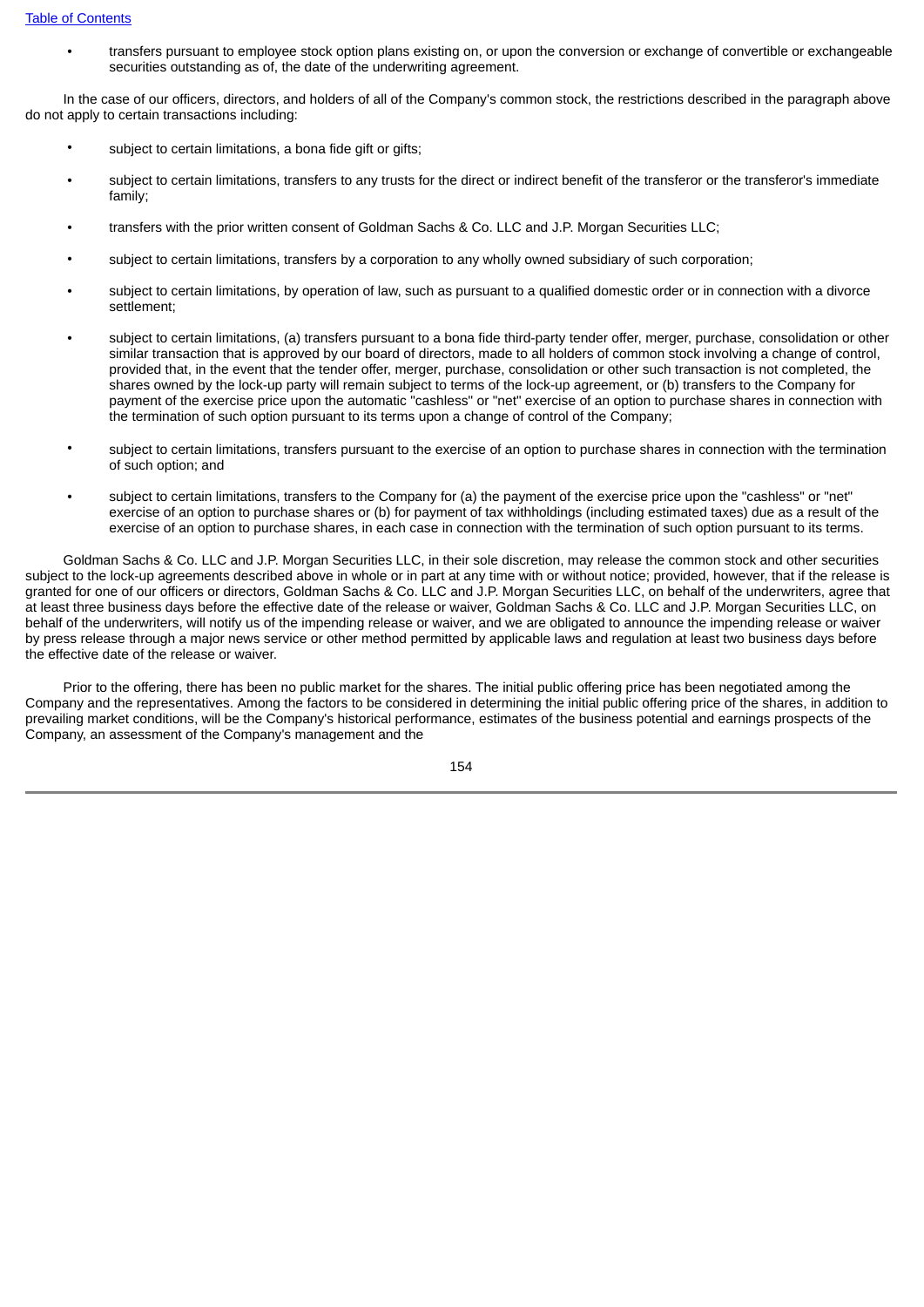consideration of the above factors in relation to market valuation of companies in related businesses.

An application has been made to quote the common stock on the under the symbol "

 In connection with the offering, the underwriters may purchase and sell shares of common stock in the open market. These transactions may include short sales, stabilizing transactions and purchases to cover positions created by short sales. Short sales involve the sale by the underwriters of a greater number of shares than they are required to purchase in the offering, and a short position represents the amount of such sales that have not been covered by subsequent purchases. A "covered short position" is a short position that is not greater than the amount of additional shares for which the underwriters' option described above may be exercised. The underwriters may cover any covered short position by either exercising their option to purchase additional shares or purchasing shares in the open market. In determining the source of shares to cover the covered short position, the underwriters will consider, among other things, the price of shares available for purchase in the open market as compared to the price at which they may purchase additional shares pursuant to the option described above. "Naked" short sales are any short sales that create a short position greater than the amount of additional shares for which the option described above may be exercised. The underwriters must cover any such naked short position by purchasing shares in the open market. A naked short position is more likely to be created if the underwriters are concerned that there may be downward pressure on the price of the common stock in the open market after pricing that could adversely affect investors who purchase in the offering. Stabilizing transactions consist of various bids for or purchases of common stock made by the underwriters in the open market prior to the completion of the offering.

 The underwriters may also impose a penalty bid. This occurs when a particular underwriter repays to the underwriters a portion of the underwriting discount received by it because the representatives have repurchased shares sold by or for the account of such underwriter in stabilizing or short covering transactions.

 Purchases to cover a short position and stabilizing transactions, as well as other purchases by the underwriters for their own accounts, may have the effect of preventing or retarding a decline in the market price of the Company's stock, and together with the imposition of the penalty bid, may stabilize, maintain or otherwise affect the market price of the common stock. As a result, the price of the common stock may be higher than the price that otherwise might exist in the open market. The underwriters are not required to engage in these activities and may end any of these activities at any time. These transactions may be effected on in the over-the-counter market or otherwise.

 The Company estimates that their share of the total expenses of the offering, excluding underwriting discounts and commissions, will be approximately \$ . The Company has agreed to reimburse the underwriters for expenses incurred by them related to any applicable state securities filings and for clearance of this offering with the Financial Industry Regulatory Authority, Inc. in connection with this offering in an amount up to \$ .

The Company has agreed to indemnify the several underwriters against certain liabilities, including liabilities under the Securities Act.

 The underwriters and their respective affiliates are full service financial institutions engaged in various activities, which may include sales and trading, commercial and investment banking, advisory, investment management, investment research, principal investment, hedging, market making, brokerage and other financial and non-financial activities and services. Certain of the underwriters and their respective affiliates have provided, and may in the future provide, a variety of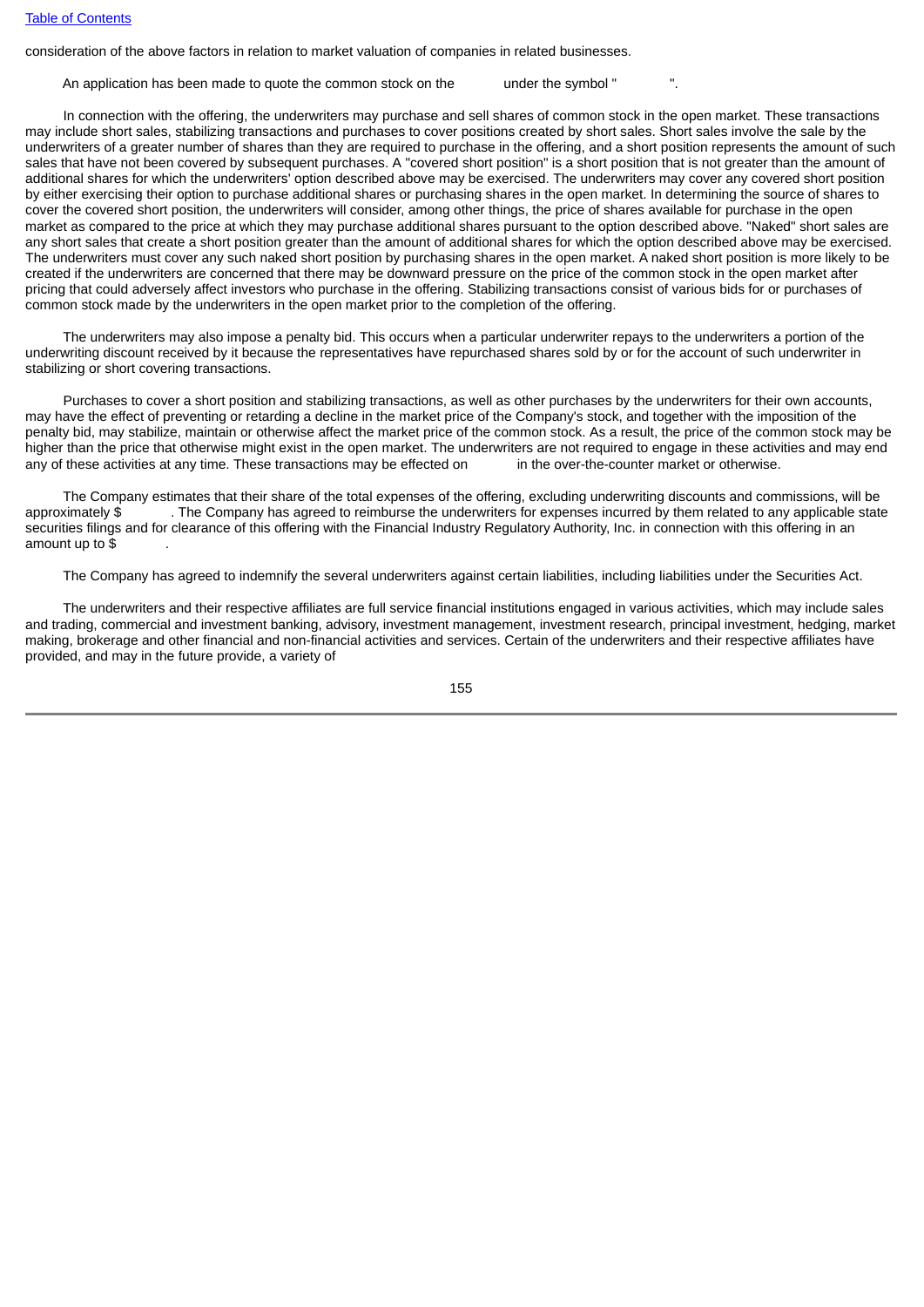these services to the Company and to persons and entities with relationships with the Company, for which they received or will receive customary fees and expenses.

 In the ordinary course of their various business activities, the underwriters and their respective affiliates, officers, directors and employees may purchase, sell or hold a broad array of investments and actively trade securities, derivatives, loans, commodities, currencies, credit default swaps and other financial instruments for their own account and for the accounts of their customers, and such investment and trading activities may involve or relate to assets, securities and/or instruments of the issuer (directly, as collateral securing other obligations or otherwise) and/or persons and entities with relationships with the Company. The underwriters and their respective affiliates may also communicate independent investment recommendations, market color or trading ideas and/or publish or express independent research views in respect of such assets, securities or instruments and may at any time hold, or recommend to clients that they should acquire, long and/or short positions in such assets, securities and instruments. Certain of the underwriters are also customers of the Company.

 Other than in the United States, no action has been taken by us or the underwriters that would permit a public offering of the securities offered by this prospectus in any jurisdiction where action for that purpose is required. The securities offered by this prospectus may not be offered or sold, directly or indirectly, nor may this prospectus or any other offering material or advertisements in connection with the offer and sale of any such securities be distributed or published in any jurisdiction, except under circumstances that will result in compliance with the applicable rules and regulations of that jurisdiction. Persons into whose possession this prospectus comes are advised to inform themselves about and to observe any restrictions relating to the offering and the distribution of this prospectus. This prospectus does not constitute an offer to sell or a solicitation of an offer to buy any securities offered by this prospectus in any jurisdiction in which such an offer or a solicitation is unlawful.

## **Selling Restrictions**

## *European Economic Area and the United Kingdom*

 In relation to each Member State of the European Economic Area and the United Kingdom, or a Relevant State, no common stock has been offered or will be offered pursuant to the offering to the public in that Relevant State prior to the publication of a prospectus in relation to the common stock which has been approved by the competent authority in that Relevant State or, where appropriate, approved in another Relevant State and notified to the competent authority in that Relevant State (all in accordance with the Prospectus Regulation), except that offers of shares of our common stock may be made to the public in that Relevant State at any time under the following exemptions under the Prospectus Regulation:

- (a) to any legal entity which is a qualified investor as defined under the Prospectus Regulation;
- (b) to fewer than 150 natural or legal persons (other than qualified investors as defined under the Prospectus Regulation), subject to obtaining the prior consent of the representatives for any such offer ; or
- (c) in any other circumstances falling within Article 1(4) of the Prospectus Regulation,

provided that no such offer of shares of our common stock shall require the Company or any underwriter to publish a prospectus pursuant to Article 3 of the Prospectus Regulation or supplement a prospectus pursuant to Article 23 of the Prospectus Regulation.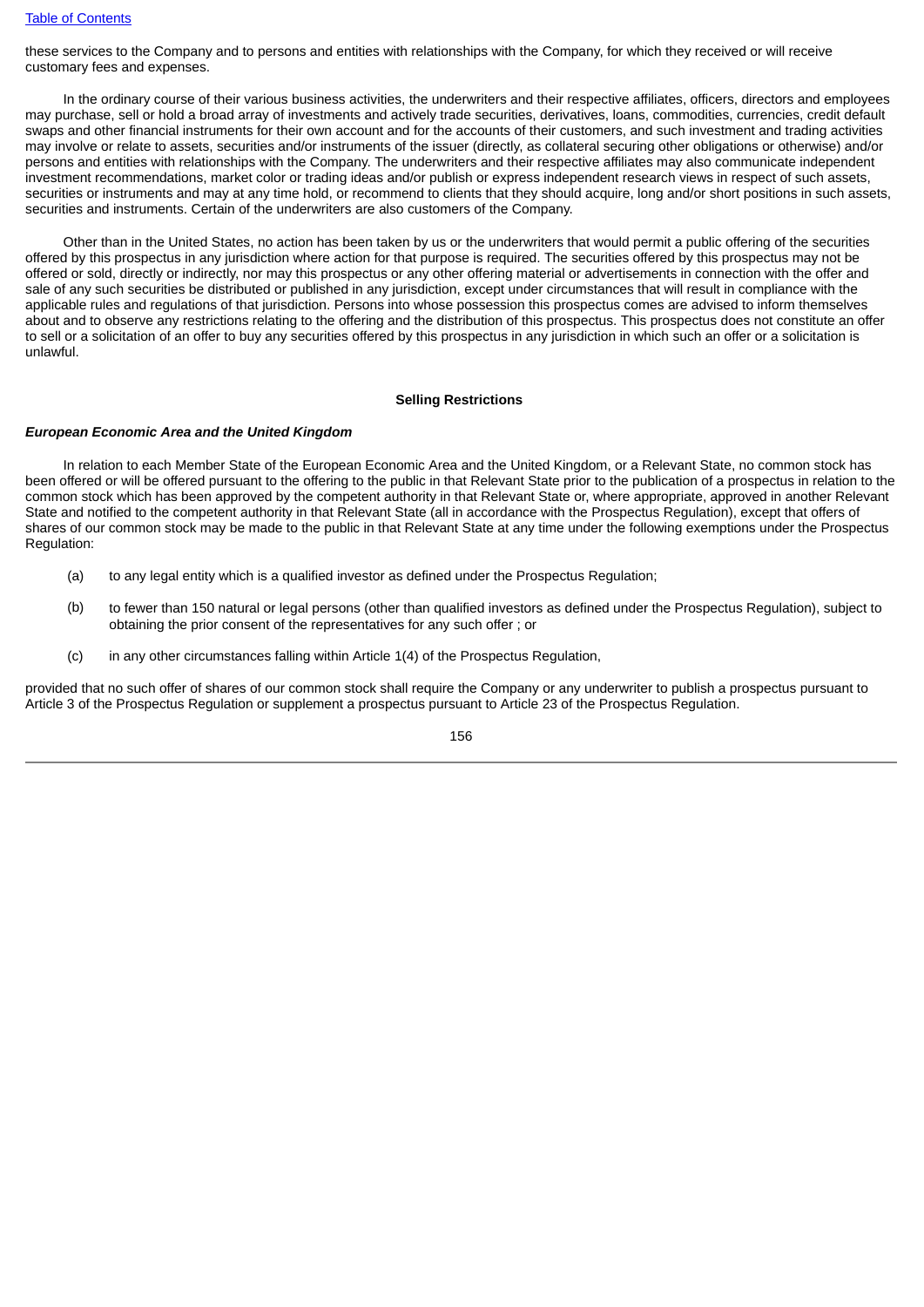For the purposes of this provision, the expression an "offer to the public" in relation to any shares of our common stock in any Relevant State means the communication in any form and by any means of sufficient information on the terms of the offer and any shares of our common stock to be offered so as to enable an investor to decide to purchase or subscribe for any shares of our common stock, and the expression "Prospectus Regulation" means Regulation (EU) 2017/1129.

## *United Kingdom*

Each Underwriter has represented and agreed that:

- (a) it has only communicated or caused to be communicated and will only communicate or cause to be communicated an invitation or inducement to engage in investment activity (within the meaning of Section 21 of the Financial Services and Markets Act 2000, or FMSA) received by it in connection with the issue or sale of shares of our common stock in circumstances in which Section 21(1) of the FSMA does not apply to the Company; and
- (b) it has complied and will comply with all applicable provisions of the FSMA with respect to anything done by it in relation to the shares in, from or otherwise involving the United Kingdom.

## *Canada*

 The securities may be sold in Canada only to purchasers purchasing, or deemed to be purchasing, as principal that are accredited investors, as defined in National Instrument 45-106 Prospectus Exemptions or subsection 73.3(1) of the Securities Act (Ontario), and are permitted clients, as defined in National Instrument 31-103 Registration Requirements, Exemptions, and Ongoing Registrant Obligations. Any resale of the securities must be made in accordance with an exemption form, or in a transaction not subject to, the prospectus requirements of applicable securities laws.

 Securities legislation in certain provinces or territories of Canada may provide a purchaser with remedies for rescission or damages if this prospectus (including any amendment thereto) contains a misrepresentation, provided that the remedies for rescission or damages are exercised by the purchaser within the time limit prescribed by the securities legislation of the purchaser's province or territory. The purchaser should refer to any applicable provisions of the securities legislation of the purchaser's province or territory of these rights or consult with a legal advisor.

 Pursuant to section 3A.3 of National Instrument 33-105 Underwriting Conflicts (NI 33-105), the underwriters are not required to comply with the disclosure requirements of NI 33-105 regarding underwriter conflicts of interest in connection with this offering.

## *Hong Kong*

 The shares may not be offered or sold in Hong Kong by means of any document other than (i) in circumstances which do not constitute an offer to the public within the meaning of the Companies (Winding Up and Miscellaneous Provisions) Ordinance (Cap. 32 of the Laws of Hong Kong), or the Companies (Winding Up and Miscellaneous Provisions) Ordinance, or which do not constitute an invitation to the public within the meaning of the Securities and Futures Ordinance (Cap. 571 of the Laws of Hong Kong), or the Securities and Futures Ordinance, or (ii) to "professional investors" as defined in the Securities and Futures Ordinance and any rules made thereunder, or (iii) in other circumstances which do not result in the document being a "prospectus" as defined in the Companies (Winding Up and Miscellaneous Provisions) Ordinance, and no advertisement, invitation or document relating to the shares may be issued or may be in the

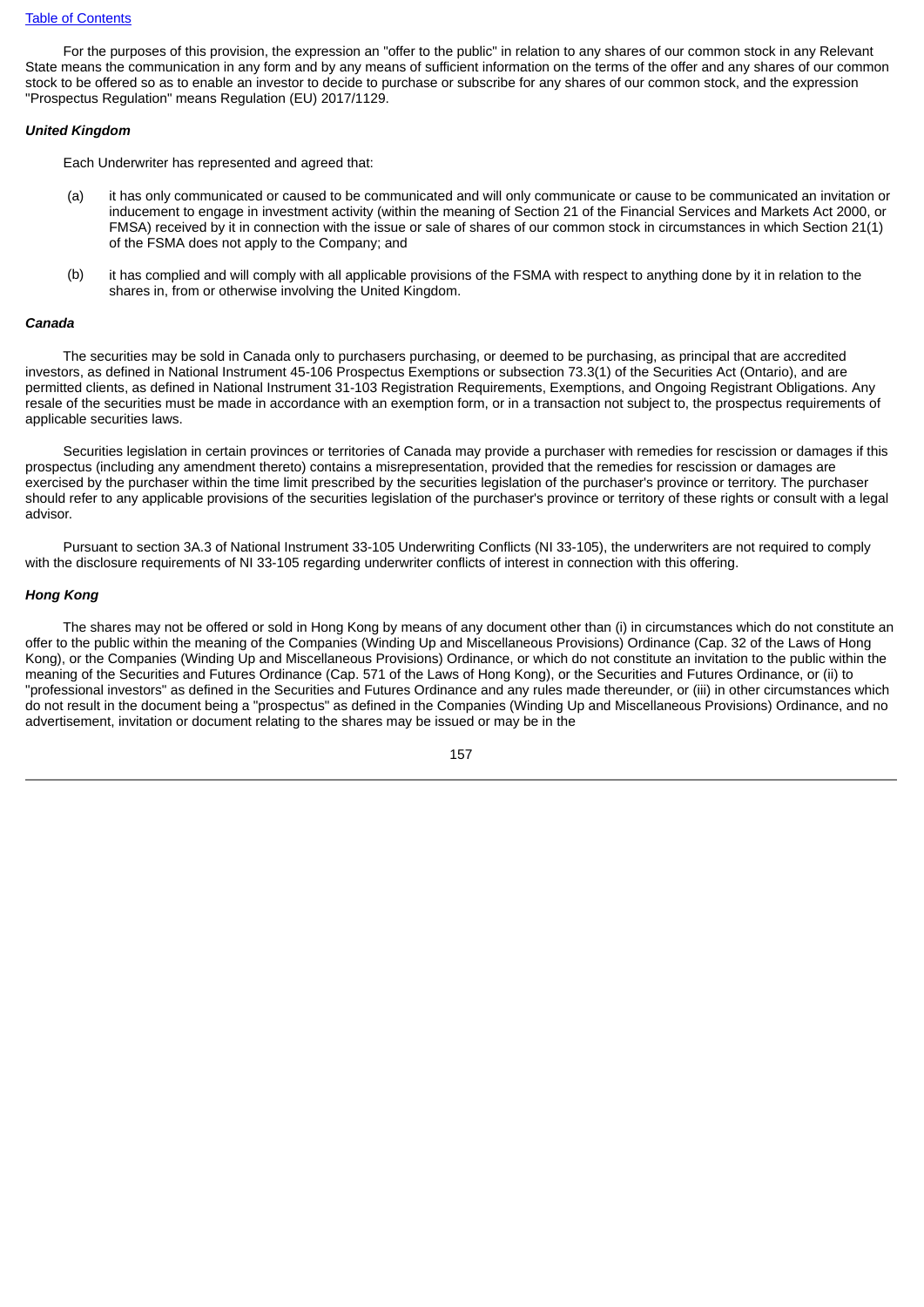#### [Table of Contents](#page-3-0)

possession of any person for the purpose of issue (in each case whether in Hong Kong or elsewhere), which is directed at, or the contents of which are likely to be accessed or read by, the public in Hong Kong (except if permitted to do so under the securities laws of Hong Kong) other than with respect to shares which are or are intended to be disposed of only to persons outside Hong Kong or only to "professional investors" in Hong Kong as defined in the Securities and Futures Ordinance and any rules made thereunder.

## *Singapore*

 This prospectus has not been registered as a prospectus with the Monetary Authority of Singapore. Accordingly, this prospectus and any other document or material in connection with the offer or sale, or invitation for subscription or purchase, of the shares may not be circulated or distributed, nor may the shares be offered or sold, or be made the subject of an invitation for subscription or purchase, whether directly or indirectly, to persons in Singapore other than (i) to an institutional investor (as defined under Section 4A of the Securities and Futures Act, Chapter 289 of Singapore, or the SFA) under Section 274 of the SFA, (ii) to a relevant person (as defined in Section 275(2) of the SFA) pursuant to Section 275(1) of the SFA, or any person pursuant to Section 275(1A) of the SFA, and in accordance with the conditions specified in Section 275 of the SFA or (iii) otherwise pursuant to, and in accordance with the conditions of, any other applicable provision of the SFA, in each case subject to conditions set forth in the SFA.

 Where the shares are subscribed or purchased under Section 275 of the SFA by a relevant person which is a corporation (which is not an accredited investor (as defined in Section 4A of the SFA)) the sole business of which is to hold investments and the entire share capital of which is owned by one or more individuals, each of whom is an accredited investor, the securities (as defined in Section 239(1) of the SFA) of that corporation shall not be transferable for 6 months after that corporation has acquired the shares under Section 275 of the SFA except: (1) to an institutional investor under Section 274 of the SFA or to a relevant person (as defined in Section 275(2) of the SFA), (2) where such transfer arises from an offer in that corporation's securities pursuant to Section 275(1A) of the SFA, (3) where no consideration is or will be given for the transfer, (4) where the transfer is by operation of law, (5) as specified in Section 276(7) of the SFA, or (6) as specified in Regulation 32 of the Securities and Futures (Offers of Investments) (Shares and Debentures) Regulations 2005 of Singapore, or Regulation 32.

 Where the shares are subscribed or purchased under Section 275 of the SFA by a relevant person which is a trust (where the trustee is not an accredited investor (as defined in Section 4A of the SFA)) whose sole purpose is to hold investments and each beneficiary of the trust is an accredited investor, the beneficiaries' rights and interest (howsoever described) in that trust shall not be transferable for 6 months after that trust has acquired the shares under Section 275 of the SFA except: (1) to an institutional investor under Section 274 of the SFA or to a relevant person (as defined in Section 275(2) of the SFA), (2) where such transfer arises from an offer that is made on terms that such rights or interest are acquired at a consideration of not less than S\$200,000 (or its equivalent in a foreign currency) for each transaction (whether such amount is to be paid for in cash or by exchange of securities or other assets), (3) where no consideration is or will be given for the transfer, (4) where the transfer is by operation of law, (5) as specified in Section 276(7) of the SFA, or (6) as specified in Regulation 32.

 *Singapore Securities and Futures Act Product Classification*—Solely for the purposes of its obligations pursuant to Sections 309B(1)(a) and 309B(1)(c) of the SFA, we have determined, and hereby notify all relevant persons (as defined in Section 309A of the SFA) that the shares are "prescribed capital markets products" (as defined in the Securities and Futures (Capital Markets Products) Regulations 2018) and Excluded Investment Products (as defined in MAS Notice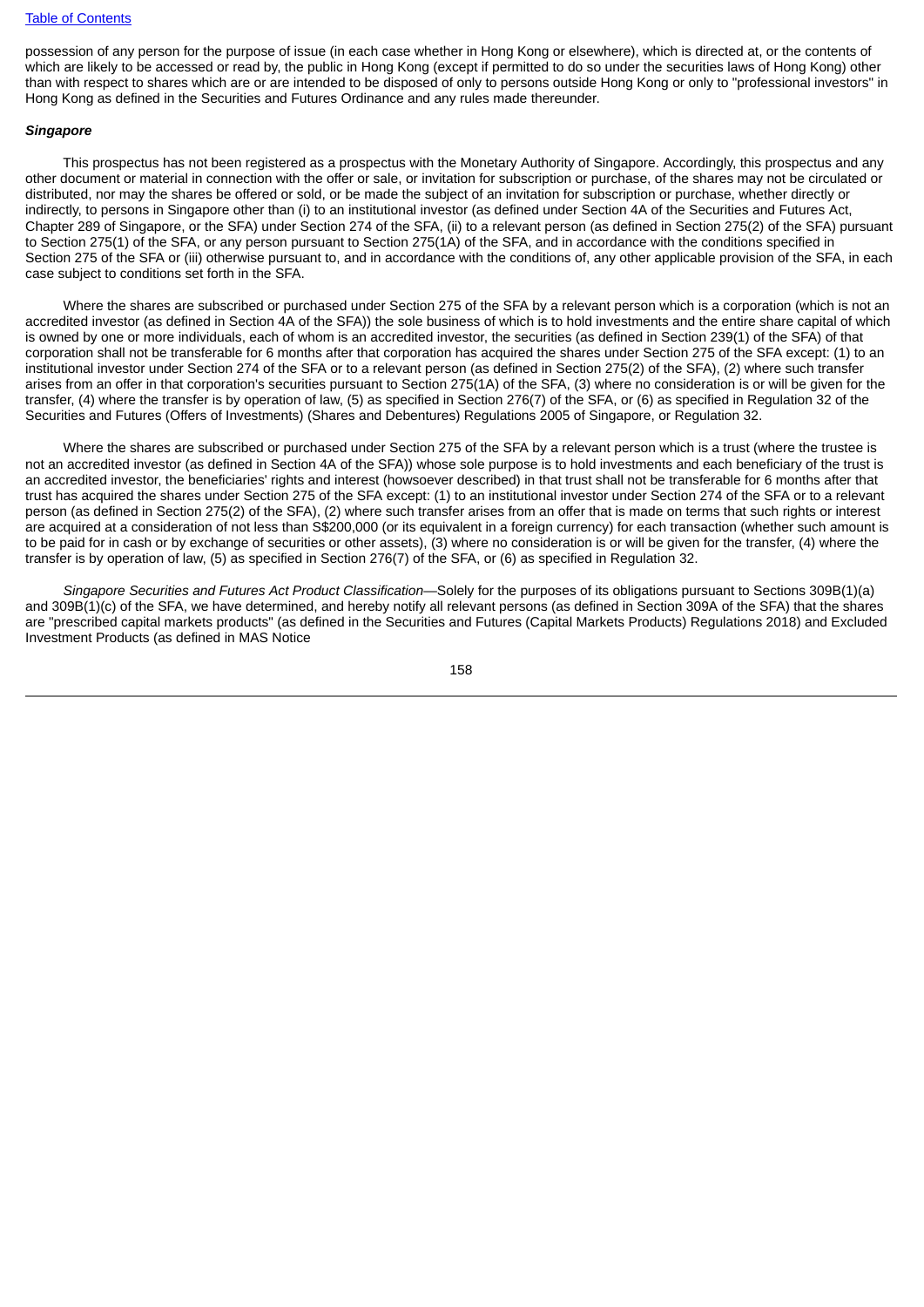#### [Table of Contents](#page-3-0)

SFA 04-N12: Notice on the Sale of Investment Products and MAS Notice FAA-N16: Notice on Recommendations on Investment Products).

#### *Japan*

 The shares have not been and will not be registered under the Financial Instruments and Exchange Act of Japan (Act No. 25 of 1948, as amended), or the FIEA. The shares may not be offered or sold, directly or indirectly, in Japan or to or for the benefit of any resident of Japan (including any person resident in Japan or any corporation or other entity organized under the laws of Japan) or to others for reoffering or resale, directly or indirectly, in Japan or to or for the benefit of any resident of Japan, except pursuant to an exemption from the registration requirements of the FIEA and otherwise in compliance with any relevant laws and regulations of Japan.

#### *Switzerland*

 The shares may not be publicly offered in Switzerland and will not be listed on the SIX Swiss Exchange, or SIX, or on any other stock exchange or regulated trading facility in Switzerland. This document has been prepared without regard to the disclosure standards for issuance prospectuses under art. 652a or art. 1156 of the Swiss Code of Obligations or the disclosure standards for listing prospectuses under art. 27 ff. of the SIX Listing Rules or the listing rules of any other stock exchange or regulated trading facility in Switzerland. Neither this document nor any other offering or marketing material relating to the shares or the offering may be publicly distributed or otherwise made publicly available in Switzerland.

 Neither this document nor any other offering or marketing material relating to the offering, the Company, the shares have been or will be filed with or approved by any Swiss regulatory authority. In particular, this document will not be filed with, and the offer of shares will not be supervised by the Swiss Financial Market Supervisory Authority FINMA, or FINMA, and the offer of shares has not been and will not be authorized under the Swiss Federal Act on Collective Investment Schemes, or CISA. The investor protection afforded to acquirers of interests in collective investment schemes under the CISA does not extend to acquirers of shares.

#### *Dubai International Financial Centre*

 This prospectus relates to an Exempt Offer in accordance with the Offered Securities Rules of the Dubai Financial Services Authority, or DFSA. This prospectus is intended for distribution only to persons of a type specified in the Offered Securities Rules of the DFSA. It must not be delivered to, or relied on by, any other person. The DFSA has no responsibility for reviewing or verifying any documents in connection with Exempt Offers. The DFSA has not approved this prospectus nor taken steps to verify the information set forth herein and has no responsibility for the prospectus. The shares to which this prospectus relates may be illiquid and/or subject to restrictions on their resale. Prospective purchasers of the shares offered should conduct their own due diligence on the shares. If you do not understand the contents of this prospectus you should consult an authorized financial advisor.

#### *Australia*

 No placement document, prospectus, product disclosure statement or other disclosure document has been lodged with the Australian Securities and Investments Commission, or ASIC, in relation to the offering. This prospectus does not constitute a prospectus, product disclosure statement or other disclosure document under the Corporations Act 2001, or the Corporations Act, and does not purport to include the information required for a prospectus, product disclosure statement or other disclosure document under the Corporations Act.

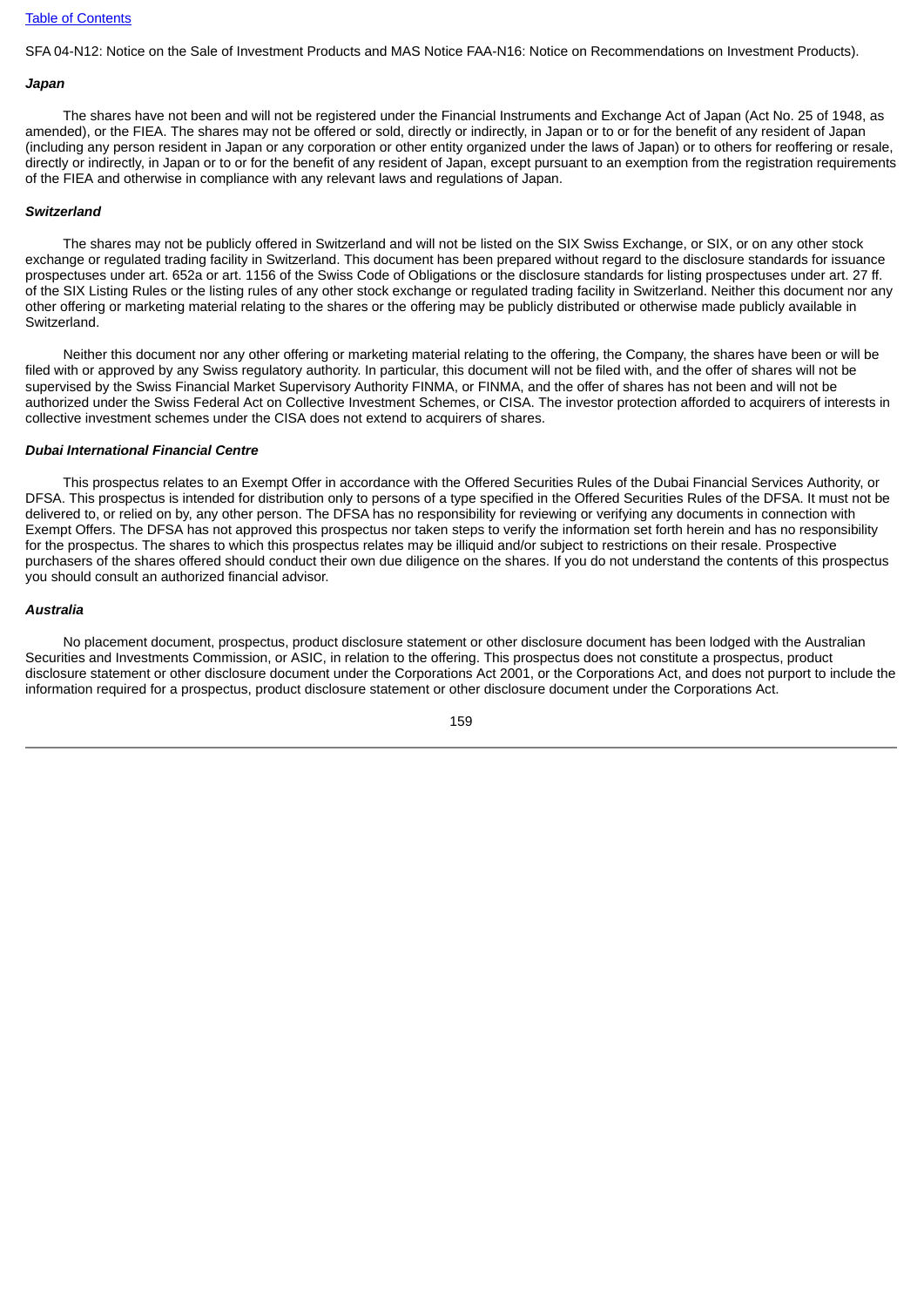Any offer in Australia of the shares may only be made to persons, or the Exempt Investors, who are "sophisticated investors" (within the meaning of section 708(8) of the Corporations Act), "professional investors" (within the meaning of section 708(11) of the Corporations Act) or otherwise pursuant to one or more exemptions contained in section 708 of the Corporations Act so that it is lawful to offer the shares without disclosure to investors under Chapter 6D of the Corporations Act.

 The shares applied for by Exempt Investors in Australia must not be offered for sale in Australia in the period of 12 months after the date of allotment under the offering, except in circumstances where disclosure to investors under Chapter 6D of the Corporations Act would not be required pursuant to an exemption under section 708 of the Corporations Act or otherwise or where the offer is pursuant to a disclosure document which complies with Chapter 6D of the Corporations Act. Any person acquiring shares must observe such Australian on-sale restrictions.

 This prospectus contains general information only and does not take account of the investment objectives, financial situation or particular needs of any particular person. It does not contain any securities recommendations or financial product advice. Before making an investment decision, investors need to consider whether the information in this prospectus is appropriate to their needs, objectives and circumstances, and, if necessary, seek expert advice on those matters.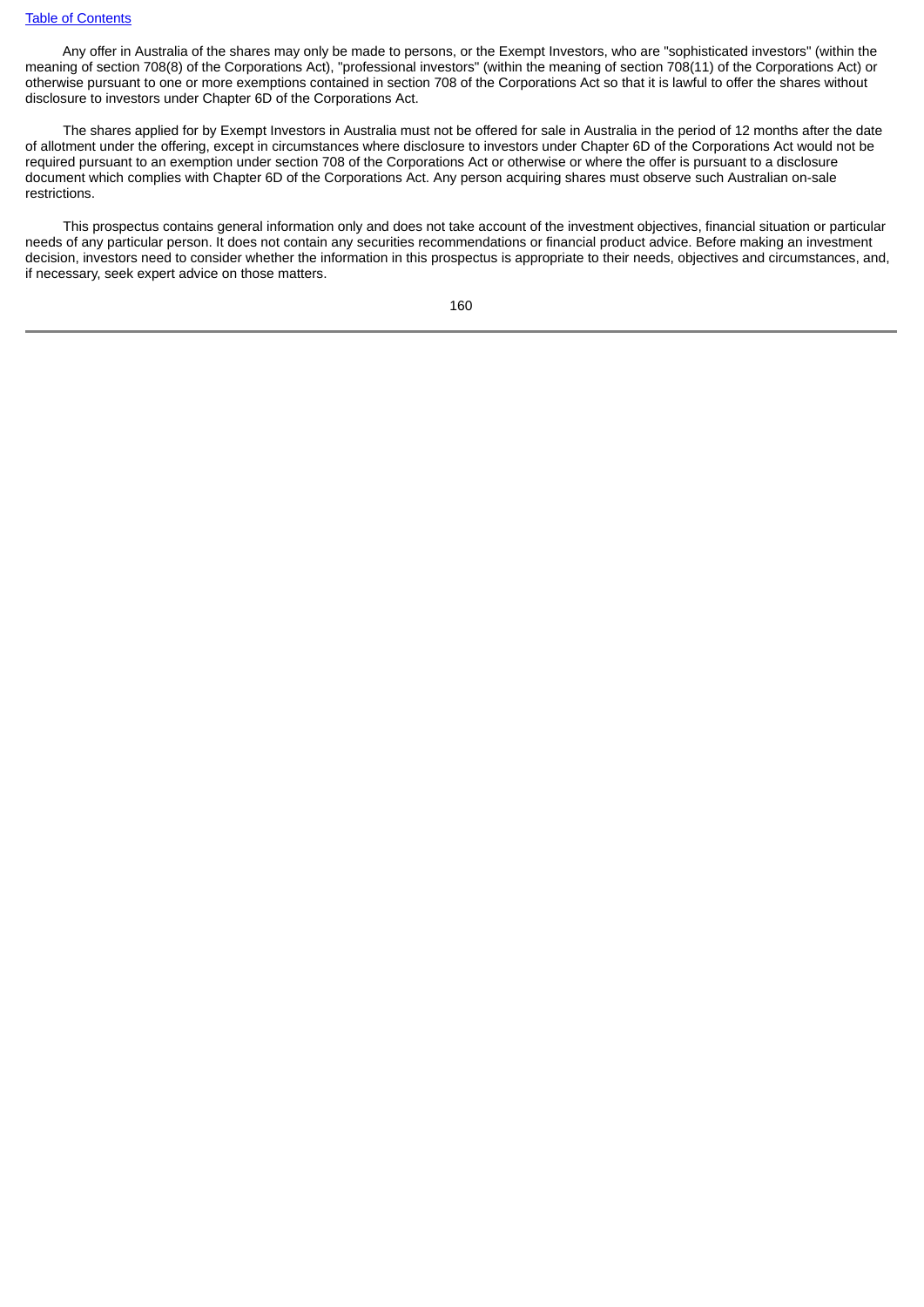#### **LEGAL MATTERS**

 The validity of the issuance of our common stock offered in this prospectus will be passed upon for us by Kirkland & Ellis LLP, Chicago, Illinois. Certain partners of Kirkland & Ellis LLP are members of a limited partnership that is an investor in one or more investment funds affiliated with Vista. Kirkland & Ellis LLP represents entities affiliated with Vista in connection with legal matters. Certain legal matters will be passed upon for the underwriters by Davis Polk & Wardwell LLP, New York, New York.

## **EXPERTS**

 The financial statements audited by Ernst & Young, LLP as of and for the year ended December 31, 2018 have been included in this prospectus in reliance on the authority of their report as experts in accounting and auditing.

### **WHERE YOU CAN FIND MORE INFORMATION**

 We have filed with the SEC a registration statement on Form S-1 under the Securities Act to register our common stock being offered in this prospectus. This prospectus, which forms part of the registration statement, does not contain all of the information included in the registration statement and the attached exhibits. You will find additional information about us and our common stock in the registration statement. References in this prospectus to any of our contracts, agreements or other documents are not necessarily complete, and you should refer to the exhibits attached to the registration statement for copies of the actual contracts, agreements or documents. The SEC maintains an Internet website that contains reports and other information about issuers, like us, that file electronically with the SEC. The address of that website is www.sec.gov.

 On the closing of this offering, we will be subject to the information reporting requirements of the Exchange Act, and we will file reports, proxy statements and other information with the SEC. These reports, proxy statements and other information will be available for inspection and copying at the website of the SEC referred to above.

We also maintain a website at www.jamf.com. Information contained in, or accessible through, our website is not a part of this prospectus, and the inclusion of our website address in this prospectus is only as an inactive textual reference.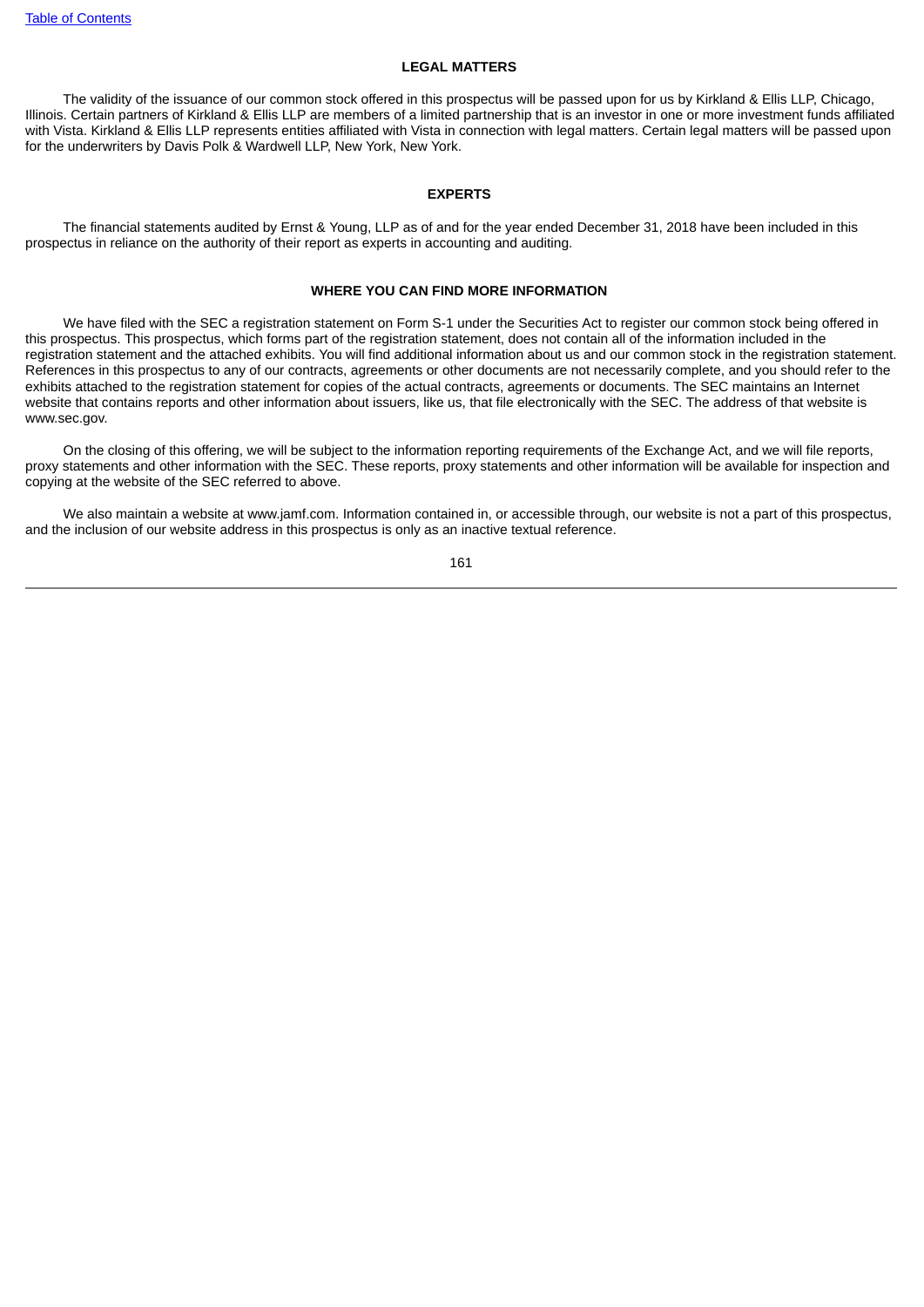# **INDEX TO CONSOLIDATED FINANCIAL STATEMENTS**

<span id="page-165-0"></span>

|                                                                                     | Page  |
|-------------------------------------------------------------------------------------|-------|
| <b>Consolidated financial statements of Juno Topco, Inc.</b>                        |       |
| Report of Independent Registered Public Accounting Firm                             | $F-2$ |
| Consolidated Balance Sheet as of December 31, 2018                                  | $F-3$ |
| Consolidated Statement of Operations for the Year Ended December 31, 2018           | $F-4$ |
| Consolidated Statement of Stockholders' Equity for the Year Ended December 31, 2018 | $F-5$ |
| Consolidated Statement of Cash Flows for the Year Ended December 31, 2018           | $F-6$ |
| Notes to consolidated financial statements                                          | $F-7$ |
|                                                                                     |       |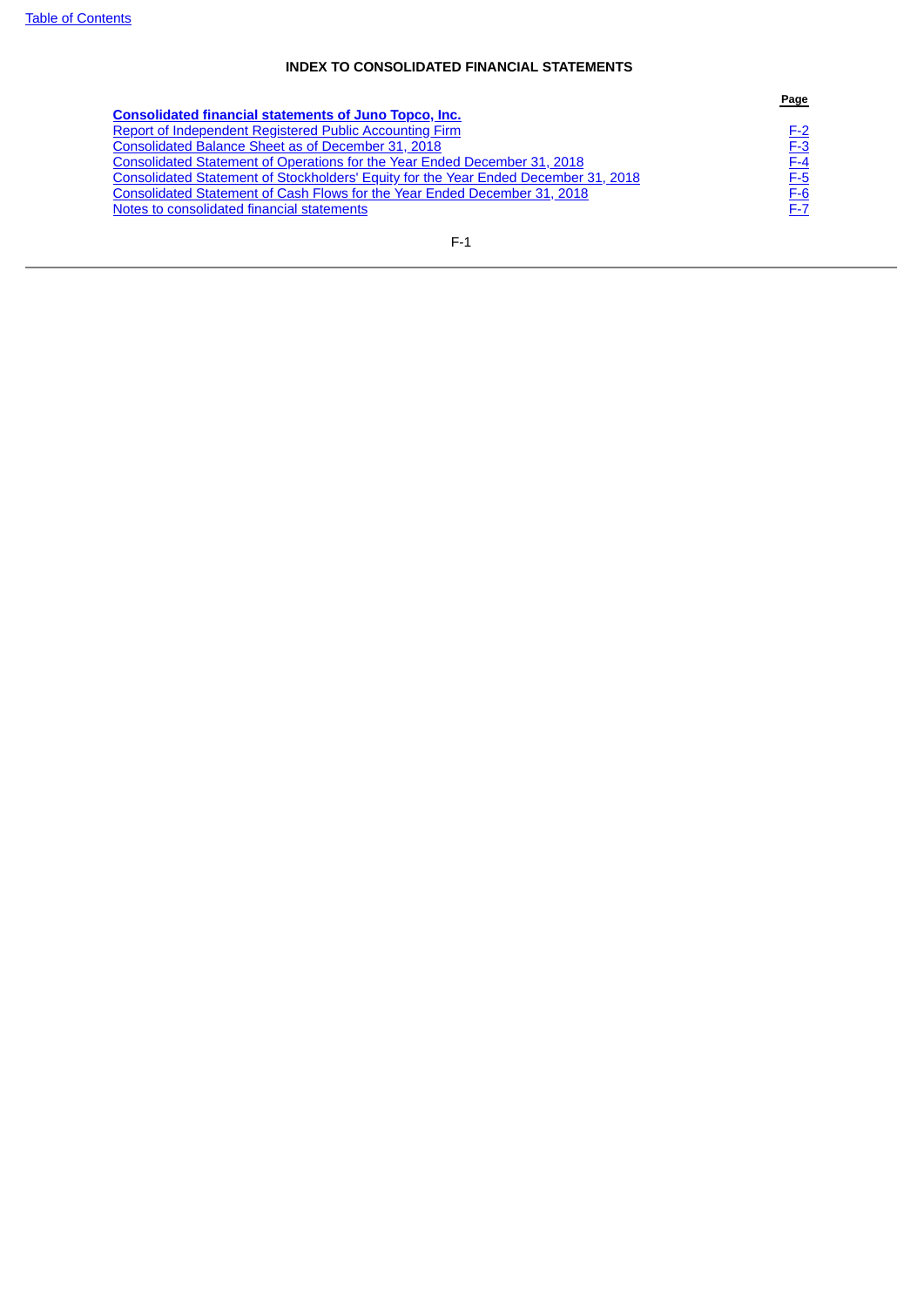## **Report of Independent Registered Public Accounting Firm**

<span id="page-166-0"></span>To the Stockholders and Board of Directors of Juno Topco, Inc.

#### **Opinion on the Financial Statements**

 We have audited the accompanying consolidated balance sheet of Juno Topco, Inc. (the Company) as of December 31, 2018, the related consolidated statements of operations, stockholders' equity, and cash flows for the year then ended, and the related notes (collectively referred to as the "consolidated financial statements"). In our opinion, the consolidated financial statements present fairly, in all material respects, the financial position of the Company at December 31, 2018, and the results of its operations and its cash flows for the year then ended, in conformity with U.S. generally accepted accounting principles.

### **Basis for Opinion**

 These financial statements are the responsibility of the Company's management. Our responsibility is to express an opinion on the Company's financial statements based on our audit. We are a public accounting firm registered with the Public Company Accounting Oversight Board (United States) (PCAOB) and are required to be independent with respect to the Company in accordance with the U.S. federal securities laws and the applicable rules and regulations of the Securities and Exchange Commission and the PCAOB.

 We conducted our audit in accordance with the standards of the PCAOB and in accordance with auditing standards generally accepted in the United States of America. Those standards require that we plan and perform the audit to obtain reasonable assurance about whether the financial statements are free of material misstatement, whether due to error or fraud. The Company is not required to have, nor were we engaged to perform, an audit of its internal control over financial reporting. As part of our audit we are required to obtain an understanding of internal control over financial reporting but not for the purpose of expressing an opinion on the effectiveness of the Company's internal control over financial reporting. Accordingly, we express no such opinion.

 Our audit included performing procedures to assess the risks of material misstatement of the consolidated financial statements, whether due to error or fraud, and performing procedures that respond to those risks. Such procedures included examining, on a test basis, evidence regarding the amounts and disclosures in the consolidated financial statements. Our audit also included evaluating the accounting principles used and significant estimates made by management, as well as evaluating the overall presentation of the consolidated financial statements. We believe that our audit provides a reasonable basis for our opinion.

/s/ Ernst & Young LLP

We have served as the Company's auditor since 2017.

Minneapolis, Minnesota December 19, 2019

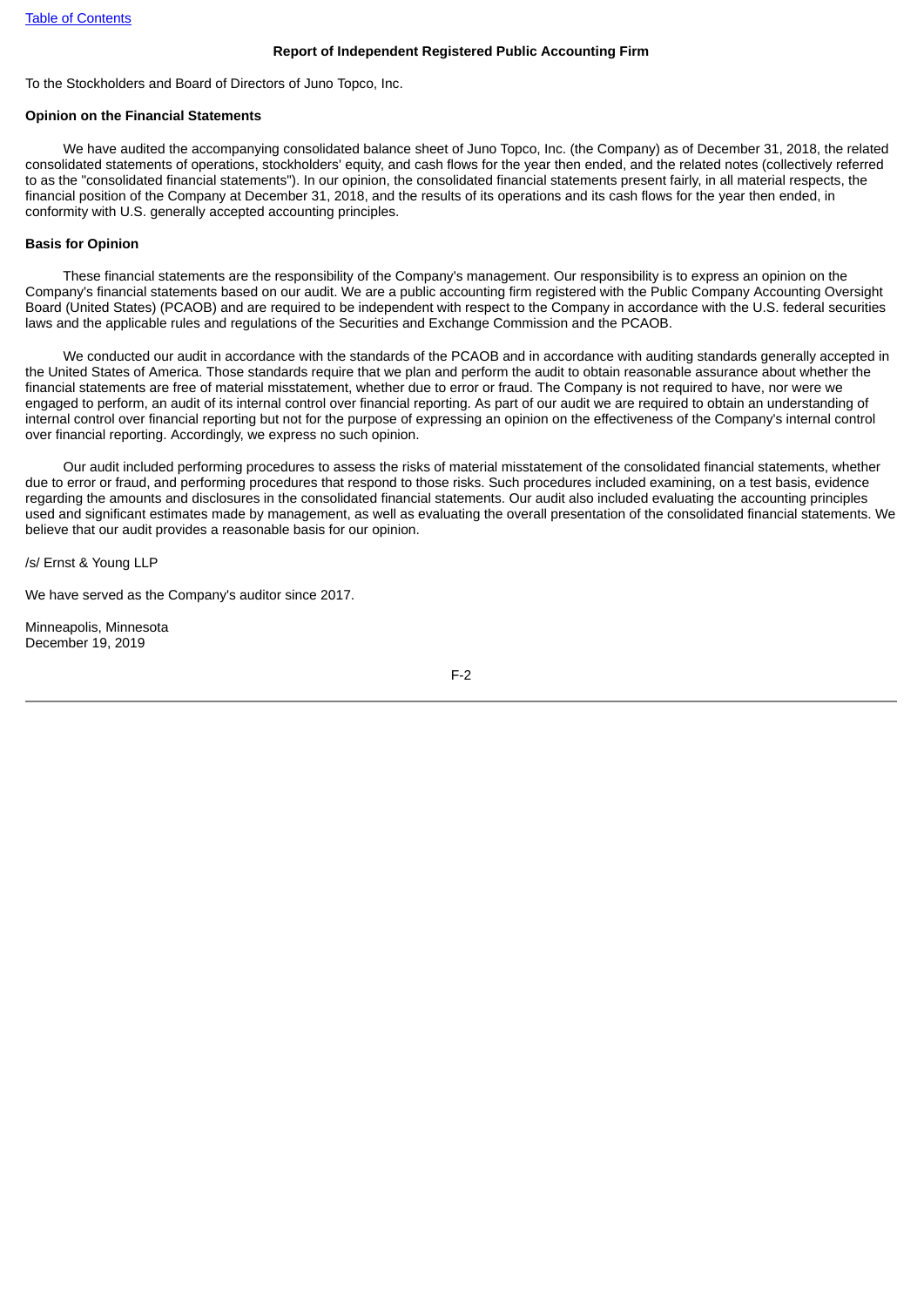# **Consolidated Balance Sheet**

# **(In thousands, except share and per share data)**

<span id="page-167-0"></span>

|                                                                                         | December 31,<br>2018 |
|-----------------------------------------------------------------------------------------|----------------------|
| <b>Assets</b>                                                                           |                      |
| Current assets:                                                                         |                      |
| Cash and cash equivalents                                                               | \$<br>39,240         |
| Trade accounts receivable, net                                                          | 30,854               |
| Income taxes receivable                                                                 | 65                   |
| Deferred contract costs                                                                 | 2,526                |
| Prepaid expenses                                                                        | 6,682                |
| Other current assets                                                                    | 922                  |
| <b>Total current assets</b>                                                             | 80,289               |
| Equipment and leasehold improvements, net                                               | 9,228                |
| Goodwill                                                                                | 501,145              |
| Other intangible assets, net                                                            | 252,171              |
| Deferred contract costs                                                                 | 8,461                |
| Other assets                                                                            | 2,090                |
| <b>Total assets</b>                                                                     | \$<br>853,384        |
| Liabilities and stockholders' equity                                                    |                      |
| <b>Current liabilities:</b>                                                             |                      |
| Accounts payable                                                                        | \$<br>2,343          |
| <b>Accrued liabilities</b>                                                              | 18,809               |
| Income taxes payable                                                                    | 147                  |
| Deferred revenues                                                                       | 86,220               |
| <b>Total current liabilities</b>                                                        | 107,519              |
| Deferred revenues, noncurrent                                                           | 14,442               |
| Deferred tax liability                                                                  | 26,384               |
| <b>Debt</b>                                                                             | 171,749              |
| Other liabilities                                                                       | 196                  |
| <b>Total liabilities</b>                                                                | 320.290              |
| Commitments and contingencies                                                           |                      |
| Stockholders' equity:                                                                   |                      |
| Common stock, \$0.001 par value, 1,200,000 shares authorized, 933,179 shares issued and |                      |
| outstanding                                                                             | 1                    |
| Additional paid-in capital                                                              | 565.474              |
| <b>Accumulated deficit</b>                                                              | (32, 381)            |
| <b>Total stockholders' equity</b>                                                       | 533,094              |
| Total liabilities and stockholders' equity                                              | \$<br>853,384        |

The accompanying notes are an integral part of these consolidated financial statements.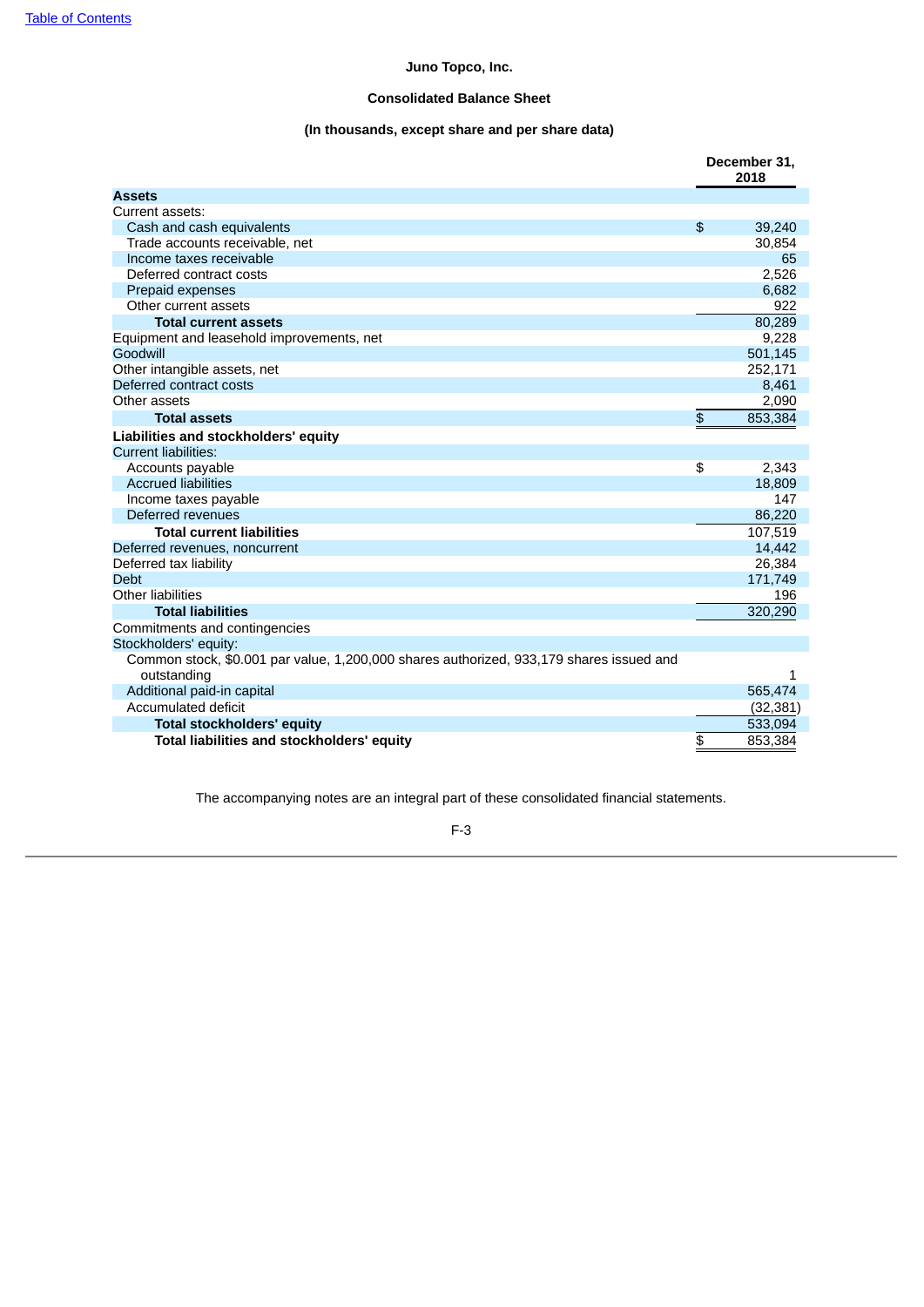# **Consolidated Statement of Operations**

# **(In thousands, except share and per share data)**

<span id="page-168-0"></span>

|                                                                               | Year ended<br>December 31,<br>2018 |
|-------------------------------------------------------------------------------|------------------------------------|
| Revenue:                                                                      |                                    |
| Subscription                                                                  | \$<br>100,350                      |
| <b>Services</b>                                                               | 20,206                             |
| License                                                                       | 26,006                             |
| <b>Total revenue</b>                                                          | 146,562                            |
| Cost of revenue:                                                              |                                    |
| Cost of subscription (exclusive of amortization shown below)                  | 24,088                             |
| Cost of services (exclusive of amortization shown below)                      | 16,246                             |
| Amortization expense                                                          | 8,969                              |
| <b>Total cost of revenue</b>                                                  | 49,303                             |
| <b>Gross profit</b>                                                           | 97,259                             |
| Operating expenses:                                                           |                                    |
| Selling and marketing                                                         | 51,976                             |
| Research and development                                                      | 31,515                             |
| General and administrative                                                    | 22,270                             |
| Amortization expense                                                          | 21,491                             |
| <b>Total operating expenses</b>                                               | 127,252                            |
| Loss from operations                                                          | (29, 993)                          |
| Interest expense, net                                                         | (18, 203)                          |
| Foreign currency transaction loss                                             | (418)                              |
| Other income, net                                                             | 221                                |
| Loss before income tax benefit                                                | (48, 393)                          |
| Income tax benefit                                                            | 12,137                             |
| <b>Net loss</b>                                                               | \$<br>(36,256)                     |
| Net loss per share, basic and diluted                                         | \$<br>(38.97)                      |
| Weighted-average shares used to compute net loss per share, basic and diluted | 930,443                            |

The accompanying notes are an integral part of these consolidated financial statements.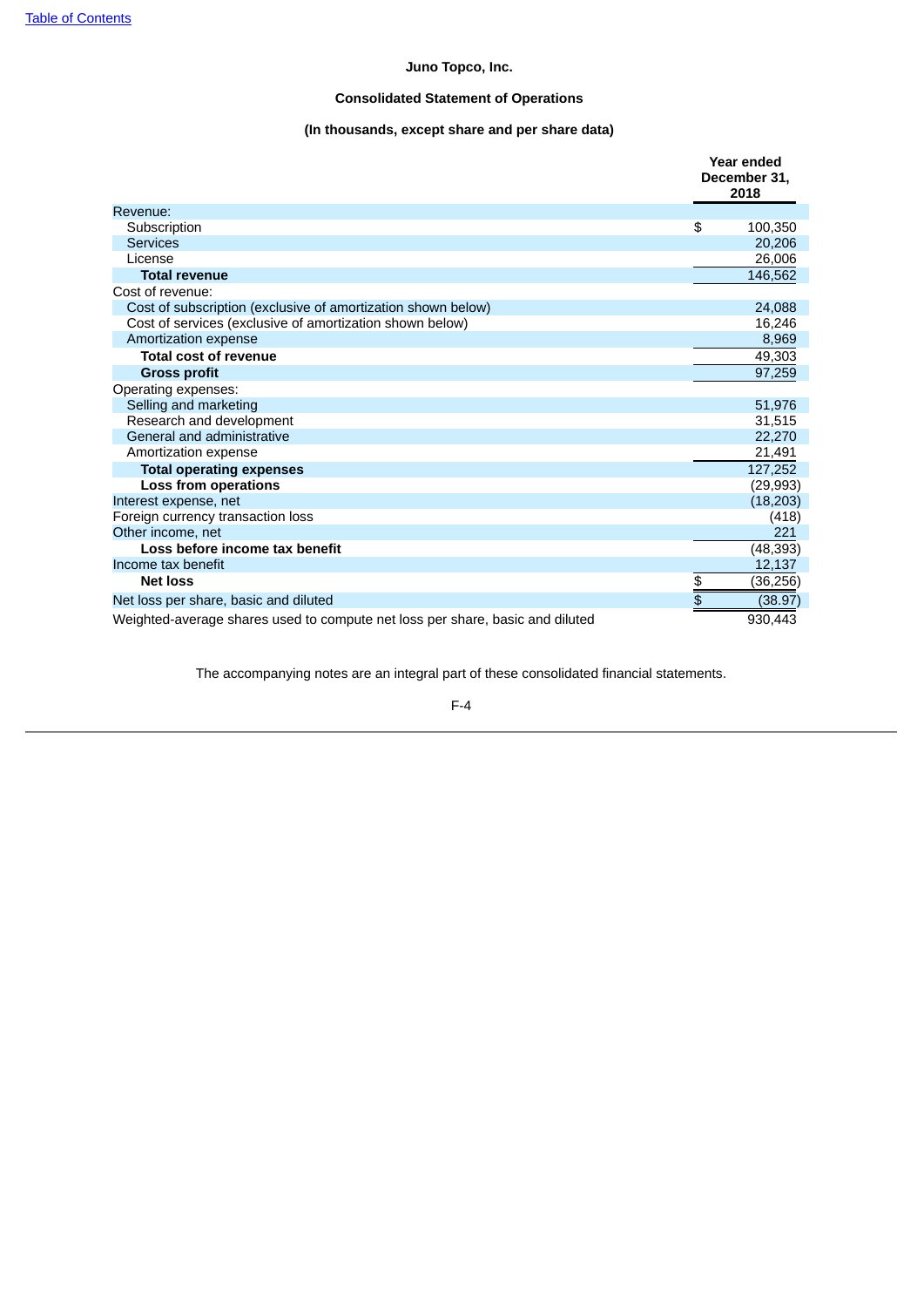# **Consolidated Statement of Stockholders' Equity**

# **(In thousands, except share and per share data)**

<span id="page-169-0"></span>

|                            |               | <b>Stock Class</b>      |                              |    |                                          |    |               |  |
|----------------------------|---------------|-------------------------|------------------------------|----|------------------------------------------|----|---------------|--|
|                            |               | Common                  | <b>Additional</b><br>Paid-In |    | <b>Retained Earnings</b><br>(Accumulated |    | Stockholders' |  |
|                            | <b>Shares</b> | Amount                  | Capital                      |    | Deficit)                                 |    | Equity        |  |
| Balance, December 31, 2017 | 930,000       | $\mathbf{\hat{f}}$<br>1 | \$<br>561,389                | \$ | 3,875                                    | \$ | 565,265       |  |
| Issuance of common stock   | 3.179         |                         | 1.770                        |    |                                          |    | 1,770         |  |
| Share-based compensation   |               |                         | 2.315                        |    |                                          |    | 2.315         |  |
| Net loss                   |               |                         |                              |    | (36,256)                                 |    | (36, 256)     |  |
| Balance, December 31, 2018 | 933,179       | 1                       | \$<br>565,474                | S  | (32, 381)                                |    | 533,094       |  |

The accompanying notes are an integral part of these consolidated financial statements.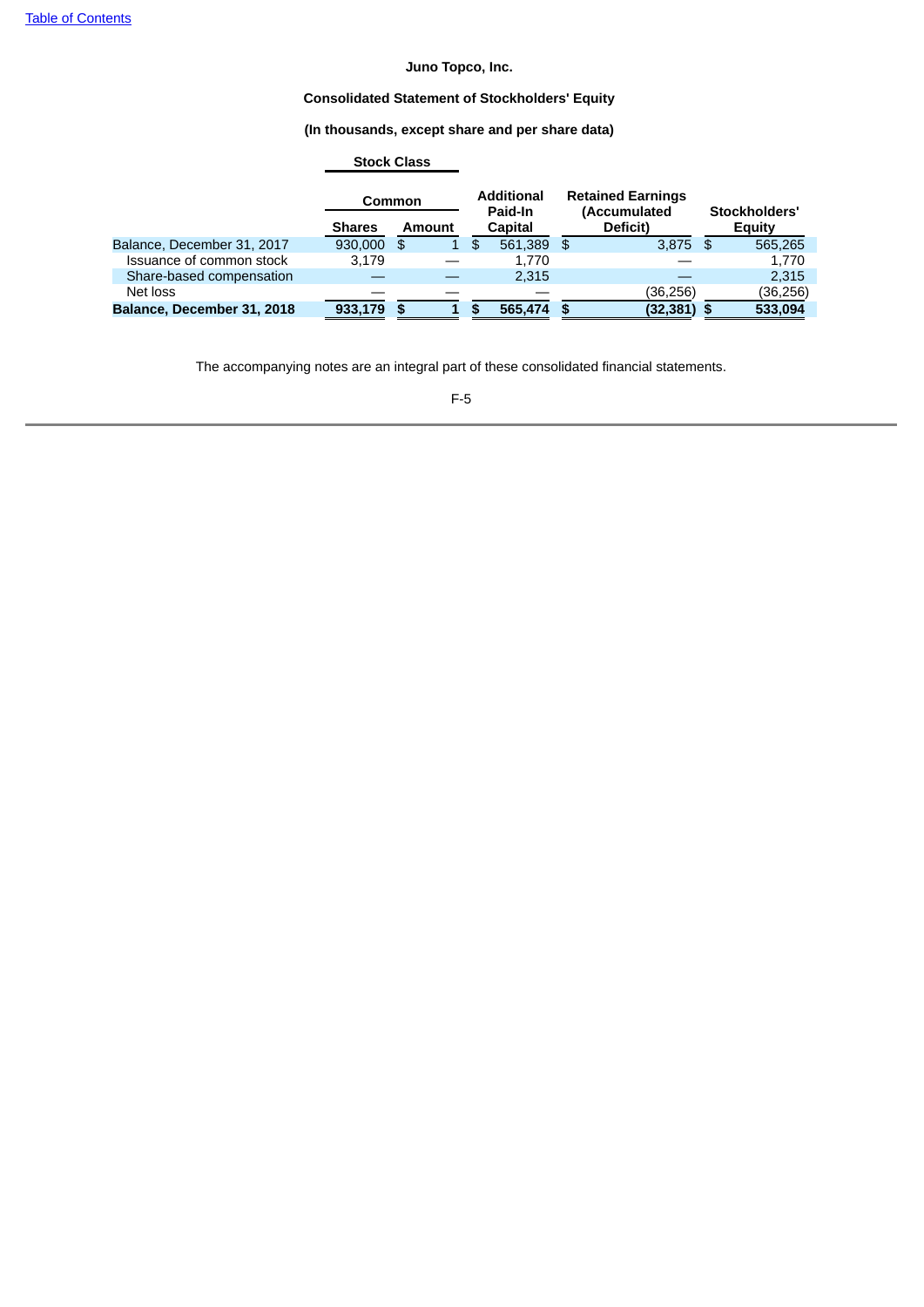# **Consolidated Statement of Cash Flows**

# **(In thousands)**

<span id="page-170-0"></span>

|                                                                             | <b>Year ended</b><br>December 31.<br>2018 |
|-----------------------------------------------------------------------------|-------------------------------------------|
| Cash provided by operating activities:                                      |                                           |
| Net loss                                                                    | \$<br>(36, 256)                           |
| Adjustments to reconcile net loss to cash provided by operating activities: |                                           |
| Depreciation and amortization expense                                       | 33,914                                    |
| Amortization of deferred contract costs                                     | 3,391                                     |
| Amortization of debt issuance costs                                         | 513                                       |
| Loss on disposal of equipment and leasehold                                 |                                           |
| improvements                                                                | 14                                        |
| Share-based compensation                                                    | 2,315                                     |
| Deferred taxes                                                              | (12, 550)                                 |
| Changes in operating assets and liabilities:                                |                                           |
| Trade accounts receivable                                                   | (3,316)                                   |
| Income tax receivable/payable                                               | (977)                                     |
| Prepaid expenses and other assets                                           | (2, 555)                                  |
| Deferred contract costs                                                     | (13, 222)                                 |
| Accounts payable                                                            | (313)                                     |
| <b>Accrued liabilities</b>                                                  | 5,965                                     |
| Deferred revenue                                                            | 32,476                                    |
| <b>Other liabilities</b>                                                    | (39)                                      |
| Net cash provided by operating activities                                   | 9,360                                     |
| Cash used in investing activities:                                          |                                           |
| Acquisition, net of cash acquired                                           | (2,893)                                   |
| Purchases of equipment and leasehold improvements                           | (2,909)                                   |
| Net cash used in investing activities                                       | (5,802)                                   |
| Cash provided by financing activities:                                      |                                           |
| Proceeds from the exercise of stock options                                 | 1,770                                     |
| Net cash provided by financing activities                                   | 1,770                                     |
| Net increase in cash                                                        | 5,328                                     |
| Cash, beginning of period                                                   | 33,912                                    |
| Cash, end of period                                                         | \$<br>39,240                              |
| Supplemental disclosures of cash flow information:                          |                                           |
| Cash paid for interest                                                      | \$<br>17,835                              |
| Cash paid for income taxes                                                  | \$<br>1.461                               |

The accompanying notes are an integral part of these consolidated financial statements.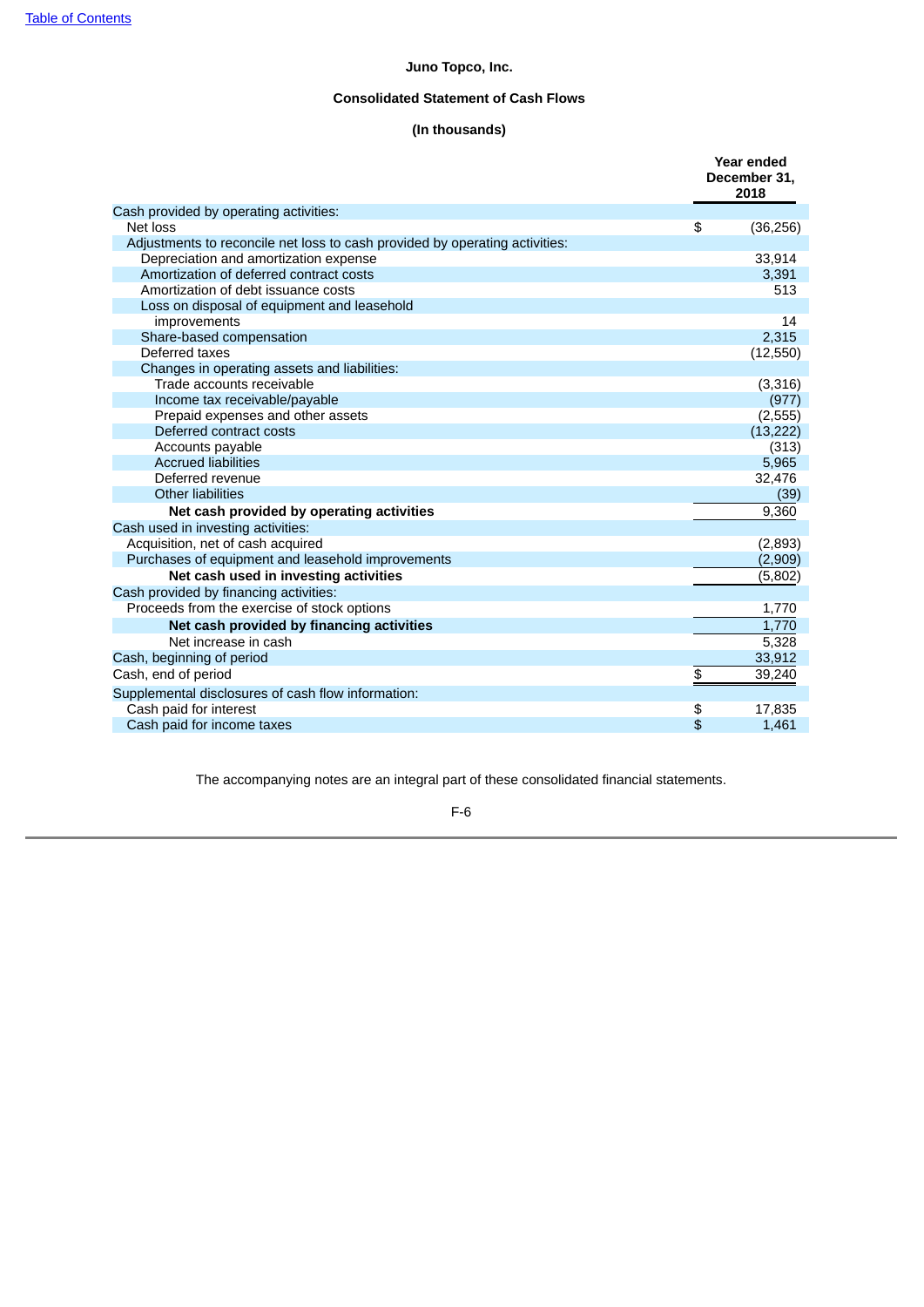#### **Notes to Consolidated Financial Statements**

#### <span id="page-171-0"></span>**Note 1. Basis of presentation and description of business**

#### *Description of business*

 Juno Topco, Inc. and its wholly owned subsidiaries, collectively, the "Company", "we", "us" or "our", helps organizations connect, manage and protect Apple products, apps and corporate resources in the cloud without ever having to touch the devices. With our products, Apple devices can be deployed to employees brand new in the shrink-wrapped box, automatically set up and personalized at first power-on and continuously administered throughout the life of the device. The Company's customers are located throughout the world.

## *Emerging Growth Company Status*

 We are an emerging growth company, as defined in the Jumpstart Our Business Startups Act of 2012 (the "JOBS Act"). Under the JOBS Act, emerging growth companies can delay adopting new or revised accounting standards issued subsequent to the enactment of the JOBS Act, until such time as those standards apply to private companies.

We have elected to use this extended transition period for complying with new or revised accounting standards that have different effective dates for public and private companies until the earlier of the date that it is (i) no longer an emerging growth company or (ii) affirmatively and irrevocably opt out of the extended transition period provided in the JOBS Act. As a result, our consolidated financial statements may not be comparable to companies that comply with the new or revised accounting pronouncements as of public company effective dates.

We will remain an emerging growth company until the earliest of (i) the last day of the first fiscal year (a) following the fifth anniversary of the completion of this offering, (b) in which our total annual gross revenue is at least \$1.07 billion or (c) when we are deemed to be a large accelerated filer, which means the market value of our common stock that is held by non-affiliates exceeds \$700.0 million as of the prior June 30th and (ii) the date on which we have issued more than \$1.0 billion in non-convertible debt securities during the prior three-year period.

#### *Vista Equity Partners acquisition*

 On November 13, 2017, pursuant to an Agreement and Plan of Merger by and among Juno Intermediate, Inc. ("Juno Intermediate"), Merger Sub, Inc. ("Merger Sub"), and JAMF Holdings, Inc. ("Holdings"), Vista Equity Partners ("Vista") acquired a majority share of all the issued and outstanding shares of Holdings at the purchase price of \$733.8 million (the "Vista Acquisition"). Merger Sub was absorbed into Holdings as part of the acquisition and Juno Intermediate survived and was considered the accounting acquirer. The Company accounted for the Vista Acquisition by applying the acquisition method of accounting for business combinations in accordance with Financial Accounting Standards Board ("FASB") Accounting Standards Codification ("ASC") Topic 805, Business Combinations ("ASC 805").

#### *Basis of presentation*

 The accompanying consolidated financial statements have been prepared in accordance with U.S. generally accepted accounting principles ("GAAP") and include all adjustments necessary for the fair presentation of the consolidated financial position, results of operations, and cash flows of the Company.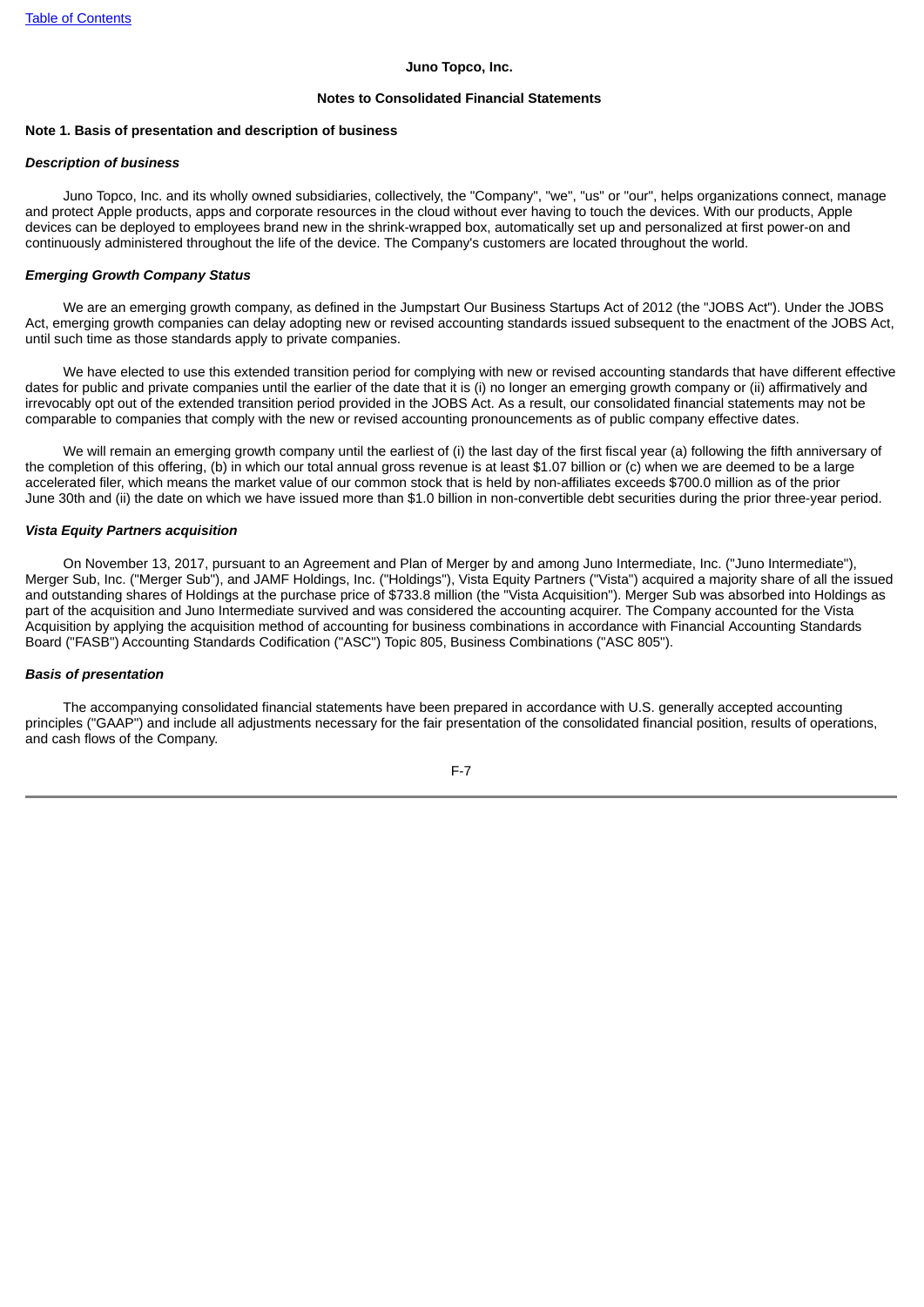#### **Notes to Consolidated Financial Statements (Continued)**

# **Note 1. Basis of presentation and description of business (Continued)**

#### *Use of estimates*

 The preparation of the consolidated financial statements in conformity with GAAP requires management to make estimates and assumptions that affect the reported amounts of assets and liabilities, the disclosure of contingent assets and liabilities as of the reporting date, and the reported amounts of revenues and expenses during the reporting period. These estimates are based on management's best knowledge of current events and actions that the Company may undertake in the future and include, but are not limited to, revenue recognition, stock-based compensation, commissions, goodwill and accounting for income taxes. Actual results could differ from those estimates.

#### *Segment and Geographic Information*

 Our chief operating decision maker ("CODM") is our Chief Executive Officer, who reviews financial information presented on a consolidated basis for purposes of making operating decisions, assessing financial performance and allocating resources. We operate our business as one operating segment and therefore we have one reportable segment.

Revenue by geographic region was as follows for the year ended December 31, 2018:

|                                            |    | (in thousands) |
|--------------------------------------------|----|----------------|
| Revenue:                                   |    |                |
| The Americas                               | £. | 117.454        |
| Europe, the Middle East, India, and Africa |    | 20,536         |
| Asia Pacific                               |    | 8.572          |
|                                            | \$ | 146.562        |

## **Note 2. Summary of significant accounting policies**

## *Principles of consolidation*

 The consolidated financial statements include the accounts of the Company and its wholly owned subsidiaries. All intercompany accounts and transactions have been eliminated in consolidation.

#### *Net Loss per Share of Common Stock*

 Basic net loss per common share is calculated by dividing the net loss by the weighted-average number of common shares outstanding during the period, without consideration for potentially dilutive securities. Diluted net loss per share is computed by dividing the net loss by the weighted-average number of common shares and potentially dilutive securities outstanding for the period determined using the treasury-stock method. For purposes of the diluted net loss per share calculation, restricted stock units and stock options are considered to be potentially dilutive securities. Because we have reported a net loss for 2018 the number of shares used to calculate diluted net loss per common share is the same as the number of shares used to calculate basic net loss per common share for those periods presented because the potentially dilutive shares would have been anti-dilutive if included in the calculation.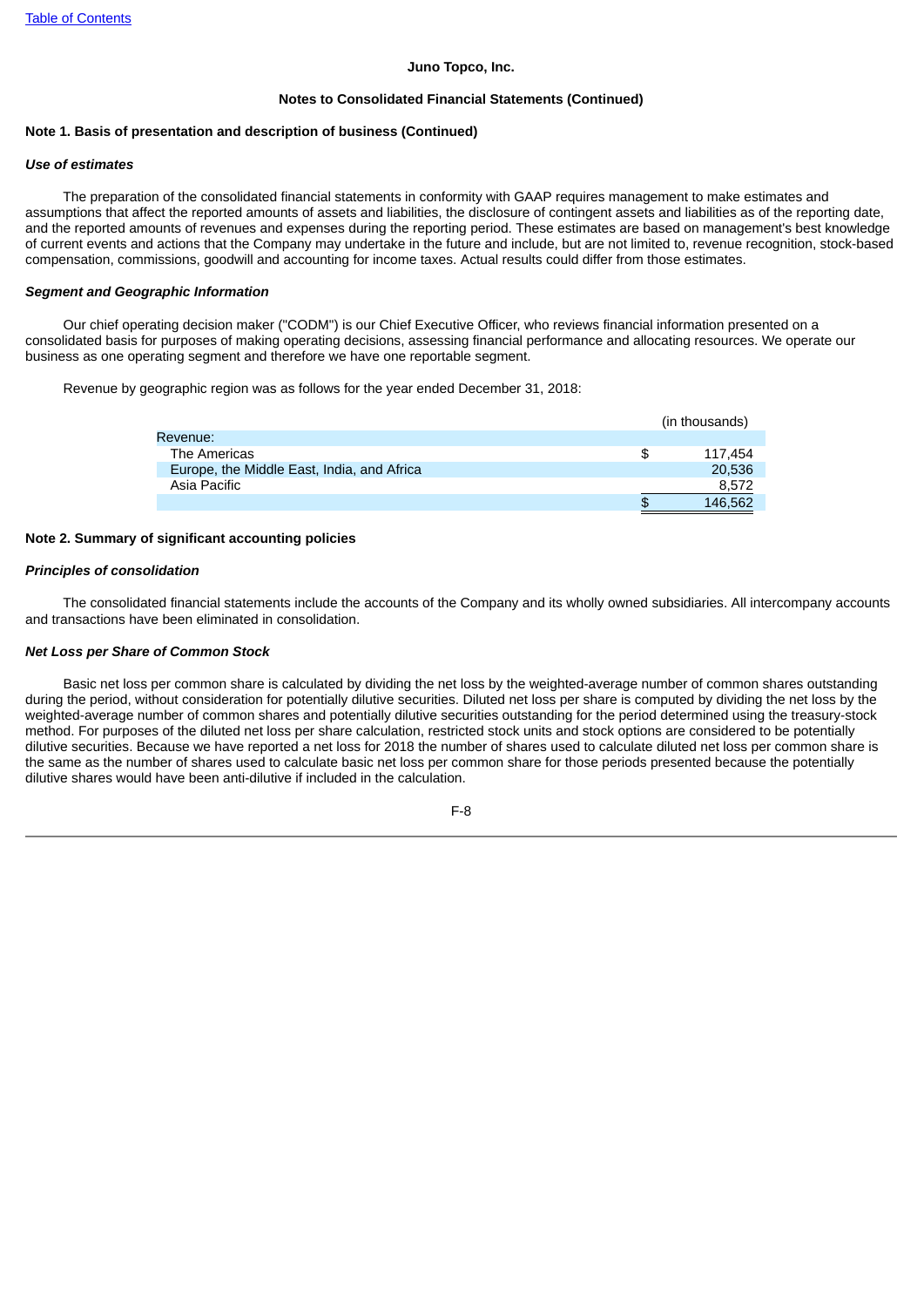#### **Notes to Consolidated Financial Statements (Continued)**

## **Note 2. Summary of significant accounting policies (Continued)**

#### *Cash and cash equivalents*

 The Company considers any highly liquid investments purchased with an original maturity date of three months or less to be cash equivalents. The Company maintains cash in deposit accounts that, at times, may exceed federally insured limits. The Company has not experienced any losses in such accounts.

## *Trade receivables, net*

 Credit is extended to customers in the normal course of business, generally with 30-day payment terms. Receivables are recorded at net realizable value, which includes allowances for doubtful accounts. The Company reviews the collectability of trade receivables on an ongoing basis. The Company reserves for trade receivables determined to be uncollectible. This determination is based on the delinquency of the account, the financial condition of the customer, and the Company's collection experience. The allowances for doubtful accounts at December 31, 2018 was \$60,000. For the year ended December 31, 2018, the Company had one customer (a distributor) that accounted for more than 10% of total net revenues. The customer had total receivables of \$7.8 million at December 31, 2018.

Activity related to our allowance for doubtful accounts was as follows:

|                                | <b>Year ended</b><br>December 31,<br>2018 |
|--------------------------------|-------------------------------------------|
|                                | (in thousands)                            |
| Balance at beginning of period | \$<br>60                                  |
| Bad-debt expense               | 37                                        |
| Accounts written off           | (37)                                      |
| Balance at end of period       | 60                                        |

## *Equipment and leasehold improvements, net*

 Equipment and leasehold improvements are stated at cost less accumulated depreciation. Depreciation is computed using the straight-line method over the estimated useful lives of the assets. These lives range from 3 to 5 years for computers and server equipment, 3 years for software, 5 to 7 years for furniture and fixtures, and the lower of lease term or useful life on leasehold improvements. Repair and maintenance costs are expensed as incurred.

### *Impairment or disposal of long-lived assets*

 The Company evaluates the recoverability of its long-lived assets in accordance with the provisions of ASC Topic 360, Property, Plant and Equipment, which requires that long-lived assets and definite-lived identifiable intangible assets be reviewed for impairment whenever events or changes in circumstances indicate that the carrying amount of an asset may not be recoverable.

$$
\mathsf{F}\text{-}\mathsf{9}
$$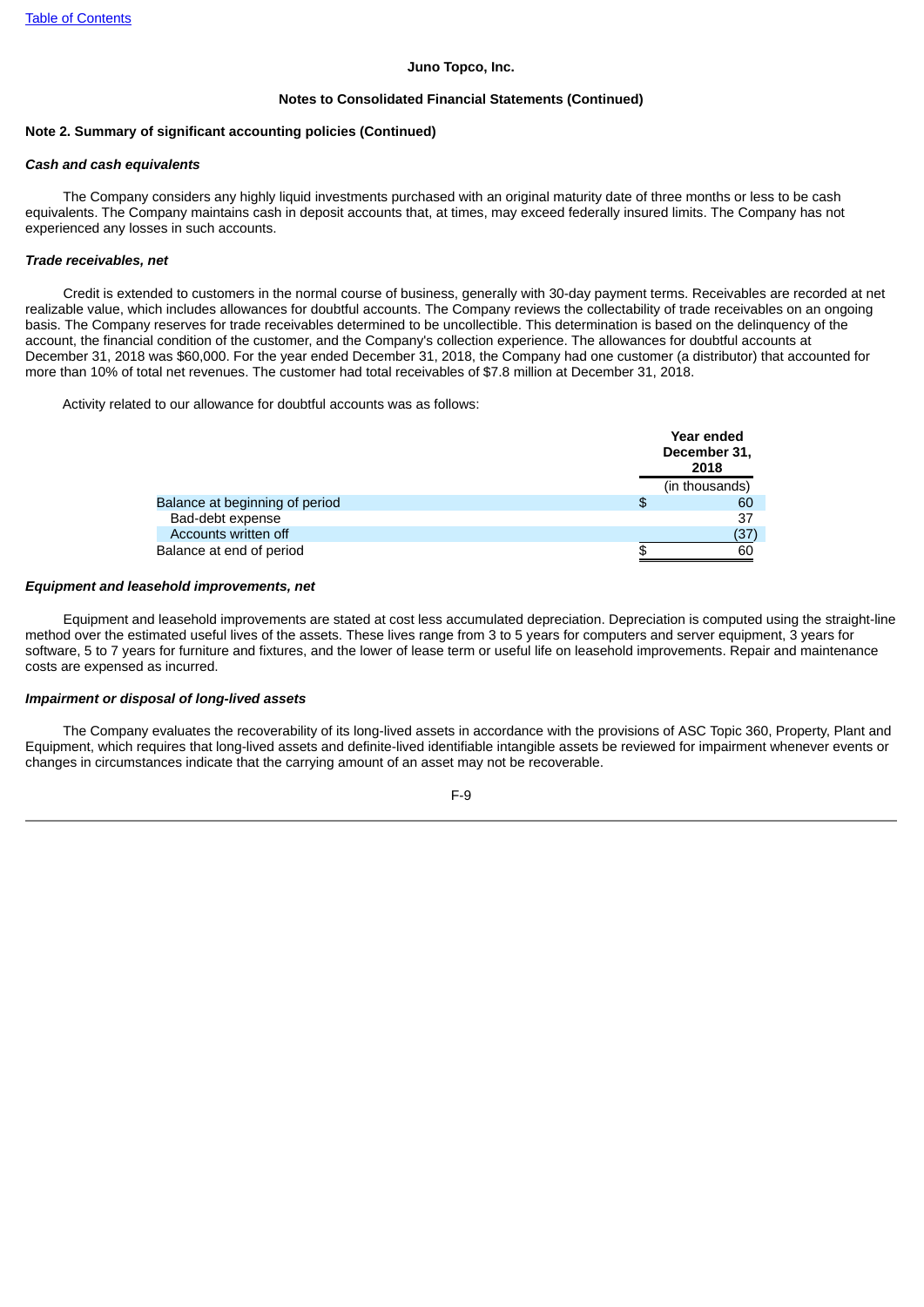## **Notes to Consolidated Financial Statements (Continued)**

## **Note 2. Summary of significant accounting policies (Continued)**

#### *Goodwill*

 The Company evaluates goodwill for impairment in accordance with ASC Topic 350, Goodwill and Other Intangible Assets, which requires goodwill to be either qualitatively or quantitatively assessed for impairment annually (or more frequently if impairment indicators arise) for each reporting unit. The Company has one reporting unit. The Company performs its impairment testing of goodwill at least annually and more frequently if events occur that would indicate that it is more likely than not the fair value of the reporting unit is less than carrying value. If the Company's reporting unit carrying amount exceeds its fair value an impairment charge will be recorded based on that difference. The impairment charge will be limited to the amount of goodwill currently recognized in the Company's single reporting unit.

## *Other intangibles, net*

 Other intangible assets, including customer relationships, developed technology, and trademarks acquired in our previous acquisitions, have definite lives and are amortized over a period ranging from 2 to 12 years on a straight-line basis. Intangible assets are tested for impairment whenever events or circumstances indicate that the carrying amount of an asset (asset group) may not be recoverable. An impairment loss is recognized when the carrying amount of an asset exceeds the estimated undiscounted cash flows generated by the asset. The amount of the impairment loss recorded is calculated by the excess of the asset's carrying value of its fair value.

## *Debt issuance costs*

 Costs of debt financing are charged to expense over the lives of the related financing agreements. Remaining costs and the future period over which they would be charged to expense are reassessed when amendments to the related financing agreements or prepayments occur. Debt issuance costs for the Company's term loan are recognized as an offset to the Company's debt liability and are amortized using the effective-interest method. Debt issuance costs for the Company's revolving line of credit are recognized within other non-current assets and are amortized on a straight-line basis.

## *Foreign currency remeasurement*

 Our reporting currency is the U.S. dollar. The functional currency of all our international operations is the U.S. dollar. The assets, liabilities, revenues and expenses of the Company's foreign operations are remeasured in accordance with ASC Topic 830, *Foreign Currency Matters.* Remeasurement adjustments are recorded as foreign currency transaction gains (losses) in the consolidated statement of operations. In 2018, the Company recognized a foreign currency loss of \$418,000.

## *Stock-based compensation*

 The Company applies the provisions of ASC Topic 718, Compensation — Stock Compensation, in its accounting and reporting for stockbased compensation. ASC 718 requires all stock-based payments to employees, including grants of employee stock options, to be recognized in the income statement based on their fair values. All service-based options outstanding under the Company's option plans have exercise prices equal to the fair value of the Company's stock on the grant date. The fair value of these options is determined using the Black-Scholes option pricing

$$
F-10
$$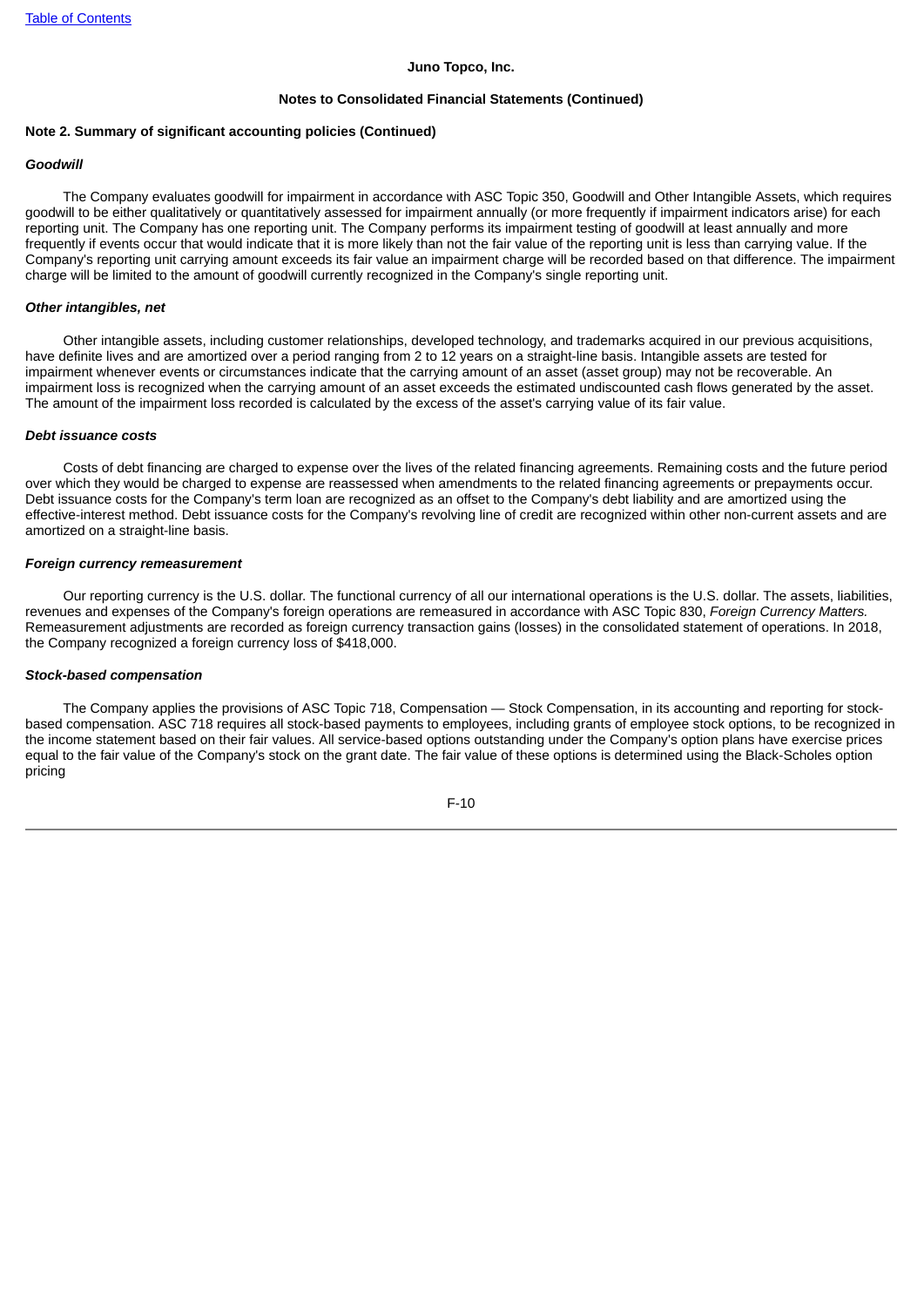## **Notes to Consolidated Financial Statements (Continued)**

## **Note 2. Summary of significant accounting policies (Continued)**

model. The estimated fair value of service-based awards is recognized as compensation expense over the applicable vesting period. All awards expire after 10 years. The fair value of each grant of stock options was determined by the Company using the methods and assumptions discussed below. Each of these inputs is subjective and generally requires judgment to determine.

 *Expected Term* — The expected term of stock options represents the weighted-average period the stock options are expected to be outstanding. For time-based awards, the estimated expected term of options granted is generally calculated as the vesting period plus the midpoint of the remaining contractual term, as the Company does not have sufficient historical information to develop reasonable expectations surrounding future exercise patterns and post-vesting employment termination behavior. The simplified method calculates the expected term as the average time-to-vesting and the contractual life of the options.

 *Expected Volatility* — The expected stock price volatility assumption was determined by examining the historical volatilities of a group of industry peers, as the Company did not have any trading history for its common stock. The Company will continue to analyze the historical stock price volatility and expected term assumptions as more historical data for the Company's common stock becomes available.

 *Risk-Free Interest Rate* — The risk-free rate assumption was based on the U.S. Treasury instruments with terms that were consistent with the expected term of the Company's stock options.

*Expected Dividend* — The expected dividend assumption was based on the Company's history and expectation of dividend payouts.

 *Fair Value of Common Stock* — The fair value of the shares of common stock underlying the stock options has historically been the responsibility of and determined by the Company's board of directors. Because there has been no public market for the Company's common stock, the board of directors has used independent third-party valuations of the Company's common stock, operating and financial performance, and general and industry-specific economic outlook, amongst other factors.

|                                        | <b>Year ended</b><br>December 31,<br>2018 |
|----------------------------------------|-------------------------------------------|
| Expected life of options               | 6.25 years                                |
| Expected volatility                    | 44.8% - 46.6%                             |
| Risk-free interest rates               | $2.5\% - 2.8\%$                           |
| Expected dividend yield                |                                           |
| Weighted-average grant-date fair value | \$296.09                                  |

 Compensation cost for restricted stock units is determined based on the fair market value of the Company's stock at the date of the grant. Stock-based compensation expense is generally recognized over the required service period. Forfeitures are accounted for when they occur. The Company also grants performance-based awards to certain executives that vest and become exercisable when Vista's realized cash return on its investment in the Company equals or exceeds \$1.515 billion upon a change in control of the Company ("Termination Event"). The terms of the agreement do not specify a performance period for the occurrence of the Termination Event. The contractual term of the awards is 10 years. These options are also referred to as return target

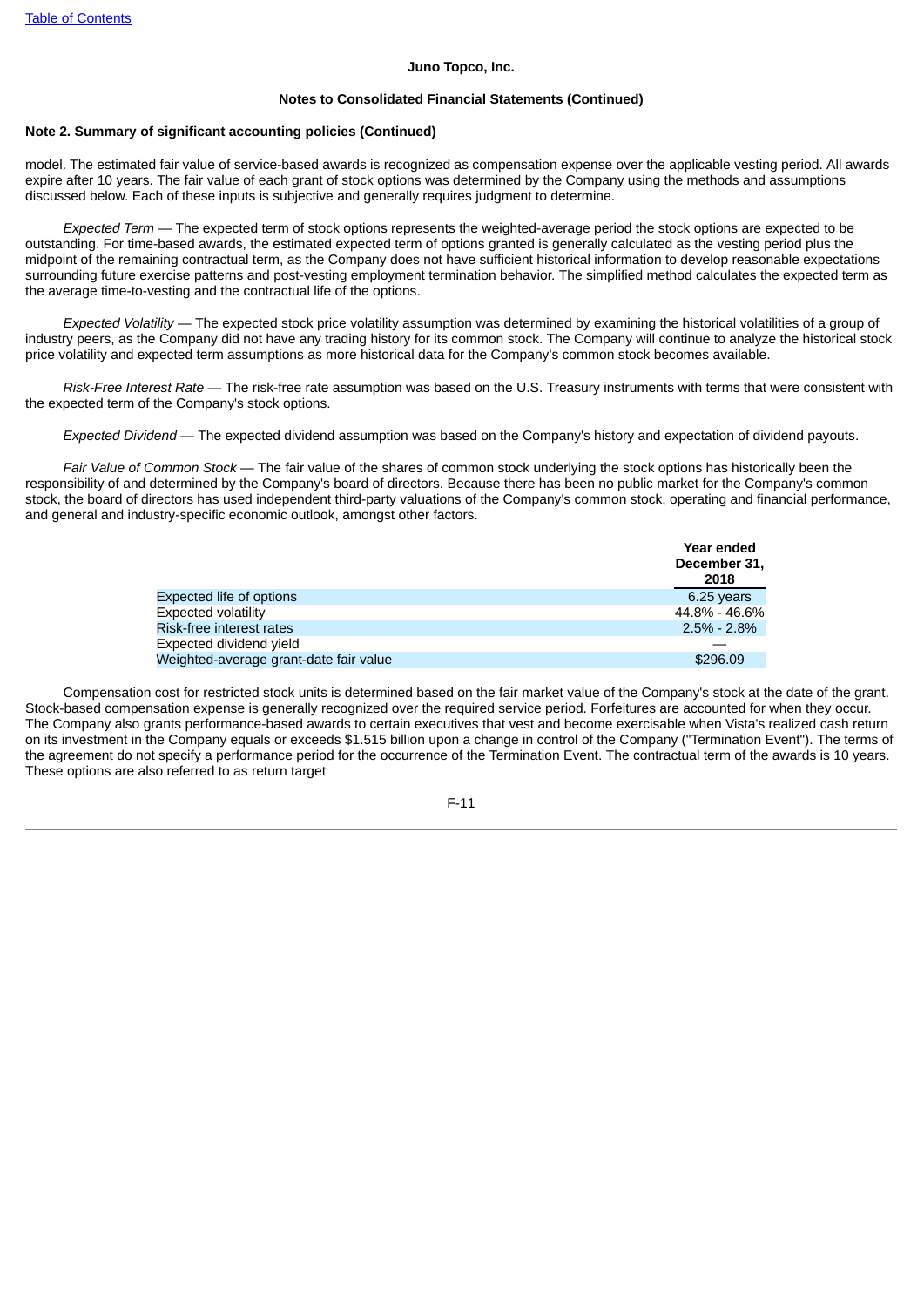## **Notes to Consolidated Financial Statements (Continued)**

## **Note 2. Summary of significant accounting policies (Continued)**

options. Since the performance condition relates to a Termination Event, and as a change of control cannot be probable until it occurs, no compensation expense will be recorded until a Termination Event. As there is also a market condition with these options based on a return on equity target, the fair value of the awards is determined using a Monte Carlo simulation which uses Level 3 inputs for fair value measurement.

## *Income taxes*

 We account for income taxes in accordance with ASC Topic 740, Income Taxes, under which deferred tax liabilities and assets are recognized for the expected future tax consequences of temporary differences between financial statement carrying amounts and the tax basis of assets and liabilities and net operating loss and tax credit carryforwards. Valuation allowances are established when necessary to reduce deferred tax assets to the amount expected to be realized.

We use a recognition threshold and measurement attribute for the financial statement recognition and measurement of a tax position taken or expected to be taken in a tax return. A tax position is recognized when it is more likely than not that the tax position will be sustained upon examination, including resolution of any related appeals or litigation processes. A tax position that meets the more-likely-than-not recognition threshold is measured at the largest amount of benefit that is greater than 50% likely of being realized upon ultimate settlement with a taxing authority. The standard also provides guidance on derecognition of tax benefits, classification on the balance sheet, interest and penalties, accounting in interim periods, disclosure and transition.

## *Revenue recognition*

 The Company applies ASC Topic 606, *Revenue from Contracts with Customers* ("ASC 606"). To determine the appropriate amount of revenue to be recognized in accordance with ASC 606, the Company follows a five-step model as follows:

- Identify the contract with a customer
- Identify the performance obligations in the contract
- Determine the transaction price
- Allocate the transaction price to the performance obligations in the contract
- Recognize revenue when or as performance obligations are satisfied

 The Company's revenue is primarily derived from sales of SaaS subscriptions, support and maintenance contracts, software licenses, and related professional services. The Company's products and services are marketed and sold directly, as well as indirectly through third-party resellers, to the end-user.

 The Company assesses the contract term as the period in which the parties to the contract have presently enforceable rights and obligations. The contract term can differ from the stated term in contracts with certain termination or renewal rights, depending on whether there are substantive penalties associated with those rights. Customer contracts are generally standardized and non-cancelable for the duration of the stated contract term.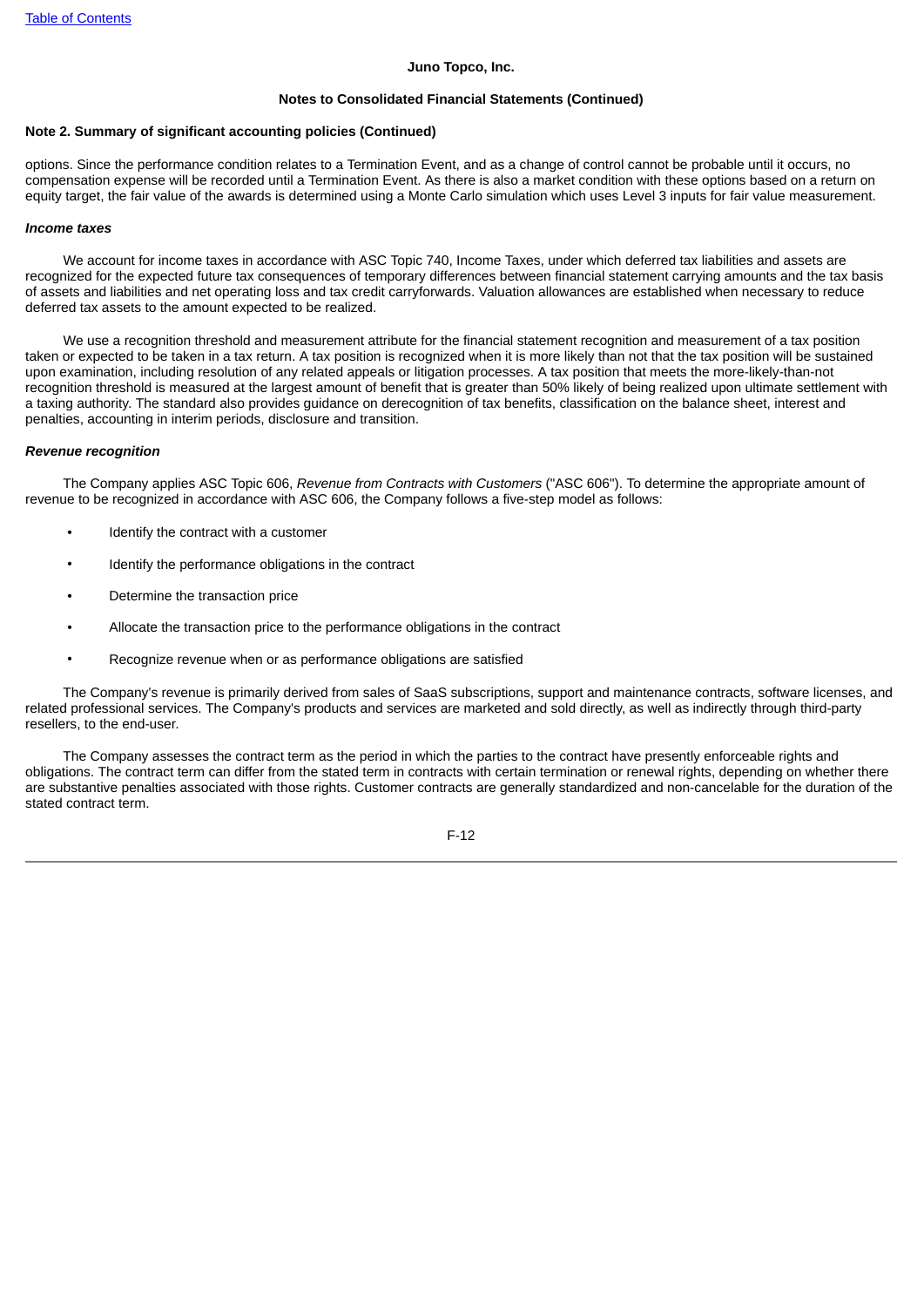#### **Notes to Consolidated Financial Statements (Continued)**

#### **Note 2. Summary of significant accounting policies (Continued)**

#### *Nature of Products and Services*

 Subscription: Subscription includes SaaS subscription arrangements which include a promise to allow customers to access software hosted by the Company over the contract period, without allowing the customer to take possession of the software or transfer hosting to a third party. Subscription also includes support and maintenance, which includes when-and-if available software updates and technical support on our perpetual and on-premise subscription licenses. Because the subscription represents a stand-ready obligation to provide a series of distinct periods of access to the subscription, which are all substantially the same and that have the same pattern of transfer to the customer, subscriptions are accounted for as a series and revenue is recognized ratably over the contract term, beginning at the point when the customer is able to use and benefit from the subscription.

 Services: Services, including training, are often sold as part of new software license or subscription contracts. These services are fulfilled by the Company and with the use of other vendors and do not significantly modify, integrate or otherwise depend on other performance obligations included in the contracts. Services are generally performed over a one- to two-day period and, when sold as part of new software license or subscription contracts, at or near the outset of the related contract. When other vendors participate in the provisioning of the services, the Company recognizes the related revenue on a gross basis as the Company is the principal in these arrangements. Revenue related to services is recognized, as the Company's performance obligation is fulfilled. Related fulfillment costs are recognized as incurred.

 License: Licenses include sales of perpetual and on-premise subscription arrangements. Licenses for on-premise software provide the customer with a right to use the software as it exists when made available to the customer. Revenue from software licenses is recognized upon transfer of control to the customer, which is typically upon making the software available to the customer.

 Certain contracts may include explicit options to renew maintenance at a stated price. These options are generally priced in line with the stand-alone selling price ("SSP") and therefore do not provide a material right to the customer. If the option provides a material right to the customer, then the material right is accounted for as a separate performance obligation and the Company recognizes revenue when those future goods or services underlying the option are transferred or when the option expires.

#### *Significant Judgments*

When the Company's contracts with customers contain multiple performance obligations, the contract transaction price is allocated on a relative SSP basis to each performance obligation. The Company typically determines SSP based on observable selling prices of its products and services.

 In instances where SSP is not directly observable, such as with software licenses that are never sold on a stand-alone basis, SSP is determined using information that may include market conditions and other observable inputs. SSP is typically established as ranges and the Company typically has more than one SSP range for individual products and services due to the stratification of those products and services by customer class, channel type, and purchase quantity, among other circumstances.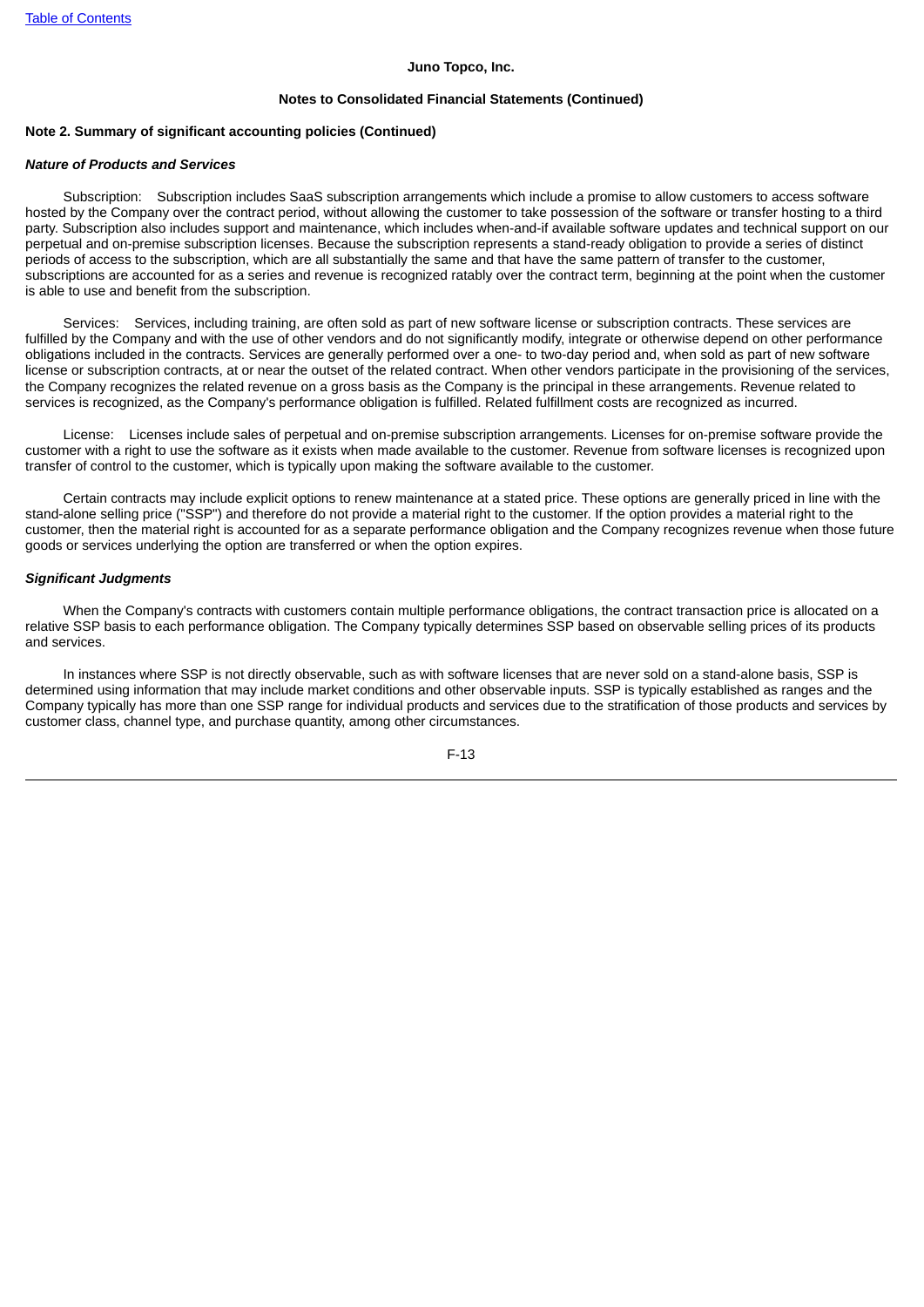#### **Notes to Consolidated Financial Statements (Continued)**

## **Note 2. Summary of significant accounting policies (Continued)**

#### *Transaction Price*

 The transaction price is the amount of consideration to which the Company expects to be entitled in exchange for transferring goods and services to the customer. Revenue from sales is recorded based on the transaction price, which includes estimates of variable consideration. The amount of variable consideration that is included in the transaction price is constrained and is included only to the extent that it is probable that a significant reversal of cumulative revenue recognized will not occur when the uncertainty associated with the variable consideration is subsequently resolved.

 The Company's contracts with customers may include service level agreements, which entitle the customer to receive service credits, and in certain cases, service refunds, when defined service levels are not met. These arrangements represent a form of variable consideration, which is included in the calculation of the transaction price to the extent that it is probable that a significant reversal of cumulative revenue recognized will not occur when the uncertainty associated with the variable consideration is subsequently resolved. The Company estimates the amount of variable consideration at the expected value based on its assessment of legal enforceability, anticipated performance and a review of specific transactions, historical experience, and market and economic conditions. The Company has historically not experienced any significant incidents affecting the defined levels of reliability and performance as required by the contracts and therefore, the related amounts are not constrained.

## *Disaggregation of Revenue*

 The Company separates revenue into recurring and non-recurring categories to disaggregate those revenues that are one time in nature from those that are term based and renewable. Revenue from recurring and non-recurring contractual arrangements for the year ended December 31, 2018 are as follows:

|                                               |    | (in thousands) |
|-----------------------------------------------|----|----------------|
| SaaS subscription and support and maintenance | \$ | 100,350        |
| On-premise subscription                       |    | 12,690         |
| Recurring revenue                             |    | 113.040        |
| Perpetual licenses                            |    | 13.316         |
| <b>Professional services</b>                  |    | 20,206         |
| Non-recurring revenue                         |    | 33,522         |
| <b>Total revenue</b>                          | £. | 146,562        |

## *Contract Balances*

 The timing of revenue recognition may not align with the right to invoice the customer. The Company records accounts receivable when it has the unconditional right to issue an invoice and receive payment regardless of whether revenue has been recognized. For multiyear agreements, the Company will either invoice the customer in full at the inception of the contract or annually at the beginning of each annual period. If revenue has not yet been recognized, then a contract

$$
F-14
$$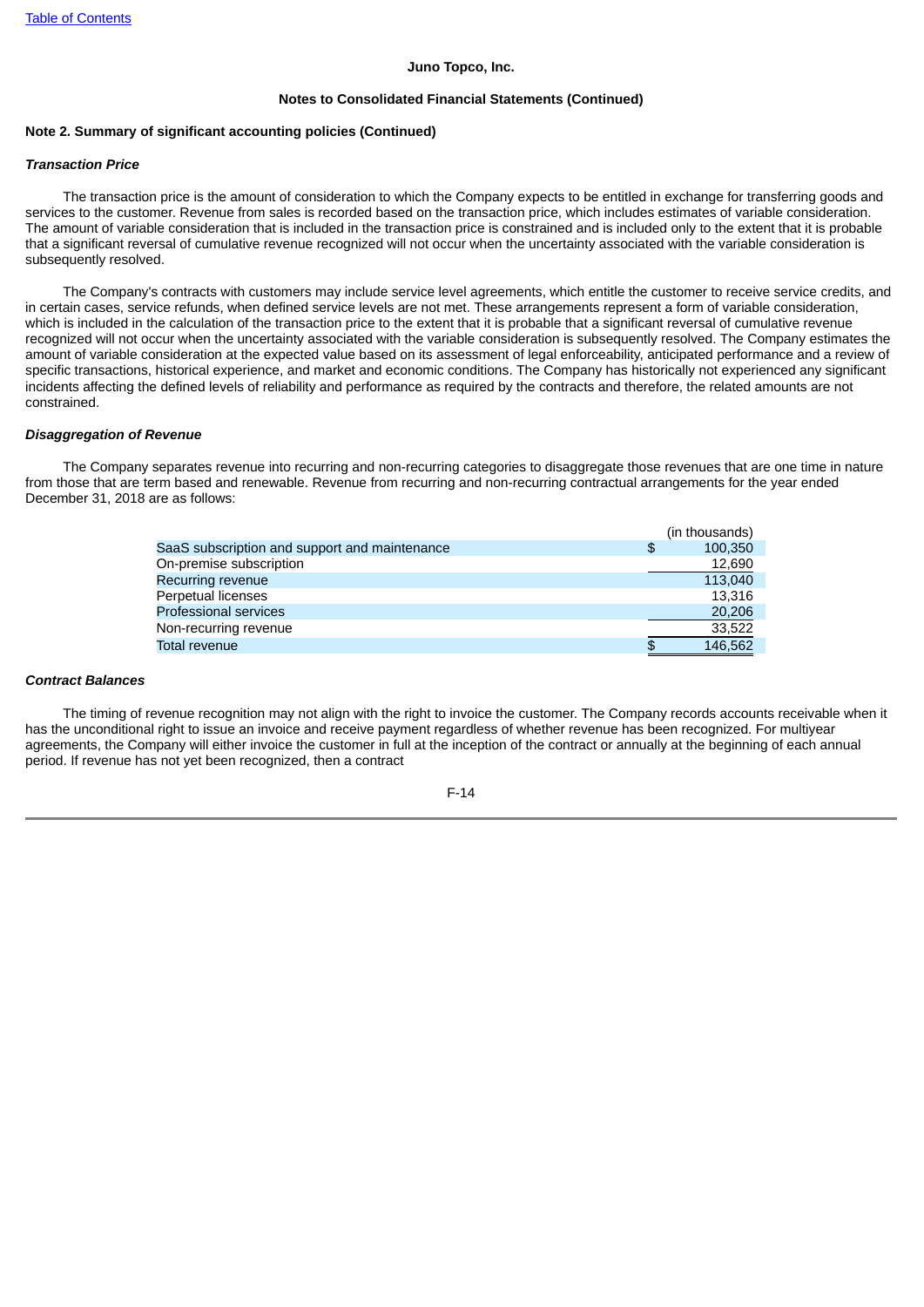#### **Notes to Consolidated Financial Statements (Continued)**

## **Note 2. Summary of significant accounting policies (Continued)**

liability (deferred revenue) is also recorded. Deferred revenue classified as current on the consolidated balance sheet is expected to be recognized as revenue within one year. Non-current deferred revenue will be fully recognized after five years. If revenue is recognized in advance of the right to invoice, a contract asset is recorded.

 Contract liabilities consist of customer billings in advance of revenue being recognized. The Company invoices its customers for subscription, support and maintenance and services in advance.

Changes in contract liabilities were as follows (in thousands):

| Balance, beginning of the period | 68.048    |
|----------------------------------|-----------|
| Revenue earned                   | (54, 955) |
| Deferral of revenue              | 87.569    |
| Balance, end of the period       | 100.662   |

There were no significant changes to our contract assets and liabilities during the year, outside of our sales activities.

 In instances where the timing of revenue recognition differs from the timing of the right to invoice, the Company has determined that a significant financing component generally does not exist. The primary purpose of the Company's invoicing terms is to provide customers with simplified and predictable ways of purchasing the products and services and not to receive financing from or provide financing to the customer. Additionally, the Company has elected the practical expedient that permits an entity not to recognize a significant financing component if the time between the transfer of a good or service and payment is one year or less.

 Payment terms on invoiced amounts are typically 30 days. The Company does not offer rights of return for its products and services in the normal course of business and contracts generally do not include customer acceptance clauses.

## *Remaining Performance Obligations*

 Revenue allocated to remaining performance obligations represent contracted revenue that has not yet been recognized, which includes deferred revenue and noncancelable amounts to be invoiced. As of December 31, 2018, the Company had \$100.9 million of remaining performance obligations, with 85% expected to be recognized as revenue over the succeeding 12 months, and the remainder expected to be recognized over the three years thereafter.

#### *Deferred Contract Costs*

 Sales commissions as well as associated payroll taxes and retirement plan contributions (together, contract costs) that are incremental to the acquisition of customer contracts, are capitalized using a portfolio approach as deferred contract costs on the consolidated balance sheet when the period of benefit is determined to be greater than one year. The Company has elected to apply the practical expedient to expense contract costs as incurred when the expected amortization period is one year or less. The judgments made in determining the amount of costs incurred include the portion of the commissions that are expensed in the current period versus the portion of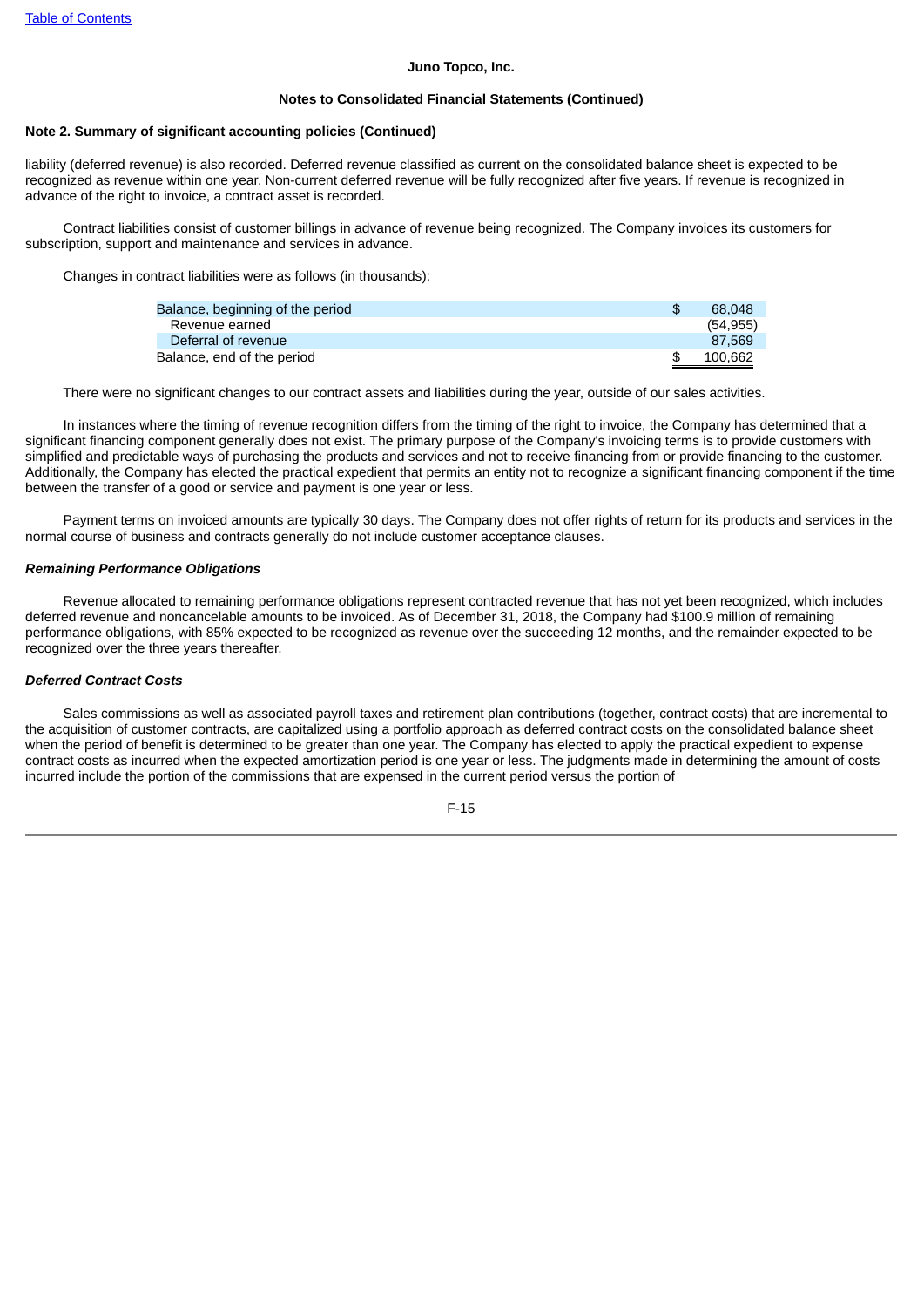#### **Notes to Consolidated Financial Statements (Continued)**

#### **Note 2. Summary of significant accounting policies (Continued)**

the commissions that are recognized over the expected period of benefit, which often extends beyond the contract term as we do not pay a commission upon renewal of the service contracts. Contract costs are allocated to each performance obligation within the contract and amortized on a straight-line basis over the expected benefit period of the related performance obligations. Contract costs are amortized as a component of sales and marketing expenses in our consolidated statement of operations. We have determined that the expected period of benefit is five years based on evaluation of a number of factors, including customer attrition rates, weighted average useful lives of our customer relationship and developed technology intangible assets, and market factors, including overall competitive environment and technology life of competitors. Total amortization of contract costs during 2018 was \$3.4 million.

 The Company periodically reviews these deferred costs to determine whether events or changes in circumstances have occurred that could affect the period of benefit of these deferred contract costs. There were no impairment losses recorded during the year ended December 31, 2018.

#### *Software development costs*

 Costs related to research, design and development of software products prior to establishment of technological feasibility are charged to software development expense as incurred. Software development costs, if material, are capitalized, beginning when a product's technological feasibility has been established using the working model approach and ending when a product is available for general release to customers. For the year ended December 31, 2018, no software development costs were capitalized, because the time period and costs incurred between technological feasibility and general release for all software product releases were insignificant. Total research and development costs were \$31.5 million.

#### *Advertising costs*

 Advertising costs are expensed as incurred. Advertising costs were \$7.6 million for the year ended December 31, 2018 and are presented within selling and marketing within the consolidated statement of operations.

#### *Interest expense, net*

 For the year ended December 31, 2018, interest expense from debt financing of \$18.7 million is offset by interest income from cash investments of \$0.5 million.

#### *Recently issued accounting pronouncements not yet adopted*

 From time to time, new accounting pronouncements are issued by the Financial Accounting Standards Board, or FASB, or other standard setting bodies and adopted by us as of the specified effective date. Unless otherwise discussed, the impact of recently issued standards that are not yet effective will not have a material impact on our financial position or results of operations upon adoption.

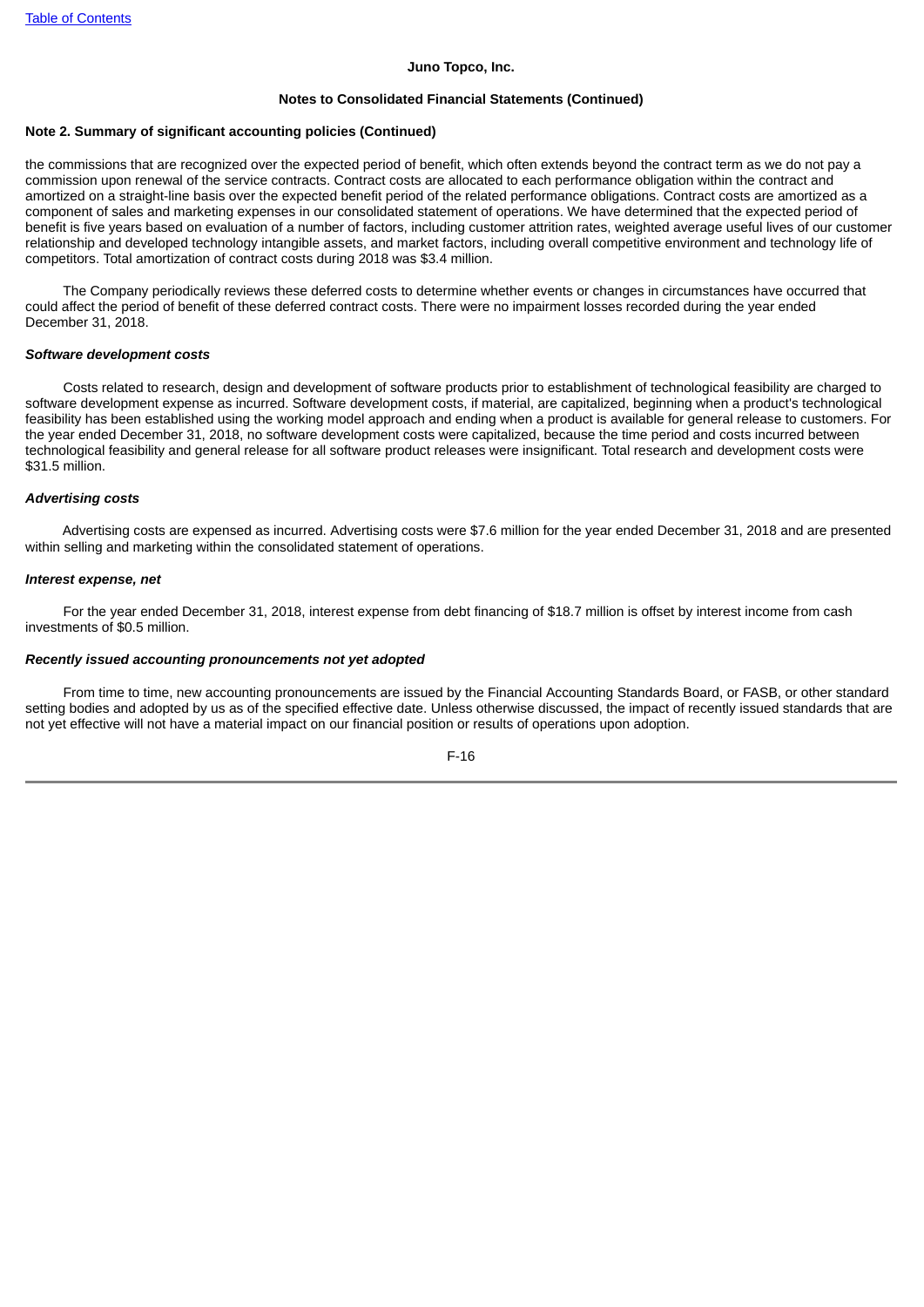#### **Notes to Consolidated Financial Statements (Continued)**

#### **Note 2. Summary of significant accounting policies (Continued)**

#### *Financial Instruments — Credit Losses*

 In June 2016, the FASB issued Accounting Standards Update ("ASU") No. 2016-13, *Financial Instruments — Credit Losses (Topic 326): Measurement of Credit Losses on Financial Instruments,* which introduces a model based on expected losses to estimate credit losses for most financial assets and certain other instruments. In November 2019, the FASB issued ASU No. 2019-10 *Financial Instruments — Credit Losses (Topic 326), Derivatives and Hedging (Topic 815), and Leases (Topic 842)*. The update allows the extension of the initial effective date for entities which have not vet adopted ASU No. 2016-02. The standard is effective for annual reporting periods beginning after December 15, 2022, with early adoption permitted for annual reporting periods beginning after December 15, 2018. Entities will apply the standard's provisions by recording a cumulative-effect adjustment to retained earnings. The Company has not yet adopted ASU 2016-13 and is currently evaluating the effect the standard will have on its consolidated financial statements.

#### *Customer's Accounting for Implementation Costs Incurred in a Cloud Computing Arrangement That Is a Service Contract*

 In March 2018, the FASB issued ASU No. 2018-15, *Intangibles — Goodwill and Others — Internal-Use Software (Subtopic 350-40): Customer's Accounting for Implementation Costs Incurred in a Cloud Computing Arrangement That Is a Service Contract*, which aligns the accounting for implementation costs incurred in a hosting arrangement that is a service contract with the accounting for implementation costs incurred to develop or obtain internal-use software under ASC Subtopic 350-40, in order to determine which costs to capitalize and recognize as an asset. ASU 2018-15 is effective for annual reporting periods, and interim periods within those years, beginning after December 15, 2019, and can be applied either prospectively to implementation costs incurred after the date of adoption or retrospectively to all arrangements. The Company is currently evaluating the effect the standard will have on its consolidated financial statements and has not yet adopted ASU 2018-15.

#### *Improvements to Nonemployee Share-Based Payment Accounting*

 In June 2018, the FASB issued ASU No. 2018-07, *Compensation — Stock Compensation (Topic 718): Improvements to Nonemployee Share-Based Payment Accounting* ("ASU 2018-07"), with an intent to reduce cost and complexity and to improve financial reporting for sharebased payments issued to nonemployees. The amendments in ASU 2018-07 provide for the simplification of the measurement of share-based payment transactions for acquiring goods and services from nonemployees. Currently, the accounting requirements for nonemployee and employee share-based payment transactions are significantly different. This standard expands the scope of ASC Topic 718 to include sharebased payments issued to nonemployees for goods or services, aligning the accounting for share-based payments to nonemployees and employees. ASU 2018-07 is effective for annual reporting periods beginning after December 15, 2019, including interim periods within those periods, and early adoption is permitted. The Company plans to adopt this new standard in the first quarter of fiscal year 2020. The Company does not expect the adoption to have a significant impact on its consolidated financial statements as the Company currently does not have any nonemployee share-based payment awards.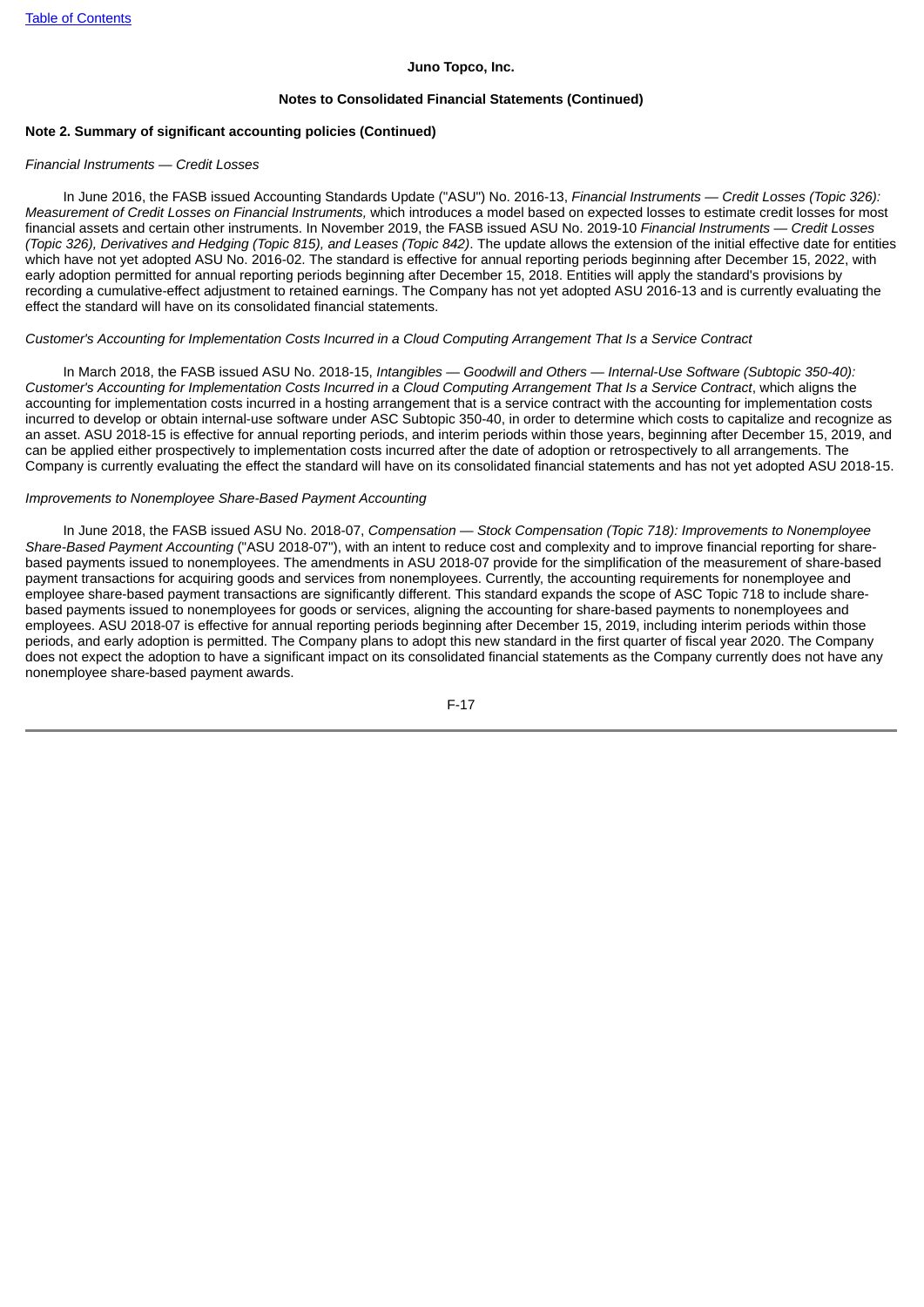#### **Notes to Consolidated Financial Statements (Continued)**

#### **Note 2. Summary of significant accounting policies (Continued)**

#### *Fair Value Measurement — Disclosure Framework*

 In August 2018, the FASB issued ASU No. 2018-13, *Fair Value Measurement (Topic 820): Disclosure Framework — Changes to the Disclosure Requirements for Fair Value Measurement* ("ASU 2018-13"), which amends ASC Topic 820, Fair Value Measurements. ASU 2018-13 modifies the disclosure requirements for fair value measurements by removing, modifying, or adding certain disclosures. The effective date is the first quarter of fiscal year 2021, with early adoption permitted for the removed disclosures and delayed adoption permitted until fiscal year 2021 for the new disclosures. The removed and modified disclosures will be adopted on a retrospective basis and the new disclosures will be adopted on a prospective basis. The Company has not yet adopted ASU 2018-13 and is currently evaluating the effect the standard will have on its consolidated financial statements.

#### *Leases*

 In February 2016, the FASB issued ASU No. 2016-02, *Leases (Topic 842)*. The update requires lessees to put most leases on their balance sheets while recognizing expenses on their income statements in a manner similar to current GAAP. The guidance also eliminates current real estate-specific provisions for all entities. For lessors, the guidance modifies the classification criteria and the accounting for salestype and direct financing leases. In November 2019, the FASB issued ASU No. 2019-10 *Financial Instruments — Credit Losses (Topic 326), Derivatives and Hedging (Topic 815), and Leases (Topic 842)*. The update allows the extension of the initial effective date for entities which have not yet adopted ASU No. 2016-02. For these entities the effective date is for fiscal years beginning after December 15, 2020, and interim periods within fiscal years beginning after December 15, 2021. Early adoption is permitted, and the modified retrospective method is to be applied. The Company is currently assessing the timing and impact of adopting the updated provisions.

#### **Note 3. Financial instruments fair value**

 We report financial assets and liabilities and nonfinancial assets and liabilities that are recognized or disclosed at fair value in the consolidated financial statements on a recurring basis in accordance with ASC Topic 820. ASC 820 defines fair value as the price that would be received from selling an asset or paid to transfer a liability in an orderly transaction between market participants at the measurement date. When determining the fair value measurements for assets and liabilities, which are required to be recorded at fair value, we consider the principal or most advantageous market in which we would transact and the market-based risk measurements or assumptions that market participants would use in pricing the asset or liability, such as inherent risk, transfer restrictions and credit risk.

 ASC 820 also establishes a fair value hierarchy, which prioritizes the inputs to valuation techniques used to measure fair value into three levels. Fair value represents the price that would be received to sell an asset or paid to transfer a liability in an orderly transaction between market participants at the measurement date. GAAP established a hierarchy framework to classify the fair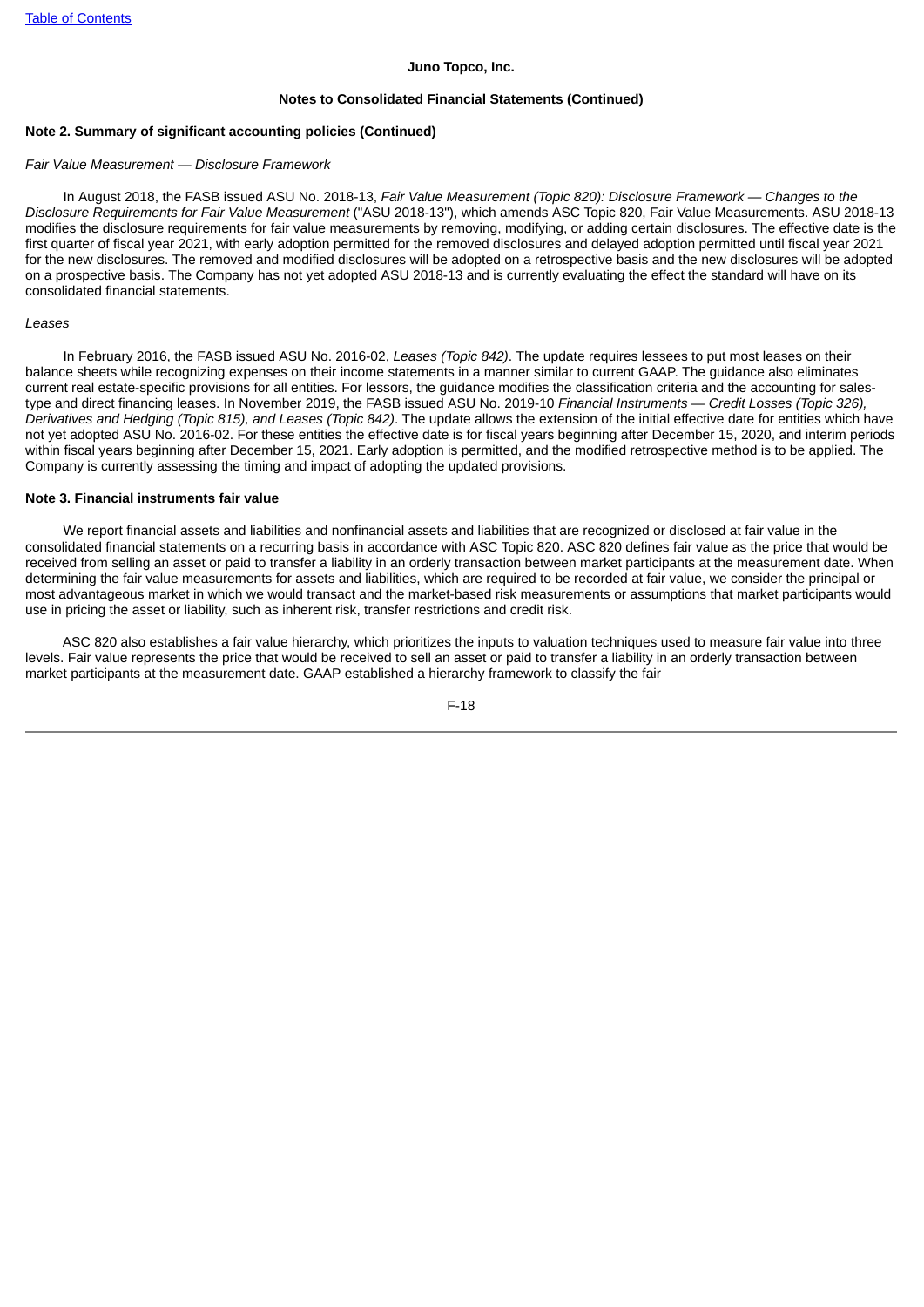#### **Notes to Consolidated Financial Statements (Continued)**

#### **Note 3. Financial instruments fair value (Continued)**

value based on the observability of significant inputs to the measurement. The levels of the fair value hierarchy are as follows:

Level 1: Fair value is determined using an unadjusted quoted price in an active market for identical assets or liabilities.

 Level 2: Fair value is estimated using inputs other than quoted prices included within Level 1 that are observable, either directly or indirectly.

Level 3: Fair value is estimated using unobservable inputs that are significant to the fair value of the assets or liabilities.

 The carrying value of cash and cash equivalents, accounts receivable and accounts payable approximate their fair value. The fair value of our debt at December 31, 2018 was \$177.1 million (Level 2). The carrying value of our debt as of December 31, 2018 was \$175 million. The fair value of our debt was determined using discounted cash flow analysis based on market rates for similar types of borrowings.

#### **Note 4. Equipment and leasehold improvements**

 Equipment and leasehold improvements are recorded at cost. Expenditures for renewals and betterments that extend the life of such assets are capitalized. Maintenance and repairs are charged to expense as incurred. Differences between amounts received and net carrying value of assets retired or disposed of are charged or credited to income as incurred. Equipment and leasehold improvements as of December 31, 2018 are as follows:

|                                | December 31,<br>2018 |
|--------------------------------|----------------------|
|                                | (in thousands)       |
| Computers                      | \$<br>4,552          |
| Software                       | 519                  |
| Furniture/fixtures             | 1,876                |
| Leasehold improvements         | 5,160                |
| Capital in progress            | 120                  |
|                                | 12,227               |
| Less: accumulated depreciation | (2,999)              |
|                                | 9,228                |

Depreciation expense totaled \$3.5 million for the year ended December 31, 2018.

### **Note 5. Acquisitions**

 On September 18, 2018, pursuant to an agreement by and among Orchard & Grove, Inc. and JAMF Software, LLC, (a subsidiary of the Company) all of the issued and outstanding shares of Orchard & Grove were acquired at the purchase price of \$2.1 million. The purchase price was funded with cash on hand. The Company accounted for the acquisition by applying the acquisition method of accounting for business combinations in accordance with ASC Topic 805. Orchard &

$$
\mathsf{F}\text{-}\mathsf{19}
$$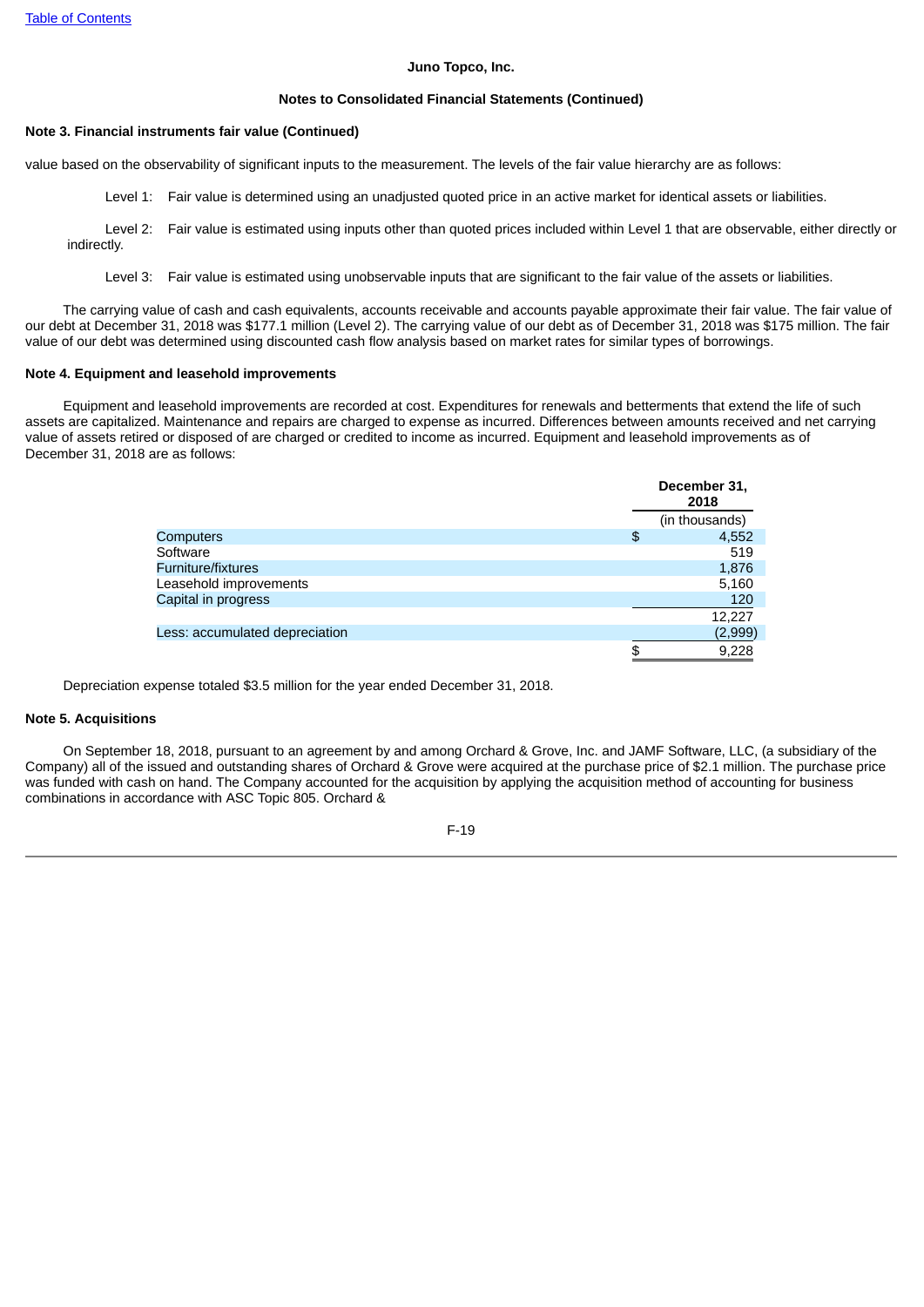#### **Notes to Consolidated Financial Statements (Continued)**

## **Note 5. Acquisitions (Continued)**

Grove developed authentication software that makes it easier for IT administrators to manage user access. The Company wished to acquire this technology in order to improve the user experience for its own customers. Pro forma results of operations for this acquisition were not presented as the effects were not material to our financial results.

The acquired tangible and intangible assets and assumed liabilities are as follows:

|                                          | (in thousands) |
|------------------------------------------|----------------|
| Assets acquired:                         |                |
| Cash                                     | \$<br>138      |
| Other current assets                     | 71             |
| Long-term assets                         | 10             |
| Liabilities assumed:                     |                |
| Accounts payable and accrued liabilities | (73)           |
| Deferred revenue                         | (138)          |
| Deferred tax liability                   | (356)          |
| Intangible assets acquired               | 1,580          |
| Goodwill                                 | 835            |
| Total purchase consideration             | 2,067          |

 For the Vista Acquisition, during the period ended December 31, 2018, the Company recognized a measurement-period adjustment of \$1.0 million related to the finalization of a working capital adjustment that increased the consideration paid and goodwill, as well as an adjustment of \$0.5 million related to the finalization of a research and development tax credit that decreased the net deferred tax liability and goodwill.

## **Note 6. Goodwill and other intangible assets**

The carrying amount of goodwill at December 31, 2018 is as follows:

|                               |     | (in thousands) |
|-------------------------------|-----|----------------|
| Goodwill, beginning of period | \$. | 499.892        |
| Goodwill acquired             |     | 1.253          |
| Impairment loss               |     |                |
| Goodwill, end of period       | S   | 501.145        |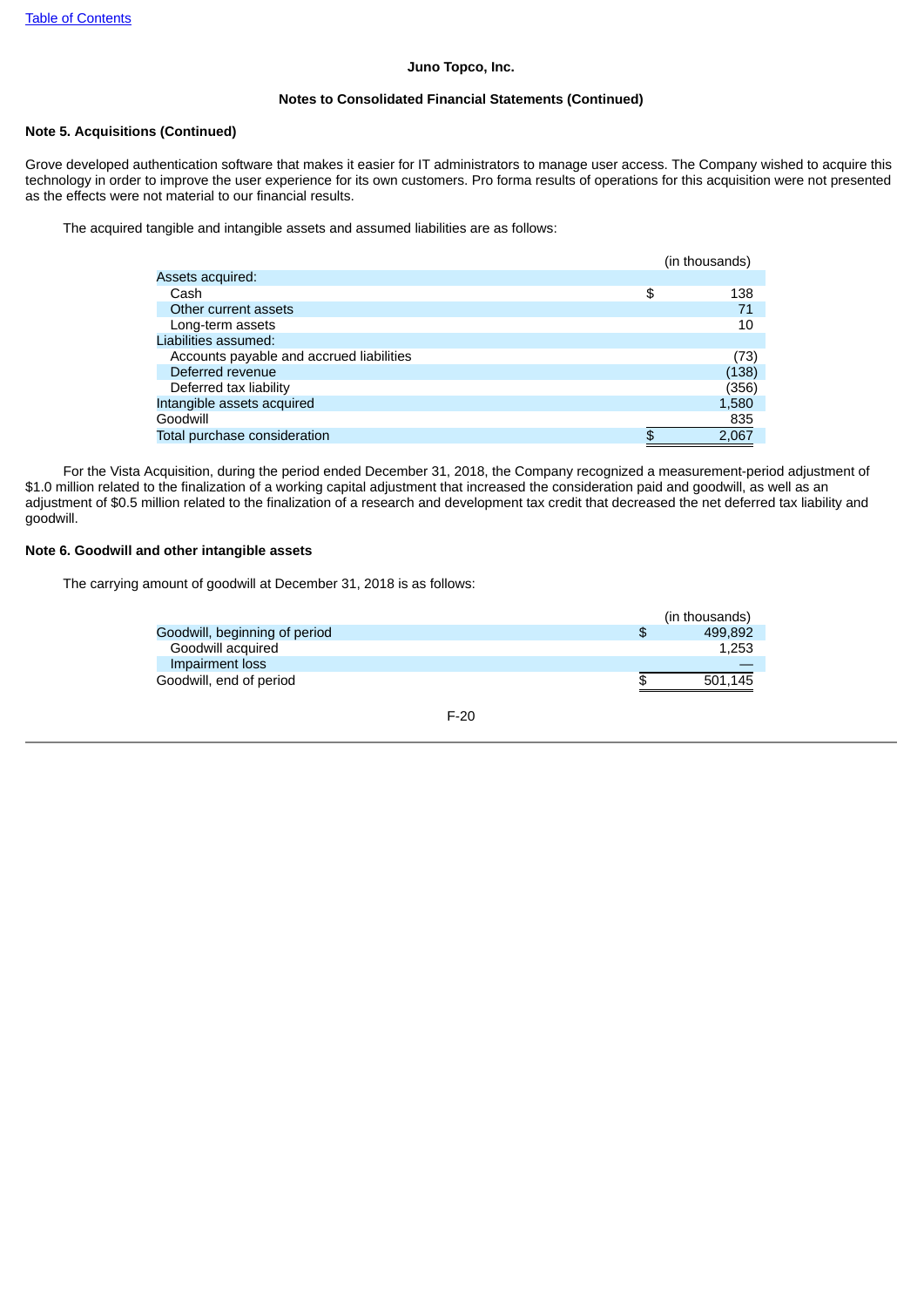#### **Notes to Consolidated Financial Statements (Continued)**

### **Note 6. Goodwill and other intangible assets (Continued)**

The gross carrying amount and accumulated amortization of intangible assets other than goodwill as of December 31, 2018 are as follows:

|                        | <b>Useful Life</b> | <b>Gross Value</b> |    | <b>Accumulated</b><br>Amortization | <b>Net</b><br>Carrying<br>Value | Weighted-<br>Average<br>Remaining<br>Useful Life |
|------------------------|--------------------|--------------------|----|------------------------------------|---------------------------------|--------------------------------------------------|
|                        |                    |                    |    | (in thousands)                     |                                 |                                                  |
| <b>Trademarks</b>      | 8 years            | \$<br>34.300 \$    |    | 4,859                              | \$<br>29,441                    | 6.8 years                                        |
| Customer relationships | $2 - 12$ years     | 206,420            |    | 19,496                             | 186.924                         | 10.8 years                                       |
| Developed technology   | 5 years            | 45,960             |    | 10,153                             | 35,807                          | 3.9 years                                        |
|                        |                    | \$<br>286.680      | \$ | 34.508                             | \$<br>252.172                   |                                                  |

Amortization expense totaled \$30.5 million for the year ended December 31, 2018. Future estimated amortization expense is as follows:

|                           | (in thousands) |
|---------------------------|----------------|
| Years ending December 31: |                |
| 2019                      | \$<br>30,689   |
| 2020                      | 30,687         |
| 2021                      | 30,680         |
| 2022                      | 29,495         |
| 2023                      | 21,710         |
| <b>Thereafter</b>         | 108,910        |
|                           | \$<br>252.171  |

There were no impairments to goodwill or intangible assets recorded at December 31, 2018.

#### **Note 7. Commitments and Contingencies**

#### *Operating Leases*

 The Company leases office facilities and office equipment under operating leases that expire at various dates through February 2030. The office facility leases require annual base rent, plus real estate taxes, utilities, insurance and maintenance costs. Total rent expense, including the Company's share of the lessors' operating expenses, totaled \$3.4 million for the year ended December 31, 2018. Certain of these leases are with a related party. Rent expense with related parties, including the Company's share of the lessors' operating expenses, totaled \$872,000 for the year ended December 31, 2018.

$$
\mathsf{F}\text{-}\mathsf{21}
$$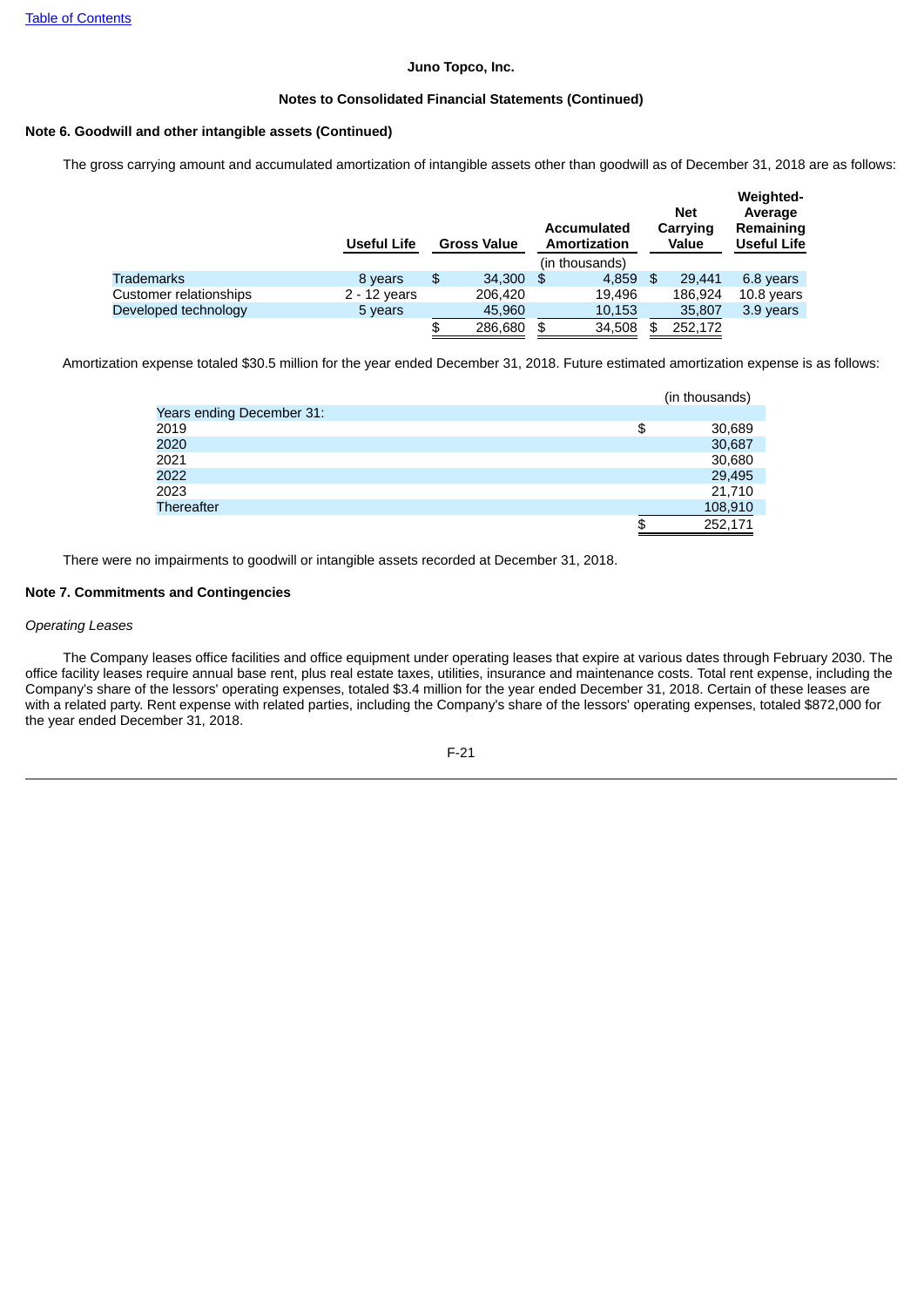#### **Notes to Consolidated Financial Statements (Continued)**

#### **Note 7. Commitments and Contingencies (Continued)**

Approximate future minimum lease payments under non-cancelable leases with both unrelated and related parties are as follows:

|                           | <b>Unrelated</b> | <b>Related</b> | Total        |
|---------------------------|------------------|----------------|--------------|
|                           |                  | (in thousands) |              |
| Years ending December 31: |                  |                |              |
| 2019                      | \$<br>$2,423$ \$ | $1,058$ \$     | 3,481        |
| 2020                      | 2,441            | 1,069          | 3,510        |
| 2021                      | 2,530            | 1.079          | 3,609        |
| 2022                      | 2,103            | 1,090          | 3,193        |
| 2023                      | 1,995            | 1,101          | 3,096        |
| Thereafter                | 10,545           | 832            | 11,377       |
|                           | \$<br>22.037     | \$<br>6.229    | \$<br>28.266 |

#### *Hosting Services Agreement*

 In December 2017, the Company entered into a non-cancelable contractual agreement for hosting services for the period from December 1, 2017 until November 30, 2020. For the years ending December 31, 2019 and December 2020, the Company is required to pay a minimum commitment of \$6.1 million and \$6.4 million, respectively, for these services.

#### **Note 8. Debt**

 On November 13, 2017, the Company entered into a new secured Credit Agreement. The Credit Agreement provided an initial term loan facility ("Term Loan") of \$175 million with a maturity date of November 13, 2022 and a revolving credit facility of ("Revolving Credit Facility") \$15 million with a maturity date of November 13, 2022. The amount of debt issuance costs offsetting the Term Loan on the consolidated balance sheet at December 31, 2018 was \$3.3 million. The amount of debt issuance costs related to the Revolving Credit Facility in other non-current assets on the consolidated balance sheet at December 31, 2018 was \$0.2 million.

 The interest rate for the Term Loan is determined using a base rate of 8% per annum plus the Eurodollar Borrowing Rate ("contract rate"). The Eurodollar Borrowing Rate is re-elected each quarter based on the current rate at that point in time. The contract interest rate on the Term Loan was 10.61% per annum as of December 31, 2018. The effective interest rate was 11.19% per annum as of December 31, 2018. The effective interest rate was higher than the contract rate due to amortization of debt issuance costs related to the Term Loan. The Term Loan Credit Agreement does not require periodic principal payments.

 The Term Loan contains affirmative and negative operating covenants applicable to the Company and its restricted subsidiaries. We believe we were compliant with these covenants at December 31, 2018.

 The interest rate for the Revolving Credit Facility is 8% per annum. As of December 31, 2018, the Company has used \$1 million as collateral for office space letters of credit. The Company is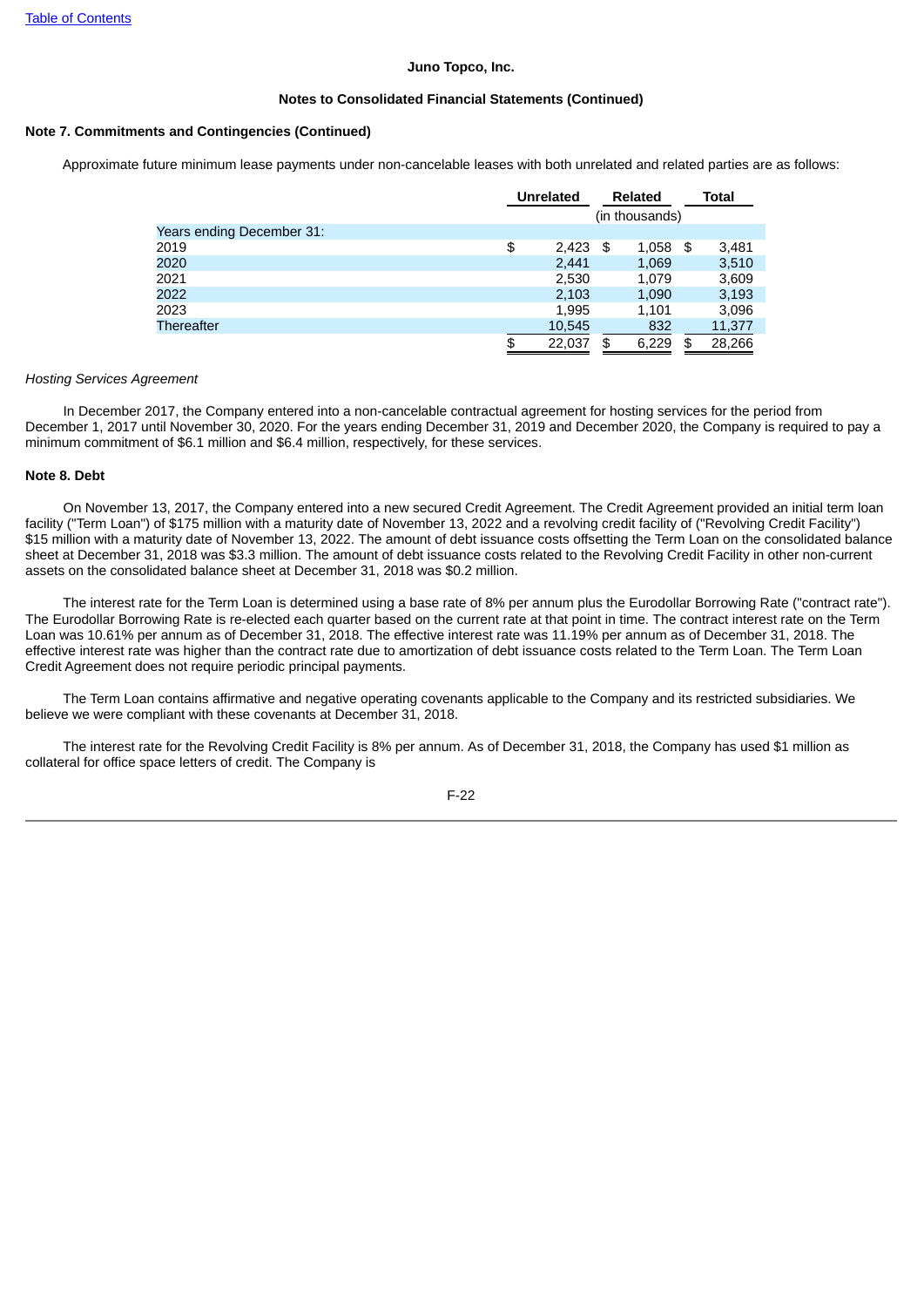#### **Notes to Consolidated Financial Statements (Continued)**

## **Note 8. Debt (Continued)**

required to pay a commitment fee on the average daily unused portion of the Revolving Credit Facility of 0.5% per annum, and a fee of 2.95% per annum for the outstanding letters of credit.

#### **Note 9. Share-based compensation**

 The 2017 Stock Option Plan ("2017 Option Plan") became effective November 13, 2017, upon the approval of the board of directors and serves as the umbrella plan for the Company's stock-based and cash-based incentive compensation program for its officers and other eligible employees. The aggregate number of shares of common stock that may be issued under the 2017 Option Plan may not exceed 70,000 shares. At December 31, 2018, 10,306 shares of common stock are reserved for additional grants under the Plan. All stock options granted by the Company were at an exercise price at or above the estimated fair market value of the Company's common stock as of the grant date.

The table below summarizes the service-based option activity during the year:

|                                                 | <b>Options</b> |      | Weighted-<br>Average<br><b>Exercise</b><br><b>Price</b> | Weighted-<br>Average<br>Remaining<br>Contractual<br>Term (Years) | Aggregate<br><b>Intrinsic</b><br>Value<br>(in thousands) |
|-------------------------------------------------|----------------|------|---------------------------------------------------------|------------------------------------------------------------------|----------------------------------------------------------|
| Outstanding, January 1, 2018                    | 37.473         | - SS | 603.41                                                  |                                                                  | \$                                                       |
| Granted                                         | 4.872          |      | 617.68                                                  |                                                                  |                                                          |
| Exercised                                       | (2,935)        |      | 603.41                                                  |                                                                  | 126                                                      |
| <b>Forfeitures</b>                              | (813)          |      | 603.41                                                  |                                                                  |                                                          |
| Outstanding, December 31, 2018                  | 38,597         |      | 605.21                                                  | 8.9                                                              | \$<br>1,581                                              |
| Options exercisable at end of year              | 6,230          |      | 603.41                                                  | 8.9                                                              | 266                                                      |
| Vested or expected to vest at December 31, 2018 | 38.597         | 3S   | 605.21                                                  | 8.9                                                              | \$<br>1.581                                              |

 The total intrinsic value of service-based options exercised during 2018 was \$126,000. The aggregate intrinsic value in the table above represents the total intrinsic value that would have been received by the option holders had all option holders exercised their options on the last date of the period. The total fair value of service-based options vested in the year ended December 31, 2018 was \$2.0 million.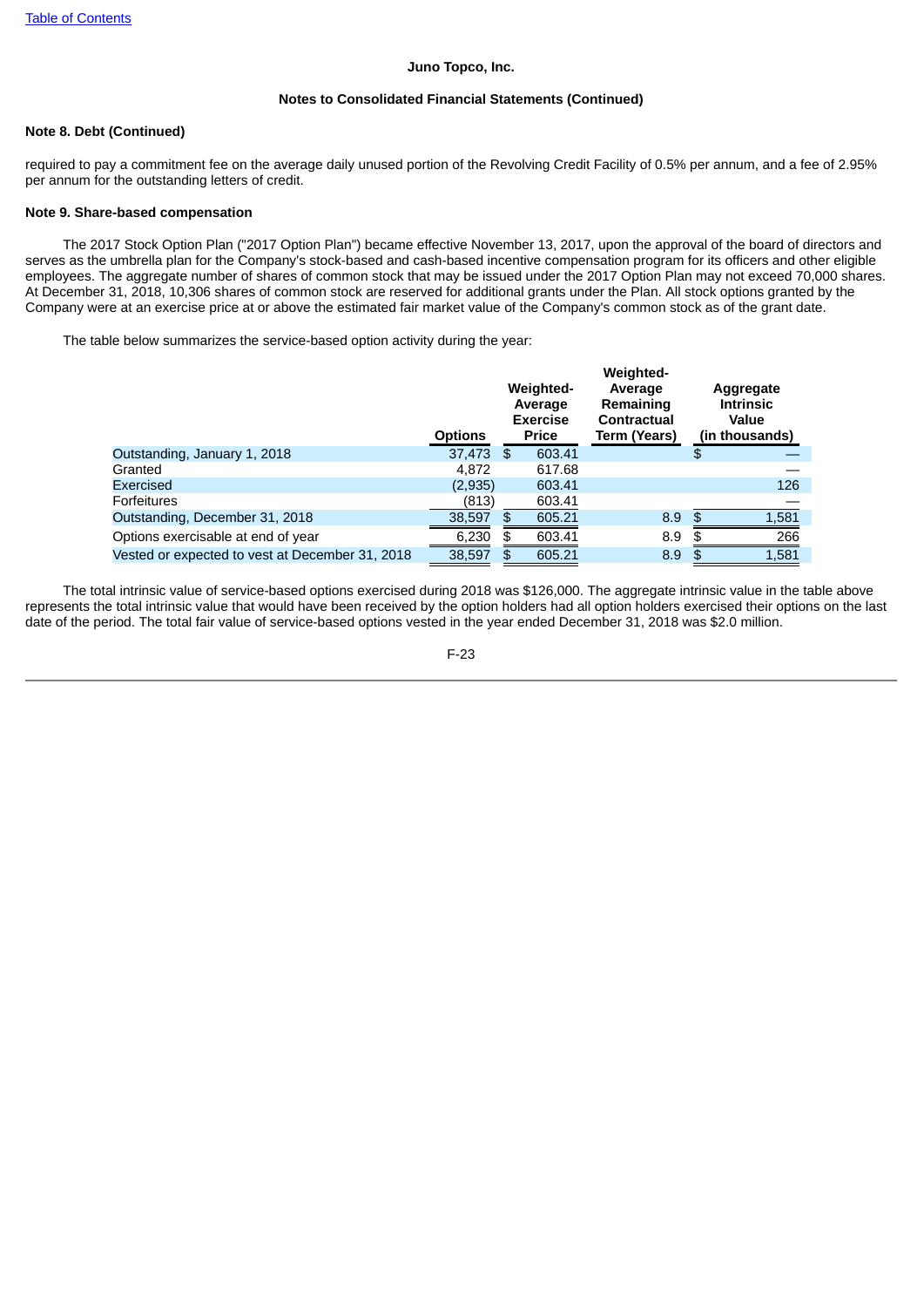#### **Notes to Consolidated Financial Statements (Continued)**

## **Note 9. Share-based compensation (Continued)**

The Company recognized stock-based compensation expense for service-based stock options as follows:

|                            | Year ended<br>December 31,<br>2018 |
|----------------------------|------------------------------------|
|                            | (in thousands)                     |
| Cost of revenues:          |                                    |
| Recurring                  | \$<br>225                          |
| <b>Services</b>            |                                    |
| Sales and marketing        | 529                                |
| Research and development   | 239                                |
| General and administrative | 1,322                              |
|                            | 2.315                              |

 The Company recognized stock-based compensation expense for service-based stock options of \$2.3 million in 2018. There was \$6.9 million of unrecognized compensation expense related to service-based stock options that is expected to be recognized over a weightedaverage period of 3.0 years at December 31, 2018.

The table below summarizes return target options activity during the year:

|                                | <b>Options</b> | Weighted-<br>Average<br><b>Exercise</b><br><b>Price</b> | Weighted-<br>Average<br>Remaining<br>Contractual<br><b>Term (Years)</b> |     | Aggregate<br><b>Intrinsic Value</b><br>(in thousands) |
|--------------------------------|----------------|---------------------------------------------------------|-------------------------------------------------------------------------|-----|-------------------------------------------------------|
| Outstanding, January 1, 2018   | 18,330         | \$<br>603.41                                            |                                                                         | \$  | 784                                                   |
| Granted                        | 1.672          | 608.89                                                  |                                                                         |     | 62                                                    |
| Exercised                      |                |                                                         |                                                                         |     |                                                       |
| Forfeitures                    |                |                                                         |                                                                         |     |                                                       |
| Outstanding, December 31, 2018 | 20,002         | \$<br>603.87                                            | 8.9                                                                     | \$. | 846                                                   |

 There was approximately \$4.2 million of unrecognized compensation expense related to these return target options at December 31, 2018. See Note 2 for the Company's policy on recognizing expense for return target options. The aggregate intrinsic value in the table above represents the total intrinsic value that would have been received by the option holders had all option holders exercised their options on December 31, 2018.

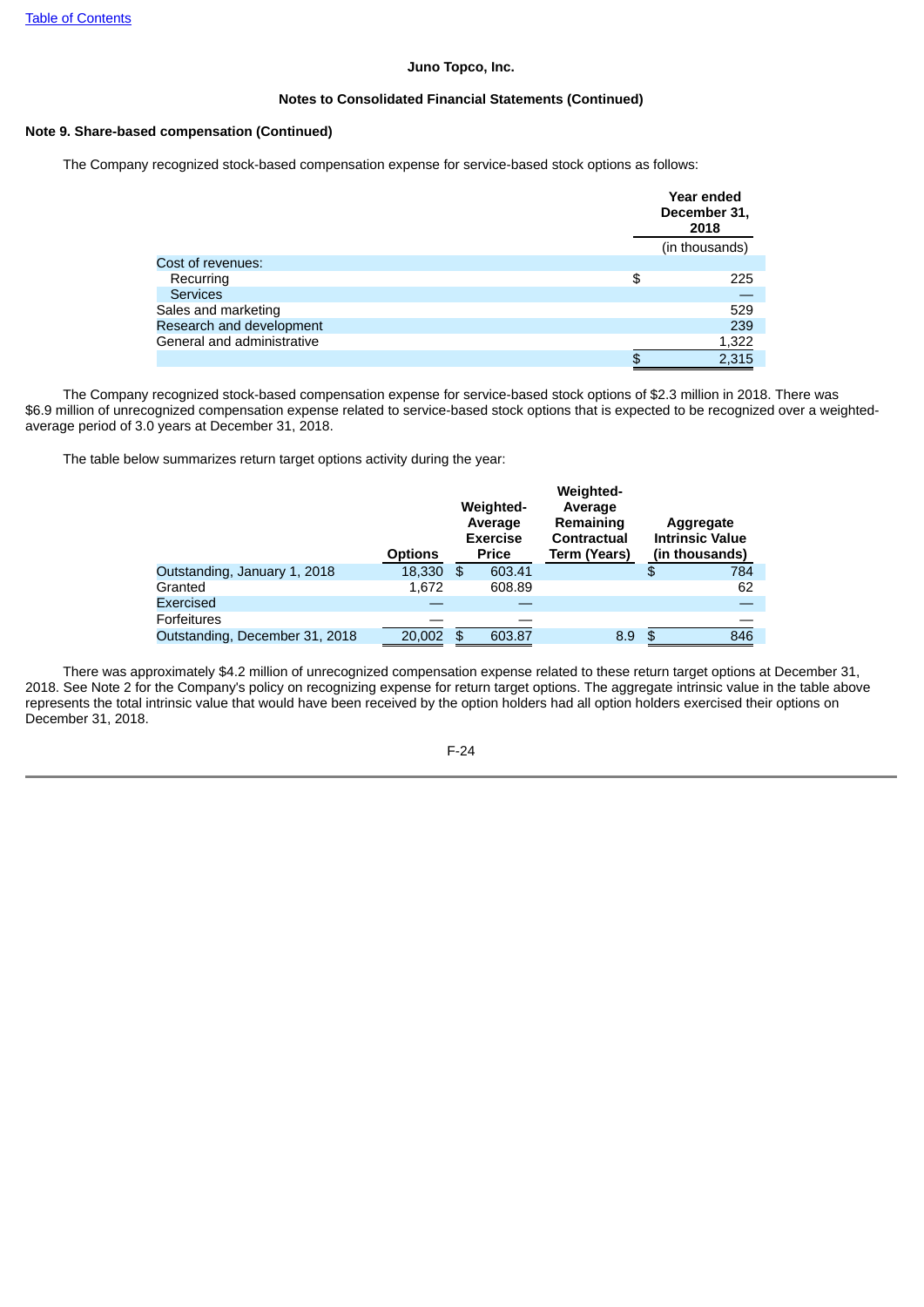#### **Notes to Consolidated Financial Statements (Continued)**

### **Note 9. Share-based compensation (Continued)**

Restricted stock unit activity is as follows:

|                                |              | <b>Per Unit</b>   |
|--------------------------------|--------------|-------------------|
|                                | <b>Units</b> | <b>Fair Value</b> |
| Outstanding, January 1, 2018   | 244          | \$<br>603.41      |
| Granted                        | 232          | 646.18            |
| <b>Restrictions lapsed</b>     | (244)        | (603.41)          |
| Forfeited                      |              |                   |
| Outstanding, December 31, 2018 | 232          | \$<br>646.18      |

 RSUs vest 100% on the one-year anniversary of the date of the grant. The estimated compensation cost of the restricted stock award, which is equal to the fair value of the award on the date of grant, is recognized on a straight-line basis over the vesting period. At December 31, 2018, there was \$130,000 of total unrecognized compensation cost related to unvested restricted stock and that cost is expected to be recognized in the following year.

#### **Note 10. Net Loss per Share**

 The following table sets forth the computation of basic and diluted net loss per share for 2018 (in thousands, except share and per share data):

|                                                                       | December 31,<br>2018 |
|-----------------------------------------------------------------------|----------------------|
| Numerator:                                                            |                      |
| Net loss                                                              | \$<br>(36, 256)      |
| Denominator:                                                          |                      |
| Weighted-average shares outstanding                                   | 930,443              |
| Weighted-average shares used to compute net loss per share, basic and |                      |
| diluted                                                               | 930,443              |
| Basic and diluted net loss per share                                  | (38.97)              |

 Basic net loss per share is computed by dividing the net loss by the weighted-average number of common shares outstanding for the period. Because we have reported a net loss for 2018, the number of shares used to calculate diluted net loss per common share is the same as the number of shares used to calculate basic net loss per common share for those periods presented because the potentially dilutive shares would have been antidilutive if included in the calculation.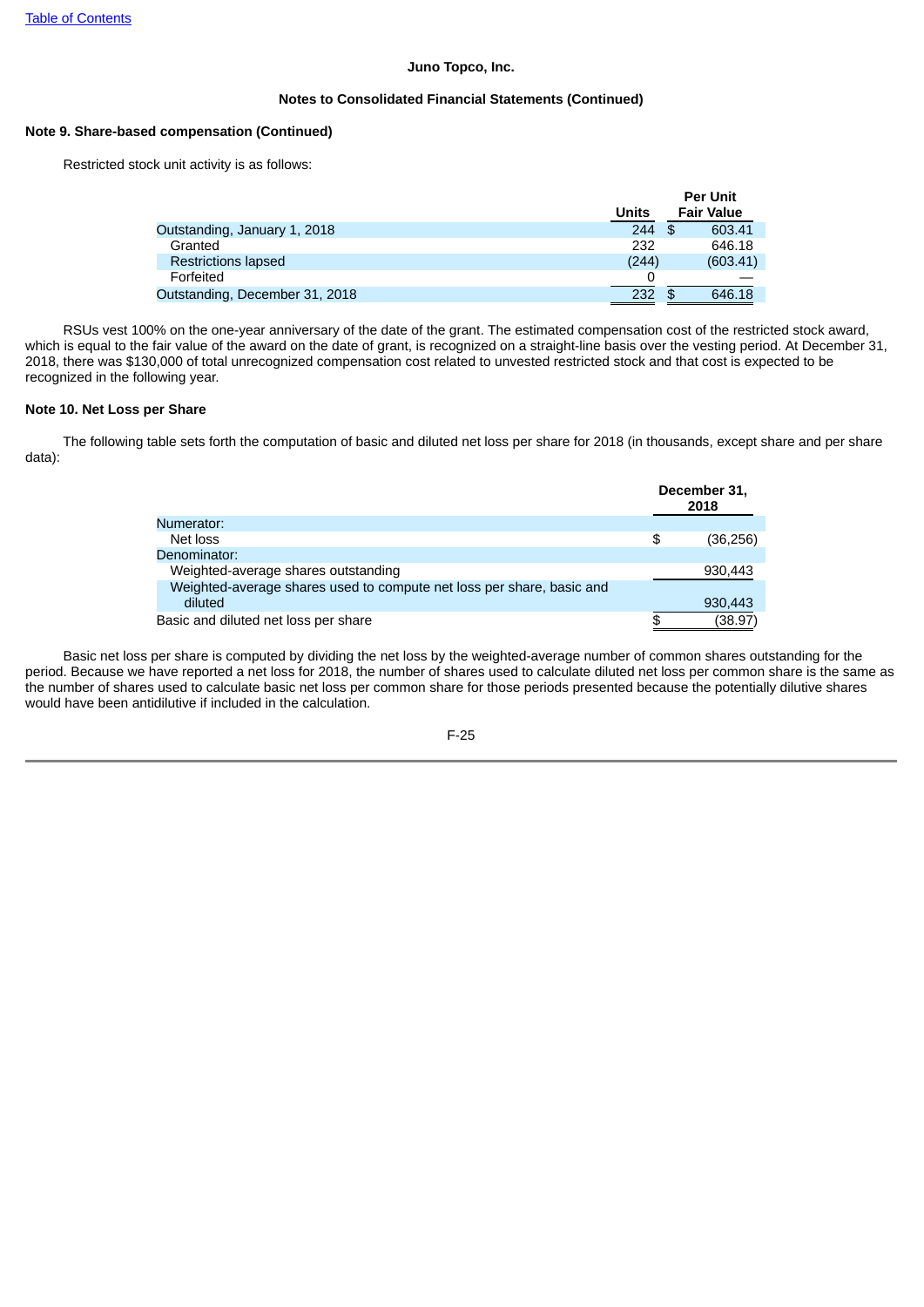#### **Notes to Consolidated Financial Statements (Continued)**

### **Note 10. Net Loss per Share (Continued)**

 The following potentially dilutive securities outstanding have been excluded from the computation of diluted weighted-average shares outstanding because such securities have an antidilutive impact due to losses reported:

|                                     | December 31,<br>2018 |        |
|-------------------------------------|----------------------|--------|
| Stock options outstanding           |                      | 58.599 |
| Unvested restricted stock units     |                      | 232    |
| Total potential dilutive secutities |                      | 58.831 |

#### **Note 11. Employee benefit plans**

 The Company offers a retirement savings plan that covers U.S. employees, whereby eligible employees may contribute a portion of their gross earnings to the plan, subject to certain limitations. In addition, the Company contributes an amount each pay period, equal to 3 percent of the employee's salary, on the first \$275,000 of earnings. The Company recognized expense related to contributions to this plan totaling \$1.9 million for the year ended December 31, 2018.

#### **Note 12. Long-term incentive plan**

 In 2018, the Company established a long-term incentive plan for certain employees. Under the plan, the employees will receive cash payments upon achievement of the same conditions of the Company's return target options discussed previously. The Company has established a pool of \$7.0 million to provide these cash payments to employees. As of December 31, 2018, the Company had executed individual agreements with employees to pay \$5.9 million upon achievement of the plan conditions. Consistent with the return target options, as of December 31, 2018, no expense or liability has been recognized as the conditions for payment have not occurred.

#### **Note 13. Income Taxes**

The income tax provision (benefit) included with operations for the year ended December 31, 2018 consists of the following:

|              | December 31,<br>2018<br>(in thousands) |
|--------------|----------------------------------------|
| Current:     |                                        |
| Federal      | \$<br>(38)                             |
| <b>State</b> | 123                                    |
| Foreign      | 328                                    |
| Deferred:    |                                        |
| Federal      | (10, 625)                              |
| <b>State</b> | (1, 947)                               |
| Foreign      | 22                                     |
|              | \$<br>(12, 137)                        |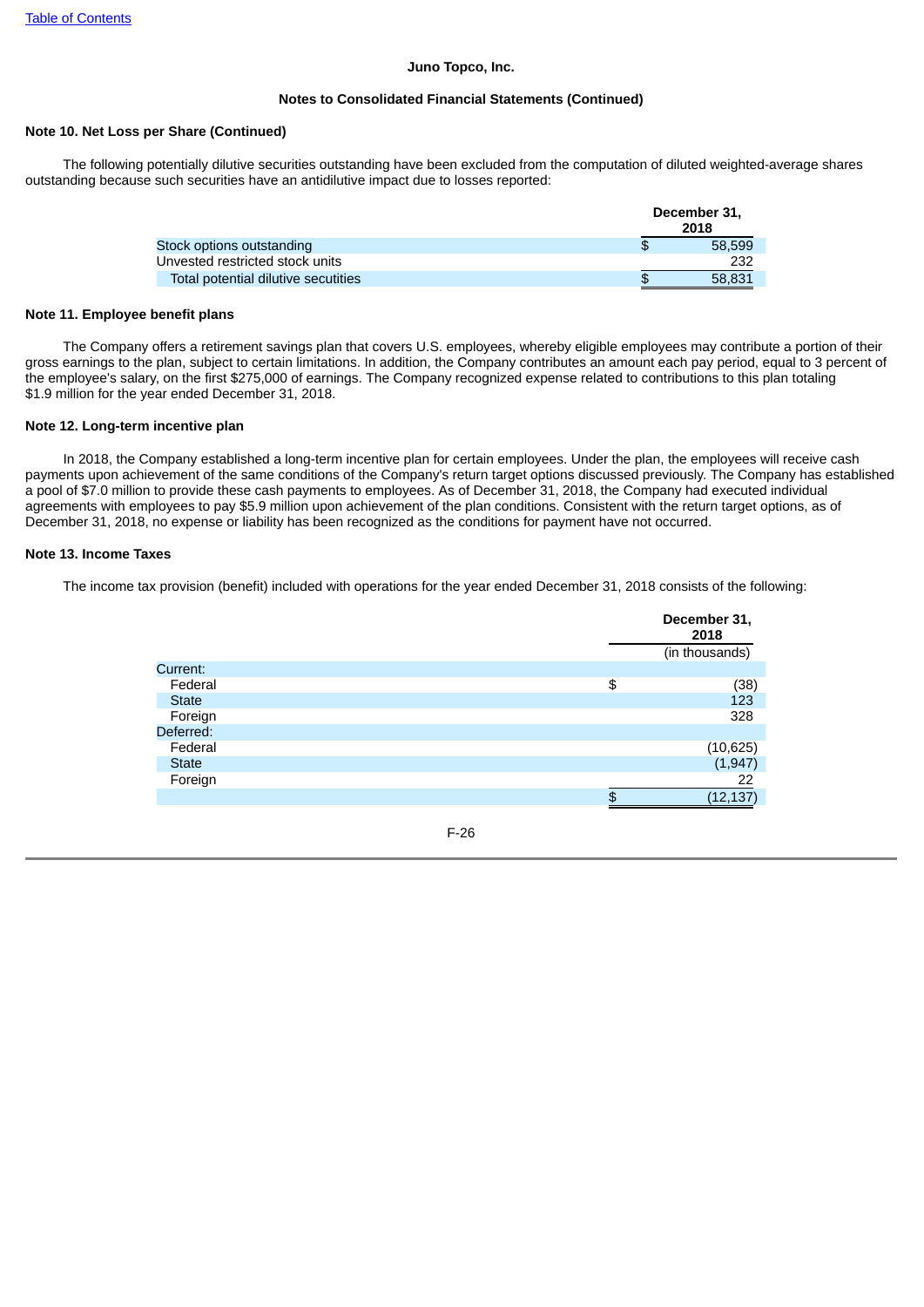## **Notes to Consolidated Financial Statements (Continued)**

## **Note 13. Income Taxes (Continued)**

 The income tax benefit differs from the amounts of income tax benefit determined by applying the U.S. federal income tax rate to pretax income or loss for the year ended December 31, 2018 due to the following:

|                                                     | December 31,<br>2018 |
|-----------------------------------------------------|----------------------|
| Computed "expected" tax benefit                     | 21.0%                |
| State income tax benefit, net of federal tax effect | 3.4                  |
| <b>Permanent differences</b>                        | (0.3)                |
| Foreign rate differential                           | (0.1)                |
| Tax credits                                         | 2.3                  |
| Valuation allowance                                 | (0.5)                |
| <b>Transaction costs</b>                            | (0.1)                |
| Deferred rate change                                | (0.2)                |
| <b>GILTI</b> inclusion                              | (1.3)                |
| Other                                               | 0.9                  |
|                                                     | 25.1%                |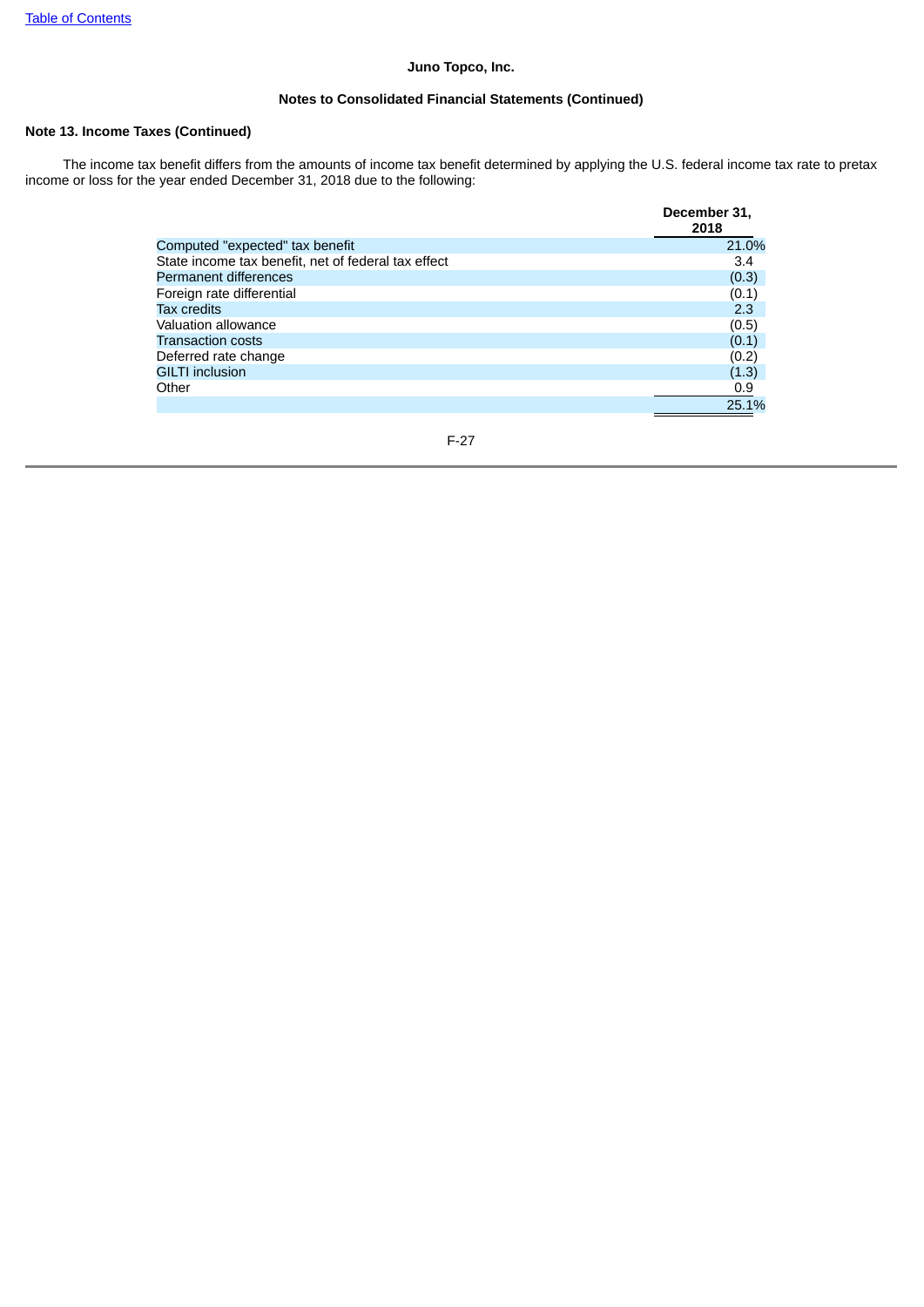#### **Notes to Consolidated Financial Statements (Continued)**

#### **Note 13. Income Taxes (Continued)**

Significant components of the Company's net deferred income liability at December 31, 2018 were as follows:

|                                            | December 31,<br>2018<br>(in thousands) |
|--------------------------------------------|----------------------------------------|
| Deferred tax assets:                       |                                        |
| Allowance for doubtful accounts            | \$<br>15                               |
| Accrued compensation                       | 1,600                                  |
| Deferred revenue                           | 1,288                                  |
| Deferred rent                              | 68                                     |
| Equipment and leasehold improvements       | 254                                    |
| Stock options                              | 410                                    |
| Accrued sales taxes                        |                                        |
| Federal tax credits                        | 2,547                                  |
| Other                                      | 514                                    |
| Net operating losses                       | 26,161                                 |
| State research and development tax credits | 1,219                                  |
| <b>Business interest limitation</b>        | 4,176                                  |
| Valuation allowance                        | (750)                                  |
| Net deferred tax assets                    | 37,502                                 |
| Deferred tax liabilities:                  |                                        |
| Prepaid items                              | (500)                                  |
| Deferred contract costs                    | (2,676)                                |
| <b>Intangibles</b>                         | (60,710)                               |
| Net deferred tax assets (liabilities)      | \$<br>(26,384)                         |

 At December 31, 2018, the Company had a U.S. net operating loss carryforward of approximately \$106.6 million, AMT carryforward credit of approximately \$38,000, federal research and development credits of approximately \$2.6 million and foreign tax credits of approximately \$133,000. The Company also had state net operating loss carryforwards of approximately \$58.7 million and credits for research and development of approximately \$1.6 million. Approximately \$100.4 million of the federal net operating loss carryforwards will begin to expire in 2036. The remainder of the federal net operating losses are carried forward indefinitely. The state net operating loss carryforwards will begin to expire in 2025 and are available to offset future taxable income or reduce taxes payable through 2037. The federal research and development credits, state research and development credits and foreign tax credits will begin expiring in 2033, 2026, and 2023, respectively.

 The Company's ability to utilize a portion of its net operating loss carryforwards to offset future taxable income is subject to certain limitations under section 382 of the Internal Revenue Code due to changes in the equity ownership of the Company. The Company completed a formal section 382 study confirming an ownership change has occurred, and therefore, a limitation exists. The annual section 382 limitation plus the net unrealized built-in gain ("NUBIG") for the next four years is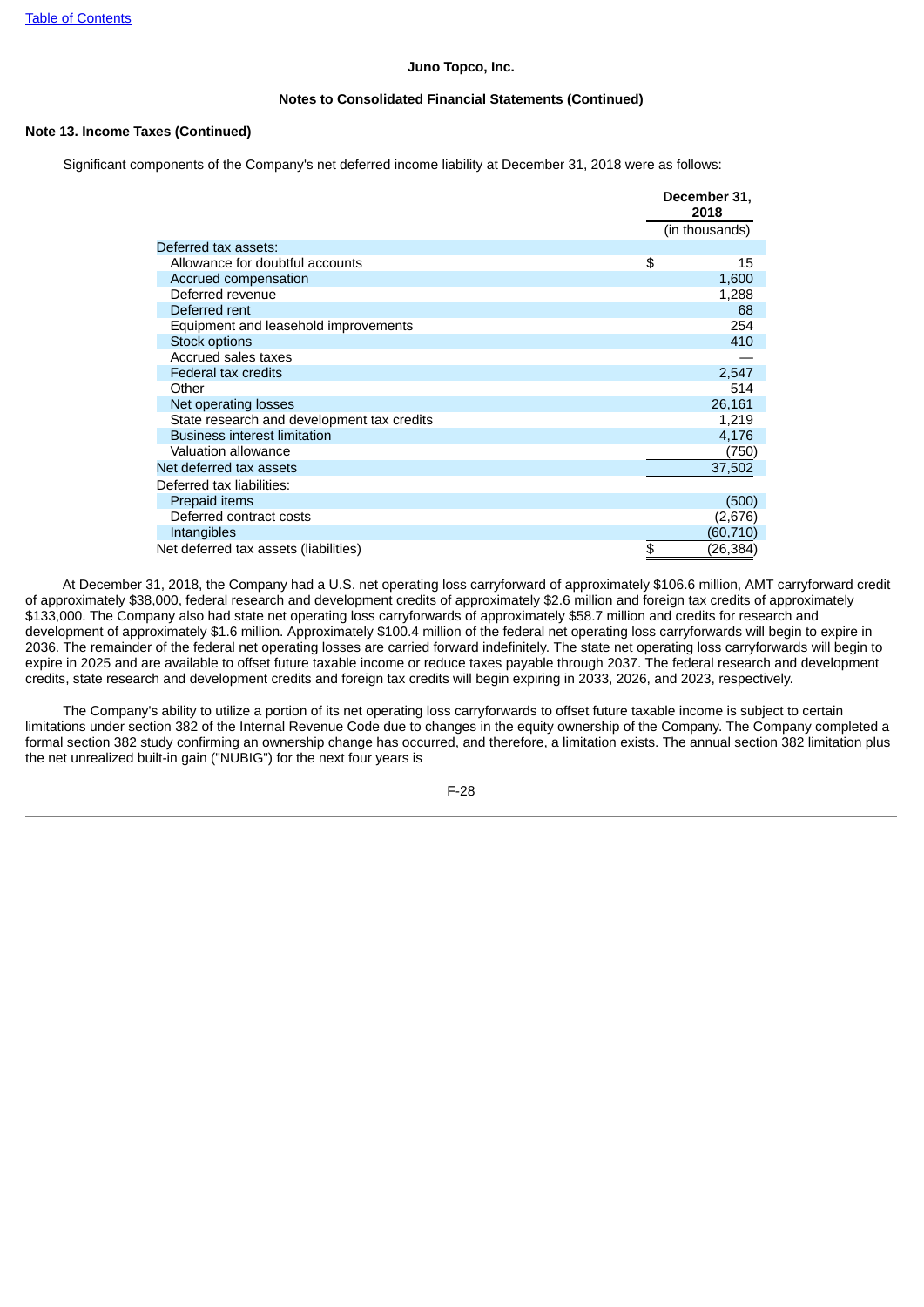#### **Notes to Consolidated Financial Statements (Continued)**

#### **Note 13. Income Taxes (Continued)**

approximately \$58.6 million at December 31, 2018; therefore, the net operating loss carryforward will become available for use prior to expiration.

 Under the provision for uncertainty in income taxes, the total gross amount of unrecognized tax benefit as of December 31, 2018 was approximately \$425,000. If recognized, the total amount of unrecognized tax benefit that would have an effect on the effective income tax rate is \$337,000. The liabilities are classified as other long-term liabilities in the accompanying consolidated balance sheets. The Company does not anticipate that total unrecognized tax benefits will materially change in the next 12 months.

 The Company established a valuation allowance against Wisconsin state tax credits and foreign tax credits, which the Company has determined are more likely than not to be unrealized. Realization of deferred tax assets is dependent upon sufficient future taxable income during the periods when deductible temporary differences and carryforwards are expected to be available to reduce taxable income.

 The Company files income tax returns in the U.S. federal jurisdiction, Minnesota, and various other state and foreign jurisdictions. With few exceptions, the Company is not subject to U.S. federal, foreign, state and local income tax examinations by tax authorities for years before 2015. It is difficult to predict the final timing and resolution of any particular uncertain tax position. Based on the Company's assessment of many factors, including past experience and complex judgements about future events, the Company does not currently anticipate significant changes in its uncertain tax positions over the next 12 months.

 The Company recognizes interest and penalties accrued related to unrecognized tax benefits as additional income tax expense. During the year ended December 31, 2018, the Company did not recognize material income tax expense related to interest and penalties.

#### *New tax legislation*

 On December 22, 2017, the President of the United States signed into law the Tax Cuts and Jobs Act (the Act) tax reform legislation. This legislation makes significant changes in U.S. tax law, including a reduction in the corporate tax rates, changes to net operating loss carryforwards and carrybacks, and a repeal of the corporate alternative minimum tax. The legislation reduced the U.S. corporate tax rate from the current rate of 35% to 21%.

 The legislation also introduced a new Global Intangible Low-Taxed Income ("GILTI") provision. Under GAAP, the Company is allowed to make an accounting policy choice of either 1) treating taxes due on future U.S. inclusions in taxable income related to GILTI as a current-period cost when incurred or 2) factoring such amounts into the Company's measurement of its deferred taxes. GILTI depends not only on our current structure and estimated future income, but also our intent and ability to modify the structure or business. The Company has chosen to treat GILTI as a current-period cost when incurred.

The Company's accounting under the act is finalized as of December 31, 2018.

$$
F-29
$$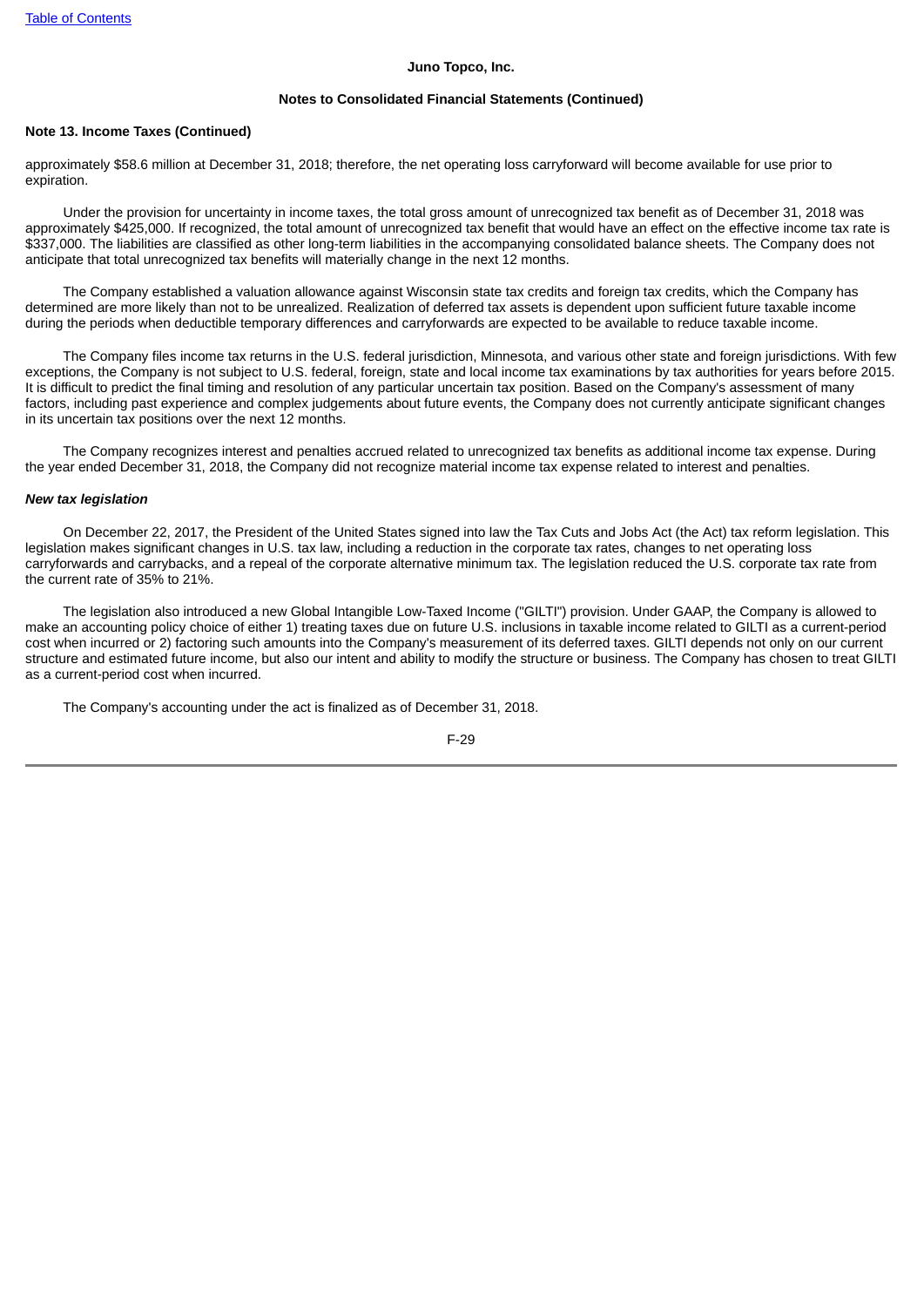#### **Notes to Consolidated Financial Statements (Continued)**

#### **Note 14. Related-party transactions**

 During 2018, the Company made a pledge to the JAMF Nation Global Foundation ("JNGF") of \$250,000. As of December 31, 2018 the Company has accrued \$350,000, which consists of the 2018 pledge of \$250,000 and a remaining unpaid balance of a prior pledge of \$100,000. This accrual is included in accrued expenses on the consolidated balance sheet.

 The Company has an ongoing lease agreement for office space in Eau Claire, Wisconsin, with an entity in which a related party is a minority owner. See note 7 for further discussion of this lease agreement.

 Vista is a U.S.-based investment firm that controls the funds which own a majority of the Company. During the year ended December 31, 2018, the Company paid for consulting services and other expenses related to services provided by Vista and Vista affiliates. The total expenses incurred by the Company for Vista were \$1.4 million for the year ended December 31, 2018. The Company had \$0.2 million in accounts payable related to these expenses at December 31, 2018.

 The Company also has revenue arrangements with Vista affiliates. The Company recognized revenue of \$0.4 million in the year ended December 31, 2018. The Company had \$0.1 million in accounts receivable related to these agreements at December 31, 2018. In addition, the Company pays for services with Vista affiliates in the normal course of business. The total expenses incurred by the Company for Vista affiliates were \$0.6 million for the year ended December 31, 2018. The Company had no amounts in accounts payable related to these expenses at December 31, 2018.

 As discussed in Note 8, the Company entered into the 2017 Term Loan and 2017 Revolver Credit Facility on November 13, 2017 with a consortium of lenders for a principal amount of \$175.0 million and principal committed amount of \$15.0 million, respectively. At December 31, 2018, affiliates of Vista held \$36.4 million of the 2017 Term Loan and there were no amounts drawn on the 2017 Revolver. During the year ended December 31, 2018, affiliates of Vista were paid \$3.7 million in interest on the portion of the 2017 Term Loan held by them.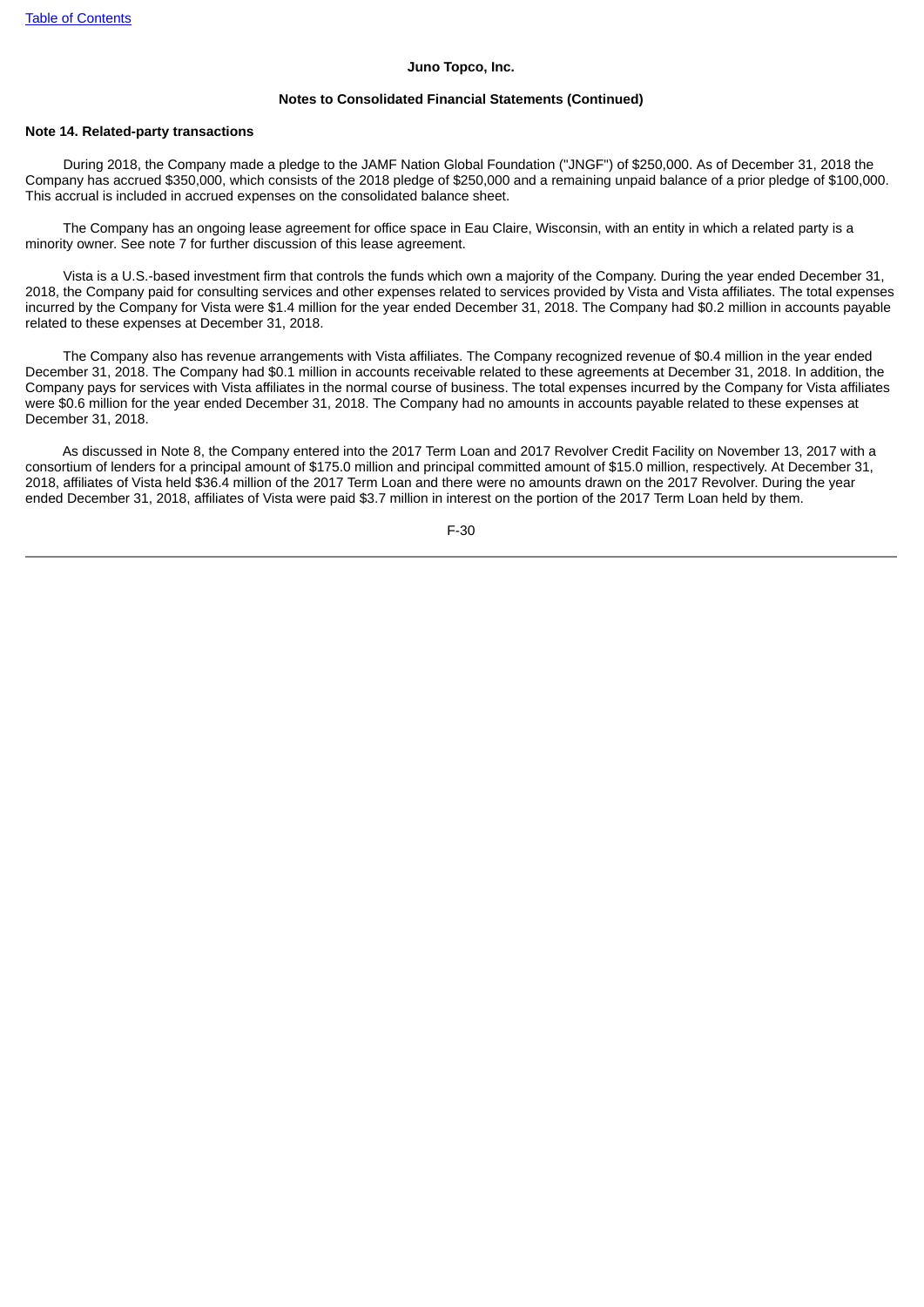## **Notes to Consolidated Financial Statements (Continued)**

**Note 15. Condensed Financial Information (Parent Company Only)**

#### **Juno Topco, Inc. (Parent Company Only) Condensed Balance Sheet (In thousands, except share and per share data)**

|                                                                                                        | December 31,<br>2018 |
|--------------------------------------------------------------------------------------------------------|----------------------|
| <b>Assets</b>                                                                                          |                      |
| Current assets:                                                                                        |                      |
| Cash and cash equivalents                                                                              | \$                   |
| <b>Total current assets</b>                                                                            |                      |
| Investment in subsidiaries                                                                             | 533,094              |
| <b>Total assets</b>                                                                                    | 533,094              |
| Liabilities and stockholders' equity                                                                   |                      |
| Current liabilities:                                                                                   |                      |
| <b>Current liabilities</b>                                                                             | \$                   |
| <b>Total current liabilities</b>                                                                       |                      |
| Other liabilities - Noncurrent                                                                         |                      |
| <b>Total liabilities</b>                                                                               |                      |
| Commitments and contingencies                                                                          |                      |
| Stockholders' equity:                                                                                  |                      |
| Common stock, \$0.001 par value, 1,200,000 shares authorized, 933,179 shares issued and<br>outstanding |                      |
| Additional paid-in capital                                                                             | 565,474              |
| <b>Accumulated deficit</b>                                                                             | (32, 381)            |
| <b>Total stockholders' equity</b>                                                                      | 533,094              |
| Total liabilities and stockholders' equity                                                             | \$<br>533,094        |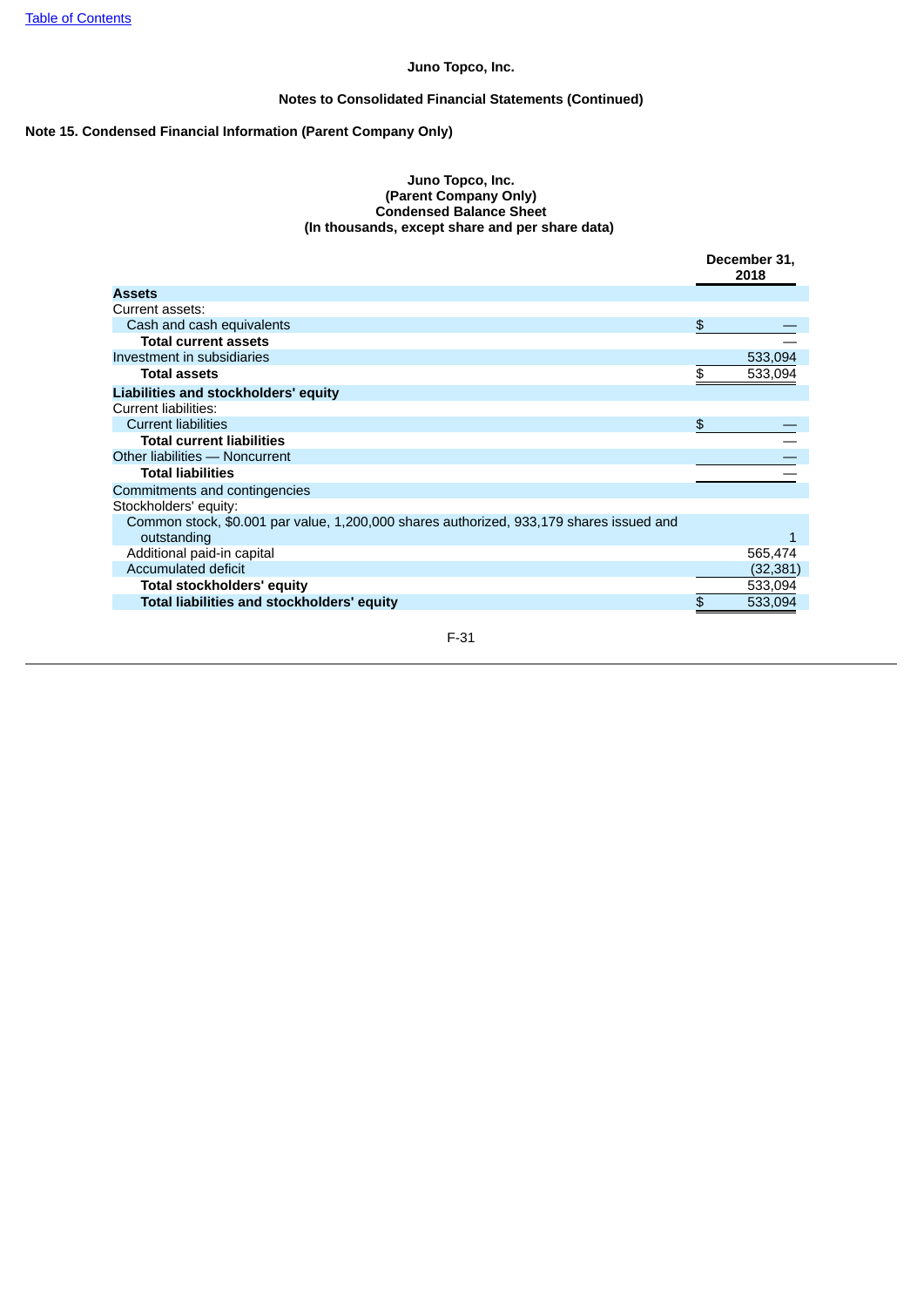#### **Notes to Consolidated Financial Statements (Continued)**

#### **Note 15. Condensed Financial Information (Parent Company Only) (Continued)**

#### **Juno Topco, Inc. (Parent Company Only) Consolidated Statement of Operations (In thousands)**

|                                                                     | Year ended<br>December 31,<br>2018 |
|---------------------------------------------------------------------|------------------------------------|
| Revenue                                                             |                                    |
| Operating expenses                                                  |                                    |
| Income from operations                                              |                                    |
| Other income (expense), net                                         |                                    |
| Income before income taxes and equity in net income of subsidiaries |                                    |
| Benefit for income taxes                                            |                                    |
| Equity in net loss of subsidiaries                                  | (36,256)                           |
| Net Loss                                                            | (36, 256)                          |

#### Basis of presentation

 Juno Topco, Inc. which is owned by Vista, owns 100% of Juno Intermediate, Inc, which owns 100% of Holdings, which owns 100% of JAMF Software, LLC and JAMF International, Inc., our primary operating subsidiaries. Juno Topco, Inc. was incorporated in Delaware in 2017 and became the ultimate parent of JAMF Software, LLC and JAMF International, Inc. through the Vista Acquisition. Juno Topco, Inc. is a holding company with no material operations of its own that conducts substantially all of its activities through its subsidiaries. Accordingly, Juno Topco, Inc. is dependent upon distributions from Holdings to fund its limited, non-significant operating expenses. Juno Topco, Inc. has no direct outstanding debt obligations. However, Holdings, as borrower under its 2017 Credit Facilities, is limited in its ability to declare dividends or make any payment on account of its capital stock to, directly or indirectly, fund a dividend or other distribution to Juno Topco, Inc., subject to limited exceptions, including (1) stock repurchases, (2) following June 30, 2020, unlimited amounts subject to compliance with a 5.0 to 1.0 total leverage ratio giving pro forma effect to any distribution, (3) unlimited amounts up to 6% of the Juno Topco, Inc.'s market capitalization and (4) payment of the Juno Topco, Inc.'s overhead expenses. Due to the aforementioned qualitative restrictions, substantially all of the assets of Juno Topco, Inc.'s subsidiaries are restricted. For a discussion of the 2017 Credit Facilities, see Note 8, *Debt*.

 These condensed financial statements have been presented on a "parent-only" basis. Under a parent-only presentation, Juno Topco, Inc.'s investments in subsidiaries are presented under the equity method of accounting. A condensed statement of cash flows was not presented because Juno Topco, Inc. has no material operating, investing, or financing cash flow activities for the year ended December 31, 2018. Certain information and footnote disclosures normally included in financial statements prepared in accordance with GAAP have been condensed or omitted. As such, these parent-only statements should be read in conjunction with the accompanying notes to consolidated financial statements.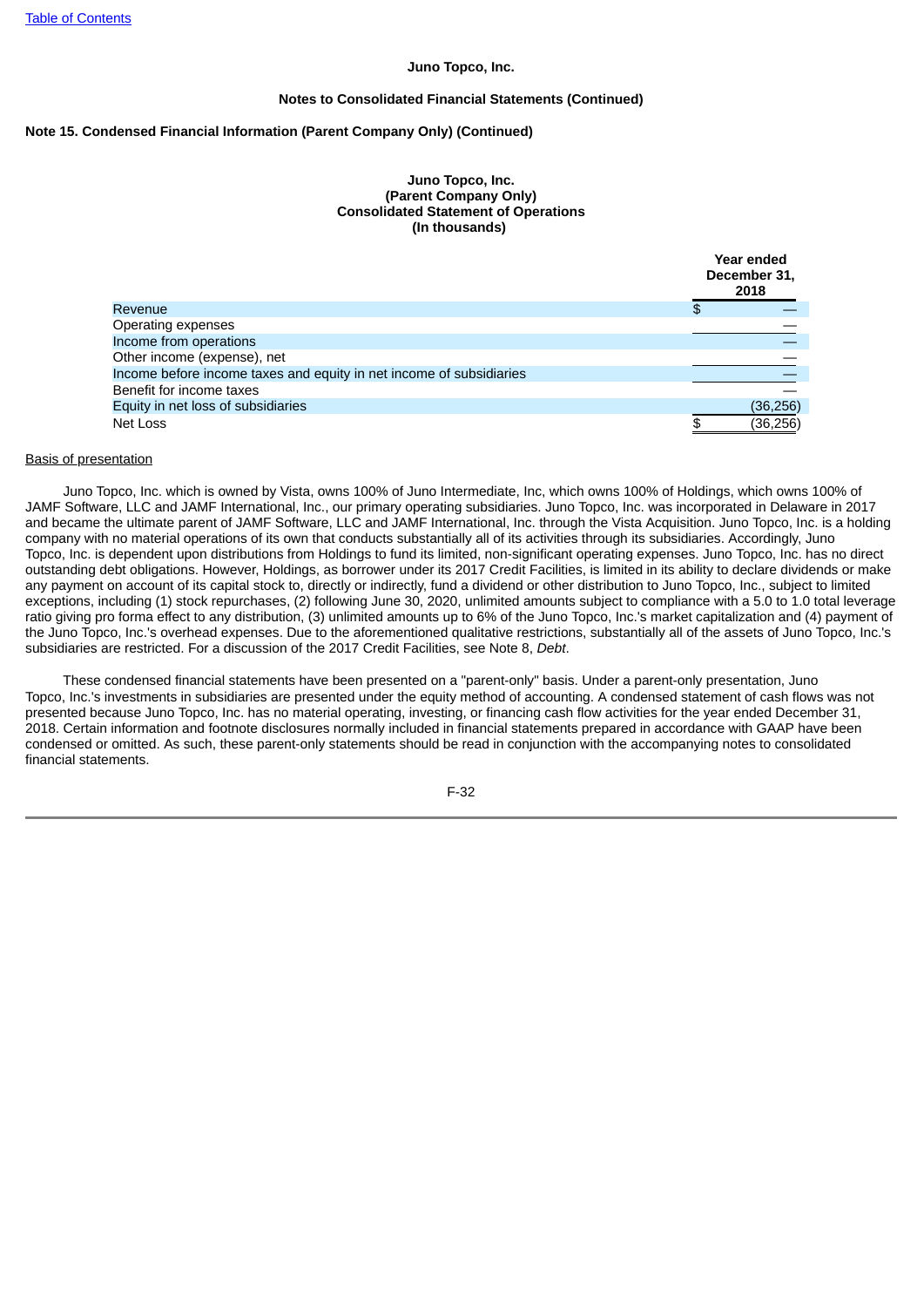#### **Notes to Consolidated Financial Statements (Continued)**

#### **Note 16. Subsequent events**

 The Company has evaluated subsequent events through December 19, 2019, the date on which the consolidated financial statements were available to be issued.

 On January 30, 2019, the Company entered into an Amended Credit Agreement (the "Amended Credit Agreement"). The Amended Credit Agreement provided for additional funding for the ZuluDesk acquisition. On January 30, 2019, the Company entered into a First Amended Credit Agreement which increased the Term Loan to \$205 million. On April 13, 2019, the Company entered into a Second Amended Credit Agreement (the "Second Amended Credit Agreement"), which adjusted the rate for both the Term Loans and Revolving Loans. Borrowings under the Credit Agreement bear interest at a rate per annum, at the borrower's option, equal to an applicable margin, plus, (a) for alternate base rate borrowings, the highest of (i) the rate last quoted by The Wall Street Journal as the "prime rate" in the United States, (ii) the Federal Funds Rate in effect on such day plus 1/2 of 1.00% and (iii) the Adjusted LIBO Rate for a one month interest period on such day plus 1.00% and (b) for eurodollar borrowings, the Adjusted LIBO Rate determined by the greater of (i) the LIBO Rate for the relevant interest period divided by 1 minus the statutory reserves (if any) and (ii) 1.00%. The applicable margin for borrowings under the Credit Agreement is (a)(1) prior to June 30, 2020 and (2) on or after June 30, 2020 (so long as the total leverage ratio is greater than 6.00 to 1.00), (i) 7.00% for alternate base rate borrowings and (ii) 8.00% for eurodollar borrowings and (b) on or after June 30, 2020 (so long as the total leverage ratio is less than or equal to 6.00 to 1.00), subject to step downs to (i) 5.50% for alternate base rate borrowings and (ii) 6.50% for eurodollar borrowings. The total leverage ratio is determined in accordance with the terms of the Credit Agreement.

 On February 1, 2019, pursuant to an agreement by and among ZuluDesk B.V. and JAMF Software Atlantic, B.V., all of the issued and outstanding shares of ZuluDesk were acquired for approximately \$40 million. The purchase price was funded by the Company with additional debt of \$30 million and a \$10 million draw from its revolving line of credit. ZuluDesk is a device management provider specializing in the education market. ZuluDesk's technology allows the Company to provide another product offering to its customers.

 On July 26, 2019, pursuant to an agreement by and among Digita Security, LLC and JAMF Software Atlantic, B.V., all of the issued and outstanding shares of Digita Security were acquired for cash consideration of \$5.0 million and contingent consideration based on earn-out of up to \$15 million. The purchase price was funded by the Company with cash on hand. Digita is a software company providing enterprise-grade, purpose-built endpoint protection solutions designed to protect Mac users from malicious activities and threats, while preserving the Apple experience.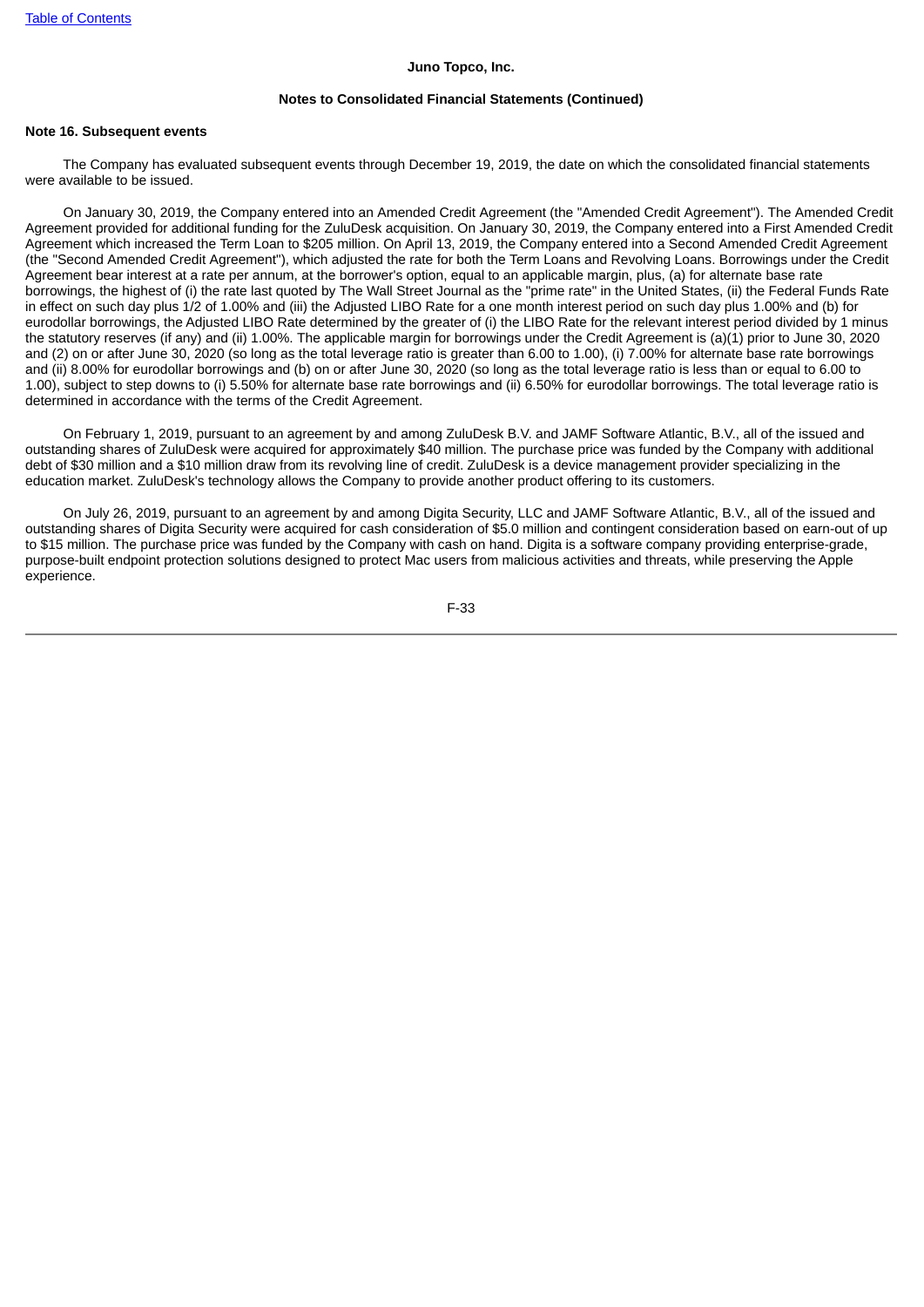**Shares** 

# **Jamf Holding Corp.**

## Common Stock



## **Goldman Sachs & Co. LLC**

## **J.P. Morgan**

## **BofA Securities**

## **Barclays**

 **Through and including , 2020 (the 25th day after the date of this prospectus), all dealers effecting transactions in these securities, whether or not participating in this offering, may be required to deliver a prospectus. This is in addition to a dealer's obligation to deliver a prospectus when acting as an underwriter and with respect to an unsold allotment or subscription.**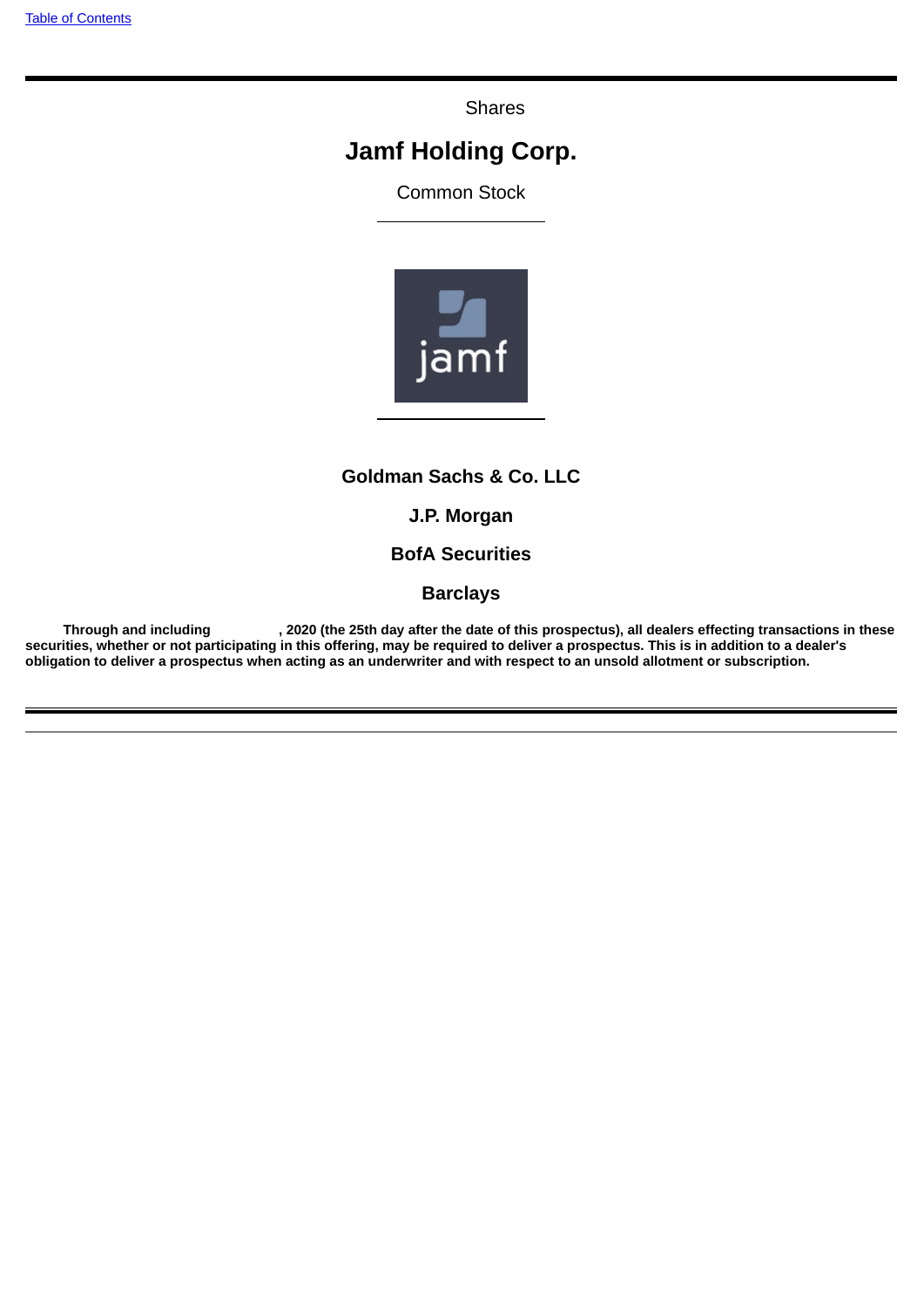#### **PART II**

#### **INFORMATION NOT REQUIRED IN PROSPECTUS**

#### *Item 13. Other Expenses of Issuance and Distribution.*

 The following table sets forth all costs and expenses, other than the underwriting discounts and commissions payable by us, in connection with the offer and sale of the securities being registered. All amounts shown are estimates except for the Securities and Exchange Commission, or SEC, registration fee and the FINRA filing fee.

| SEC registration fee                   | \$      |
|----------------------------------------|---------|
| FINRA filing fee                       | $\star$ |
| listing fee                            | $\star$ |
| Printing expenses                      | $\star$ |
| Legal fees and expenses                | $\star$ |
| Accounting fees and expenses           | $\star$ |
| Transfer agent fees and registrar fees | $\star$ |
| Miscellaneous expenses                 | $\star$ |
| <b>Total expenses</b>                  |         |
|                                        |         |

To be provided by amendment.

#### *Item 14. Indemnification of Directors and Officers.*

Section 102(b)(7) of the Delaware General Corporation Law, or DGCL, allows a corporation to provide in its certificate of incorporation that a director of the corporation will not be personally liable to the corporation or its shareholders for monetary damages for breach of fiduciary duty as a director, except where the director breached the duty of loyalty, failed to act in good faith, engaged in intentional misconduct or knowingly violated a law, authorized the payment of a dividend or approved a stock repurchase in violation of Delaware corporate law or obtained an improper personal benefit. Our certificate of incorporation will provide for this limitation of liability.

 Section 145 of the DGCL, or Section 145, provides that a Delaware corporation may indemnify any person who was, is or is threatened to be made, party to any threatened, pending or completed action, suit or proceeding, whether civil, criminal, administrative or investigative (other than an action by or in the right of such corporation), by reason of the fact that such person is or was an officer, director, employee or agent of such corporation or is or was serving at the request of such corporation as a director, officer, employee or agent of another corporation or enterprise. The indemnity may include expenses (including attorneys' fees), judgments, fines and amounts paid in settlement actually and reasonably incurred by such person in connection with such action, suit or proceeding, provided such person acted in good faith and in a manner he reasonably believed to be in or not opposed to the corporation's best interests and, with respect to any criminal action or proceeding, had no reasonable cause to believe that his conduct was illegal. A Delaware corporation may indemnify any persons who are, were or are a party to any threatened, pending or completed action or suit by or in the right of the corporation by reason of the fact that such person is or was a director, officer, employee or agent of another corporation or enterprise. The indemnity may include expenses (including attorneys' fees) actually and reasonably incurred by such person in connection with the defense or settlement of such action or suit, provided such person acted in good faith and in a manner he reasonably believed to be in or not opposed to the corporation's best interests, provided that no indemnification is permitted without judicial approval if the officer, director, employee or agent is adjudged to be liable to the corporation. Where an officer or director is successful on the merits or otherwise in the defense of any action referred to above,

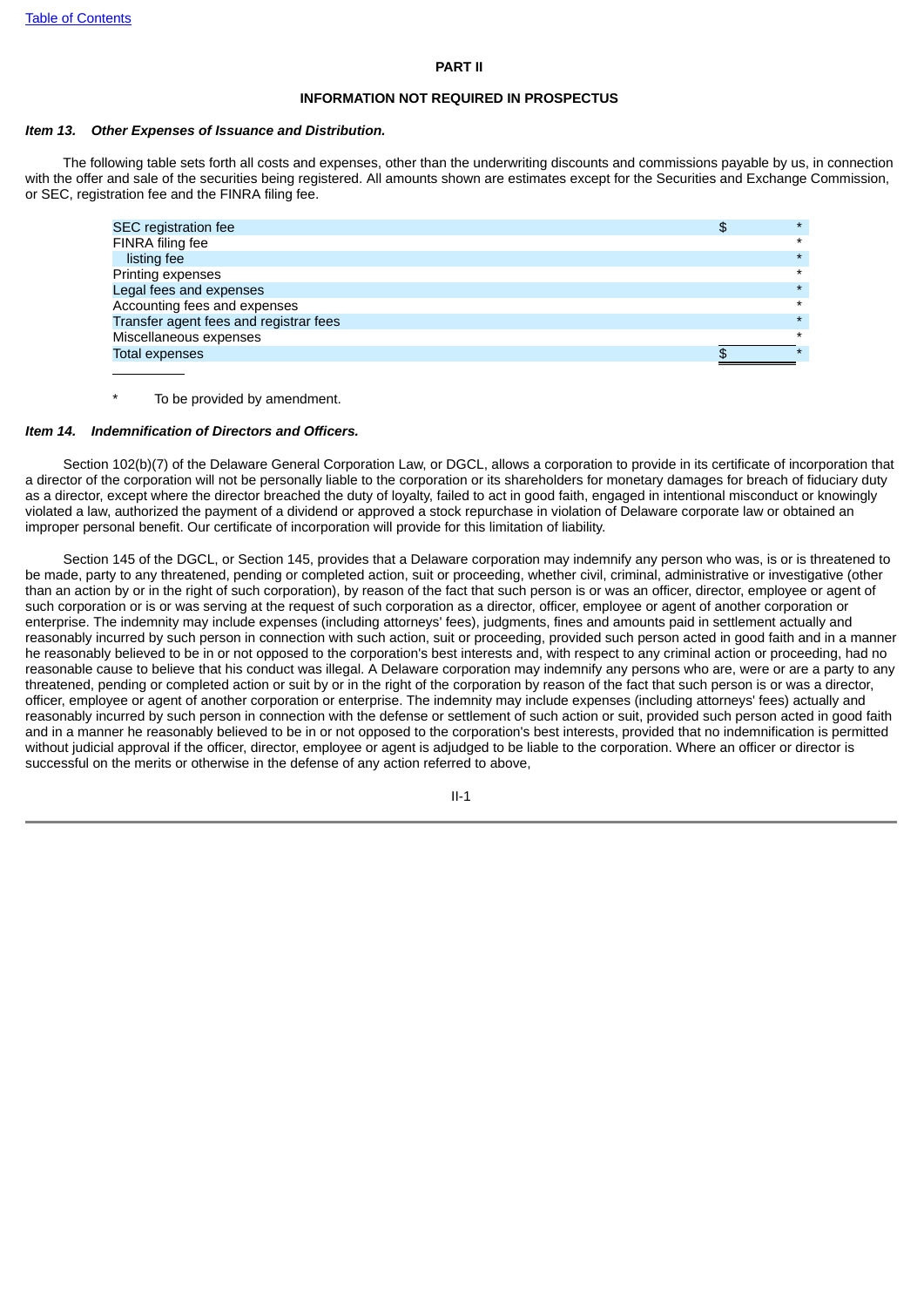the corporation must indemnify him against the expenses which such officer or director has actually and reasonably incurred.

 Section 145 further authorizes a corporation to purchase and maintain insurance on behalf of any person who is or was a director, officer, employee or agent of the corporation or is or was serving at the request of the corporation as a director, officer, employee or agent of another corporation or enterprise, against any liability asserted against him and incurred by him in any such capacity, or arising out of his status as such, whether or not the corporation would otherwise have the power to indemnify him under Section 145.

 Our bylaws will provide that we will indemnify our directors and officers to the fullest extent authorized by the DGCL and must also pay expenses incurred in defending any such proceeding in advance of its final disposition upon delivery of an undertaking, by or on behalf of an indemnified person, to repay all amounts so advanced if it should be determined ultimately that such person is not entitled to be indemnified under this section or otherwise.

 Upon completion, of this offering we intend to enter into indemnification agreements with each of our executive officers and directors. The indemnification agreements will provide the executive officers and directors with contractual rights to indemnification, expense advancement and reimbursement, to the fullest extent permitted under the DGCL.

 The indemnification rights set forth above shall not be exclusive of any other right which an indemnified person may have or hereafter acquire under any statute, provision of our certificate of incorporation or bylaws, agreement, vote of shareholders or disinterested directors or otherwise.

 We will maintain standard policies of insurance that provide coverage (1) to our directors and officers against loss arising from claims made by reason of breach of duty or other wrongful act and (2) to us with respect to indemnification payments that we may make to such directors and officers. The proposed form of Underwriting Agreement to be filed as Exhibit 1.1 to this Registration Statement provides for indemnification of our directors and officers by the underwriters party thereto against certain liabilities arising under the Securities Act of 1933 or otherwise.

#### *Item 15. Recent Sales of Unregistered Securities.*

 Set forth below is information regarding securities sold by us within the past three years that were not registered under the Securities Act. Also included is the consideration, if any, received by us for such securities and information relating to the section of the Securities Act, or rule of the SEC, under which exemption from registration was claimed.

Since we were incorporated on September 28, 2017, we have made sales of the following unregistered securities:

- On November 13, 2017, we issued an aggregate of 836,906 shares of common stock to funds managed by affiliates of Vista Equity Partners, or Vista, for aggregate total consideration of \$505.0 million in connection with Vista acquiring JAMF Holdings, Inc.
- On November 13, 2017, we issued an aggregate of 93,094 shares of common stock to certain rollover investors, including certain of our officers and employees, in connection with Vista's acquisition of Jamf Holdings, Inc.
- Between November 13, 2017 and , 2019, we granted stock options, of which are outstanding, with strike prices ranging from \$ to \$
- Between November 13, 2017 and , 2019, we issued an aggregate of shares of our common stock to directors, executive officers and employees for aggregate total consideration of \$ million. executive officers and employees for aggregate total consideration of  $$$

 $II-2$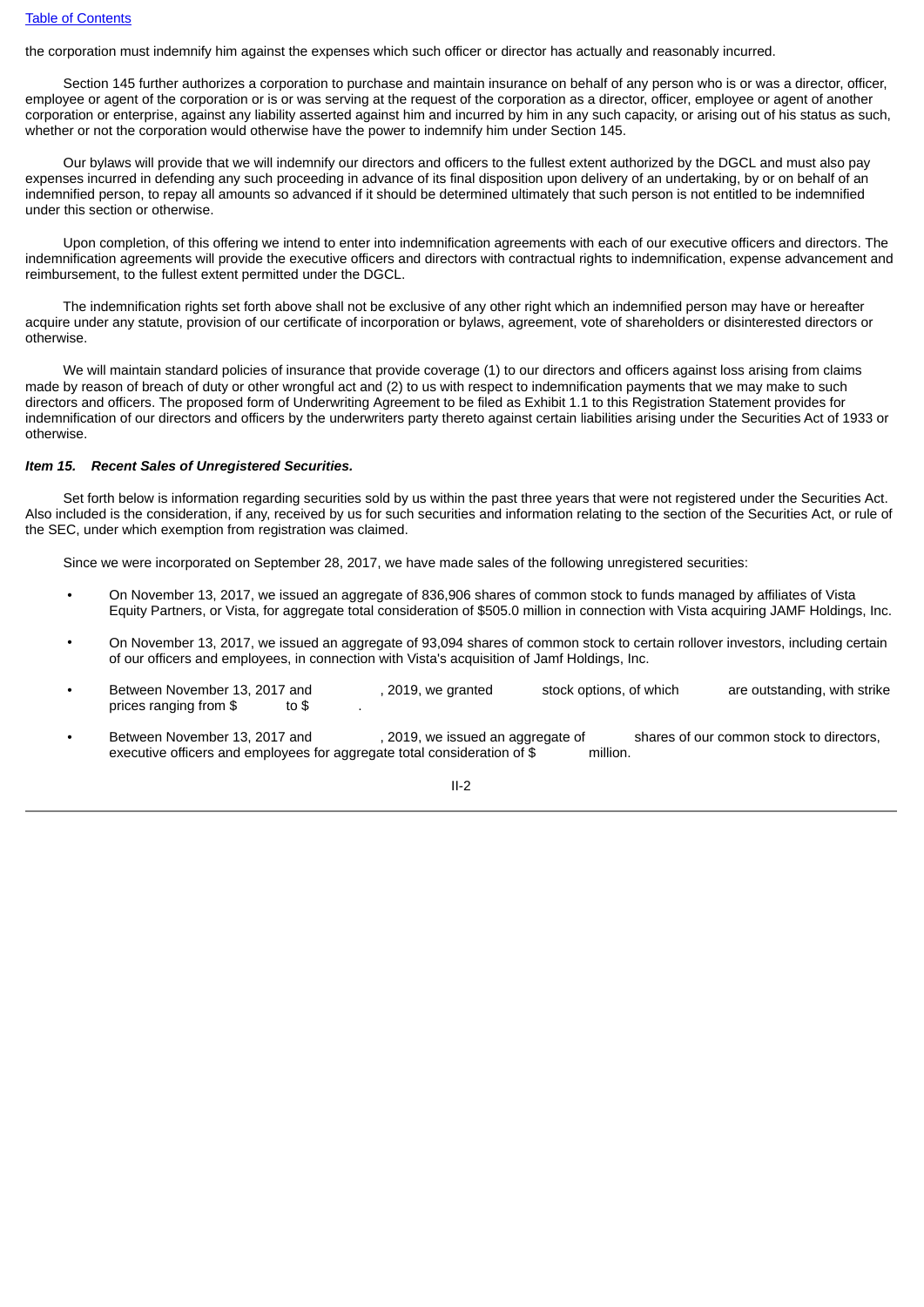• Between November 13, 2017, and , 2019, we issued restricted stock units for an aggregate of shares of our common stock (of which are unvested) to one of our directors.

 The offers and sales of the above securities were deemed to be exempt from registration under the Securities Act of 1933 in reliance upon Section 4(a)(2) of the Securities Act of 1933 or Regulation D promulgated thereunder, or Rule 701 promulgated under Section 3(b) of the Securities Act, as transactions by an issuer not involving any public offering or pursuant to benefit plans and contracts relating to compensation as provided under Rule 701. The recipients of the above securities represented their intentions to acquire the securities for investment only and not with a view to or for sale in connection with any distribution thereof. Appropriate legends were placed upon any stock certificates issued in these transactions.

#### *Item 16. Exhibits and Financial Statement Schedules.*

(i) Exhibits

| <b>Exhibit</b><br><b>Number</b> | <b>Description</b>                                                                                                                                                                                                                                                                                                            |
|---------------------------------|-------------------------------------------------------------------------------------------------------------------------------------------------------------------------------------------------------------------------------------------------------------------------------------------------------------------------------|
| $1.1**$                         | Form of Underwriting Agreement                                                                                                                                                                                                                                                                                                |
| $3.1***$                        | Form of Second Amended and Restated Certificate of Incorporation of Jamf Holding Corp., to be in<br>effect upon the closing of this offering                                                                                                                                                                                  |
| $3.2***$                        | Amended and Restated Bylaws of Jamf Holding Corp., to be in effect upon the closing of this<br>offering                                                                                                                                                                                                                       |
| $4.1***$                        | Form of Registration Rights Agreement                                                                                                                                                                                                                                                                                         |
| $5.1^{\star\star}$              | Opinion of Kirkland & Ellis LLP                                                                                                                                                                                                                                                                                               |
| $10.1*$                         | Credit Agreement, dated as of November 13, 2017, among JAMF Holdings, Inc., Juno<br>Intermediate, Inc., Juno Parent, LLC, the guarantors party thereto from time to time, the lenders<br>party thereto from time to time and Golub Capital Markets LLC, as administrative agent and<br>collateral agent                       |
| $10.2*$                         | Amendment No. 1 to the Credit Agreement, dated as of January 30, 2019, among JAMF<br>Holdings, Inc., Juno Intermediate, Inc., Juno Parent, LLC, the guarantors party thereto from time to<br>time, the lenders party thereto from time to time and Golub Capital Markets LLC, as administrative<br>agent and collateral agent |
| $10.3*$                         | Amendment No. 2 to the Credit Agreement, dated as of April 12, 2019, among JAMF Holdings, Inc.,<br>Juno Intermediate, Inc., Juno Parent, LLC, the guarantors party thereto from time to time, the<br>lenders party thereto from time to time and Golub Capital Markets LLC, as administrative agent and<br>collateral agent   |
| $10.4*$                         | Master Services Agreement, effective as of November 13, 2017, by and between Vista Consulting<br>Group, LLC and JAMF Holdings, Inc.                                                                                                                                                                                           |
| $10.5^{+*}$                     | Letter Agreement, dated as of October 20, 2017, between JAMF Holdings, Inc. and Dean Hager                                                                                                                                                                                                                                    |
| $10.6^{+*}$                     | Letter Agreement, dated as of November 20, 2017, between JAMF Holdings, Inc. and Jill Putman                                                                                                                                                                                                                                  |
| $10.7^{+*}$                     | Letter Agreement, dated as of November 20, 2017, between JAMF Holdings, Inc. and John Strosahl                                                                                                                                                                                                                                |
|                                 |                                                                                                                                                                                                                                                                                                                               |

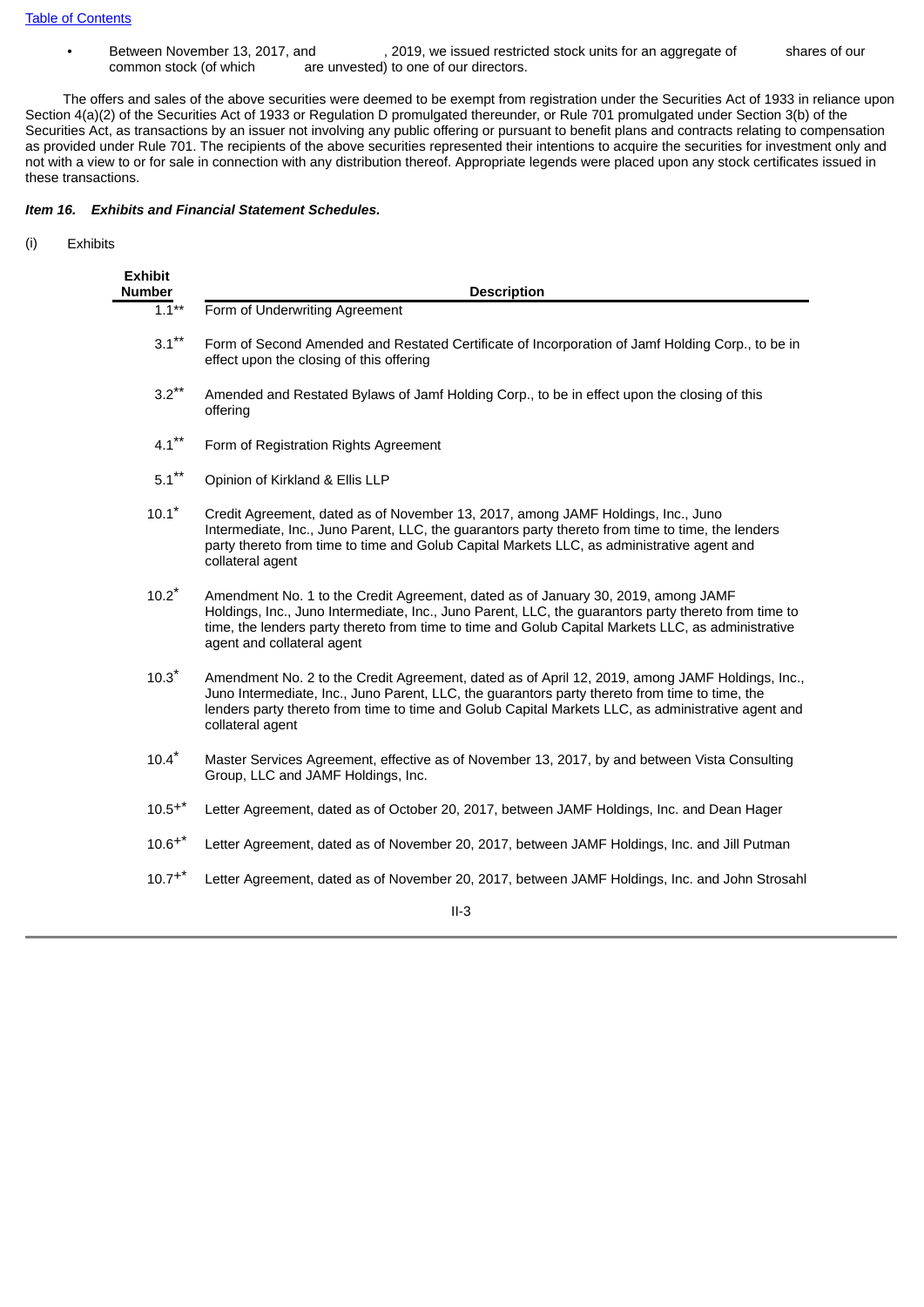[Table of Contents](#page-3-0)

| <b>Exhibit</b>              |                                                                         |  |  |
|-----------------------------|-------------------------------------------------------------------------|--|--|
| <b>Number</b><br>$10.8+***$ | <b>Description</b><br>Form of Jamf Holding Corp. Omnibus Incentive Plan |  |  |
| $10.9^{+**}$                | Form of Incentive Stock Option Agreement                                |  |  |
| $10.10^{+**}$               | Form of Restricted Stock Agreement                                      |  |  |
| $10.11^{+**}$               | Form of Nonqualified Stock Option Agreement                             |  |  |
| $10.12^{+**}$               | Form of Stock Appreciation Rights Agreement                             |  |  |
| $10.13^{+**}$               | Form of Restricted Stock Unit Agreement                                 |  |  |
| $10.14^{+**}$               | Form of Indemnification Agreement                                       |  |  |
| $10.15***$                  | Form of Director Nomination Agreement                                   |  |  |
| $10.16^{+**}$               | Juno Topco, Inc. Stock Option Plan                                      |  |  |
| $10.17^{+**}$               | Form of Juno Topco, Inc. Stock Option Plan Grant Agreement              |  |  |
| 21.1                        | List of subsidiaries of Jamf Holding Corp.                              |  |  |
| $23.1***$                   | Consent of Ernst & Young LLP                                            |  |  |
| $23.2***$                   | Consent of Kirkland & Ellis LLP (included in Exhibit 5.1)               |  |  |
| $23.3***$                   | Consent of Frost & Sullivan                                             |  |  |
| $24.1***$                   | Powers of attorney (included on signature page)                         |  |  |
| *                           | Previously filed.                                                       |  |  |
| $^{\star\star}$             | Indicates to be filed by amendment.                                     |  |  |

+ Indicates a management contract or compensatory plan or arrangement.

### (ii) Financial statement schedules

 No financial statement schedules are provided because the information called for is not applicable or is shown in the financial statements or notes.

#### *Item 17. Undertakings.*

 The undersigned registrant hereby undertakes to provide to the underwriter at the closing specified in the underwriting agreement certificates in such denominations and registered in such names as required by the underwriter to permit prompt delivery to each purchaser.

 Insofar as indemnification for liabilities arising under the Securities Act may be permitted to directors, officers and controlling persons of the registrant pursuant to the provisions referenced in Item 14 of this Registration Statement, or otherwise, the registrant has been advised that in the opinion of the SEC such indemnification is against public policy as expressed in the Securities Act and is, therefore, unenforceable. In the event that a claim for indemnification against such liabilities (other than the payment by the registrant of expenses incurred or paid by a director, officer or controlling person of the registrant in the successful defense of any action, suit or proceeding) is asserted by such director, officer or controlling person in connection with the securities being registered hereunder, the registrant will, unless in the opinion of its counsel the matter has been settled by controlling precedent, submit to a court of appropriate jurisdiction the question whether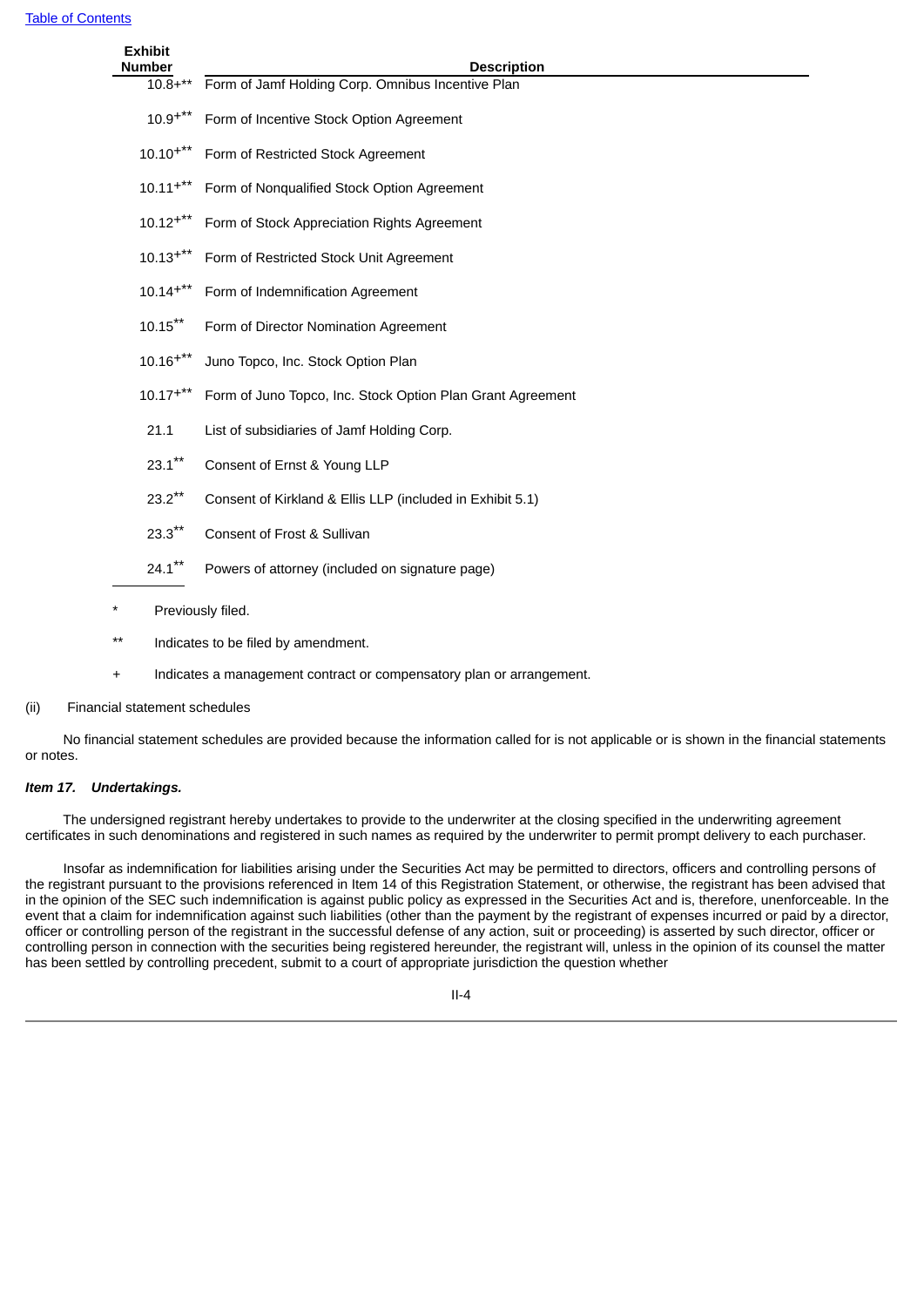such indemnification by it is against public policy as expressed in the Securities Act and will be governed by the final adjudication of such issue.

The undersigned registrant hereby undertakes that:

 (1) For purposes of determining any liability under the Securities Act, the information omitted from the form of prospectus filed as part of this Registration Statement in reliance upon Rule 430A and contained in the form of prospectus filed by the registrant pursuant to Rule 424(b)(1) or (4) or 497(h) under the Securities Act shall be deemed to be part of this Registration Statement as of the time it was declared effective;

 (2) For the purpose of determining any liability under the Securities Act, each post-effective amendment that contains a form of prospectus shall be deemed to be a new registration statement relating to the securities offered therein, and the offering of such securities at the time shall be deemed to be the initial bona fide offering thereof.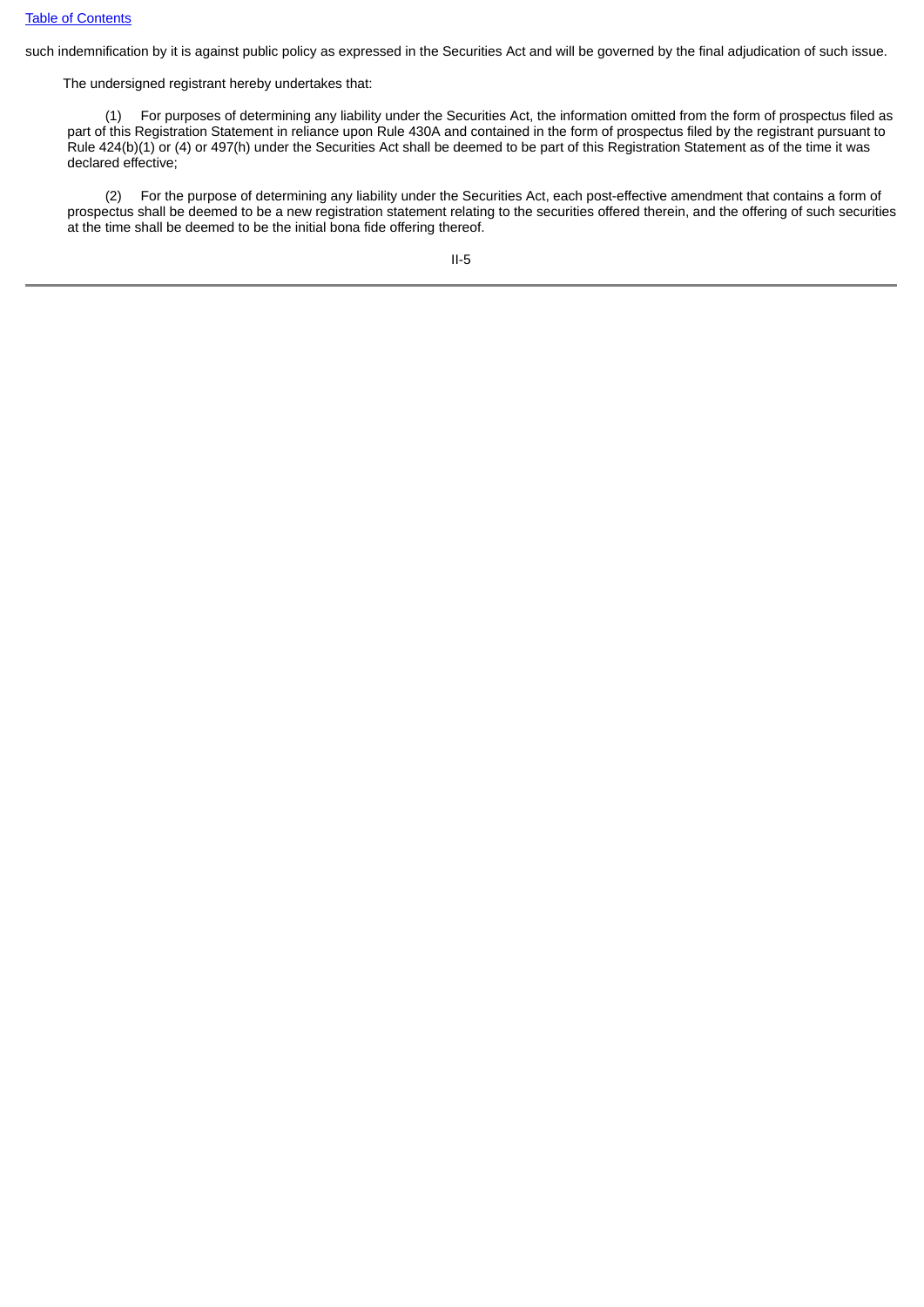#### **SIGNATURES**

 Pursuant to the requirements of the Securities Act of 1933, the registrant has duly caused this registration statement to be signed on its behalf by the undersigned, thereunto duly authorized in the City of Minneapolis, State of Minnesota, on , 2020.

#### **JAMF HOLDING CORP.**

By:

Name: Dean Hager<br>Title: Chief Execut **Chief Executive Officer** 

### **POWER OF ATTORNEY**

The undersigned directors and officers of Jamf Holding Corp. hereby appoint each of , and , as attorney-in-fact for the undersigned, with full power of substitution and resubstitution, for and in the name, place and stead of the undersigned, to sign and file with the Securities and Exchange Commission under the Securities Act of 1933 any and all amendments (including post-effective amendments) and exhibits to this registration statement on Form S-1 (or any other registration statement for the same offering that is to be effective upon filing pursuant to Rule 462(b) under the Securities Act of 1933) and any and all applications and other documents to be filed with the Securities and Exchange Commission pertaining to the registration of the securities covered hereby, with full power and authority to do and perform any and all acts and things whatsoever requisite and necessary or desirable, hereby ratifying and confirming all that said attorney-in-fact, or his substitute or substitutes, may lawfully do or cause to be done by virtue hereof.

 Pursuant to the requirements of the Securities Act of 1933, this Registration Statement has been signed by the following persons in the capacities and on the dates indicated.

| Signature        | Title                                                                        | <b>Date</b> |
|------------------|------------------------------------------------------------------------------|-------------|
| Dean Hager       | <b>Chief Executive Officer and Director</b><br>(Principal Executive Officer) |             |
| Jill Putman      | <b>Chief Financial Officer</b><br>(Principal Financial Officer)              |             |
| Ian Goodkind     | <b>Chief Accounting Officer</b><br>(Principal Accounting Officer)            |             |
| Andre Durand     | <b>Director</b>                                                              |             |
| Michael Fosnaugh | Director                                                                     |             |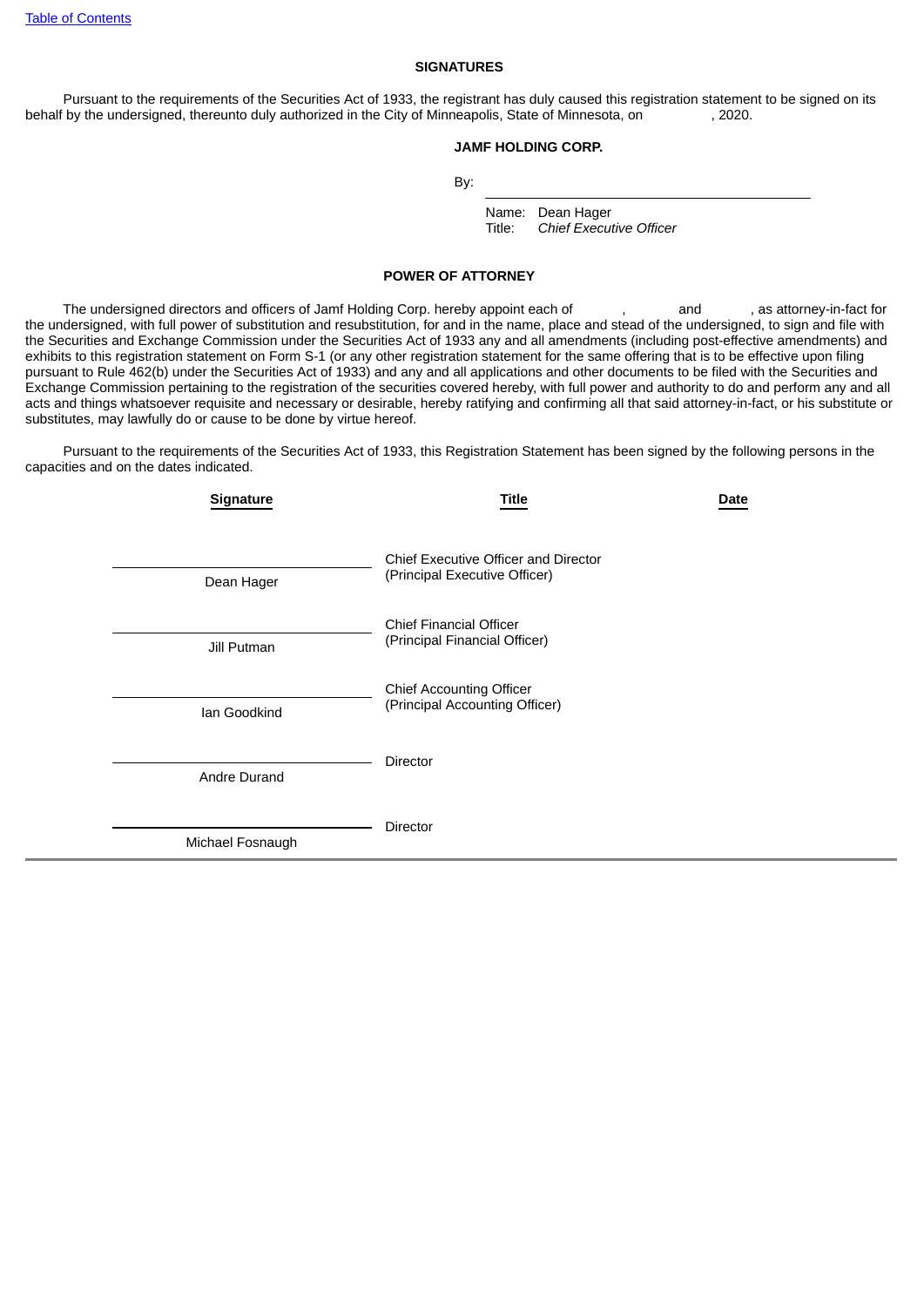| Signature           |          | <b>Title</b> | <b>Date</b> |  |
|---------------------|----------|--------------|-------------|--|
| <b>Charles Guan</b> | Director |              |             |  |
| Kevin Klausmeyer    | Director |              |             |  |
| <b>Brian Sheth</b>  | Director |              |             |  |
| Martin Taylor       | Director |              |             |  |